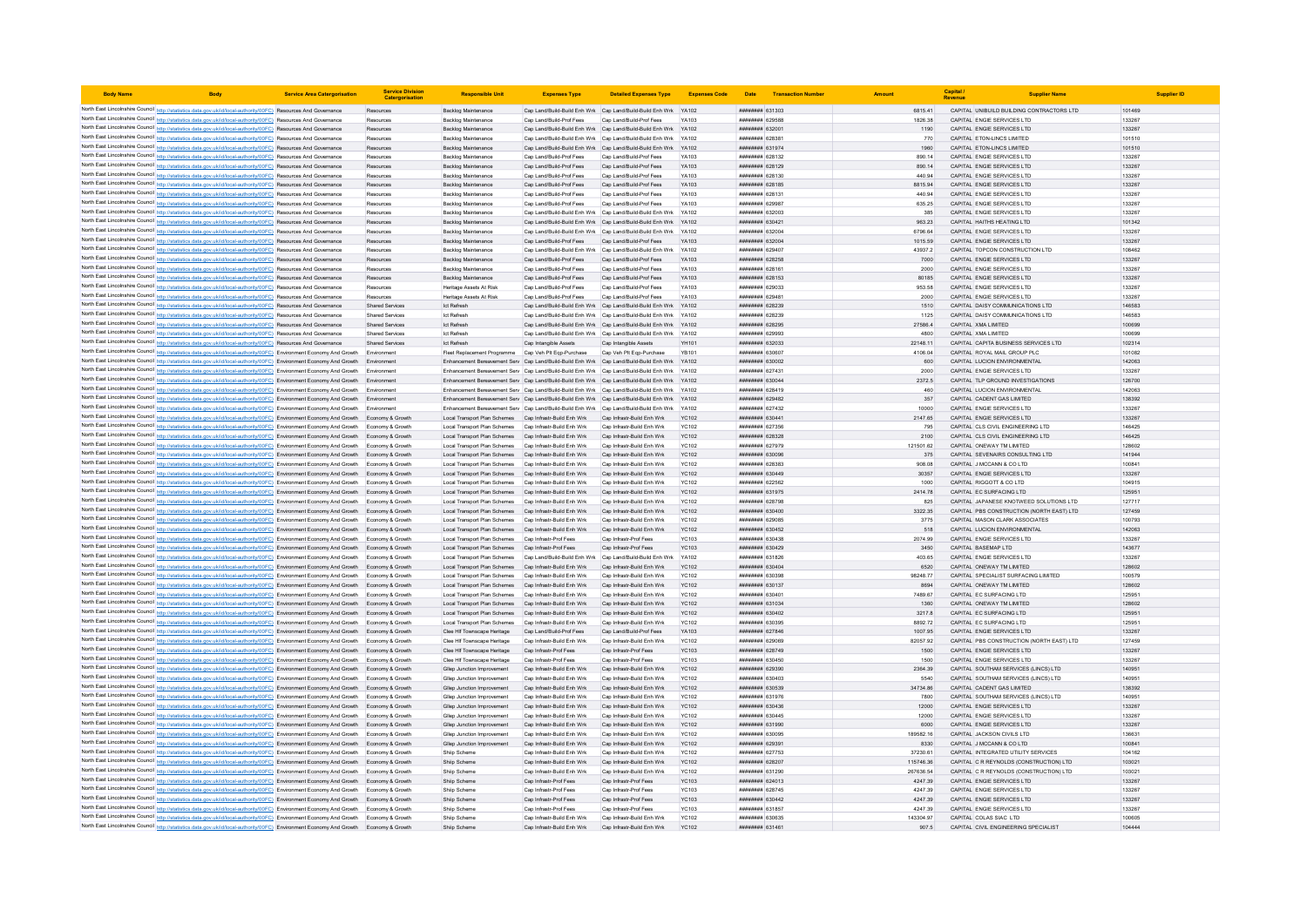| <b>Body Name</b> |                                                                                                                                                                                                                                                                                  | <b>Service Area Catergorisatio</b> | <b>Service Division</b><br>Catergorisatio | <b>Responsible Uni</b>                                                                                                                                                                           | <b>Expenses Type</b>                                     | <b>Detailed Expenses Type</b>                                                                                                      | <b>Expenses Code</b>         | Date                                             | <b>Transaction Number</b> |                       | Capital                                                                            | <b>Supplier Nam</b>                                |                  |
|------------------|----------------------------------------------------------------------------------------------------------------------------------------------------------------------------------------------------------------------------------------------------------------------------------|------------------------------------|-------------------------------------------|--------------------------------------------------------------------------------------------------------------------------------------------------------------------------------------------------|----------------------------------------------------------|------------------------------------------------------------------------------------------------------------------------------------|------------------------------|--------------------------------------------------|---------------------------|-----------------------|------------------------------------------------------------------------------------|----------------------------------------------------|------------------|
|                  | North East Lincolnshire Council http://statistics.data.gov.uk/id/local-authority/00FC) Environment Economy And Growth Economy & Growth                                                                                                                                           |                                    |                                           | Shiip Scheme                                                                                                                                                                                     | Cap Infrastr-Build Enh Wrk                               | Cap Infrastr-Build Enh Wrk                                                                                                         | <b>YC102</b>                 | ######## 630492                                  |                           | 582.01                | CAPITAL CADENT GAS LIMITED                                                         |                                                    | 138392           |
|                  | North East Lincolnshire Council http://statistics.data.gov.uk/id/local-authority/00FC) Environment Economy And Growth Economy & Growth                                                                                                                                           |                                    |                                           | Shijp Scheme                                                                                                                                                                                     | Cap Infrastr-Prof Fees                                   | Cap Infrastr-Prof Fees                                                                                                             | <b>YC103</b>                 | ######## 628746                                  |                           | 5500                  | CAPITAL ENGIE SERVICES LTD                                                         |                                                    | 133267           |
|                  | North East Lincolnshire Council http://statistics.data.gov.uk/id/local-authority/00FC) Environment Economy And Growth Economy & Growth                                                                                                                                           |                                    |                                           | Shiip Scheme                                                                                                                                                                                     | Cap Infrastr-Prof Fees                                   | Cap Infrastr-Prof Fees                                                                                                             | YC103                        | ######## 630443                                  |                           | 5500                  | CAPITAL ENGIE SERVICES LTD                                                         |                                                    | 133267           |
|                  | North East Lincolnshire Council http://statistics.data.gov.uk/id/local-authority/00FC) Environment Economy And Growth Economy & Growth                                                                                                                                           |                                    |                                           | Shiin Scheme                                                                                                                                                                                     | Cap Infrastr-Prof Fees                                   | Cap Infrastr-Prof Fees                                                                                                             | <b>YC103</b>                 | ######## 631858                                  |                           | 3815                  | CAPITAL ENGIF SERVICES LTD                                                         |                                                    | 133267           |
|                  | North East Lincolnshire Council http://statistics.data.gov.uk/id/local-authority/00FC) Environment Economy And Growth Economy & Growth                                                                                                                                           |                                    |                                           | Unlocking The Potential                                                                                                                                                                          | Cap Infrastr-Build Enh Wrk                               | Cap Infrastr-Build Enh Wrk                                                                                                         | <b>YC102</b>                 | ######## 631279                                  |                           | 3500                  | <b>CAPITAL MICK BURNS</b>                                                          |                                                    | 105241           |
|                  | North East Lincolnshire Council http://statistics.data.gov.uk/id/local-authority/00FC) Environment Economy And Growth Economy & Growth                                                                                                                                           |                                    |                                           | Unlocking The Potential                                                                                                                                                                          | Cap Infrastr-Build Enh Wrk                               | Cap Infrastr-Build Enh Wrk                                                                                                         | <b>YC102</b>                 | ######## 628470                                  |                           | 17060                 | CAPITAL ONEWAY TM LIMITED                                                          |                                                    | 128602           |
|                  | North East Lincolnshire Council http://statistics.data.gov.uk/id/local-authority/00FC) Environment Economy And Growth Economy & Growth<br>North East Lincolnshire Council http://statistics.data.gov.uk/id/local-authority/00FC) Environment Economy And Growth Economy & Growth |                                    |                                           | Unlocking The Potential<br>Unlocking The Potential                                                                                                                                               | Cap Infrastr-Build Enh Wrk<br>Can Infrastr-Build Enh Wrk | Cap Infrastr-Build Enh Wrk<br>Can Infrastr-Build Enh Wrk                                                                           | <b>YC102</b><br>YC102        | ######## 630458<br><b><i>BREEBBBB</i></b> 631381 |                           | 6000<br>5500          | CAPITAL ENGIE SERVICES LTD<br>CAPITAL ENGIF SERVICES LTD                           |                                                    | 133267<br>133267 |
|                  | North East Lincolnshire Council http://statistics.data.gov.uk/id/local-authority/00FC) Environment Economy And Growth Economy & Growth                                                                                                                                           |                                    |                                           | Unlocking The Potential                                                                                                                                                                          | Cap Infrastr-Build Enh Wrk                               | Cap Infrastr-Build Enh Wrk                                                                                                         | <b>YC102</b>                 | ######## 631991                                  |                           | 6000                  | CAPITAL ENGIE SERVICES LTD                                                         |                                                    | 133267           |
|                  | North East Lincolnshire Council http://statistics.data.gov.uk/id/local-authority/00FC) Environment Economy And Growth Economy & Growth                                                                                                                                           |                                    |                                           | Unlocking The Potential                                                                                                                                                                          | Cap Infrastr-Prof Fees                                   | Cap Infrastr-Prof Fees                                                                                                             | <b>YC103</b>                 | ######## 629615                                  |                           | 2250                  | CAPITAL OUR BIG PICTURE LTD                                                        |                                                    | 134087           |
|                  | North East Lincolnshire Council http://statistics.data.gov.uk/id/local-authority/00FC) Environment Economy And Growth Economy & Growth                                                                                                                                           |                                    |                                           | Cleethorpes Public Art                                                                                                                                                                           |                                                          | Cap Land/Build-Build Enh Wrk Cap Land/Build-Build Enh Wrk                                                                          | YA102                        | ######## 632002                                  |                           | 1297.5                | CAPITAL ENGIE SERVICES LTD                                                         |                                                    | 133267           |
|                  | North East Lincolnshire Council http://statistics.data.gov.uk/id/local-authority/00FC) Environment Economy And Growth Economy & Growth                                                                                                                                           |                                    |                                           | Cleethorpes Public Art                                                                                                                                                                           | Cap Infrastr-Build Enh Wrk                               | Cap Infrastr-Build Enh Wrk                                                                                                         | <b>YC102</b>                 | ######## 630308                                  |                           | 760                   | CAPITAL ALAN WOOD PARTNERSHIP LTD                                                  |                                                    | 101760           |
|                  | North East Lincolnshire Council http://statistics.data.gov.uk/id/local-authority/00FC) Environment Economy And Growth Economy & Growth                                                                                                                                           |                                    |                                           | Cleethorpes Public Art                                                                                                                                                                           | Cap Infrastr-Prof Fees                                   | Cap Infrastr-Prof Fees                                                                                                             | <b>YC103</b>                 | ######## 628074                                  |                           | 4770                  | CAPITAL SIMON MACRO & MARCUS BECK                                                  |                                                    | 144002           |
|                  | North East Lincolnshire Council http://statistics.data.gov.uk/id/local-authority/00FC) Environment Economy And Growth Economy & Growth                                                                                                                                           |                                    |                                           | Cleethorpes Public Art                                                                                                                                                                           | Cap Infrastr-Prof Fees                                   | Cap Infrastr-Prof Fees                                                                                                             | <b>YC103</b>                 | ######## 627784                                  |                           | 23000                 | CAPITAL SIMON MACRO & MARCUS BECK                                                  |                                                    | 144002           |
|                  | North East Lincolnshire Council http://statistics.data.gov.uk/id/local-authority/00FC) Environment Economy And Growth Economy & Growth                                                                                                                                           |                                    |                                           | Cleethorpes Public Art                                                                                                                                                                           | Cap Infrastr-Prof Fees                                   | Cap Infrastr-Prof Fees                                                                                                             | <b>YC103</b>                 | ######## 630124                                  |                           | 2053.5                | CAPITAL LOTHAR GOETZ                                                               |                                                    | 146597           |
|                  | North East Lincolnshire Council http://statistics.data.gov.uk/id/local-authority/00FC) Environment Economy And Growth Economy & Growth                                                                                                                                           |                                    |                                           | A18 Laceby To Ludborough                                                                                                                                                                         |                                                          | Cap Land/Build-Build Enh Wrk Cap Land/Build-Build Enh Wrk YA102                                                                    |                              | ######## 630362                                  |                           | 393641.56             | CAPITAL C R REYNOLDS (CONSTRUCTION) LTD                                            |                                                    | 103021           |
|                  | North East Lincolnshire Council http://statistics.data.gov.uk/id/local-authority/00FC) Environment Economy And Growth Economy & Growth<br>North East Lincolnshire Council http://statistics.data.gov.uk/id/local-authority/00FC) Environment Economy And Growth Economy & Growth |                                    |                                           | A18 Laceby To Ludborough<br>A18 Laceby To Ludborough                                                                                                                                             |                                                          | Cap Land/Build-Build Enh Wrk Cap Land/Build-Build Enh Wrk YA102<br>Cap Land/Build-Build Enh Wrk Cap Land/Build-Build Enh Wrk YA102 |                              | ######## 630360<br>######## 630361               |                           | 237871.61<br>299460.8 | CAPITAL C R REYNOLDS (CONSTRUCTION) LTD<br>CAPITAL C R REYNOLDS (CONSTRUCTION) LTD |                                                    | 103021<br>103021 |
|                  | North East Lincolnshire Council http://statistics.data.gov.uk/id/local-authority/00FC) Environment Economy And Growth Economy & Growth                                                                                                                                           |                                    |                                           | A18 Laceby To Ludborough                                                                                                                                                                         |                                                          | Can Land/Build-Build Enh Wrk Can Land/Build-Build Enh Wrk YA102                                                                    |                              | <b><i>BREABHAR</i></b> 631289                    |                           | 17484133              | CAPITAL C R REYNOLDS (CONSTRUCTION) LTD                                            |                                                    | 103021           |
|                  | North East Lincolnshire Council http://statistics.data.gov.uk/id/local-authority/00FC) Environment Economy And Growth Economy & Growth                                                                                                                                           |                                    |                                           | Willingham / Peaks Drainage                                                                                                                                                                      | Cap Land/Build-Prof Fees                                 | Cap Land/Build-Prof Fees                                                                                                           | YA103                        | <b>ппинини</b> 629397                            |                           | 39934.99              | CAPITAL PBS CONSTRUCTION (NORTH EAST) LTD                                          |                                                    | 127459           |
|                  | North East Lincolnshire Council http://statistics.data.gov.uk/id/local-authority/00FC) Environment Economy And Growth Economy & Growth                                                                                                                                           |                                    |                                           | Smart Energy For Business                                                                                                                                                                        | Cap Land/Build-Prof Fees                                 | Cap Land/Build-Prof Fees                                                                                                           | YA103                        | ######## 629068                                  |                           | 2413.43               | CAPITAL ENGIE SERVICES LTD                                                         |                                                    | 133267           |
|                  | North East Lincolnshire Council http://statistics.data.gov.uk/id/local-authority/00FC) Environment Economy And Growth Economy & Growth                                                                                                                                           |                                    |                                           | <b>Smart Energy For Business</b>                                                                                                                                                                 |                                                          | Cap Land/Build-Build Enh Wrk Cap Land/Build-Build Enh Wrk YA102                                                                    |                              | <b>ппинини</b> 628187                            |                           | 64552.97              | CAPITAL NERG LTD                                                                   |                                                    | 144866           |
|                  | North East Lincolnshire Council http://statistics.data.gov.uk/id/local-authority/00FC) Environment Economy And Growth Economy & Growth                                                                                                                                           |                                    |                                           | <b>Smart Energy For Business</b>                                                                                                                                                                 |                                                          | Cap Land/Build-Build Enh Wrk Cap Land/Build-Build Enh Wrk YA102                                                                    |                              | ######## 631738                                  |                           | 77770.87              | CAPITAL WIL-LEC GROUP LIMITED                                                      |                                                    | 121711           |
|                  | North East Lincolnshire Council http://statistics.data.gov.uk/id/local-authority/00FC) Environment Economy And Growth Economy & Growth                                                                                                                                           |                                    |                                           | <b>Smart Energy For Business</b>                                                                                                                                                                 |                                                          | Cap Land/Build-Build Enh Wrk Cap Land/Build-Build Enh Wrk YA102                                                                    |                              | ######## 630354                                  |                           | 15798.4               | CAPITAL HAMES CHOCOLATES LTD                                                       |                                                    | 146705           |
|                  | North East Lincolnshire Council http://statistics.data.gov.uk/id/local-authority/00FC) Environment Economy And Growth Economy & Growth                                                                                                                                           |                                    |                                           | Smart Energy For Business                                                                                                                                                                        |                                                          | Cap Land/Build-Build Enh Wrk Cap Land/Build-Build Enh Wrk YA102                                                                    |                              | ######## 630638                                  |                           | 11658.44              | CAPITAL PENNELL AND SONS LTD                                                       |                                                    | 145978           |
|                  | North East Lincolnshire Council http://statistics.data.gov.uk/id/local-authority/00FC) Environment Economy And Growth Economy & Growth                                                                                                                                           |                                    |                                           | <b>Smart Energy For Business</b>                                                                                                                                                                 |                                                          | Cap Land/Build-Build Enh Wrk Cap Land/Build-Build Enh Wrk YA102                                                                    |                              | ######## 630631                                  |                           | 430.25                | CAPITAL COOL ENERGY HOLDING LTD                                                    |                                                    | 141436           |
|                  | North East Lincolnshire Council http://statistics.data.gov.uk/id/local-authority/00FC) Environment Economy And Growth Economy & Growth                                                                                                                                           |                                    |                                           | Smart Energy For Business                                                                                                                                                                        |                                                          | Cap Land/Build-Build Enh Wrk Cap Land/Build-Build Enh Wrk YA102                                                                    |                              | ######## 632007                                  |                           | 500                   | CAPITAL JANICE ROACH                                                               |                                                    | 147064           |
|                  | North East Lincolnshire Council http://statistics.data.gov.uk/id/local-authority/00FC) Environment Economy And Growth Economy & Growth<br>North East Lincolnshire Council http://statistics.data.gov.uk/id/local-authority/00FC) Environment Economy And Growth Economy & Growth |                                    |                                           | A180 Sth Humb Bank Maior Maint Cap Land/Build-Build Enh Wrk Cap Land/Build-Build Enh Wrk YA102<br>A180 Sth Humb Bank Major Maint Cap Infrastr-Build Enh Wrk                                      |                                                          | Cap Infrastr-Build Enh Wrk                                                                                                         | <b>YC102</b>                 | ######## 629398<br>######## 630447               |                           | 87411.92<br>15000     | CAPITAL C R REYNOLDS (CONSTRUCTION) LTD<br>CAPITAL ENGIE SERVICES LTD              |                                                    | 103021<br>133267 |
|                  | North East Lincolnshire Council http://statistics.data.gov.uk/id/local-authority/00FC) Environment Economy And Growth Economy & Growth                                                                                                                                           |                                    |                                           | A180 Sth Humb Bank Major Maint Can Infrastr-Build Enh Wrk                                                                                                                                        |                                                          | Can Infrastr-Build Enh Wrk                                                                                                         | YC102                        | <b>HHHHHHH</b> 624017                            |                           | 15000                 | CAPITAL ENGIF SERVICES LTD                                                         |                                                    | 133267           |
|                  | North East Lincolnshire Council http://statistics.data.gov.uk/id/local-authority/00FC) Environment Economy And Growth Economy & Growth                                                                                                                                           |                                    |                                           | A180 Sth Humb Bank Major Maint Cap Infrastr-Build Enh Wrk                                                                                                                                        |                                                          | Cap Infrastr-Build Enh Wrk                                                                                                         | <b>YC102</b>                 | ######## 630463                                  |                           | 15000                 | CAPITAL ENGIE SERVICES LTD                                                         |                                                    | 133267           |
|                  | North East Lincolnshire Council http://statistics.data.gov.uk/id/local-authority/00FC) Environment Economy And Growth Economy & Growth                                                                                                                                           |                                    |                                           | A180 Sth Humb Bank Major Maint Cap Infrastr-Build Enh Wrk                                                                                                                                        |                                                          | Cap Infrastr-Build Enh Wrk                                                                                                         | <b>YC102</b>                 | ######## 63198                                   |                           | 15000                 | CAPITAL ENGIE SERVICES LTD                                                         |                                                    | 133267           |
|                  | North East Lincolnshire Council http://statistics.data.gov.uk/id/local-authority/00FC) Environment Economy And Growth Economy & Growth                                                                                                                                           |                                    |                                           | Town Deal Investment                                                                                                                                                                             | Cap Land/Build-Prof Fees                                 | Cap Land/Build-Prof Fees                                                                                                           | YA103                        | ######## 619929                                  |                           | 3905                  | CAPITAL MASON CLARK ASSOCIATES                                                     |                                                    | 100793           |
|                  | North East Lincolnshire Council http://statistics.data.gov.uk/id/local-authority/00FC) Environment Economy And Growth Economy & Growth                                                                                                                                           |                                    |                                           | Town Deal Investment                                                                                                                                                                             | Can Land/Build-Prof Fees                                 | Can Land/Build-Prof Fees                                                                                                           | <b>YA103</b>                 | <b><i><u>RHHHHHH</u></i></b> 627677              |                           | 800                   | CAPITAL ENGIF SERVICES I TD                                                        |                                                    | 133267           |
|                  | North East Lincolnshire Council http://statistics.data.gov.uk/id/local-authority/00FC) Environment Economy And Growth Economy & Growth                                                                                                                                           |                                    |                                           | Central Clee Regeneration                                                                                                                                                                        | Cap Infrastr-Build Enh Wrk                               | Cap Infrastr-Build Enh Wrk                                                                                                         | <b>YC102</b>                 | ######## 630624                                  |                           | 11282.1               | CAPITAL ONEWAY TM LIMITED                                                          |                                                    | 128602           |
|                  | North East Lincolnshire Council http://statistics.data.gov.uk/id/local-authority/00FC) Environment Economy And Growth Economy & Growth                                                                                                                                           |                                    |                                           | Central Clee Regeneration                                                                                                                                                                        | Cap Infrastr-Build Enh Wrk                               | Cap Infrastr-Build Enh Wrk                                                                                                         | YC102                        | ######## 627426                                  |                           | 3950                  | CAPITAL MASON CLARK ASSOCIATES                                                     |                                                    | 100793           |
|                  | North East Lincolnshire Council http://statistics.data.gov.uk/id/local-authority/00FC) Environment Economy And Growth Economy & Growth                                                                                                                                           |                                    |                                           | Central Clee Regeneration                                                                                                                                                                        | Cap Infrastr-Prof Fees                                   | Cap Infrastr-Prof Fees                                                                                                             | <b>YC103</b>                 | ######## 630396                                  |                           | 48037.94              | CAPITAL GBM DEMOLITION EARTHMOVING & PLANT HIRE                                    |                                                    | 101176           |
|                  | North East Lincolnshire Council http://statistics.data.gov.uk/id/local-authority/00FC) Environment Economy And Growth Economy & Growth                                                                                                                                           |                                    |                                           | Central Clee Regeneration                                                                                                                                                                        | Cap Infrastr-Prof Fees                                   | Cap Infrastr-Prof Fees                                                                                                             | <b>YC103</b><br><b>YC103</b> | ######## 630397                                  |                           | 33483.57<br>40181.72  | CAPITAL GBM DEMOLITION EARTHMOVING & PLANT HIRE<br>CAPITAL ENGIE SERVICES LTD      |                                                    | 101176<br>133267 |
|                  | North East Lincolnshire Council http://statistics.data.gov.uk/id/local-authority/00FC) Environment Economy And Growth Economy & Growth<br>North East Lincolnshire Council http://statistics.data.gov.uk/id/local-authority/00FC) Environment Economy And Growth                  |                                    | Economy & Growth                          | Central Clee Regeneration<br>Central Clee Regeneration                                                                                                                                           | Cap Infrastr-Prof Fees<br>Cap Infrastr-Prof Fees         | Cap Infrastr-Prof Fees<br>Cap Infrastr-Prof Fees                                                                                   | YC103                        | ######## 631629<br>######## 630440               |                           | 5000                  | CAPITAL ENGIE SERVICES LTD                                                         |                                                    | 133267           |
|                  | North East Lincolnshire Council http://statistics.data.gov.uk/id/local-authority/00FC) Environment Economy And Growth Economy & Growth                                                                                                                                           |                                    |                                           | Central Clee Regeneration                                                                                                                                                                        | Cap Infrastr-Prof Fees                                   | Can Infrastr-Prof Fees                                                                                                             | <b>YC103</b>                 | ######## 624010                                  |                           | 7000                  | CAPITAL ENGIF SERVICES LTD                                                         |                                                    | 133267           |
|                  | North East Lincolnshire Council http://statistics.data.gov.uk/id/local-authority/00FC) Environment Economy And Growth Economy & Growth                                                                                                                                           |                                    |                                           | Central Clee Regeneration                                                                                                                                                                        | Cap Infrastr-Prof Fees                                   | Cap Infrastr-Prof Fees                                                                                                             | <b>YC103</b>                 | ######## 630448                                  |                           | 7000                  | CAPITAL ENGIE SERVICES LTD                                                         |                                                    | 133267           |
|                  | North East Lincolnshire Council http://statistics.data.gov.uk/id/local-authority/00FC) Environment Economy And Growth Economy & Growth                                                                                                                                           |                                    |                                           | Stallingborough Aemu                                                                                                                                                                             |                                                          | Cap Land/Build-Build Enh Wrk Cap Land/Build-Build Enh Wrk YA102                                                                    |                              | ######## 630099                                  |                           | 177328.48             | CAPITAL GEO HOULTON & SONS LTD                                                     |                                                    | 102697           |
|                  | North East Lincolnshire Council http://statistics.data.gov.uk/id/local-authority/00FC) Environment Economy And Growth Economy & Growth                                                                                                                                           |                                    |                                           | Cdf - Open For Culture                                                                                                                                                                           | Cap Land/Build-Prof Fees                                 | Cap Land/Build-Prof Fees                                                                                                           | YA103                        | ######## 631637                                  |                           | 19456.07              | CAPITAL DONALD INSALL ASSOCIATES LTD                                               |                                                    | 146092           |
|                  | North East Lincolnshire Council http://statistics.data.gov.uk/id/local-authority/00FC) Environment Economy And Growth Economy & Growth                                                                                                                                           |                                    |                                           | Cdf - Open For Culture                                                                                                                                                                           | Can Land/Build-Prof Fees                                 | Can Land/Build-Prof Fees                                                                                                           | <b>YA103</b>                 | ######## 631631                                  |                           | 1260                  | CAPITAL CUT ITD                                                                    |                                                    | 105425           |
|                  | North East Lincolnshire Council http://statistics.data.gov.uk/id/local-authority/00FC) Environment Economy And Growth Economy & Growth                                                                                                                                           |                                    |                                           | Cdf - Open For Culture                                                                                                                                                                           | Cap Land/Build-Prof Fees                                 | Cap Land/Build-Prof Fees                                                                                                           | YA103                        | ######## 631632                                  |                           | 840                   | CAPITAL CUT LTD                                                                    |                                                    | 105425           |
|                  | North East Lincolnshire Council http://statistics.data.gov.uk/id/local-authority/00FC) Environment Economy And Growth Economy & Growth                                                                                                                                           |                                    |                                           | Nelc Funded Energy                                                                                                                                                                               | Cap Land/Build-Build Enh Wrk                             | Cap Land/Build-Build Enh Wrk                                                                                                       | YA102                        | ######## 629122                                  |                           | 825                   |                                                                                    | CAPITAL NORFOLK & WAVENEY ENTERPRISE SERVICES LTD  | 145349           |
|                  | North East Lincolnshire Council http://statistics.data.gov.uk/id/local-authority/00FC) Environment Economy And Growth Economy & Growth                                                                                                                                           |                                    |                                           | Nelc Funded Energy                                                                                                                                                                               |                                                          | Cap Land/Build-Build Enh Wrk Cap Land/Build-Build Enh Wrk YA102                                                                    |                              | ######## 630520                                  |                           | 2974.72               | CAPITAL PACE COMMUNICATIONS LIMITED                                                |                                                    | 140495           |
|                  | North East Lincolnshire Council http://statistics.data.gov.uk/id/local-authority/00FC) Environment Economy And Growth Housing                                                                                                                                                    |                                    |                                           | Housing Assist Grants And Loan Cap Grants To O/Side Sources Cap Grants To O/Side Sources YJ101<br>Housing Assist Grants And Loan Cap Grants To O/Side Sources Cap Grants To O/Side Sources VJ101 |                                                          |                                                                                                                                    |                              | ######## 631663<br>######## 630291               |                           | 10830<br>1100         | CAPITAL VIC HANSEN BUILDING & JOINERY LTD<br>CAPITAL VALUATION OFFICE AGENCY       |                                                    | 103981<br>146421 |
|                  | North East Lincolnshire Council http://statistics.data.gov.uk/id/local-authority/00FC) Environment Economy And Growth Housing<br>North East Lincolnshire Council http://statistics.data.gov.uk/id/local-authority/00FC) Environment Economy And Growth Housing                   |                                    |                                           | Conv Rd Apartment Block                                                                                                                                                                          |                                                          | Cap Land/Build-Build Enh Wrk Cap Land/Build-Build Enh Wrk YA102                                                                    |                              | ######## 631406                                  |                           | 148505.73             | CAPITAL JC POMFRET CONSTRUCTION LTD                                                |                                                    | 136453           |
|                  | North East Lincolnshire Council http://statistics.data.gov.uk/id/local-authority/00FC) Environment Economy And Growth Housing                                                                                                                                                    |                                    |                                           | Community Hsg Fund                                                                                                                                                                               | Cap Land/Build-Prof Fees                                 | Cap Land/Build-Prof Fees                                                                                                           | YA103                        | ######## 631723                                  |                           | 3296.55               | CAPITAL ENGIE SERVICES LTD                                                         |                                                    | 133267           |
|                  | North East Lincolnshire Council http://statistics.data.gov.uk/id/local-authority/00FC) Environment Economy And Growth Housing                                                                                                                                                    |                                    |                                           | Community Hsg Fund                                                                                                                                                                               | Cap Land/Build-Prof Fees                                 | Cap Land/Build-Prof Fees                                                                                                           | YA103                        | ######## 631722                                  |                           | 3296.5                | CAPITAL ENGIE SERVICES LTD                                                         |                                                    | 133267           |
|                  | North East Lincolnshire Council http://statistics.data.gov.uk/id/local-authority/00FC) Environment Economy And Growth                                                                                                                                                            |                                    |                                           | Community Hsg Fund                                                                                                                                                                               | Cap Land/Build-Prof Fees                                 | Cap Land/Build-Prof Fees                                                                                                           | YA103                        | ####### 628417                                   |                           | 1500                  | CAPITAL EAST MARSH CONSTRUCTION CIC                                                |                                                    | 146757           |
|                  | North East Lincolnshire Council http://statistics.data.gov.uk/id/local-authority/00FC) Environment Economy And Growth                                                                                                                                                            |                                    |                                           | Community Hsg Fund                                                                                                                                                                               | Cap Land/Build-Prof Fees                                 | Cap Land/Build-Prof Fees                                                                                                           | YA103                        | ######## 630033                                  |                           | 1500                  | CAPITAL EAST MARSH CONSTRUCTION CIC                                                |                                                    | 146757           |
|                  | North East Lincolnshire Council http://statistics.data.gov.uk/id/local-authority/00FC) Environment Economy And Growth Housing                                                                                                                                                    |                                    |                                           | Community Hsg Fund                                                                                                                                                                               | Can Land/Build-Prof Fees                                 | Can Land/Build-Prof Fees                                                                                                           | YA103                        | ######## 630625                                  |                           | 1500                  | CAPITAL FAST MARSH CONSTRUCTION CIC.                                               |                                                    | 146757           |
|                  | North East Lincolnshire Council http://statistics.data.gov.uk/id/local-authority/00FC) Environment Economy And Growth Housing                                                                                                                                                    |                                    |                                           | Community Hsg Fund                                                                                                                                                                               | Cap Land/Build-Prof Fees                                 | Cap Land/Build-Prof Fees                                                                                                           | YA103                        | ######## 631433                                  |                           | 1500                  | CAPITAL EAST MARSH CONSTRUCTION CIC                                                |                                                    | 146757           |
|                  | North East Lincolnshire Council http://statistics.data.gov.uk/id/local-authority/00FC) Environment Economy And Growth                                                                                                                                                            |                                    |                                           | Accelerated Cons Funding                                                                                                                                                                         | Cap Infrastr-Build Enh Wrk                               | Cap Infrastr-Build Enh Wrk                                                                                                         | <b>YC102</b>                 | ######## 627701                                  |                           | 1350                  |                                                                                    | CAPITAL DELTA-SIMONS ENVIRONMENTAL CONSULTANTS LTD | 122455           |
|                  | North East Lincolnshire Council http://statistics.data.gov.uk/id/local-authority/00FC) Environment Economy And Growth Housing                                                                                                                                                    |                                    |                                           | Accelerated Cons Funding                                                                                                                                                                         | Cap Infrastr-Build Enh Wrk                               | Cap Infrastr-Build Enh Wrk                                                                                                         | <b>YC102</b>                 | ######## 631775                                  |                           | 22962.92              | CAPITAL FIRST CONNECT UTILITY SOLUTIONS LTD                                        |                                                    | 146619           |
|                  | North East Lincolnshire Council http://statistics.data.gov.uk/id/local-authority/00FC) Environment Economy And Growth Housing                                                                                                                                                    |                                    |                                           | Accelerated Cons Funding                                                                                                                                                                         | Cap Infrastr-Prof Fees                                   | Cap Infrastr-Prof Fees                                                                                                             | <b>YC103</b>                 | ######## 630435<br>######## 624009               |                           | 3600<br>14000         | CAPITAL ENGIE SERVICES LTD                                                         |                                                    | 133267           |
|                  | North East Lincolnshire Council http://statistics.data.gov.uk/id/local-authority/00FC) Environment Economy And Growth Housing<br>North East Lincolnshire Council http://statistics.data.gov.uk/id/local-authority/00FC) Environment Economy And Growth                           |                                    |                                           | Accelerated Cons Funding<br>Accelerated Cons Funding                                                                                                                                             | Cap Infrastr-Prof Fees<br>Cap Infrastr-Prof Fees         | Cap Infrastr-Prof Fees<br>Cap Infrastr-Prof Fee                                                                                    | <b>YC103</b><br>YC103        | ######## 630437                                  |                           | 14000                 | CAPITAL ENGIE SERVICES LTD<br>CAPITAL ENGIE SERVICES LTD                           |                                                    | 133267<br>133267 |
|                  | North East Lincolnshire Council http://statistics.data.gov.uk/id/local-authority/00FC) Environment Economy And Growth Housing                                                                                                                                                    |                                    |                                           | Accelerated Cons Funding                                                                                                                                                                         | Cap Infrastr-Prof Fees                                   | Cap Infrastr-Prof Fees                                                                                                             | <b>YC103</b>                 | ######## 631992                                  |                           | 14000                 | CAPITAL ENGIF SERVICES LTD                                                         |                                                    | 133267           |
|                  | North East Lincolnshire Council http://statistics.data.gov.uk/id/local-authority/00FC) Public Health And Leisure                                                                                                                                                                 |                                    | Leisure                                   | Plaving Pitch Reprovision                                                                                                                                                                        |                                                          | Cap Land/Build-Build Enh Wrk Cap Land/Build-Build Enh Wrk YA102                                                                    |                              | ######## 627953                                  |                           | 2937                  | CAPITAL BRIANPLANT (HUMBERSIDE) LTD                                                |                                                    | 100583           |
|                  | North East Lincolnshire Council http://statistics.data.gov.uk/id/local-authority/00FC) Adult Services                                                                                                                                                                            |                                    | Adult Services                            | Hos-Disabled Fac. Grants                                                                                                                                                                         |                                                          | Cap Grants To O/Side Sources Cap Grants To O/Side Sources YJ101                                                                    |                              | ######## 628486                                  |                           | 720                   | CAPITAL NEWGLAZE                                                                   |                                                    | 100642           |
|                  | North East Lincolnshire Council http://statistics.data.gov.uk/id/local-authority/00FC) Adult Services                                                                                                                                                                            |                                    | <b>Adult Services</b>                     | Hps-Disabled Fac. Grants                                                                                                                                                                         |                                                          | Cap Grants To O/Side Sources Cap Grants To O/Side Sources YJ101                                                                    |                              | ######## 631133                                  |                           | 1765                  | CAPITAL OBAM LIFT SERVICES LTD                                                     |                                                    | 112666           |
|                  | North East Lincolnshire Council http://statistics.data.gov.uk/id/local-authority/00FC) Adult Services                                                                                                                                                                            |                                    | <b>Adult Services</b>                     | Hps-Disabled Fac. Grants                                                                                                                                                                         |                                                          | Cap Grants To O/Side Sources Cap Grants To O/Side Sources YJ101                                                                    |                              | <i>пининния</i> 628488                           |                           | 1080                  | CAPITAL NEWGLAZE                                                                   |                                                    | 100642           |
|                  | North East Lincolnshire Council http://statistics.data.gov.uk/id/local-authority/00FC) Adult Services                                                                                                                                                                            |                                    | <b>Adult Services</b>                     | Hos-Disabled Fac. Grants                                                                                                                                                                         |                                                          | Cap Grants To O/Side Sources Cap Grants To O/Side Sources YJ101                                                                    |                              | ######## 630619                                  |                           | 935                   | CAPITAL NEWGLAZE                                                                   |                                                    | 100642           |
|                  | North East Lincolnshire Council http://statistics.data.gov.uk/id/local-authority/00FC) Adult Services                                                                                                                                                                            |                                    | Adult Services                            | Hps-Disabled Fac. Grants                                                                                                                                                                         |                                                          | Cap Grants To O/Side Sources Cap Grants To O/Side Sources YJ101                                                                    |                              | ######## 630618                                  |                           | 1425                  | CAPITAL NEWGLAZE                                                                   |                                                    | 100642           |
|                  | North East Lincolnshire Council http://statistics.data.gov.uk/id/local-authority/00FC) Adult Services                                                                                                                                                                            |                                    | Adult Service                             | Hos-Disabled Fac. Grants                                                                                                                                                                         |                                                          | Cap Grants To O/Side Sources Cap Grants To O/Side Sources YJ101                                                                    |                              | ####### 628485                                   |                           | 955                   | CAPITAL NEWGLAZE                                                                   |                                                    | 100642           |
|                  | North East Lincolnshire Council http://statistics.data.gov.uk/id/local-authority/00FC) Adult Services                                                                                                                                                                            |                                    | <b>Adult Services</b><br>Adult Services   | Hos-Disabled Fac Grants                                                                                                                                                                          |                                                          | Can Grants To O/Side Sources Can Grants To O/Side Sources Y.1101                                                                   |                              | ######## 629613<br>######## 631474               |                           | 1230<br>1630          | CAPITAL OBAM LIFT SERVICES LTD.<br>CAPITAL E S RUDKIN LTD                          |                                                    | 112666<br>100632 |
|                  | North East Lincolnshire Council http://statistics.data.gov.uk/id/local-authority/00FC) Adult Services<br>North East Lincolnshire Council http://statistics.data.gov.uk/id/local-authority/00FC) Adult Services                                                                   |                                    | <b>Adult Services</b>                     | Hps-Disabled Fac. Grants<br>Hps-Disabled Fac. Grants                                                                                                                                             |                                                          | Cap Grants To O/Side Sources Cap Grants To O/Side Sources YJ101<br>Cap Grants To O/Side Sources Cap Grants To O/Side Sources YJ101 |                              | ######## 631296                                  |                           | 1602.22               | CAPITAL MARK BENNETT                                                               |                                                    | 101838           |
|                  | North East Lincolnshire Council http://statistics.data.gov.uk/id/local-authority/00FC) Adult Services                                                                                                                                                                            |                                    | <b>Adult Services</b>                     | Hps-Disabled Fac. Grants                                                                                                                                                                         |                                                          | Cap Grants To O/Side Sources Cap Grants To O/Side Sources YJ101                                                                    |                              | ######## 630394                                  |                           | 7557.16               | CAPITAL F R TOWNSEND & CO LTD                                                      |                                                    | 104217           |
|                  | North East Lincolnshire Council http://statistics.data.gov.uk/id/local-authority/00FC) Adult Services                                                                                                                                                                            |                                    | <b>Adult Services</b>                     | Hps-Disabled Fac. Grants                                                                                                                                                                         |                                                          | Cap Grants To O/Side Sources Cap Grants To O/Side Sources YJ101                                                                    |                              | ######## 630486                                  |                           | 6131.25               | CAPITAL OBAM LIFT SERVICES LTD                                                     |                                                    | 112666           |
|                  | North East Lincolnshire Council http://statistics.data.gov.uk/id/local-authority/00FC) Adult Services                                                                                                                                                                            |                                    | Adult Services                            | Hos-Disabled Fac. Grants                                                                                                                                                                         |                                                          | Cap Grants To O/Side Sources Cap Grants To O/Side Sources YJ101                                                                    |                              | ######## 631014                                  |                           | 7759.68               | CAPITAL ABLE 4 ENTERPRISE LTD                                                      |                                                    | 120159           |
|                  | North East Lincolnshire Council http://statistics.data.gov.uk/id/local-authority/00FC) Adult Services                                                                                                                                                                            |                                    | Adult Services                            | Hps-Disabled Fac. Grants                                                                                                                                                                         |                                                          | Cap Grants To O/Side Sources Cap Grants To O/Side Sources YJ101                                                                    |                              | ######## 630243                                  |                           | 3401                  | CAPITAL OBAM LIFT SERVICES LTD                                                     |                                                    | 112666           |
|                  | North East Lincolnshire Council http://statistics.data.gov.uk/id/local-authority/00FC) Adult Services                                                                                                                                                                            |                                    | <b>Adult Services</b>                     | Hns-Disabled Fac Grants                                                                                                                                                                          |                                                          | Cap Grants To O/Side Sources Cap Grants To O/Side Sources YJ101                                                                    |                              | нининни 628284                                   |                           | 9246.81               | CAPITAL E S RUDKIN LTD                                                             |                                                    | 100632           |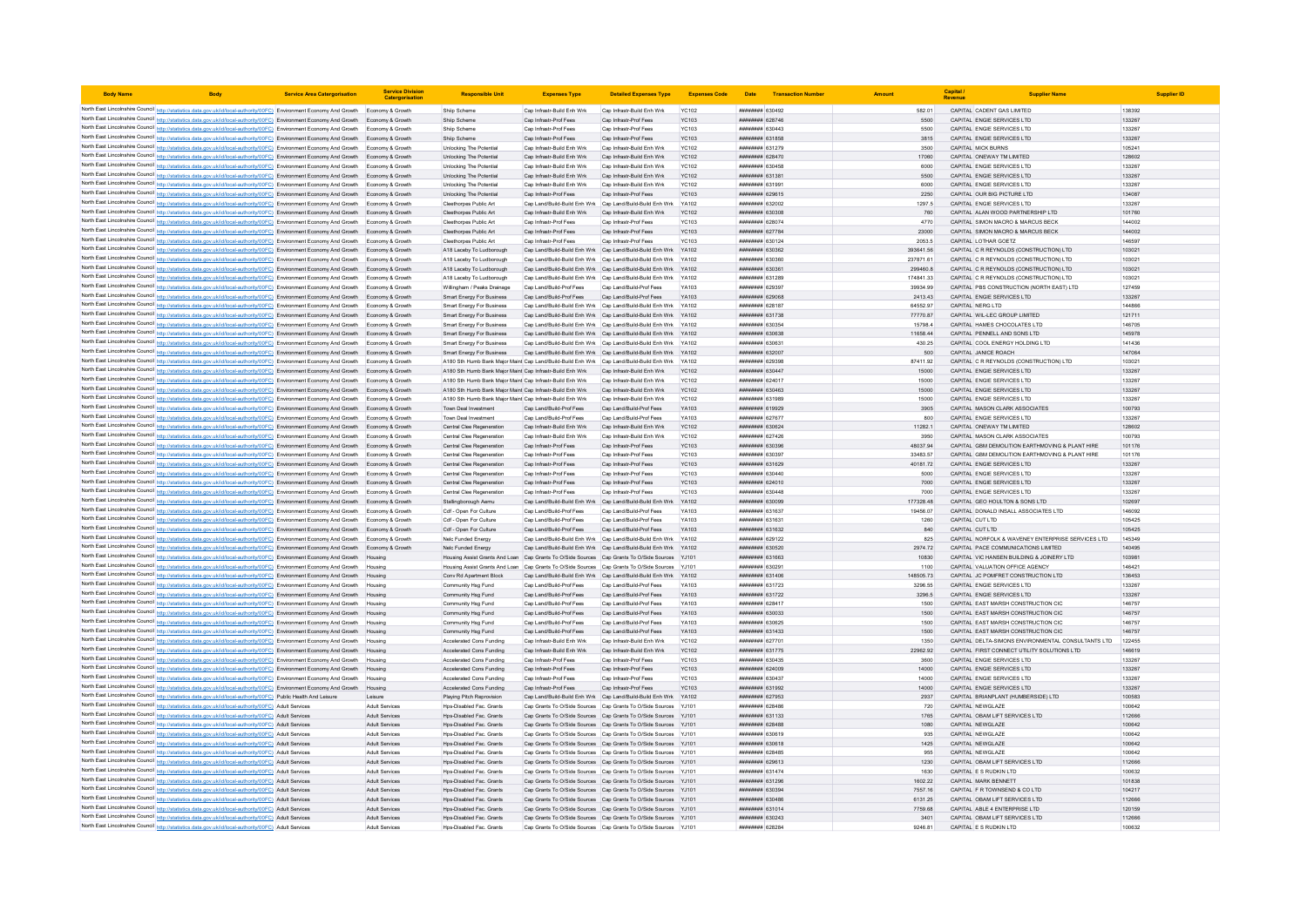| <b>Body Name</b> |                                                                                                                                                                                                                                        | <b>Service Area Catergorisation</b> | <b>Service Division</b><br><b>Catergorisat</b> | <b>Responsible Unit</b>                                                                                                | <b>Expenses Type</b>                                                                                                                             | <b>Detailed Expenses Type Expenses Code</b>                                                                                        |                |                                                | Date Transaction Number |                      | Capital                                           | <b>Supplier Name</b>                                                                  | <b>Supplier ID</b>            |
|------------------|----------------------------------------------------------------------------------------------------------------------------------------------------------------------------------------------------------------------------------------|-------------------------------------|------------------------------------------------|------------------------------------------------------------------------------------------------------------------------|--------------------------------------------------------------------------------------------------------------------------------------------------|------------------------------------------------------------------------------------------------------------------------------------|----------------|------------------------------------------------|-------------------------|----------------------|---------------------------------------------------|---------------------------------------------------------------------------------------|-------------------------------|
|                  | North East Lincolnshire Council http://statistics.data.gov.uk/id/local-authority/00FC) Adult Services                                                                                                                                  |                                     | Adult Services                                 | Hps-Disabled Fac. Grants                                                                                               |                                                                                                                                                  | Cap Grants To O/Side Sources Cap Grants To O/Side Sources YJ101                                                                    |                | ######## 630989                                |                         | 3805                 |                                                   | CAPITAL OBAM LIFT SERVICES LTD                                                        | 112666                        |
|                  | North East Lincolnshire Council http://statistics.data.gov.uk/id/local-authority/00FC) Adult Services                                                                                                                                  |                                     | <b>Adult Services</b>                          | Hps-Disabled Fac. Grants                                                                                               |                                                                                                                                                  | Cap Grants To O/Side Sources Cap Grants To O/Side Sources YJ101                                                                    |                | ######## 631297                                |                         | 9420.09              | CAPITAL MARK BENNET                               |                                                                                       | 101838                        |
|                  | North East Lincolnshire Council http://statistics.data.gov.uk/id/local-authority/00FC) Adult Services                                                                                                                                  |                                     | <b>Adult Services</b>                          | Hos-Disabled Fac. Grants                                                                                               |                                                                                                                                                  | Cap Grants To O/Side Sources Cap Grants To O/Side Sources YJ101                                                                    |                | <b>пининний</b> 631298                         |                         | 8400.23              | CAPITAL F S RUDKIN LTD.                           |                                                                                       | 100632                        |
|                  | North East Lincolnshire Council http://statistics.data.gov.uk/id/local-authority/00FC) Adult Services                                                                                                                                  |                                     | Adult Services                                 | Hps-Disabled Fac. Grants                                                                                               |                                                                                                                                                  | Cap Grants To O/Side Sources Cap Grants To O/Side Sources YJ101                                                                    |                | ######## 629106                                |                         | 8491.41              |                                                   | CAPITAL ABLE 4 ENTERPRISE LTD                                                         | 120159                        |
|                  | North East Lincolnshire Council http://statistics.data.gov.uk/id/local-authority/00FC) Adult Services                                                                                                                                  |                                     | Adult Services                                 | Hps-Disabled Fac. Grants                                                                                               |                                                                                                                                                  | Cap Grants To O/Side Sources Cap Grants To O/Side Sources YJ101                                                                    |                | ######## 629125                                |                         | 4344                 |                                                   | CAPITAL IN LINCS & GOOLE HOSPITALS NHS FOUNDATION TRUS 111074                         |                               |
|                  | North East Lincolnshire Council http://statistics.data.gov.uk/id/local-authority/00FC) Adult Services                                                                                                                                  |                                     | <b>Adult Services</b>                          | Hps-Disabled Fac. Grants                                                                                               |                                                                                                                                                  | Cap Grants To O/Side Sources Cap Grants To O/Side Sources YJ101                                                                    |                | ######## 629479                                |                         | 4344                 |                                                   | CAPITAL N LINCS & GOOLE HOSPITALS NHS FOUNDATION TRUS 111074                          |                               |
|                  | North East Lincolnshire Council http://statistics.data.gov.uk/id/local-authority/00FC) Adult Services<br>North East Lincolnshire Council http://statistics.data.gov.uk/id/local-authority/00FC) Adult Services                         |                                     | <b>Adult Services</b><br><b>Adult Services</b> | Hos-Disabled Fac. Grants<br>Hos-Disabled Fac. Grants                                                                   |                                                                                                                                                  | Cap Grants To O/Side Sources Cap Grants To O/Side Sources YJ101<br>Cap Grants To O/Side Sources Cap Grants To O/Side Sources YJ101 |                | <b>пининни 628510</b><br>######## 628202       |                         | 15557.82<br>19150.87 | CAPITAL E S RUDKIN LTD                            | CAPITAL ABLE 4 ENTERPRISE LTD                                                         | 120159<br>100632              |
|                  | North East Lincolnshire Council http://statistics.data.gov.uk/id/local-authority/00FC) Adult Services                                                                                                                                  |                                     | <b>Adult Services</b>                          | Hos-Disabled Fac. Grants                                                                                               |                                                                                                                                                  | Cap Grants To O/Side Sources Cap Grants To O/Side Sources YJ101                                                                    |                | ####### 62826                                  |                         | 15851.04             |                                                   | CAPITAL ENGIE SERVICES LTD                                                            | 133267                        |
|                  | North East Lincolnshire Council http://statistics.data.gov.uk/id/local-authority/00FC) Adult Services                                                                                                                                  |                                     | <b>Adult Services</b>                          | Hps-Disabled Fac. Grants                                                                                               |                                                                                                                                                  | Cap Grants To O/Side Sources Cap Grants To O/Side Sources YJ101                                                                    |                | ######## 630136                                |                         | 16089.09             |                                                   | CAPITAL JC POMFRET CONSTRUCTION LTD                                                   | 136453                        |
|                  | North East Lincolnshire Council http://statistics.data.gov.uk/id/local-authority/00FC) Adult Services                                                                                                                                  |                                     | <b>Adult Services</b>                          | Hns-Disabled Fac Grants                                                                                                |                                                                                                                                                  | Cap Grants To O/Side Sources Cap Grants To O/Side Sources YJ101                                                                    |                | ######## 629614                                |                         | 6198                 |                                                   | CAPITAL DOLPHIN MOBILITY FAST MIDLANDS LTD                                            | 101317                        |
|                  | North East Lincolnshire Council http://statistics.data.gov.uk/id/local-authority/00FC) Adult Services                                                                                                                                  |                                     | <b>Adult Services</b>                          | Hos-Disabled Fac. Grants                                                                                               |                                                                                                                                                  | Cap Grants To O/Side Sources Cap Grants To O/Side Sources YJ101                                                                    |                | ######## 631301                                |                         | 8200.26              |                                                   | CAPITAL ABLE 4 ENTERPRISE LTD                                                         | 120159                        |
|                  | North East Lincolnshire Council http://statistics.data.gov.uk/id/local-authority/00FC) Children & Family Services                                                                                                                      |                                     | Ass Dir - Education                            | Access And Education Services Contract Hire-Operating Leases Vehicles - Contract Hire                                  |                                                                                                                                                  |                                                                                                                                    | JC101          | ######## 628474                                |                         | 1092                 |                                                   | REVENUE DRS TAXI SERVICE                                                              | 141083                        |
|                  | North East Lincolnshire Council http://statistics.data.gov.uk/id/local-authority/00FC) Children & Family Services                                                                                                                      |                                     | Ass Dir - Education                            | Access And Education Services                                                                                          | Contract Hire-Operating Leases Vehicles - Contract Hire                                                                                          |                                                                                                                                    | JC101          | ######## 628325                                |                         | 1106                 |                                                   | REVENUE REDACTED PERSONAL INFORMATION                                                 | REDACTED PERSONAL INFORMATION |
|                  | North East Lincolnshire Council http://statistics.data.gov.uk/id/local-authority/00FC) Children & Family Services<br>North East Lincolnshire Council http://statistics.data.gov.uk/id/local-authority/00FC) Children & Family Services |                                     | Ass Dir - Education<br>Ass Dir - Education     |                                                                                                                        | Access And Education Services Contract Hire-Operating Leases Vehicles - Contract Hire                                                            |                                                                                                                                    | JC101<br>JC101 | <i>пининни</i> 628393<br>######## 628530       |                         | 968<br>700           | REVENUE LINKS TAXIS<br><b>REVENUE LINKS TAXIS</b> |                                                                                       | 100546<br>100546              |
|                  | North East Lincolnshire Council http://statistics.data.gov.uk/id/local-authority/00FC) Children & Family Services                                                                                                                      |                                     | Ass Dir - Education                            | Access And Education Services                                                                                          | Access And Education Services Contract Hire-Operating Leases Vehicles - Contract Hire<br>Contract Hire-Operating Leases Vehicles - Contract Hire |                                                                                                                                    | JC101          | ######## 628390                                |                         | 836                  | <b>REVENUE LINKS TAXIS</b>                        |                                                                                       | 100546                        |
|                  | North East Lincolnshire Council http://statistics.data.gov.uk/id/local-authority/00FC) Children & Family Services                                                                                                                      |                                     | Ass Dir - Education                            | Access And Education Services                                                                                          | Contract Hire-Operating Leases Vehicles - Contract Hire                                                                                          |                                                                                                                                    | JC101          | ######## 62839                                 |                         | 1144                 | <b>REVENUE LINKS TAXIS</b>                        |                                                                                       | 100546                        |
|                  | North East Lincolnshire Council http://statistics.data.gov.uk/id/local-authority/00FC) Children & Family Services                                                                                                                      |                                     | Ass Dir - Education                            |                                                                                                                        | Access And Education Services Contract Hire-Operating Leases Vehicles - Contract Hire                                                            |                                                                                                                                    | IC101          | ######## 627708                                |                         | 628                  |                                                   | REVENUE REDACTED PERSONAL INFORMATION                                                 | REDACTED PERSONAL INFORMATION |
|                  | North East Lincolnshire Council http://statistics.data.gov.uk/id/local-authority/00FC) Children & Family Services                                                                                                                      |                                     | Ass Dir - Education                            | Access And Education Services Contract Hire-Operating Leases Vehicles - Contract Hire                                  |                                                                                                                                                  |                                                                                                                                    | JC101          | <b>НИНИНИЯ</b> 628527                          |                         | 880                  | <b>REVENUE LINKS TAXIS</b>                        |                                                                                       | 100546                        |
|                  | North East Lincolnshire Council http://statistics.data.gov.uk/id/local-authority/00FC) Children & Family Services                                                                                                                      |                                     | Ass Dir - Education                            |                                                                                                                        | Access And Education Services Contract Hire-Operating Leases Vehicles - Contract Hire                                                            |                                                                                                                                    | JC101          | ######## 628479                                |                         | 484                  |                                                   | REVENUE MINICABS CLEETHORPES (LINCS) LTD                                              | 102124                        |
|                  | North East Lincolnshire Council http://statistics.data.gov.uk/id/local-authority/00FC) Children & Family Services                                                                                                                      |                                     | Ass Dir - Education                            |                                                                                                                        | Access And Education Services Contract Hire-Operating Leases Vehicles - Contract Hire                                                            |                                                                                                                                    | JC101          | ######## 628269                                |                         | 384                  |                                                   | REVENUE AA RADIO CARS LTD                                                             | 101222                        |
|                  | North East Lincolnshire Council http://statistics.data.gov.uk/id/local-authority/00FC) Children & Family Services                                                                                                                      |                                     | Ass Dir - Education                            |                                                                                                                        | Access And Education Services Contract Hire-Operating Leases Vehicles - Contract Hire                                                            |                                                                                                                                    | JC101          | ######## 628541                                |                         | 2705                 | <b>REVENUE LINKS TAXIS</b>                        | REVENUE GRIMSBY MINIBUSES LTD                                                         | 100546<br>121524              |
|                  | North East Lincolnshire Council http://statistics.data.gov.uk/id/local-authority/00FC) Children & Family Services<br>North East Lincolnshire Council http://statistics.data.gov.uk/id/local-authority/00FC) Children & Family Services |                                     | Ass Dir - Education<br>Ass Dir - Education     | Access And Education Services                                                                                          | Access And Education Services Contract Hire-Operating Leases Vehicles - Contract Hire<br>Contract Hire-Operating Leases Vehicles - Contract Hire |                                                                                                                                    | JC101<br>JC101 | ######## 630596<br>####### 62836               |                         | 731.9                | <b>REVENUE LINKS TAXIS</b>                        |                                                                                       | 100546                        |
|                  | North East Lincolnshire Council http://statistics.data.gov.uk/id/local-authority/00FC) Children & Family Services                                                                                                                      |                                     | Ass Dir - Education                            | Access And Education Services                                                                                          | Contract Hire-Operating Leases Vehicles - Contract Hire                                                                                          |                                                                                                                                    | JC101          | нининни 628268                                 |                         | 1210                 |                                                   | REVENUE AA RADIO CARS LTD                                                             | 101222                        |
|                  | North East Lincolnshire Council http://statistics.data.gov.uk/id/local-authority/00FC) Children & Family Services                                                                                                                      |                                     | Ass Dir - Education                            |                                                                                                                        | Access And Education Services Contract Hire-Operating Leases Vehicles - Contract Hire                                                            |                                                                                                                                    | JC101          | ######## 628542                                |                         | 880                  | <b>REVENUE LINKS TAXIS</b>                        |                                                                                       | 100546                        |
|                  | North East Lincolnshire Council http://statistics.data.gov.uk/id/local-authority/00FC) Children & Family Services                                                                                                                      |                                     | Ass Dir - Education                            | Access And Education Services Contract Hire-Operating Leases Vehicles - Contract Hire                                  |                                                                                                                                                  |                                                                                                                                    | JC101          | ######## 628540                                |                         | 1144                 | <b>REVENUE LINKS TAXIS</b>                        |                                                                                       | 100546                        |
|                  | North East Lincolnshire Council http://statistics.data.gov.uk/id/local-authority/00FC) Children & Family Services                                                                                                                      |                                     | Ass Dir - Education                            |                                                                                                                        | Access And Education Services Contract Hire-Operating Leases Vehicles - Contract Hire                                                            |                                                                                                                                    | JC101          | ######## 628467                                |                         | 352                  | <b>REVENUE LINKS TAXIS</b>                        |                                                                                       | 100546                        |
|                  | North East Lincolnshire Council http://statistics.data.gov.uk/id/local-authority/00FC) Children & Family Services                                                                                                                      |                                     | Ass Dir - Education                            |                                                                                                                        | Access And Education Services Contract Hire-Operating Leases Vehicles - Contract Hire                                                            |                                                                                                                                    | JC101          | <b>пининний</b> 628546                         |                         | 1364                 | <b>REVENUE LINKS TAXIS</b>                        |                                                                                       | 100546                        |
|                  | North East Lincolnshire Council http://statistics.data.gov.uk/id/local-authority/00FC) Children & Family Services                                                                                                                      |                                     | Ass Dir - Education                            |                                                                                                                        | Access And Education Services Contract Hire-Operating Leases Vehicles - Contract Hire                                                            |                                                                                                                                    | JC101          | ######## 628552                                |                         | 1364                 | <b>REVENUE LINKS TAXIS</b>                        |                                                                                       | 100546                        |
|                  | North East Lincolnshire Council http://statistics.data.gov.uk/id/local-authority/00FC) Children & Family Services                                                                                                                      |                                     | Ass Dir - Education                            |                                                                                                                        | Access And Education Services Contract Hire-Operating Leases Vehicles - Contract Hire                                                            |                                                                                                                                    | JC101          | ######## 630052                                |                         | 3630                 | REVENUE AMVALE LIMITED                            |                                                                                       | 101030                        |
|                  | North East Lincolnshire Council http://statistics.data.gov.uk/id/local-authority/00FC) Children & Family Services<br>North East Lincolnshire Council http://statistics.data.gov.uk/id/local-authority/00FC) Children & Family Services |                                     | Ass Dir - Education<br>Ass Dir - Education     | Access And Education Services                                                                                          | Contract Hire-Operating Leases Vehicles - Contract Hire<br>Access And Education Services Contract Hire-Operating Leases Vehicles - Contract Hire |                                                                                                                                    | JC101<br>JC101 | ######## 63005<br>######## 630050              |                         | 3850<br>3630         | REVENUE AMVALE LIMITED<br>REVENUE AMVALE LIMITED  |                                                                                       | 101030<br>101030              |
|                  | North East Lincolnshire Council http://statistics.data.gov.uk/id/local-authority/00FC) Children & Family Services                                                                                                                      |                                     | Ass Dir - Education                            |                                                                                                                        | Access And Education Services Contract Hire-Operating Leases Vehicles - Contract Hire                                                            |                                                                                                                                    | JC101          | ######## 630048                                |                         | 4048                 | REVENUE AMVALE LIMITED                            |                                                                                       | 101030                        |
|                  | North East Lincolnshire Council http://statistics.data.gov.uk/id/local-authority/00FC) Children & Family Services                                                                                                                      |                                     | Ass Dir - Education                            |                                                                                                                        | Access And Education Services Contract Hire-Operating Leases Vehicles - Contract Hire                                                            |                                                                                                                                    | JC101          | ######## 630049                                |                         | 3410                 | REVENUE AMVALE LIMITED                            |                                                                                       | 101030                        |
|                  | North East Lincolnshire Council http://statistics.data.gov.uk/id/local-authority/00FC) Children & Family Services                                                                                                                      |                                     | Ass Dir - Education                            |                                                                                                                        | Access And Education Services Contract Hire-Operating Leases Vehicles - Contract Hire                                                            |                                                                                                                                    | JC101          | 830516 HEBREHO                                 |                         | 616                  |                                                   | REVENUE COXONS CARS LIMITED                                                           | 100578                        |
|                  | North East Lincolnshire Council http://statistics.data.gov.uk/id/local-authority/00FC) Children & Family Services                                                                                                                      |                                     | Ass Dir - Education                            |                                                                                                                        | Access And Education Services Contract Hire-Operating Leases Vehicles - Contract Hire                                                            |                                                                                                                                    | IC101          | <b><i>BREEBBBB</i></b> 628545                  |                         | 1276                 | REVENUE LINKS TAXIS                               |                                                                                       | 100546                        |
|                  | North East Lincolnshire Council http://statistics.data.gov.uk/id/local-authority/00FC) Children & Family Services                                                                                                                      |                                     | Ass Dir - Education                            |                                                                                                                        | Access And Education Services Contract Hire-Operating Leases Vehicles - Contract Hire                                                            |                                                                                                                                    | IC101          | ######## 628275                                |                         | 2530                 |                                                   | REVENUE AMVALE MEDICAL TRANSPORT LTD                                                  | 130777                        |
|                  | North East Lincolnshire Council http://statistics.data.gov.uk/id/local-authority/00FC) Children & Family Services                                                                                                                      |                                     | Ass Dir - Education                            | Access And Education Services                                                                                          | Contract Hire-Operating Leases Vehicles - Contract Hire                                                                                          |                                                                                                                                    | JC101          | ######## 630507                                |                         | 264                  |                                                   | REVENUE COXONS CARS LIMITED                                                           | 100578                        |
|                  | North East Lincolnshire Council http://statistics.data.gov.uk/id/local-authority/00FC) Children & Family Services<br>North East Lincolnshire Council http://statistics.data.gov.uk/id/local-authority/00FC) Children & Family Services |                                     | Ass Dir - Education<br>Ass Dir - Education     | Access And Education Services<br>Access And Education Services Contract Hire-Operating Leases Vehicles - Contract Hire | Contract Hire-Operating Leases Vehicles - Contract Hire                                                                                          |                                                                                                                                    | JC101<br>IC101 | <b><i>BEZACA BREEBER</i></b><br>880029 BRUNNER |                         | 1958<br>884          | REVENUE LINKS TAXIS<br>REVENUE TIME TAXIS         |                                                                                       | 100546<br>146433              |
|                  | North East Lincolnshire Council http://statistics.data.gov.uk/id/local-authority/00FC) Children & Family Services                                                                                                                      |                                     | Ass Dir - Education                            |                                                                                                                        | Access And Education Services Contract Hire-Operating Leases Vehicles - Contract Hire                                                            |                                                                                                                                    | JC101          | ######## 630515                                |                         | 352                  |                                                   | REVENUE COXONS CARS LIMITED                                                           | 100578                        |
|                  | North East Lincolnshire Council http://statistics.data.gov.uk/id/local-authority/00FC) Children & Family Services                                                                                                                      |                                     | Ass Dir - Education                            |                                                                                                                        | Access And Education Services Contract Hire-Operating Leases Vehicles - Contract Hire                                                            |                                                                                                                                    | JC101          | ######## 630508                                |                         | 1900                 | <b>REVENUE LINKS TAXIS</b>                        |                                                                                       | 100546                        |
|                  | North East Lincolnshire Council http://statistics.data.gov.uk/id/local-authority/00FC) Children & Family Services                                                                                                                      |                                     | Ass Dir - Education                            |                                                                                                                        | Access And Education Services Contract Hire-Operating Leases Vehicles - Contract Hire                                                            |                                                                                                                                    | JC101          | ######## 631391                                |                         | 1275                 | <b>REVENUE LINKS TAXIS</b>                        |                                                                                       | 100546                        |
|                  | North East Lincolnshire Council http://statistics.data.gov.uk/id/local-authority/00FC) Children & Family Services                                                                                                                      |                                     | Ass Dir - Education                            |                                                                                                                        | Access And Education Services Contract Hire-Operating Leases Vehicles - Contract Hire                                                            |                                                                                                                                    | JC101          | ######## 628283                                |                         | 3388                 |                                                   | REVENUE AMVALE MEDICAL TRANSPORT LTD                                                  | 130777                        |
|                  | North East Lincolnshire Council http://statistics.data.gov.uk/id/local-authority/00FC) Children & Family Services                                                                                                                      |                                     | Ass Dir - Education                            |                                                                                                                        | Access And Education Services Contract Hire-Operating Leases Vehicles - Contract Hire                                                            |                                                                                                                                    | JC101          | ######## 630973                                |                         | 4084.5               |                                                   | REVENUE F HUNT (COACH HIRE) LTD                                                       | 104034                        |
|                  | North East Lincolnshire Council http://statistics.data.gov.uk/id/local-authority/00FC) Children & Family Services                                                                                                                      |                                     | Ass Dir - Education                            | Access And Education Services                                                                                          | Contract Hire-Operating Leases Vehicles - Contract Hire                                                                                          |                                                                                                                                    | JC101          | ######## 628273                                |                         | 6600                 |                                                   | REVENUE AMVALE MEDICAL TRANSPORT LTD                                                  | 130777                        |
|                  | North East Lincolnshire Council http://statistics.data.gov.uk/id/local-authority/00FC) Children & Family Services<br>North East Lincolnshire Council http://statistics.data.gov.uk/id/local-authority/00FC) Children & Family Services |                                     | Ass Dir - Education<br>Ass Dir - Education     | Access And Education Services                                                                                          | Contract Hire-Operating Leases Vehicles - Contract Hire<br>Access And Education Services Contract Hire-Operating Leases Vehicles - Contract Hire |                                                                                                                                    | JC101<br>JC101 | ######## 630031<br>######## 628281             |                         | 4290<br>2838         | <b>REVENUE WATAXIS</b>                            | REVENUE AMVALE MEDICAL TRANSPORT LTD                                                  | 141297<br>130777              |
|                  | North East Lincolnshire Council http://statistics.data.gov.uk/id/local-authority/00FC) Children & Family Services                                                                                                                      |                                     | Ass Dir - Education                            |                                                                                                                        | Access And Education Services Contract Hire-Operating Leases Vehicles - Contract Hire                                                            |                                                                                                                                    | JC101          | ####### 628274                                 |                         | 4774                 |                                                   | REVENUE AMVALE MEDICAL TRANSPORT LTD                                                  | 130777                        |
|                  | North East Lincolnshire Council http://statistics.data.gov.uk/id/local-authority/00FC) Children & Family Services                                                                                                                      |                                     | Ass Dir - Education                            |                                                                                                                        | Access And Education Services Contract Hire-Operating Leases Vehicles - Contract Hire                                                            |                                                                                                                                    | JC101          | ######## 628272                                |                         | 4730                 |                                                   | REVENUE AMVALE MEDICAL TRANSPORT LTD                                                  | 130777                        |
|                  | North East Lincolnshire Council http://statistics.data.gov.uk/id/local-authority/00FC) Children & Family Services                                                                                                                      |                                     | Ass Dir - Education                            |                                                                                                                        | Access And Education Services Contract Hire-Operating Leases Vehicles - Contract Hire                                                            |                                                                                                                                    | IC101          | <b>пининний</b> 628472                         |                         | 1870                 |                                                   | REVENUE DRS TAXLSERVICE                                                               | 141083                        |
|                  | North East Lincolnshire Council http://statistics.data.gov.uk/id/local-authority/00FC) Children & Family Services                                                                                                                      |                                     | Ass Dir - Education                            |                                                                                                                        | Access And Education Services Contract Hire-Operating Leases Vehicles - Contract Hire                                                            |                                                                                                                                    | JC101          | ######## 627975                                |                         | 2200                 |                                                   | REVENUE REDACTED PERSONAL INFORMATION                                                 | REDACTED PERSONAL INFORMATION |
|                  | North East Lincolnshire Council http://statistics.data.gov.uk/id/local-authority/00FC) Children & Family Services                                                                                                                      |                                     | Ass Dir - Education                            |                                                                                                                        | Access And Education Services Contract Hire-Operating Leases Vehicles - Contract Hire                                                            |                                                                                                                                    | JC101          | ######## 627943                                |                         | 1320                 | REVENUE FON A CAR LTD                             |                                                                                       | 140517                        |
|                  | North East Lincolnshire Council http://statistics.data.gov.uk/id/local-authority/00FC) Children & Family Services                                                                                                                      |                                     | Ass Dir - Education                            | Access And Education Services                                                                                          | Contract Hire-Operating Leases Vehicles - Contract Hire                                                                                          |                                                                                                                                    | JC101          | ######## 628526                                |                         | 855                  | <b>REVENUE LINKS TAXIS</b>                        |                                                                                       | 100546                        |
|                  | North East Lincolnshire Council http://statistics.data.gov.uk/id/local-authority/00FC) Children & Family Services<br>North East Lincolnshire Council http://statistics.data.gov.uk/id/local-authority/00FC) Children & Family Services |                                     | Ass Dir - Education<br>Ass Dir - Education     | Access And Education Services<br>Access And Education Services Contract Hire-Operating Leases Vehicles - Contract Hire | Contract Hire-Onerating Leases Vehicles - Contract Hire                                                                                          |                                                                                                                                    | IC101<br>JC101 | ######## 628481<br>######## 631801             |                         | 1716<br>1170         |                                                   | REVENUE MINICARS CLEETHORPES (LINCS) LTD.<br>REVENUE MINICABS CLEETHORPES (LINCS) LTD | 102124<br>102124              |
|                  | North East Lincolnshire Council http://statistics.data.gov.uk/id/local-authority/00FC) Children & Family Services                                                                                                                      |                                     | Ass Dir - Education                            |                                                                                                                        | Access And Education Services Contract Hire-Operating Leases Vehicles - Contract Hire                                                            |                                                                                                                                    | JC101          | ####### 63105                                  |                         | 840                  |                                                   | REVENUE COXONS CARS LIMITED                                                           | 100578                        |
|                  | North East Lincolnshire Council http://statistics.data.gov.uk/id/local-authority/00FC) Children & Family Services                                                                                                                      |                                     | Ass Dir - Education                            |                                                                                                                        | Access And Education Services Contract Hire-Operating Leases Vehicles - Contract Hire                                                            |                                                                                                                                    | JC101          | ######## 627976                                |                         | 2562                 | <b>REVENUE THE BUS RUN</b>                        |                                                                                       | 101522                        |
|                  | North East Lincolnshire Council http://statistics.data.gov.uk/id/local-authority/00FC) Children & Family Services                                                                                                                      |                                     | Ass Dir - Education                            |                                                                                                                        | Access And Education Services Contract Hire-Operating Leases Vehicles - Contract Hire                                                            |                                                                                                                                    | IC101          | ######## 630604                                |                         | 1586                 | REVENUE THE BUS RUN                               |                                                                                       | 101522                        |
|                  | North East Lincolnshire Council http://statistics.data.gov.uk/id/local-authority/00FC) Children & Family Services                                                                                                                      |                                     | Ass Dir - Education                            |                                                                                                                        | Access And Education Services Contract Hire-Operating Leases Vehicles - Contract Hire                                                            |                                                                                                                                    | JC101          | ######## 630599                                |                         | 18304                |                                                   | REVENUE GRIMSBY MINIBUSES LTD                                                         | 121524                        |
|                  | North East Lincolnshire Council http://statistics.data.gov.uk/id/local-authority/00FC) Children & Family Services                                                                                                                      |                                     | Ass Dir - Education                            | Access And Education Services                                                                                          | Contract Hire-Operating Leases Vehicles - Contract Hire                                                                                          |                                                                                                                                    | JC101          | ####### 63059                                  |                         | 1823.9               |                                                   | REVENUE GRIMSBY MINIBUSES LTD                                                         | 121524                        |
|                  | North East Lincolnshire Council http://statistics.data.gov.uk/id/local-authority/00FC) Children & Family Services                                                                                                                      |                                     | Ass Dir - Education                            | Access And Education Services                                                                                          | Contract Hire-Operating Leases Vehicles - Contract Hire                                                                                          |                                                                                                                                    | JC101          | ######## 630978                                |                         | 672                  |                                                   | REVENUE COXONS CARS LIMITED                                                           | 100578                        |
|                  | North East Lincolnshire Council http://statistics.data.gov.uk/id/local-authority/00FC) Children & Family Services                                                                                                                      |                                     | Ass Dir - Education                            |                                                                                                                        | Access And Education Services Contract Hire-Operating Leases Vehicles - Contract Hire                                                            |                                                                                                                                    | JC101<br>JC101 | ######## 631045<br>######## 631134             |                         | 798<br>1050          |                                                   | REVENUE COXONS CARS LIMITED                                                           | 100578<br>100578              |
|                  | North East Lincolnshire Council http://statistics.data.gov.uk/id/local-authority/00FC) Children & Family Services<br>North East Lincolnshire Council http://statistics.data.gov.uk/id/local-authority/00FC) Children & Family Services |                                     | Ass Dir - Education<br>Ass Dir - Education     | Access And Education Services Contract Hire-Operating Leases Vehicles - Contract Hire                                  | Access And Education Services Contract Hire-Operating Leases Vehicles - Contract Hire                                                            |                                                                                                                                    | JC101          | ####### 628332                                 |                         | 2205                 |                                                   | REVENUE COXONS CARS LIMITED<br>REVENUE HANSONS AIRPORT EXPRESS                        | 111879                        |
|                  | North East Lincolnshire Council http://statistics.data.gov.uk/id/local-authority/00FC) Children & Family Services                                                                                                                      |                                     | Ass Dir - Education                            |                                                                                                                        | Access And Education Services Contract Hire-Operating Leases Vehicles - Contract Hire                                                            |                                                                                                                                    | JC101          | ######## 631136                                |                         | 1365                 |                                                   | REVENUE HANSONS AIRPORT EXPRESS                                                       | 111879                        |
|                  | North East Lincolnshire Council http://statistics.data.gov.uk/id/local-authority/00FC) Children & Family Services                                                                                                                      |                                     | Ass Dir - Education                            |                                                                                                                        | Access And Education Services Contract Hire-Operating Leases Vehicles - Contract Hire                                                            |                                                                                                                                    | JC101          | ######## 628333                                |                         | 1575                 |                                                   | REVENUE HANSONS AIRPORT EXPRESS                                                       | 111879                        |
|                  | North East Lincolnshire Council http://statistics.data.gov.uk/id/local-authority/00FC) Children & Family Services                                                                                                                      |                                     | Ass Dir - Education                            |                                                                                                                        | Access And Education Services Contract Hire-Operating Leases Vehicles - Contract Hire                                                            |                                                                                                                                    | JC101          | ######## 631137                                |                         | 1365                 |                                                   | REVENUE HANSONS AIRPORT EXPRESS                                                       | 111879                        |
|                  | North East Lincolnshire Council http://statistics.data.gov.uk/id/local-authority/00FC) Children & Family Services                                                                                                                      |                                     | Ass Dir - Education                            | Access And Education Services                                                                                          | Contract Hire-Operating Leases Vehicles - Contract Hire                                                                                          |                                                                                                                                    | JC101          | ####### 628484                                 |                         | 1365                 |                                                   | REVENUE MINICABS CLEETHORPES (LINCS) LTD                                              | 102124                        |
|                  | North East Lincolnshire Council http://statistics.data.gov.uk/id/local-authority/00FC) Children & Family Services                                                                                                                      |                                     | Ass Dir - Education                            | Access And Education Services Contract Hire-Operating Leases Vehicles - Contract Hire                                  |                                                                                                                                                  |                                                                                                                                    | JC101          | ######## 631800                                |                         | 845                  |                                                   | REVENUE MINICABS CLEETHORPES (LINCS) LTD                                              | 102124                        |
|                  | North East Lincolnshire Council http://statistics.data.gov.uk/id/local-authority/00FC) Children & Family Services                                                                                                                      |                                     | Ass Dir - Education<br>Ass Dir - Education     | Access And Education Services Contract Hire-Operating Leases Vehicles - Contract Hire                                  | Access And Education Services Contract Hire-Operating Leases Vehicles - Contract Hire                                                            |                                                                                                                                    | JC101<br>JC101 | ######## 629741<br>######## 631377             |                         | 820<br>885.92        | REVENUE AMVALE LIMITED<br>REVENUE AMVALE LIMITED  |                                                                                       | 101030<br>101030              |
|                  | North East Lincolnshire Council http://statistics.data.gov.uk/id/local-authority/00FC) Children & Family Services<br>North East Lincolnshire Council http://statistics.data.gov.uk/id/local-authority/00FC) Children & Family Services |                                     | Ass Dir - Education                            |                                                                                                                        | Access And Education Services Contract Hire-Operating Leases Vehicles - Contract Hire                                                            |                                                                                                                                    | JC101          | ######## 629743                                |                         | 820                  | REVENUE AMVALE LIMITED                            |                                                                                       | 101030                        |
|                  | North East Lincolnshire Council http://statistics.data.gov.uk/id/local-authority/00FC) Children & Family Services                                                                                                                      |                                     | Ass Dir - Education                            |                                                                                                                        | Access And Education Services Contract Hire-Operating Leases Vehicles - Contract Hire                                                            |                                                                                                                                    | JC101          | ######## 631069                                |                         | 756 93               | REVENUE AMVALE LIMITED                            |                                                                                       | 101030                        |
|                  | North East Lincolnshire Council http://statistics.data.gov.uk/id/local-authority/00FC) Children & Family Services                                                                                                                      |                                     | Ass Dir - Education                            |                                                                                                                        | Access And Education Services Contract Hire-Operating Leases Vehicles - Contract Hire                                                            |                                                                                                                                    | JC101          | ######## 629742                                |                         | 820                  | REVENUE AMVALE LIMITED                            |                                                                                       | 101030                        |
|                  | North East Lincolnshire Council http://statistics.data.gov.uk/id/local-authority/00FC) Children & Family Services                                                                                                                      |                                     | Ass Dir - Education                            |                                                                                                                        | Access And Education Services Contract Hire-Operating Leases Vehicles - Contract Hire                                                            |                                                                                                                                    | JC101          | ######## 631378                                |                         | 820                  | REVENUE AMVALE LIMITED                            |                                                                                       | 101030                        |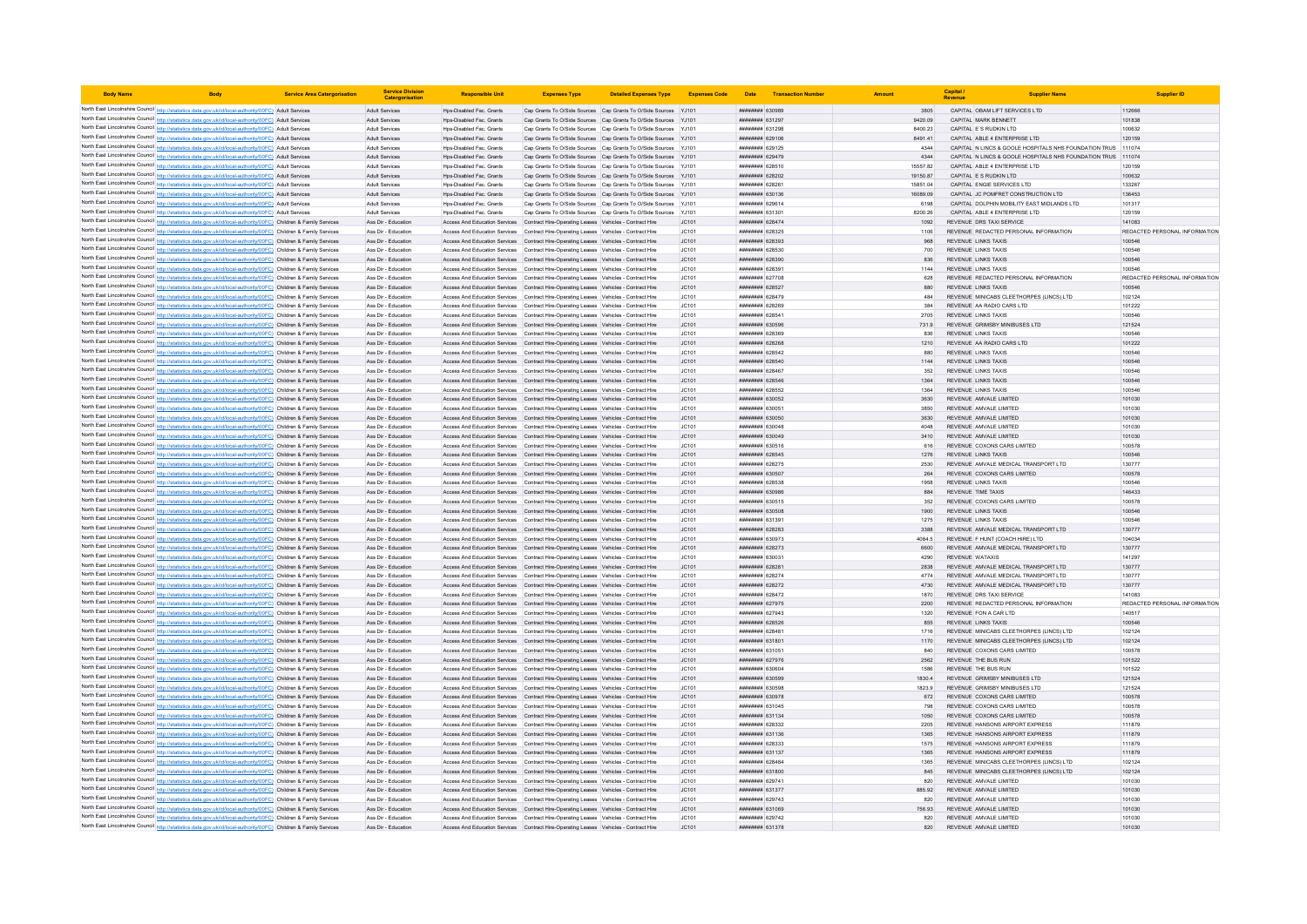| <b>Body Name</b>                                                                                                                                                                                                                       | <b>Service Area Catergorisation</b> | <b>Service Division</b><br>Catergorisati   | <b>Responsible Unit</b>                                                                                                                                                        | <b>Expenses Type</b>                                    | <b>Detailed Expenses Type</b>                    | <b>Expenses Code</b> |                                          | Date Transaction Number |              | Capital<br>Revenue | <b>Supplier Name</b>                                                 | <b>Supplier ID</b>            |
|----------------------------------------------------------------------------------------------------------------------------------------------------------------------------------------------------------------------------------------|-------------------------------------|--------------------------------------------|--------------------------------------------------------------------------------------------------------------------------------------------------------------------------------|---------------------------------------------------------|--------------------------------------------------|----------------------|------------------------------------------|-------------------------|--------------|--------------------|----------------------------------------------------------------------|-------------------------------|
| North East Lincolnshire Council http://statistics.data.gov.uk/id/local-authority/00FC) Children & Family Services                                                                                                                      |                                     | Ass Dir - Education                        | Access And Education Services Contract Hire-Operating Leases Vehicles - Contract Hire                                                                                          |                                                         |                                                  | JC101                | ######## 630514                          |                         | 560          |                    | REVENUE COXONS CARS LIMITED                                          | 100578                        |
| North East Lincolnshire Council http://statistics.data.gov.uk/id/local-authority/00FC) Children & Family Services                                                                                                                      |                                     | Ass Dir - Education                        | Access And Education Services                                                                                                                                                  | Contract Hire-Operating Leases Vehicles - Contract Hire |                                                  | JC101                | ######## 628483                          |                         | 1234.8       |                    | REVENUE MINICABS CLEETHORPES (LINCS) LTD                             | 102124                        |
| North East Lincolnshire Council http://statistics.data.gov.uk/id/local-authority/00FC) Children & Family Services                                                                                                                      |                                     | Ass Dir - Education                        | Access And Education Services Contract Hire-Operating Leases Vehicles - Contract Hire                                                                                          |                                                         |                                                  | JC101                | ####### 631811                           |                         | 764.4        |                    | REVENUE MINICABS CLEETHORPES (LINCS) LTD                             | 102124                        |
| North East Lincolnshire Council http://statistics.data.gov.uk/id/local-authority/00FC) Children & Family Services                                                                                                                      |                                     | Ass Dir - Education                        | Access And Education Services Contract Hire-Operating Leases Vehicles - Contract Hire                                                                                          |                                                         |                                                  | JC101                | ######## 630039                          |                         | 1113         |                    | <b>REVENUE WATAXIS</b>                                               | 141297                        |
| North East Lincolnshire Council http://statistics.data.gov.uk/id/local-authority/00FC) Children & Family Services                                                                                                                      |                                     | Ass Dir - Education                        | Access And Education Services Contract Hire-Operating Leases Vehicles - Contract Hire                                                                                          |                                                         |                                                  | JC101                | ######## 628475                          |                         | 1650         |                    | REVENUE MINICABS CLEETHORPES (LINCS) LTD                             | 102124                        |
| North East Lincolnshire Council http://statistics.data.gov.uk/id/local-authority/00FC) Children & Family Services                                                                                                                      |                                     | Ass Dir - Education                        | Access And Education Services Contract Hire-Operating Leases Vehicles - Contract Hire                                                                                          |                                                         |                                                  | JC101                | ######## 628473                          |                         | 660          |                    | REVENUE MINICABS CLEETHORPES (LINCS) LTD                             | 102124                        |
| North East Lincolnshire Council http://statistics.data.gov.uk/id/local-authority/00FC) Children & Family Services                                                                                                                      |                                     | Ass Dir - Education                        | Access And Education Services Contract Hire-Operating Leases Vehicles - Contract Hire                                                                                          |                                                         |                                                  | JC101                | ######## 631809                          |                         | 750          |                    | REVENUE MINICABS CLEETHORPES (LINCS) LTD                             | 102124                        |
| North East Lincolnshire Council http://statistics.data.gov.uk/id/local-authority/00FC) Children & Family Services                                                                                                                      |                                     | Ass Dir - Education                        | Access And Education Services Contract Hire-Operating Leases Vehicles - Contract Hire                                                                                          |                                                         |                                                  | JC101                | ######## 628477                          |                         | 1980         |                    | REVENUE MINICABS CLEETHORPES (LINCS) LTD                             | 102124                        |
| North East Lincolnshire Council http://statistics.data.gov.uk/id/local-authority/00FC) Children & Family Services                                                                                                                      |                                     | Ass Dir - Education                        | Access And Education Services Contract Hire-Operating Leases Vehicles - Contract Hire                                                                                          |                                                         |                                                  | JC101                | ######## 631807                          |                         | 900          |                    | REVENUE MINICABS CLEETHORPES (LINCS) LTD                             | 102124                        |
| North East Lincolnshire Council http://statistics.data.gov.uk/id/local-authority/00FC) Children & Family Services                                                                                                                      |                                     | Ass Dir - Education                        | Access And Education Services                                                                                                                                                  | Contract Hire-Operating Leases Vehicles - Contract Hire |                                                  | JC101                | ####### 628547                           |                         | 2134         |                    | <b>REVENUE LINKS TAXIS</b>                                           | 100546                        |
| North East Lincolnshire Council http://statistics.data.gov.uk/id/local-authority/00FC) Children & Family Services                                                                                                                      |                                     | Ass Dir - Education                        | Access And Education Services Contract Hire-Operating Leases Vehicles - Contract Hire                                                                                          |                                                         |                                                  | JC101                | <b>пининня</b> 628523                    |                         | 2420         |                    | <b>REVENUE LINKS TAXIS</b>                                           | 100546                        |
| North East Lincolnshire Council http://statistics.data.gov.uk/id/local-authority/00FC) Children & Family Services                                                                                                                      |                                     | Ass Dir - Education                        | Access And Education Services   Contract Hire-Operating Leases   Vehicles - Contract Hire                                                                                      |                                                         |                                                  | JC101                | ####### 628529                           |                         | 2750         |                    | <b>REVENUE LINKS TAXIS</b>                                           | 100546                        |
| North East Lincolnshire Council http://statistics.data.gov.uk/id/local-authority/00FC) Children & Family Services                                                                                                                      |                                     | Ass Dir - Education                        | Access And Education Services Contract Hire-Operating Leases Vehicles - Contract Hire                                                                                          |                                                         |                                                  | JC101                | ######## 630025                          |                         | 2420         |                    | REVENUE WATAXIS                                                      | 141297                        |
| North East Lincolnshire Council http://statistics.data.gov.uk/id/local-authority/00FC) Children & Family Services                                                                                                                      |                                     | Ass Dir - Education                        | Access And Education Services Contract Hire-Operating Leases Vehicles - Contract Hire                                                                                          |                                                         |                                                  | JC101                | ######## 630519                          |                         | 2464         |                    | <b>REVENUE LINKS TAXIS</b>                                           | 100546                        |
| North East Lincolnshire Council http://statistics.data.gov.uk/id/local-authority/00FC) Children & Family Services                                                                                                                      |                                     | Ass Dir - Education                        | Access And Education Services Contract Hire-Operating Leases Vehicles - Contract Hire                                                                                          |                                                         |                                                  | JC101                | <b>пининний</b> 627942                   |                         | 550          |                    | REVENUE FON A CAR LTD                                                | 140517                        |
| North East Lincolnshire Council http://statistics.data.gov.uk/id/local-authority/00FC) Children & Family Services                                                                                                                      |                                     | Ass Dir - Education<br>Ass Dir - Education | Access And Education Services Contract Hire-Operating Leases Vehicles - Contract Hire<br>Access And Education Services                                                         |                                                         |                                                  | JC101<br>JC101       | ######## 630510<br>######## 628270       |                         | 616<br>1166  |                    | REVENUE COXONS CARS LIMITED<br>REVENUE AA RADIO CARS LTD             | 100578<br>101222              |
| North East Lincolnshire Council http://statistics.data.gov.uk/id/local-authority/00FC) Children & Family Services<br>North East Lincolnshire Council http://statistics.data.gov.uk/id/local-authority/00FC) Children & Family Services |                                     | Ass Dir - Education                        | Access And Education Services                                                                                                                                                  | Contract Hire-Operating Leases Vehicles - Contract Hire |                                                  | JC101                | ######## 628478                          |                         | 1540         |                    | REVENUE MINICABS CLEETHORPES (LINCS) LTD                             | 102124                        |
| North East Lincolnshire Council http://statistics.data.gov.uk/id/local-authority/00FC) Children & Family Services                                                                                                                      |                                     | Ass Dir - Education                        | Access And Education Services Contract Hire-Operating Leases Vehicles - Contract Hire                                                                                          | Contract Hire-Operating Leases Vehicles - Contract Hire |                                                  | IC101                | ######## 631806                          |                         | 1050         |                    | REVENUE MINICARS CLEETHORPES (LINCS) LTD.                            | 102124                        |
| North East Lincolnshire Council http://statistics.data.gov.uk/id/local-authority/00FC) Children & Family Services                                                                                                                      |                                     | Ass Dir - Education                        | Access And Education Services Contract Hire-Operating Leases Vehicles - Contract Hire                                                                                          |                                                         |                                                  | JC101                | ппинини 628480                           |                         | 1320         |                    | REVENUE MINICABS CLEETHORPES (LINCS) LTD                             | 102124                        |
| North East Lincolnshire Council http://statistics.data.gov.uk/id/local-authority/00FC) Children & Family Services                                                                                                                      |                                     | Ass Dir - Education                        | Access And Education Services Contract Hire-Operating Leases Vehicles - Contract Hire                                                                                          |                                                         |                                                  | JC101                | ######## 631805                          |                         | 900          |                    | REVENUE MINICABS CLEETHORPES (LINCS) LTD                             | 102124                        |
| North East Lincolnshire Council http://statistics.data.gov.uk/id/local-authority/00FC) Children & Family Services                                                                                                                      |                                     | Ass Dir - Education                        | Access And Education Services Contract Hire-Operating Leases Vehicles - Contract Hire                                                                                          |                                                         |                                                  | JC101                | ######## 630029                          |                         | 2220         |                    | <b>REVENUE WATAXIS</b>                                               | 141297                        |
| North East Lincolnshire Council http://statistics.data.gov.uk/id/local-authority/00FC) Children & Family Services                                                                                                                      |                                     | Ass Dir - Education                        | Access And Education Services Contract Hire-Operating Leases Vehicles - Contract Hire                                                                                          |                                                         |                                                  | JC101                | ######## 628282                          |                         | 2618         |                    | REVENUE AMVALE MEDICAL TRANSPORT LTD                                 | 130777                        |
| North East Lincolnshire Council http://statistics.data.gov.uk/id/local-authority/00FC) Children & Family Services                                                                                                                      |                                     | Ass Dir - Education                        | Access And Education Services Contract Hire-Operating Leases Vehicles - Contract Hire                                                                                          |                                                         |                                                  | JC101                | ####### 628524                           |                         | 1144         |                    | <b>REVENUE LINKS TAXIS</b>                                           | 100546                        |
| North East Lincolnshire Council http://statistics.data.gov.uk/id/local-authority/00FC) Children & Family Services                                                                                                                      |                                     | Ass Dir - Education                        | Access And Education Services                                                                                                                                                  | Contract Hire-Operating Leases Vehicles - Contract Hire |                                                  | JC101                | ######## 628544                          |                         | 1364         |                    | REVENUE LINKS TAXIS                                                  | 100546                        |
| North East Lincolnshire Council http://statistics.data.gov.uk/id/local-authority/00FC) Children & Family Services                                                                                                                      |                                     | Ass Dir - Education                        | Access And Education Services                                                                                                                                                  | Contract Hire-Operating Leases Vehicles - Contract Hire |                                                  | JC101                | <b>пининнин</b> 629955                   |                         | 1056         |                    | <b>REVENUE WATAXIS</b>                                               | 141297                        |
| North East Lincolnshire Council http://statistics.data.gov.uk/id/local-authority/00FC) Children & Family Services                                                                                                                      |                                     | Ass Dir - Education                        | Access And Education Services Contract Hire-Operating Leases Vehicles - Contract Hire                                                                                          |                                                         |                                                  | JC101                | ######## 628394                          |                         | 1364         |                    | <b>REVENUE LINKS TAXIS</b>                                           | 100546                        |
| North East Lincolnshire Council http://statistics.data.gov.uk/id/local-authority/00FC) Children & Family Services                                                                                                                      |                                     | Ass Dir - Education                        | Access And Education Services Contract Hire-Operating Leases Vehicles - Contract Hire                                                                                          |                                                         |                                                  | JC101                | ######## 630020                          |                         | 880          |                    | REVENUE WATAXIS                                                      | 141297                        |
| North East Lincolnshire Council http://statistics.data.gov.uk/id/local-authority/00FC) Children & Family Services                                                                                                                      |                                     | Ass Dir - Education                        | Access And Education Services Contract Hire-Operating Leases Vehicles - Contract Hire                                                                                          |                                                         |                                                  | JC101                | ######## 628534                          |                         | 792          |                    | <b>REVENUE LINKS TAXIS</b>                                           | 100546                        |
| North East Lincolnshire Council http://statistics.data.gov.uk/id/local-authority/00FC) Children & Family Services                                                                                                                      |                                     | Ass Dir - Education                        | Access And Education Services Contract Hire-Operating Leases Vehicles - Contract Hire                                                                                          |                                                         |                                                  | JC101                | нининни 628267                           |                         | 792          |                    | REVENUE AA RADIO CARS LTD                                            | 101222                        |
| North East Lincolnshire Council http://statistics.data.gov.uk/id/local-authority/00FC) Children & Family Services                                                                                                                      |                                     | Ass Dir - Education                        | Access And Education Services  Contract Hire-Operating Leases  Vehicles - Contract Hire                                                                                        |                                                         |                                                  | JC101                | ######## 630979                          |                         | 588          |                    | REVENUE COXONS CARS LIMITED                                          | 100578                        |
| North East Lincolnshire Council http://statistics.data.gov.uk/id/local-authority/00FC) Children & Family Services                                                                                                                      |                                     | Ass Dir - Education                        | Access And Education Services  Contract Hire-Operating Leases  Vehicles - Contract Hire                                                                                        |                                                         |                                                  | JC101                | ####### 62853*                           |                         | 704          |                    | <b>REVENUE LINKS TAXIS</b>                                           | 100546                        |
| North East Lincolnshire Council http://statistics.data.gov.uk/id/local-authority/00FC) Children & Family Services                                                                                                                      |                                     | Ass Dir - Education                        | Access And Education Services                                                                                                                                                  | Contract Hire-Operating Leases Vehicles - Contract Hire |                                                  | JC101                | ######## 628479                          |                         | 726          |                    | REVENUE MINICABS CLEETHORPES (LINCS) LTD                             | 102124                        |
| North East Lincolnshire Council http://statistics.data.gov.uk/id/local-authority/00FC) Children & Family Services                                                                                                                      |                                     | Ass Dir - Education                        | Access And Education Services Contract Hire-Operating Leases Vehicles - Contract Hire                                                                                          |                                                         |                                                  | JC101                | ######## 631804                          |                         | 500          |                    | REVENUE MINICABS CLEETHORPES (LINCS) LTD                             | 102124                        |
| North East Lincolnshire Council http://statistics.data.gov.uk/id/local-authority/00FC) Children & Family Services                                                                                                                      |                                     | Ass Dir - Education                        | Access And Education Services  Contract Hire-Operating Leases  Vehicles - Contract Hire                                                                                        |                                                         |                                                  | JC101                | ######## 628525                          |                         | 2156         |                    | <b>REVENUE LINKS TAXIS</b>                                           | 100546                        |
| North East Lincolnshire Council http://statistics.data.gov.uk/id/local-authority/00FC) Children & Family Services<br>North East Lincolnshire Council http://statistics.data.gov.uk/id/local-authority/00FC) Children & Family Services |                                     | Ass Dir - Education<br>Ass Dir - Education | Access And Education Services Contract Hire-Operating Leases Vehicles - Contract Hire                                                                                          |                                                         |                                                  | JC101                | ######## 628471<br>######## 628268       |                         | 858<br>1210  |                    | <b>REVENUE LINKS TAXIS</b><br>REVENUE AA RADIO CARS LTD              | 100546<br>101222              |
| North East Lincolnshire Council http://statistics.data.gov.uk/id/local-authority/00FC) Children & Family Services                                                                                                                      |                                     | Ass Dir - Education                        | Access And Education Services Contract Hire-Operating Leases Vehicles - Contract Hire<br>Access And Education Services Contract Hire-Operating Leases Vehicles - Contract Hire |                                                         |                                                  | JC101<br>LC101       | пининни 628392                           |                         | 3014         |                    | <b>REVENUE LINKS TAXIS</b>                                           | 100546                        |
| North East Lincolnshire Council http://statistics.data.gov.uk/id/local-authority/00FC) Children & Family Services                                                                                                                      |                                     | Ass Dir - Education                        | Access And Education Services Contract Hire-Operating Leases Vehicles - Contract Hire                                                                                          |                                                         |                                                  | JC101                | ######## 627708                          |                         | 1884         |                    | REVENUE REDACTED PERSONAL INFORMATION                                | REDACTED PERSONAL INFORMATION |
| North East Lincolnshire Council http://statistics.data.gov.uk/id/local-authority/00FC) Children & Family Services                                                                                                                      |                                     | Ass Dir - Education                        | Access And Education Services                                                                                                                                                  | Contract Hire-Operating Leases Vehicles - Contract Hire |                                                  | JC101                | ######## 628487                          |                         | 1401.4       |                    | REVENUE MINICABS CLEETHORPES (LINCS) LTD                             | 102124                        |
| North East Lincolnshire Council http://statistics.data.gov.uk/id/local-authority/00FC) Children & Family Services                                                                                                                      |                                     | Ass Dir - Education                        | Access And Education Services                                                                                                                                                  | Contract Hire-Operating Leases Vehicles - Contract Hire |                                                  | JC101                | ####### 631803                           |                         | 8281         |                    | REVENUE MINICARS CLEETHORPES (LINCS) LTD                             | 102124                        |
| North East Lincolnshire Council http://statistics.data.gov.uk/id/local-authority/00FC) Children & Family Services                                                                                                                      |                                     | Ass Dir - Education                        | Access And Education Services Contract Hire-Operating Leases Vehicles - Contract Hire                                                                                          |                                                         |                                                  | IC101                | <i>пивниния</i> 628535                   |                         | 1100         |                    | REVENUE MINICARS CLEETHORPES (LINCS) LTD.                            | 102124                        |
| North East Lincolnshire Council http://statistics.data.gov.uk/id/local-authority/00FC) Children & Family Services                                                                                                                      |                                     | Ass Dir - Education                        | Access And Education Services Contract Hire-Operating Leases Vehicles - Contract Hire                                                                                          |                                                         |                                                  | JC101                | ######## 631802                          |                         | 350          |                    | REVENUE MINICABS CLEETHORPES (LINCS) LTD                             | 102124                        |
| North East Lincolnshire Council http://statistics.data.gov.uk/id/local-authority/00FC) Children & Family Services                                                                                                                      |                                     | Ass Dir - Education                        | Access And Education Services Contract Hire-Operating Leases Vehicles - Contract Hire                                                                                          |                                                         |                                                  | JC101                | ######## 630507                          |                         | 264          |                    | REVENUE COXONS CARS LIMITED                                          | 100578                        |
| North East Lincolnshire Council http://statistics.data.gov.uk/id/local-authority/00FC) Children & Family Services                                                                                                                      |                                     | Ass Dir - Education                        | Access And Education Services Contract Hire-Operating Leases Vehicles - Contract Hire                                                                                          |                                                         |                                                  | JC101                | ######## 628482                          |                         | 814          |                    | <b>REVENUE LINKS TAXIS</b>                                           | 100546                        |
| North East Lincolnshire Council http://statistics.data.gov.uk/id/local-authority/00FC) Children & Family Services                                                                                                                      |                                     | Ass Dir - Education                        | Access And Education Services Contract Hire-Operating Leases Vehicles - Contract Hire                                                                                          |                                                         |                                                  | JC101                | ######## 628326                          |                         | 846          |                    | REVENUE AA RADIO CARS LTD                                            | 101222                        |
| North East Lincolnshire Council http://statistics.data.gov.uk/id/local-authority/00FC) Children & Family Services                                                                                                                      |                                     | Ass Dir - Education                        | Access And Education Services Contract Hire-Operating Leases Vehicles - Contract Hire                                                                                          |                                                         |                                                  | JC101                | ######## 628280                          |                         | 846          |                    | REVENUE AA RADIO CARS LTD                                            | 101222                        |
| North East Lincolnshire Council http://statistics.data.gov.uk/id/local-authority/00FC) Children & Family Services                                                                                                                      |                                     | Ass Dir - Education                        | Access And Education Services                                                                                                                                                  | Contract Hire-Operating Leases Vehicles - Contract Hire |                                                  | JC101                | ####### 62827                            |                         | 846          |                    | REVENUE AA RADIO CARS LTD                                            | 101222                        |
| North East Lincolnshire Council http://statistics.data.gov.uk/id/local-authority/00FC) Children & Family Services                                                                                                                      |                                     | Ass Dir - Education                        | Access And Education Services Contract Hire-Operating Leases Vehicles - Contract Hire                                                                                          |                                                         |                                                  | JC101                | <b>ПЕНИНИН 628327</b>                    |                         | 855          |                    | REVENUE AA RADIO CARS LTD                                            | 101222                        |
| North East Lincolnshire Council http://statistics.data.gov.uk/id/local-authority/00FC) Children & Family Services                                                                                                                      |                                     | Ass Dir - Education                        | Access And Education Services Contract Hire-Operating Leases Vehicles - Contract Hire                                                                                          |                                                         |                                                  | JC101                | ######## 628532                          |                         | 1694         |                    | <b>REVENUE LINKS TAXIS</b>                                           | 100546                        |
| North East Lincolnshire Council http://statistics.data.gov.uk/id/local-authority/00FC) Children & Family Services                                                                                                                      |                                     | Ass Dir - Education                        | Access And Education Services Contract Hire-Operating Leases Vehicles - Contract Hire                                                                                          |                                                         |                                                  | JC101                | ######## 628528                          |                         | 510          |                    | <b>REVENUE LINKS TAXIS</b>                                           | 100546                        |
| North East Lincolnshire Council http://statistics.data.gov.uk/id/local-authority/00FC) Children & Family Services                                                                                                                      |                                     | Ass Dir - Education                        | Access And Education Services Contract Hire-Operating Leases Vehicles - Contract Hire                                                                                          |                                                         |                                                  | JC101                | ######## 628467                          |                         | 352          |                    | <b>REVENUE LINKS TAXIS</b>                                           | 100546                        |
| North East Lincolnshire Council http://statistics.data.gov.uk/id/local-authority/00FC) Children & Family Services                                                                                                                      |                                     | Ass Dir - Education                        | Access And Education Services Contract Hire-Operating Leases Vehicles - Contract Hire                                                                                          |                                                         |                                                  | JC101                | <b>пининни</b> 628543                    |                         | 2134         |                    | <b>REVENUE LINKS TAXIS</b>                                           | 100546                        |
| North East Lincolnshire Council http://statistics.data.gov.uk/id/local-authority/00FC) Children & Family Services<br>North East Lincolnshire Council http://statistics.data.gov.uk/id/local-authority/00FC) Children & Family Services |                                     | Ass Dir - Education<br>Ass Dir - Education | Access And Education Services  Direct Employee Expenses<br>Access And Education Services  Direct Employee Expenses                                                             |                                                         | Agency Supply Teachers<br>Agency Supply Teachers | EA104<br>EA104       | ######## 629108<br><b>####### 629566</b> |                         | 600<br>1800  |                    | REVENUE ADRIAN CLARKE<br>REVENUE BENJAMIN NUNN                       | 132706<br>143807              |
| North East Lincolnshire Council http://statistics.data.gov.uk/id/local-authority/00FC) Children & Family Services                                                                                                                      |                                     | Ass Dir - Education                        | Access And Education Services                                                                                                                                                  | Direct Employee Expenses                                | Agency Supply Teachers                           | EA104                | ######## 629514                          |                         | 600          |                    | REVENUE MATT GIDLOW                                                  | 103864                        |
| North East Lincolnshire Council http://statistics.data.gov.uk/id/local-authority/00FC) Children & Family Services                                                                                                                      |                                     | Ass Dir - Education                        | Access And Education Services Direct Employee Expenses                                                                                                                         |                                                         | Agency Supply Teachers                           | FA104                | ######## 629515                          |                         | 300          |                    | REVENUE MATT GIDLOW                                                  | 103864                        |
| North East Lincolnshire Council http://statistics.data.gov.uk/id/local-authority/00FC) Children & Family Services                                                                                                                      |                                     | Ass Dir - Education                        | Access And Education Services   Direct Employee Expenses                                                                                                                       |                                                         | Agency Supply Teachers                           | EA104                | <b>ПЕНИНИН 629110</b>                    |                         | 600          |                    | <b>REVENUE MIKE SELLARS</b>                                          | 102161                        |
| North East Lincolnshire Council http://statistics.data.gov.uk/id/local-authority/00FC) Children & Family Services                                                                                                                      |                                     | Ass Dir - Education                        | Access And Education Services  Direct Employee Expenses                                                                                                                        |                                                         | Agency Supply Teachers                           | EA104                | ######## 629657                          |                         | 540          |                    | REVENUE DAVID J COOK                                                 | 100937                        |
| North East Lincolnshire Council http://statistics.data.gov.uk/id/local-authority/00FC) Children & Family Services                                                                                                                      |                                     | Ass Dir - Education                        | Access And Education Services  Direct Employee Expenses                                                                                                                        |                                                         | Agency Supply Teachers                           | EA104                | <b>пининни 627721</b>                    |                         | 697.5        |                    | REVENUE JACQUELINE KIRWIN                                            | 107311                        |
| North East Lincolnshire Council http://statistics.data.gov.uk/id/local-authority/00FC) Children & Family Services                                                                                                                      |                                     | Ass Dir - Education                        | Access And Education Services   Direct Employee Expenses                                                                                                                       |                                                         | Agency Supply Teachers                           | FA104                | ######## 629111                          |                         | 810          |                    | REVENUE MIKE SELLARS                                                 | 102161                        |
| North East Lincolnshire Council http://statistics.data.gov.uk/id/local-authority/00FC) Children & Family Services                                                                                                                      |                                     | Ass Dir - Education                        | Access And Education Services   Direct Employee Expenses                                                                                                                       |                                                         | Agency Supply Teachers                           | FA104                | ######## 629619                          |                         | 390          |                    | REVENUE ADRIAN CLARKE                                                | 132706                        |
| North East Lincolnshire Council http://statistics.data.gov.uk/id/local-authority/00FC) Children & Family Services                                                                                                                      |                                     | Ass Dir - Education                        | Access And Education Services                                                                                                                                                  | Direct Employee Expenses                                | Agency Supply Teachers                           | EA104                | ######## 630471                          |                         | 375          |                    | REVENUE MUSIC LINCS LTD                                              | 100944                        |
| North East Lincolnshire Council http://statistics.data.gov.uk/id/local-authority/00FC) Children & Family Services                                                                                                                      |                                     | Ass Dir - Education                        | Access And Education Services  Direct Employee Expenses                                                                                                                        |                                                         | Agency Supply Teachers                           | EA104                | ######## 631448                          |                         | 1300         |                    | REVENUE JOANNE TOWNELL                                               | 103709                        |
| North East Lincolnshire Council http://statistics.data.gov.uk/id/local-authority/00FC) Children & Family Services                                                                                                                      |                                     | Ass Dir - Education                        | Access And Education Services  Indirect Employee Expenses                                                                                                                      |                                                         | Staff Training                                   | EB122                | ######## 630423                          |                         | 445          |                    | <b>REVENUE SING UP</b>                                               | 110186                        |
| North East Lincolnshire Council http://statistics.data.gov.uk/id/local-authority/00FC) Children & Family Services                                                                                                                      |                                     | Ass Dir - Education                        | Access And Education Services Print Stationery / Gen Off Exp Publicity                                                                                                         |                                                         |                                                  | LD105                | ######## 631053                          |                         | 900          |                    | REVENUE EMMA MIDDLETON                                               | 105103                        |
| North East Lincolnshire Council http://statistics.data.gov.uk/id/local-authority/00FC) Children & Family Services                                                                                                                      |                                     | Ass Dir - Education                        | Access And Education Services Print Stationery / Gen Off Exp Publicity                                                                                                         |                                                         |                                                  | LD105                | ######## 631056                          |                         | 675          |                    | REVENUE EMMA MIDDLETON                                               | 105103                        |
| North East Lincolnshire Council http://statistics.data.gov.uk/id/local-authority/00FC) Children & Family Services                                                                                                                      |                                     | Ass Dir - Education                        | Access And Education Services   Other Agencies                                                                                                                                 |                                                         | Performen                                        | PJ101                | ######## 631656                          |                         | 320          |                    | REVENUE BENJAMIN NUNN                                                | 143807                        |
| North East Lincolnshire Council http://statistics.data.gov.uk/id/local-authority/00FC) Children & Family Services                                                                                                                      |                                     | Ass Dir - Education                        | Access And Education Services   Other Agencies                                                                                                                                 |                                                         | Tuition                                          | PJ112                | ######## 812044                          |                         | 250          |                    | REVENUE REDACTED PERSONAL INFORMATION                                | REDACTED PERSONAL INFORMATION |
| North East Lincolnshire Council http://statistics.data.gov.uk/id/local-authority/00FC) Children & Family Services                                                                                                                      |                                     | Ass Dir - Education                        | Access And Education Services   Other Agencies                                                                                                                                 |                                                         | Tuition                                          | PJ112                | ######## 628324                          |                         | 1100         |                    | REVENUE PROSPERO RECRUITMENT LTD                                     | 145278                        |
| North East Lincolnshire Council http://statistics.data.gov.uk/id/local-authority/00FC) Children & Family Services                                                                                                                      |                                     | Ass Dir - Education                        | Access And Education Services                                                                                                                                                  | Other Agencies                                          | Tuition                                          | PJ112                | ####### 628508                           |                         | 550          |                    | <b>REVENUE SUE BURNHAM</b>                                           | 145697                        |
| North East Lincolnshire Council http://statistics.data.gov.uk/id/local-authority/00FC) Children & Family Services                                                                                                                      |                                     | Ass Dir - Education                        | Access And Education Services  Other Agencies                                                                                                                                  |                                                         | Tuition                                          | PJ112                | ######## 631071                          |                         | 250          |                    | REVENUE SUE BURNHAM                                                  | 145697                        |
| North East Lincolnshire Council http://statistics.data.gov.uk/id/local-authority/00FC) Children & Family Services                                                                                                                      |                                     | Ass Dir - Education<br>Ass Dir - Education | Access And Education Services   Other Agencies<br>Access And Education Services   Other Agencies                                                                               |                                                         | Tuition<br>Tuition                               | PJ112                | ######## 630592<br>######## 630593       |                         | 1100<br>1100 |                    | REVENUE PROSPERO RECRUITMENT LTD<br>REVENUE PROSPERO RECRUITMENT LTD | 145278<br>145278              |
| North East Lincolnshire Council http://statistics.data.gov.uk/id/local-authority/00FC) Children & Family Services<br>North East Lincolnshire Council http://statistics.data.gov.uk/id/local-authority/00FC) Children & Family Services |                                     | Ass Dir - Education                        | Access And Education Services   Other Agencies                                                                                                                                 |                                                         | Tuition                                          | PJ112<br>PJ112       | ######## 631351                          |                         | 525          |                    | REVENUE LEARNING4LIFE-GY-CIC                                         | 144120                        |
| North East Lincolnshire Council http://statistics.data.gov.uk/id/local-authority/00FC) Children & Family Services                                                                                                                      |                                     | Ass Dir - Education                        | Access And Education Services  Other Agencies                                                                                                                                  |                                                         | Tuition                                          | PJ112                | <b>пининни 631352</b>                    |                         | 1237.5       |                    | REVENUE LEARNING4LIFE-GY-CIC                                         | 144120                        |
| North East Lincolnshire Council http://statistics.data.gov.uk/id/local-authority/00FC) Children & Family Services                                                                                                                      |                                     | Ass Dir - Education                        | Access And Education Services   Other Agencies                                                                                                                                 |                                                         | Tuition                                          | PJ112                | ######## 63135C                          |                         | 1375         |                    | REVENUE LEARNING4LIFE-GY-CIC                                         | 144120                        |
| North East Lincolnshire Council http://statistics.data.gov.uk/id/local-authority/00FC) Children & Family Services                                                                                                                      |                                     | Ass Dir - Education                        | Access And Education Services                                                                                                                                                  | Other Agencies                                          | Tuition                                          | PJ112                | ######## 631372                          |                         | 1375         |                    | REVENUE LEARNING4LIFE-GY-CIC                                         | 144120                        |
|                                                                                                                                                                                                                                        |                                     |                                            |                                                                                                                                                                                |                                                         |                                                  |                      |                                          |                         |              |                    |                                                                      |                               |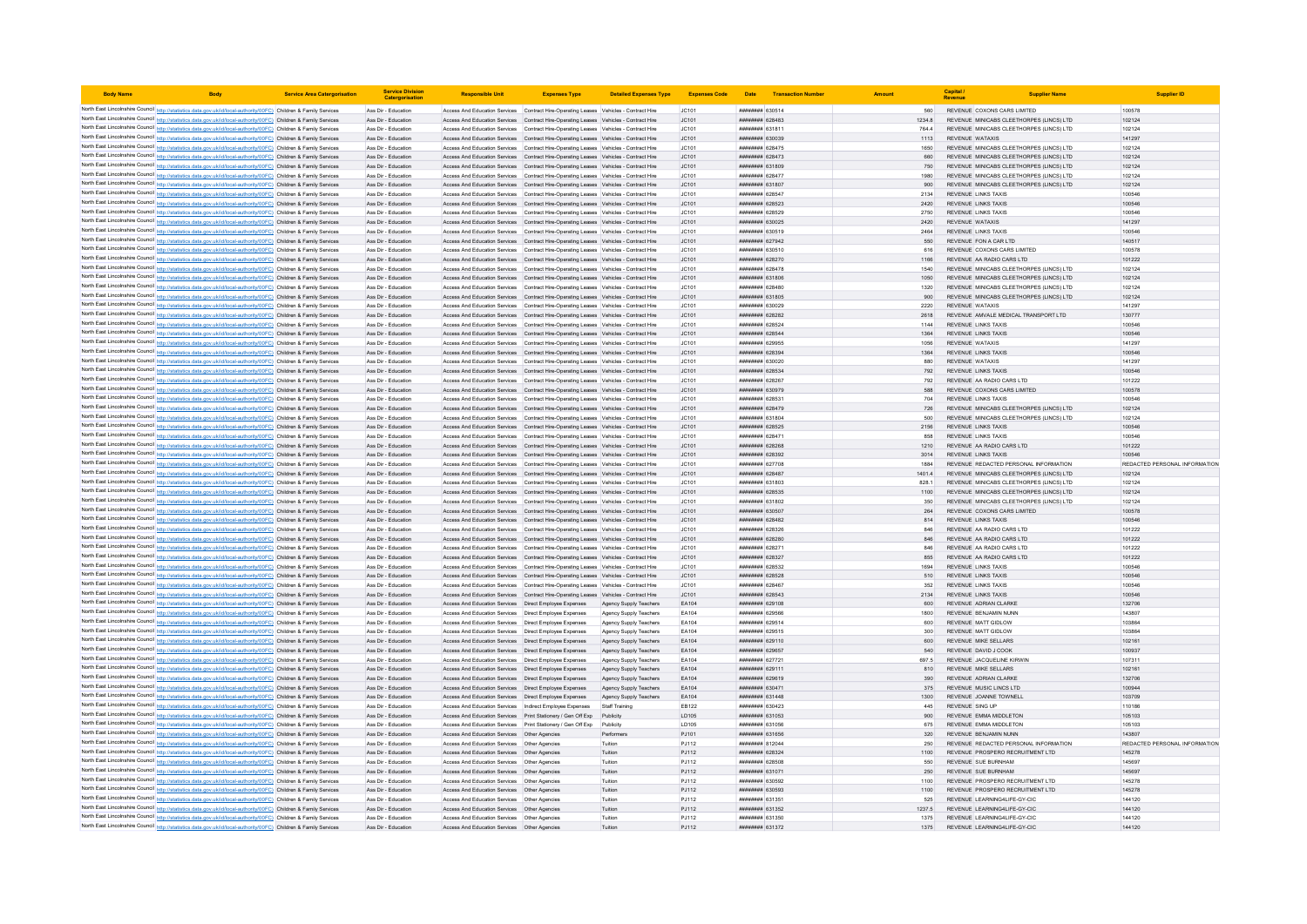| <b>Body Name</b> |                                                                                                                                                                                                                                        | <b>Service Area Catergorisation</b> | <b>Service Division</b><br>Catergorisati   | <b>Responsible Unit</b>                        | <b>Expenses Type</b>                                       | <b>Detailed Expenses Type</b>                              | <b>Expenses Code</b> | Date                                    | <b>Transaction Number</b> |                 | Capital<br><b>Supplier Name</b>                                                | <b>Supplier ID</b>                                             |
|------------------|----------------------------------------------------------------------------------------------------------------------------------------------------------------------------------------------------------------------------------------|-------------------------------------|--------------------------------------------|------------------------------------------------|------------------------------------------------------------|------------------------------------------------------------|----------------------|-----------------------------------------|---------------------------|-----------------|--------------------------------------------------------------------------------|----------------------------------------------------------------|
|                  | North East Lincolnshire Council http://statistics.data.gov.uk/id/local-authority/00FC) Children & Family Services                                                                                                                      |                                     | Ass Dir - Education                        | Access And Education Services   Other Agencies |                                                            | Tuition                                                    | PJ112                | ######## 631373                         |                           | 1406.25         | REVENUE LEARNING4LIFE-GY-CIC                                                   | 144120                                                         |
|                  | North East Lincolnshire Council http://statistics.data.gov.uk/id/local-authority/00FC) Children & Family Services                                                                                                                      |                                     | Ass Dir - Education                        | Access And Education Services                  | Other Agencies                                             | Tuition                                                    | PJ112                | ######## 631374                         |                           |                 | REVENUE LEARNING4LIFE-GY-CIC                                                   | 144120                                                         |
|                  | North East Lincolnshire Council http://statistics.data.gov.uk/id/local-authority/00FC) Children & Family Services                                                                                                                      |                                     | Ass Dir - Education                        | Access And Education Services   Other Agencies |                                                            | Tuition                                                    | PJ112                | ####### 631375                          |                           | 300             | REVENUE LEARNING4LIFE-GY-CIC                                                   | 144120                                                         |
|                  | North East Lincolnshire Council http://statistics.data.gov.uk/id/local-authority/00FC) Children & Family Services                                                                                                                      |                                     | Ass Dir - Education                        | Access And Education Services  Other Agencies  |                                                            | Tuition                                                    | PJ112                | ######## 631371                         |                           | 300             | REVENUE LEARNING4LIFE-GY-CIC                                                   | 144120                                                         |
|                  | North East Lincolnshire Council http://statistics.data.gov.uk/id/local-authority/00FC) Children & Family Services                                                                                                                      |                                     | Ass Dir - Education                        | Access And Education Services   Other Agencies |                                                            | Tuition                                                    | PJ112                | ####### 631418                          |                           | 1100            | REVENUE PROSPERO RECRUITMENT LTD                                               | 145278                                                         |
|                  | North East Lincolnshire Council http://statistics.data.gov.uk/id/local-authority/00FC) Children & Family Services                                                                                                                      |                                     | Ass Dir - Education                        | Sen/Inclusion                                  |                                                            | Communications And Computing Computer H/Ware - Purchases   | LF105                | ####### 621893                          |                           | 2132.97         | REVENUE XMA LIMITED                                                            | 100699                                                         |
|                  | North East Lincolnshire Council http://statistics.data.gov.uk/id/local-authority/00FC) Children & Family Services<br>North East Lincolnshire Council http://statistics.data.gov.uk/id/local-authority/00FC) Children & Family Services |                                     | Ass Dir - Education<br>Ass Dir - Education | Sen/Inclusion<br>Sen/Inclusion                 | Miscellaneous Expenses<br>Miscellaneous Expenses           | Contingency Reserve<br>Contingency Reserve                 | LL123<br>LL123       | ######## 631146<br>######## 629116      |                           | 8550<br>3306.99 | REVENUE THE CAMBRIDGE PARK ACADEMY<br>REVENUE WELHOLME ACADEMY                 | 107472<br>127227                                               |
|                  | North East Lincolnshire Council http://statistics.data.gov.uk/id/local-authority/00FC) Children & Family Services                                                                                                                      |                                     | Ass Dir - Education                        | Sen/Inclusion                                  | Miscellaneous Expenses                                     | Other Expenses General                                     | LL119                | ######## 631152                         |                           | 4654            | REVENUE PHOENIX PARK ACADEMY                                                   | 126685                                                         |
|                  | North East Lincolnshire Council http://statistics.data.gov.uk/id/local-authority/00FC) Children & Family Services                                                                                                                      |                                     | Ass Dir - Education                        | Sen/Inclusio                                   | Miscellaneous Expenses                                     | Other Expenses General                                     | LL119                | ######## 630695                         |                           | 2250            | REVENUE ALDI STORES LTD                                                        | 147003                                                         |
|                  | North East Lincolnshire Council http://statistics.data.gov.uk/id/local-authority/00FC) Children & Family Services                                                                                                                      |                                     | Ass Dir - Education                        | Sen/Inclusion                                  | Indirect Employee Expenses                                 | Staff Training                                             | EB122                | ######## 630121                         |                           | 500             | REVENUE BEACON HOUSE PSYCHOLOGICAL SERVICES LTD                                | 146949                                                         |
|                  | North East Lincolnshire Council http://statistics.data.gov.uk/id/local-authority/00FC) Children & Family Services                                                                                                                      |                                     | Ass Dir - Education                        | Sen/Inclusion                                  | Indirect Employee Expenses                                 | Staff Training                                             | EB122                | ######## 631659                         |                           | 700             | REVENUE THE ASSOC OF EDUCATIONAL PSYCHOLOGISTS                                 | 145963                                                         |
|                  | North East Lincolnshire Council http://statistics.data.gov.uk/id/local-authority/00FC) Children & Family Services                                                                                                                      |                                     | Ass Dir - Education                        | Sen/Inclusion                                  | Contributions To Provisions                                | Contributions - Other                                      | LK103                | <b><i>BREERER 62797</i></b>             |                           | 900             | REVENUE COMMUNITY ACCORD                                                       | 106613                                                         |
|                  | North East Lincolnshire Council http://statistics.data.gov.uk/id/local-authority/00FC) Children & Family Services                                                                                                                      |                                     | Ass Dir - Education                        | Sen/Inclusion                                  | Contributions To Provisions                                | Contributions - Other                                      | LK103                | ######## 629635                         |                           | 19625           | REVENUE BARNARDO SERVICES LTD                                                  | 101050                                                         |
|                  | North East Lincolnshire Council http://statistics.data.gov.uk/id/local-authority/00FC) Children & Family Services<br>North East Lincolnshire Council http://statistics.data.gov.uk/id/local-authority/00FC) Children & Family Services |                                     | Ass Dir - Education<br>Ass Dir - Education | Sen/Inclusion                                  | Equip / Furniture / Materials                              | Non-Teaching Resources                                     | LA118<br>LA117       | <b>ПНИНИНИ 628125</b><br>######## 62996 |                           | 308.8<br>289.08 | REVENUE OFFICE FRIENDS LTD<br>REVENUE SHELVING PLUS LTD TRADE SYSTEMS          | 102454<br>146979                                               |
|                  | North East Lincolnshire Council http://statistics.data.gov.uk/id/local-authority/00FC) Children & Family Services                                                                                                                      |                                     | Ass Dir - Education                        | Sen/Inclusion<br>Sen/Inclusion                 | Equip / Furniture / Materials<br>Miscellaneous Expenses    | <b>Teaching Materials</b><br>Other Expenses General        | LL119                | <b>########</b> 62999                   |                           | 280             | REVENUE BRITISH ASSOCIATION OF TEACHERS OF THE DEAF                            | 145154                                                         |
|                  | North East Lincolnshire Council http://statistics.data.gov.uk/id/local-authority/00FC) Children & Family Services                                                                                                                      |                                     | Ass Dir - Education                        | Sen/Inclusion                                  | Other Local Authorities                                    | Third Pp - Other Local Auth                                | PC101                | ######## 627977                         |                           | 1462            | REVENUE REDACTED PERSONAL INFORMATION                                          | REDACTED PERSONAL INFORMATION                                  |
|                  | North East Lincolnshire Council http://statistics.data.gov.uk/id/local-authority/00FC) Children & Family Services                                                                                                                      |                                     | Ass Dir - Education                        | Sen/Inclusion                                  | Private Contractors                                        | Third Party Prov - Private                                 | PH101                | <b><i>BREEBBBB</i></b> 815839           |                           | 620.36          | REVENUE REDACTED PERSONAL INFORMATION                                          | REDACTED PERSONAL INFORMATION                                  |
|                  | North East Lincolnshire Council http://statistics.data.gov.uk/id/local-authority/00FC) Children & Family Services                                                                                                                      |                                     | Ass Dir - Education                        | Sen/Inclusion                                  | Private Contractors                                        | Third Party Prov - Private                                 | PH101                | ######## 627973                         |                           | 1732            | REVENUE DONCASTER DEAF TRUST                                                   | 101268                                                         |
|                  | North East Lincolnshire Council http://statistics.data.gov.uk/id/local-authority/00FC) Children & Family Services                                                                                                                      |                                     | Ass Dir - Education                        | Sen/Inclusion                                  | Private Contractors                                        | Third Party Prov - Private                                 | PH101                | ######## 627972                         |                           | 4668.66         | REVENUE DONCASTER DEAF TRUST                                                   | 101268                                                         |
|                  | North East Lincolnshire Council http://statistics.data.gov.uk/id/local-authority/00FC) Children & Family Services                                                                                                                      |                                     | Ass Dir - Education                        | Sen/Inclusion                                  | Private Contractors                                        | Third Party Prov - Private                                 | PH101                | ######## 627957                         |                           | 1121.9          | REVENUE LEARNING4LIFE-GY-CIC                                                   | 144120                                                         |
|                  | North East Lincolnshire Council http://statistics.data.gov.uk/id/local-authority/00FC) Children & Family Services                                                                                                                      |                                     | Ass Dir - Education                        | Sen/Inclusion                                  | <b>Private Contractors</b>                                 | Third Party Prov - Private                                 | PH101                | ######## 627960                         |                           | 1400.5          | REVENUE LEARNING4LIFE-GY-CIC                                                   | 144120<br>144120                                               |
|                  | North East Lincolnshire Council http://statistics.data.gov.uk/id/local-authority/00FC) Children & Family Services<br>North East Lincolnshire Council http://statistics.data.gov.uk/id/local-authority/00FC) Children & Family Services |                                     | Ass Dir - Education<br>Ass Dir - Education | Sen/Inclusion<br>Sen/Inclusio                  | Private Contractors<br>Private Contractors                 | Third Party Prov - Private<br>Third Party Prov - Private   | PH101<br>PH101       | ######## 627958<br>####### 62795        |                           | 950.2<br>1269.2 | REVENUE LEARNING4LIFE-GY-CIC<br>REVENUE LEARNING4LIFE-GY-CIC                   | 144120                                                         |
|                  | North East Lincolnshire Council http://statistics.data.gov.uk/id/local-authority/00FC) Children & Family Services                                                                                                                      |                                     | Ass Dir - Education                        | Sen/Indusion                                   | Private Contractors                                        | Third Party Prov - Private                                 | PH101                | ######## 627959                         |                           | 1400.5          | REVENUE LEARNING4LIFE-GY-CIC                                                   | 144120                                                         |
|                  | North East Lincolnshire Council http://statistics.data.gov.uk/id/local-authority/00FC) Children & Family Services                                                                                                                      |                                     | Ass Dir - Education                        | Sen/Inclusion                                  | Private Contractors                                        | Third Party Prov - Private                                 | PH101                | ######## 627955                         |                           | 3124.7          | REVENUE LEARNING4LIFE-GY-CIC                                                   | 144120                                                         |
|                  | North East Lincolnshire Council http://statistics.data.gov.uk/id/local-authority/00FC) Children & Family Services                                                                                                                      |                                     | Ass Dir - Education                        | Sen/Inclusion                                  | Private Contractors                                        | Third Party Prov - Private                                 | PH101                | ######## 629564                         |                           | 5595            | REVENUE FRANKLIN COLLEGE                                                       | 101073                                                         |
|                  | North East Lincolnshire Council http://statistics.data.gov.uk/id/local-authority/00FC) Children & Family Services                                                                                                                      |                                     | Ass Dir - Education                        | Sen/Inclusion                                  | Private Contractors                                        | Third Party Prov - Private                                 | PH101                | ####### 631385                          |                           | 1121.9          | REVENUE LEARNING4LIFE-GY-CIC                                                   | 144120                                                         |
|                  | North East Lincolnshire Council http://statistics.data.gov.uk/id/local-authority/00FC) Children & Family Services                                                                                                                      |                                     | Ass Dir - Education                        | Sen/Inclusion                                  | Private Contractors                                        | Third Party Prov - Private                                 | PH101                | ######## 631383                         |                           | 1400.5          | REVENUE LEARNING4LIFE-GY-CIC                                                   | 144120                                                         |
|                  | North East Lincolnshire Council http://statistics.data.gov.uk/id/local-authority/00FC) Children & Family Services                                                                                                                      |                                     | Ass Dir - Education                        | Sen/Inclusion                                  | <b>Private Contractors</b>                                 | Third Party Prov - Private                                 | PH101                | ######## 631389                         |                           | 1586.5          | REVENUE LEARNING4LIFE-GY-CIC                                                   | 144120                                                         |
|                  | North East Lincolnshire Council http://statistics.data.gov.uk/id/local-authority/00FC) Children & Family Services                                                                                                                      |                                     | Ass Dir - Education                        | Sen/Inclusion                                  | <b>Private Contractors</b>                                 | Third Party Prov - Private                                 | PH101                | ######## 631390                         |                           | 2342.5          | REVENUE LEARNING4LIFE-GY-CIC                                                   | 144120                                                         |
|                  | North East Lincolnshire Council http://statistics.data.gov.uk/id/local-authority/00FC) Children & Family Services<br>North East Lincolnshire Council http://statistics.data.gov.uk/id/local-authority/00FC) Children & Family Services |                                     | Ass Dir - Education<br>Ass Dir - Education | Sen/Inclusion<br>Sen/Inclusion                 | Private Contractors<br>Private Contractors                 | Third Party Prov - Private<br>Third Party Prov - Private   | PH101<br>PH101       | ######## 63138<br>######## 631386       |                           | 950.2<br>1462   | REVENUE LEARNING4LIFE-GY-CIC<br>REVENUE LEARNING4LIFE-GY-CIC                   | 144120<br>144120                                               |
|                  | North East Lincolnshire Council http://statistics.data.gov.uk/id/local-authority/00FC) Children & Family Services                                                                                                                      |                                     | Ass Dir - Education                        | Sen/Inclusion                                  | Private Contractors                                        | Third Party Prov - Private                                 | PH101                | ######## 631384                         |                           | 1400.25         | REVENUE LEARNING4LIFE-GY-CIC                                                   | 144120                                                         |
|                  | North East Lincolnshire Council http://statistics.data.gov.uk/id/local-authority/00FC) Children & Family Services                                                                                                                      |                                     | Ass Dir - Education                        | Sen/Inclusion                                  | Miscellaneous Expenses                                     | Contingency Reserve                                        | LL123                | ######## 631153                         |                           | 1317            | REVENUE PHOENIX PARK ACADEMY                                                   | 126685                                                         |
|                  | North East Lincolnshire Council http://statistics.data.gov.uk/id/local-authority/00FC) Children & Family Services                                                                                                                      |                                     | Ass Dir - Education                        | Sen/Inclusion                                  | Miscellaneous Expenses                                     | Contingency Reserve                                        | LL123                | ######## 631155                         |                           | 15800           | REVENUE PHOENIX PARK ACADEMY                                                   | 126685                                                         |
|                  | North East Lincolnshire Council http://statistics.data.gov.uk/id/local-authority/00FC) Children & Family Services                                                                                                                      |                                     | Ass Dir - Education                        | Sen/Inclusion                                  | Miscellaneous Expenses                                     | Contingency Reserve                                        | LL123                | <b>HHHHHHH</b> 631154                   |                           | 44767           | REVENUE PHOENIX PARK ACADEMY                                                   | 126685                                                         |
|                  | North East Lincolnshire Council http://statistics.data.gov.uk/id/local-authority/00FC) Children & Family Services                                                                                                                      |                                     | Ass Dir - Education                        | Sen/Inclusion                                  | Miscellaneous Expenses                                     | Contingency Reserve                                        | LL123                | ######## 631157                         |                           | 26333           | REVENUE SEVENHILLS ACADEMY                                                     | 128660                                                         |
|                  | North East Lincolnshire Council http://statistics.data.gov.uk/id/local-authority/00FC) Children & Family Services                                                                                                                      |                                     | Ass Dir - Education                        | Sen/Inclusion                                  | Miscellaneous Expenses                                     | Contingency Reserve                                        | LL123                | ######## 631156                         |                           | 26333           | REVENUE SEVENHILLS ACADEMY                                                     | 128660                                                         |
|                  | North East Lincolnshire Council http://statistics.data.gov.uk/id/local-authority/00FC) Children & Family Services<br>North East Lincolnshire Council http://statistics.data.gov.uk/id/local-authority/00FC) Children & Family Services |                                     | Ass Dir - Education<br>Ass Dir - Education | Sen/Inclusion<br>Sen/Inclusion                 | Contributions To Provisions<br>Contributions To Provisions | Contributions - Other<br>Contributions - Third Sector      | LK103<br>I K102      | ####### 630359<br>пининни 626804        |                           | 2925<br>1317.5  | REVENUE WELLSPRING ACADEMY TRUST<br>REVENUE TEACHING PERSONNEL LTD             | 143489<br>101305                                               |
|                  | North East Lincolnshire Council http://statistics.data.gov.uk/id/local-authority/00FC) Children & Family Services                                                                                                                      |                                     | Ass Dir - Education                        | Sen/Inclusion                                  | Contributions To Provisions                                | Contributions - Third Sector                               | LK102                | ######## 629562                         |                           | 480             | REVENUE ECLIPSE GYMNASTICS CENTRE                                              | 145970                                                         |
|                  | North East Lincolnshire Council http://statistics.data.gov.uk/id/local-authority/00FC) Children & Family Services                                                                                                                      |                                     | Ass Dir - Education                        | Sen/Inclusion                                  | Contributions To Provisions                                | Contributions - Third Sector                               | LK102                | ######## 629628                         |                           | 1546.25         | REVENUE TEACHING PERSONNEL LTD                                                 | 101305                                                         |
|                  | North East Lincolnshire Council http://statistics.data.gov.uk/id/local-authority/00FC) Children & Family Services                                                                                                                      |                                     | Ass Dir - Education                        | Sen/Inclusion                                  | Contributions To Provisions                                | Contributions - Third Sector                               | LK102                | ######## 631365                         |                           | 2250.15         | REVENUE TEACHING PERSONNEL LTD                                                 | 101305                                                         |
|                  | North East Lincolnshire Council http://statistics.data.gov.uk/id/local-authority/00FC) Children & Family Services                                                                                                                      |                                     | Ass Dir - Education                        | Sen/Inclusion                                  | Contributions To Provisions                                | Contributions - Third Sector                               | LK102                | ######## 631395                         |                           | 1764.65         | REVENUE TEACHING PERSONNEL LTD                                                 | 101305                                                         |
|                  | North East Lincolnshire Council http://statistics.data.gov.uk/id/local-authority/00FC) Children & Family Services                                                                                                                      |                                     | Ass Dir - Education                        | Sen/Inclusion                                  | Contributions To Provisions                                | Contributions - Third Sector                               | LK102                | ####### 631396                          |                           | 2955.5          | REVENUE TEACHING PERSONNEL LTD                                                 | 101305                                                         |
|                  | North East Lincolnshire Council http://statistics.data.gov.uk/id/local-authority/00FC) Children & Family Services                                                                                                                      |                                     | Ass Dir - Education                        | Sen/Inclusion                                  | Miscellaneous Expenses                                     | Contingency Reserve                                        | LL123                | <b><i>MHHHHHH</i></b> 631147            |                           |                 | REVENUE THE CAMBRIDGE PARK ACADEM'                                             | 107472                                                         |
|                  | North East Lincolnshire Council http://statistics.data.gov.uk/id/local-authority/00FC) Children & Family Services<br>North East Lincolnshire Council http://statistics.data.gov.uk/id/local-authority/00FC) Children & Family Services |                                     | Ass Dir - Education<br>Ass Dir - Education | Sen/Inclusion<br>Sen/Inclusion                 | Miscellaneous Expenses<br>Miscellaneous Expenses           | Contingency Reserve<br>Other Expenses General              | LL123<br>LL119       | ######## 631148<br>######## 631151      |                           | 112773<br>5833  | REVENUE HUMBERSTON PARK SPECIAL SCHOOL<br>REVENUE EASTFIELD PRIMARY ACADEMY    | 107911<br>121907                                               |
|                  | North East Lincolnshire Council http://statistics.data.gov.uk/id/local-authority/00FC) Children & Family Services                                                                                                                      |                                     | Ass Dir - Education                        | Sen/Inclusion                                  | Miscellaneous Expenses                                     | Other Expenses General                                     | LL119                | ######## 631149                         |                           | 1944.92         | REVENUE EASTFIELD PRIMARY ACADEMY                                              | 121907                                                         |
|                  | North East Lincolnshire Council http://statistics.data.gov.uk/id/local-authority/00FC) Children & Family Services                                                                                                                      |                                     | Ass Dir - Education                        | Sen/Inclusion                                  | Miscellaneous Expenses                                     | Other Expenses General                                     | LL119                | ######## 631150                         |                           | 8750            | REVENUE EASTFIELD PRIMARY ACADEMY                                              | 121907                                                         |
|                  | North East Lincolnshire Council http://statistics.data.gov.uk/id/local-authority/00FC) Children & Family Services                                                                                                                      |                                     | Ass Dir - Education                        | Sen/Inclusion                                  | Other Local Authorities                                    | Third Pp - Other Local Auth                                | PC101                | ######## 630313                         |                           | 3840            | REVENUE REDACTED PERSONAL INFORMATION                                          | REDACTED PERSONAL INFORMATION                                  |
|                  | North East Lincolnshire Council http://statistics.data.gov.uk/id/local-authority/00FC) Children & Family Services                                                                                                                      |                                     | Ass Dir - Education                        | Sen/Inclusion                                  | Other Local Authorities                                    | Third Pp - Other Local Auth                                | PC101                | ######## 629991                         |                           | 2978.57         | REVENUE REDACTED PERSONAL INFORMATION                                          | REDACTED PERSONAL INFORMATION                                  |
|                  | North East Lincolnshire Council http://statistics.data.gov.uk/id/local-authority/00FC) Children & Family Services                                                                                                                      |                                     | Ass Dir - Education                        | Sen/Inclusion                                  | Other Local Authorities                                    | Third Pp - Other Local Auth                                | PC101                | ######## 630312                         |                           | 1189.29         | REVENUE REDACTED PERSONAL INFORMATION                                          | REDACTED PERSONAL INFORMATION                                  |
|                  | North East Lincolnshire Council http://statistics.data.gov.uk/id/local-authority/00FC) Children & Family Services                                                                                                                      |                                     | Ass Dir - Education                        | Sen/Inclusion                                  | Other Local Authorities                                    | Third Pp - Other Local Auth                                | PC101                | ######## 630329                         |                           | 205873.8        | REVENUE REDACTED PERSONAL INFORMATION                                          | REDACTED PERSONAL INFORMATION                                  |
|                  | North East Lincolnshire Council http://statistics.data.gov.uk/id/local-authority/00FC) Children & Family Services                                                                                                                      |                                     | Ass Dir - Education                        | Sen/Inclusion                                  | Other Local Authorities                                    | Third Pp - Other Local Auth                                | PC101                | ######## 631457                         |                           | 4830            | REVENUE REDACTED PERSONAL INFORMATION                                          | REDACTED PERSONAL INFORMATION                                  |
|                  | North East Lincolnshire Council http://statistics.data.gov.uk/id/local-authority/00FC) Children & Family Services                                                                                                                      |                                     | Ass Dir - Education<br>Ass Dir - Education | Sen/Inclusion<br>Sen/Inclusion                 | Other Local Authorities<br>Other Local Authorities         | Third Pp - Other Local Auth                                | PC101<br>PC101       | ######## 630328<br>######## 630307      |                           | 10180<br>4725   | REVENUE REDACTED PERSONAL INFORMATION<br>REVENUE REDACTED PERSONAL INFORMATION | REDACTED PERSONAL INFORMATION<br>REDACTED PERSONAL INFORMATION |
|                  | North East Lincolnshire Council http://statistics.data.gov.uk/id/local-authority/00FC) Children & Family Services<br>North East Lincolnshire Council http://statistics.data.gov.uk/id/local-authority/00FC) Children & Family Services |                                     | Ass Dir - Education                        | Sen/Inclusion                                  | Other Local Authorities                                    | Third Pp - Other Local Auth<br>Third Pp - Other Local Auth | PC101                | ######## 630303                         |                           | 4725            | REVENUE REDACTED PERSONAL INFORMATION                                          | REDACTED PERSONAL INFORMATION                                  |
|                  | North East Lincolnshire Council http://statistics.data.gov.uk/id/local-authority/00FC) Children & Family Services                                                                                                                      |                                     | Ass Dir - Education                        | Sen/Inclusion                                  | Other Local Authorities                                    | Third Pp - Other Local Auth                                | PC101                | ######## 630306                         |                           | 4725            | REVENUE REDACTED PERSONAL INFORMATION                                          | REDACTED PERSONAL INFORMATION                                  |
|                  | North East Lincolnshire Council http://statistics.data.gov.uk/id/local-authority/00FC) Children & Family Services                                                                                                                      |                                     | Ass Dir - Education                        | Sen/Inclusion                                  | Other Local Authorities                                    | Third Pp - Other Local Auth                                | PC101                | ######## 630305                         |                           | 4725            | REVENUE REDACTED PERSONAL INFORMATION                                          | REDACTED PERSONAL INFORMATION                                  |
|                  | North East Lincolnshire Council http://statistics.data.gov.uk/id/local-authority/00FC) Children & Family Services                                                                                                                      |                                     | Ass Dir - Education                        | Sen/Inclusion                                  | Other Local Authorities                                    | Third Pp - Other Local Auth                                | PC101                | ######## 630304                         |                           | 4725            | REVENUE REDACTED PERSONAL INFORMATION                                          | REDACTED PERSONAL INFORMATION                                  |
|                  | North East Lincolnshire Council http://statistics.data.gov.uk/id/local-authority/00FC) Children & Family Services                                                                                                                      |                                     | Ass Dir - Education                        | Sen/Inclusion                                  | Other Local Authorities                                    | Third Pp - Other Local Auth                                | PC101                | ######## 630302                         |                           | 4725            | REVENUE REDACTED PERSONAL INFORMATION                                          | REDACTED PERSONAL INFORMATION                                  |
|                  | North East Lincolnshire Council http://statistics.data.gov.uk/id/local-authority/00FC) Children & Family Services                                                                                                                      |                                     | Ass Dir - Education                        | Sen/Inclusion                                  | Other Local Authorities                                    | Third Pp - Other Local Auth                                | PC101                | ######## 630301                         |                           | 4725            | REVENUE REDACTED PERSONAL INFORMATION                                          | REDACTED PERSONAL INFORMATION                                  |
|                  | North East Lincolnshire Council http://statistics.data.gov.uk/id/local-authority/00FC) Children & Family Services                                                                                                                      |                                     | Ass Dir - Education                        | Sen/Inclusion                                  | Other Local Authorities                                    | Third Pp - Other Local Auth                                | PC101                | ######## 630300                         |                           | 4725            | REVENUE REDACTED PERSONAL INFORMATION                                          | REDACTED PERSONAL INFORMATION                                  |
|                  | North East Lincolnshire Council http://statistics.data.gov.uk/id/local-authority/00FC) Children & Family Services<br>North East Lincolnshire Council http://statistics.data.gov.uk/id/local-authority/00FC) Children & Family Services |                                     | Ass Dir - Education<br>Ass Dir - Education | Sen/Inclusion<br>Sen/Inclusion                 | Other Local Authorities<br>Other Local Authorities         | Third Pp - Other Local Auth<br>Third Pp - Other Local Auth | PC101<br>PC101       | ######## 629632<br>######## 629630      |                           | 4840<br>4308    | REVENUE REDACTED PERSONAL INFORMATION<br>REVENUE REDACTED PERSONAL INFORMATION | REDACTED PERSONAL INFORMATION<br>REDACTED PERSONAL INFORMATION |
|                  | North East Lincolnshire Council http://statistics.data.gov.uk/id/local-authority/00FC) Children & Family Services                                                                                                                      |                                     | Ass Dir - Education                        | Sen/Inclusion                                  | Other Local Authorities                                    | Third Pp - Other Local Auth                                | PC101                | ######## 630684                         |                           | 3330            | REVENUE REDACTED PERSONAL INFORMATION                                          | REDACTED PERSONAL INFORMATION                                  |
|                  | North East Lincolnshire Council http://statistics.data.gov.uk/id/local-authority/00FC) Children & Family Services                                                                                                                      |                                     | Ass Dir - Education                        | Sen/Inclusion                                  | Other Local Authorities                                    | Third Pp - Other Local Auth                                | PC101                | ######## 630683                         |                           | 3330            | REVENUE REDACTED PERSONAL INFORMATION                                          | REDACTED PERSONAL INFORMATION                                  |
|                  | North East Lincolnshire Council http://statistics.data.gov.uk/id/local-authority/00FC) Children & Family Services                                                                                                                      |                                     | Ass Dir - Education                        | Sen/Inclusion                                  | Other Local Authorities                                    | Third Pp - Other Local Auth                                | PC101                | ######## 630682                         |                           | 3330            | REVENUE REDACTED PERSONAL INFORMATION                                          | REDACTED PERSONAL INFORMATION                                  |
|                  | North East Lincolnshire Council http://statistics.data.gov.uk/id/local-authority/00FC) Children & Family Services                                                                                                                      |                                     | Ass Dir - Education                        | Sen/Indusion                                   | Other Local Authorities                                    | Third Pp - Other Local Auth                                | PC101                | <b>########</b> 630705                  |                           | 3330            | REVENUE REDACTED PERSONAL INFORMATION                                          | REDACTED PERSONAL INFORMATION                                  |
|                  | North East Lincolnshire Council http://statistics.data.gov.uk/id/local-authority/00FC) Children & Family Services                                                                                                                      |                                     | Ass Dir - Education                        | Sen/Inclusion                                  | Other Local Authorities                                    | Third Po - Other Local Auth                                | PC101                | ######## 630685                         |                           | 3330            | REVENUE REDACTED PERSONAL INFORMATION                                          | REDACTED PERSONAL INFORMATION                                  |
|                  | North East Lincolnshire Council http://statistics.data.gov.uk/id/local-authority/00FC) Children & Family Services                                                                                                                      |                                     | Ass Dir - Education                        | Sen/Inclusion                                  | Other Local Authorities                                    | Third Pp - Other Local Auth                                | PC101                | ######## 630688                         |                           | 3330            | REVENUE REDACTED PERSONAL INFORMATION                                          | REDACTED PERSONAL INFORMATION                                  |
|                  | North East Lincolnshire Council http://statistics.data.gov.uk/id/local-authority/00FC) Children & Family Services<br>North East Lincolnshire Council http://statistics.data.gov.uk/id/local-authority/00FC) Children & Family Services |                                     | Ass Dir - Education<br>Ass Dir - Education | Sen/Inclusion<br>Sen/Inclusion                 | Other Local Authorities<br>Other Local Authorities         | Third Pp - Other Local Auth<br>Third Pp - Other Local Auth | PC101<br>PC101       | ######## 630687<br>######## 630686      |                           | 3330<br>3330    | REVENUE REDACTED PERSONAL INFORMATION<br>REVENUE REDACTED PERSONAL INFORMATION | REDACTED PERSONAL INFORMATION<br>REDACTED PERSONAL INFORMATION |
|                  | North East Lincolnshire Council http://statistics.data.gov.uk/id/local-authority/00FC) Children & Family Services                                                                                                                      |                                     | Ass Dir - Education                        | Sen/Inclusion                                  | Other Local Authorities                                    | Third Pp - Other Local Auth                                | PC101                | ######## 630706                         |                           | 9050            | REVENUE REDACTED PERSONAL INFORMATION                                          | REDACTED PERSONAL INFORMATION                                  |
|                  | North East Lincolnshire Council http://statistics.data.gov.uk/id/local-authority/00FC) Children & Family Services                                                                                                                      |                                     | Ass Dir - Education                        | Sen/Inclusion                                  | Other Local Authorities                                    | Third Pp - Other Local Auth                                | PC101                | ####### 63067                           |                           | 8750.96         | REVENUE REDACTED PERSONAL INFORMATION                                          | REDACTED PERSONAL INFORMATION                                  |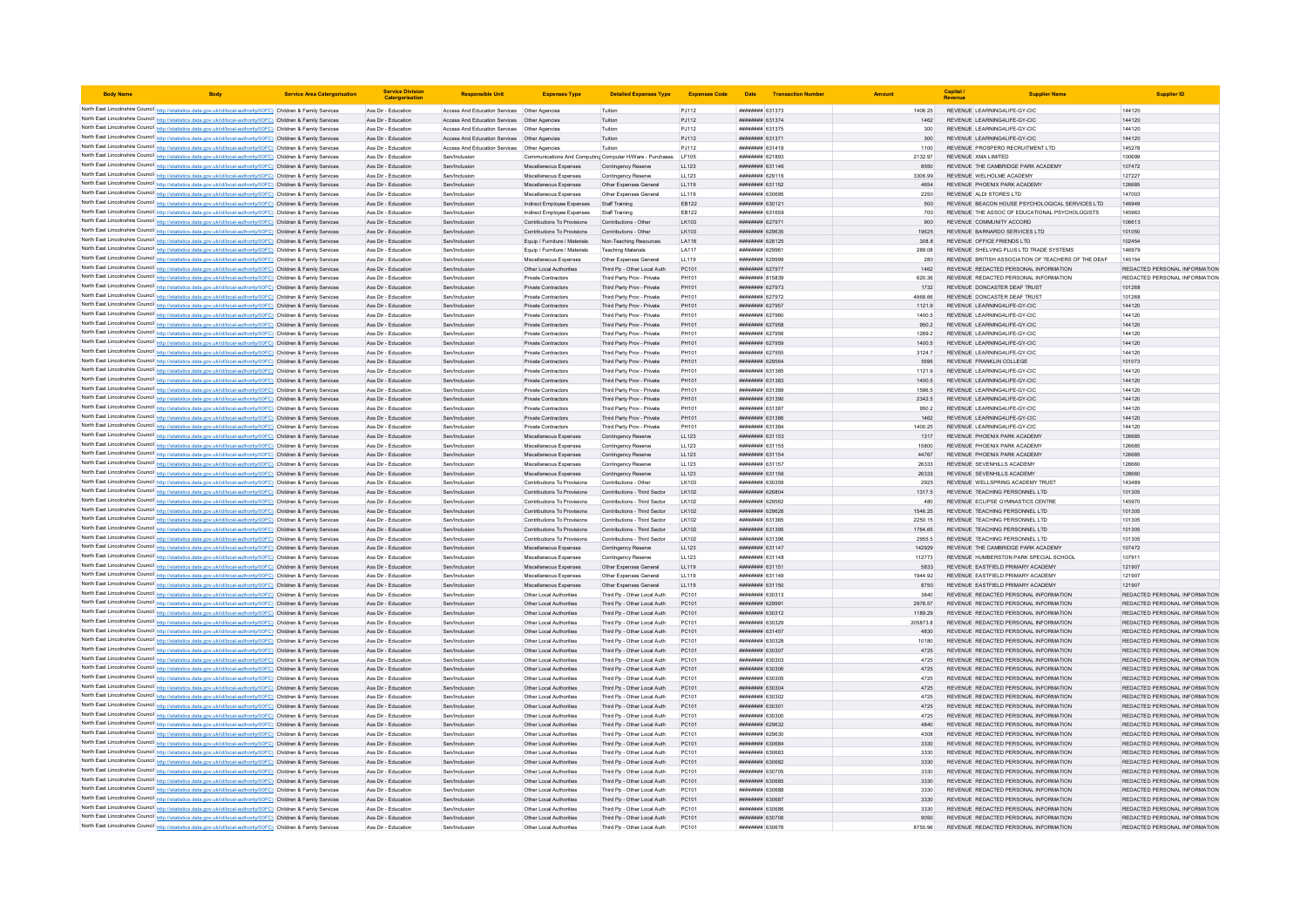| <b>Body Name</b>                                                                                                                                                                                                                       | <b>Service Area Catergorisation</b> | <b>Service Division</b><br>Catergorisatio  | <b>Responsible Unit</b>                 | <b>Expenses Type</b>             | <b>Detailed Expenses Type</b>                                            | <b>Expenses Code</b> | Date                              | <b>Transaction Number</b> | Amoun            | Capital | <b>Supplier Name</b>                                                | <b>Supplier ID</b>            |
|----------------------------------------------------------------------------------------------------------------------------------------------------------------------------------------------------------------------------------------|-------------------------------------|--------------------------------------------|-----------------------------------------|----------------------------------|--------------------------------------------------------------------------|----------------------|-----------------------------------|---------------------------|------------------|---------|---------------------------------------------------------------------|-------------------------------|
| North East Lincolnshire Council http://statistics.data.gov.uk/id/local-authority/00FC) Children & Family Services                                                                                                                      |                                     | Ass Dir - Education                        | Sen/Inclusion                           | Other Local Authorities          | Third Pp - Other Local Auth                                              | PC101                | ####### 630671                    |                           | 8750.96          |         | REVENUE REDACTED PERSONAL INFORMATION                               | REDACTED PERSONAL INFORMATION |
| North East Lincolnshire Council http://statistics.data.gov.uk/id/local-authority/00FC) Children & Family Services                                                                                                                      |                                     | Ass Dir - Education                        | Sen/Inclusion                           | Other Local Authorities          | Third Po - Other Local Auth                                              | PC101                | ######## 630677                   |                           | 9042.66          |         | REVENUE REDACTED PERSONAL INFORMATION                               | REDACTED PERSONAL INFORMATION |
| North East Lincolnshire Council http://statistics.data.gov.uk/id/local-authority/00FC) Children & Family Services                                                                                                                      |                                     | Ass Dir - Education                        | Sen/Inclusion                           | Other Local Authorities          | Third Pp - Other Local Auth                                              | PC101                | ######## 630696                   |                           | 5216.92          |         | REVENUE REDACTED PERSONAL INFORMATION                               | REDACTED PERSONAL INFORMATION |
| North East Lincolnshire Council http://statistics.data.gov.uk/id/local-authority/00FC) Children & Family Services                                                                                                                      |                                     | Ass Dir - Education                        | Sen/Inclusion                           | Other Local Authoritie           | Third Pp - Other Local Auth                                              | PC101                | <b>########</b> 631415            |                           | 142332.3         |         | REVENUE REDACTED PERSONAL INFORMATION                               | REDACTED PERSONAL INFORMATION |
| North East Lincolnshire Council http://statistics.data.gov.uk/id/local-authority/00FC) Children & Family Services                                                                                                                      |                                     | Ass Dir - Education                        | Sen/Inclusion                           | Other Local Authorities          | Third Pp - Other Local Auth                                              | PC101                | ######## 629561                   |                           | 375              |         | REVENUE REDACTED PERSONAL INFORMATION                               | REDACTED PERSONAL INFORMATION |
| North East Lincolnshire Council http://statistics.data.gov.uk/id/local-authority/00FC) Children & Family Services                                                                                                                      |                                     | Ass Dir - Education                        | Sen/Inclusion                           | Other Local Authorities          | Third Po - Other Local Auth                                              | PC101                | ######## 630699                   |                           | 27473            |         | REVENUE REDACTED PERSONAL INFORMATION                               | REDACTED PERSONAL INFORMATION |
| North East Lincolnshire Council http://statistics.data.gov.uk/id/local-authority/00FC) Children & Family Services                                                                                                                      |                                     | Ass Dir - Education                        | Sen/Inclusion                           | Other Local Authorities          | Third Pp - Other Local Auth                                              | PC101                | ######## 630707                   |                           | 13100            |         | REVENUE REDACTED PERSONAL INFORMATION                               | REDACTED PERSONAL INFORMATION |
| North East Lincolnshire Council http://statistics.data.gov.uk/id/local-authority/00FC) Children & Family Services                                                                                                                      |                                     | Ass Dir - Education                        | School Improvemen                       | Contributions To Provisions      | Contributions - Other                                                    | LK103                | ######## 629012                   |                           | 615              |         | REVENUE EASTFIELD PRIMARY ACADEMY                                   | 121907                        |
| North East Lincolnshire Council http://statistics.data.gov.uk/id/local-authority/00FC) Children & Family Services                                                                                                                      |                                     | Ass Dir - Education                        | School Improvement                      | Contributions To Provisions      | Contributions - Other                                                    | LK103                | <b>######## 628996</b>            |                           | 615              |         | REVENUE HEALING VILLAGE NURSERY                                     | 101096                        |
| North East Lincolnshire Council http://statistics.data.gov.uk/id/local-authority/00FC) Children & Family Services                                                                                                                      |                                     | Ass Dir - Education                        | School Improvement                      | Contributions To Provisions      | Contributions - Other                                                    | LK103                | <i>вининния</i> 628995            |                           | 1230             |         | REVENUE ST PETERS CHILDREN CENTRE                                   | 101322                        |
| North East Lincolnshire Council http://statistics.data.gov.uk/id/local-authority/00FC) Children & Family Services                                                                                                                      |                                     | Ass Dir - Education                        | School Improvement                      | Private Contractors              | Day Care Placements                                                      | PH111                | ####### 629014                    |                           | 542.64           |         | REVENUE HANNAH TOFTON - LITTLE LAMBS CHILDMINDER                    | 123304                        |
| North East Lincolnshire Council http://statistics.data.gov.uk/id/local-authority/00FC) Children & Family Services                                                                                                                      |                                     | Ass Dir - Education                        | School Improvement                      | Private Contractors              | Day Care Placements                                                      | PH111                | ######## 629023                   |                           | 442.68           |         | <b>REVENUE KATIE ROBBINS</b>                                        | 143660                        |
| North East Lincolnshire Council http://statistics.data.gov.uk/id/local-authority/00FC) Children & Family Services                                                                                                                      |                                     | Ass Dir - Education                        | School Improvement                      | Private Contractors              | Day Care Placements                                                      | PH111                | ######## 629003                   |                           | 783.36           |         | REVENUE CLEETHORPES CHILDCARE                                       | 101591                        |
| North East Lincolnshire Council http://statistics.data.gov.uk/id/local-authority/00FC) Children & Family Services                                                                                                                      |                                     | Ass Dir - Education                        | School Improvement                      | Private Contractors              | Day Care Placements                                                      | PH111                | ######## 629017                   |                           | 1504.8           |         | REVENUE WOODLANDS ACADEMY                                           | 132649                        |
| North East Lincolnshire Council http://statistics.data.gov.uk/id/local-authority/00FC) Children & Family Services                                                                                                                      |                                     | Ass Dir - Education                        | School Improvemen                       | Other Agencies                   | Nursery Educ Fund - Standard PJ139                                       |                      | ####### 628912<br>######## 628952 |                           | 771.12           |         | REVENUE ALISON'S CHILDMINDING SERVICES<br>REVENUE MRS ALISON PARKER | 119740<br>132521              |
| North East Lincolnshire Council http://statistics.data.gov.uk/id/local-authority/00FC) Children & Family Services<br>North East Lincolnshire Council http://statistics.data.gov.uk/id/local-authority/00FC) Children & Family Services |                                     | Ass Dir - Education<br>Ass Dir - Education | School Improvement<br>School Improvemen | Other Agencies<br>Other Agencies | Nursery Educ Fund - Standard PJ139<br>Nursery Educ Fund - Standard PJ139 |                      | ######## 628928                   |                           | 321.3<br>257.04  |         | REVENUE ANGELA MAYER                                                | 125119                        |
| North East Lincolnshire Council http://statistics.data.gov.uk/id/local-authority/00FC) Children & Family Services                                                                                                                      |                                     | Ass Dir - Education                        | School Improvement                      | Other Agencies                   | Nursery Educ Fund - Standard PJ139                                       |                      | ######## 628911                   |                           | 1300.95          |         | REVENUE MISS AMANDA YOUNG                                           | 119739                        |
| North East Lincolnshire Council http://statistics.data.gov.uk/id/local-authority/00FC) Children & Family Services                                                                                                                      |                                     | Ass Dir - Education                        | School Improvemen                       | Other Agencies                   | Nursery Educ Fund - Standard PJ139                                       |                      | ######## 62884                    |                           | 14310.45         |         | REVENUE FOR UNDER FIVES LTD                                         | 100647                        |
| North East Lincolnshire Council http://statistics.data.gov.uk/id/local-authority/00FC) Children & Family Services                                                                                                                      |                                     | Ass Dir - Education                        | School Improvement                      | Other Agencies                   | Nursery Educ Fund - Standard PJ139                                       |                      | <b>######## 628895</b>            |                           | 26992.35         |         | REVENUE BURSAR PRIMARY ACADEMY                                      | 111550                        |
| North East Lincolnshire Council http://statistics.data.gov.uk/id/local-authority/00FC) Children & Family Services                                                                                                                      |                                     | Ass Dir - Education                        | School Improvement                      | Other Agencies                   | Nursery Educ Fund - Standard PJ139                                       |                      | ######## 628873                   |                           | 26992.35         |         | REVENUE BUTTERFLIES DAY NURSERY                                     | 101694                        |
| North East Lincolnshire Council http://statistics.data.gov.uk/id/local-authority/00FC) Children & Family Services                                                                                                                      |                                     | Ass Dir - Education                        | School Improvement                      | Other Agencies                   | Nursery Educ Fund - Standard PJ139                                       |                      | ######## 628957                   |                           | 13167            |         | REVENUE CAMPDEN KIDS LTD                                            | 132975                        |
| North East Lincolnshire Council http://statistics.data.gov.uk/id/local-authority/00FC) Children & Family Services                                                                                                                      |                                     | Ass Dir - Education                        | School Improvemen                       | Other Agencies                   | Nursery Educ Fund - Standard PJ139                                       |                      | ####### 628929                    |                           | 15142.05         |         | REVENUE CANON PETER HALL CE PRIMARY ACADEMY                         | 126646                        |
| North East Lincolnshire Council http://statistics.data.gov.uk/id/local-authority/00FC) Children & Family Services                                                                                                                      |                                     | Ass Dir - Education                        | School Improvement                      | Other Agencies                   | Nursery Educ Fund - Standard PJ139                                       |                      | <i>пивниния</i> 628846            |                           | 210672           |         | REVENUE FOR UNDER FIVES ITD                                         | 100647                        |
| North East Lincolnshire Council http://statistics.data.gov.uk/id/local-authority/00FC) Children & Family Services                                                                                                                      |                                     | Ass Dir - Education                        | School Improvemen                       | Other Agencies                   | Nursery Educ Fund - Standard PJ139                                       |                      | ######## 62885F                   |                           | 31187.52         |         | REVENUE THE CHILDRENS HOUSE                                         | 101141                        |
| North East Lincolnshire Council http://statistics.data.gov.uk/id/local-authority/00FC) Children & Family Services                                                                                                                      |                                     | Ass Dir - Education                        | School Improvement                      | Other Agencies                   | Nursery Educ Fund - Standard PJ139                                       |                      | ######## 628975                   |                           | 642.6            |         | REVENUE CHRISTIANNA HOCKNEY                                         | 143657                        |
| North East Lincolnshire Council http://statistics.data.gov.uk/id/local-authority/00FC) Children & Family Services                                                                                                                      |                                     | Ass Dir - Education                        | School Improvemen                       | Other Agencies                   | Nursery Educ Fund - Standard PJ139                                       |                      | <b>*********</b> 628968           |                           | 2570.4           |         | <b>REVENUE CLARE HOLNESS</b>                                        | 140793                        |
| North East Lincolnshire Council http://statistics.data.gov.uk/id/local-authority/00FC) Children & Family Services                                                                                                                      |                                     | Ass Dir - Education                        | School Improvement                      | Other Agencies                   | Nursery Educ Fund - Standard PJ139                                       |                      | ######## 628960                   |                           | 771.12           |         | REVENUE DEBBIE SPACEY                                               | 133789                        |
| North East Lincolnshire Council http://statistics.data.gov.uk/id/local-authority/00FC) Children & Family Services                                                                                                                      |                                     | Ass Dir - Education                        | School Improvement                      | Other Agencies                   | Nursery Educ Fund - Standard PJ139                                       |                      | ######## 628919                   |                           | 21420            |         | REVENUE EASTFIELD PRIMARY ACADEMY                                   | 121907                        |
| North East Lincolnshire Council http://statistics.data.gov.uk/id/local-authority/00FC) Children & Family Services                                                                                                                      |                                     | Ass Dir - Education                        | School Improvemen                       | Other Agencies                   | Nursery Educ Fund - Standard PJ139                                       |                      | ######## 628887                   |                           | 3984.12          |         | REVENUE EAST RAVENDALE C OF E PRIMARY SCHOOL ACADEMY 109167         |                               |
| North East Lincolnshire Council http://statistics.data.gov.uk/id/local-authority/00FC) Children & Family Services                                                                                                                      |                                     | Ass Dir - Education                        | School Improvemen                       | Other Agencies                   | Nursery Educ Fund - Standard PJ139                                       |                      | ппининин 628896                   |                           | 9216.9           |         | REVENUE EDWARD HENEAGE PRIMARY (ACADEMY)                            | 111742                        |
| North East Lincolnshire Council http://statistics.data.gov.uk/id/local-authority/00FC) Children & Family Services                                                                                                                      |                                     | Ass Dir - Education                        | School Improvement                      | Other Agencies                   | Nursery Educ Fund - Standard PJ139                                       |                      | ######## 628949                   |                           | 30284.1          |         | REVENUE ELLISTON PRIMARY ACADEMY                                    | 129629                        |
| North East Lincolnshire Council http://statistics.data.gov.uk/id/local-authority/00FC) Children & Family Services                                                                                                                      |                                     | Ass Dir - Education                        | School Improvemen                       | Other Agencies                   | Nursery Educ Fund - Standard PJ139                                       |                      | ######## 628959                   |                           | 1606.5           |         | REVENUE EMMA BRYAN                                                  | 133307                        |
| North East Lincolnshire Council http://statistics.data.gov.uk/id/local-authority/00FC) Children & Family Services                                                                                                                      |                                     | Ass Dir - Education                        | School Improvement                      | Other Agencies                   | Nursery Educ Fund - Standard PJ139                                       |                      | ######## 628988                   |                           | 13278.98         |         | REVENUE EXPLOROSITY EDUCATION LTD                                   | 145026                        |
| North East Lincolnshire Council http://statistics.data.gov.uk/id/local-authority/00FC) Children & Family Services                                                                                                                      |                                     | Ass Dir - Education                        | School Improvemen                       | Other Agencies                   | Nursery Educ Fund - Standard PJ139                                       |                      | <i>пининня</i> 628948             |                           | 18121.32         |         | REVENUE FAIRFIELD PRIMARY ACADEMY                                   | 129030                        |
| North East Lincolnshire Council http://statistics.data.gov.uk/id/local-authority/00FC) Children & Family Services                                                                                                                      |                                     | Ass Dir - Education                        | School Improvement                      | Other Agencies                   | Nursery Educ Fund - Standard PJ139                                       |                      | ######## 628970                   |                           | 1713.6           |         | REVENUE MRS FAY L RENSHAW                                           | 141559                        |
| North East Lincolnshire Council http://statistics.data.gov.uk/id/local-authority/00FC) Children & Family Services                                                                                                                      |                                     | Ass Dir - Education                        | School Improvement                      | Other Agencies                   | Nursery Educ Fund - Standard PJ139                                       |                      | ######## 628946                   |                           | 6583.5           |         | REVENUE FREESTON TOTS PRESCHOOL                                     | 128592                        |
| North East Lincolnshire Council http://statistics.data.gov.uk/id/local-authority/00FC) Children & Family Services                                                                                                                      |                                     | Ass Dir - Education                        | School Improvement                      | Other Agencies                   | Nursery Educ Fund - Standard PJ139                                       |                      | ######## 628864                   |                           | 22383.9          |         | REVENUE FIRST STEPS GRIMSBY LIMITED                                 | 101411                        |
| North East Lincolnshire Council http://statistics.data.gov.uk/id/local-authority/00FC) Children & Family Services                                                                                                                      |                                     | Ass Dir - Education                        | School Improvemen                       | Other Agencies                   | Nursery Educ Fund - Standard PJ139                                       |                      | ######## 628930                   |                           | 658 35           |         | REVENUE FIRST STEPS WITH SURE START                                 | 126658                        |
| North East Lincolnshire Council http://statistics.data.gov.uk/id/local-authority/00FC) Children & Family Services                                                                                                                      |                                     | Ass Dir - Education                        | School Improvement                      | Other Agencies                   | Nursery Educ Fund - Standard PJ139                                       |                      | ######## 628908                   |                           | 22778.91         |         | REVENUE HUMBERSTON PRE SCHOOL                                       | 114491                        |
| North East Lincolnshire Council http://statistics.data.gov.uk/id/local-authority/00FC) Children & Family Services                                                                                                                      |                                     | Ass Dir - Education                        | School Improvemen                       | Other Agencies                   | Nursery Educ Fund - Standard PJ139                                       |                      | ####### 628964                    |                           | 11058.08         |         | REVENUE GREAT COATES PRIMARY ACADEMY                                | 134467                        |
| North East Lincolnshire Council http://statistics.data.gov.uk/id/local-authority/00FC) Children & Family Services                                                                                                                      |                                     | Ass Dir - Education                        | School Improvement                      | Other Agencies                   | Nursery Educ Fund - Standard PJ139                                       |                      | ######## 628927                   |                           | 1285.2           |         | REVENUE HANNAH TOFTON - LITTLE LAMBS CHILDMINDER                    | 123304                        |
| North East Lincolnshire Council http://statistics.data.gov.uk/id/local-authority/00FC) Children & Family Services                                                                                                                      |                                     | Ass Dir - Education                        | School Improvement                      | Other Agencies                   | Nursery Educ Fund - Standard PJ139                                       |                      | ######## 628838                   |                           | 17992.8          |         | REVENUE FOR UNDER FIVES LTD                                         | 100647                        |
| North East Lincolnshire Council http://statistics.data.gov.uk/id/local-authority/00FC) Children & Family Services                                                                                                                      |                                     | Ass Dir - Education                        | School Improvement                      | Other Agencies                   | Nursery Educ Fund - Standard PJ139                                       |                      | ######## 628857                   |                           | 18078.48         |         | REVENUE HEALING VILLAGE NURSERY                                     | 101096                        |
| North East Lincolnshire Council http://statistics.data.gov.uk/id/local-authority/00FC) Children & Family Services                                                                                                                      |                                     | Ass Dir - Education                        | School Improvemen                       | Other Agencies                   | Nursery Educ Fund - Standard PJ139                                       |                      | ######## 628945                   |                           | 4498.2           |         | REVENUE ELLIE TOTS CHILDMINDING SERVICES                            | 128251                        |
| North East Lincolnshire Council http://statistics.data.gov.uk/id/local-authority/00FC) Children & Family Services                                                                                                                      |                                     | Ass Dir - Education                        | School Improvement                      | Other Agencies                   | Nursery Educ Fund - Standard PJ139                                       |                      | ######## 628872                   |                           | 7746.59          |         | REVENUE CLEETHORPES CHILDCARE                                       | 101591                        |
| North East Lincolnshire Council http://statistics.data.gov.uk/id/local-authority/00FC) Children & Family Services                                                                                                                      |                                     | Ass Dir - Education                        | School Improvement                      | Other Agencies                   | Nursery Educ Fund - Standard PJ139                                       |                      | ######## 628985                   |                           | 428.4            |         | <b>REVENUE HANNAH SMITH</b>                                         | 144932                        |
| North East Lincolnshire Council http://statistics.data.gov.uk/id/local-authority/00FC) Children & Family Services                                                                                                                      |                                     | Ass Dir - Education                        | School Improvement                      | Other Agencies                   | Nursery Educ Fund - Standard PJ139                                       |                      | ######## 628951                   |                           | 25704            |         | REVENUE HUMBERSTON CLOVERFIELDS ACADEMY NURSERY                     | 132178                        |
| North East Lincolnshire Council http://statistics.data.gov.uk/id/local-authority/00FC) Children & Family Services                                                                                                                      |                                     | Ass Dir - Education                        | School Improvemen                       | Other Agencies                   | Nursery Educ Fund - Standard PJ139                                       |                      | ######## 628907                   |                           | 15368.85         |         | REVENUE HUMBERSTON PRE SCHOOL                                       | 114491                        |
| North East Lincolnshire Council http://statistics.data.gov.uk/id/local-authority/00FC) Children & Family Services                                                                                                                      |                                     | Ass Dir - Education                        | School Improvement                      | Other Agencies                   | Nursery Educ Fund - Standard PJ139                                       |                      | <b>ПИНИНИЯ</b> 628925             |                           | 8353.8           |         | REVENUE IMMINGHAM DAY CARE                                          | 122312                        |
| North East Lincolnshire Council http://statistics.data.gov.uk/id/local-authority/00FC) Children & Family Services                                                                                                                      |                                     | Ass Dir - Education                        | School Improvement                      | Other Agencies                   | Nursery Educ Fund - Standard PJ139                                       |                      | <b><i>BREEBBBB</i></b> 628855     |                           | 10924.2          |         | REVENUE IMMINGHAM DAY NURSERY                                       | 100998                        |
| North East Lincolnshire Council http://statistics.data.gov.uk/id/local-authority/00FC) Children & Family Services                                                                                                                      |                                     | Ass Dir - Education                        | School Improvement                      | Other Agencies                   | Nursery Educ Fund - Standard PJ139                                       |                      | ######## 628963                   |                           | 658.35           |         | REVENUE JULIE MOORE CHILDMINDING                                    | 134452                        |
| North East Lincolnshire Council http://statistics.data.gov.uk/id/local-authority/00FC) Children & Family Services                                                                                                                      |                                     | Ass Dir - Education                        | School Improvemen                       | Other Agencies                   | Nursery Educ Fund - Standard PJ139                                       |                      | <i>пивниния</i> 628849            |                           | 4608.45          |         | REVENUE JUDY CLARK CHILD CARE                                       | 100939                        |
| North East Lincolnshire Council http://statistics.data.gov.uk/id/local-authority/00FC) Children & Family Services                                                                                                                      |                                     | Ass Dir - Education                        | School Improvement                      | Other Agencies                   | Nursery Educ Fund - Standard PJ139                                       |                      | <i>пининня</i> 628987             |                           | 642.6            |         | REVENUE KELLY FLINN                                                 | 144957                        |
| North East Lincolnshire Council http://statistics.data.gov.uk/id/local-authority/00FC) Children & Family Services                                                                                                                      |                                     | Ass Dir - Education                        | School Improvement                      | Other Agencies                   | Nursery Educ Fund - Standard PJ139                                       |                      | ####### 628879                    |                           | 4455.36          |         | REVENUE MS KAREN HUDSON                                             | 102103                        |
| North East Lincolnshire Council http://statistics.data.gov.uk/id/local-authority/00FC) Children & Family Services                                                                                                                      |                                     | Ass Dir - Education                        | School Improvement                      | Other Agencies                   | Nursery Educ Fund - Standard PJ139                                       |                      | ######## 628978<br>####### 628936 |                           | 1927.8           |         | REVENUE KATIE ROBBINS<br>REVENUE LEAP AHEAD NURSERY                 | 143660<br>128017              |
| North East Lincolnshire Council http://statistics.data.gov.uk/id/local-authority/00FC) Children & Family Services<br>North East Lincolnshire Council http://statistics.data.gov.uk/id/local-authority/00FC) Children & Family Services |                                     | Ass Dir - Education<br>Ass Dir - Education | School Improvemen<br>School Improvement | Other Agencies<br>Other Agencies | Nursery Educ Fund - Standard PJ139<br>Nursery Educ Fund - Standard PJ139 |                      | ######## 628938                   |                           | 9216.9<br>5266.8 |         | REVENUE LEAP AHEAD NURSERY                                          | 128017                        |
| North East Lincolnshire Council http://statistics.data.gov.uk/id/local-authority/00FC) Children & Family Services                                                                                                                      |                                     | Ass Dir - Education                        | School Improvement                      | Other Agencies                   | Nursery Educ Fund - Standard PJ139                                       |                      | ######## 628939                   |                           | 3252.38          |         | REVENUE LEAP AHEAD NURSERY                                          | 128017                        |
| North East Lincolnshire Council http://statistics.data.gov.uk/id/local-authority/00FC) Children & Family Services                                                                                                                      |                                     | Ass Dir - Education                        | School Improvemen                       | Other Agencies                   | Nursery Educ Fund - Standard PJ139                                       |                      | ######## 628892                   |                           | 48195            |         | REVENUE LITTLE BLOSSOMS DAY NURSERY                                 | 111058                        |
| North East Lincolnshire Council http://statistics.data.gov.uk/id/local-authority/00FC) Children & Family Services                                                                                                                      |                                     | Ass Dir - Education                        | School Improvemen                       | Other Agencies                   | Nursery Educ Fund - Standard PJ139                                       |                      | нининни 628983                    |                           | 6504 75          |         | REVENUE LITTLE OAKS DAY NURSERY                                     | 144718                        |
| North East Lincolnshire Council http://statistics.data.gov.uk/id/local-authority/00FC) Children & Family Services                                                                                                                      |                                     | Ass Dir - Education                        | School Improvement                      | Other Agencies                   | Nursery Educ Fund - Standard PJ139                                       |                      | ######## 628905                   |                           | 34057.8          |         | REVENUE GRIMSBY INSTITUTE - LITTLE STARS DAY NURSERY                | 114230                        |
| North East Lincolnshire Council http://statistics.data.gov.uk/id/local-authority/00FC) Children & Family Services                                                                                                                      |                                     | Ass Dir - Education                        | School Improvemen                       | Other Agencies                   | Nursery Educ Fund - Standard PJ139                                       |                      | ######## 628922                   |                           | 5783.4           |         | REVENUE LITTLE TWINKLES CHILDCARE LTD                               | 122217                        |
| North East Lincolnshire Council http://statistics.data.gov.uk/id/local-authority/00FC) Children & Family Services                                                                                                                      |                                     | Ass Dir - Education                        | School Improvement                      | Other Agencies                   | Nursery Educ Fund - Standard PJ139                                       |                      | ######## 628889                   |                           | 45489.89         |         | REVENUE LISLE MARSDEN CHILDCARE LIMITED                             | 110493                        |
| North East Lincolnshire Council http://statistics.data.gov.uk/id/local-authority/00FC) Children & Family Services                                                                                                                      |                                     | Ass Dir - Education                        | School Improvement                      | Other Agencies                   | Nursery Educ Fund - Standard PJ139                                       |                      | ####### 628961                    |                           | 12508 65         |         | REVENUE LITTLECOATES PRIMARY ACADEMY                                | 134261                        |
| North East Lincolnshire Council http://statistics.data.gov.uk/id/local-authority/00FC) Children & Family Services                                                                                                                      |                                     | Ass Dir - Education                        | School Improvement                      | Other Agencies                   | Nursery Educ Fund - Standard PJ139                                       |                      | ######## 628902                   |                           | 23042.25         |         | REVENUE MACAULAY PRIMARY ACADEMY                                    | 112680                        |
| North East Lincolnshire Council http://statistics.data.gov.uk/id/local-authority/00FC) Children & Family Services                                                                                                                      |                                     | Ass Dir - Education                        | School Improvemen                       | Other Agencies                   | Nursery Educ Fund - Standard PJ139                                       |                      | ######## 628976                   |                           | 20815.2          |         | REVENUE MIDDLETHORPE NURSERY                                        | 143658                        |
| North East Lincolnshire Council http://statistics.data.gov.uk/id/local-authority/00FC) Children & Family Services                                                                                                                      |                                     | Ass Dir - Education                        | School Improvement                      | Other Agencies                   | Nursery Educ Fund - Standard PJ139                                       |                      | <b>пининний</b> 628973            |                           | 2601.9           |         | REVENUE MS NATASHA DYKE                                             | 141560                        |
| North East Lincolnshire Council http://statistics.data.gov.uk/id/local-authority/00FC) Children & Family Services                                                                                                                      |                                     | Ass Dir - Education                        | School Improvemen                       | Other Agencies                   | Nursery Educ Fund - Standard PJ139                                       |                      | ######## 628886                   |                           | 21420            |         | REVENUE NEW WALTHAM ACADEMY                                         | 108556                        |
| North East Lincolnshire Council http://statistics.data.gov.uk/id/local-authority/00FC) Children & Family Services                                                                                                                      |                                     | Ass Dir - Education                        | School Improvement                      | Other Agencies                   | Nursery Educ Fund - Standard PJ139                                       |                      | ######## 628956                   |                           | 642.6            |         | REVENUE NATALIE MUNDAY                                              | 132728                        |
| North East Lincolnshire Council http://statistics.data.gov.uk/id/local-authority/00FC) Children & Family Services                                                                                                                      |                                     | Ass Dir - Education                        | School Improvemen                       | Other Agencies                   | Nursery Educ Fund - Standard PJ139                                       |                      | ********** 628943                 |                           | 14137.2          |         | REVENUE ONLY ABOUT KIDS                                             | 128121                        |
| North East Lincolnshire Council http://statistics.data.gov.uk/id/local-authority/00FC) Children & Family Services                                                                                                                      |                                     | Ass Dir - Education                        | School Improvement                      | Other Agencies                   | Nursery Educ Fund - Standard PJ139                                       |                      | ######## 628926                   |                           | 13825.35         |         | REVENUE OASIS ACADEMY SCHOOL (NUNSTHORPE SCHOOL)                    | 122861                        |
| North East Lincolnshire Council http://statistics.data.gov.uk/id/local-authority/00FC) Children & Family Services                                                                                                                      |                                     | Ass Dir - Education                        | School Improvement                      | Other Agencies                   | Nursery Educ Fund - Standard PJ139                                       |                      | ####### 628913                    |                           | 38842.65         |         | REVENUE OLD CLEE PRIMARY ACADEMY                                    | 119822                        |
| North East Lincolnshire Council http://statistics.data.gov.uk/id/local-authority/00FC) Children & Family Services                                                                                                                      |                                     | Ass Dir - Education                        | School Improvement                      | Other Agencies                   | Nursery Educ Fund - Standard PJ139                                       |                      | ######## 628984                   |                           | 642.6            |         | REVENUE LAURA SAVAGE                                                | 144810                        |
| North East Lincolnshire Council http://statistics.data.gov.uk/id/local-authority/00FC) Children & Family Services                                                                                                                      |                                     | Ass Dir - Education                        | School Improvemen                       | Other Agencies                   | Nursery Educ Fund - Standard PJ139                                       |                      | ######## 628897                   |                           | 44767.8          |         | REVENUE ORMISTON SOUTH PARADE ACADEMY                               | 111750                        |
| North East Lincolnshire Council http://statistics.data.gov.uk/id/local-authority/00FC) Children & Family Services                                                                                                                      |                                     | Ass Dir - Education                        | School Improvemen                       | Other Agencies                   | Nursery Educ Fund - Standard PJ139                                       |                      | нининни 628965                    |                           | 17992.8          |         | REVENUE PILGRIM ACADEMY                                             | 136366                        |
| North East Lincolnshire Council http://statistics.data.gov.uk/id/local-authority/00FC) Children & Family Services                                                                                                                      |                                     | Ass Dir - Education                        | School Improvement                      | Other Agencies                   | Nursery Educ Fund - Standard PJ139                                       |                      | ######## 628866                   |                           | 16707.6          |         | REVENUE PRECIOUS TIMES CHILDCARE SERVICES                           | 101420                        |
| North East Lincolnshire Council http://statistics.data.gov.uk/id/local-authority/00FC) Children & Family Services                                                                                                                      |                                     | Ass Dir - Education                        | School Improvemen                       | Other Agencies                   | Nursery Educ Fund - Standard PJ139                                       |                      | ######## 628868                   |                           | 34700.4          |         | REVENUE PRECIOUS TIMES CHILDCARE SERVICES                           | 101420                        |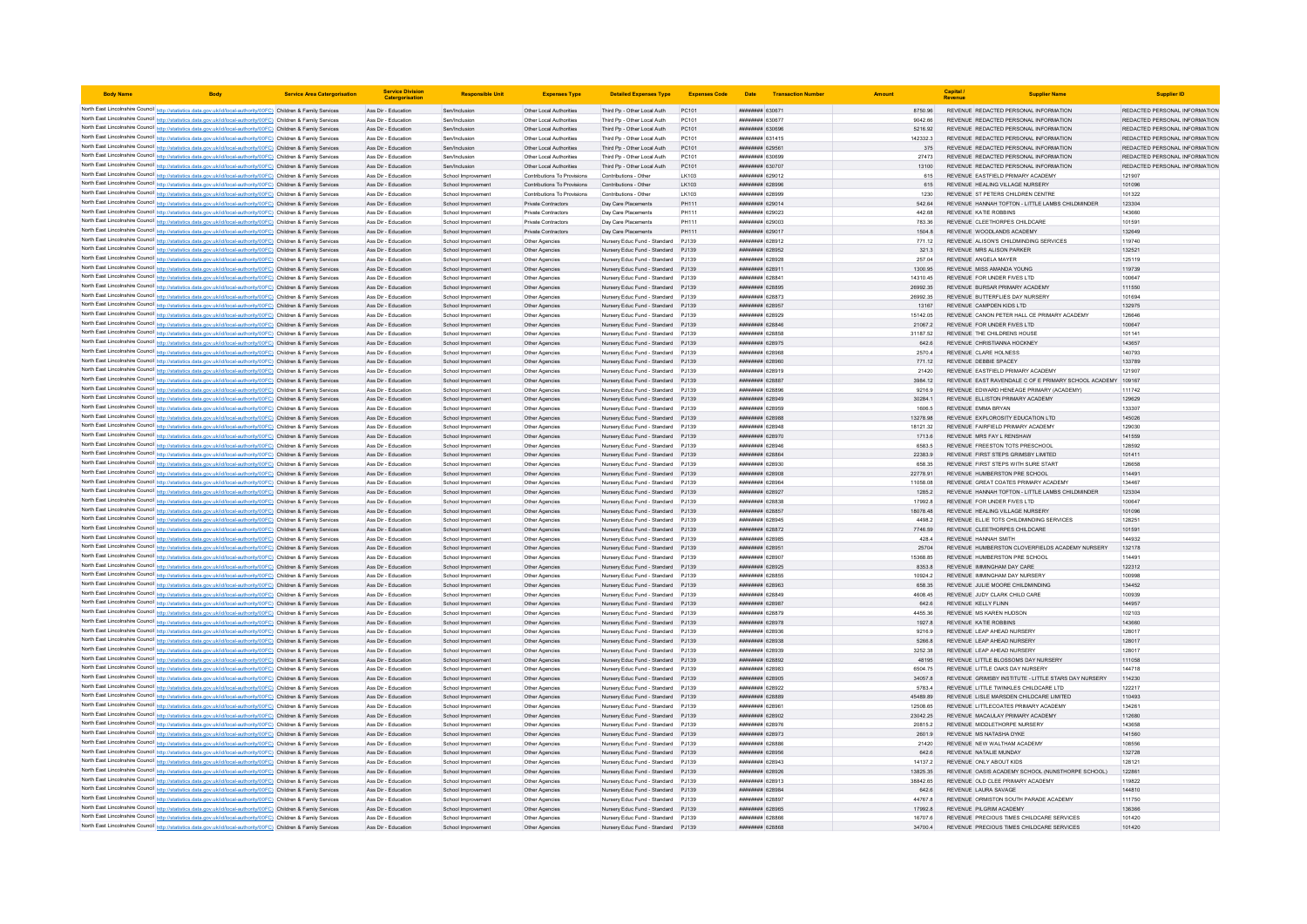| <b>Body Name</b>                                                                                                                                                                                                                       | <b>Service Area Catergorisation</b> | <b>Service Division</b><br>Catergorisatio  | <b>Responsible Unit</b>                  | <b>Expenses Type</b>             | <b>Detailed Expenses Type</b>                                            | <b>Expenses Code</b> | Date                                   | <b>Transaction Number</b> |                      | Capital<br>Revenue                                                      |                                                            |                               |
|----------------------------------------------------------------------------------------------------------------------------------------------------------------------------------------------------------------------------------------|-------------------------------------|--------------------------------------------|------------------------------------------|----------------------------------|--------------------------------------------------------------------------|----------------------|----------------------------------------|---------------------------|----------------------|-------------------------------------------------------------------------|------------------------------------------------------------|-------------------------------|
| North East Lincolnshire Council http://statistics.data.gov.uk/id/local-authority/00FC) Children & Family Services                                                                                                                      |                                     | Ass Dir - Education                        | School Improvement                       | Other Agencies                   | Nursery Educ Fund - Standard PJ139                                       |                      | ######## 628843                        |                           | 9875.25              | REVENUE FOR UNDER FIVES LTD                                             |                                                            | 100647                        |
| North East Lincolnshire Council http://statistics.data.gov.uk/id/local-authority/00FC) Children & Family Services                                                                                                                      |                                     | Ass Dir - Education                        | School Improvement                       | Other Agencies                   | Nursery Educ Fund - Standard PJ139                                       |                      | ######## 628920                        |                           | 32917.5              | REVENUE REYNOLDS PRIMARY ACADEMY                                        |                                                            | 122175                        |
| North East Lincolnshire Council http://statistics.data.gov.uk/id/local-authority/00FC) Children & Family Services                                                                                                                      |                                     | Ass Dir - Education                        | School Improvemer                        | Other Agencies                   | Nursery Educ Fund - Standard PJ139                                       |                      | ####### 628852                         |                           | 20263.32             | REVENUE READY TEDDY GC                                                  |                                                            | 100973                        |
| North East Lincolnshire Council http://statistics.data.gov.uk/id/local-authority/00FC) Children & Family Services                                                                                                                      |                                     | Ass Dir - Education                        | School Improvement                       | Other Agencies                   | Nursery Educ Fund - Standard PJ139                                       |                      | ######## 628934                        |                           | 1927.8               | REVENUE SARAH FARROW-BROWNE                                             |                                                            | 127842                        |
| North East Lincolnshire Council http://statistics.data.gov.uk/id/local-authority/00FC) Children & Family Services                                                                                                                      |                                     | Ass Dir - Education                        | School Improvement                       | Other Agencies                   | Nursery Educ Fund - Standard PJ139                                       |                      | ######## 628901                        |                           | 1670.76              | REVENUE SARA HARRISON                                                   |                                                            | 112491                        |
| North East Lincolnshire Council http://statistics.data.gov.uk/id/local-authority/00FC) Children & Family Services                                                                                                                      |                                     | Ass Dir - Education                        | School Improvement                       | Other Agencies                   | Nursery Educ Fund - Standard PJ139                                       |                      | ######## 628891                        |                           | 1975.05              | REVENUE SHARON SPRINGALL                                                |                                                            | 111029                        |
| North East Lincolnshire Council http://statistics.data.gov.uk/id/local-authority/00FC) Children & Family Services<br>North East Lincolnshire Council http://statistics.data.gov.uk/id/local-authority/00FC) Children & Family Services |                                     | Ass Dir - Education                        | School Improvemen                        | Other Agencies                   | Nursery Educ Fund - Standard PJ139                                       |                      | ####### 628870<br><b>BRASS BREEFER</b> |                           | 15893.64             | REVENUE CLEETHORPES CHILDCARE                                           |                                                            | 101591<br>100647              |
| North East Lincolnshire Council http://statistics.data.gov.uk/id/local-authority/00FC) Children & Family Services                                                                                                                      |                                     | Ass Dir - Education<br>Ass Dir - Education | School Improvement<br>School Improvement | Other Agencies<br>Other Agencies | Nursery Educ Fund - Standard PJ139<br>Nursery Educ Fund - Standard PJ139 |                      | ######## 628950                        |                           | 33715.08<br>11952.36 | REVENUE FOR UNDER FIVES LTD<br>REVENUE SPRINGFIELD PRIMARY ACADEMY      |                                                            | 131306                        |
| North East Lincolnshire Council http://statistics.data.gov.uk/id/local-authority/00FC) Children & Family Services                                                                                                                      |                                     | Ass Dir - Education                        | School Improvement                       | Other Agencies                   | Nursery Educ Fund - Standard PJ139                                       |                      | ######## 628878                        |                           | 8353.8               | REVENUE SARAH SHOTBOLT                                                  |                                                            | 101742                        |
| North East Lincolnshire Council http://statistics.data.gov.uk/id/local-authority/00FC) Children & Family Services                                                                                                                      |                                     | Ass Dir - Education                        | School Improvemen                        | Other Agencies                   | Nursery Educ Fund - Standard PJ139                                       |                      | ######## 628917                        |                           | 9216.9               | REVENUE ST CHRISTOPHERS PRE SCHOOL                                      |                                                            | 121589                        |
| North East Lincolnshire Council http://statistics.data.gov.uk/id/local-authority/00FC) Children & Family Services                                                                                                                      |                                     | Ass Dir - Education                        | School Improvement                       | Other Agencies                   | Nursery Educ Fund - Standard PJ139                                       |                      | <b>ПИНИНИЯ</b> 628916                  |                           | 642.6                | REVENUE STEPHANIE DURRANT                                               |                                                            | 120541                        |
| North East Lincolnshire Council http://statistics.data.gov.uk/id/local-authority/00FC) Children & Family Services                                                                                                                      |                                     | Ass Dir - Education                        | School Improvement                       | Other Agencies                   | Nursery Educ Fund - Standard PJ139                                       |                      | нининни 628850                         |                           | 10281.6              | REVENUE ST JAMES SCHOOL                                                 |                                                            | 100940                        |
| North East Lincolnshire Council http://statistics.data.gov.uk/id/local-authority/00FC) Children & Family Services                                                                                                                      |                                     | Ass Dir - Education                        | School Improvement                       | Other Agencies                   | Nursery Educ Fund - Standard PJ139                                       |                      | ######## 628888                        |                           | 7900.2               |                                                                         | REVENUE ST JOSEPH'S RC PRIMARY ACADEMY                     | 110066                        |
| North East Lincolnshire Council http://statistics.data.gov.uk/id/local-authority/00FC) Children & Family Services                                                                                                                      |                                     | Ass Dir - Education                        | School Improvemen                        | Other Agencies                   | Nursery Educ Fund - Standard PJ139                                       |                      | пининни 628876                         |                           | 19792.08             | REVENUE ST MARGARETS PRE-SCHOOL                                         |                                                            | 101724                        |
| North East Lincolnshire Council http://statistics.data.gov.uk/id/local-authority/00FC) Children & Family Services                                                                                                                      |                                     | Ass Dir - Education                        | School Improvement                       | Other Agencies                   | Nursery Educ Fund - Standard PJ139                                       |                      | ######## 628909                        |                           | 9875.25              |                                                                         | REVENUE ST MARYS CATHOLIC PRIMARY VOLUNTARY ACADEMY 115108 |                               |
| North East Lincolnshire Council http://statistics.data.gov.uk/id/local-authority/00FC) Children & Family Services<br>North East Lincolnshire Council http://statistics.data.gov.uk/id/local-authority/00FC) Children & Family Services |                                     | Ass Dir - Education<br>Ass Dir - Education | School Improvemen<br>School Improvement  | Other Agencies<br>Other Agencies | Nursery Educ Fund - Standard PJ139<br>Nursery Educ Fund - Standard PJ139 |                      | ######## 628860<br>######## 628899     |                           | 21725.55<br>3950.1   | REVENUE ST PETERS CHILDREN CENTRE<br>REVENUE STRAND PRIMARY ACADEMY     |                                                            | 101322<br>111862              |
| North East Lincolnshire Council http://statistics.data.gov.uk/id/local-authority/00FC) Children & Family Services                                                                                                                      |                                     | Ass Dir - Education                        | School Improvemen                        | Other Agencies                   | Nursery Educ Fund - Standard PJ139                                       |                      | ######## 628883                        |                           | 7900.2               | REVENUE THE AVENUE PLAYGROUP                                            |                                                            | 103168                        |
| North East Lincolnshire Council http://statistics.data.gov.uk/id/local-authority/00FC) Children & Family Services                                                                                                                      |                                     | Ass Dir - Education                        | School Improvement                       | Other Agencies                   | Nursery Educ Fund - Standard PJ139                                       |                      | ######## 628910                        |                           | 20277.18             |                                                                         | REVENUE THRUNSCOE PRIMARY AND NURSERY ACADEMY              | 118749                        |
| North East Lincolnshire Council http://statistics.data.gov.uk/id/local-authority/00FC) Children & Family Services                                                                                                                      |                                     | Ass Dir - Education                        | School Improvement                       | Other Agencies                   | Nursery Educ Fund - Standard PJ139                                       |                      | ######## 628884                        |                           | 57191.4              | REVENUE WALTHAM LEAS PRE-SCHOOL                                         |                                                            | 108236                        |
| North East Lincolnshire Council http://statistics.data.gov.uk/id/local-authority/00FC) Children & Family Services                                                                                                                      |                                     | Ass Dir - Education                        | School Improvement                       | Other Agencies                   | Nursery Educ Fund - Standard PJ139                                       |                      | ######## 628894                        |                           | 10533.6              | REVENUE WEELSBY ACADEMY                                                 |                                                            | 111161                        |
| North East Lincolnshire Council http://statistics.data.gov.uk/id/local-authority/00FC) Children & Family Services                                                                                                                      |                                     | Ass Dir - Education                        | School Improvemen                        | Other Agencies                   | Nursery Educ Fund - Standard PJ139                                       |                      | пининний 628932                        |                           | 19092.15             | REVENUE WELHOLME ACADEMY                                                |                                                            | 127227                        |
| North East Lincolnshire Council http://statistics.data.gov.uk/id/local-authority/00FC) Children & Family Services                                                                                                                      |                                     | Ass Dir - Education                        | School Improvement                       | Other Agencies                   | Nursery Educ Fund - Standard PJ139                                       |                      | ######## 628862                        |                           | 5984.37              | REVENUE WENDOVER PRE-SCHOOL                                             |                                                            | 101350                        |
| North East Lincolnshire Council http://statistics.data.gov.uk/id/local-authority/00FC) Children & Family Services                                                                                                                      |                                     | Ass Dir - Education                        | School Improvemen                        | Other Agencies                   | Nursery Educ Fund - Standard PJ139                                       |                      | ####### 628914                         |                           | 6583.5               | REVENUE WILLOWS PRIMARY ACADEMY                                         |                                                            | 120478                        |
| North East Lincolnshire Council http://statistics.data.gov.uk/id/local-authority/00FC) Children & Family Services                                                                                                                      |                                     | Ass Dir - Education                        | School Improvement                       | Other Agencies                   | Nursery Educ Fund - Standard PJ139                                       |                      | ######## 628881                        |                           | 15142.05             | REVENUE WIZ KIDZ                                                        |                                                            | 102424                        |
| North East Lincolnshire Council http://statistics.data.gov.uk/id/local-authority/00FC) Children & Family Services                                                                                                                      |                                     | Ass Dir - Education                        | School Improvement                       | Other Agencies                   | Nursery Educ Fund - Standard PJ139                                       |                      | <b><i>BREEBBBB</i></b> 628954          |                           | 118503               | REVENUE WOODLANDS ACADEMY                                               |                                                            | 132649                        |
| North East Lincolnshire Council http://statistics.data.gov.uk/id/local-authority/00FC) Children & Family Services                                                                                                                      |                                     | Ass Dir - Education<br>Ass Dir - Education | School Improvement<br>School Improvement | Other Agencies                   | Nursery Educ Fund - Standard PJ139<br>Nursery Educ Fund - Standard PJ139 |                      | ######## 628903<br>######## 629016     |                           | 21848.4<br>416.16    | REVENUE YARBOROUGH ACADEMY<br>REVENUE MRS ALISON PARKER                 |                                                            | 112852<br>132521              |
| North East Lincolnshire Council http://statistics.data.gov.uk/id/local-authority/00FC) Children & Family Services<br>North East Lincolnshire Council http://statistics.data.gov.uk/id/local-authority/00FC) Children & Family Services |                                     | Ass Dir - Education                        | School Improvemen                        | Other Agencies<br>Other Agencies | Nursery Educ Fund - Standard PJ139                                       |                      | ######## 629020                        |                           | 1077.12              | REVENUE DEBBIE SPACEY                                                   |                                                            | 133789                        |
| North East Lincolnshire Council http://statistics.data.gov.uk/id/local-authority/00FC) Children & Family Services                                                                                                                      |                                     | Ass Dir - Education                        | School Improvement                       | Other Agencies                   | Nursery Educ Fund - Standard PJ139                                       |                      | ######## 629015                        |                           | 438.9                | REVENUE FREESTON TOTS PRESCHOOL                                         |                                                            | 128592                        |
| North East Lincolnshire Council http://statistics.data.gov.uk/id/local-authority/00FC) Children & Family Services                                                                                                                      |                                     | Ass Dir - Education                        | School Improvemen                        | Other Agencies                   | Nursery Educ Fund - Standard PJ139                                       |                      | ######## 629026                        |                           | 1468.8               | REVENUE KEIRA GILBERT                                                   |                                                            | 146127                        |
| North East Lincolnshire Council http://statistics.data.gov.uk/id/local-authority/00FC) Children & Family Services                                                                                                                      |                                     | Ass Dir - Education                        | School Improvement                       | Other Agencies                   | Nursery Educ Fund - Standard PJ139                                       |                      | ######## 629021                        |                           | 349.5                |                                                                         | REVENUE GREAT COATES PRIMARY ACADEMY                       | 134467                        |
| North East Lincolnshire Council http://statistics.data.gov.uk/id/local-authority/00FC) Children & Family Services                                                                                                                      |                                     | Ass Dir - Education                        | School Improvemen                        | Other Agencies                   | Nursery Educ Fund - Standard PJ139                                       |                      | ######## 628993                        |                           | 612                  | REVENUE FOR UNDER FIVES LTD                                             |                                                            | 100647                        |
| North East Lincolnshire Council http://statistics.data.gov.uk/id/local-authority/00FC) Children & Family Services                                                                                                                      |                                     | Ass Dir - Education                        | School Improvement                       | Other Agencies                   | Nursery Educ Fund - Standard PJ139                                       |                      | ######## 629002                        |                           | 279                  | REVENUE HELEN CROOKS                                                    |                                                            | 101529                        |
| North East Lincolnshire Council http://statistics.data.gov.uk/id/local-authority/00FC) Children & Family Services                                                                                                                      |                                     | Ass Dir - Education                        | School Improvement                       | Other Agencies                   | Nursery Educ Fund - Standard PJ139                                       |                      | ######## 629005                        |                           | 2084.88              | REVENUE MS KAREN HUDSON                                                 |                                                            | 102103                        |
| North East Lincolnshire Council http://statistics.data.gov.uk/id/local-authority/00FC) Children & Family Services                                                                                                                      |                                     | Ass Dir - Education                        | School Improvement                       | Other Agencies                   | Nursery Educ Fund - Standard PJ139                                       |                      | ######## 629025                        |                           | 309.75               | REVENUE LITTLE OAKS DAY NURSERY                                         |                                                            | 144718                        |
| North East Lincolnshire Council http://statistics.data.gov.uk/id/local-authority/00FC) Children & Family Services                                                                                                                      |                                     | Ass Dir - Education                        | School Improvemen                        | Other Agencies                   | Nursery Educ Fund - Standard PJ139                                       |                      | ####### 629010                         |                           | 438.9                |                                                                         | REVENUE ORMISTON SOUTH PARADE ACADEMY                      | 111750                        |
| North East Lincolnshire Council http://statistics.data.gov.uk/id/local-authority/00FC) Children & Family Services                                                                                                                      |                                     | Ass Dir - Education                        | School Improvement                       | Other Agencies                   | Nursery Educ Fund - Standard PJ139                                       |                      | ######## 629024                        |                           | 385.56               | REVENUE KATIE ROBBINS                                                   | REVENUE ST MARTINS PREPARATORY SCHOOL                      | 143660<br>100889              |
| North East Lincolnshire Council http://statistics.data.gov.uk/id/local-authority/00FC) Children & Family Services<br>North East Lincolnshire Council http://statistics.data.gov.uk/id/local-authority/00FC) Children & Family Services |                                     | Ass Dir - Education<br>Ass Dir - Education | School Improvement<br>School Improvement | Other Agencies<br>Other Agencies | Nursery Educ Fund - Standard PJ139<br>Nursery Educ Fund - Standard PJ139 |                      | ####### 628995<br>######## 628998      |                           | 428.4<br>494.55      | REVENUE ST PETERS CHILDREN CENTRI                                       |                                                            | 101322                        |
| North East Lincolnshire Council http://statistics.data.gov.uk/id/local-authority/00FC) Children & Family Services                                                                                                                      |                                     | Ass Dir - Education                        | School Improvement                       | Other Agencies                   | Nursery Educ Fund - Standard PJ139                                       |                      | <i><b>BRAHHHHH 630003</b></i>          |                           | 376.2                | REVENUE FIRST STEPS GRIMSBY LIMITED                                     |                                                            | 101411                        |
| North East Lincolnshire Council http://statistics.data.gov.uk/id/local-authority/00FC) Children & Family Services                                                                                                                      |                                     | Ass Dir - Education                        | School Improvement                       | Other Agencies                   | Nursery Educ Fund - Standard PJ139                                       |                      | ######## 629022                        |                           | 856.8                | REVENUE MS AMY VERNON                                                   |                                                            | 141558                        |
| North East Lincolnshire Council http://statistics.data.gov.uk/id/local-authority/00FC) Children & Family Services                                                                                                                      |                                     | Ass Dir - Education                        | School Improvemen                        | Other Agencies                   | Nursery Educ Fund - Standard PJ139                                       |                      | ######## 629006                        |                           | 844.56               | REVENUE WALTHAM LEAS PRE-SCHOOL                                         |                                                            | 108236                        |
| North East Lincolnshire Council http://statistics.data.gov.uk/id/local-authority/00FC) Children & Family Services                                                                                                                      |                                     | Ass Dir - Education                        | School Improvement                       | Other Agencies                   | Nursery Educ Fund - Standard PJ139                                       |                      | ######## 629000                        |                           | 433.65               | REVENUE WENDOVER PRE-SCHOOL                                             |                                                            | 101350                        |
| North East Lincolnshire Council http://statistics.data.gov.uk/id/local-authority/00FC) Children & Family Services                                                                                                                      |                                     | Ass Dir - Education                        | School Improvemen                        | Other Agencies                   | Nursery Educ Fund - Standard PJ139                                       |                      | ######## 629018                        |                           | 7524                 | REVENUE WOODLANDS ACADEMY                                               |                                                            | 132649                        |
| North East Lincolnshire Council http://statistics.data.gov.uk/id/local-authority/00FC) Children & Family Services                                                                                                                      |                                     | Ass Dir - Education                        | School Improvement                       | Other Agencies                   | Nursery Educ Fund - Standard PJ139                                       |                      | ######## 629959                        |                           | 642.6                | REVENUE MS AMY VERNON                                                   |                                                            | 141558                        |
| North East Lincolnshire Council http://statistics.data.gov.uk/id/local-authority/00FC) Children & Family Services                                                                                                                      |                                     | Ass Dir - Education                        | School Improvemer                        | Other Agencies                   | Nursery Educ Fund - Standard PJ139                                       |                      | <b>#######</b> 815679                  |                           | 856.8                |                                                                         | REVENUE REDACTED PERSONAL INFORMATION                      | REDACTED PERSONAL INFORMATION |
| North East Lincolnshire Council http://statistics.data.gov.uk/id/local-authority/00FC) Children & Family Services                                                                                                                      |                                     | Ass Dir - Education                        | School Improvement                       | Other Agencies                   | Nursery Educ Fund - Standard PJ139                                       |                      | ######## 629960                        |                           | 658.35               | REVENUE JULIE MOORE CHILDMINDING                                        |                                                            | 134452                        |
| North East Lincolnshire Council http://statistics.data.gov.uk/id/local-authority/00FC) Children & Family Services                                                                                                                      |                                     | Ass Dir - Education<br>Ass Dir - Education | School Improvement                       | Other Agencies                   | Other<br>Other                                                           | PJ121<br>PJ121       | ######## 628953<br>######## 628980     |                           | 800.1<br>1600.2      | <b>REVENUE MRS ALISON PARKER</b><br>REVENUE RAYCH'S RUGRATS CHILDMINDER |                                                            | 132521<br>143723              |
| North East Lincolnshire Council http://statistics.data.gov.uk/id/local-authority/00FC) Children & Family Services<br>North East Lincolnshire Council http://statistics.data.gov.uk/id/local-authority/00FC) Children & Family Services |                                     | Ass Dir - Education                        | School Improvement<br>School Improvemen  | Other Agencies<br>Other Agencies | Other                                                                    | PJ121                | ######## 628847                        |                           | 14401.8              | REVENUE FOR UNDER FIVES LTD                                             |                                                            | 100647                        |
| North East Lincolnshire Council http://statistics.data.gov.uk/id/local-authority/00FC) Children & Family Services                                                                                                                      |                                     | Ass Dir - Education                        | School Improvement                       | Other Agencies                   | Other                                                                    | PJ121                | ######## 628874                        |                           | 23202.9              | REVENUE BUTTERFLIES DAY NURSERY                                         |                                                            | 101694                        |
| North East Lincolnshire Council http://statistics.data.gov.uk/id/local-authority/00FC) Children & Family Services                                                                                                                      |                                     | Ass Dir - Education                        | School Improvemen                        | Other Agencies                   | Other                                                                    | PJ121                | ######## 628958                        |                           | 7200.9               | REVENUE CAMPDEN KIDS LTD                                                |                                                            | 132975                        |
| North East Lincolnshire Council http://statistics.data.gov.uk/id/local-authority/00FC) Children & Family Services                                                                                                                      |                                     | Ass Dir - Education                        | School Improvement                       | Other Agencies                   | Other                                                                    | PJ121                | ######## 628845                        |                           | 9601.2               | REVENUE FOR UNDER FIVES LTD                                             |                                                            | 100647                        |
| North East Lincolnshire Council http://statistics.data.gov.uk/id/local-authority/00FC) Children & Family Service                                                                                                                       |                                     | Ass Dir - Education                        | School Improvemer                        | Other Agencies                   | Other                                                                    | PJ121                | <b>####### 628859</b>                  |                           | 800.1                | REVENUE THE CHILDRENS HOUSE                                             |                                                            | 101141                        |
| North East Lincolnshire Council http://statistics.data.gov.uk/id/local-authority/00FC) Children & Family Services                                                                                                                      |                                     | Ass Dir - Education                        | School Improvement                       | Other Agencies                   | Other                                                                    | PJ121                | пининний 628969                        |                           | 2400.3               | <b>REVENUE CLARE HOLNESS</b>                                            |                                                            | 140793                        |
| North East Lincolnshire Council http://statistics.data.gov.uk/id/local-authority/00FC) Children & Family Services                                                                                                                      |                                     | Ass Dir - Education                        | School Improvement                       | Other Agencies                   | Other                                                                    | PJ121                | ######## 628921                        |                           | 800.1                | REVENUE ELAINE JOHNSON                                                  |                                                            | 122216                        |
| North East Lincolnshire Council http://statistics.data.gov.uk/id/local-authority/00FC) Children & Family Services                                                                                                                      |                                     | Ass Dir - Education                        | School Improvement                       | Other Agencies                   | Other                                                                    | PJ121                | ######## 628989                        |                           | 5600.7               | REVENUE EXPLOROSITY EDUCATION LTD                                       |                                                            | 145026                        |
| North East Lincolnshire Council http://statistics.data.gov.uk/id/local-authority/00FC) Children & Family Services                                                                                                                      |                                     | Ass Dir - Education                        | School Improvemen                        | Other Agencies                   | Other                                                                    | PJ121                | ######## 62897*                        |                           | 800.1                | REVENUE MRS FAY L RENSHAW                                               |                                                            | 141559                        |
| North East Lincolnshire Council http://statistics.data.gov.uk/id/local-authority/00FC) Children & Family Services<br>North East Lincolnshire Council http://statistics.data.gov.uk/id/local-authority/00FC) Children & Family Services |                                     | Ass Dir - Education                        | School Improvement                       | Other Agencies                   | Other<br>Other                                                           | PJ121<br>PJ121       | <i>пининня</i> 628947                  |                           | 12001.5<br>20002.5   | REVENUE FREESTON TOTS PRESCHOOL<br>REVENUE FIRST STEPS GRIMSBY LIMITED  |                                                            | 128592<br>101411              |
| North East Lincolnshire Council http://statistics.data.gov.uk/id/local-authority/00FC) Children & Family Services                                                                                                                      |                                     | Ass Dir - Education<br>Ass Dir - Education | School Improvement<br>School Improvement | Other Agencies<br>Other Agencies | Other                                                                    | PJ121                | ######## 628863<br>######## 628931     |                           | 800.1                | REVENUE FIRST STEPS WITH SURE START                                     |                                                            | 126658                        |
| North East Lincolnshire Council http://statistics.data.gov.uk/id/local-authority/00FC) Children & Family Services                                                                                                                      |                                     | Ass Dir - Education                        | School Improvemen                        | Other Agencies                   | Other                                                                    | PJ121                | <b><i>BREEBBBB</i></b> 628990          |                           | 1600.2               | REVENUE KEIRA GILBERT                                                   |                                                            | 146127                        |
| North East Lincolnshire Council http://statistics.data.gov.uk/id/local-authority/00FC) Children & Family Services                                                                                                                      |                                     | Ass Dir - Education                        | School Improvement                       | Other Agencies                   | Other                                                                    | PJ121                | ######## 628906                        |                           | 19682 46             | REVENUE HUMBERSTON PRE SCHOOL                                           |                                                            | 114491                        |
| North East Lincolnshire Council http://statistics.data.gov.uk/id/local-authority/00FC) Children & Family Services                                                                                                                      |                                     | Ass Dir - Education                        | School Improvement                       | Other Agencies                   | Other                                                                    | PJ121                | ппининин 628842                        |                           | 4800.6               | REVENUE FOR UNDER FIVES LTD                                             |                                                            | 100647                        |
| North East Lincolnshire Council http://statistics.data.gov.uk/id/local-authority/00FC) Children & Family Services                                                                                                                      |                                     | Ass Dir - Education                        | School Improvement                       | Other Agencies                   | Other                                                                    | PJ121                | ######## 628856                        |                           | 1120.14              | REVENUE HEALING VILLAGE NURSERY                                         |                                                            | 101096                        |
| North East Lincolnshire Council http://statistics.data.gov.uk/id/local-authority/00FC) Children & Family Services                                                                                                                      |                                     | Ass Dir - Education                        | School Improvemen                        | Other Agencies                   | Other                                                                    | PJ121                | ######## 628944                        |                           | 1600.2               |                                                                         | REVENUE ELLIE TOTS CHILDMINDING SERVICES                   | 128251                        |
| North East Lincolnshire Council http://statistics.data.gov.uk/id/local-authority/00FC) Children & Family Services                                                                                                                      |                                     | Ass Dir - Education                        | School Improvement                       | Other Agencies                   | Other                                                                    | PJ121                | ######## 628871                        |                           | 5280.66              | REVENUE CLEETHORPES CHILDCARE                                           |                                                            | 101591                        |
| North East Lincolnshire Council http://statistics.data.gov.uk/id/local-authority/00FC) Children & Family Services                                                                                                                      |                                     | Ass Dir - Education                        | School Improvemen                        | Other Agencies                   | Other                                                                    | PJ121                | ####### 628924                         |                           | 2400.3               | REVENUE IMMINGHAM DAY CARE                                              |                                                            | 122312                        |
| North East Lincolnshire Council http://statistics.data.gov.uk/id/local-authority/00FC) Children & Family Services                                                                                                                      |                                     | Ass Dir - Education                        | School Improvement                       | Other Agencies                   | Other                                                                    | PJ121                | ######## 628854                        |                           | 3200.4               | REVENUE IMMINGHAM DAY NURSERY                                           |                                                            | 100998                        |
| North East Lincolnshire Council http://statistics.data.gov.uk/id/local-authority/00FC) Children & Family Services                                                                                                                      |                                     | Ass Dir - Education                        | School Improvement                       | Other Agencies                   | Other                                                                    | PJ121                | пининнин 628848<br>######## 628986     |                           | 12001.5              | REVENUE JUDY CLARK CHILD CARE<br>REVENUE KELLY FLINN                    |                                                            | 100939<br>144957              |
| North East Lincolnshire Council http://statistics.data.gov.uk/id/local-authority/00FC) Children & Family Services<br>North East Lincolnshire Council http://statistics.data.gov.uk/id/local-authority/00FC) Children & Family Services |                                     | Ass Dir - Education<br>Ass Dir - Education | School Improvement<br>School Improvement | Other Agencies<br>Other Agencies | Other<br>Other                                                           | PJ121<br>PJ121       | ######## 628979                        |                           | 746.76<br>800.1      | REVENUE KATIE ROBBINS                                                   |                                                            | 143660                        |
| North East Lincolnshire Council http://statistics.data.gov.uk/id/local-authority/00FC) Children & Family Services                                                                                                                      |                                     | Ass Dir - Education                        | School Improvemen                        | Other Agencies                   | Other                                                                    | PJ121                | ######## 628937                        |                           | 8001                 | REVENUE LEAP AHEAD NURSERY                                              |                                                            | 128017                        |
| North East Lincolnshire Council http://statistics.data.gov.uk/id/local-authority/00FC) Children & Family Services                                                                                                                      |                                     | Ass Dir - Education                        | School Improvemen                        | Other Agencies                   | Other                                                                    | PJ121                | <i>пининня</i> 628940                  |                           | 6400.8               | REVENUE LEAP AHEAD NURSERY                                              |                                                            | 128017                        |
| North East Lincolnshire Council http://statistics.data.gov.uk/id/local-authority/00FC) Children & Family Services                                                                                                                      |                                     | Ass Dir - Education                        | School Improvement                       | Other Agencies                   | Other                                                                    | PJ121                | ######## 628941                        |                           | 2400.3               | REVENUE LEAP AHEAD NURSERY                                              |                                                            | 128017                        |
| North East Lincolnshire Council http://statistics.data.gov.uk/id/local-authority/00FC) Children & Family Services                                                                                                                      |                                     | Ass Dir - Education                        | School Improvemer                        | Other Agencies                   | Other                                                                    | PJ121                | ####### 62896                          |                           | 800.1                | REVENUE MRS LYNSEY CONNOLLY                                             |                                                            | 140212                        |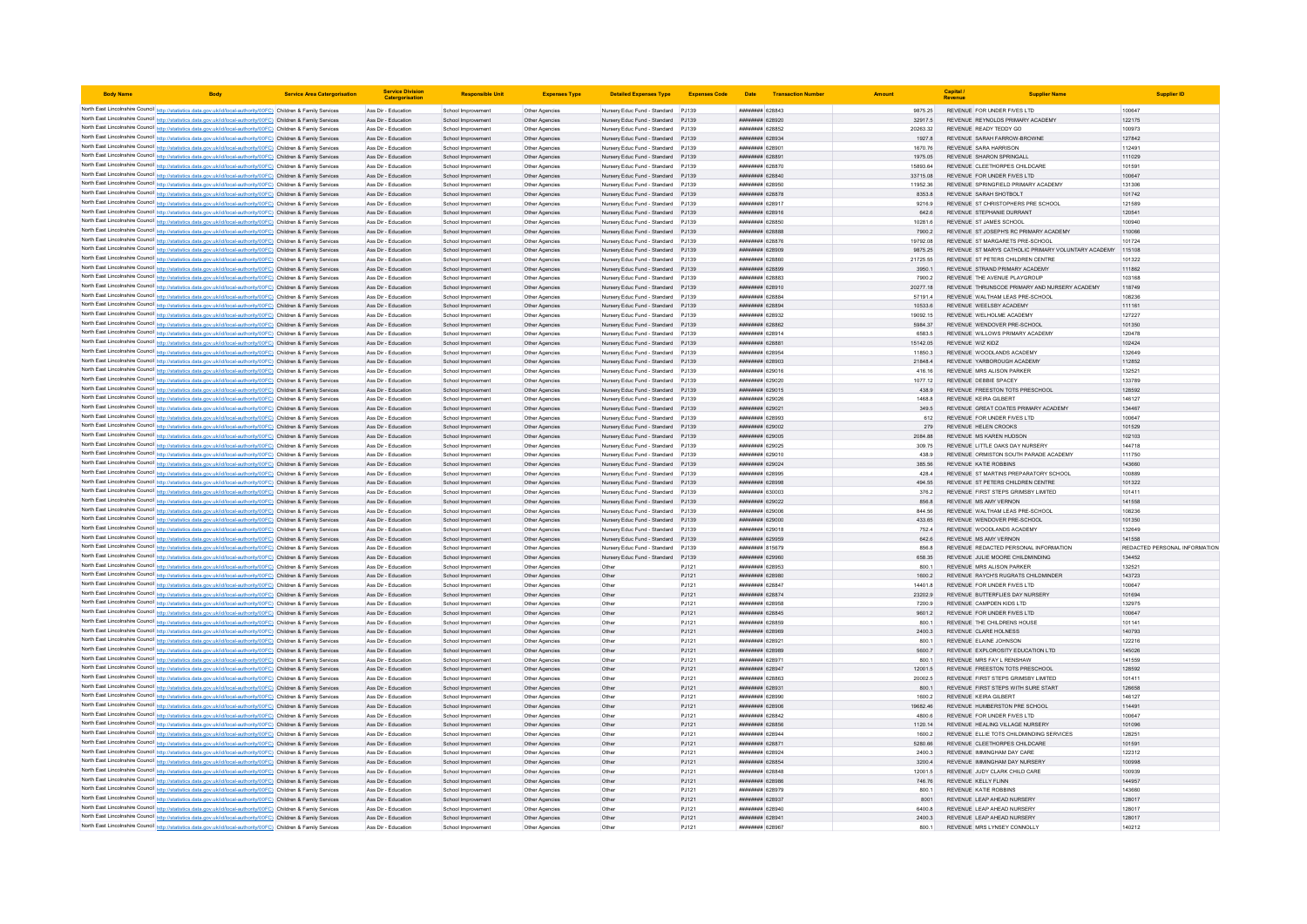| <b>Body Name</b>                                                                                                                                                                                                                       | <b>Service Area Catergorisation</b> | <b>Service Division</b><br>Catergorisatio                      | <b>Responsible Unit</b>                                                                    | <b>Expenses Type</b>                                       | <b>Detailed Expenses Type</b>                  | <b>Expenses Code</b> |                                           | Date Transaction Number |                  | Canital.<br>Revenue | <b>Supplier Name</b>                                                           | <b>Supplier ID</b>                                             |
|----------------------------------------------------------------------------------------------------------------------------------------------------------------------------------------------------------------------------------------|-------------------------------------|----------------------------------------------------------------|--------------------------------------------------------------------------------------------|------------------------------------------------------------|------------------------------------------------|----------------------|-------------------------------------------|-------------------------|------------------|---------------------|--------------------------------------------------------------------------------|----------------------------------------------------------------|
| North East Lincolnshire Council http://statistics.data.gov.uk/id/local-authority/00FC) Children & Family Services                                                                                                                      |                                     | Ass Dir - Education                                            | School Improvement                                                                         | Other Agencies                                             | Other                                          | PJ121                | ######## 628893                           |                         | 1600.2           |                     | REVENUE LITTLE BLOSSOMS DAY NURSERY                                            | 111058                                                         |
| North East Lincolnshire Council http://statistics.data.gov.uk/id/local-authority/00FC) Children & Family Services                                                                                                                      |                                     | Ass Dir - Education                                            | School Improvemen                                                                          | Other Agencies                                             | Other                                          | PJ121                | ####### 628982                            |                         | 6400.8           |                     | REVENUE LITTLE OAKS DAY NURSERY                                                | 144718                                                         |
| North East Lincolnshire Council http://statistics.data.gov.uk/id/local-authority/00FC) Children & Family Services                                                                                                                      |                                     | Ass Dir - Education                                            | School Improvement                                                                         | Other Agencies                                             | Other                                          | PJ121                | <b>BORSO BREEHER</b>                      |                         | 12801.6          |                     | REVENUE GRIMSBY INSTITUTE - LITTLE STARS DAY NURSERY                           | 114230                                                         |
| North East Lincolnshire Council http://statistics.data.gov.uk/id/local-authority/00FC) Children & Family Services                                                                                                                      |                                     | Ass Dir - Education                                            | School Improvement                                                                         | Other Agencies                                             | Other                                          | PJ121                | ######## 628923                           |                         | 2400.3           |                     | REVENUE LITTLE TWINKLES CHILDCARE LTD                                          | 122217                                                         |
| North East Lincolnshire Council http://statistics.data.gov.uk/id/local-authority/00FC) Children & Family Services                                                                                                                      |                                     | Ass Dir - Education                                            | School Improvement                                                                         | Other Agencies                                             | Other                                          | PJ121                | ######## 628890                           |                         | 8374.38          |                     | REVENUE LISLE MARSDEN CHILDCARE LIMITED                                        | 110493                                                         |
| North East Lincolnshire Council http://statistics.data.gov.uk/id/local-authority/00FC) Children & Family Services                                                                                                                      |                                     | Ass Dir - Education                                            | School Improvemen                                                                          | Other Agencies                                             | Other                                          | PJ121                | ######## 628962                           |                         | 7200.9           |                     | REVENUE LITTLECOATES PRIMARY ACADEMY                                           | 134261                                                         |
| North East Lincolnshire Council http://statistics.data.gov.uk/id/local-authority/00FC) Children & Family Services<br>North East Lincolnshire Council http://statistics.data.gov.uk/id/local-authority/00FC) Children & Family Services |                                     | Ass Dir - Education<br>Ass Dir - Education                     | School Improvement<br>School Improvemen                                                    | Other Agencies                                             | Other<br>Other                                 | PJ121<br>PJ121       | ######## 628977<br>######## 628972        |                         | 4000.5<br>1600.2 |                     | REVENUE MIDDLETHORPE NURSERY<br>REVENUE MS NATASHA DYKE                        | 143658<br>141560                                               |
| North East Lincolnshire Council http://statistics.data.gov.uk/id/local-authority/00FC) Children & Family Services                                                                                                                      |                                     | Ass Dir - Education                                            | School Improvement                                                                         | Other Agencies<br>Other Agencies                           | Other                                          | PJ121                | ######## 628955                           |                         | 1600.2           |                     | REVENUE NATALIE MUNDAY                                                         | 132728                                                         |
| North East Lincolnshire Council http://statistics.data.gov.uk/id/local-authority/00FC) Children & Family Services                                                                                                                      |                                     | Ass Dir - Education                                            | School Improvemen                                                                          | Other Agencies                                             | Other                                          | PJ121                | ####### 628942                            |                         | 320.04           |                     | REVENUE ONLY ABOUT KIDS                                                        | 128121                                                         |
| North East Lincolnshire Council http://statistics.data.gov.uk/id/local-authority/00FC) Children & Family Services                                                                                                                      |                                     | Ass Dir - Education                                            | School Improvement                                                                         | Other Agencies                                             | Other                                          | PJ121                | <i>пининня</i> 628898                     |                         | 12801.6          |                     | REVENUE ORMISTON SOUTH PARADE ACADEMY                                          | 111750                                                         |
| North East Lincolnshire Council http://statistics.data.gov.uk/id/local-authority/00FC) Children & Family Services                                                                                                                      |                                     | Ass Dir - Education                                            | School Improvement                                                                         | Other Agencies                                             | Other                                          | PJ121                | ####### 628867                            |                         | 2400.3           |                     | REVENUE PRECIOUS TIMES CHILDCARE SERVICES                                      | 101420                                                         |
| North East Lincolnshire Council http://statistics.data.gov.uk/id/local-authority/00FC) Children & Family Services                                                                                                                      |                                     | Ass Dir - Education                                            | School Improvement                                                                         | Other Agencies                                             | Other                                          | PJ121                | ######## 628865                           |                         | 12481.56         |                     | REVENUE PRECIOUS TIMES CHILDCARE SERVICES                                      | 101420                                                         |
| North East Lincolnshire Council http://statistics.data.gov.uk/id/local-authority/00FC) Children & Family Services                                                                                                                      |                                     | Ass Dir - Education                                            | School Improvemen                                                                          | Other Agencies                                             | Other                                          | PJ121                | ######## 628839                           |                         | 18402.3          |                     | REVENUE FOR UNDER FIVES LTD                                                    | 100647                                                         |
| North East Lincolnshire Council http://statistics.data.gov.uk/id/local-authority/00FC) Children & Family Services                                                                                                                      |                                     | Ass Dir - Education                                            | School Improvement                                                                         | Other Agencies                                             | Other                                          | PJ121                | <i>пивниния</i> 628853                    |                         | 800 1            |                     | REVENUE READY TEDDY GO                                                         | 100973                                                         |
| North East Lincolnshire Council http://statistics.data.gov.uk/id/local-authority/00FC) Children & Family Services                                                                                                                      |                                     | Ass Dir - Education                                            | School Improvement                                                                         | Other Agencies                                             | Other                                          | PJ121                | ######## 628974                           |                         | 2400.3           |                     | <b>REVENUE SARA BUNCE</b>                                                      | 142138                                                         |
| North East Lincolnshire Council http://statistics.data.gov.uk/id/local-authority/00FC) Children & Family Services<br>North East Lincolnshire Council http://statistics.data.gov.uk/id/local-authority/00FC) Children & Family Services |                                     | Ass Dir - Education<br>Ass Dir - Education                     | School Improvement<br>School Improvemen                                                    | Other Agencies<br>Other Agencies                           | Other<br>Other                                 | PJ121<br>PJ121       | ######## 628935<br>######## 628900        |                         | 800.1<br>800.1   |                     | REVENUE SARAH FARROW-BROWNE<br>REVENUE SARA HARRISON                           | 127842<br>112491                                               |
| North East Lincolnshire Council http://statistics.data.gov.uk/id/local-authority/00FC) Children & Family Services                                                                                                                      |                                     | Ass Dir - Education                                            | School Improvement                                                                         | Other Agencies                                             | Other                                          | PJ121                | <b><i><u>RHHHHHH</u></i></b> 628869       |                         | 800.01           |                     | REVENUE CLEETHORPES CHILDCARE                                                  | 101591                                                         |
| North East Lincolnshire Council http://statistics.data.gov.uk/id/local-authority/00FC) Children & Family Services                                                                                                                      |                                     | Ass Dir - Education                                            | School Improvement                                                                         | Other Agencies                                             | Other                                          | PJ121                | нининни 628981                            |                         | 800.1            |                     | REVENUE SARAH NIGHTINGDALE                                                     | 144424                                                         |
| North East Lincolnshire Council http://statistics.data.gov.uk/id/local-authority/00FC) Children & Family Services                                                                                                                      |                                     | Ass Dir - Education                                            | School Improvement                                                                         | Other Agencies                                             | Other                                          | PJ121                | ######## 628844                           |                         | 1600.2           |                     | REVENUE FOR UNDER FIVES LTD                                                    | 100647                                                         |
| North East Lincolnshire Council http://statistics.data.gov.uk/id/local-authority/00FC) Children & Family Services                                                                                                                      |                                     | Ass Dir - Education                                            | School Improvemen                                                                          | Other Agencies                                             | Other                                          | PJ121                | ######## 628877                           |                         | 1600.2           |                     | REVENUE SARAH SHOTBOLT                                                         | 101742                                                         |
| North East Lincolnshire Council http://statistics.data.gov.uk/id/local-authority/00FC) Children & Family Services                                                                                                                      |                                     | Ass Dir - Education                                            | School Improvement                                                                         | Other Agencies                                             | Other                                          | PJ121                | ######## 628918                           |                         | 6080.76          |                     | REVENUE ST CHRISTOPHERS PRE SCHOOL                                             | 121589                                                         |
| North East Lincolnshire Council http://statistics.data.gov.uk/id/local-authority/00FC) Children & Family Services                                                                                                                      |                                     | Ass Dir - Education                                            | School Improvemen                                                                          | Other Agencies                                             | Other                                          | PJ121                | ####### 628915                            |                         | 800.1            |                     | REVENUE STEPHANIE DURRANT                                                      | 120541                                                         |
| North East Lincolnshire Council http://statistics.data.gov.uk/id/local-authority/00FC) Children & Family Services                                                                                                                      |                                     | Ass Dir - Education                                            | School Improvement                                                                         | Other Agencies                                             | Other                                          | PJ121                | ####### 628851                            |                         | 1600.2           |                     | REVENUE ST JAMES SCHOOL                                                        | 100940                                                         |
| North East Lincolnshire Council http://statistics.data.gov.uk/id/local-authority/00FC) Children & Family Services                                                                                                                      |                                     | Ass Dir - Education                                            | School Improvement                                                                         | Other Agencies                                             | Other                                          | PJ121                | ######## 628875                           |                         | 800.1            |                     | REVENUE ST MARGARETS PRE-SCHOOL                                                | 101724                                                         |
| North East Lincolnshire Council http://statistics.data.gov.uk/id/local-authority/00FC) Children & Family Services                                                                                                                      |                                     | Ass Dir - Education                                            | School Improvement                                                                         | Other Agencies                                             | Other                                          | PJ121                | ######## 628861                           |                         | 13601.7          |                     | REVENUE ST PETERS CHILDREN CENTRE                                              | 101322                                                         |
| North East Lincolnshire Council http://statistics.data.gov.uk/id/local-authority/00FC) Children & Family Services                                                                                                                      |                                     | Ass Dir - Education<br>Ass Dir - Education                     | School Improvement<br>School Improvement                                                   | Other Agencies<br>Other Agencies                           | Other<br>Other                                 | PJ121<br>PJ121       | ######## 628882<br>######## 628966        |                         | 1600.2<br>800.1  |                     | REVENUE THE AVENUE PLAYGROUP<br>REVENUE MRS VERITY TAYLOR-GREEN                | 103168<br>138243                                               |
| North East Lincolnshire Council http://statistics.data.gov.uk/id/local-authority/00FC) Children & Family Services<br>North East Lincolnshire Council http://statistics.data.gov.uk/id/local-authority/00FC) Children & Family Services |                                     | Ass Dir - Education                                            | School Improvemen                                                                          | Other Agencies                                             | Other                                          | PJ121                | нининни 628885                            |                         | 32004            |                     | REVENUE WALTHAM LEAS PRE-SCHOOL                                                | 108236                                                         |
| North East Lincolnshire Council http://statistics.data.gov.uk/id/local-authority/00FC) Children & Family Services                                                                                                                      |                                     | Ass Dir - Education                                            | School Improvement                                                                         | Other Agencies                                             | Other                                          | PJ121                | ######## 628933                           |                         | 6400.8           |                     | REVENUE WELHOLME ACADEMY                                                       | 127227                                                         |
| North East Lincolnshire Council http://statistics.data.gov.uk/id/local-authority/00FC) Children & Family Services                                                                                                                      |                                     | Ass Dir - Education                                            | School Improvemen                                                                          | Other Agencies                                             | Other                                          | PJ121                | ######## 628880                           |                         | 11201.4          | REVENUE WIZ KIDZ    |                                                                                | 102424                                                         |
| North East Lincolnshire Council http://statistics.data.gov.uk/id/local-authority/00FC) Children & Family Services                                                                                                                      |                                     | Ass Dir - Education                                            | School Improvement                                                                         | Other Agencies                                             | Other                                          | PJ121                | ######## 628991                           |                         | 533.4            |                     | REVENUE FOR UNDER FIVES LTD                                                    | 100647                                                         |
| North East Lincolnshire Council http://statistics.data.gov.uk/id/local-authority/00FC) Children & Family Services                                                                                                                      |                                     | Ass Dir - Education                                            | School Improvemen                                                                          | Other Agencies                                             | Other                                          | PJ121                | ######## 629004                           |                         | 381              |                     | REVENUE BUTTEREUES DAY NURSERY                                                 | 101694                                                         |
| North East Lincolnshire Council http://statistics.data.gov.uk/id/local-authority/00FC) Children & Family Services                                                                                                                      |                                     | Ass Dir - Education                                            | School Improvement                                                                         | Other Agencies                                             | Other                                          | PJ121                | ######## 629019                           |                         | 1143             |                     | REVENUE CAMPDEN KIDS LTD                                                       | 132975                                                         |
| North East Lincolnshire Council http://statistics.data.gov.uk/id/local-authority/00FC) Children & Family Services                                                                                                                      |                                     | Ass Dir - Education                                            | School Improvement                                                                         | Other Agencies                                             | Other                                          | PJ121                | ######## 628994                           |                         | 304.8            |                     | REVENUE FOR UNDER FIVES LTD                                                    | 100647                                                         |
| North East Lincolnshire Council http://statistics.data.gov.uk/id/local-authority/00FC) Children & Family Services                                                                                                                      |                                     | Ass Dir - Education                                            | School Improvement                                                                         | Other Agencies                                             | Other                                          | PJ121                | ######## 629011                           |                         | 381              |                     | REVENUE ORMISTON SOUTH PARADE ACADEMY                                          | 111750                                                         |
| North East Lincolnshire Council http://statistics.data.gov.uk/id/local-authority/00FC) Children & Family Services                                                                                                                      |                                     | Ass Dir - Education                                            | School Improvemen                                                                          | Other Agencies                                             | Other                                          | PJ121                | ######## 629001                           |                         | 304.8            |                     | REVENUE, PRECIOUS TIMES CHILDCARE SERVICES                                     | 101420                                                         |
| North East Lincolnshire Council http://statistics.data.gov.uk/id/local-authority/00FC) Children & Family Services<br>North East Lincolnshire Council http://statistics.data.gov.uk/id/local-authority/00FC) Children & Family Services |                                     | Ass Dir - Education<br>Ass Dir - Education                     | School Improvement<br>School Improvemen                                                    | Other Agencies<br>Other Agencies                           | Other<br>Other                                 | PJ121<br>PJ121       | <i>пивниния</i> 628992<br>####### 629007  |                         | 9144<br>304.8    |                     | REVENUE FOR UNDER FIVES LTD<br>REVENUE WALTHAM LEAS PRE-SCHOOL                 | 100647<br>108236                                               |
| North East Lincolnshire Council http://statistics.data.gov.uk/id/local-authority/00FC) Children & Family Services                                                                                                                      |                                     | Ass Dir - Education                                            | School Improvement                                                                         | <b>Grants And Subscriptions</b>                            | Subscriptions                                  | LJ101                | ######## 630242                           |                         | 250              |                     | REVENUE YORKSHIRE & HUMBER GOVERNOR SUPPORT GROUP                              | 134120                                                         |
| North East Lincolnshire Council http://statistics.data.gov.uk/id/local-authority/00FC) Children & Family Services                                                                                                                      |                                     | Ass Dir - Education                                            | School Improvement                                                                         | Contributions To Provisions                                | Contributions - Other                          | LK103                | <b>######## 629956</b>                    |                         | 1220.8           |                     | REVENUE CLEETHORPES CHILDCARE                                                  | 101591                                                         |
| North East Lincolnshire Council http://statistics.data.gov.uk/id/local-authority/00FC) Children & Family Services                                                                                                                      |                                     | Ass Dir - Education                                            | School Improvement                                                                         | Contributions To Provisions                                | Contributions - Other                          | LK103                | ######## 631356                           |                         | 1831.2           |                     | REVENUE WALTHAM LEAS PRE-SCHOOL                                                | 108236                                                         |
| North East Lincolnshire Council http://statistics.data.gov.uk/id/local-authority/00FC) Children & Family Services                                                                                                                      |                                     | Ass Dir - Education                                            | School Improvemen                                                                          | Contributions To Provisions                                | Contributions - Other                          | LK103                | ######## 631085                           |                         | 1831.2           |                     | REVENUE CANON PETER HALL CE PRIMARY ACADEMY                                    | 126646                                                         |
| North East Lincolnshire Council http://statistics.data.gov.uk/id/local-authority/00FC) Children & Family Services                                                                                                                      |                                     | Ass Dir - Education                                            | School Improvement                                                                         | Contributions To Provisions                                | Contributions - Other                          | LK103                | ######## 629957                           |                         | 3662.4           |                     | REVENUE LISLE MARSDEN CHILDCARE LIMITED                                        | 110493                                                         |
| North East Lincolnshire Council http://statistics.data.gov.uk/id/local-authority/00FC) Children & Family Services                                                                                                                      |                                     | Ass Dir - Education                                            | School Improvemen                                                                          | Contributions To Provisions                                | Contributions - Other                          | LK103                | ######## 629958                           |                         | 872              |                     | REVENUE LITTLE BLOSSOMS DAY NURSERY                                            | 111058                                                         |
| North East Lincolnshire Council http://statistics.data.gov.uk/id/local-authority/00FC) Children & Family Services                                                                                                                      |                                     | Ass Dir - Education                                            | School Improvement                                                                         | Contributions To Provisions                                | Contributions - Other                          | LK103                | ######## 629952                           |                         | 1831.2           |                     | REVENUE ORMISTON SOUTH PARADE ACADEMY                                          | 111750                                                         |
| North East Lincolnshire Council http://statistics.data.gov.uk/id/local-authority/00FC) Children & Family Services                                                                                                                      |                                     | Ass Dir - Education                                            | School Improvemer                                                                          | Contributions To Provisions                                | Contributions - Othe                           | LK103                | ######## 629952                           |                         | 1831.2           |                     | REVENUE ORMISTON SOUTH PARADE ACADEMY                                          | 111750                                                         |
| North East Lincolnshire Council http://statistics.data.gov.uk/id/local-authority/00FC) Children & Family Services<br>North East Lincolnshire Council http://statistics.data.gov.uk/id/local-authority/00FC) Children & Family Services |                                     | Ass Dir - Education<br>Ass Dir - Education                     | School Improvement<br>School Improvement                                                   | Contributions To Provisions<br>Contributions To Provisions | Contributions - Other<br>Contributions - Other | LK103<br>LK103       | ######## 629952<br>######## 629954        |                         | 2441.6<br>1220.8 |                     | REVENUE ORMISTON SOUTH PARADE ACADEMY<br>REVENUE STRAND PRIMARY ACADEMY        | 111750<br>111862                                               |
| North East Lincolnshire Council http://statistics.data.gov.uk/id/local-authority/00FC) Children & Family Services                                                                                                                      |                                     | Ass Dir - Education                                            | School Improvement                                                                         | Contributions To Provisions                                | Contributions - Other                          | LK103                | ######## 629953                           |                         | 1831.2           | REVENUE WIZ KIDZ    |                                                                                | 102424                                                         |
| North East Lincolnshire Council http://statistics.data.gov.uk/id/local-authority/00FC) Children & Family Services                                                                                                                      |                                     | Ass Dir - Education                                            | School Improvement                                                                         | Contributions To Provisions                                | Contributions - Other                          | LK103                | ######## 630460                           |                         | 2447             | REVENUE R82 UK LTD  |                                                                                | 101710                                                         |
| North East Lincolnshire Council http://statistics.data.gov.uk/id/local-authority/00FC) Children & Family Services                                                                                                                      |                                     | Ass Dir - Education                                            | School Improvement                                                                         | Contributions To Provisions                                | Contributions - Other                          | 1K103                | <b>пининни 630536</b>                     |                         | 2345             | REVENUE R82 UK LTD  |                                                                                | 101710                                                         |
| North East Lincolnshire Council http://statistics.data.gov.uk/id/local-authority/00FC) Children & Family Services                                                                                                                      |                                     | Ass Dir - Children & Families                                  | Head Of Child Resource & Reg Private Contractors                                           |                                                            | Third Party Prov - Private                     | PH101                | ######## 627754                           |                         | 26430            |                     | REVENUE KIBBLE EDUCATION & CARE CENTRE                                         | 142566                                                         |
| North East Lincolnshire Council http://statistics.data.gov.uk/id/local-authority/00FC) Children & Family Services                                                                                                                      |                                     | Ass Dir - Children & Families                                  | Head Of Child Resource & Reg                                                               | <b>Private Contractors</b>                                 | Third Party Prov - Private                     | PH101                | ####### 628537                            |                         | 2578             | REVENUE OFSTED      |                                                                                | 101836                                                         |
| North East Lincolnshire Council http://statistics.data.gov.uk/id/local-authority/00FC) Children & Family Services                                                                                                                      |                                     | Ass Dir - Children & Families                                  | Head Of Child Resource & Reg                                                               | Other Agencies                                             | Pocket Money                                   | PJ105                | ######## 629152                           |                         | 501.8            |                     | REVENUE VULNERABLE YOUNG PEOPLE PROJECT HENEAGE                                | 110637                                                         |
| North East Lincolnshire Council http://statistics.data.gov.uk/id/local-authority/00FC) Children & Family Services                                                                                                                      |                                     | Ass Dir - Children & Families                                  | Head Of Child Resource & Reg                                                               | Other Anencies                                             | Additional Cost                                | PJ114                | <b><i>BREEBBBB</i></b> 816378             |                         | 350              |                     | REVENUE REDACTED PERSONAL INFORMATION                                          | REDACTED PERSONAL INFORMATION                                  |
| North East Lincolnshire Council http://statistics.data.gov.uk/id/local-authority/00FC) Children & Family Services                                                                                                                      |                                     |                                                                | Ass Dir - Children & Families Head Of Child Resource & Reg Other Agencies                  |                                                            | <b>Additional Cost</b>                         | PJ114                | ######## 811463                           |                         | 719.44           |                     | REVENUE REDACTED PERSONAL INFORMATION                                          | REDACTED PERSONAL INFORMATION                                  |
| North East Lincolnshire Council http://statistics.data.gov.uk/id/local-authority/00FC) Children & Family Services                                                                                                                      |                                     | Ass Dir - Children & Families                                  | Head Of Child Resource & Reg  Other Agencies                                               |                                                            | <b>Additional Cost</b>                         | PJ114                | ######## 630643<br>####### 816236         |                         | 350              |                     | REVENUE READY RENT A CAR<br>REVENUE REDACTED PERSONAL INFORMATION              | 100557<br>REDACTED PERSONAL INFORMATION                        |
| North East Lincolnshire Council http://statistics.data.gov.uk/id/local-authority/00FC) Children & Family Services<br>North East Lincolnshire Council http://statistics.data.gov.uk/id/local-authority/00FC) Children & Family Services |                                     | Ass Dir - Children & Families<br>Ass Dir - Children & Families | Head Of Child Resource & Reg  Other Agencies                                               |                                                            | Child Care Payments<br>Child Care Payments     | PJ104<br>PJ104       | <b><i>BREEBBBB</i></b> 816317             |                         | 352<br>331       |                     | REVENUE REDACTED PERSONAL INFORMATION                                          | REDACTED PERSONAL INFORMATION                                  |
| North East Lincolnshire Council http://statistics.data.gov.uk/id/local-authority/00FC) Children & Family Services                                                                                                                      |                                     | Ass Dir - Children & Families                                  | Head Of Child Resource & Reg   Other Agencies                                              |                                                            | Child Care Payments                            | PJ104                | <b>ПИНИНИЯ</b> 812021                     |                         | 364              |                     | REVENUE REDACTED PERSONAL INFORMATION                                          | REDACTED PERSONAL INFORMATION                                  |
| North East Lincolnshire Council http://statistics.data.gov.uk/id/local-authority/00FC) Children & Family Services                                                                                                                      |                                     | Ass Dir - Children & Families                                  | Head Of Child Resource & Reg   Other Agencies                                              |                                                            | Child Care Payments                            | PJ104                | ####### 812083                            |                         | 364              |                     | REVENUE REDACTED PERSONAL INFORMATION                                          | REDACTED PERSONAL INFORMATION                                  |
| North East Lincolnshire Council http://statistics.data.gov.uk/id/local-authority/00FC) Children & Family Services                                                                                                                      |                                     | Ass Dir - Children & Families                                  | Head Of Child Resource & Reg                                                               | Other Agencies                                             | Child Care Payments                            | PJ104                | ######## 812097                           |                         | 364              |                     | REVENUE REDACTED PERSONAL INFORMATION                                          | REDACTED PERSONAL INFORMATION                                  |
| North East Lincolnshire Council http://statistics.data.gov.uk/id/local-authority/00FC) Children & Family Services                                                                                                                      |                                     |                                                                | Ass Dir - Children & Families Head Of Child Resource & Reg Other Agencies                  |                                                            | Child Care Payments                            | PJ104                | ######## 811864                           |                         | 364              |                     | REVENUE REDACTED PERSONAL INFORMATION                                          | REDACTED PERSONAL INFORMATION                                  |
| North East Lincolnshire Council http://statistics.data.gov.uk/id/local-authority/00FC) Children & Family Services                                                                                                                      |                                     | Ass Dir - Children & Families                                  | Head Of Child Resource & Reg   Other Agencies                                              |                                                            | Child Care Payments                            | PJ104                | ####### 811895                            |                         | 364              |                     | REVENUE REDACTED PERSONAL INFORMATION                                          | REDACTED PERSONAL INFORMATION                                  |
| North East Lincolnshire Council http://statistics.data.gov.uk/id/local-authority/00FC) Children & Family Services                                                                                                                      |                                     |                                                                | Ass Dir - Children & Families Head Of Child Resource & Reg Other Agencies                  |                                                            | Child Care Payments                            | PJ104                | ####### 816234                            |                         | 364              |                     | REVENUE REDACTED PERSONAL INFORMATION                                          | REDACTED PERSONAL INFORMATION                                  |
| North East Lincolnshire Council http://statistics.data.gov.uk/id/local-authority/00FC) Children & Family Services                                                                                                                      |                                     | Ass Dir - Children & Families                                  | Head Of Child Resource & Reg   Other Agencies                                              |                                                            | Child Care Payments                            | PJ104                | ####### 816248                            |                         | 364              |                     | REVENUE REDACTED PERSONAL INFORMATION                                          | REDACTED PERSONAL INFORMATION                                  |
| North East Lincolnshire Council http://statistics.data.gov.uk/id/local-authority/00FC) Children & Family Services                                                                                                                      |                                     | Ass Dir - Children & Families                                  | Head Of Child Resource & Reg  Other Agencies                                               |                                                            | Child Care Payments                            | PJ104                | ######## 816019                           |                         | 364              |                     | REVENUE REDACTED PERSONAL INFORMATION                                          | REDACTED PERSONAL INFORMATION                                  |
| North East Lincolnshire Council http://statistics.data.gov.uk/id/local-authority/00FC) Children & Family Services                                                                                                                      |                                     | Ass Dir - Children & Families                                  | Head Of Child Resource & Reg                                                               | Other Agencies                                             | Child Care Payments                            | PJ104                | ####### 816049                            |                         | 364              |                     | REVENUE REDACTED PERSONAL INFORMATION                                          | REDACTED PERSONAL INFORMATION                                  |
| North East Lincolnshire Council http://statistics.data.gov.uk/id/local-authority/00FC) Children & Family Services<br>North East Lincolnshire Council http://statistics.data.gov.uk/id/local-authority/00FC) Children & Family Services |                                     | Ass Dir - Children & Families                                  | Head Of Child Resource & Reg<br>Ass Dir - Children & Families Head Of Child Resource & Reg | Other Agencies<br>Other Agencies                           | Child Care Payments<br>Child Care Payments     | PJ104<br>PJ104       | ######## 816172<br><b>пининний</b> 814428 |                         | 364<br>364       |                     | REVENUE REDACTED PERSONAL INFORMATION<br>REVENUE REDACTED PERSONAL INFORMATION | REDACTED PERSONAL INFORMATION<br>REDACTED PERSONAL INFORMATION |
| North East Lincolnshire Council http://statistics.data.gov.uk/id/local-authority/00FC) Children & Family Services                                                                                                                      |                                     |                                                                | Ass Dir - Children & Families Head Of Child Resource & Reg Other Agencies                  |                                                            | Child Care Payments                            | PJ104                | ######## 814489                           |                         | 364              |                     | REVENUE REDACTED PERSONAL INFORMATION                                          | REDACTED PERSONAL INFORMATION                                  |
| North East Lincolnshire Council http://statistics.data.gov.uk/id/local-authority/00FC) Children & Family Services                                                                                                                      |                                     |                                                                | Ass Dir - Children & Families Head Of Child Resource & Reg Other Agencies                  |                                                            | Child Care Payments                            | PJ104                | ######## 814503                           |                         | 364              |                     | REVENUE REDACTED PERSONAL INFORMATION                                          | REDACTED PERSONAL INFORMATION                                  |
| North East Lincolnshire Council http://statistics.data.gov.uk/id/local-authority/00FC) Children & Family Services                                                                                                                      |                                     | Ass Dir - Children & Families                                  | Head Of Child Resource & Reg  Other Agencies                                               |                                                            | Child Care Payments                            | PJ104                | ######## 814277                           |                         | 364              |                     | REVENUE REDACTED PERSONAL INFORMATION                                          | REDACTED PERSONAL INFORMATION                                  |
| North East Lincolnshire Council http://statistics.data.gov.uk/id/local-authority/00FC) Children & Family Services                                                                                                                      |                                     | Ass Dir - Children & Families                                  | Head Of Child Resource & Reg  Other Agencies                                               |                                                            | Child Care Payments                            | P.1104               | <b><i>BREEBBBB</i></b> 814306             |                         | 364              |                     | REVENUE REDACTED PERSONAL INFORMATION                                          | REDACTED PERSONAL INFORMATION                                  |
| North East Lincolnshire Council http://statistics.data.gov.uk/id/local-authority/00FC) Children & Family Services                                                                                                                      |                                     |                                                                | Ass Dir - Children & Families Head Of Child Resource & Reg Other Agencies                  |                                                            | Child Care Payments                            | PJ104                | ######## 818710                           |                         | 364              |                     | REVENUE REDACTED PERSONAL INFORMATION                                          | REDACTED PERSONAL INFORMATION                                  |
| North East Lincolnshire Council http://statistics.data.gov.uk/id/local-authority/00FC) Children & Family Services                                                                                                                      |                                     | Ass Dir - Children & Families                                  | Head Of Child Resource & Reg                                                               | Other Agencies                                             | Child Care Payments                            | PJ104                | ######## 818740                           |                         | 364              |                     | REVENUE REDACTED PERSONAL INFORMATION                                          | REDACTED PERSONAL INFORMATION                                  |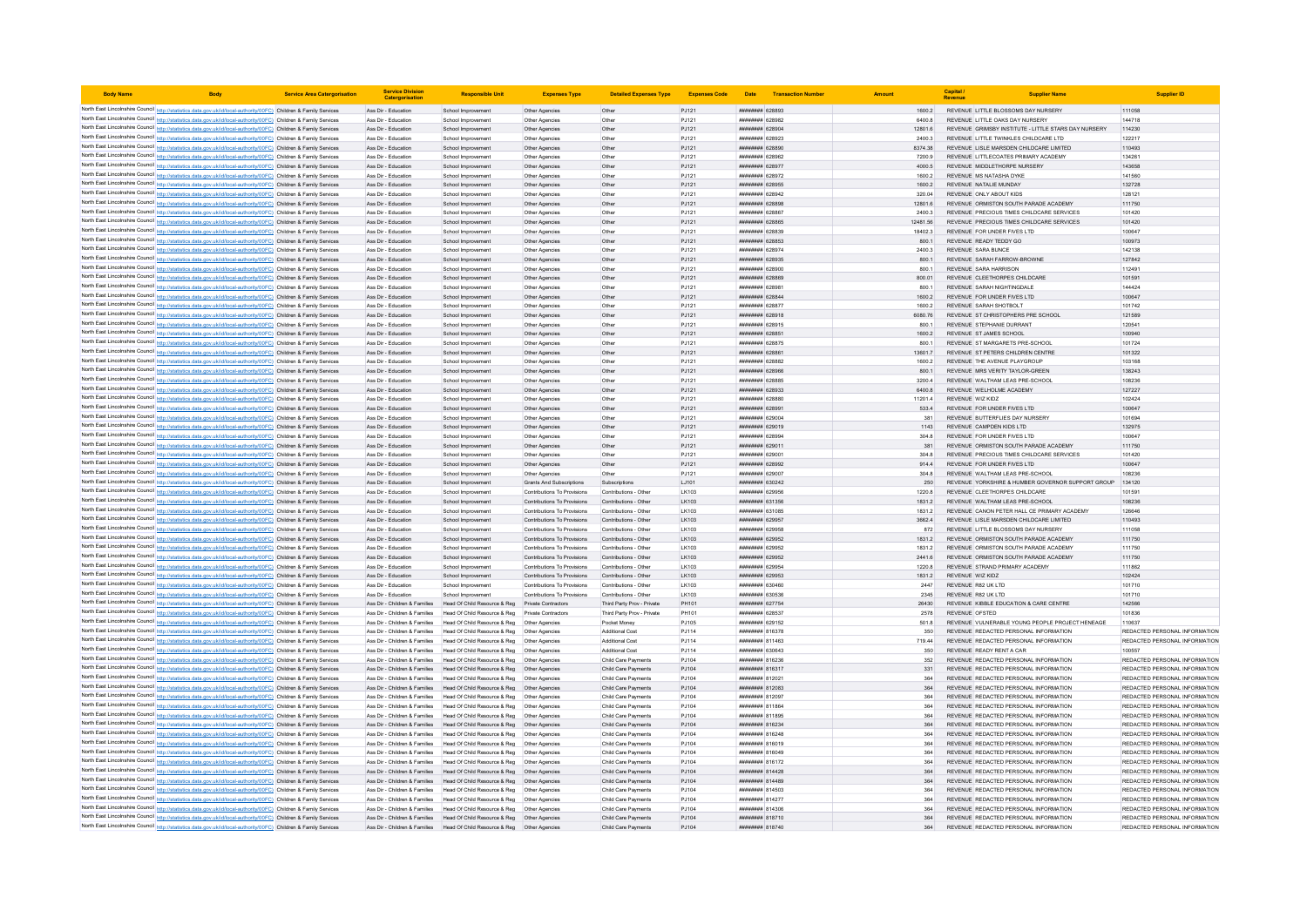| <b>Body Name</b> |                                                                                                                                                                                                                                        | <b>Service Area Catergorisation</b> | <b>Service Division</b><br>Catergorisati | <b>Responsible Unit</b>                                                                                                                                | <b>Expenses Type</b> | <b>Detailed Expenses Type</b>              | Expenses Code Date Transaction Number |                                                        |             | Capital | <b>Supplier Name</b>                                                           | <b>Supplier ID</b>                                             |
|------------------|----------------------------------------------------------------------------------------------------------------------------------------------------------------------------------------------------------------------------------------|-------------------------------------|------------------------------------------|--------------------------------------------------------------------------------------------------------------------------------------------------------|----------------------|--------------------------------------------|---------------------------------------|--------------------------------------------------------|-------------|---------|--------------------------------------------------------------------------------|----------------------------------------------------------------|
|                  | North East Lincolnshire Council http://statistics.data.gov.uk/id/local-authority/00FC) Children & Family Services                                                                                                                      |                                     |                                          | Ass Dir - Children & Families Head Of Child Resource & Reg Other Agencies                                                                              |                      | Child Care Payments                        | PJ104                                 | ######## 818863                                        | 364         |         | REVENUE REDACTED PERSONAL INFORMATION                                          | REDACTED PERSONAL INFORMATION                                  |
|                  | North East Lincolnshire Council http://statistics.data.gov.uk/id/local-authority/00FC) Children & Family Services                                                                                                                      |                                     | Ass Dir - Children & Families            | Head Of Child Resource & Reg   Other Agencies                                                                                                          |                      | Child Care Payments                        | PJ104                                 | ####### 818924                                         |             |         | REVENUE REDACTED PERSONAL INFORMATION                                          | REDACTED PERSONAL INFORMATION                                  |
|                  | North East Lincolnshire Council http://statistics.data.gov.uk/id/local-authority/00FC) Children & Family Services                                                                                                                      |                                     |                                          | Ass Dir - Children & Families Head Of Child Resource & Reg Other Agencies                                                                              |                      | Child Care Payments                        | PJ104                                 | ######## 818938                                        | 364         |         | REVENUE REDACTED PERSONAL INFORMATION                                          | REDACTED PERSONAL INFORMATION                                  |
|                  | North East Lincolnshire Council http://statistics.data.gov.uk/id/local-authority/00FC) Children & Family Services                                                                                                                      |                                     |                                          | Ass Dir - Children & Families Head Of Child Resource & Reg Other Agencies                                                                              |                      | Child Care Payments                        | PJ104                                 | ######## 812196                                        | 298         |         | REVENUE REDACTED PERSONAL INFORMATION                                          | REDACTED PERSONAL INFORMATION                                  |
|                  | North East Lincolnshire Council http://statistics.data.gov.uk/id/local-authority/00FC) Children & Family Services                                                                                                                      |                                     |                                          | Ass Dir - Children & Families Head Of Child Resource & Reg Other Agencies                                                                              |                      | Child Care Payments                        | PJ104                                 | ######## 812221                                        | 284         |         | REVENUE REDACTED PERSONAL INFORMATION                                          | REDACTED PERSONAL INFORMATION                                  |
|                  | North East Lincolnshire Council http://statistics.data.gov.uk/id/local-authority/00FC) Children & Family Services                                                                                                                      |                                     |                                          | Ass Dir - Children & Families Head Of Child Resource & Reg Other Agencies                                                                              |                      | Child Care Payments                        | PJ104                                 | ####### 812242                                         | 284         |         | REVENUE REDACTED PERSONAL INFORMATION                                          | REDACTED PERSONAL INFORMATION                                  |
|                  | North East Lincolnshire Council http://statistics.data.gov.uk/id/local-authority/00FC) Children & Family Services                                                                                                                      |                                     |                                          | Ass Dir - Children & Families Head Of Child Resource & Reg   Other Agencies                                                                            |                      | Child Care Payments                        | PJ104                                 | <b>BOALS REBENDED</b>                                  | 298         |         | REVENUE REDACTED PERSONAL INFORMATION                                          | REDACTED PERSONAL INFORMATION                                  |
|                  | North East Lincolnshire Council http://statistics.data.gov.uk/id/local-authority/00FC) Children & Family Services                                                                                                                      |                                     |                                          | Ass Dir - Children & Families Head Of Child Resource & Reg Other Agencies                                                                              |                      | Child Care Payments                        | PJ104                                 | ####### 814628                                         | 284         |         | REVENUE REDACTED PERSONAL INFORMATION                                          | REDACTED PERSONAL INFORMATION                                  |
|                  | North East Lincolnshire Council http://statistics.data.gov.uk/id/local-authority/00FC) Children & Family Services                                                                                                                      |                                     | Ass Dir - Children & Families            | Head Of Child Resource & Reg                                                                                                                           | Other Agencies       | Child Care Payments                        | PJ104                                 | ######## 814649                                        | 284         |         | REVENUE REDACTED PERSONAL INFORMATION                                          | REDACTED PERSONAL INFORMATION                                  |
|                  | North East Lincolnshire Council http://statistics.data.gov.uk/id/local-authority/00FC) Children & Family Services                                                                                                                      |                                     |                                          | Ass Dir - Children & Families Head Of Child Resource & Reg                                                                                             |                      | Child Care Payments                        | PJ104                                 | ####### 816348                                         |             |         | REVENUE REDACTED PERSONAL INFORMATION                                          | REDACTED PERSONAL INFORMATION                                  |
|                  | North East Lincolnshire Council http://statistics.data.gov.uk/id/local-authority/00FC) Children & Family Services                                                                                                                      |                                     |                                          | Ass Dir - Children & Families Head Of Child Resource & Reg                                                                                             | Other Anencies       | Child Care Payments                        | PJ104                                 | <b><i>BREEBBBB</i></b> 816372                          | 284         |         | REVENUE REDACTED PERSONAL INFORMATION                                          | REDACTED PERSONAL INFORMATION                                  |
|                  | North East Lincolnshire Council http://statistics.data.gov.uk/id/local-authority/00FC) Children & Family Services                                                                                                                      |                                     |                                          | Ass Dir - Children & Families Head Of Child Resource & Reg Other Agencies                                                                              |                      | Child Care Payments                        | PJ104                                 | ####### 819037                                         | 298         |         | REVENUE REDACTED PERSONAL INFORMATION                                          | REDACTED PERSONAL INFORMATION                                  |
|                  | North East Lincolnshire Council http://statistics.data.gov.uk/id/local-authority/00FC) Children & Family Services                                                                                                                      |                                     |                                          | Ass Dir - Children & Families Head Of Child Resource & Reg Other Agencies                                                                              |                      | Child Care Payments                        | PJ104                                 | ######## 819062                                        | 284         |         | REVENUE REDACTED PERSONAL INFORMATION                                          | REDACTED PERSONAL INFORMATION                                  |
|                  | North East Lincolnshire Council http://statistics.data.gov.uk/id/local-authority/00FC) Children & Family Services<br>North East Lincolnshire Council http://statistics.data.gov.uk/id/local-authority/00FC) Children & Family Services |                                     |                                          | Ass Dir - Children & Families Head Of Child Resource & Reg Other Agencies<br>Ass Dir - Children & Families Head Of Child Resource & Reg Other Agencies |                      | Child Care Payments<br>Child Care Payments | PJ104<br>PJ104                        | ######## 812021<br><b><i>BRAHHHHH</i></b> 812083       | 298         |         | REVENUE REDACTED PERSONAL INFORMATION<br>REVENUE REDACTED PERSONAL INFORMATION | REDACTED PERSONAL INFORMATION<br>REDACTED PERSONAL INFORMATION |
|                  | North East Lincolnshire Council http://statistics.data.gov.uk/id/local-authority/00FC) Children & Family Services                                                                                                                      |                                     | Ass Dir - Children & Families            | Head Of Child Resource & Reg  Other Agencies                                                                                                           |                      | Child Care Payments                        | PJ104                                 | ######## 812097                                        | 298<br>270  |         | REVENUE REDACTED PERSONAL INFORMATION                                          | REDACTED PERSONAL INFORMATION                                  |
|                  | North East Lincolnshire Council http://statistics.data.gov.uk/id/local-authority/00FC) Children & Family Services                                                                                                                      |                                     | Ass Dir - Children & Families            | Head Of Child Resource & Reg                                                                                                                           | Other Agencies       | Child Care Payments                        | PJ104                                 | ######## 811864                                        | 270         |         | REVENUE REDACTED PERSONAL INFORMATION                                          | REDACTED PERSONAL INFORMATION                                  |
|                  | North East Lincolnshire Council http://statistics.data.gov.uk/id/local-authority/00FC) Children & Family Services                                                                                                                      |                                     |                                          | Ass Dir - Children & Families Head Of Child Resource & Reg Other Agencies                                                                              |                      | Child Care Payments                        | PJ104                                 | ######## 811895                                        | 340         |         | REVENUE REDACTED PERSONAL INFORMATION                                          | REDACTED PERSONAL INFORMATION                                  |
|                  | North East Lincolnshire Council http://statistics.data.gov.uk/id/local-authority/00FC) Children & Family Services                                                                                                                      |                                     |                                          | Ass Dir - Children & Families Head Of Child Resource & Reg. Other Agencies                                                                             |                      | Child Care Payments                        | PJ104                                 | <i>пивнини</i> 814428                                  | 298         |         | REVENUE REDACTED PERSONAL INFORMATION                                          | REDACTED PERSONAL INFORMATION                                  |
|                  | North East Lincolnshire Council http://statistics.data.gov.uk/id/local-authority/00FC) Children & Family Services                                                                                                                      |                                     |                                          | Ass Dir - Children & Families Head Of Child Resource & Reg Other Agencies                                                                              |                      | Child Care Payments                        | PJ104                                 | ####### 814489                                         | 298         |         | REVENUE REDACTED PERSONAL INFORMATION                                          | REDACTED PERSONAL INFORMATION                                  |
|                  | North East Lincolnshire Council http://statistics.data.gov.uk/id/local-authority/00FC) Children & Family Services                                                                                                                      |                                     |                                          | Ass Dir - Children & Families Head Of Child Resource & Reg Other Agencies                                                                              |                      | Child Care Payments                        | PJ104                                 | ####### 814503                                         | 270         |         | REVENUE REDACTED PERSONAL INFORMATION                                          | REDACTED PERSONAL INFORMATION                                  |
|                  | North East Lincolnshire Council http://statistics.data.gov.uk/id/local-authority/00FC) Children & Family Services                                                                                                                      |                                     |                                          | Ass Dir - Children & Families Head Of Child Resource & Reg Other Agencies                                                                              |                      | Child Care Payments                        | PJ104                                 | ####### 814277                                         | 270         |         | REVENUE REDACTED PERSONAL INFORMATION                                          | REDACTED PERSONAL INFORMATION                                  |
|                  | North East Lincolnshire Council http://statistics.data.gov.uk/id/local-authority/00FC) Children & Family Services                                                                                                                      |                                     |                                          | Ass Dir - Children & Families Head Of Child Resource & Reg Other Agencies                                                                              |                      | Child Care Payments                        | PJ104                                 | ######## 814306                                        | 340         |         | REVENUE REDACTED PERSONAL INFORMATION                                          | REDACTED PERSONAL INFORMATION                                  |
|                  | North East Lincolnshire Council http://statistics.data.gov.uk/id/local-authority/00FC) Children & Family Services                                                                                                                      |                                     |                                          | Ass Dir - Children & Families Head Of Child Resource & Reg Other Agencies                                                                              |                      | Child Care Payments                        | PJ104                                 | ####### 816234                                         | 298         |         | REVENUE REDACTED PERSONAL INFORMATION                                          | REDACTED PERSONAL INFORMATION                                  |
|                  | North East Lincolnshire Council http://statistics.data.gov.uk/id/local-authority/00FC) Children & Family Services                                                                                                                      |                                     | Ass Dir - Children & Families            | Head Of Child Resource & Reg                                                                                                                           |                      | Child Care Payments                        | PJ104                                 | ####### 816244                                         | $-501.43$   |         | REVENUE REDACTED PERSONAL INFORMATION                                          | REDACTED PERSONAL INFORMATION                                  |
|                  | North East Lincolnshire Council http://statistics.data.gov.uk/id/local-authority/00FC) Children & Family Services                                                                                                                      |                                     |                                          | Ass Dir - Children & Families Head Of Child Resource & Reg                                                                                             | Other Anencies       | Child Care Payments                        | PJ104                                 | <b>BACAIR REBENDED</b>                                 | 270         |         | REVENUE REDACTED PERSONAL INFORMATION                                          | REDACTED PERSONAL INFORMATION                                  |
|                  | North East Lincolnshire Council http://statistics.data.gov.uk/id/local-authority/00FC) Children & Family Services                                                                                                                      |                                     |                                          | Ass Dir - Children & Families Head Of Child Resource & Reg                                                                                             | Other Agencies       | Child Care Payments                        | PJ104                                 | ####### 816019                                         | 270         |         | REVENUE REDACTED PERSONAL INFORMATION                                          | REDACTED PERSONAL INFORMATION                                  |
|                  | North East Lincolnshire Council http://statistics.data.gov.uk/id/local-authority/00FC) Children & Family Services                                                                                                                      |                                     |                                          | Ass Dir - Children & Families Head Of Child Resource & Reg Other Agencies                                                                              |                      | Child Care Payments                        | PJ104                                 | ######## 816049                                        | 340         |         | REVENUE REDACTED PERSONAL INFORMATION                                          | REDACTED PERSONAL INFORMATION                                  |
|                  | North East Lincolnshire Council http://statistics.data.gov.uk/id/local-authority/00FC) Children & Family Services                                                                                                                      |                                     | Ass Dir - Children & Families            | Head Of Child Resource & Reg  Other Agencies                                                                                                           |                      | Child Care Payments                        | PJ104                                 | ####### 816172                                         |             |         | REVENUE REDACTED PERSONAL INFORMATION                                          | REDACTED PERSONAL INFORMATION                                  |
|                  | North East Lincolnshire Council http://statistics.data.gov.uk/id/local-authority/00FC) Children & Family Services                                                                                                                      |                                     |                                          | Ass Dir - Children & Families Head Of Child Resource & Reg Other Agencies                                                                              |                      | Child Care Payments                        | PJ104                                 | ######## 818710                                        | 270         |         | REVENUE REDACTED PERSONAL INFORMATION                                          | REDACTED PERSONAL INFORMATION                                  |
|                  | North East Lincolnshire Council http://statistics.data.gov.uk/id/local-authority/00FC) Children & Family Services                                                                                                                      |                                     |                                          | Ass Dir - Children & Families Head Of Child Resource & Reg Other Agencies                                                                              |                      | Child Care Payments                        | PJ104                                 | ######## 818740                                        | 340         |         | REVENUE REDACTED PERSONAL INFORMATION                                          | REDACTED PERSONAL INFORMATION                                  |
|                  | North East Lincolnshire Council http://statistics.data.gov.uk/id/local-authority/00FC) Children & Family Services                                                                                                                      |                                     | Ass Dir - Children & Families            | Head Of Child Resource & Reg   Other Agencies                                                                                                          |                      | Child Care Payments                        | PJ104                                 | ######## 818863                                        | 298         |         | REVENUE REDACTED PERSONAL INFORMATION                                          | REDACTED PERSONAL INFORMATION                                  |
|                  | North East Lincolnshire Council http://statistics.data.gov.uk/id/local-authority/00FC) Children & Family Services                                                                                                                      |                                     |                                          | Ass Dir - Children & Families Head Of Child Resource & Reg Other Agencies                                                                              |                      | Child Care Payments                        | PJ104                                 | ######## 818924                                        | 298         |         | REVENUE REDACTED PERSONAL INFORMATION                                          | REDACTED PERSONAL INFORMATION                                  |
|                  | North East Lincolnshire Council http://statistics.data.gov.uk/id/local-authority/00FC) Children & Family Services                                                                                                                      |                                     |                                          | Ass Dir - Children & Families Head Of Child Resource & Reg   Other Agencies                                                                            |                      | Child Care Payments                        | PJ104                                 | <b><i>BERBHARD</i></b> 818938                          | 270         |         | REVENUE REDACTED PERSONAL INFORMATION                                          | REDACTED PERSONAL INFORMATION                                  |
|                  | North East Lincolnshire Council http://statistics.data.gov.uk/id/local-authority/00FC) Children & Family Services                                                                                                                      |                                     |                                          | Ass Dir - Children & Families Head Of Child Resource & Reg Other Agencies                                                                              |                      | Child Care Payments                        | PJ104                                 | ######## 812350                                        | 284         |         | REVENUE REDACTED PERSONAL INFORMATION                                          | REDACTED PERSONAL INFORMATION                                  |
|                  | North East Lincolnshire Council http://statistics.data.gov.uk/id/local-authority/00FC) Children & Family Services                                                                                                                      |                                     |                                          | Ass Dir - Children & Families Head Of Child Resource & Reg Other Agencies                                                                              |                      | Child Care Payments                        | PJ104                                 | ######## 814751                                        | 284         |         | REVENUE REDACTED PERSONAL INFORMATION                                          | REDACTED PERSONAL INFORMATION                                  |
|                  | North East Lincolnshire Council http://statistics.data.gov.uk/id/local-authority/00FC) Children & Family Services                                                                                                                      |                                     |                                          | Ass Dir - Children & Families Head Of Child Resource & Reg Other Agencies                                                                              |                      | Child Care Payments                        | PJ104                                 | ####### 816498                                         | 284         |         | REVENUE REDACTED PERSONAL INFORMATION                                          | REDACTED PERSONAL INFORMATION                                  |
|                  | North East Lincolnshire Council http://statistics.data.gov.uk/id/local-authority/00FC) Children & Family Services                                                                                                                      |                                     |                                          | Ass Dir - Children & Families Head Of Child Resource & Reg Other Agencies                                                                              |                      | Child Care Payments                        | P.1104                                | ######## 819186                                        | 284         |         | REVENUE REDACTED PERSONAL INFORMATION                                          | REDACTED PERSONAL INFORMATION                                  |
|                  | North East Lincolnshire Council http://statistics.data.gov.uk/id/local-authority/00FC) Children & Family Services                                                                                                                      |                                     | Ass Dir - Children & Families            | Head Of Child Resource & Reg   Other Agencies                                                                                                          |                      | Child Care Payments                        | PJ104                                 | ######## 812404                                        | 454         |         | REVENUE REDACTED PERSONAL INFORMATION                                          | REDACTED PERSONAL INFORMATION                                  |
|                  | North East Lincolnshire Council http://statistics.data.gov.uk/id/local-authority/00FC) Children & Family Services                                                                                                                      |                                     |                                          | Ass Dir - Children & Families Head Of Child Resource & Reg<br>Ass Dir - Children & Families   Head Of Child Resource & Reg                             |                      | Child Care Payments                        | PJ104                                 | ######## 814806<br><b><i>BREEZER R16552</i></b>        | 454         |         | REVENUE REDACTED PERSONAL INFORMATION                                          | REDACTED PERSONAL INFORMATION<br>REDACTED PERSONAL INFORMATION |
|                  | North East Lincolnshire Council http://statistics.data.gov.uk/id/local-authority/00FC) Children & Family Services<br>North East Lincolnshire Council http://statistics.data.gov.uk/id/local-authority/00FC) Children & Family Services |                                     |                                          | Ass Dir - Children & Families Head Of Child Resource & Reg. Other Agencies                                                                             | Other Agencies       | Child Care Payments<br>Child Care Payments | PJ104<br>PJ104                        | <b>HHHHHHH 819240</b>                                  | 454<br>454  |         | REVENUE REDACTED PERSONAL INFORMATION<br>REVENUE REDACTED PERSONAL INFORMATION | REDACTED PERSONAL INFORMATION                                  |
|                  | North East Lincolnshire Council http://statistics.data.gov.uk/id/local-authority/00FC) Children & Family Services                                                                                                                      |                                     |                                          | Ass Dir - Children & Families Head Of Child Resource & Reg Other Agencies                                                                              |                      | Child Care Payments                        | PJ104                                 | ######## 811748                                        | 8500        |         | REVENUE REDACTED PERSONAL INFORMATION                                          | REDACTED PERSONAL INFORMATION                                  |
|                  | North East Lincolnshire Council http://statistics.data.gov.uk/id/local-authority/00FC) Children & Family Services                                                                                                                      |                                     |                                          | Ass Dir - Children & Families Head Of Child Resource & Reg Other Agencies                                                                              |                      | Child Care Payments                        | PJ104                                 | ####### 816212                                         |             |         | REVENUE REDACTED PERSONAL INFORMATION                                          | REDACTED PERSONAL INFORMATION                                  |
|                  | North East Lincolnshire Council http://statistics.data.gov.uk/id/local-authority/00FC) Children & Family Services                                                                                                                      |                                     |                                          | Ass Dir - Children & Families Head Of Child Resource & Reg Other Agencies                                                                              |                      | Child Care Payments                        | PJ104                                 | ####### 812128                                         | 364         |         | REVENUE REDACTED PERSONAL INFORMATION                                          | REDACTED PERSONAL INFORMATION                                  |
|                  | North East Lincolnshire Council http://statistics.data.gov.uk/id/local-authority/00FC) Children & Family Services                                                                                                                      |                                     |                                          | Ass Dir - Children & Families Head Of Child Resource & Reg Other Agencies                                                                              |                      | Child Care Payments                        | PJ104                                 | ######## 816279                                        | 364         |         | REVENUE REDACTED PERSONAL INFORMATION                                          | REDACTED PERSONAL INFORMATION                                  |
|                  | North East Lincolnshire Council http://statistics.data.gov.uk/id/local-authority/00FC) Children & Family Services                                                                                                                      |                                     | Ass Dir - Children & Families            | Head Of Child Resource & Reg   Other Agencies                                                                                                          |                      | Child Care Payments                        | PJ104                                 | ####### 818968                                         | 364         |         | REVENUE REDACTED PERSONAL INFORMATION                                          | REDACTED PERSONAL INFORMATION                                  |
|                  | North East Lincolnshire Council http://statistics.data.gov.uk/id/local-authority/00FC) Children & Family Services                                                                                                                      |                                     | Ass Dir - Children & Families            | Head Of Child Resource & Reg                                                                                                                           | Other Agencies       | Child Care Payments                        | PJ104                                 | <b>####### 812128</b>                                  | 319         |         | REVENUE REDACTED PERSONAL INFORMATION                                          | REDACTED PERSONAL INFORMATION                                  |
|                  | North East Lincolnshire Council http://statistics.data.gov.uk/id/local-authority/00FC) Children & Family Services                                                                                                                      |                                     |                                          | Ass Dir - Children & Families Head Of Child Resource & Reg Other Agencies                                                                              |                      | Child Care Payments                        | PJ104                                 | ######## 816279                                        | 319         |         | REVENUE REDACTED PERSONAL INFORMATION                                          | REDACTED PERSONAL INFORMATION                                  |
|                  | North East Lincolnshire Council http://statistics.data.gov.uk/id/local-authority/00FC) Children & Family Services                                                                                                                      |                                     |                                          | Ass Dir - Children & Families Head Of Child Resource & Reg Other Agencies                                                                              |                      | Child Care Payments                        | PJ104                                 | ######## 818968                                        | 319         |         | REVENUE REDACTED PERSONAL INFORMATION                                          | REDACTED PERSONAL INFORMATION                                  |
|                  | North East Lincolnshire Council http://statistics.data.gov.uk/id/local-authority/00FC) Children & Family Services                                                                                                                      |                                     |                                          | Ass Dir - Children & Families Head Of Child Resource & Reg Other Agencies                                                                              |                      | Child Care Payments                        | PJ104                                 | ######## 820062                                        | 9000        |         | REVENUE REDACTED PERSONAL INFORMATION                                          | REDACTED PERSONAL INFORMATION                                  |
|                  | North East Lincolnshire Council http://statistics.data.gov.uk/id/local-authority/00FC) Children & Family Services                                                                                                                      |                                     |                                          | Ass Dir - Children & Families Head Of Child Resource & Reg Other Agencies                                                                              |                      | Child Care Payments                        | PJ104                                 | ######## 820061                                        | 9000        |         | REVENUE REDACTED PERSONAL INFORMATION                                          | REDACTED PERSONAL INFORMATION                                  |
|                  | North East Lincolnshire Council http://statistics.data.gov.uk/id/local-authority/00FC) Children & Family Services                                                                                                                      |                                     |                                          | Ass Dir - Children & Families Head Of Child Resource & Reg   Other Agencies                                                                            |                      | Child Care Payments                        | PJ104                                 | 020028 #######                                         | 6285        |         | REVENUE REDACTED PERSONAL INFORMATION                                          | REDACTED PERSONAL INFORMATION                                  |
|                  | North East Lincolnshire Council http://statistics.data.gov.uk/id/local-authority/00FC) Children & Family Services                                                                                                                      |                                     |                                          | Ass Dir - Children & Families Head Of Child Resource & Reg Other Agencies                                                                              |                      | Child Care Payments                        | PJ104                                 | ######## 816150                                        | 380         |         | REVENUE REDACTED PERSONAL INFORMATION                                          | REDACTED PERSONAL INFORMATION                                  |
|                  | North East Lincolnshire Council http://statistics.data.gov.uk/id/local-authority/00FC) Children & Family Services                                                                                                                      |                                     | Ass Dir - Children & Families            | Head Of Child Resource & Reg                                                                                                                           | Other Agencies       | Child Care Payments                        | PJ104                                 | ####### 819281                                         | 1651.43     |         | REVENUE REDACTED PERSONAL INFORMATION                                          | REDACTED PERSONAL INFORMATION                                  |
|                  | North East Lincolnshire Council http://statistics.data.gov.uk/id/local-authority/00FC) Children & Family Services                                                                                                                      |                                     | Ass Dir - Children & Families            | Head Of Child Resource & Reg                                                                                                                           | Other Agencies       | Child Care Payments                        | PJ104                                 | 830818 RRRHBR                                          | 352         |         | REVENUE REDACTED PERSONAL INFORMATION                                          | REDACTED PERSONAL INFORMATION                                  |
|                  | North East Lincolnshire Council http://statistics.data.gov.uk/id/local-authority/00FC) Children & Family Services                                                                                                                      |                                     |                                          | Ass Dir - Children & Families Head Of Child Resource & Reg                                                                                             | Other Agencies       | Child Care Payments                        | PJ104                                 | ######## 812206                                        | 437.87      |         | REVENUE REDACTED PERSONAL INFORMATION                                          | REDACTED PERSONAL INFORMATION                                  |
|                  | North East Lincolnshire Council http://statistics.data.gov.uk/id/local-authority/00FC) Children & Family Services                                                                                                                      |                                     |                                          | Ass Dir - Children & Families Head Of Child Resource & Reg Other Agencies                                                                              |                      | Child Care Payments                        | PJ104                                 | ####### 814613                                         | 43787       |         | REVENUE REDACTED PERSONAL INFORMATION                                          | REDACTED PERSONAL INFORMATION                                  |
|                  | North East Lincolnshire Council http://statistics.data.gov.uk/id/local-authority/00FC) Children & Family Services                                                                                                                      |                                     |                                          | Ass Dir - Children & Families Head Of Child Resource & Reg Other Agencies                                                                              |                      | Child Care Payments                        | PJ104                                 | ######## 816357                                        | 437.87      |         | REVENUE REDACTED PERSONAL INFORMATION                                          | REDACTED PERSONAL INFORMATION                                  |
|                  | North East Lincolnshire Council http://statistics.data.gov.uk/id/local-authority/00FC) Children & Family Services                                                                                                                      |                                     |                                          | Ass Dir - Children & Families Head Of Child Resource & Reg Other Agencies                                                                              |                      | Child Care Payments                        | PJ104                                 | ####### 819047                                         | 437.87      |         | REVENUE REDACTED PERSONAL INFORMATION                                          | REDACTED PERSONAL INFORMATION                                  |
|                  | North East Lincolnshire Council http://statistics.data.gov.uk/id/local-authority/00FC) Children & Family Services                                                                                                                      |                                     | Ass Dir - Children & Families            | Head Of Child Resource & Reg. Other Agencies                                                                                                           |                      | Child Care Payments                        | P.1104                                | ######## 812097                                        | 598         |         | REVENUE REDACTED PERSONAL INFORMATION                                          | REDACTED PERSONAL INFORMATION                                  |
|                  | North East Lincolnshire Council http://statistics.data.gov.uk/id/local-authority/00FC) Children & Family Services                                                                                                                      |                                     |                                          | Ass Dir - Children & Families Head Of Child Resource & Reg Other Agencies                                                                              |                      | Child Care Payments                        | PJ104                                 | ######## 814503                                        | $-468$      |         | REVENUE REDACTED PERSONAL INFORMATION                                          | REDACTED PERSONAL INFORMATION                                  |
|                  | North East Lincolnshire Council http://statistics.data.gov.uk/id/local-authority/00FC) Children & Family Services                                                                                                                      |                                     | Ass Dir - Children & Families            | Head Of Child Resource & Reg   Other Agencies                                                                                                          |                      | Child Care Payments                        | PJ104                                 | ####### 81209                                          | 443.57      |         | REVENUE REDACTED PERSONAL INFORMATION                                          | REDACTED PERSONAL INFORMATION                                  |
|                  | North East Lincolnshire Council http://statistics.data.gov.uk/id/local-authority/00FC) Children & Family Services                                                                                                                      |                                     |                                          | Ass Dir - Children & Families Head Of Child Resource & Reg                                                                                             | Other Agencies       | Child Care Payments                        | PJ104                                 | ######## 814503                                        | $-347.14$   |         | REVENUE REDACTED PERSONAL INFORMATION                                          | REDACTED PERSONAL INFORMATION                                  |
|                  | North East Lincolnshire Council http://statistics.data.gov.uk/id/local-authority/00FC) Children & Family Services                                                                                                                      |                                     |                                          | Ass Dir - Children & Families Head Of Child Resource & Reg Other Agencies                                                                              |                      | Child Care Payments                        | PJ104                                 | ######## 816244                                        | $-501.43$   |         | REVENUE REDACTED PERSONAL INFORMATION                                          | REDACTED PERSONAL INFORMATION                                  |
|                  | North East Lincolnshire Council http://statistics.data.gov.uk/id/local-authority/00FC) Children & Family Services                                                                                                                      |                                     |                                          | Ass Dir - Children & Families Head Of Child Resource & Reg Other Agencies                                                                              |                      | Child Care Payments                        | PJ104                                 | ######## 818756                                        | 546         |         | REVENUE REDACTED PERSONAL INFORMATION                                          | REDACTED PERSONAL INFORMATION                                  |
|                  | North East Lincolnshire Council http://statistics.data.gov.uk/id/local-authority/00FC) Children & Family Services                                                                                                                      |                                     |                                          | Ass Dir - Children & Families Head Of Child Resource & Reg Other Agencies                                                                              |                      | Child Care Payments                        | PJ104                                 | ####### 812419                                         |             |         | REVENUE REDACTED PERSONAL INFORMATION                                          | REDACTED PERSONAL INFORMATION                                  |
|                  | North East Lincolnshire Council http://statistics.data.gov.uk/id/local-authority/00FC) Children & Family Services                                                                                                                      |                                     |                                          | Ass Dir - Children & Families Head Of Child Resource & Reg Other Agencies                                                                              |                      | Child Care Payments                        | PJ104                                 | ####### 811912                                         | 546         |         | REVENUE REDACTED PERSONAL INFORMATION                                          | REDACTED PERSONAL INFORMATION                                  |
|                  | North East Lincolnshire Council http://statistics.data.gov.uk/id/local-authority/00FC) Children & Family Services                                                                                                                      |                                     |                                          | Ass Dir - Children & Families Head Of Child Resource & Reg Other Agencies                                                                              |                      | Child Care Payments                        | PJ104                                 | ######## 814399                                        | 1380        |         | REVENUE REDACTED PERSONAL INFORMATION                                          | REDACTED PERSONAL INFORMATION                                  |
|                  | North East Lincolnshire Council http://statistics.data.gov.uk/id/local-authority/00FC) Children & Family Services                                                                                                                      |                                     | Ass Dir - Children & Families            | Head Of Child Resource & Reg                                                                                                                           | Other Agencies       | Child Care Payments                        | PJ104                                 | ####### 814406                                         | 1415        |         | REVENUE REDACTED PERSONAL INFORMATION                                          | REDACTED PERSONAL INFORMATION                                  |
|                  | North East Lincolnshire Council http://statistics.data.gov.uk/id/local-authority/00FC) Children & Family Services                                                                                                                      |                                     |                                          | Ass Dir - Children & Families Head Of Child Resource & Reg<br>Ass Dir - Children & Families Head Of Child Resource & Reg                               |                      | Child Care Payments<br>Child Care Payments | PJ104<br>PJ104                        | ####### 814463<br><i><b><i>BRAHHHHH</i></b> 814491</i> | 1345        |         | REVENUE REDACTED PERSONAL INFORMATION<br>REVENUE REDACTED PERSONAL INFORMATION | REDACTED PERSONAL INFORMATION<br>REDACTED PERSONAL INFORMATION |
|                  | North East Lincolnshire Council http://statistics.data.gov.uk/id/local-authority/00FC) Children & Family Services<br>North East Lincolnshire Council http://statistics.data.gov.uk/id/local-authority/00FC) Children & Family Services |                                     |                                          | Ass Dir - Children & Families Head Of Child Resource & Reg Other Agencies                                                                              | Other Agencies       | Child Care Payments                        | PJ104                                 | ####### 814496                                         | 1035<br>683 |         | REVENUE REDACTED PERSONAL INFORMATION                                          | REDACTED PERSONAL INFORMATION                                  |
|                  | North East Lincolnshire Council http://statistics.data.gov.uk/id/local-authority/00FC) Children & Family Services                                                                                                                      |                                     |                                          | Ass Dir - Children & Families Head Of Child Resource & Reg Other Agencies                                                                              |                      | Child Care Payments                        | PJ104                                 | ######## 814534                                        | 683         |         | REVENUE REDACTED PERSONAL INFORMATION                                          | REDACTED PERSONAL INFORMATION                                  |
|                  | North East Lincolnshire Council http://statistics.data.gov.uk/id/local-authority/00FC) Children & Family Services                                                                                                                      |                                     |                                          | Ass Dir - Children & Families Head Of Child Resource & Reg Other Agencies                                                                              |                      | Child Care Payments                        | PJ104                                 | ####### 814573                                         |             |         | REVENUE REDACTED PERSONAL INFORMATION                                          | REDACTED PERSONAL INFORMATION                                  |
|                  | North East Lincolnshire Council http://statistics.data.gov.uk/id/local-authority/00FC) Children & Family Services                                                                                                                      |                                     |                                          | Ass Dir - Children & Families Head Of Child Resource & Reg Other Agencies                                                                              |                      | Child Care Payments                        | PJ104                                 | <b><i>BREBBBBB</i></b> 814295                          | 1056        |         | REVENUE REDACTED PERSONAL INFORMATION                                          | REDACTED PERSONAL INFORMATION                                  |
|                  | North East Lincolnshire Council http://statistics.data.gov.uk/id/local-authority/00FC) Children & Family Services                                                                                                                      |                                     |                                          | Ass Dir - Children & Families Head Of Child Resource & Reg Other Agencies                                                                              |                      | Child Care Payments                        | PJ104                                 | ######## 814301                                        | 352         |         | REVENUE REDACTED PERSONAL INFORMATION                                          | REDACTED PERSONAL INFORMATION                                  |
|                  | North East Lincolnshire Council http://statistics.data.gov.uk/id/local-authority/00FC) Children & Family Services                                                                                                                      |                                     |                                          | Ass Dir - Children & Families Head Of Child Resource & Reg                                                                                             | Other Agencies       | Child Care Payments                        | PJ104                                 | ######## 814305                                        | 732         |         | REVENUE REDACTED PERSONAL INFORMATION                                          | REDACTED PERSONAL INFORMATION                                  |
|                  |                                                                                                                                                                                                                                        |                                     |                                          |                                                                                                                                                        |                      |                                            |                                       |                                                        |             |         |                                                                                |                                                                |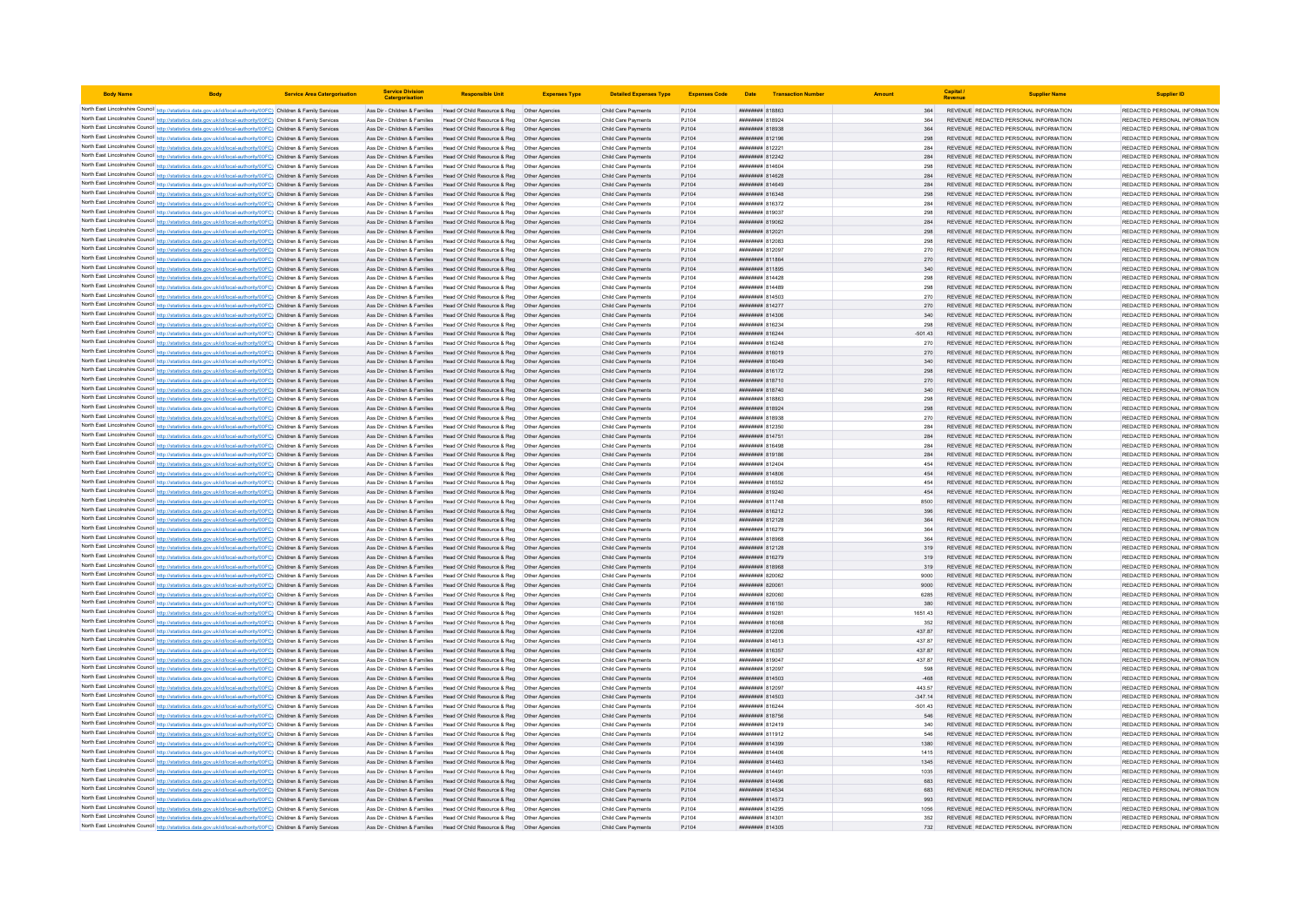| <b>Body Name</b> |                                                                                                                                                                                                                                        | <b>Service Area Catergorisation</b> | <b>Service Division</b><br>Catergorisati | <b>Responsible Unit</b>                                                                                                                                  | <b>Expenses Type</b> | <b>Detailed Expenses Type</b>              |                |                                                  | Expenses Code Date Transaction Number |                     | Capital | <b>Supplier Name</b>                                                           | <b>Supplier ID</b>                                             |
|------------------|----------------------------------------------------------------------------------------------------------------------------------------------------------------------------------------------------------------------------------------|-------------------------------------|------------------------------------------|----------------------------------------------------------------------------------------------------------------------------------------------------------|----------------------|--------------------------------------------|----------------|--------------------------------------------------|---------------------------------------|---------------------|---------|--------------------------------------------------------------------------------|----------------------------------------------------------------|
|                  | North East Lincolnshire Council http://statistics.data.gov.uk/id/local-authority/00FC) Children & Family Services                                                                                                                      |                                     |                                          | Ass Dir - Children & Families Head Of Child Resource & Reg Other Agencies                                                                                |                      | Child Care Payments                        | PJ104          | <b>#######</b> 814321                            |                                       | 546                 |         | REVENUE REDACTED PERSONAL INFORMATION                                          | REDACTED PERSONAL INFORMATION                                  |
|                  | North East Lincolnshire Council http://statistics.data.gov.uk/id/local-authority/00FC) Children & Family Services                                                                                                                      |                                     |                                          | Ass Dir - Children & Families Head Of Child Resource & Reg Other Agencies                                                                                |                      | Child Care Payments                        | PJ104          | ####### 814324                                   |                                       |                     |         | REVENUE REDACTED PERSONAL INFORMATION                                          | REDACTED PERSONAL INFORMATION                                  |
|                  | North East Lincolnshire Council http://statistics.data.gov.uk/id/local-authority/00FC) Children & Family Services                                                                                                                      |                                     |                                          | Ass Dir - Children & Families Head Of Child Resource & Reg   Other Agencies                                                                              |                      | Child Care Payments                        | PJ104          | ####### 814326                                   |                                       | 1014                |         | REVENUE REDACTED PERSONAL INFORMATION                                          | REDACTED PERSONAL INFORMATION                                  |
|                  | North East Lincolnshire Council http://statistics.data.gov.uk/id/local-authority/00FC) Children & Family Services                                                                                                                      |                                     |                                          | Ass Dir - Children & Families Head Of Child Resource & Reg Other Agencies                                                                                |                      | Child Care Payments                        | PJ104          | ######## 816065                                  |                                       | 546                 |         | REVENUE REDACTED PERSONAL INFORMATION                                          | REDACTED PERSONAL INFORMATION                                  |
|                  | North East Lincolnshire Council http://statistics.data.gov.uk/id/local-authority/00FC) Children & Family Services                                                                                                                      |                                     |                                          | Ass Dir - Children & Families Head Of Child Resource & Reg Other Agencies                                                                                |                      | Child Care Payments                        | PJ104          | ####### 816241                                   |                                       | 352                 |         | REVENUE REDACTED PERSONAL INFORMATION                                          | REDACTED PERSONAL INFORMATION                                  |
|                  | North East Lincolnshire Council http://statistics.data.gov.uk/id/local-authority/00FC) Children & Family Services                                                                                                                      |                                     |                                          | Ass Dir - Children & Families Head Of Child Resource & Reg Other Agencies                                                                                |                      | Child Care Payments                        | PJ104          | ####### 816143                                   |                                       | 352                 |         | REVENUE REDACTED PERSONAL INFORMATION                                          | REDACTED PERSONAL INFORMATION                                  |
|                  | North East Lincolnshire Council http://statistics.data.gov.uk/id/local-authority/00FC) Children & Family Services                                                                                                                      |                                     |                                          | Ass Dir - Children & Families Head Of Child Resource & Reg Other Agencies                                                                                |                      | Child Care Payments                        | PJ104          | ####### 812401                                   |                                       | 284                 |         | REVENUE REDACTED PERSONAL INFORMATION                                          | REDACTED PERSONAL INFORMATION                                  |
|                  | North East Lincolnshire Council http://statistics.data.gov.uk/id/local-authority/00FC) Children & Family Services<br>North East Lincolnshire Council http://statistics.data.gov.uk/id/local-authority/00FC) Children & Family Services |                                     | Ass Dir - Children & Families            | Ass Dir - Children & Families Head Of Child Resource & Reg Other Agencies<br>Head Of Child Resource & Reg                                                | Other Agencies       | Child Care Payments<br>Child Care Payments | PJ104<br>PJ104 | ######## 814803<br>####### 816549                |                                       | 284<br>284          |         | REVENUE REDACTED PERSONAL INFORMATION<br>REVENUE REDACTED PERSONAL INFORMATION | REDACTED PERSONAL INFORMATION<br>REDACTED PERSONAL INFORMATION |
|                  | North East Lincolnshire Council http://statistics.data.gov.uk/id/local-authority/00FC) Children & Family Services                                                                                                                      |                                     |                                          | Ass Dir - Children & Families Head Of Child Resource & Reg                                                                                               |                      | Child Care Payments                        | PJ104          | ######## 819237                                  |                                       | 284                 |         | REVENUE REDACTED PERSONAL INFORMATION                                          | REDACTED PERSONAL INFORMATION                                  |
|                  | North East Lincolnshire Council http://statistics.data.gov.uk/id/local-authority/00FC) Children & Family Services                                                                                                                      |                                     |                                          | Ass Dir - Children & Families Head Of Child Resource & Reg                                                                                               | Other Anencies       | Child Care Payments                        | PJ104          | ######## 812097                                  |                                       | 598                 |         | REVENUE REDACTED PERSONAL INFORMATION                                          | REDACTED PERSONAL INFORMATION                                  |
|                  | North East Lincolnshire Council http://statistics.data.gov.uk/id/local-authority/00FC) Children & Family Services                                                                                                                      |                                     |                                          | Ass Dir - Children & Families Head Of Child Resource & Reg Other Agencies                                                                                |                      | Child Care Payments                        | PJ104          | ######## 814503                                  |                                       | $-468$              |         | REVENUE REDACTED PERSONAL INFORMATION                                          | REDACTED PERSONAL INFORMATION                                  |
|                  | North East Lincolnshire Council http://statistics.data.gov.uk/id/local-authority/00FC) Children & Family Services                                                                                                                      |                                     |                                          | Ass Dir - Children & Families Head Of Child Resource & Reg Other Agencies                                                                                |                      | Child Care Payments                        | PJ104          | <b>####### 81209</b>                             |                                       | 489.57              |         | REVENUE REDACTED PERSONAL INFORMATION                                          | REDACTED PERSONAL INFORMATION                                  |
|                  | North East Lincolnshire Council http://statistics.data.gov.uk/id/local-authority/00FC) Children & Family Services                                                                                                                      |                                     |                                          | Ass Dir - Children & Families Head Of Child Resource & Reg Other Agencies                                                                                |                      | Child Care Payments                        | PJ104          | ######## 814503                                  |                                       | $-383.14$           |         | REVENUE REDACTED PERSONAL INFORMATION                                          | REDACTED PERSONAL INFORMATION                                  |
|                  | North East Lincolnshire Council http://statistics.data.gov.uk/id/local-authority/00FC) Children & Family Services                                                                                                                      |                                     | Ass Dir - Children & Families            | Head Of Child Resource & Reg   Other Agencies                                                                                                            |                      | Child Care Payments                        | P.1104         | ######## 816143                                  |                                       | 380                 |         | REVENUE REDACTED PERSONAL INFORMATION                                          | REDACTED PERSONAL INFORMATION                                  |
|                  | North East Lincolnshire Council http://statistics.data.gov.uk/id/local-authority/00FC) Children & Family Services                                                                                                                      |                                     |                                          | Ass Dir - Children & Families Head Of Child Resource & Reg Other Agencies                                                                                |                      | Child Care Payments                        | PJ104          | ######## 816150                                  |                                       | 331                 |         | REVENUE REDACTED PERSONAL INFORMATION                                          | REDACTED PERSONAL INFORMATION                                  |
|                  | North East Lincolnshire Council http://statistics.data.gov.uk/id/local-authority/00FC) Children & Family Services                                                                                                                      |                                     | Ass Dir - Children & Families            | Head Of Child Resource & Reg   Other Agencies                                                                                                            |                      | Child Care Payments                        | PJ104          | <b>####### 81218</b>                             |                                       | 352                 |         | REVENUE REDACTED PERSONAL INFORMATION                                          | REDACTED PERSONAL INFORMATION                                  |
|                  | North East Lincolnshire Council http://statistics.data.gov.uk/id/local-authority/00FC) Children & Family Services                                                                                                                      |                                     |                                          | Ass Dir - Children & Families Head Of Child Resource & Reg Other Agencies                                                                                |                      | Child Care Payments                        | PJ104          | ######## 814593                                  |                                       | 352                 |         | REVENUE REDACTED PERSONAL INFORMATION                                          | REDACTED PERSONAL INFORMATION                                  |
|                  | North East Lincolnshire Council http://statistics.data.gov.uk/id/local-authority/00FC) Children & Family Services                                                                                                                      |                                     |                                          | Ass Dir - Children & Families Head Of Child Resource & Reg. Other Agencies<br>Ass Dir - Children & Families Head Of Child Resource & Reg Other Agencies  |                      | Child Care Payments                        | PJ104          | <b><i>BREEBBBB</i></b> 816337<br>######## 819026 |                                       | 352                 |         | REVENUE REDACTED PERSONAL INFORMATION<br>REVENUE REDACTED PERSONAL INFORMATION | REDACTED PERSONAL INFORMATION<br>REDACTED PERSONAL INFORMATION |
|                  | North East Lincolnshire Council http://statistics.data.gov.uk/id/local-authority/00FC) Children & Family Services<br>North East Lincolnshire Council http://statistics.data.gov.uk/id/local-authority/00FC) Children & Family Services |                                     |                                          | Ass Dir - Children & Families Head Of Child Resource & Reg Other Agencies                                                                                |                      | Child Care Payments<br>Child Care Payments | PJ104<br>PJ104 | ####### 812206                                   |                                       | 352<br>437.87       |         | REVENUE REDACTED PERSONAL INFORMATION                                          | REDACTED PERSONAL INFORMATION                                  |
|                  | North East Lincolnshire Council http://statistics.data.gov.uk/id/local-authority/00FC) Children & Family Services                                                                                                                      |                                     |                                          | Ass Dir - Children & Families Head Of Child Resource & Reg Other Agencies                                                                                |                      | Child Care Payments                        | PJ104          | ####### 814613                                   |                                       | 437.87              |         | REVENUE REDACTED PERSONAL INFORMATION                                          | REDACTED PERSONAL INFORMATION                                  |
|                  | North East Lincolnshire Council http://statistics.data.gov.uk/id/local-authority/00FC) Children & Family Services                                                                                                                      |                                     |                                          | Ass Dir - Children & Families Head Of Child Resource & Reg Other Agencies                                                                                |                      | Child Care Payments                        | PJ104          | ######## 816357                                  |                                       | 437.87              |         | REVENUE REDACTED PERSONAL INFORMATION                                          | REDACTED PERSONAL INFORMATION                                  |
|                  | North East Lincolnshire Council http://statistics.data.gov.uk/id/local-authority/00FC) Children & Family Services                                                                                                                      |                                     |                                          | Ass Dir - Children & Families Head Of Child Resource & Reg                                                                                               | Other Agencies       | Child Care Payments                        | PJ104          | ######## 819047                                  |                                       | 437.87              |         | REVENUE REDACTED PERSONAL INFORMATION                                          | REDACTED PERSONAL INFORMATION                                  |
|                  | North East Lincolnshire Council http://statistics.data.gov.uk/id/local-authority/00FC) Children & Family Services                                                                                                                      |                                     | Ass Dir - Children & Families            | Head Of Child Resource & Reg                                                                                                                             |                      | Child Care Payments                        | PJ104          | ####### 816048                                   |                                       | 352                 |         | REVENUE REDACTED PERSONAL INFORMATION                                          | REDACTED PERSONAL INFORMATION                                  |
|                  | North East Lincolnshire Council http://statistics.data.gov.uk/id/local-authority/00FC) Children & Family Services                                                                                                                      |                                     |                                          | Ass Dir - Children & Families Head Of Child Resource & Reg                                                                                               | Other Agencies       | Child Care Payments                        | PJ104          | <b>########</b> 812376                           |                                       | 284                 |         | REVENUE REDACTED PERSONAL INFORMATION                                          | REDACTED PERSONAL INFORMATION                                  |
|                  | North East Lincolnshire Council http://statistics.data.gov.uk/id/local-authority/00FC) Children & Family Services                                                                                                                      |                                     |                                          | Ass Dir - Children & Families Head Of Child Resource & Reg Other Agencies                                                                                |                      | Child Care Payments                        | PJ104          | ####### 812201                                   |                                       | 298                 |         | REVENUE REDACTED PERSONAL INFORMATION                                          | REDACTED PERSONAL INFORMATION                                  |
|                  | North East Lincolnshire Council http://statistics.data.gov.uk/id/local-authority/00FC) Children & Family Services                                                                                                                      |                                     |                                          | Ass Dir - Children & Families Head Of Child Resource & Reg Other Agencies                                                                                |                      | Child Care Payments                        | PJ104          | ######## 814777                                  |                                       | 284                 |         | REVENUE REDACTED PERSONAL INFORMATION                                          | REDACTED PERSONAL INFORMATION                                  |
|                  | North East Lincolnshire Council http://statistics.data.gov.uk/id/local-authority/00FC) Children & Family Services                                                                                                                      |                                     | Ass Dir - Children & Families            | Head Of Child Resource & Reg  Other Agencies                                                                                                             |                      | Child Care Payments                        | PJ104          | ######## 814609                                  |                                       | 298                 |         | REVENUE REDACTED PERSONAL INFORMATION                                          | REDACTED PERSONAL INFORMATION                                  |
|                  | North East Lincolnshire Council http://statistics.data.gov.uk/id/local-authority/00FC) Children & Family Services                                                                                                                      |                                     |                                          | Ass Dir - Children & Families Head Of Child Resource & Reg Other Agencies                                                                                |                      | Child Care Payments                        | PJ104          | ######## 816353                                  |                                       | 298                 |         | REVENUE REDACTED PERSONAL INFORMATION                                          | REDACTED PERSONAL INFORMATION                                  |
|                  | North East Lincolnshire Council http://statistics.data.gov.uk/id/local-authority/00FC) Children & Family Services<br>North East Lincolnshire Council http://statistics.data.gov.uk/id/local-authority/00FC) Children & Family Services |                                     | Ass Dir - Children & Families            | Ass Dir - Children & Families Head Of Child Resource & Reg Other Agencies<br>Head Of Child Resource & Reg   Other Agencies                               |                      | Child Care Payments<br>Child Care Payments | PJ104<br>PJ104 | ######## 816523<br>######## 819042               |                                       | 284<br>298          |         | REVENUE REDACTED PERSONAL INFORMATION<br>REVENUE REDACTED PERSONAL INFORMATION | REDACTED PERSONAL INFORMATION<br>REDACTED PERSONAL INFORMATION |
|                  | North East Lincolnshire Council http://statistics.data.gov.uk/id/local-authority/00FC) Children & Family Services                                                                                                                      |                                     | Ass Dir - Children & Families            | Head Of Child Resource & Reg  Other Agencies                                                                                                             |                      | Child Care Payments                        | PJ104          | ######## 819211                                  |                                       | 284                 |         | REVENUE REDACTED PERSONAL INFORMATION                                          | REDACTED PERSONAL INFORMATION                                  |
|                  | North East Lincolnshire Council http://statistics.data.gov.uk/id/local-authority/00FC) Children & Family Services                                                                                                                      |                                     |                                          | Ass Dir - Children & Families Head Of Child Resource & Reg Other Agencies                                                                                |                      | Child Care Payments                        | PJ104          | 830818 846068                                    |                                       | 340                 |         | REVENUE REDACTED PERSONAL INFORMATION                                          | REDACTED PERSONAL INFORMATION                                  |
|                  | North East Lincolnshire Council http://statistics.data.gov.uk/id/local-authority/00FC) Children & Family Services                                                                                                                      |                                     |                                          | Ass Dir - Children & Families Head Of Child Resource & Reg Other Agencies                                                                                |                      | Child Care Payments                        | PJ104          | ######## 819281                                  |                                       | 1447.43             |         | REVENUE REDACTED PERSONAL INFORMATION                                          | REDACTED PERSONAL INFORMATION                                  |
|                  | North East Lincolnshire Council http://statistics.data.gov.uk/id/local-authority/00FC) Children & Family Services                                                                                                                      |                                     |                                          | Ass Dir - Children & Families Head Of Child Resource & Reg Other Agencies                                                                                |                      | Child Care Payments                        | PJ104          | ######## 812286                                  |                                       |                     |         | REVENUE REDACTED PERSONAL INFORMATION                                          | REDACTED PERSONAL INFORMATION                                  |
|                  | North East Lincolnshire Council http://statistics.data.gov.uk/id/local-authority/00FC) Children & Family Services                                                                                                                      |                                     |                                          | Ass Dir - Children & Families Head Of Child Resource & Reg Other Agencies                                                                                |                      | Child Care Payments                        | PJ104          | ####### 814691                                   |                                       | 364                 |         | REVENUE REDACTED PERSONAL INFORMATION                                          | REDACTED PERSONAL INFORMATION                                  |
|                  | North East Lincolnshire Council http://statistics.data.gov.uk/id/local-authority/00FC) Children & Family Services                                                                                                                      |                                     |                                          | Ass Dir - Children & Families Head Of Child Resource & Reg Other Agencies                                                                                |                      | Child Care Payments                        | P.1104         | <b><i>BREEBBBB</i></b> 816437                    |                                       | 364                 |         | REVENUE REDACTED PERSONAL INFORMATION                                          | REDACTED PERSONAL INFORMATION                                  |
|                  | North East Lincolnshire Council http://statistics.data.gov.uk/id/local-authority/00FC) Children & Family Services                                                                                                                      |                                     |                                          | Ass Dir - Children & Families Head Of Child Resource & Reg                                                                                               | Other Agencies       | Child Care Payments                        | PJ104          | ######## 819125                                  |                                       | 364                 |         | REVENUE REDACTED PERSONAL INFORMATION                                          | REDACTED PERSONAL INFORMATION                                  |
|                  | North East Lincolnshire Council http://statistics.data.gov.uk/id/local-authority/00FC) Children & Family Services                                                                                                                      |                                     |                                          | Ass Dir - Children & Families Head Of Child Resource & Reg                                                                                               |                      | Child Care Payments                        | PJ104          | <b>########</b> 812286                           |                                       | 284                 |         | REVENUE REDACTED PERSONAL INFORMATION                                          | REDACTED PERSONAL INFORMATION                                  |
|                  | North East Lincolnshire Council http://statistics.data.gov.uk/id/local-authority/00FC) Children & Family Services                                                                                                                      |                                     | Ass Dir - Children & Families            | Head Of Child Resource & Reg                                                                                                                             | Other Agencies       | Child Care Payments                        | PJ104          | ####### 814691                                   |                                       | 284                 |         | REVENUE REDACTED PERSONAL INFORMATION                                          | REDACTED PERSONAL INFORMATION                                  |
|                  | North East Lincolnshire Council http://statistics.data.gov.uk/id/local-authority/00FC) Children & Family Services<br>North East Lincolnshire Council http://statistics.data.gov.uk/id/local-authority/00FC) Children & Family Services |                                     |                                          | Ass Dir - Children & Families Head Of Child Resource & Reg<br>Ass Dir - Children & Families Head Of Child Resource & Reg Other Agencies                  | Other Agencies       | Child Care Payments<br>Child Care Payments | PJ104<br>PJ104 | <b><i>BREEBBBB</i></b> 816437<br>####### 819125  |                                       | 284<br>284          |         | REVENUE REDACTED PERSONAL INFORMATION<br>REVENUE REDACTED PERSONAL INFORMATION | REDACTED PERSONAL INFORMATION<br>REDACTED PERSONAL INFORMATION |
|                  | North East Lincolnshire Council http://statistics.data.gov.uk/id/local-authority/00FC) Children & Family Services                                                                                                                      |                                     | Ass Dir - Children & Families            | Head Of Child Resource & Reg   Other Agencies                                                                                                            |                      | Child Care Payments                        | PJ104          | <b>####### 816317</b>                            |                                       | 331                 |         | REVENUE REDACTED PERSONAL INFORMATION                                          | REDACTED PERSONAL INFORMATION                                  |
|                  | North East Lincolnshire Council http://statistics.data.gov.uk/id/local-authority/00FC) Children & Family Services                                                                                                                      |                                     |                                          | Ass Dir - Children & Families Head Of Child Resource & Reg Other Agencies                                                                                |                      | Child Care Payments                        | PJ104          | ####### 816070                                   |                                       | 331                 |         | REVENUE REDACTED PERSONAL INFORMATION                                          | REDACTED PERSONAL INFORMATION                                  |
|                  | North East Lincolnshire Council http://statistics.data.gov.uk/id/local-authority/00FC) Children & Family Services                                                                                                                      |                                     | Ass Dir - Children & Families            | Head Of Child Resource & Reg  Other Agencies                                                                                                             |                      | Child Care Payments                        | PJ104          | ######## 816037                                  |                                       | 352                 |         | REVENUE REDACTED PERSONAL INFORMATION                                          | REDACTED PERSONAL INFORMATION                                  |
|                  | North East Lincolnshire Council http://statistics.data.gov.uk/id/local-authority/00FC) Children & Family Services                                                                                                                      |                                     | Ass Dir - Children & Families            | Head Of Child Resource & Reg   Other Agencies                                                                                                            |                      | Child Care Payments                        | PJ104          | ######## 818733                                  |                                       | 291.43              |         | REVENUE REDACTED PERSONAL INFORMATION                                          | REDACTED PERSONAL INFORMATION                                  |
|                  | North East Lincolnshire Council http://statistics.data.gov.uk/id/local-authority/00FC) Children & Family Services                                                                                                                      |                                     |                                          | Ass Dir - Children & Families Head Of Child Resource & Reg Other Agencies                                                                                |                      | Child Care Payments                        | PJ104          | ####### 816244                                   |                                       |                     |         | REVENUE REDACTED PERSONAL INFORMATION                                          | REDACTED PERSONAL INFORMATION                                  |
|                  | North East Lincolnshire Council http://statistics.data.gov.uk/id/local-authority/00FC) Children & Family Services                                                                                                                      |                                     |                                          | Ass Dir - Children & Families   Head Of Child Resource & Reg   Other Agencies                                                                            |                      | Child Care Payments                        | PJ104          | ####### 812260                                   |                                       | 284                 |         | REVENUE REDACTED PERSONAL INFORMATION                                          | REDACTED PERSONAL INFORMATION                                  |
|                  | North East Lincolnshire Council http://statistics.data.gov.uk/id/local-authority/00FC) Children & Family Services                                                                                                                      |                                     |                                          | Ass Dir - Children & Families Head Of Child Resource & Reg Other Agencies                                                                                |                      | Child Care Payments                        | PJ104          | ######## 814666                                  |                                       | 284                 |         | REVENUE REDACTED PERSONAL INFORMATION                                          | REDACTED PERSONAL INFORMATION                                  |
|                  | North East Lincolnshire Council http://statistics.data.gov.uk/id/local-authority/00FC) Children & Family Services                                                                                                                      |                                     |                                          | Ass Dir - Children & Families Head Of Child Resource & Reg Other Agencies                                                                                |                      | Child Care Payments                        | PJ104          | ####### 816410                                   |                                       | 284                 |         | REVENUE REDACTED PERSONAL INFORMATION                                          | REDACTED PERSONAL INFORMATION                                  |
|                  | North East Lincolnshire Council http://statistics.data.gov.uk/id/local-authority/00FC) Children & Family Services                                                                                                                      |                                     |                                          | Ass Dir - Children & Families Head Of Child Resource & Reg Other Agencies                                                                                |                      | Child Care Payments                        | PJ104          | ####### 819100                                   |                                       | 284                 |         | REVENUE REDACTED PERSONAL INFORMATION                                          | REDACTED PERSONAL INFORMATION                                  |
|                  | North East Lincolnshire Council http://statistics.data.gov.uk/id/local-authority/00FC) Children & Family Services<br>North East Lincolnshire Council http://statistics.data.gov.uk/id/local-authority/00FC) Children & Family Services |                                     |                                          | Ass Dir - Children & Families Head Of Child Resource & Reg   Other Agencies<br>Ass Dir - Children & Families Head Of Child Resource & Reg Other Agencies |                      | Child Care Payments<br>Child Care Payments | PJ104<br>PJ104 | ####### 816043                                   |                                       | 352                 |         | REVENUE REDACTED PERSONAL INFORMATION<br>REVENUE REDACTED PERSONAL INFORMATION | REDACTED PERSONAL INFORMATION<br>REDACTED PERSONAL INFORMATION |
|                  | North East Lincolnshire Council http://statistics.data.gov.uk/id/local-authority/00FC) Children & Family Services                                                                                                                      |                                     | Ass Dir - Children & Families            | Head Of Child Resource & Reg                                                                                                                             | Other Agencies       | Child Care Payments                        | PJ104          | ######## 818739<br>####### 818739                |                                       | $-286$<br>$-267.14$ |         | REVENUE REDACTED PERSONAL INFORMATION                                          | REDACTED PERSONAL INFORMATION                                  |
|                  | North East Lincolnshire Council http://statistics.data.gov.uk/id/local-authority/00FC) Children & Family Services                                                                                                                      |                                     |                                          | Ass Dir - Children & Families Head Of Child Resource & Reg                                                                                               | Other Agencies       | Child Care Payments                        | PJ104          | ######## 816207                                  |                                       | 283.71              |         | REVENUE REDACTED PERSONAL INFORMATION                                          | REDACTED PERSONAL INFORMATION                                  |
|                  | North East Lincolnshire Council http://statistics.data.gov.uk/id/local-authority/00FC) Children & Family Services                                                                                                                      |                                     |                                          | Ass Dir - Children & Families Head Of Child Resource & Reg                                                                                               | Other Agencies       | Child Care Payments                        | PJ104          | 816589 BREEFFER                                  |                                       | 1042.14             |         | REVENUE REDACTED PERSONAL INFORMATION                                          | REDACTED PERSONAL INFORMATION                                  |
|                  | North East Lincolnshire Council http://statistics.data.gov.uk/id/local-authority/00FC) Children & Family Services                                                                                                                      |                                     |                                          | Ass Dir - Children & Families Head Of Child Resource & Reg Other Agencies                                                                                |                      | Child Care Payments                        | PJ104          | ####### 816150                                   |                                       | 352                 |         | REVENUE REDACTED PERSONAL INFORMATION                                          | REDACTED PERSONAL INFORMATION                                  |
|                  | North East Lincolnshire Council http://statistics.data.gov.uk/id/local-authority/00FC) Children & Family Services                                                                                                                      |                                     | Ass Dir - Children & Families            | Head Of Child Resource & Reg   Other Agencies                                                                                                            |                      | Child Care Payments                        | PJ104          | ####### 816207                                   |                                       |                     |         | REVENUE REDACTED PERSONAL INFORMATION                                          | REDACTED PERSONAL INFORMATION                                  |
|                  | North East Lincolnshire Council http://statistics.data.gov.uk/id/local-authority/00FC) Children & Family Services                                                                                                                      |                                     |                                          | Ass Dir - Children & Families Head Of Child Resource & Reg Other Agencies                                                                                |                      | Contract Plus                              | PJ135          | ######## 812023                                  |                                       | 315                 |         | REVENUE REDACTED PERSONAL INFORMATION                                          | REDACTED PERSONAL INFORMATION                                  |
|                  | North East Lincolnshire Council http://statistics.data.gov.uk/id/local-authority/00FC) Children & Family Services                                                                                                                      |                                     | Ass Dir - Children & Families            | Head Of Child Resource & Reg. Other Agencies                                                                                                             |                      | Contract Plus                              | P.1135         | ######## 81206S                                  |                                       | 315                 |         | REVENUE REDACTED PERSONAL INFORMATION                                          | REDACTED PERSONAL INFORMATION                                  |
|                  | North East Lincolnshire Council http://statistics.data.gov.uk/id/local-authority/00FC) Children & Family Services                                                                                                                      |                                     |                                          | Ass Dir - Children & Families Head Of Child Resource & Reg Other Agencies                                                                                |                      | Contract Plus                              | PJ135          | ######## 812093                                  |                                       | 315                 |         | REVENUE REDACTED PERSONAL INFORMATION                                          | REDACTED PERSONAL INFORMATION                                  |
|                  | North East Lincolnshire Council http://statistics.data.gov.uk/id/local-authority/00FC) Children & Family Services                                                                                                                      |                                     | Ass Dir - Children & Families            | Head Of Child Resource & Reg                                                                                                                             | Other Agencies       | Contract Plus                              | PJ135          | ####### 81219                                    |                                       | 315                 |         | REVENUE REDACTED PERSONAL INFORMATION                                          | REDACTED PERSONAL INFORMATION                                  |
|                  | North East Lincolnshire Council http://statistics.data.gov.uk/id/local-authority/00FC) Children & Family Services                                                                                                                      |                                     |                                          | Ass Dir - Children & Families Head Of Child Resource & Reg                                                                                               | Other Agencies       | Contract Plus                              | PJ135          | ####### 811862<br>####### 811876                 |                                       | 315                 |         | REVENUE REDACTED PERSONAL INFORMATION                                          | REDACTED PERSONAL INFORMATION<br>REDACTED PERSONAL INFORMATION |
|                  | North East Lincolnshire Council http://statistics.data.gov.uk/id/local-authority/00FC) Children & Family Services<br>North East Lincolnshire Council http://statistics.data.gov.uk/id/local-authority/00FC) Children & Family Services |                                     |                                          | Ass Dir - Children & Families Head Of Child Resource & Reg Other Agencies<br>Ass Dir - Children & Families Head Of Child Resource & Reg Other Agencies   |                      | Contract Plus<br>Contract Plus             | PJ135<br>PJ135 | ######## 811896                                  |                                       | 315<br>315          |         | REVENUE REDACTED PERSONAL INFORMATION<br>REVENUE REDACTED PERSONAL INFORMATION | REDACTED PERSONAL INFORMATION                                  |
|                  | North East Lincolnshire Council http://statistics.data.gov.uk/id/local-authority/00FC) Children & Family Services                                                                                                                      |                                     |                                          | Ass Dir - Children & Families Head Of Child Resource & Reg Other Agencies                                                                                |                      | Contract Plus                              | PJ135          | ####### 811913                                   |                                       | 315                 |         | REVENUE REDACTED PERSONAL INFORMATION                                          | REDACTED PERSONAL INFORMATION                                  |
|                  | North East Lincolnshire Council http://statistics.data.gov.uk/id/local-authority/00FC) Children & Family Services                                                                                                                      |                                     |                                          | Ass Dir - Children & Families Head Of Child Resource & Reg Other Agencies                                                                                |                      | Contract Plus                              | PJ135          | ####### 811914                                   |                                       | 315                 |         | REVENUE REDACTED PERSONAL INFORMATION                                          | REDACTED PERSONAL INFORMATION                                  |
|                  | North East Lincolnshire Council http://statistics.data.gov.uk/id/local-authority/00FC) Children & Family Services                                                                                                                      |                                     |                                          | Ass Dir - Children & Families Head Of Child Resource & Reg Other Agencies                                                                                |                      | Contract Plus                              | PJ135          | ######## 811927                                  |                                       | 315                 |         | REVENUE REDACTED PERSONAL INFORMATION                                          | REDACTED PERSONAL INFORMATION                                  |
|                  | North East Lincolnshire Council http://statistics.data.gov.uk/id/local-authority/00FC) Children & Family Services                                                                                                                      |                                     |                                          | Ass Dir - Children & Families Head Of Child Resource & Reg                                                                                               | Other Agencies       | Contract Plus                              | PJ135          | ######## 812059                                  |                                       | 315                 |         | REVENUE REDACTED PERSONAL INFORMATION                                          | REDACTED PERSONAL INFORMATION                                  |
|                  | North East Lincolnshire Council http://statistics.data.gov.uk/id/local-authority/00FC) Children & Family Services                                                                                                                      |                                     | Ass Dir - Children & Families            | Head Of Child Resource & Reg                                                                                                                             |                      | Contract Plus                              | PJ135          | ######## 811940                                  |                                       |                     |         | REVENUE REDACTED PERSONAL INFORMATION                                          | REDACTED PERSONAL INFORMATION                                  |
|                  | North East Lincolnshire Council http://statistics.data.gov.uk/id/local-authority/00FC) Children & Family Services                                                                                                                      |                                     |                                          | Ass Dir - Children & Families Head Of Child Resource & Reg                                                                                               | Other Agencies       | Contract Plus                              | PJ135          | ######## 811948                                  |                                       | 315                 |         | REVENUE REDACTED PERSONAL INFORMATION                                          | REDACTED PERSONAL INFORMATION                                  |
|                  | North East Lincolnshire Council http://statistics.data.gov.uk/id/local-authority/00FC) Children & Family Services                                                                                                                      |                                     |                                          | Ass Dir - Children & Families Head Of Child Resource & Reg Other Agencies                                                                                |                      | Contract Plus                              | PJ135          | ####### 811962                                   |                                       | 315                 |         | REVENUE REDACTED PERSONAL INFORMATION                                          | REDACTED PERSONAL INFORMATION                                  |
|                  | North East Lincolnshire Council http://statistics.data.gov.uk/id/local-authority/00FC) Children & Family Services                                                                                                                      |                                     |                                          | Ass Dir - Children & Families Head Of Child Resource & Reg Other Agencies                                                                                |                      | Contract Plus                              | PJ135          | ####### 811965                                   |                                       | 315                 |         | REVENUE REDACTED PERSONAL INFORMATION                                          | REDACTED PERSONAL INFORMATION                                  |
|                  | North East Lincolnshire Council http://statistics.data.gov.uk/id/local-authority/00FC) Children & Family Services                                                                                                                      |                                     |                                          | Ass Dir - Children & Families Head Of Child Resource & Reg Other Agencies                                                                                |                      | Contract Plus                              | PJ135          | ######## 814358                                  |                                       |                     |         | REVENUE REDACTED PERSONAL INFORMATION                                          | REDACTED PERSONAL INFORMATION                                  |
|                  | North East Lincolnshire Council http://statistics.data.gov.uk/id/local-authority/00FC) Children & Family Services<br>North East Lincolnshire Council http://statistics.data.gov.uk/id/local-authority/00FC) Children & Family Services |                                     |                                          | Ass Dir - Children & Families Head Of Child Resource & Reg Other Agencies<br>Ass Dir - Children & Families Head Of Child Resource & Reg Other Agencies   |                      | Contract Plus<br>Contract Plus             | PJ135<br>PJ135 | ######## 814371<br>####### 814375                |                                       | 315<br>315          |         | REVENUE REDACTED PERSONAL INFORMATION<br>REVENUE REDACTED PERSONAL INFORMATION | REDACTED PERSONAL INFORMATION<br>REDACTED PERSONAL INFORMATION |
|                  | North East Lincolnshire Council http://statistics.data.gov.uk/id/local-authority/00FC) Children & Family Services                                                                                                                      |                                     |                                          | Ass Dir - Children & Families Head Of Child Resource & Reg Other Agencies                                                                                |                      | Contract Plus                              | PJ135          | <b>########</b> 814430                           |                                       | 315                 |         | REVENUE REDACTED PERSONAL INFORMATION                                          | REDACTED PERSONAL INFORMATION                                  |
|                  |                                                                                                                                                                                                                                        |                                     |                                          |                                                                                                                                                          |                      |                                            |                |                                                  |                                       |                     |         |                                                                                |                                                                |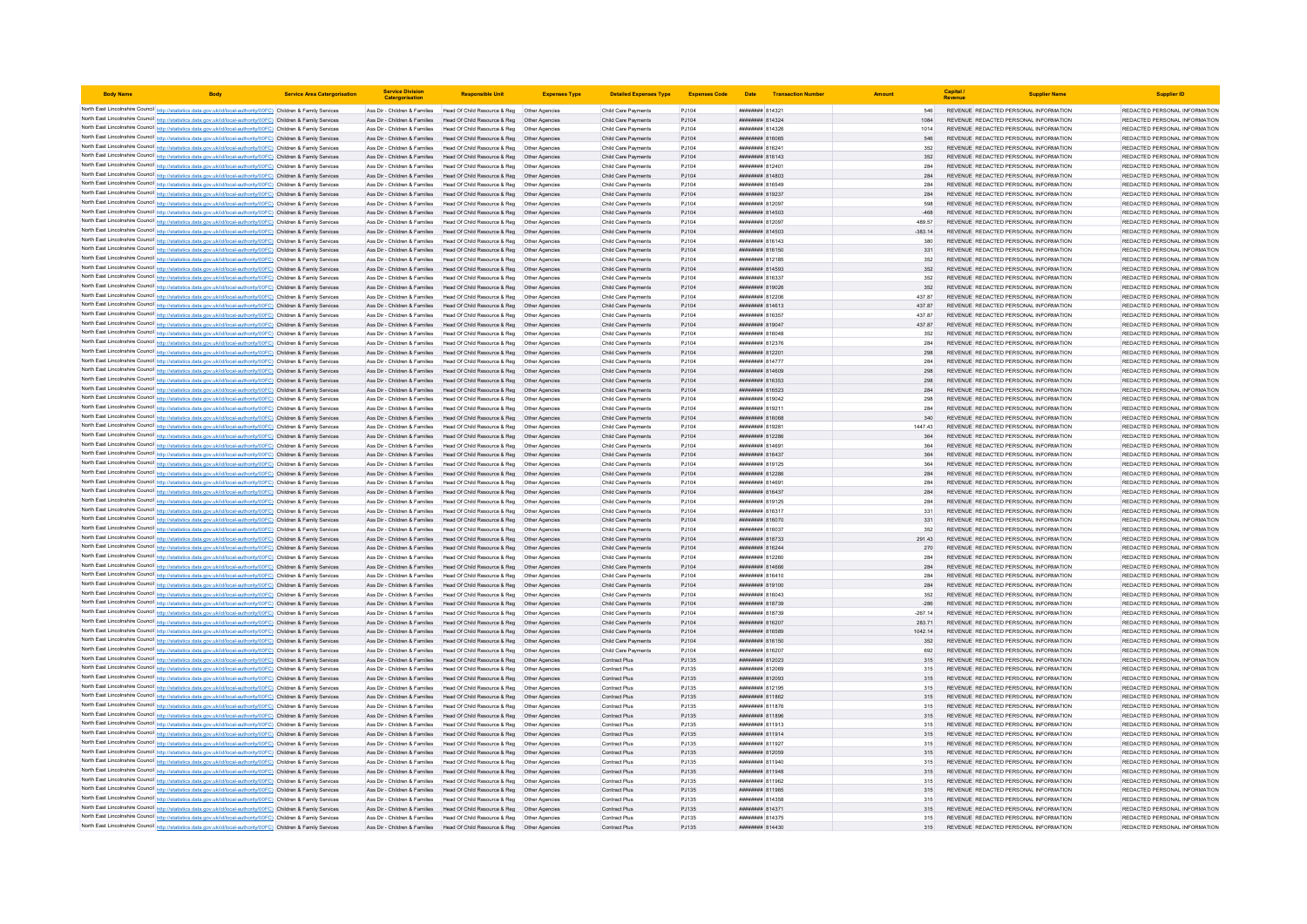| <b>Body Name</b> |                                                                                                                                                                                                                                        | <b>Service Area Catergorisation</b> | <b>Service Division</b><br>Catergorisati | <b>Responsible Unit</b>                                                                                                                                 | <b>Expenses Type</b> | <b>Detailed Expenses Type</b>         | Expenses Code Date Transaction Number |                                                  |            | Capital                                                                        | <b>Supplier Name</b> | <b>Supplier ID</b>                                             |
|------------------|----------------------------------------------------------------------------------------------------------------------------------------------------------------------------------------------------------------------------------------|-------------------------------------|------------------------------------------|---------------------------------------------------------------------------------------------------------------------------------------------------------|----------------------|---------------------------------------|---------------------------------------|--------------------------------------------------|------------|--------------------------------------------------------------------------------|----------------------|----------------------------------------------------------------|
|                  | North East Lincolnshire Council http://statistics.data.gov.uk/id/local-authority/00FC) Children & Family Services                                                                                                                      |                                     |                                          | Ass Dir - Children & Families Head Of Child Resource & Reg Other Agencies                                                                               |                      | Contract Plus                         | PJ135                                 | ####### 814465                                   | 315        | REVENUE REDACTED PERSONAL INFORMATION                                          |                      | REDACTED PERSONAL INFORMATION                                  |
|                  | North East Lincolnshire Council http://statistics.data.gov.uk/id/local-authority/00FC) Children & Family Services                                                                                                                      |                                     |                                          | Ass Dir - Children & Families Head Of Child Resource & Reg Other Agencies                                                                               |                      | Contract Plus                         | PJ135                                 | <b>#######</b> 814475                            |            | REVENUE REDACTED PERSONAL INFORMATION                                          |                      | REDACTED PERSONAL INFORMATION                                  |
|                  | North East Lincolnshire Council http://statistics.data.gov.uk/id/local-authority/00FC) Children & Family Services                                                                                                                      |                                     |                                          | Ass Dir - Children & Families Head Of Child Resource & Reg   Other Agencies                                                                             |                      | Contract Plus                         | PJ135                                 | ####### 814499                                   | 315        | REVENUE REDACTED PERSONAL INFORMATION                                          |                      | REDACTED PERSONAL INFORMATION                                  |
|                  | North East Lincolnshire Council http://statistics.data.gov.uk/id/local-authority/00FC) Children & Family Services                                                                                                                      |                                     |                                          | Ass Dir - Children & Families Head Of Child Resource & Reg Other Agencies                                                                               |                      | Contract Plus                         | PJ135                                 | ######## 814275                                  | 315        | REVENUE REDACTED PERSONAL INFORMATION                                          |                      | REDACTED PERSONAL INFORMATION                                  |
|                  | North East Lincolnshire Council http://statistics.data.gov.uk/id/local-authority/00FC) Children & Family Services                                                                                                                      |                                     |                                          | Ass Dir - Children & Families Head Of Child Resource & Reg Other Agencies                                                                               |                      | Contract Plus                         | PJ135                                 | ####### 814290                                   | 315        | REVENUE REDACTED PERSONAL INFORMATION                                          |                      | REDACTED PERSONAL INFORMATION                                  |
|                  | North East Lincolnshire Council http://statistics.data.gov.uk/id/local-authority/00FC) Children & Family Services                                                                                                                      |                                     |                                          | Ass Dir - Children & Families Head Of Child Resource & Reg Other Agencies                                                                               |                      | Contract Plus                         | PJ135                                 | ####### 814603                                   |            | REVENUE REDACTED PERSONAL INFORMATION                                          |                      | REDACTED PERSONAL INFORMATION                                  |
|                  | North East Lincolnshire Council http://statistics.data.gov.uk/id/local-authority/00FC) Children & Family Services                                                                                                                      |                                     |                                          | Ass Dir - Children & Families Head Of Child Resource & Reg Other Agencies                                                                               |                      | Contract Plus                         | PJ135                                 | ######## 814307                                  | 315        | REVENUE REDACTED PERSONAL INFORMATION                                          |                      | REDACTED PERSONAL INFORMATION                                  |
|                  | North East Lincolnshire Council http://statistics.data.gov.uk/id/local-authority/00FC) Children & Family Services                                                                                                                      |                                     |                                          | Ass Dir - Children & Families Head Of Child Resource & Reg Other Agencies                                                                               |                      | Contract Plus                         | PJ135                                 | ######## 814322                                  | 315        | REVENUE REDACTED PERSONAL INFORMATION                                          |                      | REDACTED PERSONAL INFORMATION                                  |
|                  | North East Lincolnshire Council http://statistics.data.gov.uk/id/local-authority/00FC) Children & Family Services                                                                                                                      |                                     | Ass Dir - Children & Families            | Head Of Child Resource & Reg                                                                                                                            | Other Agencies       | Contract Plus                         | PJ135                                 | <b>#######</b> 814323                            | 315        | REVENUE REDACTED PERSONAL INFORMATION                                          |                      | REDACTED PERSONAL INFORMATION                                  |
|                  | North East Lincolnshire Council http://statistics.data.gov.uk/id/local-authority/00FC) Children & Family Services                                                                                                                      |                                     |                                          | Ass Dir - Children & Families Head Of Child Resource & Reg                                                                                              |                      | Contract Plus                         | PJ135                                 | ######## 814337                                  | 315        | REVENUE REDACTED PERSONAL INFORMATION                                          |                      | REDACTED PERSONAL INFORMATION                                  |
|                  | North East Lincolnshire Council http://statistics.data.gov.uk/id/local-authority/00FC) Children & Family Services                                                                                                                      |                                     |                                          | Ass Dir - Children & Families Head Of Child Resource & Reg                                                                                              | Other Anencies       | Contract Plus                         | PJ135                                 | <i><b>BREERER R14350</b></i>                     | 315        | REVENUE REDACTED PERSONAL INFORMATION                                          |                      | REDACTED PERSONAL INFORMATION                                  |
|                  | North East Lincolnshire Council http://statistics.data.gov.uk/id/local-authority/00FC) Children & Family Services                                                                                                                      |                                     |                                          | Ass Dir - Children & Families Head Of Child Resource & Reg Other Agencies                                                                               |                      | Contract Plus                         | PJ135                                 | ######## 816209                                  | 315        | REVENUE REDACTED PERSONAL INFORMATION                                          |                      | REDACTED PERSONAL INFORMATION                                  |
|                  | North East Lincolnshire Council http://statistics.data.gov.uk/id/local-authority/00FC) Children & Family Services                                                                                                                      |                                     | Ass Dir - Children & Families            | Head Of Child Resource & Reg   Other Agencies                                                                                                           |                      | Contract Plus                         | PJ135                                 | ####### 816220                                   | 315        | REVENUE REDACTED PERSONAL INFORMATION                                          |                      | REDACTED PERSONAL INFORMATION                                  |
|                  | North East Lincolnshire Council http://statistics.data.gov.uk/id/local-authority/00FC) Children & Family Services<br>North East Lincolnshire Council http://statistics.data.gov.uk/id/local-authority/00FC) Children & Family Services |                                     | Ass Dir - Children & Families            | Ass Dir - Children & Families Head Of Child Resource & Reg Other Agencies                                                                               |                      | Contract Plus                         | PJ135                                 | ######## 816244<br><b><i>BREEBBBB</i></b> 816347 | 315        | REVENUE REDACTED PERSONAL INFORMATION<br>REVENUE REDACTED PERSONAL INFORMATION |                      | REDACTED PERSONAL INFORMATION<br>REDACTED PERSONAL INFORMATION |
|                  | North East Lincolnshire Council http://statistics.data.gov.uk/id/local-authority/00FC) Children & Family Services                                                                                                                      |                                     | Ass Dir - Children & Families            | Head Of Child Resource & Reg  Other Agencies<br>Head Of Child Resource & Reg   Other Agencies                                                           |                      | <b>Contract Plus</b><br>Contract Plus | PJ135<br>PJ135                        | ######## 816017                                  | 315<br>315 | REVENUE REDACTED PERSONAL INFORMATION                                          |                      | REDACTED PERSONAL INFORMATION                                  |
|                  | North East Lincolnshire Council http://statistics.data.gov.uk/id/local-authority/00FC) Children & Family Services                                                                                                                      |                                     | Ass Dir - Children & Families            | Head Of Child Resource & Reg                                                                                                                            | Other Agencies       | Contract Plus                         | PJ135                                 | ######## 816032                                  | 315        | REVENUE REDACTED PERSONAL INFORMATION                                          |                      | REDACTED PERSONAL INFORMATION                                  |
|                  | North East Lincolnshire Council http://statistics.data.gov.uk/id/local-authority/00FC) Children & Family Services                                                                                                                      |                                     |                                          | Ass Dir - Children & Families Head Of Child Resource & Reg                                                                                              | Other Agencies       | Contract Plus                         | PJ135                                 | ######## 816050                                  | 315        | REVENUE REDACTED PERSONAL INFORMATION                                          |                      | REDACTED PERSONAL INFORMATION                                  |
|                  | North East Lincolnshire Council http://statistics.data.gov.uk/id/local-authority/00FC) Children & Family Services                                                                                                                      |                                     |                                          | Ass Dir - Children & Families Head Of Child Resource & Reg. Other Agencies                                                                              |                      | Contract Plus                         | PJ135                                 | 8160818 #######                                  | 315        | REVENUE REDACTED PERSONAL INFORMATION                                          |                      | REDACTED PERSONAL INFORMATION                                  |
|                  | North East Lincolnshire Council http://statistics.data.gov.uk/id/local-authority/00FC) Children & Family Services                                                                                                                      |                                     |                                          | Ass Dir - Children & Families Head Of Child Resource & Reg Other Agencies                                                                               |                      | Contract Plus                         | PJ135                                 | <b>####### 816067</b>                            | 315        | REVENUE REDACTED PERSONAL INFORMATION                                          |                      | REDACTED PERSONAL INFORMATION                                  |
|                  | North East Lincolnshire Council http://statistics.data.gov.uk/id/local-authority/00FC) Children & Family Services                                                                                                                      |                                     |                                          | Ass Dir - Children & Families Head Of Child Resource & Reg Other Agencies                                                                               |                      | Contract Plus                         | PJ135                                 | ####### 816081                                   | 315        | REVENUE REDACTED PERSONAL INFORMATION                                          |                      | REDACTED PERSONAL INFORMATION                                  |
|                  | North East Lincolnshire Council http://statistics.data.gov.uk/id/local-authority/00FC) Children & Family Services                                                                                                                      |                                     |                                          | Ass Dir - Children & Families Head Of Child Resource & Reg Other Agencies                                                                               |                      | Contract Plus                         | PJ135                                 | ######## 816094                                  | 315        | REVENUE REDACTED PERSONAL INFORMATION                                          |                      | REDACTED PERSONAL INFORMATION                                  |
|                  | North East Lincolnshire Council http://statistics.data.gov.uk/id/local-authority/00FC) Children & Family Services                                                                                                                      |                                     |                                          | Ass Dir - Children & Families Head Of Child Resource & Reg Other Agencies                                                                               |                      | <b>Contract Plus</b>                  | PJ135                                 | ######## 816102                                  | 315        | REVENUE REDACTED PERSONAL INFORMATION                                          |                      | REDACTED PERSONAL INFORMATION                                  |
|                  | North East Lincolnshire Council http://statistics.data.gov.uk/id/local-authority/00FC) Children & Family Services                                                                                                                      |                                     |                                          | Ass Dir - Children & Families Head Of Child Resource & Reg                                                                                              | Other Agencies       | Contract Plus                         | PJ135                                 | ####### 816115                                   | 315        | REVENUE REDACTED PERSONAL INFORMATION                                          |                      | REDACTED PERSONAL INFORMATION                                  |
|                  | North East Lincolnshire Council http://statistics.data.gov.uk/id/local-authority/00FC) Children & Family Services                                                                                                                      |                                     | Ass Dir - Children & Families            | Head Of Child Resource & Reg                                                                                                                            |                      | Contract Plus                         | PJ135                                 | <b>####### 816119</b>                            |            | REVENUE REDACTED PERSONAL INFORMATION                                          |                      | REDACTED PERSONAL INFORMATION                                  |
|                  | North East Lincolnshire Council http://statistics.data.gov.uk/id/local-authority/00FC) Children & Family Services                                                                                                                      |                                     |                                          | Ass Dir - Children & Families Head Of Child Resource & Reg                                                                                              | Other Agencies       | Contract Plus                         | PJ135                                 | ####### 816174                                   | 315        | REVENUE REDACTED PERSONAL INFORMATION                                          |                      | REDACTED PERSONAL INFORMATION                                  |
|                  | North East Lincolnshire Council http://statistics.data.gov.uk/id/local-authority/00FC) Children & Family Services                                                                                                                      |                                     |                                          | Ass Dir - Children & Families Head Of Child Resource & Reg   Other Agencies                                                                             |                      | Contract Plus                         | PJ135                                 | ####### 818708                                   | 315        | REVENUE REDACTED PERSONAL INFORMATION                                          |                      | REDACTED PERSONAL INFORMATION                                  |
|                  | North East Lincolnshire Council http://statistics.data.gov.uk/id/local-authority/00FC) Children & Family Services                                                                                                                      |                                     |                                          | Ass Dir - Children & Families Head Of Child Resource & Reg Other Agencies                                                                               |                      | Contract Plus                         | PJ135                                 | ####### 818722                                   | 315        | REVENUE REDACTED PERSONAL INFORMATION                                          |                      | REDACTED PERSONAL INFORMATION                                  |
|                  | North East Lincolnshire Council http://statistics.data.gov.uk/id/local-authority/00FC) Children & Family Services                                                                                                                      |                                     | Ass Dir - Children & Families            | Head Of Child Resource & Reg   Other Agencies                                                                                                           |                      | Contract Plus                         | PJ135                                 | ######## 818741                                  |            | REVENUE REDACTED PERSONAL INFORMATION                                          |                      | REDACTED PERSONAL INFORMATION                                  |
|                  | North East Lincolnshire Council http://statistics.data.gov.uk/id/local-authority/00FC) Children & Family Services                                                                                                                      |                                     |                                          | Ass Dir - Children & Families Head Of Child Resource & Reg Other Agencies                                                                               |                      | Contract Plus                         | PJ135                                 | ######## 818757                                  | 315        | REVENUE REDACTED PERSONAL INFORMATION                                          |                      | REDACTED PERSONAL INFORMATION                                  |
|                  | North East Lincolnshire Council http://statistics.data.gov.uk/id/local-authority/00FC) Children & Family Services                                                                                                                      |                                     | Ass Dir - Children & Families            | Head Of Child Resource & Reg   Other Agencies                                                                                                           |                      | Contract Plus                         | PJ135                                 | ######## 818758                                  | 315        | REVENUE REDACTED PERSONAL INFORMATION                                          |                      | REDACTED PERSONAL INFORMATION                                  |
|                  | North East Lincolnshire Council http://statistics.data.gov.uk/id/local-authority/00FC) Children & Family Services                                                                                                                      |                                     | Ass Dir - Children & Families            | Head Of Child Resource & Reg   Other Agencies                                                                                                           |                      | Contract Plus                         | PJ135                                 | ######## 818772                                  | 315        | REVENUE REDACTED PERSONAL INFORMATION                                          |                      | REDACTED PERSONAL INFORMATION                                  |
|                  | North East Lincolnshire Council http://statistics.data.gov.uk/id/local-authority/00FC) Children & Family Services                                                                                                                      |                                     | Ass Dir - Children & Families            | Head Of Child Resource & Reg                                                                                                                            | Other Agencies       | Contract Plus                         | PJ135                                 | ######## 818785                                  | 315        | REVENUE REDACTED PERSONAL INFORMATION                                          |                      | REDACTED PERSONAL INFORMATION                                  |
|                  | North East Lincolnshire Council http://statistics.data.gov.uk/id/local-authority/00FC) Children & Family Services<br>North East Lincolnshire Council http://statistics.data.gov.uk/id/local-authority/00FC) Children & Family Services |                                     |                                          | Ass Dir - Children & Families Head Of Child Resource & Reg. Other Agencies<br>Ass Dir - Children & Families Head Of Child Resource & Reg Other Agencies |                      | Contract Plus<br>Contract Plus        | PJ135<br>PJ135                        | <b><i>BREARBAR 818793</i></b><br>####### 818806  | 315        | REVENUE REDACTED PERSONAL INFORMATION<br>REVENUE REDACTED PERSONAL INFORMATION |                      | REDACTED PERSONAL INFORMATION<br>REDACTED PERSONAL INFORMATION |
|                  | North East Lincolnshire Council http://statistics.data.gov.uk/id/local-authority/00FC) Children & Family Services                                                                                                                      |                                     |                                          | Ass Dir - Children & Families Head Of Child Resource & Reg Other Agencies                                                                               |                      | Contract Plus                         | PJ135                                 | ####### 818810                                   | 315<br>315 | REVENUE REDACTED PERSONAL INFORMATION                                          |                      | REDACTED PERSONAL INFORMATION                                  |
|                  | North East Lincolnshire Council http://statistics.data.gov.uk/id/local-authority/00FC) Children & Family Services                                                                                                                      |                                     | Ass Dir - Children & Families            | Head Of Child Resource & Reg   Other Agencies                                                                                                           |                      | Contract Plus                         | PJ135                                 | ####### 818865                                   | 315        | REVENUE REDACTED PERSONAL INFORMATION                                          |                      | REDACTED PERSONAL INFORMATION                                  |
|                  | North East Lincolnshire Council http://statistics.data.gov.uk/id/local-authority/00FC) Children & Family Services                                                                                                                      |                                     |                                          | Ass Dir - Children & Families Head Of Child Resource & Reg Other Agencies                                                                               |                      | Contract Plus                         | PJ135                                 | <b>BRANDALE R18900</b>                           | 315        | REVENUE REDACTED PERSONAL INFORMATION                                          |                      | REDACTED PERSONAL INFORMATION                                  |
|                  | North East Lincolnshire Council http://statistics.data.gov.uk/id/local-authority/00FC) Children & Family Services                                                                                                                      |                                     | Ass Dir - Children & Families            | Head Of Child Resource & Reg                                                                                                                            | Other Agencies       | Contract Plus                         | PJ135                                 |                                                  | 315        | REVENUE REDACTED PERSONAL INFORMATION                                          |                      | REDACTED PERSONAL INFORMATION                                  |
|                  | North East Lincolnshire Council http://statistics.data.gov.uk/id/local-authority/00FC) Children & Family Services                                                                                                                      |                                     | Ass Dir - Children & Families            | Head Of Child Resource & Reg                                                                                                                            |                      | Contract Plus                         | PJ135                                 | <b>########</b> 818934                           | 315        | REVENUE REDACTED PERSONAL INFORMATION                                          |                      | REDACTED PERSONAL INFORMATION                                  |
|                  | North East Lincolnshire Council http://statistics.data.gov.uk/id/local-authority/00FC) Children & Family Services                                                                                                                      |                                     |                                          | Ass Dir - Children & Families Head Of Child Resource & Reg                                                                                              | Other Agencies       | Contract Plus                         | PJ135                                 | <i><b>пининни 819036</b></i>                     | 315        | REVENUE REDACTED PERSONAL INFORMATION                                          |                      | REDACTED PERSONAL INFORMATION                                  |
|                  | North East Lincolnshire Council http://statistics.data.gov.uk/id/local-authority/00FC) Children & Family Services                                                                                                                      |                                     |                                          | Ass Dir - Children & Families Head Of Child Resource & Reg                                                                                              | Other Anencies       | Holiday                               | P.I108                                | 816024 BARBERT                                   | 396        | REVENUE REDACTED PERSONAL INFORMATION                                          |                      | REDACTED PERSONAL INFORMATION                                  |
|                  | North East Lincolnshire Council http://statistics.data.gov.uk/id/local-authority/00FC) Children & Family Services                                                                                                                      |                                     |                                          | Ass Dir - Children & Families Head Of Child Resource & Reg Other Agencies                                                                               |                      | Holiday                               | PJ108                                 | ######## 816236                                  | 340        | REVENUE REDACTED PERSONAL INFORMATION                                          |                      | REDACTED PERSONAL INFORMATION                                  |
|                  | North East Lincolnshire Council http://statistics.data.gov.uk/id/local-authority/00FC) Children & Family Services                                                                                                                      |                                     | Ass Dir - Children & Families            | Head Of Child Resource & Reg   Other Agencies                                                                                                           |                      | Holiday                               | PJ108                                 | ####### 812286                                   | 270        | REVENUE REDACTED PERSONAL INFORMATION                                          |                      | REDACTED PERSONAL INFORMATION                                  |
|                  | North East Lincolnshire Council http://statistics.data.gov.uk/id/local-authority/00FC) Children & Family Services                                                                                                                      |                                     |                                          | Ass Dir - Children & Families Head Of Child Resource & Reg Other Agencies                                                                               |                      | Holiday                               | PJ108                                 | ######## 814503                                  | 540        | REVENUE REDACTED PERSONAL INFORMATION                                          |                      | REDACTED PERSONAL INFORMATION                                  |
|                  | North East Lincolnshire Council http://statistics.data.gov.uk/id/local-authority/00FC) Children & Family Services                                                                                                                      |                                     | Ass Dir - Children & Families            | Head Of Child Resource & Reg   Other Agencies                                                                                                           |                      | Holiday                               | PJ108                                 | ######## 816236                                  | 298        | REVENUE REDACTED PERSONAL INFORMATION                                          |                      | REDACTED PERSONAL INFORMATION                                  |
|                  | North East Lincolnshire Council http://statistics.data.gov.uk/id/local-authority/00FC) Children & Family Services                                                                                                                      |                                     | Ass Dir - Children & Families            | Head Of Child Resource & Reg                                                                                                                            | Other Agencies       | Holiday                               | PJ108                                 | ####### 816212                                   | 340        | REVENUE REDACTED PERSONAL INFORMATION                                          |                      | REDACTED PERSONAL INFORMATION                                  |
|                  | North East Lincolnshire Council http://statistics.data.gov.uk/id/local-authority/00FC) Children & Family Services                                                                                                                      |                                     | Ass Dir - Children & Families            | Head Of Child Resource & Reg  Other Agencies                                                                                                            |                      | Holiday                               | PJ108                                 | <b>####### 816318</b>                            | 340        | REVENUE REDACTED PERSONAL INFORMATION                                          |                      | REDACTED PERSONAL INFORMATION                                  |
|                  | North East Lincolnshire Council http://statistics.data.gov.uk/id/local-authority/00FC) Children & Family Services                                                                                                                      |                                     |                                          | Ass Dir - Children & Families Head Of Child Resource & Reg                                                                                              | Other Agencies       | Holiday                               | PJ108                                 | ####### 814490                                   | 340        | REVENUE REDACTED PERSONAL INFORMATION                                          |                      | REDACTED PERSONAL INFORMATION                                  |
|                  | North East Lincolnshire Council http://statistics.data.gov.uk/id/local-authority/00FC) Children & Family Services                                                                                                                      |                                     |                                          | Ass Dir - Children & Families Head Of Child Resource & Reg Other Agencies                                                                               |                      | Holiday                               | PJ108                                 | ######## 816150                                  | 396        | REVENUE REDACTED PERSONAL INFORMATION                                          |                      | REDACTED PERSONAL INFORMATION                                  |
|                  | North East Lincolnshire Council http://statistics.data.gov.uk/id/local-authority/00FC) Children & Family Services                                                                                                                      |                                     |                                          | Ass Dir - Children & Families Head Of Child Resource & Reg Other Agencies                                                                               |                      | Holiday                               | PJ108                                 | ######## 816318                                  | 340        | REVENUE REDACTED PERSONAL INFORMATION                                          |                      | REDACTED PERSONAL INFORMATION                                  |
|                  | North East Lincolnshire Council http://statistics.data.gov.uk/id/local-authority/00FC) Children & Family Services                                                                                                                      |                                     |                                          | Ass Dir - Children & Families Head Of Child Resource & Reg Other Agencies                                                                               |                      | Holiday                               | PJ108                                 | ####### 816068                                   | 340        | REVENUE REDACTED PERSONAL INFORMATION                                          |                      | REDACTED PERSONAL INFORMATION                                  |
|                  | North East Lincolnshire Council http://statistics.data.gov.uk/id/local-authority/00FC) Children & Family Services                                                                                                                      |                                     |                                          | Ass Dir - Children & Families Head Of Child Resource & Reg Other Agencies                                                                               |                      | Holiday                               | PJ108                                 | 816028 HEEEHEE                                   | 340        | REVENUE REDACTED PERSONAL INFORMATION                                          |                      | REDACTED PERSONAL INFORMATION                                  |
|                  | North East Lincolnshire Council http://statistics.data.gov.uk/id/local-authority/00FC) Children & Family Services                                                                                                                      |                                     |                                          | Ass Dir - Children & Families Head Of Child Resource & Reg Other Agencies                                                                               |                      | Holiday                               | PJ108                                 | ######## 816081                                  | 340        | REVENUE REDACTED PERSONAL INFORMATION                                          |                      | REDACTED PERSONAL INFORMATION                                  |
|                  | North East Lincolnshire Council http://statistics.data.gov.uk/id/local-authority/00FC) Children & Family Services                                                                                                                      |                                     | Ass Dir - Children & Families            | Head Of Child Resource & Reg                                                                                                                            | Other Agencies       | Holiday                               | PJ108                                 | ####### 814503                                   | 298        | REVENUE REDACTED PERSONAL INFORMATION                                          |                      | REDACTED PERSONAL INFORMATION                                  |
|                  | North East Lincolnshire Council http://statistics.data.gov.uk/id/local-authority/00FC) Children & Family Services                                                                                                                      |                                     |                                          | Ass Dir - Children & Families Head Of Child Resource & Reg<br>Ass Dir - Children & Families Head Of Child Resource & Reg                                | Other Anencies       | <b>Holiday</b><br>Holiday             | PJ108<br>P.I108                       | ######## 816150<br>8144888 RUBBBBB               | 340        | REVENUE REDACTED PERSONAL INFORMATION<br>REVENUE REDACTED PERSONAL INFORMATION |                      | REDACTED PERSONAL INFORMATION<br>REDACTED PERSONAL INFORMATION |
|                  | North East Lincolnshire Council http://statistics.data.gov.uk/id/local-authority/00FC) Children & Family Services<br>North East Lincolnshire Council http://statistics.data.gov.uk/id/local-authority/00FC) Children & Family Services |                                     |                                          | Ass Dir - Children & Families Head Of Child Resource & Reg Other Agencies                                                                               |                      | Holiday                               | PJ108                                 | ######## 816207                                  | 340<br>298 | REVENUE REDACTED PERSONAL INFORMATION                                          |                      | REDACTED PERSONAL INFORMATION                                  |
|                  | North East Lincolnshire Council http://statistics.data.gov.uk/id/local-authority/00FC) Children & Family Services                                                                                                                      |                                     | Ass Dir - Children & Families            | Head Of Child Resource & Reg  Other Agencies                                                                                                            |                      | Holiday                               | PJ108                                 | ######## 816207                                  |            | REVENUE REDACTED PERSONAL INFORMATION                                          |                      | REDACTED PERSONAL INFORMATION                                  |
|                  | North East Lincolnshire Council http://statistics.data.gov.uk/id/local-authority/00FC) Children & Family Services                                                                                                                      |                                     |                                          | Ass Dir - Children & Families Head Of Child Resource & Reg Other Agencies                                                                               |                      | Holiday                               | PJ108                                 | ######## 816236                                  | 340        | REVENUE REDACTED PERSONAL INFORMATION                                          |                      | REDACTED PERSONAL INFORMATION                                  |
|                  | North East Lincolnshire Council http://statistics.data.gov.uk/id/local-authority/00FC) Children & Family Services                                                                                                                      |                                     |                                          | Ass Dir - Children & Families Head Of Child Resource & Reg. Other Agencies                                                                              |                      | Holiday                               | P.1108                                | ######## 816318                                  | 298        | REVENUE REDACTED PERSONAL INFORMATION                                          |                      | REDACTED PERSONAL INFORMATION                                  |
|                  | North East Lincolnshire Council http://statistics.data.gov.uk/id/local-authority/00FC) Children & Family Services                                                                                                                      |                                     | Ass Dir - Children & Families            | Head Of Child Resource & Reg   Other Agencies                                                                                                           |                      | Holiday                               | PJ108                                 | ######## 819087                                  | 340        | REVENUE REDACTED PERSONAL INFORMATION                                          |                      | REDACTED PERSONAL INFORMATION                                  |
|                  | North East Lincolnshire Council http://statistics.data.gov.uk/id/local-authority/00FC) Children & Family Services                                                                                                                      |                                     | Ass Dir - Children & Families            | Head Of Child Resource & Reg  Other Agencies                                                                                                            |                      | Holiday                               | PJ108                                 | ####### 814609                                   | 270        | REVENUE REDACTED PERSONAL INFORMATION                                          |                      | REDACTED PERSONAL INFORMATION                                  |
|                  | North East Lincolnshire Council http://statistics.data.gov.uk/id/local-authority/00FC) Children & Family Services                                                                                                                      |                                     |                                          | Ass Dir - Children & Families Head Of Child Resource & Reg                                                                                              | Other Agencies       | Holiday                               | PJ108                                 | ####### 814469                                   | 340        | REVENUE REDACTED PERSONAL INFORMATION                                          |                      | REDACTED PERSONAL INFORMATION                                  |
|                  | North East Lincolnshire Council http://statistics.data.gov.uk/id/local-authority/00FC) Children & Family Services                                                                                                                      |                                     |                                          | Ass Dir - Children & Families Head Of Child Resource & Reg Other Agencies                                                                               |                      | Holiday                               | PJ108                                 | ######## 816026                                  | 298        | REVENUE REDACTED PERSONAL INFORMATION                                          |                      | REDACTED PERSONAL INFORMATION                                  |
|                  | North East Lincolnshire Council http://statistics.data.gov.uk/id/local-authority/00FC) Children & Family Services                                                                                                                      |                                     |                                          | Ass Dir - Children & Families Head Of Child Resource & Reg Other Agencies                                                                               |                      | Holiday                               | PJ108                                 | ######## 816150                                  | 298        | REVENUE REDACTED PERSONAL INFORMATION                                          |                      | REDACTED PERSONAL INFORMATION                                  |
|                  | North East Lincolnshire Council http://statistics.data.gov.uk/id/local-authority/00FC) Children & Family Services                                                                                                                      |                                     |                                          | Ass Dir - Children & Families Head Of Child Resource & Reg Other Agencies                                                                               |                      | Holiday                               | PJ108                                 | ####### 816105                                   |            | REVENUE REDACTED PERSONAL INFORMATION                                          |                      | REDACTED PERSONAL INFORMATION                                  |
|                  | North East Lincolnshire Council http://statistics.data.gov.uk/id/local-authority/00FC) Children & Family Services                                                                                                                      |                                     |                                          | Ass Dir - Children & Families Head Of Child Resource & Reg Other Agencies                                                                               |                      | Holiday                               | PJ108                                 | ####### 814609                                   |            | REVENUE REDACTED PERSONAL INFORMATION                                          |                      | REDACTED PERSONAL INFORMATION                                  |
|                  | North East Lincolnshire Council http://statistics.data.gov.uk/id/local-authority/00FC) Children & Family Services                                                                                                                      |                                     |                                          | Ass Dir - Children & Families Head Of Child Resource & Reg Other Agencies                                                                               |                      | Holiday                               | PJ108                                 | ######## 812286                                  | 568        | REVENUE REDACTED PERSONAL INFORMATION                                          |                      | REDACTED PERSONAL INFORMATION                                  |
|                  | North East Lincolnshire Council http://statistics.data.gov.uk/id/local-authority/00FC) Children & Family Services                                                                                                                      |                                     |                                          | Ass Dir - Children & Families Head Of Child Resource & Reg                                                                                              | Other Agencies       | Holiday                               | PJ108                                 | ######## 816037                                  | 340        | REVENUE REDACTED PERSONAL INFORMATION                                          |                      | REDACTED PERSONAL INFORMATION                                  |
|                  | North East Lincolnshire Council http://statistics.data.gov.uk/id/local-authority/00FC) Children & Family Services                                                                                                                      |                                     | Ass Dir - Children & Families            | Head Of Child Resource & Reg                                                                                                                            |                      | Holiday                               | PJ108                                 | ####### 814490                                   |            | REVENUE REDACTED PERSONAL INFORMATION                                          |                      | REDACTED PERSONAL INFORMATION                                  |
|                  | North East Lincolnshire Council http://statistics.data.gov.uk/id/local-authority/00FC) Children & Family Services                                                                                                                      |                                     |                                          | Ass Dir - Children & Families Head Of Child Resource & Reg                                                                                              | Other Anencies       | Holiday                               | PJ108                                 | <b>########</b> 816037                           | 340        | REVENUE REDACTED PERSONAL INFORMATION                                          |                      | REDACTED PERSONAL INFORMATION                                  |
|                  | North East Lincolnshire Council http://statistics.data.gov.uk/id/local-authority/00FC) Children & Family Services                                                                                                                      |                                     |                                          | Ass Dir - Children & Families Head Of Child Resource & Reg Other Agencies                                                                               |                      | Holiday                               | PJ108                                 | ####### 816318                                   | 298        | REVENUE REDACTED PERSONAL INFORMATION                                          |                      | REDACTED PERSONAL INFORMATION                                  |
|                  | North East Lincolnshire Council http://statistics.data.gov.uk/id/local-authority/00FC) Children & Family Services                                                                                                                      |                                     |                                          | Ass Dir - Children & Families Head Of Child Resource & Reg Other Agencies                                                                               |                      | Holiday                               | PJ108                                 | ######## 816037                                  | 340        | REVENUE REDACTED PERSONAL INFORMATION                                          |                      | REDACTED PERSONAL INFORMATION                                  |
|                  | North East Lincolnshire Council http://statistics.data.gov.uk/id/local-authority/00FC) Children & Family Services                                                                                                                      |                                     | Ass Dir - Children & Families            | Head Of Child Resource & Reg  Other Agencies                                                                                                            |                      | Holiday                               | PJ108                                 | ######## 816209                                  |            | REVENUE REDACTED PERSONAL INFORMATION                                          |                      | REDACTED PERSONAL INFORMATION                                  |
|                  | North East Lincolnshire Council http://statistics.data.gov.uk/id/local-authority/00FC) Children & Family Services<br>North East Lincolnshire Council http://statistics.data.gov.uk/id/local-authority/00FC) Children & Family Services |                                     |                                          | Ass Dir - Children & Families Head Of Child Resource & Reg Other Agencies<br>Ass Dir - Children & Families Head Of Child Resource & Reg Other Agencies  |                      | Holiday                               | PJ108<br>PJ108                        | ######## 814673<br>######## 816068               | 298<br>396 | REVENUE REDACTED PERSONAL INFORMATION<br>REVENUE REDACTED PERSONAL INFORMATION |                      | REDACTED PERSONAL INFORMATION<br>REDACTED PERSONAL INFORMATION |
|                  | North East Lincolnshire Council http://statistics.data.gov.uk/id/local-authority/00FC) Children & Family Services                                                                                                                      |                                     |                                          | Ass Dir - Children & Families Head Of Child Resource & Reg Other Agencies                                                                               |                      | Holiday<br>Holiday                    | PJ108                                 | ######## 81908                                   |            | REVENUE REDACTED PERSONAL INFORMATION                                          |                      | REDACTED PERSONAL INFORMATION                                  |
|                  |                                                                                                                                                                                                                                        |                                     |                                          |                                                                                                                                                         |                      |                                       |                                       |                                                  |            |                                                                                |                      |                                                                |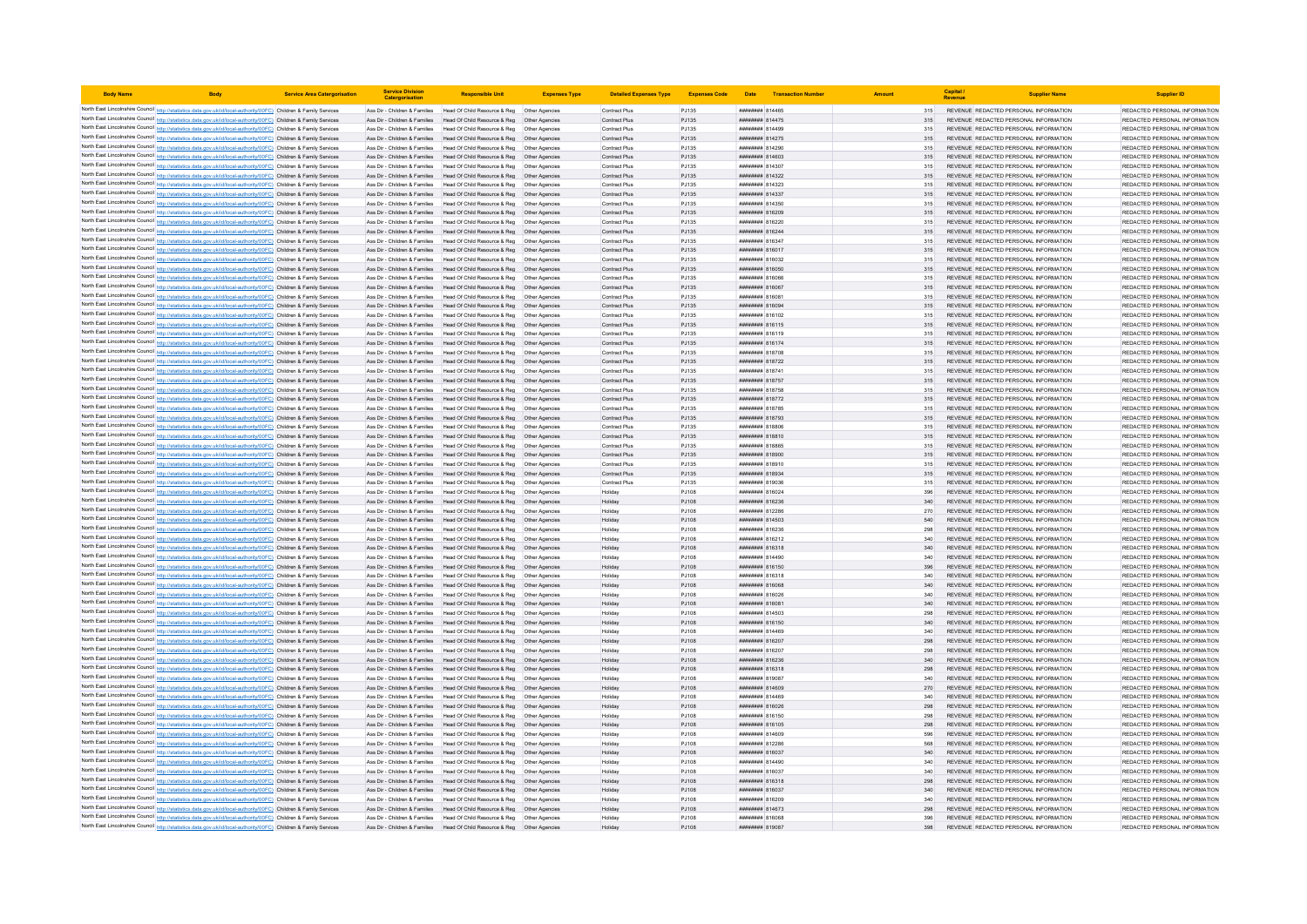| <b>Body Name</b>                                                                                                                                                                                                                       | <b>Service Area Catergorisation</b> | <b>Service Division</b><br>Catergorisati                       | <b>Responsible Unit</b>                                                                                                                                | <b>Expenses Type</b> | Detailed Expenses Type Expenses Code               |                |                                                 | Date Transaction Number |                     | Capital | <b>Supplier Name</b>                                                           | <b>Supplier ID</b>                                             |
|----------------------------------------------------------------------------------------------------------------------------------------------------------------------------------------------------------------------------------------|-------------------------------------|----------------------------------------------------------------|--------------------------------------------------------------------------------------------------------------------------------------------------------|----------------------|----------------------------------------------------|----------------|-------------------------------------------------|-------------------------|---------------------|---------|--------------------------------------------------------------------------------|----------------------------------------------------------------|
| North East Lincolnshire Council http://statistics.data.gov.uk/id/local-authority/00FC) Children & Family Services                                                                                                                      |                                     |                                                                | Ass Dir - Children & Families Head Of Child Resource & Reg Other Agencies                                                                              |                      | Holiday                                            | PJ108          | ####### 816105                                  |                         | 340                 |         | REVENUE REDACTED PERSONAL INFORMATION                                          | REDACTED PERSONAL INFORMATION                                  |
| North East Lincolnshire Council http://statistics.data.gov.uk/id/local-authority/00FC) Children & Family Services                                                                                                                      |                                     | Ass Dir - Children & Families                                  | Head Of Child Resource & Reg   Other Agencies                                                                                                          |                      | Holiday                                            | PJ108          | ####### 816089                                  |                         |                     |         | REVENUE REDACTED PERSONAL INFORMATION                                          | REDACTED PERSONAL INFORMATION                                  |
| North East Lincolnshire Council http://statistics.data.gov.uk/id/local-authority/00FC) Children & Family Services                                                                                                                      |                                     |                                                                | Ass Dir - Children & Families Head Of Child Resource & Reg Other Agencies                                                                              |                      | Holiday                                            | PJ108          | ######## 816150                                 |                         | 340                 |         | REVENUE REDACTED PERSONAL INFORMATION                                          | REDACTED PERSONAL INFORMATION                                  |
| North East Lincolnshire Council http://statistics.data.gov.uk/id/local-authority/00FC) Children & Family Services                                                                                                                      |                                     |                                                                | Ass Dir - Children & Families Head Of Child Resource & Reg Other Agencies                                                                              |                      | Holiday                                            | PJ108          | ######## 816026                                 |                         | 340                 |         | REVENUE REDACTED PERSONAL INFORMATION                                          | REDACTED PERSONAL INFORMATION                                  |
| North East Lincolnshire Council http://statistics.data.gov.uk/id/local-authority/00FC) Children & Family Services                                                                                                                      |                                     |                                                                | Ass Dir - Children & Families Head Of Child Resource & Reg   Other Agencies                                                                            |                      | Holiday                                            | PJ108          | ####### 816212                                  |                         | 298                 |         | REVENUE REDACTED PERSONAL INFORMATION                                          | REDACTED PERSONAL INFORMATION                                  |
| North East Lincolnshire Council http://statistics.data.gov.uk/id/local-authority/00FC) Children & Family Services                                                                                                                      |                                     |                                                                | Ass Dir - Children & Families Head Of Child Resource & Reg Other Agencies                                                                              |                      | Special Carer Payments                             | PJ128          | ####### 812250                                  |                         | 711.58              |         | REVENUE REDACTED PERSONAL INFORMATION                                          | REDACTED PERSONAL INFORMATION                                  |
| North East Lincolnshire Council http://statistics.data.gov.uk/id/local-authority/00FC) Children & Family Services                                                                                                                      |                                     |                                                                | Ass Dir - Children & Families Head Of Child Resource & Reg Other Agencies                                                                              |                      | Special Carer Payments                             | PJ128          | ######## 811866                                 |                         | 711.58              |         | REVENUE REDACTED PERSONAL INFORMATION                                          | REDACTED PERSONAL INFORMATION                                  |
| North East Lincolnshire Council http://statistics.data.gov.uk/id/local-authority/00FC) Children & Family Services                                                                                                                      |                                     |                                                                | Ass Dir - Children & Families Head Of Child Resource & Reg Other Agencies                                                                              |                      | Special Carer Payments                             | PJ128          | ######## 811888                                 |                         | 711.58              |         | REVENUE REDACTED PERSONAL INFORMATION                                          | REDACTED PERSONAL INFORMATION                                  |
| North East Lincolnshire Council http://statistics.data.gov.uk/id/local-authority/00FC) Children & Family Services                                                                                                                      |                                     |                                                                | Ass Dir - Children & Families Head Of Child Resource & Reg Other Agencies                                                                              |                      | Special Carer Payments                             | PJ128          | ######## 812007                                 |                         | 711.58              |         | REVENUE REDACTED PERSONAL INFORMATION                                          | REDACTED PERSONAL INFORMATION                                  |
| North East Lincolnshire Council http://statistics.data.gov.uk/id/local-authority/00FC) Children & Family Services                                                                                                                      |                                     | Ass Dir - Children & Families                                  | Head Of Child Resource & Reg                                                                                                                           | Other Agencies       | Special Carer Payments                             | PJ128          | <i>*********</i> 814414                         |                         | 711.58              |         | REVENUE REDACTED PERSONAL INFORMATION                                          | REDACTED PERSONAL INFORMATION                                  |
| North East Lincolnshire Council http://statistics.data.gov.uk/id/local-authority/00FC) Children & Family Services                                                                                                                      |                                     |                                                                | Ass Dir - Children & Families Head Of Child Resource & Reg Other Agencies                                                                              |                      | Special Carer Payments                             | PJ128          | <b><i>BREBBBBB</i></b> 814280<br>####### 814300 |                         | 711.58              |         | REVENUE REDACTED PERSONAL INFORMATION                                          | REDACTED PERSONAL INFORMATION<br>REDACTED PERSONAL INFORMATION |
| North East Lincolnshire Council http://statistics.data.gov.uk/id/local-authority/00FC) Children & Family Services<br>North East Lincolnshire Council http://statistics.data.gov.uk/id/local-authority/00FC) Children & Family Services |                                     |                                                                | Ass Dir - Children & Families Head Of Child Resource & Reg Other Agencies<br>Ass Dir - Children & Families Head Of Child Resource & Reg Other Agencies |                      | Special Carer Payments<br>Special Carer Payments   | PJ128<br>PJ128 | ######## 814656                                 |                         | 711.58<br>711.58    |         | REVENUE REDACTED PERSONAL INFORMATION<br>REVENUE REDACTED PERSONAL INFORMATION | REDACTED PERSONAL INFORMATION                                  |
| North East Lincolnshire Council http://statistics.data.gov.uk/id/local-authority/00FC) Children & Family Services                                                                                                                      |                                     | Ass Dir - Children & Families                                  | Head Of Child Resource & Reg   Other Agencies                                                                                                          |                      | Special Carer Payments                             | PJ128          | ####### 816022                                  |                         | 711.58              |         | REVENUE REDACTED PERSONAL INFORMATION                                          | REDACTED PERSONAL INFORMATION                                  |
| North East Lincolnshire Council http://statistics.data.gov.uk/id/local-authority/00FC) Children & Family Services                                                                                                                      |                                     |                                                                | Ass Dir - Children & Families Head Of Child Resource & Reg Other Agencies                                                                              |                      | Special Carer Payments                             | PJ128          | ######## 816400                                 |                         | 711.58              |         | REVENUE REDACTED PERSONAL INFORMATION                                          | REDACTED PERSONAL INFORMATION                                  |
| North East Lincolnshire Council http://statistics.data.gov.uk/id/local-authority/00FC) Children & Family Services                                                                                                                      |                                     | Ass Dir - Children & Families                                  | Head Of Child Resource & Reg  Other Agencies                                                                                                           |                      | Special Carer Payments                             | PJ128          | ######## 816042                                 |                         | 711.58              |         | REVENUE REDACTED PERSONAL INFORMATION                                          | REDACTED PERSONAL INFORMATION                                  |
| North East Lincolnshire Council http://statistics.data.gov.uk/id/local-authority/00FC) Children & Family Services                                                                                                                      |                                     | Ass Dir - Children & Families                                  | Head Of Child Resource & Reg  Other Agencies                                                                                                           |                      | Special Carer Payments                             | PJ128          | ####### 816158                                  |                         | 711.58              |         | REVENUE REDACTED PERSONAL INFORMATION                                          | REDACTED PERSONAL INFORMATION                                  |
| North East Lincolnshire Council http://statistics.data.gov.uk/id/local-authority/00FC) Children & Family Services                                                                                                                      |                                     | Ass Dir - Children & Families                                  | Head Of Child Resource & Reg   Other Agencies                                                                                                          |                      | Special Carer Payments                             | PJ128          | ######## 818713                                 |                         | 711.58              |         | REVENUE REDACTED PERSONAL INFORMATION                                          | REDACTED PERSONAL INFORMATION                                  |
| North East Lincolnshire Council http://statistics.data.gov.uk/id/local-authority/00FC) Children & Family Services                                                                                                                      |                                     |                                                                | Ass Dir - Children & Families Head Of Child Resource & Reg. Other Agencies                                                                             |                      | Special Carer Payments                             | PJ128          | <b><i><u>RHHHHHH</u></i></b> 818733             |                         | 711.58              |         | REVENUE REDACTED PERSONAL INFORMATION                                          | REDACTED PERSONAL INFORMATION                                  |
| North East Lincolnshire Council http://statistics.data.gov.uk/id/local-authority/00FC) Children & Family Services                                                                                                                      |                                     |                                                                | Ass Dir - Children & Families Head Of Child Resource & Reg Other Agencies                                                                              |                      | Special Carer Payments                             | PJ128          | <b><i>BROON BREEZER</i></b>                     |                         | 711.58              |         | REVENUE REDACTED PERSONAL INFORMATION                                          | REDACTED PERSONAL INFORMATION                                  |
| North East Lincolnshire Council http://statistics.data.gov.uk/id/local-authority/00FC) Children & Family Services                                                                                                                      |                                     |                                                                | Ass Dir - Children & Families Head Of Child Resource & Reg Other Agencies                                                                              |                      | Special Carer Payments                             | PJ128          | ####### 818849                                  |                         | 711.58              |         | REVENUE REDACTED PERSONAL INFORMATION                                          | REDACTED PERSONAL INFORMATION                                  |
| North East Lincolnshire Council http://statistics.data.gov.uk/id/local-authority/00FC) Children & Family Services                                                                                                                      |                                     |                                                                | Ass Dir - Children & Families Head Of Child Resource & Reg   Other Agencies                                                                            |                      | Child Care Payments                                | PJ104          | ####### 816265                                  |                         | 472                 |         | REVENUE REDACTED PERSONAL INFORMATION                                          | REDACTED PERSONAL INFORMATION                                  |
| North East Lincolnshire Council http://statistics.data.gov.uk/id/local-authority/00FC) Children & Family Services                                                                                                                      |                                     |                                                                | Ass Dir - Children & Families Head Of Child Resource & Reg Other Agencies                                                                              |                      | Custodianship/Residency                            | PJ117          | ######## 811967                                 |                         | 257.6               |         | REVENUE REDACTED PERSONAL INFORMATION                                          | REDACTED PERSONAL INFORMATION                                  |
| North East Lincolnshire Council http://statistics.data.gov.uk/id/local-authority/00FC) Children & Family Services                                                                                                                      |                                     | Ass Dir - Children & Families                                  | Head Of Child Resource & Reg   Other Agencies                                                                                                          |                      | Custodianship/Residency                            | PJ117          | ####### 812125                                  |                         | 322.39              |         | REVENUE REDACTED PERSONAL INFORMATION                                          | REDACTED PERSONAL INFORMATION                                  |
| North East Lincolnshire Council http://statistics.data.gov.uk/id/local-authority/00FC) Children & Family Services                                                                                                                      |                                     | Ass Dir - Children & Families                                  | Head Of Child Resource & Reg   Other Agencies                                                                                                          |                      | Custodianship/Residency                            | PJ117          | ####### 814376                                  |                         | 257.6               |         | REVENUE REDACTED PERSONAL INFORMATION                                          | REDACTED PERSONAL INFORMATION                                  |
| North East Lincolnshire Council http://statistics.data.gov.uk/id/local-authority/00FC) Children & Family Services                                                                                                                      |                                     |                                                                | Ass Dir - Children & Families Head Of Child Resource & Reg                                                                                             | Other Agencies       | Custodianship/Residency                            | PJ117          | <b>пининний</b> 814429                          |                         | 310.38              |         | REVENUE REDACTED PERSONAL INFORMATION                                          | REDACTED PERSONAL INFORMATION                                  |
| North East Lincolnshire Council http://statistics.data.gov.uk/id/local-authority/00FC) Children & Family Services                                                                                                                      |                                     |                                                                | Ass Dir - Children & Families Head Of Child Resource & Reg Other Agencies                                                                              |                      | Custodianship/Residency                            | PJ117          | ######## 814532                                 |                         | 322.39              |         | REVENUE REDACTED PERSONAL INFORMATION                                          | REDACTED PERSONAL INFORMATION                                  |
| North East Lincolnshire Council http://statistics.data.gov.uk/id/local-authority/00FC) Children & Family Services                                                                                                                      |                                     |                                                                | Ass Dir - Children & Families Head Of Child Resource & Reg Other Agencies                                                                              |                      | Custodianship/Residency                            | PJ117          | ######## 816276                                 |                         | 322.39              |         | REVENUE REDACTED PERSONAL INFORMATION                                          | REDACTED PERSONAL INFORMATION                                  |
| North East Lincolnshire Council http://statistics.data.gov.uk/id/local-authority/00FC) Children & Family Services                                                                                                                      |                                     | Ass Dir - Children & Families                                  | Head Of Child Resource & Reg   Other Agencies                                                                                                          |                      | Custodianship/Residency                            | PJ117          | ####### 816120                                  |                         | 257.6               |         | REVENUE REDACTED PERSONAL INFORMATION                                          | REDACTED PERSONAL INFORMATION                                  |
| North East Lincolnshire Council http://statistics.data.gov.uk/id/local-authority/00FC) Children & Family Services<br>North East Lincolnshire Council http://statistics.data.gov.uk/id/local-authority/00FC) Children & Family Services |                                     | Ass Dir - Children & Families                                  | Head Of Child Resource & Reg  Other Agencies<br>Head Of Child Resource & Reg  Other Agencies                                                           |                      | Custodianship/Residency<br>Custodianship/Residency | PJ117<br>PJ117 | ######## 818811                                 |                         | 257.6               |         | REVENUE REDACTED PERSONAL INFORMATION                                          | REDACTED PERSONAL INFORMATION<br>REDACTED PERSONAL INFORMATION |
| North East Lincolnshire Council http://statistics.data.gov.uk/id/local-authority/00FC) Children & Family Services                                                                                                                      |                                     | Ass Dir - Children & Families<br>Ass Dir - Children & Families | Head Of Child Resource & Reg   Other Agencies                                                                                                          |                      | Custodianship/Residency                            | PJ117          | ######## 818966<br>######## 812079              |                         | 322.39<br>270.6     |         | REVENUE REDACTED PERSONAL INFORMATION<br>REVENUE REDACTED PERSONAL INFORMATION | REDACTED PERSONAL INFORMATION                                  |
| North East Lincolnshire Council http://statistics.data.gov.uk/id/local-authority/00FC) Children & Family Services                                                                                                                      |                                     | Ass Dir - Children & Families                                  | Head Of Child Resource & Reg  Other Agencies                                                                                                           |                      | Custodianship/Residency                            | PJ117          | ######## 812104                                 |                         | 278                 |         | REVENUE REDACTED PERSONAL INFORMATION                                          | REDACTED PERSONAL INFORMATION                                  |
| North East Lincolnshire Council http://statistics.data.gov.uk/id/local-authority/00FC) Children & Family Services                                                                                                                      |                                     |                                                                | Ass Dir - Children & Families Head Of Child Resource & Reg Other Agencies                                                                              |                      | Custodianship/Residency                            | PJ117          | <b>######## 812086</b>                          |                         | 284                 |         | REVENUE REDACTED PERSONAL INFORMATION                                          | REDACTED PERSONAL INFORMATION                                  |
| North East Lincolnshire Council http://statistics.data.gov.uk/id/local-authority/00FC) Children & Family Services                                                                                                                      |                                     |                                                                | Ass Dir - Children & Families Head Of Child Resource & Reg Other Agencies                                                                              |                      | Custodianship/Residency                            | PJ117          | ######## 814485                                 |                         | 270.6               |         | REVENUE REDACTED PERSONAL INFORMATION                                          | REDACTED PERSONAL INFORMATION                                  |
| North East Lincolnshire Council http://statistics.data.gov.uk/id/local-authority/00FC) Children & Family Services                                                                                                                      |                                     |                                                                | Ass Dir - Children & Families Head Of Child Resource & Reg Other Agencies                                                                              |                      | Custodianship/Residency                            | PJ117          | ####### 814492                                  |                         | 284                 |         | REVENUE REDACTED PERSONAL INFORMATION                                          | REDACTED PERSONAL INFORMATION                                  |
| North East Lincolnshire Council http://statistics.data.gov.uk/id/local-authority/00FC) Children & Family Services                                                                                                                      |                                     |                                                                | Ass Dir - Children & Families Head Of Child Resource & Reg Other Agencies                                                                              |                      | Custodianship/Residency                            | PJ117          | ####### 814511                                  |                         | 278                 |         | REVENUE REDACTED PERSONAL INFORMATION                                          | REDACTED PERSONAL INFORMATION                                  |
| North East Lincolnshire Council http://statistics.data.gov.uk/id/local-authority/00FC) Children & Family Services                                                                                                                      |                                     |                                                                | Ass Dir - Children & Families Head Of Child Resource & Reg Other Agencies                                                                              |                      | Custodianship/Residency                            | PJ117          | <b><i>пивнини</i></b> 816230                    |                         | 270.6               |         | REVENUE, REDACTED PERSONAL INFORMATION                                         | REDACTED PERSONAL INFORMATION                                  |
| North East Lincolnshire Council http://statistics.data.gov.uk/id/local-authority/00FC) Children & Family Services                                                                                                                      |                                     |                                                                | Ass Dir - Children & Families Head Of Child Resource & Reg Other Agencies                                                                              |                      | Custodianship/Residency                            | PJ117          | ######## 816237                                 |                         | 284                 |         | REVENUE REDACTED PERSONAL INFORMATION                                          | REDACTED PERSONAL INFORMATION                                  |
| North East Lincolnshire Council http://statistics.data.gov.uk/id/local-authority/00FC) Children & Family Services                                                                                                                      |                                     | Ass Dir - Children & Families                                  | Head Of Child Resource & Reg                                                                                                                           | Other Agencies       | Custodianship/Residency                            | PJ117          | ####### 818920                                  |                         | 270.6               |         | REVENUE REDACTED PERSONAL INFORMATION                                          | REDACTED PERSONAL INFORMATION                                  |
| North East Lincolnshire Council http://statistics.data.gov.uk/id/local-authority/00FC) Children & Family Services                                                                                                                      |                                     |                                                                | Ass Dir - Children & Families Head Of Child Resource & Reg                                                                                             | Other Agencies       | Custodianship/Residency                            | PJ117          | ####### 818927                                  |                         | 284                 |         | REVENUE REDACTED PERSONAL INFORMATION                                          | REDACTED PERSONAL INFORMATION                                  |
| North East Lincolnshire Council http://statistics.data.gov.uk/id/local-authority/00FC) Children & Family Services                                                                                                                      |                                     |                                                                | Ass Dir - Children & Families Head Of Child Resource & Reg. Other Agencies                                                                             |                      | Custodianship/Residency                            | P.I117         | <b><i>BREEBBBB</i></b> 818945                   |                         | 278                 |         | REVENUE REDACTED PERSONAL INFORMATION                                          | REDACTED PERSONAL INFORMATION                                  |
| North East Lincolnshire Council http://statistics.data.gov.uk/id/local-authority/00FC) Children & Family Services                                                                                                                      |                                     |                                                                | Ass Dir - Children & Families Head Of Child Resource & Reg Other Agencies                                                                              |                      | Custodianship/Residency                            | PJ117          | ######## 811890                                 |                         | 328                 |         | REVENUE REDACTED PERSONAL INFORMATION                                          | REDACTED PERSONAL INFORMATION                                  |
| North East Lincolnshire Council http://statistics.data.gov.uk/id/local-authority/00FC) Children & Family Services                                                                                                                      |                                     |                                                                | Ass Dir - Children & Families Head Of Child Resource & Reg Other Agencies                                                                              |                      | Custodianship/Residency                            | PJ117          | ######## 814302                                 |                         | 328                 |         | REVENUE REDACTED PERSONAL INFORMATION                                          | REDACTED PERSONAL INFORMATION                                  |
| North East Lincolnshire Council http://statistics.data.gov.uk/id/local-authority/00FC) Children & Family Services                                                                                                                      |                                     | Ass Dir - Children & Families                                  | Head Of Child Resource & Reg   Other Agencies                                                                                                          |                      | Custodianship/Residency                            | PJ117          | ######## 816044                                 |                         | 328                 |         | REVENUE REDACTED PERSONAL INFORMATION                                          | REDACTED PERSONAL INFORMATION                                  |
| North East Lincolnshire Council http://statistics.data.gov.uk/id/local-authority/00FC) Children & Family Services                                                                                                                      |                                     | Ass Dir - Children & Families<br>Ass Dir - Children & Families | Head Of Child Resource & Reg  Other Agencies<br>Head Of Child Resource & Reg   Other Agencies                                                          |                      | Custodianship/Residency                            | PJ117          | ######## 818735<br>######## 818975              |                         | 328<br>294.78       |         | REVENUE REDACTED PERSONAL INFORMATION                                          | REDACTED PERSONAL INFORMATION<br>REDACTED PERSONAL INFORMATION |
| North East Lincolnshire Council http://statistics.data.gov.uk/id/local-authority/00FC) Children & Family Services<br>North East Lincolnshire Council http://statistics.data.gov.uk/id/local-authority/00FC) Children & Family Services |                                     | Ass Dir - Children & Families                                  | Head Of Child Resource & Reg   Other Agencies                                                                                                          |                      | Custodianship/Residency<br>Custodianship/Residency | PJ117<br>PJ117 | ####### 818909                                  |                         | 412.57              |         | REVENUE REDACTED PERSONAL INFORMATION<br>REVENUE REDACTED PERSONAL INFORMATION | REDACTED PERSONAL INFORMATION                                  |
| North East Lincolnshire Council http://statistics.data.gov.uk/id/local-authority/00FC) Children & Family Services                                                                                                                      |                                     |                                                                | Ass Dir - Children & Families Head Of Child Resource & Reg Other Agencies                                                                              |                      | Custodianship/Residency                            | PJ117          | ######## 818850                                 |                         | 326.26              |         | REVENUE REDACTED PERSONAL INFORMATION                                          | REDACTED PERSONAL INFORMATION                                  |
| North East Lincolnshire Council http://statistics.data.gov.uk/id/local-authority/00FC) Children & Family Services                                                                                                                      |                                     |                                                                | Ass Dir - Children & Families Head Of Child Resource & Reg Other Agencies                                                                              |                      | Custodianship/Residency                            | PJ117          | ######## 814278                                 |                         | 663.4               |         | REVENUE REDACTED PERSONAL INFORMATION                                          | REDACTED PERSONAL INFORMATION                                  |
| North East Lincolnshire Council http://statistics.data.gov.uk/id/local-authority/00FC) Children & Family Services                                                                                                                      |                                     |                                                                | Ass Dir - Children & Families Head Of Child Resource & Reg Other Agencies                                                                              |                      | Custodianship/Residency                            | PJ117          | ######## 818850                                 |                         | 334.82              |         | REVENUE REDACTED PERSONAL INFORMATION                                          | REDACTED PERSONAL INFORMATION                                  |
| North East Lincolnshire Council http://statistics.data.gov.uk/id/local-authority/00FC) Children & Family Services                                                                                                                      |                                     |                                                                | Ass Dir - Children & Families Head Of Child Resource & Reg Other Agencies                                                                              |                      | Custodianship/Residency                            | PJ117          | ####### 816265                                  |                         |                     |         | REVENUE REDACTED PERSONAL INFORMATION                                          | REDACTED PERSONAL INFORMATION                                  |
| North East Lincolnshire Council http://statistics.data.gov.uk/id/local-authority/00FC) Children & Family Services                                                                                                                      |                                     |                                                                | Ass Dir - Children & Families Head Of Child Resource & Reg Other Agencies                                                                              |                      | Custodianship/Residency                            | PJ117          | ####### 818955                                  |                         | 264                 |         | REVENUE REDACTED PERSONAL INFORMATION                                          | REDACTED PERSONAL INFORMATION                                  |
| North East Lincolnshire Council http://statistics.data.gov.uk/id/local-authority/00FC) Children & Family Services                                                                                                                      |                                     |                                                                | Ass Dir - Children & Families Head Of Child Resource & Reg Other Agencies                                                                              |                      | Custodianship/Residency                            | PJ117          | ######## 812363                                 |                         | 379.3               |         | REVENUE REDACTED PERSONAL INFORMATION                                          | REDACTED PERSONAL INFORMATION                                  |
| North East Lincolnshire Council http://statistics.data.gov.uk/id/local-authority/00FC) Children & Family Services                                                                                                                      |                                     |                                                                | Ass Dir - Children & Families Head Of Child Resource & Reg                                                                                             | Other Agencies       | Custodianship/Residency                            | PJ117          | ######## 814763                                 |                         | 379.3               |         | REVENUE REDACTED PERSONAL INFORMATION                                          | REDACTED PERSONAL INFORMATION                                  |
| North East Lincolnshire Council http://statistics.data.gov.uk/id/local-authority/00FC) Children & Family Services                                                                                                                      |                                     | Ass Dir - Children & Families                                  | Head Of Child Resource & Reg                                                                                                                           | Other Agencies       | Custodianship/Residency                            | PJ117          | ######## 816510                                 |                         | 379.3               |         | REVENUE REDACTED PERSONAL INFORMATION                                          | REDACTED PERSONAL INFORMATION                                  |
| North East Lincolnshire Council http://statistics.data.gov.uk/id/local-authority/00FC) Children & Family Services                                                                                                                      |                                     |                                                                | Ass Dir - Children & Families Head Of Child Resource & Reg. Other Agencies                                                                             |                      | Custodianship/Residency                            | PJ117          | <b><i>BREABHAR</i></b> 819198                   |                         | 379.3               |         | REVENUE, REDACTED PERSONAL INFORMATION                                         | REDACTED PERSONAL INFORMATION                                  |
| North East Lincolnshire Council http://statistics.data.gov.uk/id/local-authority/00FC) Children & Family Services                                                                                                                      |                                     |                                                                | Ass Dir - Children & Families Head Of Child Resource & Reg Other Agencies                                                                              |                      | Custodianship/Residency                            | PJ117          | ####### 816255                                  |                         | 278                 |         | REVENUE REDACTED PERSONAL INFORMATION                                          | REDACTED PERSONAL INFORMATION                                  |
| North East Lincolnshire Council http://statistics.data.gov.uk/id/local-authority/00FC) Children & Family Services                                                                                                                      |                                     |                                                                | Ass Dir - Children & Families Head Of Child Resource & Reg Other Agencies                                                                              |                      | Custodianship/Residency                            | PJ117          | ######## 816047                                 |                         | 622                 |         | REVENUE REDACTED PERSONAL INFORMATION                                          | REDACTED PERSONAL INFORMATION                                  |
| North East Lincolnshire Council http://statistics.data.gov.uk/id/local-authority/00FC) Children & Family Services                                                                                                                      |                                     |                                                                | Ass Dir - Children & Families Head Of Child Resource & Reg Other Agencies                                                                              |                      | Custodianship/Residency                            | PJ117          | ######## 816486                                 |                         | 271                 |         | REVENUE REDACTED PERSONAL INFORMATION                                          | REDACTED PERSONAL INFORMATION                                  |
| North East Lincolnshire Council http://statistics.data.gov.uk/id/local-authority/00FC) Children & Family Services                                                                                                                      |                                     | Ass Dir - Children & Families                                  | Head Of Child Resource & Reg. Other Agencies                                                                                                           |                      | Custodianship/Residency                            | P.I117         | ######## 811953                                 |                         | 393.36              |         | REVENUE REDACTED PERSONAL INFORMATION                                          | REDACTED PERSONAL INFORMATION                                  |
| North East Lincolnshire Council http://statistics.data.gov.uk/id/local-authority/00FC) Children & Family Services                                                                                                                      |                                     |                                                                | Ass Dir - Children & Families Head Of Child Resource & Reg Other Agencies                                                                              |                      | Custodianship/Residency                            | PJ117          | ######## 814363                                 |                         | 1424.92             |         | REVENUE REDACTED PERSONAL INFORMATION                                          | REDACTED PERSONAL INFORMATION                                  |
| North East Lincolnshire Council http://statistics.data.gov.uk/id/local-authority/00FC) Children & Family Services                                                                                                                      |                                     | Ass Dir - Children & Families                                  | Head Of Child Resource & Reg   Other Agencies                                                                                                          |                      | Custodianship/Residency                            | PJ117          | ####### 816107                                  |                         | 469.37              |         | REVENUE REDACTED PERSONAL INFORMATION                                          | REDACTED PERSONAL INFORMATION                                  |
| North East Lincolnshire Council http://statistics.data.gov.uk/id/local-authority/00FC) Children & Family Services<br>North East Lincolnshire Council http://statistics.data.gov.uk/id/local-authority/00FC) Children & Family Services |                                     |                                                                | Ass Dir - Children & Families Head Of Child Resource & Reg Other Agencies<br>Ass Dir - Children & Families Head Of Child Resource & Reg Other Agencies |                      | Custodianship/Residency<br>Custodianship/Residency | PJ117<br>PJ117 | ######## 818798<br>######## 811884              |                         | 469.37              |         | REVENUE REDACTED PERSONAL INFORMATION<br>REVENUE REDACTED PERSONAL INFORMATION | REDACTED PERSONAL INFORMATION<br>REDACTED PERSONAL INFORMATION |
| North East Lincolnshire Council http://statistics.data.gov.uk/id/local-authority/00FC) Children & Family Services                                                                                                                      |                                     |                                                                | Ass Dir - Children & Families Head Of Child Resource & Reg Other Agencies                                                                              |                      | Custodianship/Residency                            | PJ117          | ######## 818801                                 |                         | $-672.76$<br>570.75 |         | REVENUE REDACTED PERSONAL INFORMATION                                          | REDACTED PERSONAL INFORMATION                                  |
| North East Lincolnshire Council http://statistics.data.gov.uk/id/local-authority/00FC) Children & Family Services                                                                                                                      |                                     |                                                                | Ass Dir - Children & Families Head Of Child Resource & Reg Other Agencies                                                                              |                      | Custodianship/Residency                            | PJ117          | ######## 812142                                 |                         | 298                 |         | REVENUE REDACTED PERSONAL INFORMATION                                          | REDACTED PERSONAL INFORMATION                                  |
| North East Lincolnshire Council http://statistics.data.gov.uk/id/local-authority/00FC) Children & Family Services                                                                                                                      |                                     |                                                                | Ass Dir - Children & Families Head Of Child Resource & Reg Other Agencies                                                                              |                      | Custodianship/Residency                            | PJ117          | ######## 814550                                 |                         | 298                 |         | REVENUE REDACTED PERSONAL INFORMATION                                          | REDACTED PERSONAL INFORMATION                                  |
| North East Lincolnshire Council http://statistics.data.gov.uk/id/local-authority/00FC) Children & Family Services                                                                                                                      |                                     |                                                                | Ass Dir - Children & Families Head Of Child Resource & Reg Other Agencies                                                                              |                      | Custodianship/Residency                            | PJ117          | ######## 816294                                 |                         | 298                 |         | REVENUE REDACTED PERSONAL INFORMATION                                          | REDACTED PERSONAL INFORMATION                                  |
| North East Lincolnshire Council http://statistics.data.gov.uk/id/local-authority/00FC) Children & Family Services                                                                                                                      |                                     | Ass Dir - Children & Families                                  | Head Of Child Resource & Reg   Other Agencies                                                                                                          |                      | Custodianship/Residency                            | PJ117          | ####### 818983                                  |                         | 298                 |         | REVENUE REDACTED PERSONAL INFORMATION                                          | REDACTED PERSONAL INFORMATION                                  |
| North East Lincolnshire Council http://statistics.data.gov.uk/id/local-authority/00FC) Children & Family Services                                                                                                                      |                                     |                                                                | Ass Dir - Children & Families Head Of Child Resource & Reg Other Agencies                                                                              |                      | Custodianship/Residency                            | PJ117          | ####### 814599                                  |                         | 760.73              |         | REVENUE REDACTED PERSONAL INFORMATION                                          | REDACTED PERSONAL INFORMATION                                  |
| North East Lincolnshire Council http://statistics.data.gov.uk/id/local-authority/00FC) Children & Family Services                                                                                                                      |                                     |                                                                | Ass Dir - Children & Families Head Of Child Resource & Reg Other Agencies                                                                              |                      | Custodianship/Residency                            | PJ117          | <i>пинивни</i> 811893                           |                         | 622                 |         | REVENUE REDACTED PERSONAL INFORMATION                                          | REDACTED PERSONAL INFORMATION                                  |
| North East Lincolnshire Council http://statistics.data.gov.uk/id/local-authority/00FC) Children & Family Services                                                                                                                      |                                     |                                                                | Ass Dir - Children & Families Head Of Child Resource & Reg Other Agencies                                                                              |                      | Custodianship/Residency                            | PJ117          | ######## 816047                                 |                         | 622                 |         | REVENUE REDACTED PERSONAL INFORMATION                                          | REDACTED PERSONAL INFORMATION                                  |
| North East Lincolnshire Council http://statistics.data.gov.uk/id/local-authority/00FC) Children & Family Services                                                                                                                      |                                     |                                                                | Ass Dir - Children & Families Head Of Child Resource & Reg Other Agencies                                                                              |                      | Custodianship/Residency                            | PJ117          | ######## 818738                                 |                         | 622                 |         | REVENUE REDACTED PERSONAL INFORMATION                                          | REDACTED PERSONAL INFORMATION                                  |
| North East Lincolnshire Council http://statistics.data.gov.uk/id/local-authority/00FC) Children & Family Services                                                                                                                      |                                     |                                                                | Ass Dir - Children & Families Head Of Child Resource & Reg Other Agencies                                                                              |                      | Custodianship/Residency                            | PJ117          | ######## 811890                                 |                         | 328                 |         | REVENUE REDACTED PERSONAL INFORMATION                                          | REDACTED PERSONAL INFORMATION                                  |
| North East Lincolnshire Council http://statistics.data.gov.uk/id/local-authority/00FC) Children & Family Services                                                                                                                      |                                     |                                                                | Ass Dir - Children & Families Head Of Child Resource & Reg Other Agencies                                                                              |                      | Custodianship/Residency                            | P.1117         | <b><i>BREEBBBB</i></b> 814302                   |                         | 328                 |         | REVENUE REDACTED PERSONAL INFORMATION                                          | REDACTED PERSONAL INFORMATION                                  |
| North East Lincolnshire Council http://statistics.data.gov.uk/id/local-authority/00FC) Children & Family Services                                                                                                                      |                                     |                                                                | Ass Dir - Children & Families Head Of Child Resource & Reg Other Agencies                                                                              |                      | Custodianship/Residency                            | PJ117          | ######## 816044                                 |                         | 328                 |         | REVENUE REDACTED PERSONAL INFORMATION                                          | REDACTED PERSONAL INFORMATION                                  |
| North East Lincolnshire Council http://statistics.data.gov.uk/id/local-authority/00FC) Children & Family Services                                                                                                                      |                                     |                                                                | Ass Dir - Children & Families Head Of Child Resource & Reg Other Agencies                                                                              |                      | Custodianship/Residency                            | PJ117          | <b>####### 818735</b>                           |                         |                     |         | REVENUE REDACTED PERSONAL INFORMATION                                          | REDACTED PERSONAL INFORMATION                                  |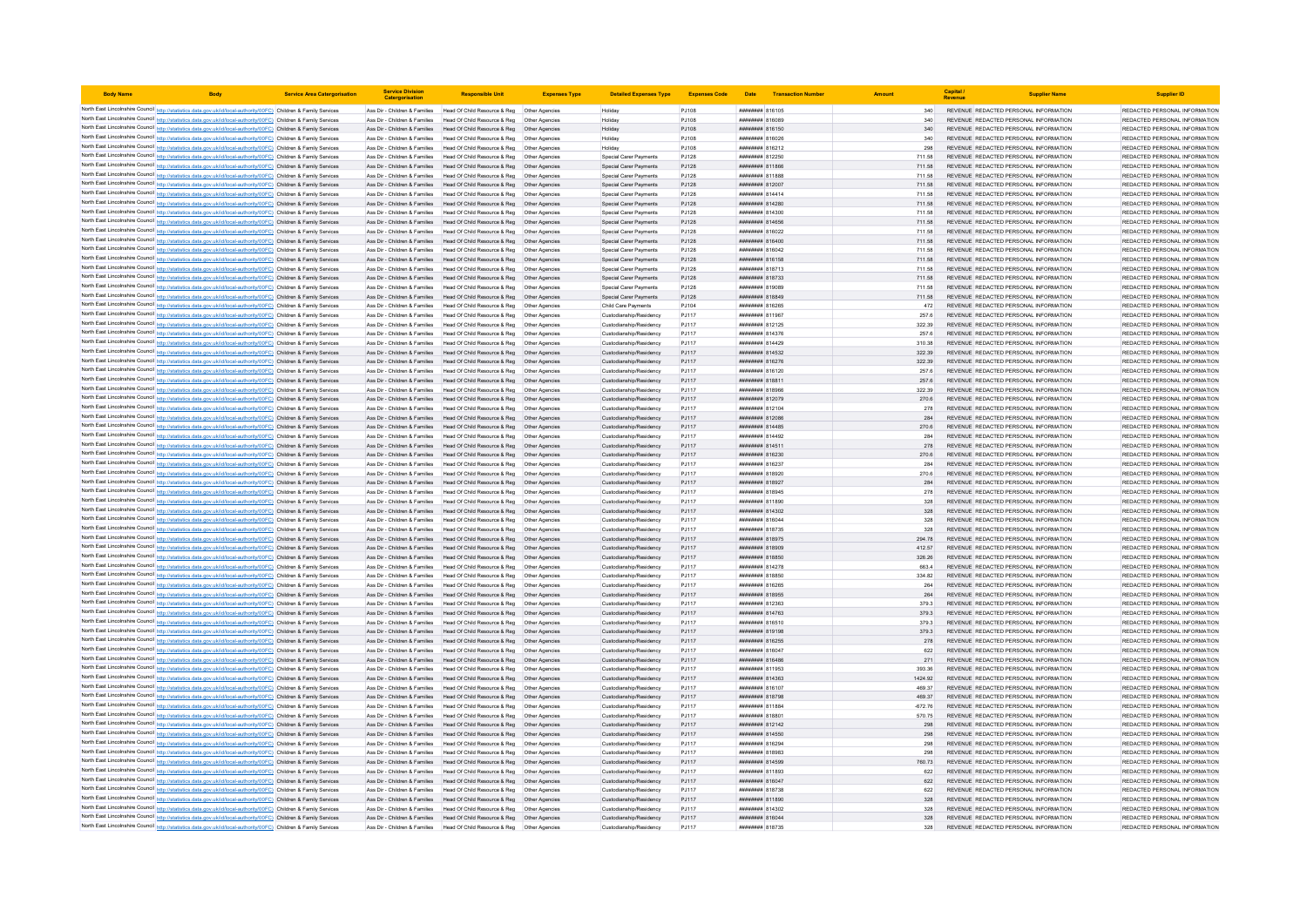| <b>Body Name</b> |                                                                                                                                                                                                                                        | <b>Service Area Catergorisation</b> | <b>Service Division</b><br>Catergorisatio                      |                                                                                                                                                        | <b>Expenses Type</b>                       | <b>Detailed Expenses Type</b>                            | <b>Expenses Code</b> |                                          | Date Transaction Numbe |                    | Capital /<br>Revenue | <b>Supplier Name</b>                                                              | <b>Supplier ID</b>                                             |
|------------------|----------------------------------------------------------------------------------------------------------------------------------------------------------------------------------------------------------------------------------------|-------------------------------------|----------------------------------------------------------------|--------------------------------------------------------------------------------------------------------------------------------------------------------|--------------------------------------------|----------------------------------------------------------|----------------------|------------------------------------------|------------------------|--------------------|----------------------|-----------------------------------------------------------------------------------|----------------------------------------------------------------|
|                  | North East Lincolnshire Council http://statistics.data.gov.uk/id/local-authority/00FC) Children & Family Services                                                                                                                      |                                     |                                                                | Ass Dir - Children & Families Head Of Child Resource & Reg   Other Agencies                                                                            |                                            | Custodianship/Residency                                  | PJ117                | ######## 814529                          |                        | 275.6              |                      | REVENUE REDACTED PERSONAL INFORMATION                                             | REDACTED PERSONAL INFORMATION                                  |
|                  | North East Lincolnshire Council http://statistics.data.gov.uk/id/local-authority/00FC) Children & Family Services                                                                                                                      |                                     | Ass Dir - Children & Families                                  | Head Of Child Resource & Reg   Other Agencies                                                                                                          |                                            | Custodianship/Residency                                  | PJ117                | ####### 814529                           |                        | 542.84             |                      | REVENUE REDACTED PERSONAL INFORMATION                                             | REDACTED PERSONAL INFORMATION                                  |
|                  | North East Lincolnshire Council http://statistics.data.gov.uk/id/local-authority/00FC) Children & Family Services                                                                                                                      |                                     |                                                                | Ass Dir - Children & Families Head Of Child Resource & Reg                                                                                             | Other Agencies                             | Custodianship/Residency                                  | PJ117                | <b>####### 812107</b>                    |                        | 314                |                      | REVENUE REDACTED PERSONAL INFORMATION                                             | REDACTED PERSONAL INFORMATION                                  |
|                  | North East Lincolnshire Council http://statistics.data.gov.uk/id/local-authority/00FC) Children & Family Services                                                                                                                      |                                     |                                                                | Ass Dir - Children & Families   Head Of Child Resource & Reg   Other Agencies                                                                          |                                            | Custodianship/Residency                                  | PJ117                | <b>HHHHHHH</b> 814514                    |                        | 314                |                      | REVENUE REDACTED PERSONAL INFORMATION                                             | REDACTED PERSONAL INFORMATION                                  |
|                  | North East Lincolnshire Council http://statistics.data.gov.uk/id/local-authority/00FC) Children & Family Services                                                                                                                      |                                     |                                                                | Ass Dir - Children & Families Head Of Child Resource & Reg Other Agencies                                                                              |                                            | Custodianship/Residency                                  | PJ117                | ######## 816258                          |                        | 314                |                      | REVENUE REDACTED PERSONAL INFORMATION                                             | REDACTED PERSONAL INFORMATION                                  |
|                  | North East Lincolnshire Council http://statistics.data.gov.uk/id/local-authority/00FC) Children & Family Services                                                                                                                      |                                     |                                                                | Ass Dir - Children & Families Head Of Child Resource & Reg Other Agencies                                                                              |                                            | Custodianship/Residency                                  | PJ117                | ######## 818947                          |                        | 314                |                      | REVENUE REDACTED PERSONAL INFORMATION                                             | REDACTED PERSONAL INFORMATION                                  |
|                  | North East Lincolnshire Council http://statistics.data.gov.uk/id/local-authority/00FC) Children & Family Services<br>North East Lincolnshire Council http://statistics.data.gov.uk/id/local-authority/00FC) Children & Family Services |                                     |                                                                | Ass Dir - Children & Families Head Of Child Resource & Reg Other Agencies<br>Ass Dir - Children & Families Head Of Child Resource & Reg Other Agencies |                                            | Custodianship/Residency<br>Custodianshin/Residency       | PJ117<br>PJ117       | ######## 818803<br>######## 812363       |                        | 502.12<br>386.3    |                      | REVENUE REDACTED PERSONAL INFORMATION<br>REVENUE REDACTED PERSONAL INFORMATION    | REDACTED PERSONAL INFORMATION<br>REDACTED PERSONAL INFORMATION |
|                  | North East Lincolnshire Council http://statistics.data.gov.uk/id/local-authority/00FC) Children & Family Services                                                                                                                      |                                     |                                                                | Ass Dir - Children & Families Head Of Child Resource & Reg Other Agencies                                                                              |                                            | Custodianship/Residency                                  | PJ117                | ######## 814763                          |                        | 386.3              |                      | REVENUE REDACTED PERSONAL INFORMATION                                             | REDACTED PERSONAL INFORMATION                                  |
|                  | North East Lincolnshire Council http://statistics.data.gov.uk/id/local-authority/00FC) Children & Family Services                                                                                                                      |                                     | Ass Dir - Children & Families                                  | Head Of Child Resource & Reg                                                                                                                           | Other Agencies                             | Custodianship/Residency                                  | PJ117                | ####### 816510                           |                        | 386.3              |                      | REVENUE REDACTED PERSONAL INFORMATION                                             | REDACTED PERSONAL INFORMATION                                  |
|                  | North East Lincolnshire Council http://statistics.data.gov.uk/id/local-authority/00FC) Children & Family Services                                                                                                                      |                                     | Ass Dir - Children & Families                                  | Head Of Child Resource & Reg                                                                                                                           | Other Agencies                             | Custodianship/Residency                                  | PJ117                | ######## 819198                          |                        | 386.3              |                      | REVENUE REDACTED PERSONAL INFORMATION                                             | REDACTED PERSONAL INFORMATION                                  |
|                  | North East Lincolnshire Council http://statistics.data.gov.uk/id/local-authority/00FC) Children & Family Services                                                                                                                      |                                     |                                                                | Ass Dir - Children & Families Head Of Child Resource & Reg                                                                                             | Other Anencies                             | Custodianship/Residency                                  | P.1117               | <b><i>BREEBER 814599</i></b>             |                        | 488.37             |                      | REVENUE REDACTED PERSONAL INFORMATION                                             | REDACTED PERSONAL INFORMATION                                  |
|                  | North East Lincolnshire Council http://statistics.data.gov.uk/id/local-authority/00FC) Children & Family Services                                                                                                                      |                                     |                                                                | Ass Dir - Children & Families   Head Of Child Resource & Reg   Grants And Subscriptions                                                                |                                            | Subscriptions                                            | LJ101                | <b>########</b> 630045                   |                        | 1500               |                      | REVENUE NORTH YORKSHIRE COUNTY COUNCIL                                            | 124922                                                         |
|                  | North East Lincolnshire Council http://statistics.data.gov.uk/id/local-authority/00FC) Children & Family Services                                                                                                                      |                                     |                                                                | Ass Dir - Children & Families Head Of Child Resource & Reg Grants And Subscriptions                                                                    |                                            | Subscriptions                                            | LJ101                | ######## 630042                          |                        | 1495               |                      | REVENUE NORTH YORKSHIRE COUNTY COUNCIL                                            | 124922                                                         |
|                  | North East Lincolnshire Council http://statistics.data.gov.uk/id/local-authority/00FC) Children & Family Services                                                                                                                      |                                     | Ass Dir - Children & Families                                  | Head Of Child Resource & Reg                                                                                                                           | Miscellaneous Expenses                     | Other Expenses General                                   | LL119                | ####### 631968                           |                        | 992                |                      | REVENUE FAMILY ACTION - PAC-UK                                                    | 144362                                                         |
|                  | North East Lincolnshire Council http://statistics.data.gov.uk/id/local-authority/00FC) Children & Family Services                                                                                                                      |                                     | Ass Dir - Children & Families<br>Ass Dir - Children & Families | Head Of Child Resource & Reg  Other Agencies<br>Head Of Child Resource & Reg                                                                           |                                            | Adoption Allowance<br>Adoption Allowance                 | PJ118<br>PJ118       | ######## 816214<br>######## 816305       |                        | 662<br>504         |                      | REVENUE REDACTED PERSONAL INFORMATION<br>REVENUE REDACTED PERSONAL INFORMATION    | REDACTED PERSONAL INFORMATION<br>REDACTED PERSONAL INFORMATION |
|                  | North East Lincolnshire Council http://statistics.data.gov.uk/id/local-authority/00FC) Children & Family Services<br>North East Lincolnshire Council http://statistics.data.gov.uk/id/local-authority/00FC) Children & Family Services |                                     | Ass Dir - Children & Families                                  | Head Of Child Resource & Reg                                                                                                                           | Other Agencies<br>Other Agencies           | Adoption Allowance                                       | PJ118                | ####### 816046                           |                        | 299.6              |                      | REVENUE REDACTED PERSONAL INFORMATION                                             | REDACTED PERSONAL INFORMATION                                  |
|                  | North East Lincolnshire Council http://statistics.data.gov.uk/id/local-authority/00FC) Children & Family Services                                                                                                                      |                                     |                                                                | Ass Dir - Children & Families Head Of Child Resource & Reg                                                                                             | Other Agencies                             | Adoption Allowance                                       | PJ118                | <b>########</b> 816055                   |                        | 285.02             |                      | REVENUE REDACTED PERSONAL INFORMATION                                             | REDACTED PERSONAL INFORMATION                                  |
|                  | North East Lincolnshire Council http://statistics.data.gov.uk/id/local-authority/00FC) Children & Family Services                                                                                                                      |                                     |                                                                | Ass Dir - Children & Families Head Of Child Resource & Reg Other Agencies                                                                              |                                            | Adoption Allowance                                       | PJ118                | ######## 816061                          |                        | 314                |                      | REVENUE REDACTED PERSONAL INFORMATION                                             | REDACTED PERSONAL INFORMATION                                  |
|                  | North East Lincolnshire Council http://statistics.data.gov.uk/id/local-authority/00FC) Children & Family Services                                                                                                                      |                                     |                                                                | Ass Dir - Children & Families Head Of Child Resource & Reg Other Agencies                                                                              |                                            | Adoption Allowance                                       | PJ118                | ######## 816064                          |                        | 256                |                      | REVENUE REDACTED PERSONAL INFORMATION                                             | REDACTED PERSONAL INFORMATION                                  |
|                  | North East Lincolnshire Council http://statistics.data.gov.uk/id/local-authority/00FC) Children & Family Services                                                                                                                      |                                     |                                                                | Ass Dir - Children & Families Head Of Child Resource & Reg Other Agencies                                                                              |                                            | Adoption Allowance                                       | PJ118                | ######## 816071                          |                        | 333                |                      | REVENUE REDACTED PERSONAL INFORMATION                                             | REDACTED PERSONAL INFORMATION                                  |
|                  | North East Lincolnshire Council http://statistics.data.gov.uk/id/local-authority/00FC) Children & Family Services                                                                                                                      |                                     |                                                                | Ass Dir - Children & Families Head Of Child Resource & Reg   Other Agencies                                                                            |                                            | Adoption Allowance                                       | PJ118                | <b>HHHHHHH</b> 816079                    |                        | 319                |                      | REVENUE REDACTED PERSONAL INFORMATION                                             | REDACTED PERSONAL INFORMATION                                  |
|                  | North East Lincolnshire Council http://statistics.data.gov.uk/id/local-authority/00FC) Children & Family Services                                                                                                                      |                                     | Ass Dir - Children & Families                                  | Head Of Child Resource & Reg  Other Agencies                                                                                                           |                                            | Adoption Allowance                                       | PJ118                | <i>*********</i> 818737                  |                        | 299.6              |                      | REVENUE REDACTED PERSONAL INFORMATION                                             | REDACTED PERSONAL INFORMATION                                  |
|                  | North East Lincolnshire Council http://statistics.data.gov.uk/id/local-authority/00FC) Children & Family Services                                                                                                                      |                                     | Ass Dir - Children & Families                                  | Head Of Child Resource & Reg                                                                                                                           | Other Agencies                             | <b>Adoption Allowance</b>                                | PJ118                | <b>#######</b> 818746                    |                        | 285.02             |                      | REVENUE REDACTED PERSONAL INFORMATION                                             | REDACTED PERSONAL INFORMATION                                  |
|                  | North East Lincolnshire Council http://statistics.data.gov.uk/id/local-authority/00FC) Children & Family Services                                                                                                                      |                                     |                                                                | Ass Dir - Children & Families Head Of Child Resource & Reg                                                                                             | Other Agencies                             | <b>Adoption Allowance</b>                                | PJ118                | ######## 818752                          |                        | 314                |                      | REVENUE REDACTED PERSONAL INFORMATION                                             | REDACTED PERSONAL INFORMATION                                  |
|                  | North East Lincolnshire Council http://statistics.data.gov.uk/id/local-authority/00FC) Children & Family Services<br>North East Lincolnshire Council http://statistics.data.gov.uk/id/local-authority/00FC) Children & Family Services |                                     |                                                                | Ass Dir - Children & Families Head Of Child Resource & Reg<br>Ass Dir - Children & Families Head Of Child Resource & Reg Other Agencies                | Other Anencies                             | <b>Adoption Allowance</b><br>Adoption Allowance          | PJ118<br>PJ118       | ######## 818755<br>######## 818762       |                        | 256<br>333         |                      | REVENUE REDACTED PERSONAL INFORMATION<br>REVENUE REDACTED PERSONAL INFORMATION    | REDACTED PERSONAL INFORMATION<br>REDACTED PERSONAL INFORMATION |
|                  | North East Lincolnshire Council http://statistics.data.gov.uk/id/local-authority/00FC) Children & Family Services                                                                                                                      |                                     |                                                                | Ass Dir - Children & Families Head Of Child Resource & Reg Other Agencies                                                                              |                                            | Adoption Allowance                                       | PJ118                | ######## 818770                          |                        | 319                |                      | REVENUE REDACTED PERSONAL INFORMATION                                             | REDACTED PERSONAL INFORMATION                                  |
|                  | North East Lincolnshire Council http://statistics.data.gov.uk/id/local-authority/00FC) Children & Family Services                                                                                                                      |                                     | Ass Dir - Children & Families                                  | Head Of Child Resource & Reg   Other Agencies                                                                                                          |                                            | Adoption Allowance                                       | PJ118                | ####### 818905                           |                        | 662                |                      | REVENUE REDACTED PERSONAL INFORMATION                                             | REDACTED PERSONAL INFORMATION                                  |
|                  | North East Lincolnshire Council http://statistics.data.gov.uk/id/local-authority/00FC) Children & Family Services                                                                                                                      |                                     | Ass Dir - Children & Families                                  | Head Of Child Resource & Reg. Other Agencies                                                                                                           |                                            | <b>Adoption Allowance</b>                                | P.I118               | <b><i>BREABHAR 818994</i></b>            |                        | 504                |                      | REVENUE REDACTED PERSONAL INFORMATION                                             | REDACTED PERSONAL INFORMATION                                  |
|                  | North East Lincolnshire Council http://statistics.data.gov.uk/id/local-authority/00FC) Children & Family Services                                                                                                                      |                                     | Ass Dir - Children & Families                                  | Head Of Child Resource & Reg                                                                                                                           | Other Agencies                             | Adoption Allowance                                       | PJ118                | <b><i>пивниния</i></b> 812064            |                        | 662                |                      | REVENUE REDACTED PERSONAL INFORMATION                                             | REDACTED PERSONAL INFORMATION                                  |
|                  | North East Lincolnshire Council http://statistics.data.gov.uk/id/local-authority/00FC) Children & Family Services                                                                                                                      |                                     | Ass Dir - Children & Families                                  | Head Of Child Resource & Reg                                                                                                                           | Other Agencies                             | Adoption Allowance                                       | PJ118                | ####### 812153                           |                        | 504                |                      | REVENUE REDACTED PERSONAL INFORMATION                                             | REDACTED PERSONAL INFORMATION                                  |
|                  | North East Lincolnshire Council http://statistics.data.gov.uk/id/local-authority/00FC) Children & Family Services                                                                                                                      |                                     | Ass Dir - Children & Families                                  | Head Of Child Resource & Reg                                                                                                                           | Other Agencies                             | Adoption Allowance                                       | PJ118                | ######## 811891                          |                        | 299.6              |                      | REVENUE REDACTED PERSONAL INFORMATION                                             | REDACTED PERSONAL INFORMATION                                  |
|                  | North East Lincolnshire Council http://statistics.data.gov.uk/id/local-authority/00FC) Children & Family Services                                                                                                                      |                                     |                                                                | Ass Dir - Children & Families Head Of Child Resource & Reg Other Agencies                                                                              |                                            | Adoption Allowance                                       | PJ118                | ######## 811901                          |                        | 285.02             |                      | REVENUE REDACTED PERSONAL INFORMATION                                             | REDACTED PERSONAL INFORMATION                                  |
|                  | North East Lincolnshire Council http://statistics.data.gov.uk/id/local-authority/00FC) Children & Family Services                                                                                                                      |                                     |                                                                | Ass Dir - Children & Families Head Of Child Resource & Reg Other Agencies                                                                              |                                            | Adoption Allowance                                       | PJ118                | ####### 811908                           |                        | 314                |                      | REVENUE REDACTED PERSONAL INFORMATION                                             | REDACTED PERSONAL INFORMATION                                  |
|                  | North East Lincolnshire Council http://statistics.data.gov.uk/id/local-authority/00FC) Children & Family Services                                                                                                                      |                                     |                                                                | Ass Dir - Children & Families Head Of Child Resource & Reg Other Agencies                                                                              |                                            | Adoption Allowance                                       | PJ118                | ####### 811911<br>81914 R11918           |                        | 256                |                      | REVENUE REDACTED PERSONAL INFORMATION                                             | REDACTED PERSONAL INFORMATION                                  |
|                  | North East Lincolnshire Council http://statistics.data.gov.uk/id/local-authority/00FC) Children & Family Services<br>North East Lincolnshire Council http://statistics.data.gov.uk/id/local-authority/00FC) Children & Family Services |                                     |                                                                | Ass Dir - Children & Families Head Of Child Resource & Reg   Other Agencies<br>Ass Dir - Children & Families Head Of Child Resource & Reg              | Other Agencies                             | Adoption Allowance<br>Adoption Allowance                 | PJ118<br>PJ118       | ######## 811925                          |                        | 333<br>319         |                      | REVENUE REDACTED PERSONAL INFORMATION<br>REVENUE REDACTED PERSONAL INFORMATION    | REDACTED PERSONAL INFORMATION<br>REDACTED PERSONAL INFORMATION |
|                  | North East Lincolnshire Council http://statistics.data.gov.uk/id/local-authority/00FC) Children & Family Services                                                                                                                      |                                     |                                                                | Ass Dir - Children & Families Head Of Child Resource & Reg                                                                                             | Other Agencies                             | Adoption Allowance                                       | PJ118                | ######## 814470                          |                        | 662                |                      | REVENUE REDACTED PERSONAL INFORMATION                                             | REDACTED PERSONAL INFORMATION                                  |
|                  | North East Lincolnshire Council http://statistics.data.gov.uk/id/local-authority/00FC) Children & Family Services                                                                                                                      |                                     | Ass Dir - Children & Families                                  | Head Of Child Resource & Reg                                                                                                                           | Other Agencies                             | Adoption Allowance                                       | PJ118                | <b>####### 81456</b>                     |                        | 504                |                      | REVENUE REDACTED PERSONAL INFORMATION                                             | REDACTED PERSONAL INFORMATION                                  |
|                  | North East Lincolnshire Council http://statistics.data.gov.uk/id/local-authority/00FC) Children & Family Services                                                                                                                      |                                     |                                                                | Ass Dir - Children & Families Head Of Child Resource & Reg                                                                                             | Other Agencies                             | Adoption Allowance                                       | PJ118                | <b>BREEZER R14303</b>                    |                        | 299.6              |                      | REVENUE REDACTED PERSONAL INFORMATION                                             | REDACTED PERSONAL INFORMATION                                  |
|                  | North East Lincolnshire Council http://statistics.data.gov.uk/id/local-authority/00FC) Children & Family Services                                                                                                                      |                                     |                                                                | Ass Dir - Children & Families Head Of Child Resource & Reg   Other Agencies                                                                            |                                            | Adoption Allowance                                       | PJ118                | ######## 814312                          |                        | 285.02             |                      | REVENUE REDACTED PERSONAL INFORMATION                                             | REDACTED PERSONAL INFORMATION                                  |
|                  | North East Lincolnshire Council http://statistics.data.gov.uk/id/local-authority/00FC) Children & Family Services                                                                                                                      |                                     | Ass Dir - Children & Families                                  | Head Of Child Resource & Reg   Other Agencies                                                                                                          |                                            | <b>Adoption Allowance</b>                                | PJ118                | ######## 814318                          |                        | 314                |                      | REVENUE REDACTED PERSONAL INFORMATION                                             | REDACTED PERSONAL INFORMATION                                  |
|                  | North East Lincolnshire Council http://statistics.data.gov.uk/id/local-authority/00FC) Children & Family Services                                                                                                                      |                                     | Ass Dir - Children & Families                                  | Head Of Child Resource & Reg   Other Agencies                                                                                                          |                                            | Adoption Allowance                                       | PJ118                | ######## 814320                          |                        | 256                |                      | REVENUE REDACTED PERSONAL INFORMATION                                             | REDACTED PERSONAL INFORMATION                                  |
|                  | North East Lincolnshire Council http://statistics.data.gov.uk/id/local-authority/00FC) Children & Family Services                                                                                                                      |                                     | Ass Dir - Children & Families                                  | Head Of Child Resource & Reg  Other Agencies                                                                                                           |                                            | Adoption Allowance                                       | P.I118               | <b><i>BREEBBBB</i></b> 814327            |                        | 333                |                      | REVENUE REDACTED PERSONAL INFORMATION                                             | REDACTED PERSONAL INFORMATION                                  |
|                  | North East Lincolnshire Council http://statistics.data.gov.uk/id/local-authority/00FC) Children & Family Services<br>North East Lincolnshire Council http://statistics.data.gov.uk/id/local-authority/00FC) Children & Family Services |                                     | Ass Dir - Children & Families<br>Ass Dir - Children & Families | Head Of Child Resource & Reg<br>Head Of Child Resource & Reg                                                                                           | Other Agencies<br>Other Agencies           | Adoption Allowance<br><b>Adoption Allowance</b>          | PJ118<br>PJ118       | ######## 814335<br><b>####### 81607!</b> |                        | 319<br>435.69      |                      | REVENUE REDACTED PERSONAL INFORMATION<br>REVENUE REDACTED PERSONAL INFORMATION    | REDACTED PERSONAL INFORMATION<br>REDACTED PERSONAL INFORMATION |
|                  | North East Lincolnshire Council http://statistics.data.gov.uk/id/local-authority/00FC) Children & Family Services                                                                                                                      |                                     | Ass Dir - Children & Families                                  | Head Of Child Resource & Reg                                                                                                                           | Miscellaneous Expenses                     | Other Expenses General                                   | LL119                | <i>пивниния</i> 628736                   |                        | $-300$             |                      | REVENUE THE FOSTERING NETWORK                                                     | 103725                                                         |
|                  | North East Lincolnshire Council http://statistics.data.gov.uk/id/local-authority/00FC) Children & Family Services                                                                                                                      |                                     |                                                                | Ass Dir - Children & Families Head Of Child Resource & Reg Miscellaneous Expenses                                                                      |                                            | Other Expenses General                                   | LL119                | ######## 628833                          |                        | 250                |                      | REVENUE HEATHER WOOD                                                              | 128562                                                         |
|                  | North East Lincolnshire Council http://statistics.data.gov.uk/id/local-authority/00FC) Children & Family Services                                                                                                                      |                                     |                                                                | Ass Dir - Children & Families Head Of Child Resource & Reg Private Contractors                                                                         |                                            | Third Party Prov - Private                               | PH101                | ######## 622328                          |                        | $-3454.2$          |                      | REVENUE FOSTER CARE ASSOCIATES LIMITED                                            | 101455                                                         |
|                  | North East Lincolnshire Council http://statistics.data.gov.uk/id/local-authority/00FC) Children & Family Services                                                                                                                      |                                     |                                                                | Ass Dir - Children & Families Head Of Child Resource & Reg Private Contractors                                                                         |                                            | Third Party Prov - Private                               | PH101                | ####### 627722                           |                        | 3116.4             |                      | REVENUE FOSTER CARE ASSOCIATES LIMITED                                            | 101455                                                         |
|                  | North East Lincolnshire Council http://statistics.data.gov.uk/id/local-authority/00FC) Children & Family Services                                                                                                                      |                                     |                                                                | Ass Dir - Children & Families Head Of Child Resource & Reg                                                                                             | <b>Private Contractors</b>                 | Third Party Prov - Private                               | PH101                | ######## 627724                          |                        | 4235.66            |                      | REVENUE FOSTER CARE ASSOCIATES LIMITED                                            | 101455                                                         |
|                  | North East Lincolnshire Council http://statistics.data.gov.uk/id/local-authority/00FC) Children & Family Services                                                                                                                      |                                     |                                                                | Ass Dir - Children & Families Head Of Child Resource & Reg Private Contractors                                                                         |                                            | Third Party Prov - Private                               | PH101                | ######## 627723                          |                        | 3515.7             |                      | REVENUE FOSTER CARE ASSOCIATES LIMITED                                            | 101455                                                         |
|                  | North East Lincolnshire Council http://statistics.data.gov.uk/id/local-authority/00FC) Children & Family Services                                                                                                                      |                                     |                                                                | Ass Dir - Children & Families Head Of Child Resource & Reg                                                                                             | Private Contractors                        | Third Party Prov - Private                               | PH101                | ######## 627725                          |                        | 3266.7             |                      | REVENUE FOSTER CARE ASSOCIATES LIMITED                                            | 101455                                                         |
|                  | North East Lincolnshire Council http://statistics.data.gov.uk/id/local-authority/00FC) Children & Family Services                                                                                                                      |                                     | Ass Dir - Children & Families                                  | Head Of Child Resource & Reg                                                                                                                           | Private Contractors                        | Third Party Prov - Private                               | PH101                | ####### 627729                           |                        | 3584.              |                      | REVENUE FOSTER CARE ASSOCIATES LIMITED                                            | 101455                                                         |
|                  | North East Lincolnshire Council http://statistics.data.gov.uk/id/local-authority/00FC) Children & Family Services                                                                                                                      |                                     |                                                                | Ass Dir - Children & Families Head Of Child Resource & Reg<br>Ass Dir - Children & Families Head Of Child Resource & Reg                               | Private Contractors<br>Private Contractors | Third Party Prov - Private<br>Third Party Prov - Private | PH101<br>PH101       | <b>НИНИНИН</b> 627726<br>######## 627744 |                        | 3375.07<br>3375.07 |                      | REVENUE FOSTER CARE ASSOCIATES LIMITED.<br>REVENUE FOSTER CARE ASSOCIATES LIMITED | 101455<br>101455                                               |
|                  | North East Lincolnshire Council http://statistics.data.gov.uk/id/local-authority/00FC) Children & Family Services<br>North East Lincolnshire Council http://statistics.data.gov.uk/id/local-authority/00FC) Children & Family Services |                                     |                                                                | Ass Dir - Children & Families Head Of Child Resource & Reg Private Contractors                                                                         |                                            | Third Party Prov - Private                               | PH101                | ######## 627727                          |                        | 3136.03            |                      | REVENUE FOSTER CARE ASSOCIATES LIMITED                                            | 101455                                                         |
|                  | North East Lincolnshire Council http://statistics.data.gov.uk/id/local-authority/00FC) Children & Family Services                                                                                                                      |                                     | Ass Dir - Children & Families                                  | Head Of Child Resource & Reg                                                                                                                           | Private Contractors                        | Third Party Prov - Private                               | PH101                | ######## 627731                          |                        | 3266.7             |                      | REVENUE FOSTER CARE ASSOCIATES LIMITED                                            | 101455                                                         |
|                  | North East Lincolnshire Council http://statistics.data.gov.uk/id/local-authority/00FC) Children & Family Services                                                                                                                      |                                     |                                                                | Ass Dir - Children & Families Head Of Child Resource & Reg                                                                                             | Private Contractors                        | Third Party Prov - Private                               | PH101                | <b>пининни 627732</b>                    |                        | 3584 1             |                      | REVENUE FOSTER CARE ASSOCIATES LIMITED                                            | 101455                                                         |
|                  | North East Lincolnshire Council http://statistics.data.gov.uk/id/local-authority/00FC) Children & Family Services                                                                                                                      |                                     | Ass Dir - Children & Families                                  | Head Of Child Resource & Reg                                                                                                                           | <b>Private Contractors</b>                 | Third Party Prov - Private                               | PH101                | <i><b>######## 627735</b></i>            |                        | 3428.4             |                      | REVENUE FOSTER CARE ASSOCIATES LIMITED                                            | 101455                                                         |
|                  | North East Lincolnshire Council http://statistics.data.gov.uk/id/local-authority/00FC) Children & Family Services                                                                                                                      |                                     | Ass Dir - Children & Families                                  | Head Of Child Resource & Reg                                                                                                                           | Private Contractors                        | Third Party Prov - Private                               | PH101                | ######## 627736                          |                        | 3515.              |                      | REVENUE FOSTER CARE ASSOCIATES LIMITED                                            | 101455                                                         |
|                  | North East Lincolnshire Council http://statistics.data.gov.uk/id/local-authority/00FC) Children & Family Services                                                                                                                      |                                     | Ass Dir - Children & Families                                  | Head Of Child Resource & Reg                                                                                                                           | Private Contractors                        | Third Party Prov - Private                               | PH101                | <b>пининний</b> 627737                   |                        | 3671.7             |                      | REVENUE FOSTER CARE ASSOCIATES LIMITED                                            | 101455                                                         |
|                  | North East Lincolnshire Council http://statistics.data.gov.uk/id/local-authority/00FC) Children & Family Services                                                                                                                      |                                     |                                                                | Ass Dir - Children & Families Head Of Child Resource & Reg                                                                                             | Private Contractors                        | Third Party Prov - Private                               | PH101                | <b>пининни 627742</b>                    |                        | 47163              |                      | REVENUE FOSTER CARE ASSOCIATES LIMITED.                                           | 101455                                                         |
|                  | North East Lincolnshire Council http://statistics.data.gov.uk/id/local-authority/00FC) Children & Family Services                                                                                                                      |                                     |                                                                | Ass Dir - Children & Families   Head Of Child Resource & Reg   Private Contractors                                                                     |                                            | Third Party Prov - Private                               | PH101                | <b>пининни 627743</b>                    |                        | 3266.7             |                      | REVENUE FOSTER CARE ASSOCIATES LIMITED                                            | 101455                                                         |
|                  | North East Lincolnshire Council http://statistics.data.gov.uk/id/local-authority/00FC) Children & Family Services                                                                                                                      |                                     |                                                                | Ass Dir - Children & Families Head Of Child Resource & Reg Private Contractors                                                                         |                                            | Third Party Prov - Private                               | PH101                | ######## 628512                          |                        | 3436.88            |                      | REVENUE ORANGE GROVE FOSTERCARE LTD                                               | 135118                                                         |
|                  | North East Lincolnshire Council http://statistics.data.gov.uk/id/local-authority/00FC) Children & Family Services                                                                                                                      |                                     |                                                                | Ass Dir - Children & Families Head Of Child Resource & Reg Private Contractors                                                                         |                                            | Third Party Prov - Private                               | PH101                | ######## 628511                          |                        | 3097.12            |                      | REVENUE ORANGE GROVE FOSTERCARE LTD                                               | 135118<br>145485                                               |
|                  | North East Lincolnshire Council http://statistics.data.gov.uk/id/local-authority/00FC) Children & Family Services<br>North East Lincolnshire Council http://statistics.data.gov.uk/id/local-authority/00FC) Children & Family Services |                                     | Ass Dir - Children & Families                                  | Ass Dir - Children & Families Head Of Child Resource & Reg Private Contractors<br>Head Of Child Resource & Reg                                         | Private Contractors                        | Third Party Prov - Private<br>Third Party Prov - Private | PH101<br>PH101       | ######## 628513<br>####### 628517        |                        | 3460.2<br>3169.5   |                      | REVENUE FOSTERPLUS LTD<br>REVENUE TREE HOUSE CARE FOSTERING SOLUTIONS LTD         | 101150                                                         |
|                  | North East Lincolnshire Council http://statistics.data.gov.uk/id/local-authority/00FC) Children & Family Services                                                                                                                      |                                     | Ass Dir - Children & Families                                  | Head Of Child Resource & Reg                                                                                                                           |                                            | Third Party Prov - Private                               | PH101                | ######## 628517                          |                        | 3213.3             |                      | REVENUE TREE HOUSE CARE FOSTERING SOLUTIONS LTD                                   | 101150                                                         |
|                  | North East Lincolnshire Council http://statistics.data.gov.uk/id/local-authority/00FC) Children & Family Services                                                                                                                      |                                     |                                                                | Ass Dir - Children & Families Head Of Child Resource & Reg                                                                                             | Private Contractors                        | Third Party Prov - Private                               | PH101                | <b>пининний</b> 628516                   |                        | 3234               |                      | REVENUE TREE HOUSE CARE FOSTERING SOLUTIONS LTD.                                  | 101150                                                         |
|                  | North East Lincolnshire Council http://statistics.data.gov.uk/id/local-authority/00FC) Children & Family Services                                                                                                                      |                                     |                                                                | Ass Dir - Children & Families Head Of Child Resource & Reg                                                                                             | Private Contractors                        | Third Party Prov - Private                               | PH101                | ######## 628515                          |                        | 4711.2             |                      | REVENUE TREE HOUSE CARE FOSTERING SOLUTIONS LTD                                   | 101150                                                         |
|                  | North East Lincolnshire Council http://statistics.data.gov.uk/id/local-authority/00FC) Children & Family Services                                                                                                                      |                                     |                                                                | Ass Dir - Children & Families Head Of Child Resource & Reg                                                                                             | Private Contractors                        | Third Party Prov - Private                               | PH101                | ######## 628514                          |                        | 3435.6             |                      | REVENUE TREE HOUSE CARE FOSTERING SOLUTIONS LTD                                   | 101150                                                         |
|                  | North East Lincolnshire Council http://statistics.data.gov.uk/id/local-authority/00FC) Children & Family Services                                                                                                                      |                                     |                                                                | Ass Dir - Children & Families Head Of Child Resource & Reg Private Contractors                                                                         |                                            | Third Party Prov - Private                               | PH101                | ######## 628518                          |                        | 611.95             |                      | REVENUE FOSTER CARE ASSOCIATES LIMITED                                            | 101455                                                         |
|                  | North East Lincolnshire Council http://statistics.data.gov.uk/id/local-authority/00FC) Children & Family Services                                                                                                                      |                                     |                                                                | Ass Dir - Children & Families Head Of Child Resource & Reg Private Contractors                                                                         |                                            | Third Party Prov - Private                               | PH101                | <b>пининни 628502</b>                    |                        | 3660               |                      | REVENUE YOUNG PEOPLE AT HEART                                                     | 145801                                                         |
|                  | North East Lincolnshire Council http://statistics.data.gov.uk/id/local-authority/00FC) Children & Family Services                                                                                                                      |                                     |                                                                | Ass Dir - Children & Families Head Of Child Resource & Reg Private Contractors                                                                         |                                            | Third Party Prov - Private                               | PH101                | ######## 628501                          |                        | 3660               |                      | REVENUE YOUNG PEOPLE AT HEART                                                     | 145801                                                         |
|                  | North East Lincolnshire Council http://statistics.data.gov.uk/id/local-authority/00FC) Children & Family Services                                                                                                                      |                                     |                                                                | Ass Dir - Children & Families Head Of Child Resource & Reg                                                                                             | Private Contractors                        | Third Party Prov - Private                               | PH101                | <b>####### 62850</b>                     |                        | 3660               |                      | REVENUE YOUNG PEOPLE AT HEART                                                     | 145801                                                         |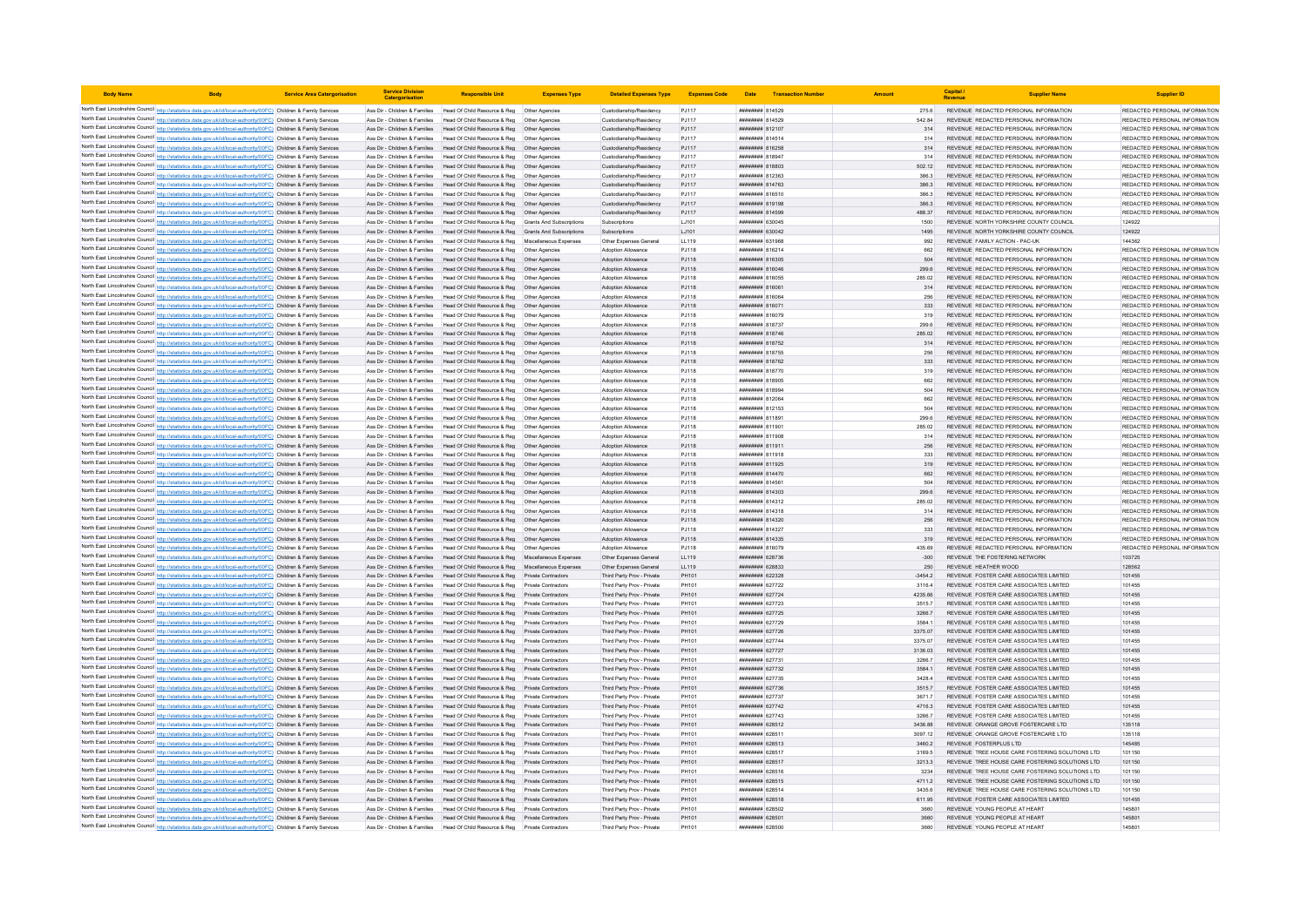| <b>Body Name</b>                                                                                                                                                                                                                       | <b>Service Area Catergorisation</b> | <b>Service Division</b><br>Catergorisatio                      |                                                                                                                                                                               | <b>Expenses Type</b>       | <b>Detailed Expenses Type</b>                            | <b>Expenses Code</b> |                                                        | Date Transaction Numbe |                   | Capital /<br>Revenue                                                           |                                         |
|----------------------------------------------------------------------------------------------------------------------------------------------------------------------------------------------------------------------------------------|-------------------------------------|----------------------------------------------------------------|-------------------------------------------------------------------------------------------------------------------------------------------------------------------------------|----------------------------|----------------------------------------------------------|----------------------|--------------------------------------------------------|------------------------|-------------------|--------------------------------------------------------------------------------|-----------------------------------------|
| North East Lincolnshire Council http://statistics.data.gov.uk/id/local-authority/00FC) Children & Family Services                                                                                                                      |                                     |                                                                | Ass Dir - Children & Families Head Of Child Resource & Reg Private Contractors                                                                                                |                            | Third Party Prov - Private                               | PH101                | ######## 628499                                        |                        | 3660              | REVENUE YOUNG PEOPLE AT HEART                                                  | 145801                                  |
| North East Lincolnshire Council http://statistics.data.gov.uk/id/local-authority/00FC) Children & Family Services                                                                                                                      |                                     | Ass Dir - Children & Families                                  | Head Of Child Resource & Reg Private Contractors                                                                                                                              |                            | Third Party Prov - Private                               | PH101                | ######## 628498                                        |                        | 3660              | REVENUE YOUNG PEOPLE AT HEART                                                  | 145801                                  |
| North East Lincolnshire Council http://statistics.data.gov.uk/id/local-authority/00FC) Children & Family Services                                                                                                                      |                                     | Ass Dir - Children & Families                                  | Head Of Child Resource & Reg Private Contractors                                                                                                                              |                            | Third Party Prov - Private                               | PH101                | ####### 628504                                         |                        | 6449.31           | REVENUE BY THE BRIDGE LTD                                                      | 138312                                  |
| North East Lincolnshire Council http://statistics.data.gov.uk/id/local-authority/00FC) Children & Family Services                                                                                                                      |                                     |                                                                | Ass Dir - Children & Families Head Of Child Resource & Reg Private Contractors                                                                                                |                            | Third Party Prov - Private                               | PH101                | ниннини 628495                                         |                        | 3405.3            | REVENUE PARALLEL PARENTS                                                       | 145652                                  |
| North East Lincolnshire Council http://statistics.data.gov.uk/id/local-authority/00FC) Children & Family Services<br>North East Lincolnshire Council http://statistics.data.gov.uk/id/local-authority/00FC) Children & Family Services |                                     |                                                                | Ass Dir - Children & Families Head Of Child Resource & Reg Private Contractors<br>Ass Dir - Children & Families Head Of Child Resource & Reg Private Contractors              |                            | Third Party Prov - Private<br>Third Party Prov - Private | PH101<br>PH101       | ######## 628493<br>######## 628492                     |                        | 3147.3<br>5682.9  | REVENUE PARALLEL PARENTS<br>REVENUE PARALLEL PARENTS                           | 145652<br>145652                        |
| North East Lincolnshire Council http://statistics.data.gov.uk/id/local-authority/00FC) Children & Family Services                                                                                                                      |                                     |                                                                | Ass Dir - Children & Families Head Of Child Resource & Reg Private Contractors                                                                                                |                            | Third Party Prov - Private                               | PH101                | ######## 628496                                        |                        | 3584.7            | REVENUE PARALLEL PARENTS                                                       | 145652                                  |
| North East Lincolnshire Council http://statistics.data.gov.uk/id/local-authority/00FC) Children & Family Services                                                                                                                      |                                     | Ass Dir - Children & Families                                  | Head Of Child Resource & Reg   Private Contractors                                                                                                                            |                            | Third Party Prov - Private                               | PH101                | нининни 628497                                         |                        | 9272              | REVENUE PARALLEL PARENTS                                                       | 145652                                  |
| North East Lincolnshire Council http://statistics.data.gov.uk/id/local-authority/00FC) Children & Family Services                                                                                                                      |                                     |                                                                | Ass Dir - Children & Families Head Of Child Resource & Reg Private Contractors                                                                                                |                            | Third Party Prov - Private                               | PH101                | ######## 628494                                        |                        | 3405.3            | REVENUE PARALLEL PARENTS                                                       | 145652                                  |
| North East Lincolnshire Council http://statistics.data.gov.uk/id/local-authority/00FC) Children & Family Services                                                                                                                      |                                     | Ass Dir - Children & Families                                  | Head Of Child Resource & Reg                                                                                                                                                  | Private Contractors        | Third Party Prov - Private                               | PH101                | ####### 628505                                         |                        | 695.04            | REVENUE COMPASS FOSTERING NORTH LIMITED                                        | 128844                                  |
| North East Lincolnshire Council http://statistics.data.gov.uk/id/local-authority/00FC) Children & Family Services                                                                                                                      |                                     | Ass Dir - Children & Families                                  | Head Of Child Resource & Reg                                                                                                                                                  | Private Contractors        | Third Party Prov - Private                               | PH101                | ######## 628837                                        |                        | 1000              | REVENUE PENNY SHEARDOWN<br>REVENUE FOSTER CARE ASSOCIATES LIMITED.             | 137278                                  |
| North East Lincolnshire Council http://statistics.data.gov.uk/id/local-authority/00FC) Children & Family Services<br>North East Lincolnshire Council http://statistics.data.gov.uk/id/local-authority/00FC) Children & Family Services |                                     | Ass Dir - Children & Families                                  | Head Of Child Resource & Reg. Private Contractors<br>Ass Dir - Children & Families Head Of Child Resource & Reg Private Contractors                                           |                            | Third Party Prov - Private<br>Third Party Prov - Private | PH101<br>PH101       | <b>######## 630266</b><br>######## 630264              |                        | 1320<br>4410      | REVENUE BARNARDOS EAST                                                         | 101455<br>143482                        |
| North East Lincolnshire Council http://statistics.data.gov.uk/id/local-authority/00FC) Children & Family Services                                                                                                                      |                                     | Ass Dir - Children & Families                                  | Head Of Child Resource & Reg   Private Contractors                                                                                                                            |                            | Third Party Prov - Private                               | PH101                | ######## 630325                                        |                        | 3562.8            | REVENUE COMPASS FOSTERING NORTH LIMITED                                        | 128844                                  |
| North East Lincolnshire Council http://statistics.data.gov.uk/id/local-authority/00FC) Children & Family Services                                                                                                                      |                                     | Ass Dir - Children & Families                                  | Head Of Child Resource & Reg                                                                                                                                                  | <b>Private Contractors</b> | Third Party Prov - Private                               | PH101                | ######## 630120                                        |                        | 4410              | <b>REVENUE BARNARDOS EAST</b>                                                  | 143482                                  |
| North East Lincolnshire Council http://statistics.data.gov.uk/id/local-authority/00FC) Children & Family Services                                                                                                                      |                                     | Ass Dir - Children & Families                                  | Head Of Child Resource & Reg Private Contractors                                                                                                                              |                            | Third Party Prov - Private                               | PH101                | ######## 630103                                        |                        | 3242.7            | REVENUE THE NATIONAL FOSTERING AGENCY                                          | 112225                                  |
| North East Lincolnshire Council http://statistics.data.gov.uk/id/local-authority/00FC) Children & Family Services                                                                                                                      |                                     | Ass Dir - Children & Families                                  | Head Of Child Resource & Reg Private Contractors                                                                                                                              |                            | Third Party Prov - Private                               | PH101                | ######## 630104                                        |                        | 3176.1            | REVENUE THE NATIONAL FOSTERING AGENCY                                          | 112225                                  |
| North East Lincolnshire Council http://statistics.data.gov.uk/id/local-authority/00FC) Children & Family Services                                                                                                                      |                                     | Ass Dir - Children & Families                                  | Head Of Child Resource & Reg<br>Ass Dir - Children & Families Head Of Child Resource & Reg                                                                                    | Private Contractors        | Third Party Prov - Private                               | PH101<br>PH101       | ######## 630253<br>######## 630254                     |                        | 3208.72           | REVENUE THE NATIONAL FOSTERING AGENCY<br>REVENUE THE NATIONAL FOSTERING AGENCY | 112225<br>112225                        |
| North East Lincolnshire Council http://statistics.data.gov.uk/id/local-authority/00FC) Children & Family Services<br>North East Lincolnshire Council http://statistics.data.gov.uk/id/local-authority/00FC) Children & Family Services |                                     |                                                                | Ass Dir - Children & Families Head Of Child Resource & Reg Private Contractors                                                                                                | Private Contractors        | Third Party Prov - Private<br>Third Party Prov - Private | PH101                | ######## 630255                                        |                        | 3274.2<br>3242.7  | REVENUE THE NATIONAL FOSTERING AGENCY                                          | 112225                                  |
| North East Lincolnshire Council http://statistics.data.gov.uk/id/local-authority/00FC) Children & Family Services                                                                                                                      |                                     |                                                                | Ass Dir - Children & Families Head Of Child Resource & Reg Private Contractors                                                                                                |                            | Third Party Prov - Private                               | PH101                | ######## 630256                                        |                        | 2460.02           | REVENUE THE NATIONAL FOSTERING AGENCY                                          | 112225                                  |
| North East Lincolnshire Council http://statistics.data.gov.uk/id/local-authority/00FC) Children & Family Services                                                                                                                      |                                     | Ass Dir - Children & Families                                  | Head Of Child Resource & Reg Private Contractors                                                                                                                              |                            | Third Party Prov - Private                               | PH101                | ######## 630257                                        |                        | 2313.11           | REVENUE THE NATIONAL FOSTERING AGENCY                                          | 112225                                  |
| North East Lincolnshire Council http://statistics.data.gov.uk/id/local-authority/00FC) Children & Family Services                                                                                                                      |                                     |                                                                | Ass Dir - Children & Families Head Of Child Resource & Reg Private Contractors                                                                                                |                            | Third Party Prov - Private                               | PH101                | ######## 630258                                        |                        | 3274 2            | REVENUE THE NATIONAL FOSTERING AGENCY                                          | 112225                                  |
| North East Lincolnshire Council http://statistics.data.gov.uk/id/local-authority/00FC) Children & Family Services                                                                                                                      |                                     | Ass Dir - Children & Families                                  | Head Of Child Resource & Reg Private Contractors                                                                                                                              |                            | Third Party Prov - Private                               | PH101                | ######## 630259                                        |                        | 3208.8            | REVENUE THE NATIONAL FOSTERING AGENCY                                          | 112225                                  |
| North East Lincolnshire Council http://statistics.data.gov.uk/id/local-authority/00FC) Children & Family Services                                                                                                                      |                                     | Ass Dir - Children & Families                                  | Head Of Child Resource & Reg Private Contractors                                                                                                                              |                            | Third Party Prov - Private                               | PH101                | ####### 630260                                         |                        | 3017.1            | REVENUE THE NATIONAL FOSTERING AGENCY                                          | 112225                                  |
| North East Lincolnshire Council http://statistics.data.gov.uk/id/local-authority/00FC) Children & Family Services                                                                                                                      |                                     | Ass Dir - Children & Families                                  | Head Of Child Resource & Reg                                                                                                                                                  | Private Contractors        | Third Party Prov - Private                               | PH101                | ####### 630261                                         |                        | 3176.             | REVENUE THE NATIONAL FOSTERING AGENCY                                          | 112225                                  |
| North East Lincolnshire Council http://statistics.data.gov.uk/id/local-authority/00FC) Children & Family Services                                                                                                                      |                                     |                                                                | Ass Dir - Children & Families Head Of Child Resource & Reg Private Contractors                                                                                                |                            | Third Party Prov - Private                               | PH101                | ######## 630262                                        |                        | 3274.2            | REVENUE THE NATIONAL FOSTERING AGENCY                                          | 112225                                  |
| North East Lincolnshire Council http://statistics.data.gov.uk/id/local-authority/00FC) Children & Family Services<br>North East Lincolnshire Council http://statistics.data.gov.uk/id/local-authority/00FC) Children & Family Services |                                     |                                                                | Ass Dir - Children & Families Head Of Child Resource & Reg Private Contractors<br>Ass Dir - Children & Families Head Of Child Resource & Reg Private Contractors              |                            | Third Party Prov - Private<br>Third Party Prov - Private | PH101<br>PH101       | ######## 630263<br>######## 630244                     |                        | 3355.8<br>3315.76 | REVENUE THE NATIONAL FOSTERING AGENCY<br>REVENUE THE NATIONAL FOSTERING AGENCY | 112225<br>112225                        |
| North East Lincolnshire Council http://statistics.data.gov.uk/id/local-authority/00FC) Children & Family Services                                                                                                                      |                                     | Ass Dir - Children & Families                                  | Head Of Child Resource & Reg                                                                                                                                                  | <b>Private Contractors</b> | Third Party Prov - Private                               | PH101                | ######## 630245                                        |                        | 3383.34           | REVENUE THE NATIONAL FOSTERING AGENCY                                          | 112225                                  |
| North East Lincolnshire Council http://statistics.data.gov.uk/id/local-authority/00FC) Children & Family Services                                                                                                                      |                                     | Ass Dir - Children & Families                                  | Head Of Child Resource & Reg Private Contractors                                                                                                                              |                            | Third Party Prov - Private                               | PH101                | ######## 630246                                        |                        | 3350.79           | REVENUE THE NATIONAL FOSTERING AGENCY                                          | 112225                                  |
| North East Lincolnshire Council http://statistics.data.gov.uk/id/local-authority/00FC) Children & Family Services                                                                                                                      |                                     | Ass Dir - Children & Families                                  | Head Of Child Resource & Reg                                                                                                                                                  | <b>Private Contractors</b> | Third Party Prov - Private                               | PH101                | ######## 630241                                        |                        | 3383.34           | REVENUE THE NATIONAL FOSTERING AGENCY                                          | 112225                                  |
| North East Lincolnshire Council http://statistics.data.gov.uk/id/local-authority/00FC) Children & Family Services                                                                                                                      |                                     | Ass Dir - Children & Families                                  | Head Of Child Resource & Reg                                                                                                                                                  |                            | Third Party Prov - Private                               | PH101                | ######## 630248                                        |                        | 3315.76           | REVENUE THE NATIONAL FOSTERING AGENCY                                          | 112225                                  |
| North East Lincolnshire Council http://statistics.data.gov.uk/id/local-authority/00FC) Children & Family Services                                                                                                                      |                                     | Ass Dir - Children & Families                                  | Head Of Child Resource & Reg                                                                                                                                                  | Private Contractors        | Third Party Prov - Private                               | PH101                | <b>пининни 630250</b>                                  |                        | 3117.67           | REVENUE THE NATIONAL FOSTERING AGENCY                                          | 112225                                  |
| North East Lincolnshire Council http://statistics.data.gov.uk/id/local-authority/00FC) Children & Family Services                                                                                                                      |                                     |                                                                | Ass Dir - Children & Families Head Of Child Resource & Reg Private Contractors                                                                                                |                            | Third Party Prov - Private                               | PH101                | ######## 630249                                        |                        | 3281.97           | REVENUE THE NATIONAL FOSTERING AGENCY                                          | 112225                                  |
| North East Lincolnshire Council http://statistics.data.gov.uk/id/local-authority/00FC) Children & Family Services                                                                                                                      |                                     |                                                                | Ass Dir - Children & Families Head Of Child Resource & Reg Private Contractors                                                                                                |                            | Third Party Prov - Private                               | PH101                | ######## 63025                                         |                        | 3383.34           | REVENUE THE NATIONAL FOSTERING AGENCY                                          | 112225                                  |
| North East Lincolnshire Council http://statistics.data.gov.uk/id/local-authority/00FC) Children & Family Services<br>North East Lincolnshire Council http://statistics.data.gov.uk/id/local-authority/00FC) Children & Family Services |                                     | Ass Dir - Children & Families                                  | Ass Dir - Children & Families Head Of Child Resource & Reg Private Contractors<br>Head Of Child Resource & Reg   Private Contractors                                          |                            | Third Party Prov - Private<br>Third Party Prov - Private | PH101<br>PH101       | ######## 630252<br>######## 631003                     |                        | 3467.66<br>630    | REVENUE THE NATIONAL FOSTERING AGENCY<br>REVENUE REDACTED PERSONAL INFORMATION | 112225<br>REDACTED PERSONAL INFORMATION |
| North East Lincolnshire Council http://statistics.data.gov.uk/id/local-authority/00FC) Children & Family Services                                                                                                                      |                                     | Ass Dir - Children & Families                                  | Head Of Child Resource & Reg Private Contractors                                                                                                                              |                            | Third Party Prov - Private                               | PH101                | ######## 631001                                        |                        | 630               | REVENUE REDACTED PERSONAL INFORMATION                                          | REDACTED PERSONAL INFORMATION           |
| North East Lincolnshire Council http://statistics.data.gov.uk/id/local-authority/00FC) Children & Family Services                                                                                                                      |                                     | Ass Dir - Children & Families                                  | Head Of Child Resource & Reg                                                                                                                                                  | Private Contractors        | Third Party Prov - Private                               | PH101                | ######## 631006                                        |                        | 480               | REVENUE REDACTED PERSONAL INFORMATION                                          | REDACTED PERSONAL INFORMATION           |
| North East Lincolnshire Council http://statistics.data.gov.uk/id/local-authority/00FC) Children & Family Services                                                                                                                      |                                     | Ass Dir - Children & Families                                  | Head Of Child Resource & Reg                                                                                                                                                  | Private Contractors        | Third Party Prov - Private                               | PH101                | ######## 631004                                        |                        | 420               | REVENUE REDACTED PERSONAL INFORMATION                                          | REDACTED PERSONAL INFORMATION           |
| North East Lincolnshire Council http://statistics.data.gov.uk/id/local-authority/00FC) Children & Family Services                                                                                                                      |                                     |                                                                | Ass Dir - Children & Families Head Of Child Resource & Reg Private Contractors                                                                                                |                            | Third Party Prov - Private                               | PH101                | ######## 631005                                        |                        | 420               | REVENUE REDACTED PERSONAL INFORMATION                                          | REDACTED PERSONAL INFORMATION           |
| North East Lincolnshire Council http://statistics.data.gov.uk/id/local-authority/00FC) Children & Family Services                                                                                                                      |                                     |                                                                | Ass Dir - Children & Families Head Of Child Resource & Reg                                                                                                                    | <b>Private Contractors</b> | Third Party Prov - Private                               | PH101                | ######## 631015                                        |                        | 780               | REVENUE REDACTED PERSONAL INFORMATION                                          | REDACTED PERSONAL INFORMATION           |
| North East Lincolnshire Council http://statistics.data.gov.uk/id/local-authority/00FC) Children & Family Services                                                                                                                      |                                     |                                                                | Ass Dir - Children & Families Head Of Child Resource & Reg Private Contractors                                                                                                |                            | Third Party Prov - Private                               | PH101                | ######## 631000                                        |                        | 630               | REVENUE REDACTED PERSONAL INFORMATION                                          | REDACTED PERSONAL INFORMATION           |
| North East Lincolnshire Council http://statistics.data.gov.uk/id/local-authority/00FC) Children & Family Services                                                                                                                      |                                     | Ass Dir - Children & Families                                  | Head Of Child Resource & Reg Private Contractors                                                                                                                              |                            | Third Party Prov - Private                               | PH101                | ######## 630985                                        |                        | 864.99            | REVENUE SWIIS FOSTER CARE LTD                                                  | 146857                                  |
| North East Lincolnshire Council http://statistics.data.gov.uk/id/local-authority/00FC) Children & Family Services<br>North East Lincolnshire Council http://statistics.data.gov.uk/id/local-authority/00FC) Children & Family Services |                                     | Ass Dir - Children & Families<br>Ass Dir - Children & Families | Head Of Child Resource & Reg Private Contractors<br>Head Of Child Resource & Reg Private Contractors                                                                          |                            | Third Party Prov - Private<br>Third Party Prov - Private | PH101<br>PH101       | ######## 631746<br>######## 631745                     |                        | 630<br>3155.24    | REVENUE REDACTED PERSONAL INFORMATION<br>REVENUE FOSTERING SOLUTIONS           | REDACTED PERSONAL INFORMATION<br>121902 |
| North East Lincolnshire Council http://statistics.data.gov.uk/id/local-authority/00FC) Children & Family Services                                                                                                                      |                                     | Ass Dir - Children & Families                                  | Head Of Child Resource & Reg Private Contractors                                                                                                                              |                            | Third Party Prov - Private                               | PH101                | ######## 631744                                        |                        | 3260.41           | REVENUE FOSTERING SOLUTIONS                                                    | 121902                                  |
| North East Lincolnshire Council http://statistics.data.gov.uk/id/local-authority/00FC) Children & Family Services                                                                                                                      |                                     |                                                                | Ass Dir - Children & Families   Head Of Child Resource & Reg   Private Contractors                                                                                            |                            | Third Party Prov - Private                               | PH101                | <b><i>RHHHHHH</i></b> 631743                           |                        | 3155.24           | REVENUE FOSTERING SOLUTIONS                                                    | 121902                                  |
| North East Lincolnshire Council http://statistics.data.gov.uk/id/local-authority/00FC) Children & Family Services                                                                                                                      |                                     |                                                                | Ass Dir - Children & Families Head Of Child Resource & Reg Private Contractors                                                                                                |                            | Third Party Prov - Private                               | PH101                | ######## 631969                                        |                        | 1807.65           | <b>REVENUE AMY BRIGGS</b>                                                      | 146765                                  |
| North East Lincolnshire Council http://statistics.data.gov.uk/id/local-authority/00FC) Children & Family Services                                                                                                                      |                                     |                                                                | Ass Dir - Children & Families Head Of Child Resource & Reg Equip / Furniture / Materials                                                                                      |                            | Equipment - Purchase                                     | LA101                | ######## 630378                                        |                        | 376.95            | REVENUE PETTY CASH                                                             | <b>REDACTED</b>                         |
| North East Lincolnshire Council http://statistics.data.gov.uk/id/local-authority/00FC) Children & Family Services                                                                                                                      |                                     |                                                                | Ass Dir - Children & Families Head Of Child Resource & Reg Equip / Furniture / Materials                                                                                      |                            | Equipment - Purchase                                     | LA101                | ######## 631159                                        |                        | 590.24            | REVENUE J W PLATER LTD                                                         | 100555                                  |
| North East Lincolnshire Council http://statistics.data.gov.uk/id/local-authority/00FC) Children & Family Services                                                                                                                      |                                     | Ass Dir - Children & Families                                  | Head Of Child Resource & Reg Miscellaneous Expenses                                                                                                                           |                            | Activities - Service Users                               | 11114                | ######## 630378                                        |                        | 352.04            | REVENUE PETTY CASH                                                             | <b>REDACTED</b>                         |
| North East Lincolnshire Council http://statistics.data.gov.uk/id/local-authority/00FC) Children & Family Services                                                                                                                      |                                     | Ass Dir - Children & Families                                  | Head Of Child Resource & Reg Miscellaneous Expenses                                                                                                                           |                            | Holidays - Service Users                                 | LL113                | <b>HHHHHHH 631717</b>                                  |                        | 945               | REVENUE WALTHAM TRAVEL                                                         | 126166                                  |
| North East Lincolnshire Council http://statistics.data.gov.uk/id/local-authority/00FC) Children & Family Services<br>North East Lincolnshire Council http://statistics.data.gov.uk/id/local-authority/00FC) Children & Family Services |                                     | Ass Dir - Children & Families<br>Ass Dir - Children & Families | Head Of Child Resource & Reg   Other Agencies                                                                                                                                 |                            | Clothing<br>Pocket Money                                 | PJ106                | ######## 630378<br>######## 630378                     |                        | 874.04            | REVENUE PETTY CASH<br>REVENUE PETTY CASH                                       | <b>REDACTED</b><br><b>REDACTED</b>      |
| North East Lincolnshire Council http://statistics.data.gov.uk/id/local-authority/00FC) Children & Family Services                                                                                                                      |                                     |                                                                | Head Of Child Resource & Reg<br>Ass Dir - Children & Families Head Of Child Resource & Reg Rep Alterations Maint Building                                                     | Other Agencies             | Buildings - Regulations / Insp.                          | PJ105<br>GA103       | ######## 631748                                        |                        | 333<br>2578       | REVENUE OFSTED                                                                 | 101836                                  |
| North East Lincolnshire Council http://statistics.data.gov.uk/id/local-authority/00FC) Children & Family Services                                                                                                                      |                                     |                                                                | Ass Dir - Children & Families Head Of Child Resource & Reg Equip / Furniture / Materials                                                                                      |                            | Equipment - Purchase                                     | LA101                | ######## 629594                                        |                        | 302.36            | REVENUE PETTY CASH                                                             | <b>REDACTED</b>                         |
| North East Lincolnshire Council http://statistics.data.gov.uk/id/local-authority/00FC) Children & Family Services                                                                                                                      |                                     | Ass Dir - Children & Families                                  | Head Of Child Resource & Reg Catering                                                                                                                                         |                            | Provisions                                               | LB101                | ######## 629594                                        |                        | 423.58            | REVENUE PETTY CASH                                                             | <b>REDACTED</b>                         |
| North East Lincolnshire Council http://statistics.data.gov.uk/id/local-authority/00FC) Children & Family Services                                                                                                                      |                                     | Ass Dir - Children & Families                                  | Head Of Child Resource & Reg Catering                                                                                                                                         |                            | Provisions                                               | LB101                | ######## 630636                                        |                        | 776.3             | REVENUE PETTY CASH                                                             | <b>REDACTED</b>                         |
| North East Lincolnshire Council http://statistics.data.gov.uk/id/local-authority/00FC) Children & Family Services                                                                                                                      |                                     | Ass Dir - Children & Families                                  | Head Of Child Resource & Reg Catering                                                                                                                                         |                            | Provisions                                               | LB101                | ######## 628387                                        |                        | 985.06            | <b>REVENUE PETTY CASH</b>                                                      | <b>REDACTED</b>                         |
| North East Lincolnshire Council http://statistics.data.gov.uk/id/local-authority/00FC) Children & Family Services                                                                                                                      |                                     | Ass Dir - Children & Families                                  | Head Of Child Resource & Reg Miscellaneous Expenses                                                                                                                           |                            | Other Expenses General                                   | LL119                | ######## 62838                                         |                        | 351.63            | REVENUE PETTY CASH                                                             | REDACTED                                |
| North East Lincolnshire Council http://statistics.data.gov.uk/id/local-authority/00FC) Children & Family Services                                                                                                                      |                                     | Ass Dir - Children & Families                                  | Head Of Child Resource & Reg Equip / Furniture / Materials                                                                                                                    |                            | Equipment - Purchas                                      | LA101                | ######## 631657                                        |                        | 918.35            | REVENUE PETTY CASH                                                             | <b>REDACTED</b>                         |
| North East Lincolnshire Council http://statistics.data.gov.uk/id/local-authority/00FC) Children & Family Services<br>North East Lincolnshire Council http://statistics.data.gov.uk/id/local-authority/00FC) Children & Family Services |                                     |                                                                | Ass Dir - Children & Families Head Of Child Resource & Reg Miscellaneous Expenses<br>Ass Dir - Children & Families Head Of Child Resource & Reg Equip / Furniture / Materials |                            | Holidays - Service Users<br>Equipment - Purchase         | LL113<br>LA101       | <b><i><u>RHHHHHH</u></i></b> 631476<br>######## 629594 |                        | 862.36<br>1116.24 | REVENUE PETTY CASH<br>REVENUE PETTY CASH                                       | <b>REDACTED</b><br><b>REDACTED</b>      |
| North East Lincolnshire Council http://statistics.data.gov.uk/id/local-authority/00FC) Children & Family Services                                                                                                                      |                                     |                                                                | Ass Dir - Children & Families Head Of Child Resource & Reg Equip / Furniture / Materials                                                                                      |                            | Equipment - Purchase                                     | LA101                | ######## 631160                                        |                        | 410.4             | REVENUE J W PLATER LTD                                                         | 100555                                  |
| North East Lincolnshire Council http://statistics.data.gov.uk/id/local-authority/00FC) Children & Family Services                                                                                                                      |                                     | Ass Dir - Children & Families                                  | Head Of Child Resource & Reg Catering                                                                                                                                         |                            | Provisions                                               | LB101                | <b>пининнин</b> 629594                                 |                        | 467.74            | REVENUE PETTY CASH                                                             | <b>REDACTED</b>                         |
| North East Lincolnshire Council http://statistics.data.gov.uk/id/local-authority/00FC) Children & Family Services                                                                                                                      |                                     |                                                                | Ass Dir - Children & Families Head Of Child Resource & Reg Miscellaneous Expenses                                                                                             |                            | Activities - Service Users                               | 11114                | <b><i><u>RHHHHHH</u></i></b> 629594                    |                        | 30785             | REVENUE PETTY CASH                                                             | <b>REDACTED</b>                         |
| North East Lincolnshire Council http://statistics.data.gov.uk/id/local-authority/00FC) Children & Family Services                                                                                                                      |                                     | Ass Dir - Children & Families                                  | Head Of Child Resource & Reg Private Contractors                                                                                                                              |                            | Third Party Prov - Private                               | PH101                | ######## 630636                                        |                        | 1250              | REVENUE PETTY CASH                                                             | <b>REDACTED</b>                         |
| North East Lincolnshire Council http://statistics.data.gov.uk/id/local-authority/00FC) Children & Family Services                                                                                                                      |                                     | Ass Dir - Children & Families                                  | Head Of Child Resource & Reg                                                                                                                                                  | Other Agencies             | Pocket Money                                             | PJ105                | ********* 62959                                        |                        | 340               | REVENUE PETTY CASH                                                             | <b>REDACTED</b>                         |
| North East Lincolnshire Council http://statistics.data.gov.uk/id/local-authority/00FC) Children & Family Services                                                                                                                      |                                     |                                                                | Ass Dir - Children & Families Head Of Child Resource & Reg                                                                                                                    | Other Agencies             | <b>Housing Benefit</b>                                   | PJ134                | ######## 629119                                        |                        | 902.32            | REVENUE HULL RESETTLEMENT PROJECT LTD                                          | 128649                                  |
| North East Lincolnshire Council http://statistics.data.gov.uk/id/local-authority/00FC) Children & Family Services                                                                                                                      |                                     |                                                                | Ass Dir - Children & Families Head Of Child Resource & Reg   Other Agencies                                                                                                   |                            | Leaving Care Grant                                       | PJ116                | ######## 631647<br>######## 629355                     |                        | 399.96            | REVENUE ARGOS BUSINESS SOLUTIONS                                               | 101032                                  |
| North East Lincolnshire Council http://statistics.data.gov.uk/id/local-authority/00FC) Children & Family Services<br>North East Lincolnshire Council http://statistics.data.gov.uk/id/local-authority/00FC) Children & Family Services |                                     |                                                                | Ass Dir - Children & Families Head Of Child Resource & Reg Other Agencies<br>Ass Dir - Children & Families Head Of Child Resource & Reg Other Agencies                        |                            | Leaving Care Grant<br>Personal Allowance                 | PJ116<br>PJ122       | ######## 631965                                        |                        | 654.18<br>288.6   | REVENUE DAVID BURY LTD<br>REVENUE 16+ SERVICES                                 | 103135<br>100943                        |
| North East Lincolnshire Council http://statistics.data.gov.uk/id/local-authority/00FC) Children & Family Services                                                                                                                      |                                     |                                                                | Ass Dir - Children & Families   Head Of Child Resource & Reg   Private Contractors                                                                                            |                            | Third Party Prov - Private                               | PH101                | ####### 812192                                         |                        | 270               | REVENUE REDACTED PERSONAL INFORMATION                                          | REDACTED PERSONAL INFORMATION           |
| North East Lincolnshire Council http://statistics.data.gov.uk/id/local-authority/00FC) Children & Family Services                                                                                                                      |                                     |                                                                | Ass Dir - Children & Families Head Of Child Resource & Reg Private Contractors                                                                                                |                            | Third Party Prov - Private                               | PH101                | ######## 814600                                        |                        | 270               | REVENUE REDACTED PERSONAL INFORMATION                                          | REDACTED PERSONAL INFORMATION           |
| North East Lincolnshire Council http://statistics.data.gov.uk/id/local-authority/00FC) Children & Family Services                                                                                                                      |                                     |                                                                | Ass Dir - Children & Families Head Of Child Resource & Reg Private Contractors                                                                                                |                            | Third Party Prov - Private                               | PH101                | <b>#######</b> 816344                                  |                        | 270               | REVENUE REDACTED PERSONAL INFORMATION                                          | REDACTED PERSONAL INFORMATION           |
| North East Lincolnshire Council http://statistics.data.gov.uk/id/local-authority/00FC) Children & Family Services                                                                                                                      |                                     |                                                                | Ass Dir - Children & Families Head Of Child Resource & Reg Private Contractors                                                                                                |                            | Third Party Prov - Private                               | PH101                | ######## 819033                                        |                        | 270               | REVENUE REDACTED PERSONAL INFORMATION                                          | REDACTED PERSONAL INFORMATION           |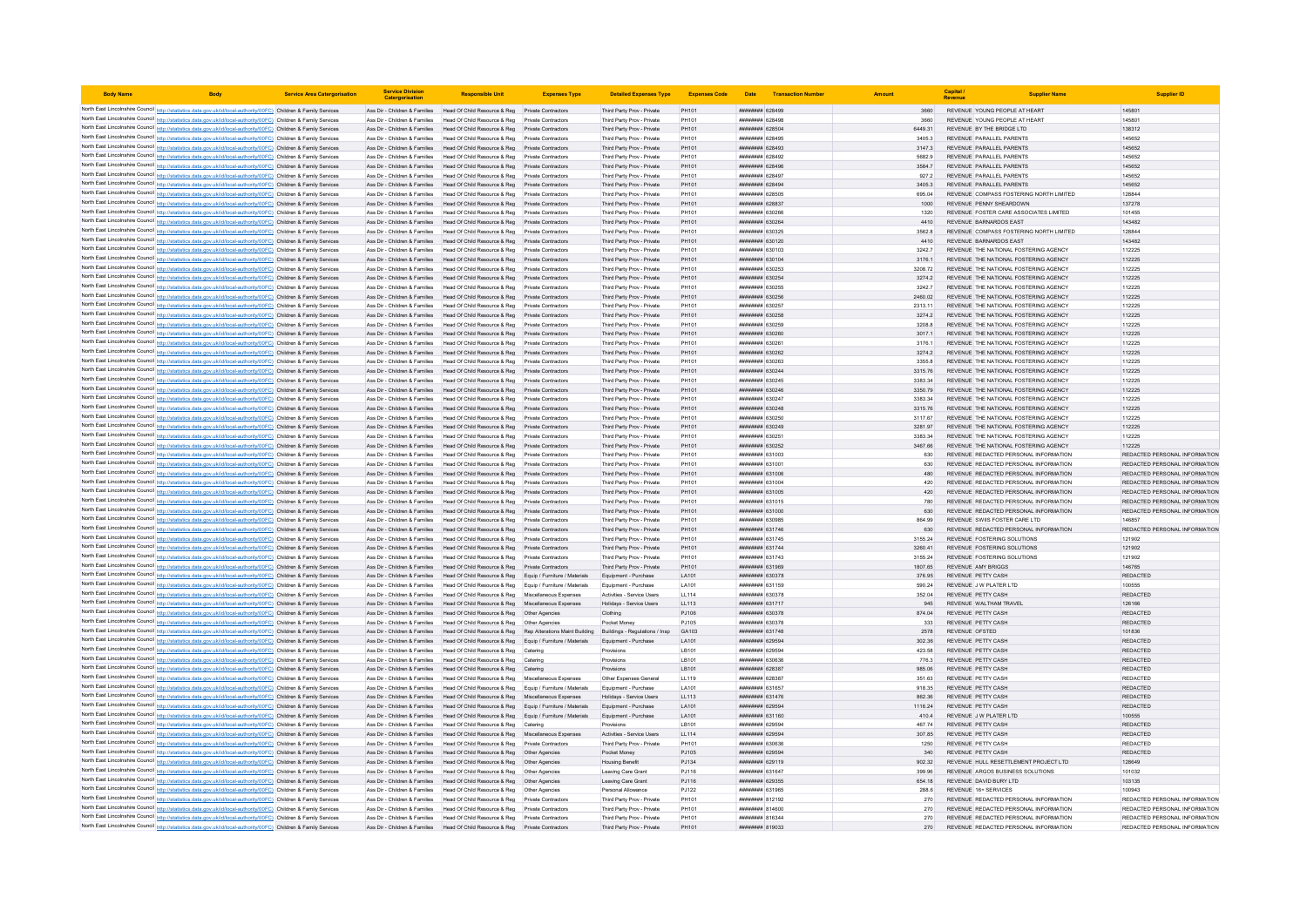| <b>Body Name</b> |                                                                                                                                                                                                                                        | <b>Service Area Catergorisation</b> | <b>Service Division</b><br>Catergorisat                                                       | <b>Responsible Unit</b>                                                                                                    | <b>Expenses Type</b>                                                     | <b>Detailed Expenses Type</b>                       | <b>Expenses Code</b> |                                          | Date Transaction Number |                   | Canital.                                                         | <b>Supplier Name</b>                                                                                | <b>Supplier ID</b>            |
|------------------|----------------------------------------------------------------------------------------------------------------------------------------------------------------------------------------------------------------------------------------|-------------------------------------|-----------------------------------------------------------------------------------------------|----------------------------------------------------------------------------------------------------------------------------|--------------------------------------------------------------------------|-----------------------------------------------------|----------------------|------------------------------------------|-------------------------|-------------------|------------------------------------------------------------------|-----------------------------------------------------------------------------------------------------|-------------------------------|
|                  | North East Lincolnshire Council http://statistics.data.gov.uk/id/local-authority/00FC) Children & Family Services                                                                                                                      |                                     |                                                                                               | Ass Dir - Children & Families Head Of Child Resource & Reg Private Contractors                                             |                                                                          | Third Party Prov - Private                          | PH101                | <b>#######</b> 812271                    |                         | 344.5             |                                                                  | REVENUE REDACTED PERSONAL INFORMATION                                                               | REDACTED PERSONAL INFORMATION |
|                  | North East Lincolnshire Council http://statistics.data.gov.uk/id/local-authority/00FC) Children & Family Services                                                                                                                      |                                     |                                                                                               | Ass Dir - Children & Families Head Of Child Resource & Reg                                                                 | Private Contractors                                                      | Third Party Prov - Private                          | PH101                | ####### 811991                           |                         | 420               |                                                                  | REVENUE REDACTED PERSONAL INFORMATION                                                               | REDACTED PERSONAL INFORMATION |
|                  | North East Lincolnshire Council http://statistics.data.gov.uk/id/local-authority/00FC) Children & Family Services                                                                                                                      |                                     |                                                                                               | Ass Dir - Children & Families Head Of Child Resource & Reg                                                                 | Private Contractors                                                      | Third Party Prov - Private                          | PH101                | <b>пининний</b> 814765                   |                         | 490               |                                                                  | REVENUE REDACTED PERSONAL INFORMATION                                                               | REDACTED PERSONAL INFORMATION |
|                  | North East Lincolnshire Council http://statistics.data.gov.uk/id/local-authority/00FC) Children & Family Services                                                                                                                      |                                     |                                                                                               | Ass Dir - Children & Families Head Of Child Resource & Reg Private Contractors                                             |                                                                          | Third Party Prov - Private                          | PH101                | ######## 811968                          |                         | 372.9             |                                                                  | REVENUE REDACTED PERSONAL INFORMATION                                                               | REDACTED PERSONAL INFORMATION |
|                  | North East Lincolnshire Council http://statistics.data.gov.uk/id/local-authority/00FC) Children & Family Services                                                                                                                      |                                     |                                                                                               | Ass Dir - Children & Families Head Of Child Resource & Reg Private Contractors                                             |                                                                          | Third Party Prov - Private                          | PH101                | ####### 811968                           |                         | 434.6             |                                                                  | REVENUE REDACTED PERSONAL INFORMATION                                                               | REDACTED PERSONAL INFORMATION |
|                  | North East Lincolnshire Council http://statistics.data.gov.uk/id/local-authority/00FC) Children & Family Services                                                                                                                      |                                     |                                                                                               | Ass Dir - Children & Families Head Of Child Resource & Reg Other Agencies                                                  |                                                                          | <b>Additional Cost</b>                              | PJ114                | ####### 629118                           |                         | 1200              | REVENUE GRAVITY RED LTD                                          |                                                                                                     | 122793                        |
|                  | North East Lincolnshire Council http://statistics.data.gov.uk/id/local-authority/00FC) Children & Family Services<br>North East Lincolnshire Council http://statistics.data.gov.uk/id/local-authority/00FC) Children & Family Services |                                     | Ass Dir - Children & Families                                                                 | Ass Dir - Children & Families Head Of Child Resource & Reg Other Agencies<br>Head Of Child Resource & Reg  Other Agencies  |                                                                          | <b>Additional Cost</b><br><b>Additional Cost</b>    | PJ114<br>PJ114       | <b>ПНИНИНИ 629117</b><br>######## 631408 |                         | 273<br>429        | REVENUE THE ROWAN ORGANISATION<br>REVENUE THE ROWAN ORGANISATION |                                                                                                     | 105925<br>105925              |
|                  | North East Lincolnshire Council http://statistics.data.gov.uk/id/local-authority/00FC) Children & Family Services                                                                                                                      |                                     | Ass Dir - Children & Families                                                                 | Head Of Child Resource & Reg                                                                                               |                                                                          | Rent                                                | GC101                | ######## 629627                          |                         | 886.44            |                                                                  | REVENUE LINCOLNSHIRE HOUSING PARTNERSHIP                                                            | 140117                        |
|                  | North East Lincolnshire Council http://statistics.data.gov.uk/id/local-authority/00FC) Children & Family Services                                                                                                                      |                                     | Ass Dir - Children & Families                                                                 | Head Of Child Resource & Reg                                                                                               | Rents                                                                    | Rent                                                | GC101                | ######## 62835F                          |                         | 633.24            |                                                                  | REVENUE LINCOLNSHIRE HOUSING PARTNERSHIP                                                            | 140117                        |
|                  | North East Lincolnshire Council http://statistics.data.gov.uk/id/local-authority/00FC) Children & Family Services                                                                                                                      |                                     |                                                                                               | Ass Dir - Children & Families Head Of Child Resource & Reg                                                                 | Rente                                                                    | Rent                                                | GC <sub>101</sub>    | <i>пивниния</i> 628359                   |                         | 274.04            |                                                                  | REVENUE LINCOLNSHIRE HOUSING PARTNERSHIP                                                            | 140117                        |
|                  | North East Lincolnshire Council http://statistics.data.gov.uk/id/local-authority/00FC) Children & Family Services                                                                                                                      |                                     | Ass Dir - Children & Families                                                                 | Head Of Child Resource & Reg Equip / Furniture / Materials                                                                 |                                                                          | Equipment - Purchase                                | LA101                | <b>пининний</b> 617736                   |                         | 493.87            | REVENUE B & M RETAIL LIMITED                                     |                                                                                                     | 116266                        |
|                  | North East Lincolnshire Council http://statistics.data.gov.uk/id/local-authority/00FC) Children & Family Services                                                                                                                      |                                     | Ass Dir - Children & Families                                                                 | Head Of Child Resource & Reg Private Contractors                                                                           |                                                                          | Third Party Prov - Private                          | PH101                | ####### 631410                           |                         | 4970              |                                                                  | REVENUE PARENTS AND CHILDREN TOGETHER                                                               | 134537                        |
|                  | North East Lincolnshire Council http://statistics.data.gov.uk/id/local-authority/00FC) Children & Family Services                                                                                                                      |                                     | Ass Dir - Children & Families                                                                 | Head Of Child Resource & Reg                                                                                               | Private Contractors                                                      | Third Party Prov - Private                          | PH101                | ######## 631460                          |                         | 300               | REVENUE TIME TO LISTEN LIMITED                                   |                                                                                                     | 140435                        |
|                  | North East Lincolnshire Council http://statistics.data.gov.uk/id/local-authority/00FC) Children & Family Services                                                                                                                      |                                     | Ass Dir - Children & Families                                                                 | Head Of Child Resource & Reg                                                                                               | Private Contractors                                                      | Third Party Prov - Private                          | PH101                | ######## 629616                          |                         | 527.8             |                                                                  | REVENUE PARENTS AND CHILDREN TOGETHER                                                               | 134537                        |
|                  | North East Lincolnshire Council http://statistics.data.gov.uk/id/local-authority/00FC) Children & Family Services<br>North East Lincolnshire Council http://statistics.data.gov.uk/id/local-authority/00FC) Children & Family Services |                                     | Ass Dir - Children & Families<br>Ass Dir - Children & Families                                | Head Of Child Resource & Reg<br>Head Of Child Resource & Reg                                                               | <b>Energy Costs</b><br>Equip / Furniture / Materials                     | Electricity<br>Equipment - Purchase                 | GB102<br>LA101       | ######## 631416<br>####### 631416        |                         | 360<br>500.98     | REVENUE STAYING CLOSE PROJECT<br>REVENUE STAYING CLOSE PROJECT   |                                                                                                     | 139584<br>139584              |
|                  | North East Lincolnshire Council http://statistics.data.gov.uk/id/local-authority/00FC) Children & Family Services                                                                                                                      |                                     | Ass Dir - Children & Families                                                                 | Head Of Child Resource & Reg                                                                                               | Miscellaneous Expenses                                                   | Activities - Service Users                          | LL114                | ####### 631416                           |                         | 380.27            | REVENUE STAYING CLOSE PROJECT                                    |                                                                                                     | 139584                        |
|                  | North East Lincolnshire Council http://statistics.data.gov.uk/id/local-authority/00FC) Children & Family Services                                                                                                                      |                                     |                                                                                               | Ass Dir - Children & Families Head Of Child Resource & Reg                                                                 | Private Contractors                                                      | Third Party Prov - Private                          | PH101                | ######## 631847                          |                         | 4500              |                                                                  | REVENUE HULL RESETTLEMENT PROJECT LTD                                                               | 128649                        |
|                  | North East Lincolnshire Council http://statistics.data.gov.uk/id/local-authority/00FC) Children & Family Services                                                                                                                      |                                     |                                                                                               | Ass Dir - Children & Families Head Of Child Resource & Reg Equip / Furniture / Materials                                   |                                                                          | Equipment - Purchase                                | LA101                | ######## 631281                          |                         | 1165.53           | REVENUE PETTY CASH                                               |                                                                                                     | <b>REDACTED</b>               |
|                  | North East Lincolnshire Council http://statistics.data.gov.uk/id/local-authority/00FC) Children & Family Services                                                                                                                      |                                     | Ass Dir - Children & Families                                                                 | Head Of Child Resource & Reg Catering                                                                                      |                                                                          | Provisions                                          | LB101                | ######## 631281                          |                         | 954.36            | REVENUE PETTY CASH                                               |                                                                                                     | <b>REDACTED</b>               |
|                  | North East Lincolnshire Council http://statistics.data.gov.uk/id/local-authority/00FC) Children & Family Services                                                                                                                      |                                     | Ass Dir - Children & Families                                                                 | Head Of Child Resource & Reg                                                                                               | Miscellaneous Expenses                                                   | Activities - Service Users                          | 11114                | ######## 631281                          |                         | 26586             | <b>REVENUE PETTY CASH</b>                                        |                                                                                                     | <b>REDACTED</b>               |
|                  | North East Lincolnshire Council http://statistics.data.gov.uk/id/local-authority/00FC) Children & Family Services                                                                                                                      |                                     | Ass Dir - Children & Families                                                                 | Head Of Child Resource & Reg                                                                                               | Other Agencies                                                           | Personal Items                                      | PJ115                | ######## 631281                          |                         | 258.24            | REVENUE PETTY CASH                                               |                                                                                                     | <b>REDACTED</b>               |
|                  | North East Lincolnshire Council http://statistics.data.gov.uk/id/local-authority/00FC) Children & Family Services                                                                                                                      |                                     | Ass Dir - Children & Families                                                                 | Head Of Child Resource & Reg                                                                                               | Public Transport                                                         | Public Transport - Serv User                        | JD102                | ######## 628539                          |                         | 2732.9            | <b>REVENUE LINKS TAXIS</b>                                       |                                                                                                     | 100546                        |
|                  | North East Lincolnshire Council http://statistics.data.gov.uk/id/local-authority/00FC) Children & Family Services                                                                                                                      |                                     | Ass Dir - Children & Families                                                                 | Head Of Child Resource & Reg                                                                                               | Miscellaneous Expenses                                                   | Other Expenses General                              | LL119                | ######## 630652                          |                         | 2112              |                                                                  | REVENUE DJ TAXIS SCUNTHORPE LIMITED                                                                 | 144612                        |
|                  | North East Lincolnshire Council http://statistics.data.gov.uk/id/local-authority/00FC) Children & Family Services<br>North East Lincolnshire Council http://statistics.data.gov.uk/id/local-authority/00FC) Children & Family Services |                                     | Ass Dir - Safer Nel                                                                           | Ass Dir - Children & Families Head Of Child Resource & Reg<br>Young And Safe                                               | Miscellaneous Expenses<br>Voluntary Associations                         | Other Expenses General<br>Third Pp - Third Sector   | 11119<br>PF101       | ######## 630650<br>631660                |                         | 332<br>15587.5    | REVENUE 57 TAXIS LTD<br>REVENUE THE BLUE DOOR                    |                                                                                                     | 142264<br>146428              |
|                  | North East Lincolnshire Council http://statistics.data.gov.uk/id/local-authority/00FC) Children & Family Services                                                                                                                      |                                     | Ass Dir - Safer Nel                                                                           | Young And Safe                                                                                                             | Voluntary Associations                                                   | Third Pp - Third Sector                             | PF101                | ####### 631403                           |                         | 6750              | REVENUE THE BLUE DOOR                                            |                                                                                                     | 146428                        |
|                  | North East Lincolnshire Council http://statistics.data.gov.uk/id/local-authority/00FC) Children & Family Services                                                                                                                      |                                     | Ass Dir - Safer Nel                                                                           | Young And Safe                                                                                                             | <b>Direct Transport Costs</b>                                            | Hired Transport - Employees                         | JA101                | <b>пининний</b> 628330                   |                         | 475               | REVENUE READY RENT A CAR                                         |                                                                                                     | 100557                        |
|                  | North East Lincolnshire Council http://statistics.data.gov.uk/id/local-authority/00FC) Children & Family Services                                                                                                                      |                                     | Ass Dir - Safer Nel                                                                           | Young And Safe                                                                                                             | Equip / Furniture / Materials                                            | Equipment - Maintenance                             | LA104                | ######## 628386                          |                         | 270               | REVENUE J MCCANN & CO LTD                                        |                                                                                                     | 100841                        |
|                  | North East Lincolnshire Council http://statistics.data.gov.uk/id/local-authority/00FC) Children & Family Services                                                                                                                      |                                     | Ass Dir - Safer Nel                                                                           | Young And Safe                                                                                                             | Contributions To Provisions                                              | Contributions - Other                               | LK103                | ####### 629147                           |                         | 2500              | REVENUE IAN COXAN                                                |                                                                                                     | 103410                        |
|                  | North East Lincolnshire Council http://statistics.data.gov.uk/id/local-authority/00FC) Children & Family Services                                                                                                                      |                                     | Ass Dir - Safer Nel                                                                           | Young And Safe                                                                                                             | Contributions To Provisions                                              | Contributions - Othe                                | LK103                | ######## 630098                          |                         | 3000              |                                                                  | REVENUE VOLUNTARY ACTION NORTH EAST LINCOLNSHIRE                                                    | 103631                        |
|                  | North East Lincolnshire Council http://statistics.data.gov.uk/id/local-authority/00FC) Children & Family Services                                                                                                                      |                                     | Ass Dir - Women & Children                                                                    | Childrens Health                                                                                                           | Private Contractors                                                      | Contract Payments                                   | PH105                | <b>пининнин</b> 629559                   |                         | 1110              |                                                                  | REVENUE N LINCS & GOOLE HOSPITALS NHS FOUNDATION TRUS 111074                                        |                               |
|                  | North East Lincolnshire Council http://statistics.data.gov.uk/id/local-authority/00FC) Children & Family Services                                                                                                                      |                                     | Ass Dir - Women & Children                                                                    | Childrens Health                                                                                                           | Private Contractors                                                      | Contract Payments                                   | PH105                | ######## 629560                          |                         | 1110              |                                                                  | REVENUE N LINCS & GOOLE HOSPITALS NHS FOUNDATION TRUS 111074                                        |                               |
|                  | North East Lincolnshire Council http://statistics.data.gov.uk/id/local-authority/00FC) Children & Family Services                                                                                                                      |                                     | Ass Dir - Women & Children                                                                    | Childrens Health                                                                                                           | Rents                                                                    | Room Hire                                           | GC103                | ######## 628296                          |                         | 375               |                                                                  | REVENUE ART REGENERATION & COMMUNITY HERITAGE                                                       | 135607                        |
|                  | North East Lincolnshire Council http://statistics.data.gov.uk/id/local-authority/00FC) Children & Family Services<br>North East Lincolnshire Council http://statistics.data.gov.uk/id/local-authority/00FC) Children & Family Services |                                     | Ass Dir - Women & Children<br>Ass Dir - Women & Children                                      | Childrens Health<br>Childrens Health                                                                                       | Equip / Furniture / Materials<br>Communications And Computing Telephones | Equipment - Maintenance                             | LA104<br>IF112       | ######## 631678<br>######## 630016       |                         | 1821<br>1618.5    |                                                                  | REVENUE N LINCS & GOOLE HOSPITALS NHS FOUNDATION TRUS 111074<br>REVENUE TOTAL COMPUTER NETWORKS LTD | 141310                        |
|                  | North East Lincolnshire Council http://statistics.data.gov.uk/id/local-authority/00FC) Children & Family Services                                                                                                                      |                                     | Ass Dir - Women & Children                                                                    | Palliative / Complex Care                                                                                                  | Private Contractors                                                      | Third Party Prov - Private                          | PH101                | ######## 63050C                          |                         | 1644 54           | REVENUE AK Pavroll Services Ltd                                  |                                                                                                     | 145107                        |
|                  | North East Lincolnshire Council http://statistics.data.gov.uk/id/local-authority/00FC) Children & Family Services                                                                                                                      |                                     | Ass Dir - Women & Children                                                                    | Palliative / Complex Care                                                                                                  | Private Contractors                                                      | Third Party Prov - Private                          | PH101                | ######## 630501                          |                         | 2971.06           | REVENUE AK Pavroll Services Ltd                                  |                                                                                                     | 145106                        |
|                  | North East Lincolnshire Council http://statistics.data.gov.uk/id/local-authority/00FC) Children & Family Services                                                                                                                      |                                     | Ass Dir - Women & Children                                                                    | Palliative / Complex Care                                                                                                  | Private Contractors                                                      | Third Party Prov - Private                          | PH101                | ######## 630502                          |                         | 892.02            | REVENUE AK Payroll Services Ltd                                  |                                                                                                     | 145107                        |
|                  | North East Lincolnshire Council http://statistics.data.gov.uk/id/local-authority/00FC) Children & Family Services                                                                                                                      |                                     | Ass Dir - Women & Children Palliative / Complex Care                                          |                                                                                                                            | Private Contractors                                                      | Third Party Prov - Private                          | PH101                | ######## 630503                          |                         | 3298.1            | REVENUE AK Payroll Services Ltd.                                 |                                                                                                     | 145114                        |
|                  | North East Lincolnshire Council http://statistics.data.gov.uk/id/local-authority/00FC) Children & Family Services                                                                                                                      |                                     | Ass Dir - Women & Children                                                                    | Palliative / Complex Care                                                                                                  | Private Contractors                                                      | Third Party Prov - Private                          | PH101                | ######## 630504                          |                         | 962.1             | REVENUE AK Payroll Services Ltd                                  |                                                                                                     | 145113                        |
|                  | North East Lincolnshire Council http://statistics.data.gov.uk/id/local-authority/00FC) Children & Family Services                                                                                                                      |                                     | Ass Dir - Women & Children                                                                    | Palliative / Complex Care                                                                                                  | Private Contractors                                                      | Third Party Prov - Private                          | PH101                | ######## 630505                          |                         | 1896.5            | REVENUE AK Payroll Services Ltd                                  |                                                                                                     | 145112                        |
|                  | North East Lincolnshire Council http://statistics.data.gov.uk/id/local-authority/00FC) Children & Family Services                                                                                                                      |                                     | Ass Dir - Women & Children                                                                    | Palliative / Complex Care                                                                                                  | Private Contractors                                                      | Third Party Prov - Private                          | PH101                | <b>иннинни 630506</b>                    |                         | 588.34            | REVENUE AK Payroll Services Ltd                                  |                                                                                                     | 145108                        |
|                  | North East Lincolnshire Council http://statistics.data.gov.uk/id/local-authority/00FC) Children & Family Services<br>North East Lincolnshire Council http://statistics.data.gov.uk/id/local-authority/00FC) Children & Family Services |                                     | Ass Dir - Women & Children<br>Ass Dir - Women & Children                                      | Palliative / Complex Care<br>Childrens Mental & Emot Health                                                                | Private Contractors<br>Contributions To Provisions                       | Third Party Prov - Private<br>Contributions - Other | PH101<br>LK103       | ######## 630499<br>####### 62841         |                         | 705.14<br>910.95  | REVENUE AK Payroll Services Ltd                                  | REVENUE ROTHERHAM DONCASTER & SOUTH HUMBER                                                          | 145109<br>119938              |
|                  | North East Lincolnshire Council http://statistics.data.gov.uk/id/local-authority/00FC) Children & Family Services                                                                                                                      |                                     | Ass Dir - Women & Children                                                                    | Childrens Mental & Emot Health                                                                                             | Contributions To Provisions                                              | Contributions - Othe                                | LK103                | ######## 628412                          |                         | 1214.6            |                                                                  | REVENUE ROTHERHAM DONCASTER & SOUTH HUMBER                                                          | 119938                        |
|                  | North East Lincolnshire Council http://statistics.data.gov.uk/id/local-authority/00FC) Children & Family Services                                                                                                                      |                                     | Ass Dir - Women & Children                                                                    | Childrens Mental & Emot Health Contributions To Provisions                                                                 |                                                                          | Contributions - Other                               | LK103                | ######## 628414                          |                         | 40232             |                                                                  | REVENUE ROTHERHAM DONCASTER & SOUTH HUMBER                                                          | 119938                        |
|                  | North East Lincolnshire Council http://statistics.data.gov.uk/id/local-authority/00FC) Children & Family Services                                                                                                                      |                                     | Ass Dir - Women & Children                                                                    | Childrens Mental & Emot Health Health Authorities                                                                          |                                                                          | Third Po - Health Auth                              | PD101                | ######## 628789                          |                         | 412.5             | REVENUE FORTIS THERAPY & TRAINING                                |                                                                                                     | 120445                        |
|                  | North East Lincolnshire Council http://statistics.data.gov.uk/id/local-authority/00FC) Children & Family Services                                                                                                                      |                                     |                                                                                               | Ass Dir - Women & Children Childrens Mental & Emot Health Private Contractors                                              |                                                                          | <b>Contract Payments</b>                            | PH105                | ######## 630467                          |                         | $-7666$           |                                                                  | REVENUE LINCOLNSHIRE PARTNERSHIP NHS FOUNDATION TRUST 105021                                        |                               |
|                  | North East Lincolnshire Council http://statistics.data.gov.uk/id/local-authority/00FC) Children & Family Services                                                                                                                      |                                     | Ass Dir - Women & Children                                                                    | Childrens Mental & Emot Health Private Contractors                                                                         |                                                                          | Contract Payments                                   | PH105                | ######## 630081                          |                         | 679673.01         |                                                                  | REVENUE LINCOLNSHIRE PARTNERSHIP NHS FOUNDATION TRUST 105021                                        |                               |
|                  | North East Lincolnshire Council http://statistics.data.gov.uk/id/local-authority/00FC) Children & Family Services                                                                                                                      |                                     | Ass Dir - Women & Children                                                                    | Childrens Mental & Emot Health Private Contractors                                                                         |                                                                          | Third Party Prov - Private                          | PH101                | ######## 630551                          |                         | 1858.66           | REVENUE XENZONE LTD                                              |                                                                                                     | 135941                        |
|                  | North East Lincolnshire Council http://statistics.data.gov.uk/id/local-authority/00FC) Children & Family Services                                                                                                                      |                                     | Ass Dir - Women & Children                                                                    | Childrens Mental & Emot Health                                                                                             | Private Contractors                                                      | Third Party Prov - Private                          | PH101                | ######## 631405                          |                         | 18749.12          | REVENUE XENZONE LTD                                              |                                                                                                     | 135941                        |
|                  | North East Lincolnshire Council http://statistics.data.gov.uk/id/local-authority/00FC) Children & Family Services                                                                                                                      |                                     |                                                                                               | Director - Children / Fam Serv  Director Children & Fam Serv                                                               | Direct Employee Expenses                                                 | Agency Staff                                        | EA105<br>FA105       | ######## 627844<br>####### 629077        |                         | 4200              | REVENUE ATTENTI CONSULTING<br>REVENUE ATTENTI CONSULTING         |                                                                                                     | 146503<br>146503              |
|                  | North East Lincolnshire Council http://statistics.data.gov.uk/id/local-authority/00FC) Children & Family Services<br>North East Lincolnshire Council http://statistics.data.gov.uk/id/local-authority/00FC) Children & Family Services |                                     |                                                                                               | Director - Children / Fam Serv Director Children & Fam Serv<br>Director - Children / Fam Serv Director Children & Fam Serv | Direct Employee Expenses<br>Direct Employee Expenses                     | Agency Staff<br>Anency Staff                        | FA105                | ######## 630270                          |                         | 4200<br>4200      | REVENUE ATTENTI CONSULTING                                       |                                                                                                     | 146503                        |
|                  | North East Lincolnshire Council http://statistics.data.gov.uk/id/local-authority/00FC) Children & Family Services                                                                                                                      |                                     |                                                                                               | Director - Children / Fam Serv  Director Children & Fam Serv                                                               | Private Contractors                                                      | Contract Payments                                   | PH105                | ######## 629607                          |                         | 2291.66           | <b>REVENUE SIGNIS LTD</b>                                        |                                                                                                     | 145139                        |
|                  | North East Lincolnshire Council http://statistics.data.gov.uk/id/local-authority/00FC) Children & Family Services                                                                                                                      |                                     |                                                                                               | Director - Children / Fam Serv  Director Children & Fam Serv                                                               | Consultancy                                                              | Consultancy                                         | PL101                | ######## 627756                          |                         | 13200             |                                                                  | REVENUE IMPOWER CONSULTING LIMITED                                                                  | 133446                        |
|                  | North East Lincolnshire Council http://statistics.data.gov.uk/id/local-authority/00FC) Children & Family Services                                                                                                                      |                                     | Director - Children / Fam Serv   Director Children & Fam Serv                                 |                                                                                                                            | Consultancy                                                              | Consultancy                                         | PL101                | <b>пининний</b> 629100                   |                         | 121227.08         |                                                                  | REVENUE IMPOWER CONSULTING LIMITED                                                                  | 133446                        |
|                  | North East Lincolnshire Council http://statistics.data.gov.uk/id/local-authority/00FC) Children & Family Services                                                                                                                      |                                     |                                                                                               | Director - Children / Fam Serv  Director Children & Fam Serv                                                               | Consultancy                                                              | Consultancy                                         | PL101                | ######## 628461                          |                         | 2500              |                                                                  | REVENUE GRAVITAS RECRUITMENT GROUP LTD                                                              | 143484                        |
|                  | North East Lincolnshire Council http://statistics.data.gov.uk/id/local-authority/00FC) Children & Family Services                                                                                                                      |                                     |                                                                                               | Director - Children / Fam Serv  Director Children & Fam Serv                                                               | Consultancy                                                              | Consultancy                                         | PL101                | ######## 630083                          |                         | 1500              |                                                                  | REVENUE GRAVITAS RECRUITMENT GROUP LTD                                                              | 143484                        |
|                  | North East Lincolnshire Council http://statistics.data.gov.uk/id/local-authority/00FC) Children & Family Services                                                                                                                      |                                     |                                                                                               | Director - Children / Fam Serv  Director Children & Fam Serv                                                               | Consultancy                                                              | Consultancy                                         | PL101                | ######## 630949                          |                         | 2500              |                                                                  | REVENUE GRAVITAS RECRUITMENT GROUP LTD                                                              | 143484                        |
|                  | North East Lincolnshire Council http://statistics.data.gov.uk/id/local-authority/00FC) Children & Family Services                                                                                                                      |                                     |                                                                                               | Director - Children / Fam Serv Director Children & Fam Serv                                                                | Consultancy                                                              | Consultancy                                         | PI 101               | <b>пининний</b> 631453                   |                         | 1500              |                                                                  | REVENUE GRAVITAS RECRUITMENT GROUP LTD                                                              | 143484                        |
|                  | North East Lincolnshire Council http://statistics.data.gov.uk/id/local-authority/00FC) Children & Family Services                                                                                                                      |                                     | Ass Dir - Assess / Safeguard Family Hubs<br>Ass Dir - Assess / Safeguard Head Of Safeguarding |                                                                                                                            | Equip / Furniture / Materials<br>Direct Employee Expenses                | Equipment - Hire                                    | LA102<br>EA105       | ######## 628285<br>######## 628088       |                         | 268.4             | REVENUE AQUAID (SOUTH YORKSHIRE)<br>REVENUE NONSTOP RECRUITMENT  |                                                                                                     | 101842<br>120715              |
|                  | North East Lincolnshire Council http://statistics.data.gov.uk/id/local-authority/00FC) Children & Family Services<br>North East Lincolnshire Council http://statistics.data.gov.uk/id/local-authority/00FC) Children & Family Services |                                     | Ass Dir - Assess / Safeguard                                                                  | Head Of Safeguarding                                                                                                       | Direct Employee Expenses                                                 | Agency Staff<br>Agency Staff                        | EA105                | 82888888 B28090                          |                         | 256.4<br>1621.84  | REVENUE NONSTOP RECRUITMENT                                      |                                                                                                     | 120715                        |
|                  | North East Lincolnshire Council http://statistics.data.gov.uk/id/local-authority/00FC) Children & Family Services                                                                                                                      |                                     | Ass Dir - Assess / Safeguard Head Of Safeguarding                                             |                                                                                                                            | Direct Employee Expenses                                                 | Anency Staff                                        | FA105                | ######## 628091                          |                         | 1950              | REVENUE NONSTOP RECRUITMENT                                      |                                                                                                     | 120715                        |
|                  | North East Lincolnshire Council http://statistics.data.gov.uk/id/local-authority/00FC) Children & Family Services                                                                                                                      |                                     | Ass Dir - Assess / Safeguard                                                                  | Head Of Safeguarding                                                                                                       | Direct Employee Expenses                                                 | Agency Staff                                        | EA105                |                                          |                         | 2047.5            | REVENUE NONSTOP RECRUITMENT                                      |                                                                                                     | 120715                        |
|                  | North East Lincolnshire Council http://statistics.data.gov.uk/id/local-authority/00FC) Children & Family Services                                                                                                                      |                                     | Ass Dir - Assess / Safeguard                                                                  | Head Of Safeguarding                                                                                                       | Direct Employee Expenses                                                 | Agency Staf                                         | EA105                | ######## 629521                          |                         | 1600.5            | REVENUE NONSTOP RECRUITMENT                                      |                                                                                                     | 120715                        |
|                  | North East Lincolnshire Council http://statistics.data.gov.uk/id/local-authority/00FC) Children & Family Services                                                                                                                      |                                     | Ass Dir - Assess / Safeguard                                                                  | Head Of Safeguarding                                                                                                       | Direct Employee Expenses                                                 | Agency Staff                                        | FA105                | <i><b>HHHHHHH</b></i> 620517             |                         | 1600 5            | REVENUE NONSTOP RECRUITMENT                                      |                                                                                                     | 120715                        |
|                  | North East Lincolnshire Council http://statistics.data.gov.uk/id/local-authority/00FC) Children & Family Services                                                                                                                      |                                     | Ass Dir - Assess / Safeguard Head Of Safeguarding                                             |                                                                                                                            | Direct Employee Expenses                                                 | Agency Staff                                        | EA105                | ######## 629518                          |                         | 1664.52           | REVENUE NONSTOP RECRUITMENT                                      |                                                                                                     | 120715                        |
|                  | North East Lincolnshire Council http://statistics.data.gov.uk/id/local-authority/00FC) Children & Family Services                                                                                                                      |                                     | Ass Dir - Assess / Safeguard Head Of Safeguarding                                             |                                                                                                                            | Direct Employee Expenses                                                 | Agency Staff                                        | EA105                | ######## 629522                          |                         | 2413.13           | REVENUE NONSTOP RECRUITMENT                                      |                                                                                                     | 120715                        |
|                  | North East Lincolnshire Council http://statistics.data.gov.uk/id/local-authority/00FC) Children & Family Services                                                                                                                      |                                     | Ass Dir - Assess / Safeguard                                                                  | Head Of Safeguarding                                                                                                       | Direct Employee Expenses                                                 | Agency Staff                                        | EA105                | ######## 630038                          |                         | 1702.23           | REVENUE FRONTLINE STAFFING                                       |                                                                                                     | 140978                        |
|                  | North East Lincolnshire Council http://statistics.data.gov.uk/id/local-authority/00FC) Children & Family Services<br>North East Lincolnshire Council http://statistics.data.gov.uk/id/local-authority/00FC) Children & Family Services |                                     | Ass Dir - Assess / Safeguard<br>Ass Dir - Assess / Safeguard                                  | Head Of Safeguarding<br>Head Of Safeguarding                                                                               | Direct Employee Expenses<br>Direct Employee Expenses                     | Agency Staff<br>Agency Staff                        | EA105<br>EA105       | ######## 630323<br>######## 63104        |                         | 1657.23<br>1600.5 | REVENUE FRONTLINE STAFFING<br>REVENUE NONSTOP RECRUITMENT        |                                                                                                     | 140978<br>120715              |
|                  | North East Lincolnshire Council http://statistics.data.gov.uk/id/local-authority/00FC) Children & Family Services                                                                                                                      |                                     | Ass Dir - Assess / Safeguard                                                                  | Head Of Safeguarding                                                                                                       | Direct Employee Expenses                                                 | Agency Staff                                        | EA105                | ######## 631042                          |                         | 1579.16           | REVENUE NONSTOP RECRUITMENT                                      |                                                                                                     | 120715                        |
|                  | North East Lincolnshire Council http://statistics.data.gov.uk/id/local-authority/00FC) Children & Family Services                                                                                                                      |                                     | Ass Dir - Assess / Safeguard Head Of Safeguarding                                             |                                                                                                                            | Direct Employee Expenses                                                 | Agency Staff                                        | EA105                | ######## 631043                          |                         | 1579.16           | REVENUE NONSTOP RECRUITMENT                                      |                                                                                                     | 120715                        |
|                  | North East Lincolnshire Council http://statistics.data.gov.uk/id/local-authority/00FC) Children & Family Services                                                                                                                      |                                     | Ass Dir - Assess / Safeguard Head Of Safeguarding                                             |                                                                                                                            | Direct Employee Expenses                                                 | Anency Staff                                        | FA105                | ####### 631044                           |                         | 1579.16           | REVENUE NONSTOP RECRUITMENT                                      |                                                                                                     | 120715                        |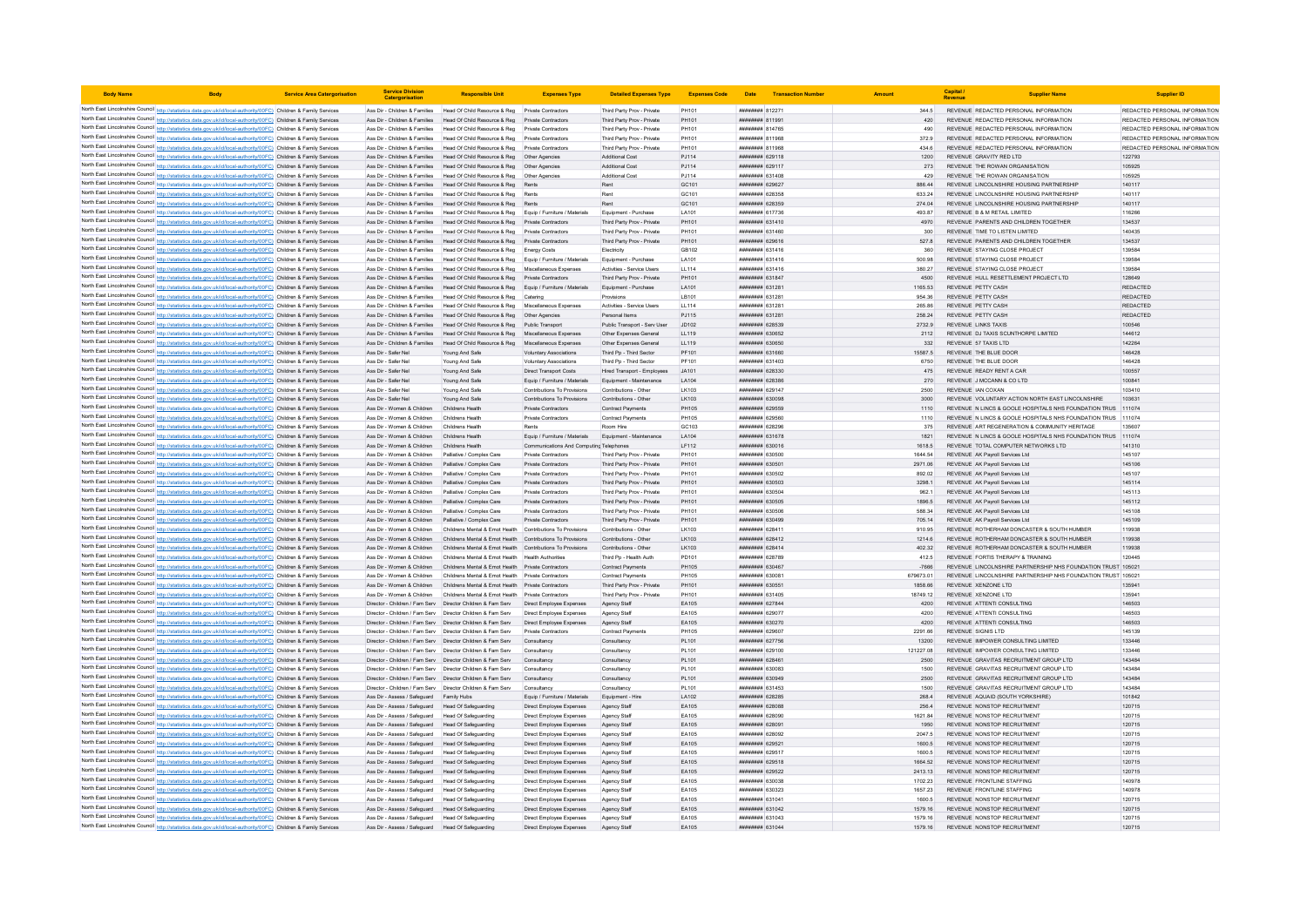| <b>Body Name</b>                                                                                                                                                                                                                       | <b>Service Area Catergorisation</b> | <b>Service Division</b><br>Catergorisatio                                                              | <b>Responsible Unit</b>                      | <b>Expenses Type</b>                                   | <b>Detailed Expenses Type</b>                            | <b>Expenses Code</b> | Date                                     | <b>Transaction Number</b> |                  | Capital<br>Revenue                                                             | <b>Supplier Nam</b>                                                                                  |                                         |
|----------------------------------------------------------------------------------------------------------------------------------------------------------------------------------------------------------------------------------------|-------------------------------------|--------------------------------------------------------------------------------------------------------|----------------------------------------------|--------------------------------------------------------|----------------------------------------------------------|----------------------|------------------------------------------|---------------------------|------------------|--------------------------------------------------------------------------------|------------------------------------------------------------------------------------------------------|-----------------------------------------|
| North East Lincolnshire Council http://statistics.data.gov.uk/id/local-authority/00FC) Children & Family Services                                                                                                                      |                                     | Ass Dir - Assess / Safeguard Head Of Safeguarding                                                      |                                              | Direct Employee Expenses                               | Agency Staff                                             | EA105                | ######## 631059                          |                           | 1579.16          | REVENUE NONSTOP RECRUITMENT                                                    |                                                                                                      | 120715                                  |
| North East Lincolnshire Council http://statistics.data.gov.uk/id/local-authority/00FC) Children & Family Services                                                                                                                      |                                     | Ass Dir - Assess / Safeguard                                                                           | Head Of Safeguarding                         | Direct Employee Expenses                               | Agency Staff                                             | EA105                | ######## 631062                          |                           | 2535             | REVENUE NONSTOP RECRUITMENT                                                    |                                                                                                      | 120715                                  |
| North East Lincolnshire Council http://statistics.data.gov.uk/id/local-authority/00FC) Children & Family Services                                                                                                                      |                                     | Ass Dir - Assess / Safeguard                                                                           | Head Of Safeguarding                         | Direct Employee Expense                                | Agency Staf                                              | EA105                | ######## 631063                          |                           | 1621.84          | REVENUE NONSTOP RECRUITMENT                                                    |                                                                                                      | 120715                                  |
| North East Lincolnshire Council http://statistics.data.gov.uk/id/local-authority/00FC) Children & Family Services                                                                                                                      |                                     | Ass Dir - Assess / Safeguard Head Of Safeguarding                                                      |                                              | Direct Employee Expenses                               | Agency Staff                                             | EA105                | ######## 631763                          |                           | 1714.83          | REVENUE FRONTLINE STAFFING                                                     |                                                                                                      | 140978                                  |
| North East Lincolnshire Council http://statistics.data.gov.uk/id/local-authority/00FC) Children & Family Services                                                                                                                      |                                     | Ass Dir - Assess / Safeguard Head Of Safeguarding                                                      |                                              | Direct Employee Expenses                               | Agency Staff                                             | EA105                | ######## 627840                          |                           | 3245             | REVENUE ATTENTI CONSULTING                                                     |                                                                                                      | 146503                                  |
| North East Lincolnshire Council http://statistics.data.gov.uk/id/local-authority/00FC) Children & Family Services                                                                                                                      |                                     | Ass Dir - Assess / Safeguard Head Of Safeguarding                                                      |                                              | Direct Employee Expenses                               | Agency Staff                                             | EA105                | ######## 629078                          |                           | 3245             | REVENUE ATTENTI CONSULTING                                                     |                                                                                                      | 146503                                  |
| North East Lincolnshire Council http://statistics.data.gov.uk/id/local-authority/00FC) Children & Family Services<br>North East Lincolnshire Council http://statistics.data.gov.uk/id/local-authority/00FC) Children & Family Services |                                     | Ass Dir - Assess / Safeguard<br>Ass Dir - Assess / Saferward                                           | Head Of Safeguarding<br>Head Of Safeguarding | Direct Employee Expenses<br>Indirect Employee Expenses | Agency Staff<br>Staff Training                           | EA105<br>FR122       | ######## 630280<br><b>пининни 630462</b> |                           | 3245<br>7500     | REVENUE ATTENTI CONSULTING                                                     | REVENUE BARNSLEY METROPOLITAN BOROUGH COUNCIL                                                        | 146503<br>107833                        |
| North East Lincolnshire Council http://statistics.data.gov.uk/id/local-authority/00FC) Children & Family Services                                                                                                                      |                                     | Ass Dir - Assess / Safeguard                                                                           | Head Of Safeguarding                         | Public Transport                                       | Public Transport - Serv User                             | JD102                | <b>пининни 818523</b>                    |                           | 422.56           | REVENUE REDACTED PERSONAL INFORMATION                                          |                                                                                                      | REDACTED PERSONAL INFORMATION           |
| North East Lincolnshire Council http://statistics.data.gov.uk/id/local-authority/00FC) Children & Family Services                                                                                                                      |                                     | Ass Dir - Assess / Safeguard                                                                           | Head Of Safeguarding                         | Miscellaneous Expenses                                 | Legal Fees - General                                     | LL103                | ######## 630469                          |                           | 785.48           | REVENUE BG SOLICITORS LLP                                                      |                                                                                                      | 100514                                  |
| North East Lincolnshire Council http://statistics.data.gov.uk/id/local-authority/00FC) Children & Family Services                                                                                                                      |                                     | Ass Dir - Assess / Safeguard Head Of Safeguarding                                                      |                                              | Private Contractors                                    | Third Party Prov - Private                               | PH101                | ######## 630454                          |                           | 35000            | REVENUE SAFE FAMILIES FOR CHILDREN                                             |                                                                                                      | 138122                                  |
| North East Lincolnshire Council http://statistics.data.gov.uk/id/local-authority/00FC) Children & Family Services                                                                                                                      |                                     | Ass Dir - Assess / Safeguard Head Of Safeguarding                                                      |                                              | Other Agencies                                         | Section 17                                               | PJ125                | ######## 817762                          |                           | 330              | REVENUE REDACTED PERSONAL INFORMATION                                          |                                                                                                      | REDACTED PERSONAL INFORMATION           |
| North East Lincolnshire Council http://statistics.data.gov.uk/id/local-authority/00FC) Children & Family Services                                                                                                                      |                                     | Ass Dir - Assess / Safeguard Head Of Safeguarding                                                      |                                              | Other Agencies                                         | Section 17                                               | PJ125                | ####### 813426                           |                           | 260              | REVENUE REDACTED PERSONAL INFORMATION                                          |                                                                                                      | REDACTED PERSONAL INFORMATION           |
| North East Lincolnshire Council http://statistics.data.gov.uk/id/local-authority/00FC) Children & Family Services                                                                                                                      |                                     | Ass Dir - Assess / Safeguard                                                                           | Head Of Safeguarding                         | Other Agencies                                         | Section 17                                               | PJ125                | ####### 811465                           |                           |                  | REVENUE REDACTED PERSONAL INFORMATION                                          |                                                                                                      | REDACTED PERSONAL INFORMATION           |
| North East Lincolnshire Council http://statistics.data.gov.uk/id/local-authority/00FC) Children & Family Services                                                                                                                      |                                     | Ass Dir - Assess / Safeguard                                                                           | <b>Head Of Safeguarding</b>                  | Other Agencies                                         | Section 17                                               | PJ125                | ######## 630009                          |                           | 435              | REVENUE FAMILY SAFEGUARDING SERVICE                                            |                                                                                                      | 110640<br>REDACTED PERSONAL INFORMATION |
| North East Lincolnshire Council http://statistics.data.gov.uk/id/local-authority/00FC) Children & Family Services<br>North East Lincolnshire Council http://statistics.data.gov.uk/id/local-authority/00FC) Children & Family Services |                                     | Ass Dir - Assess / Safeguard<br>Ass Dir - Assess / Safeguard                                           | Head Of Safeguarding<br>Head Of Safeguarding | Other Agencies<br>Other Agencies                       | Section 17<br>Section 17                                 | PJ125<br>PJ125       | ######## 628199<br>######## 628197       |                           | 519.53<br>1416.9 | REVENUE REDACTED PERSONAL INFORMATION<br>REVENUE REDACTED PERSONAL INFORMATION |                                                                                                      | REDACTED PERSONAL INFORMATION           |
| North East Lincolnshire Council http://statistics.data.gov.uk/id/local-authority/00FC) Children & Family Services                                                                                                                      |                                     | Ass Dir - Assess / Safeguard                                                                           | Head Of Safeguarding                         | Other Agencie                                          | Section 17                                               | PJ125                | ######## 630131                          |                           | 420              | REVENUE REDACTED PERSONAL INFORMATION                                          |                                                                                                      | REDACTED PERSONAL INFORMATION           |
| North East Lincolnshire Council http://statistics.data.gov.uk/id/local-authority/00FC) Children & Family Services                                                                                                                      |                                     | Ass Dir - Assess / Safeguard Head Of Safeguarding                                                      |                                              | Other Agencies                                         | Section 17                                               | PJ125                | EE0153 BRRHBR                            |                           | 420              | REVENUE REDACTED PERSONAL INFORMATION                                          |                                                                                                      | REDACTED PERSONAL INFORMATION           |
| North East Lincolnshire Council http://statistics.data.gov.uk/id/local-authority/00FC) Children & Family Services                                                                                                                      |                                     | Ass Dir - Assess / Safeguard Head Of Safeguarding                                                      |                                              | Other Agencies                                         | Section 17                                               | PJ125                | ######## 631029                          |                           | 420              | REVENUE REDACTED PERSONAL INFORMATION                                          |                                                                                                      | REDACTED PERSONAL INFORMATION           |
| North East Lincolnshire Council http://statistics.data.gov.uk/id/local-authority/00FC) Children & Family Services                                                                                                                      |                                     | Ass Dir - Assess / Safeguard Head Of Safeguarding                                                      |                                              | Other Agencies                                         | Section 17                                               | PJ125                | ######## 631032                          |                           | 360              | REVENUE REDACTED PERSONAL INFORMATION                                          |                                                                                                      | REDACTED PERSONAL INFORMATION           |
| North East Lincolnshire Council http://statistics.data.gov.uk/id/local-authority/00FC) Children & Family Services                                                                                                                      |                                     | Ass Dir - Assess / Safeguard                                                                           | <b>Head Of Safeguarding</b>                  | Other Agencies                                         | Section 17                                               | PJ125                | <b>пининни</b> 631025                    |                           | 1500             | REVENUE FORTIS THERAPY & TRAINING                                              |                                                                                                      | 120445                                  |
| North East Lincolnshire Council http://statistics.data.gov.uk/id/local-authority/00FC) Children & Family Services                                                                                                                      |                                     | Ass Dir - Assess / Safeguard Head Of Safeguarding                                                      |                                              | Other Agencies                                         | Section 17                                               | PJ125                | ######## 631072                          |                           | 600              | REVENUE CLAIRE WILSON CONSULTING LTD                                           |                                                                                                      | 143986<br>REDACTED PERSONAL INFORMATION |
| North East Lincolnshire Council http://statistics.data.gov.uk/id/local-authority/00FC) Children & Family Services<br>North East Lincolnshire Council http://statistics.data.gov.uk/id/local-authority/00FC) Children & Family Services |                                     | Ass Dir - Assess / Safeguard<br>Ass Dir - Assess / Safeguard                                           | Head Of Safeguarding<br>Head Of Safeguarding | Other Agencies<br>Other Agencies                       | Section 17<br>Section 17                                 | PJ125<br>PJ125       | ######## 631112<br>######## 63176C       |                           | 1133.33<br>420   | REVENUE REDACTED PERSONAL INFORMATION<br>REVENUE REDACTED PERSONAL INFORMATION |                                                                                                      | REDACTED PERSONAL INFORMATION           |
| North East Lincolnshire Council http://statistics.data.gov.uk/id/local-authority/00FC) Children & Family Services                                                                                                                      |                                     | Ass Dir - Assess / Safeguard Head Of Safeguarding                                                      |                                              | Other Agencies                                         | Section 17                                               | PJ125                | ######## 631761                          |                           | 300              | REVENUE REDACTED PERSONAL INFORMATION                                          |                                                                                                      | REDACTED PERSONAL INFORMATION           |
| North East Lincolnshire Council http://statistics.data.gov.uk/id/local-authority/00FC) Children & Family Services                                                                                                                      |                                     | Ass Dir - Assess / Safeguard Head Of Safeguarding                                                      |                                              | Direct Employee Expenses                               | Agency Staf                                              | EA105                | ######## 626821                          |                           | 2596             | REVENUE ATTENTI CONSULTING                                                     |                                                                                                      | 146503                                  |
| North East Lincolnshire Council http://statistics.data.gov.uk/id/local-authority/00FC) Children & Family Services                                                                                                                      |                                     | Ass Dir - Assess / Safeguard Head Of Safeguarding                                                      |                                              | Direct Employee Expenses                               | Agency Staf                                              | EA105                | ######## 626816                          |                           | 3245             | REVENUE ATTENTI CONSULTING                                                     |                                                                                                      | 146503                                  |
| North East Lincolnshire Council http://statistics.data.gov.uk/id/local-authority/00FC) Children & Family Services                                                                                                                      |                                     | Ass Dir - Assess / Safeguard                                                                           | Head Of Safeguarding                         | Direct Employee Expenses                               | Agency Staf                                              | EA105                | ######## 626817                          |                           | 3245             | REVENUE ATTENTI CONSULTING                                                     |                                                                                                      | 146503                                  |
| North East Lincolnshire Council http://statistics.data.gov.uk/id/local-authority/00FC) Children & Family Services                                                                                                                      |                                     | Ass Dir - Assess / Safeguard                                                                           | Head Of Safeguarding                         | Direct Employee Expenses                               | Agency Staff                                             | EA105                | <b><i>пининня</i></b> 627838             |                           | 3245             | REVENUE ATTENTI CONSULTING                                                     |                                                                                                      | 146503                                  |
| North East Lincolnshire Council http://statistics.data.gov.uk/id/local-authority/00FC) Children & Family Services                                                                                                                      |                                     | Ass Dir - Assess / Safeguard                                                                           | Head Of Safeguarding                         | Direct Employee Expenses                               | Agency Staf                                              | EA105                | ######## 629079                          |                           | 3245             | REVENUE ATTENTI CONSULTING                                                     |                                                                                                      | 146503                                  |
| North East Lincolnshire Council http://statistics.data.gov.uk/id/local-authority/00FC) Children & Family Services                                                                                                                      |                                     | Ass Dir - Assess / Safeguard                                                                           | Head Of Safeguarding<br>Head Of Safeguarding | Direct Employee Expenses                               | Agency Staf                                              | EA105<br>EA105       | ######## 630269                          |                           | 3245             | REVENUE ATTENTI CONSULTING<br>REVENUE ATTENTI CONSULTING                       |                                                                                                      | 146503<br>146503                        |
| North East Lincolnshire Council http://statistics.data.gov.uk/id/local-authority/00FC) Children & Family Services<br>North East Lincolnshire Council http://statistics.data.gov.uk/id/local-authority/00FC) Children & Family Services |                                     | Ass Dir - Assess / Safeguard<br>Ass Dir - Assess / Safeguard Head Of Safeguarding                      |                                              | Direct Employee Expenses<br>Direct Employee Expenses   | Agency Staf<br>Agency Staff                              | FA105                | ######## 627836<br><i>пининня</i> 627843 |                           | 1746.4<br>15576  | REVENUE ATTENTI CONSULTING                                                     |                                                                                                      | 146503                                  |
| North East Lincolnshire Council http://statistics.data.gov.uk/id/local-authority/00FC) Children & Family Services                                                                                                                      |                                     | Ass Dir - Assess / Safeguard Head Of Safeguarding                                                      |                                              | Direct Employee Expenses                               | Agency Staf                                              | EA105                | ######## 629080                          |                           | 1746.4           | REVENUE ATTENTI CONSULTING                                                     |                                                                                                      | 146503                                  |
| North East Lincolnshire Council http://statistics.data.gov.uk/id/local-authority/00FC) Children & Family Services                                                                                                                      |                                     | Ass Dir - Assess / Safeguard Head Of Safeguarding                                                      |                                              | Direct Employee Expenses                               | Agency Staf                                              | EA105                | ######## 63028                           |                           | 1746.4           | REVENUE ATTENTI CONSULTING                                                     |                                                                                                      | 146503                                  |
| North East Lincolnshire Council http://statistics.data.gov.uk/id/local-authority/00FC) Children & Family Services                                                                                                                      |                                     | Ass Dir - Assess / Safeguard                                                                           | Head Of Safeguarding                         | Direct Employee Expenses                               | Agency Staf                                              | EA105                | ######## 631411                          |                           | 1746.4           | REVENUE ATTENTI CONSULTING                                                     |                                                                                                      | 146503                                  |
| North East Lincolnshire Council http://statistics.data.gov.uk/id/local-authority/00FC) Children & Family Services                                                                                                                      |                                     | Ass Dir - Assess / Safeguard Head Of Safeguarding                                                      |                                              | Direct Employee Expenses                               | Agency Staff                                             | EA105                | ######## 631778                          |                           | 1746.4           | REVENUE ATTENTI CONSULTING                                                     |                                                                                                      | 146503                                  |
| North East Lincolnshire Council http://statistics.data.gov.uk/id/local-authority/00FC) Children & Family Services                                                                                                                      |                                     | Ass Dir - Assess / Safeguard                                                                           | Head Of Safeguarding                         | Direct Employee Expenses                               | Agency Staf                                              | EA105                | ######## 627360                          |                           | 2360             | REVENUE ATTENTI CONSULTING                                                     |                                                                                                      | 146503                                  |
| North East Lincolnshire Council http://statistics.data.gov.uk/id/local-authority/00FC) Children & Family Services                                                                                                                      |                                     | Ass Dir - Assess / Safeguard<br>Ass Dir - Assess / Safenuard Head Of Safeguarding                      | Head Of Safeguarding                         | Direct Employee Expenses                               | Agency Staf                                              | EA105<br>FA105       | ######## 627835<br>нининни 62908:        |                           | 2360             | REVENUE ATTENTI CONSULTING<br>REVENUE ATTENTI CONSULTING                       |                                                                                                      | 146503<br>146503                        |
| North East Lincolnshire Council http://statistics.data.gov.uk/id/local-authority/00FC) Children & Family Services<br>North East Lincolnshire Council http://statistics.data.gov.uk/id/local-authority/00FC) Children & Family Services |                                     | Ass Dir - Assess / Safeguard Head Of Safeguarding                                                      |                                              | Direct Employee Expenses<br>Direct Employee Expenses   | Agency Staf<br>Agency Staff                              | EA105                | ######## 630282                          |                           | 2360<br>3245     | REVENUE ATTENTI CONSULTING                                                     |                                                                                                      | 146503                                  |
| North East Lincolnshire Council http://statistics.data.gov.uk/id/local-authority/00FC) Children & Family Services                                                                                                                      |                                     | Ass Dir - Assess / Safeguard                                                                           | Head Of Safeguarding                         | Direct Employee Expenses                               | Agency Staf                                              | EA105                | ######## 631463                          |                           | 800              | REVENUE THE GRIMSBY INSTITUTE OF FURTHER                                       |                                                                                                      | 102742                                  |
| North East Lincolnshire Council http://statistics.data.gov.uk/id/local-authority/00FC) Children & Family Services                                                                                                                      |                                     | Ass Dir - Assess / Safeguard                                                                           | Head Of Safeguarding                         | Direct Employee Expenses                               | Agency Staf                                              | EA105                | ######## 630387                          |                           | 58297            |                                                                                | REVENUE PARADIGM PROFESSIONAL CONSULTANCY LTD                                                        | 129224                                  |
| North East Lincolnshire Council http://statistics.data.gov.uk/id/local-authority/00FC) Children & Family Services                                                                                                                      |                                     | Ass Dir - Assess / Safeguard                                                                           | Head Of Safeguarding                         | Direct Employee Expenses                               | Agency Staff                                             | EA105                | <b>пининня</b> 630386                    |                           | 58297            |                                                                                | REVENUE PARADIGM PROFESSIONAL CONSULTANCY LTD.                                                       | 129224                                  |
| North East Lincolnshire Council http://statistics.data.gov.uk/id/local-authority/00FC) Children & Family Services                                                                                                                      |                                     | Ass Dir - Assess / Safeguard                                                                           | Head Of Safeguarding                         | Direct Employee Expenses                               | Agency Staf                                              | EA105                | ######## 630383                          |                           | 58292.69         |                                                                                | REVENUE PARADIGM PROFESSIONAL CONSULTANCY LTD                                                        | 129224                                  |
| North East Lincolnshire Council http://statistics.data.gov.uk/id/local-authority/00FC) Children & Family Services                                                                                                                      |                                     | Ass Dir - Assess / Safeguard                                                                           | Head Of Safeguarding                         | Direct Employee Expenses                               | Agency Staf                                              | EA105                | ######## 630384                          |                           | 70307            |                                                                                | REVENUE PARADIGM PROFESSIONAL CONSULTANCY LTD                                                        | 129224                                  |
| North East Lincolnshire Council http://statistics.data.gov.uk/id/local-authority/00FC) Children & Family Services                                                                                                                      |                                     | Ass Dir - Assess / Safeguard                                                                           | Head Of Safeguarding                         | Direct Employee Expenses                               | Agency Staf                                              | EA105                | ######## 630385                          |                           | 58297            |                                                                                | REVENUE PARADIGM PROFESSIONAL CONSULTANCY LTD                                                        | 129224                                  |
| North East Lincolnshire Council http://statistics.data.gov.uk/id/local-authority/00FC) Children & Family Services<br>North East Lincolnshire Council http://statistics.data.gov.uk/id/local-authority/00FC) Children & Family Services |                                     | Ass Dir - Assess / Safeguard Head Of Safeguarding<br>Ass Dir - Assess / Safeguard Head Of Safeguarding |                                              | Direct Employee Expenses<br>Direct Employee Expenses   | Agency Staf<br>Agency Staf                               | EA105<br>EA105       | ######## 628231<br>######## 628233       |                           | 1480<br>1480     | REVENUE EDEN BROWN LTD<br>REVENUE EDEN BROWN LTD                               |                                                                                                      | 101356<br>101356                        |
| North East Lincolnshire Council http://statistics.data.gov.uk/id/local-authority/00FC) Children & Family Services                                                                                                                      |                                     | Ass Dir - Assess / Safeguard                                                                           | Head Of Safeguarding                         | Direct Employee Expenses                               | Agency Staf                                              | EA105                | ######## 628230                          |                           | 1480             | REVENUE EDEN BROWN LTD                                                         |                                                                                                      | 101356                                  |
| North East Lincolnshire Council http://statistics.data.gov.uk/id/local-authority/00FC) Children & Family Services                                                                                                                      |                                     | Ass Dir - Assess / Safeguard                                                                           | Head Of Safeguarding                         | Direct Employee Expenses                               | Agency Staf                                              | EA105                | ######## 628097                          |                           | 1480             | REVENUE EDEN BROWN LTD                                                         |                                                                                                      | 101356                                  |
| North East Lincolnshire Council http://statistics.data.gov.uk/id/local-authority/00FC) Children & Family Services                                                                                                                      |                                     | Ass Dir - Assess / Safeguard                                                                           | Head Of Safeguarding                         | Direct Employee Expenses                               | Agency Staf                                              | EA105                | ######## 628099                          |                           | 1480             | REVENUE EDEN BROWN LTD                                                         |                                                                                                      | 101356                                  |
| North East Lincolnshire Council http://statistics.data.gov.uk/id/local-authority/00FC) Children & Family Services                                                                                                                      |                                     | Ass Dir - Assess / Safeguard                                                                           | Head Of Safeguarding                         | Direct Employee Expenses                               | Agency Staf                                              | EA105                | ######## 628098                          |                           | 1609.87          | REVENUE EDEN BROWN LTD                                                         |                                                                                                      | 101356                                  |
| North East Lincolnshire Council http://statistics.data.gov.uk/id/local-authority/00FC) Children & Family Services                                                                                                                      |                                     | Ass Dir - Assess / Safeguard                                                                           | Head Of Safeguarding                         | Direct Employee Expenses                               | Agency Staf                                              | EA105                | ######## 629567                          |                           | 1480             | REVENUE EDEN BROWN LTD                                                         |                                                                                                      | 101356                                  |
| North East Lincolnshire Council http://statistics.data.gov.uk/id/local-authority/00FC) Children & Family Services                                                                                                                      |                                     | Ass Dir - Assess / Safeguard Head Of Safeguarding                                                      |                                              | Direct Employee Expenses                               | Agency Staff                                             | FA105                | <i>пивнини 629553</i><br>пининни 629548  |                           | 1480             | REVENUE EDEN BROWN LTD                                                         |                                                                                                      | 101356                                  |
| North East Lincolnshire Council http://statistics.data.gov.uk/id/local-authority/00FC) Children & Family Services<br>North East Lincolnshire Council http://statistics.data.gov.uk/id/local-authority/00FC) Children & Family Services |                                     | Ass Dir - Assess / Safeguard<br>Ass Dir - Assess / Safeguard                                           | Head Of Safeguarding<br>Head Of Safeguarding | Direct Employee Expenses<br>Direct Employee Expenses   | Agency Staf<br>Agency Staf                               | EA105<br>EA105       | ######## 629549                          |                           | 1480<br>1480     | REVENUE EDEN BROWN LTD<br>REVENUE EDEN BROWN LTD                               |                                                                                                      | 101356<br>101356                        |
| North East Lincolnshire Council http://statistics.data.gov.uk/id/local-authority/00FC) Children & Family Services                                                                                                                      |                                     | Ass Dir - Assess / Safeguard                                                                           | Head Of Safeguarding                         | Direct Employee Expenses                               | Agency Staf                                              | FA105                | <b>пининнин</b> 629550                   |                           | 1480             | REVENUE FDEN BROWN LTD                                                         |                                                                                                      | 101356                                  |
| North East Lincolnshire Council http://statistics.data.gov.uk/id/local-authority/00FC) Children & Family Services                                                                                                                      |                                     | Ass Dir - Assess / Safeguard                                                                           | Head Of Safeguarding                         | Direct Employee Expenses                               | Agency Staff                                             | EA105                | ######## 629551                          |                           | 1609.87          | REVENUE EDEN BROWN LTD                                                         |                                                                                                      | 101356                                  |
| North East Lincolnshire Council http://statistics.data.gov.uk/id/local-authority/00FC) Children & Family Services                                                                                                                      |                                     | Ass Dir - Assess / Safeguard                                                                           | Head Of Safeguarding                         | Direct Employee Expenses                               | Agency Staf                                              | EA105                | ######## 630271                          |                           | 1609.87          | REVENUE EDEN BROWN LTD                                                         |                                                                                                      | 101356                                  |
| North East Lincolnshire Council http://statistics.data.gov.uk/id/local-authority/00FC) Children & Family Services                                                                                                                      |                                     | Ass Dir - Assess / Safeguard                                                                           | Head Of Safeguarding                         | Direct Employee Expenses                               | Agency Staf                                              | EA105                | ######## 630272                          |                           | 1480             | REVENUE EDEN BROWN LTD                                                         |                                                                                                      | 101356                                  |
| North East Lincolnshire Council http://statistics.data.gov.uk/id/local-authority/00FC) Children & Family Services                                                                                                                      |                                     | Ass Dir - Assess / Safeguard Head Of Safeguarding                                                      |                                              | Direct Employee Expenses                               | Agency Staff                                             | EA105                | ######## 630273                          |                           | 1480             | REVENUE EDEN BROWN LTD                                                         |                                                                                                      | 101356                                  |
| North East Lincolnshire Council http://statistics.data.gov.uk/id/local-authority/00FC) Children & Family Services                                                                                                                      |                                     | Ass Dir - Assess / Safeguard Head Of Safeguarding<br>Ass Dir - Assess / Safeguard Head Of Safeguarding |                                              | Direct Employee Expenses                               | Agency Staf                                              | EA105<br>EA105       | ######## 630275<br>######## 630277       |                           | 1480<br>1480     | REVENUE EDEN BROWN LTD<br>REVENUE EDEN BROWN LTD                               |                                                                                                      | 101356<br>101356                        |
| North East Lincolnshire Council http://statistics.data.gov.uk/id/local-authority/00FC) Children & Family Services<br>North East Lincolnshire Council http://statistics.data.gov.uk/id/local-authority/00FC) Children & Family Services |                                     | Ass Dir - Assess / Safeguard                                                                           | <b>Head Of Safeguarding</b>                  | Direct Employee Expenses<br>Direct Employee Expenses   | Agency Staf<br>Agency Staf                               | EA105                | ######## 631124                          |                           | 1480             | REVENUE EDEN BROWN LTD                                                         |                                                                                                      | 101356                                  |
| North East Lincolnshire Council http://statistics.data.gov.uk/id/local-authority/00FC) Children & Family Services                                                                                                                      |                                     | Ass Dir - Assess / Safeguard                                                                           | Head Of Safeguarding                         | Direct Employee Expenses                               | Agency Staff                                             | FA105                | <i>пивнини</i> 631125                    |                           | 1609 87          | REVENUE EDEN BROWN LTD                                                         |                                                                                                      | 101356                                  |
| North East Lincolnshire Council http://statistics.data.gov.uk/id/local-authority/00FC) Children & Family Services                                                                                                                      |                                     | Ass Dir - Assess / Safeguard Head Of Safeguarding                                                      |                                              | Direct Employee Expenses                               | Agency Staff                                             | EA105                | ######## 631126                          |                           | 1480             | REVENUE EDEN BROWN LTD                                                         |                                                                                                      | 101356                                  |
| North East Lincolnshire Council http://statistics.data.gov.uk/id/local-authority/00FC) Children & Family Services                                                                                                                      |                                     | Ass Dir - Assess / Safeguard                                                                           | Head Of Safeguarding                         | Direct Employee Expenses                               | Agency Stat                                              | EA105                | ####### 631131                           |                           | 1480             | REVENUE EDEN BROWN LTD                                                         |                                                                                                      | 101356                                  |
| North East Lincolnshire Council http://statistics.data.gov.uk/id/local-authority/00FC) Children & Family Services                                                                                                                      |                                     | Ass Dir - Assess / Safeguard                                                                           | Head Of Safeguarding                         | Direct Employee Expenses                               | Agency Staff                                             | EA105                | ######## 631132                          |                           | 1480             | REVENUE EDEN BROWN LTD                                                         |                                                                                                      | 101356                                  |
| North East Lincolnshire Council http://statistics.data.gov.uk/id/local-authority/00FC) Children & Family Services                                                                                                                      |                                     | Ass Dir - Assess / Safeguard Head Of Safeguarding                                                      |                                              | Private Contractors                                    | Third Party Prov - Private                               | PH101                | ######## 629558                          |                           | 5795 25          | REVENUE HUMBERCARE LTD                                                         |                                                                                                      | 100311                                  |
| North East Lincolnshire Council http://statistics.data.gov.uk/id/local-authority/00FC) Children & Family Services<br>North East Lincolnshire Council http://statistics.data.gov.uk/id/local-authority/00FC) Children & Family Services |                                     | Ass Dir - Assess / Safeguard Head Of Safeguarding<br>Ass Dir - Assess / Safeguard                      | <b>Head Of Safeguarding</b>                  | Private Contractors<br>Private Contractors             | Third Party Prov - Private<br>Third Party Prov - Private | PH101<br>PH101       | ######## 630482<br>######## 630484       |                           | 17832<br>17832   |                                                                                | REVENUE GRIMSBY CLEETHORPES & HUMBER REGION YMCA<br>REVENUE GRIMSBY CLEETHORPES & HUMBER REGION YMCA | 100305<br>100305                        |
| North East Lincolnshire Council http://statistics.data.gov.uk/id/local-authority/00FC) Children & Family Services                                                                                                                      |                                     | Ass Dir - Assess / Safeguard                                                                           | Head Of Safeguarding                         | Private Contractors                                    | Third Party Prov - Private                               | PH101                | ######## 631070                          |                           | 3437.52          | REVENUE HUMBERCARE LTD                                                         |                                                                                                      | 100311                                  |
| North East Lincolnshire Council http://statistics.data.gov.uk/id/local-authority/00FC) Children & Family Services                                                                                                                      |                                     | Ass Dir - Assess / Safeguard                                                                           | Head Of Safeguarding                         | Other Agencies                                         | <b>Driving Lessons</b>                                   | PJ132                | ######## 631140                          |                           | 500              | REVENUE MICK POOLES DRIVING SCHOOL                                             |                                                                                                      | 147015                                  |
| North East Lincolnshire Council http://statistics.data.gov.uk/id/local-authority/00FC) Children & Family Services                                                                                                                      |                                     | Ass Dir - Assess / Safeguard                                                                           | Head Of Safeguarding                         | Other Agencies                                         | <b>Housing Benefi</b>                                    | PJ134                | ######## 811863                          |                           | 257              | REVENUE REDACTED PERSONAL INFORMATION                                          |                                                                                                      | REDACTED PERSONAL INFORMATION           |
| North East Lincolnshire Council http://statistics.data.gov.uk/id/local-authority/00FC) Children & Family Services                                                                                                                      |                                     | Ass Dir - Assess / Safeguard Head Of Safeguarding                                                      |                                              | Other Agencies                                         | <b>Housing Benefi</b>                                    | PJ134                | ######## 814276                          |                           | 257              | REVENUE REDACTED PERSONAL INFORMATION                                          |                                                                                                      | REDACTED PERSONAL INFORMATION           |
| North East Lincolnshire Council http://statistics.data.gov.uk/id/local-authority/00FC) Children & Family Services                                                                                                                      |                                     | Ass Dir - Assess / Safeguard Head Of Safeguarding                                                      |                                              | Other Agencies                                         | Housing Benefit                                          | P.1134               | ####### 816018                           |                           | 257              | REVENUE REDACTED PERSONAL INFORMATION                                          |                                                                                                      | REDACTED PERSONAL INFORMATION           |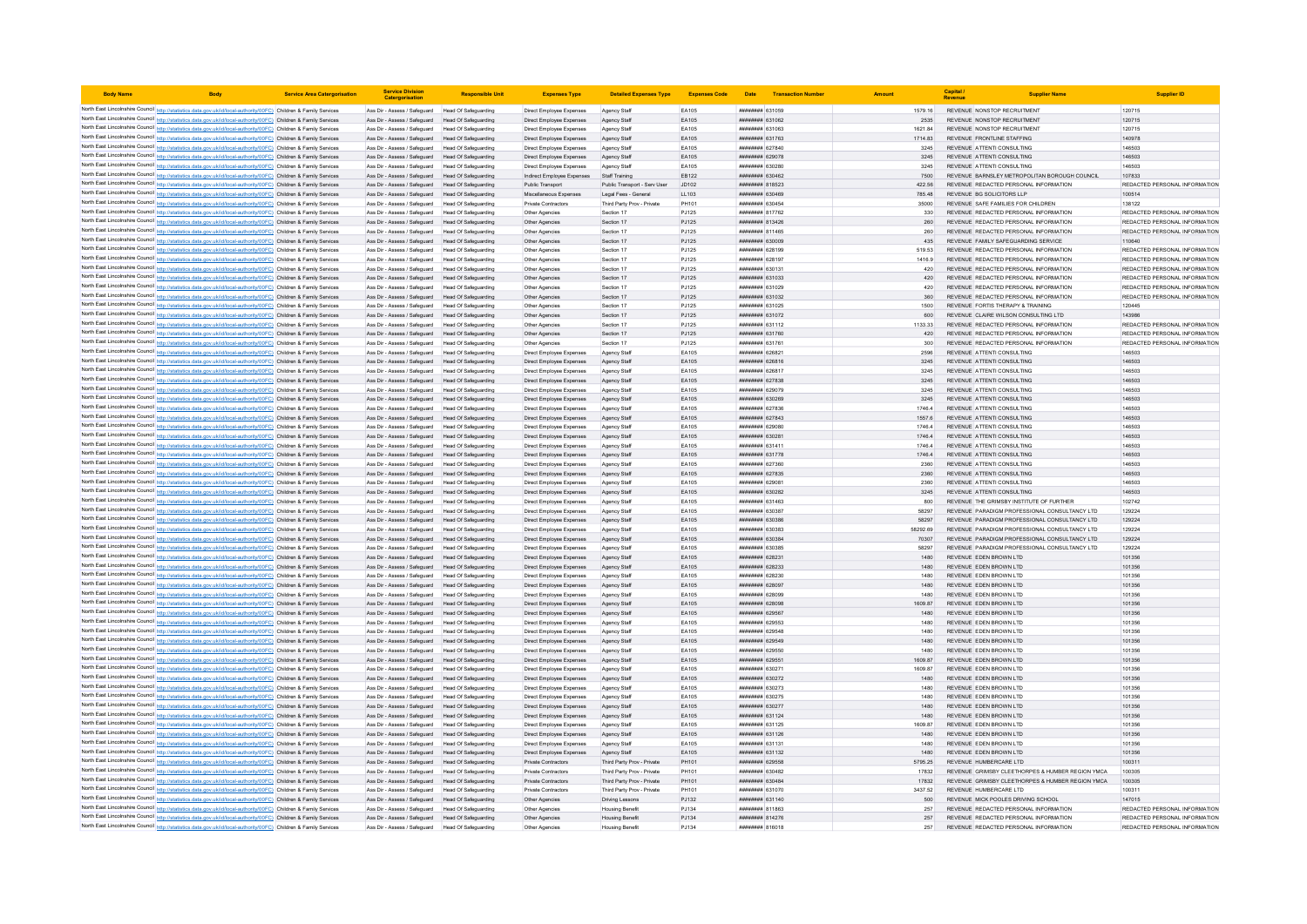| <b>Body Name</b> |                                                                                                                                                                                                                                        | <b>Service Area Catergorisation</b> | <b>Service Division</b><br>Catergorisatio                                                              | <b>Responsible Uni</b>                       | <b>Expenses Type</b>                                 | <b>Detailed Expenses Type</b>                              | <b>Expenses Code</b> |                                                  | Date Transaction Number |                    | Capital /<br>Revenue                           | <b>Supplier Name</b>                                                                                  | <b>Supplier ID</b>                                             |
|------------------|----------------------------------------------------------------------------------------------------------------------------------------------------------------------------------------------------------------------------------------|-------------------------------------|--------------------------------------------------------------------------------------------------------|----------------------------------------------|------------------------------------------------------|------------------------------------------------------------|----------------------|--------------------------------------------------|-------------------------|--------------------|------------------------------------------------|-------------------------------------------------------------------------------------------------------|----------------------------------------------------------------|
|                  | North East Lincolnshire Council http://statistics.data.gov.uk/id/local-authority/00FC) Children & Family Services                                                                                                                      |                                     | Ass Dir - Assess / Safeguard Head Of Safeguarding                                                      |                                              | Other Agencies                                       | Housing Benefit                                            | PJ134                | ######## 818709                                  |                         | 257                |                                                | REVENUE REDACTED PERSONAL INFORMATION                                                                 | REDACTED PERSONAL INFORMATION                                  |
|                  | North East Lincolnshire Council http://statistics.data.gov.uk/id/local-authority/00FC) Children & Family Services                                                                                                                      |                                     | Ass Dir - Assess / Safeguard                                                                           | Head Of Safeguarding                         | Other Agencies                                       | <b>Housing Benefit</b>                                     | PJ134                | ####### 811870                                   |                         | 257                |                                                | REVENUE REDACTED PERSONAL INFORMATION                                                                 | REDACTED PERSONAL INFORMATION                                  |
|                  | North East Lincolnshire Council http://statistics.data.gov.uk/id/local-authority/00FC) Children & Family Services                                                                                                                      |                                     | Ass Dir - Assess / Safeguard Head Of Safeguarding                                                      |                                              | Other Agencies                                       | <b>Housing Benefit</b>                                     | PJ134                | ####### 814283                                   |                         | 257                |                                                | REVENUE REDACTED PERSONAL INFORMATION                                                                 | REDACTED PERSONAL INFORMATION                                  |
|                  | North East Lincolnshire Council http://statistics.data.gov.uk/id/local-authority/00FC) Children & Family Services                                                                                                                      |                                     | Ass Dir - Assess / Safenuard Head Of Safenuarding                                                      |                                              | Other Agencies                                       | <b>Housing Benefit</b>                                     | PJ134                | 816025 HERBERT                                   |                         | 257                |                                                | REVENUE REDACTED PERSONAL INFORMATION                                                                 | REDACTED PERSONAL INFORMATION                                  |
|                  | North East Lincolnshire Council http://statistics.data.gov.uk/id/local-authority/00FC) Children & Family Services<br>North East Lincolnshire Council http://statistics.data.gov.uk/id/local-authority/00FC) Children & Family Services |                                     | Ass Dir - Assess / Safeguard Head Of Safeguarding<br>Ass Dir - Assess / Safeguard Head Of Safeguarding |                                              | Other Agencies<br>Other Agencies                     | <b>Housing Benefit</b><br><b>Housing Benefit</b>           | PJ134<br>PJ134       | ######## 818716<br>####### 811919                |                         | 257<br>257         |                                                | REVENUE REDACTED PERSONAL INFORMATION<br>REVENUE REDACTED PERSONAL INFORMATION                        | REDACTED PERSONAL INFORMATION<br>REDACTED PERSONAL INFORMATION |
|                  | North East Lincolnshire Council http://statistics.data.gov.uk/id/local-authority/00FC) Children & Family Services                                                                                                                      |                                     | Ass Dir - Assess / Safeguard Head Of Safeguarding                                                      |                                              | Other Agencies                                       | <b>Housing Benefit</b>                                     | PJ134                | ######## 814328                                  |                         | 257                |                                                | REVENUE REDACTED PERSONAL INFORMATION                                                                 | REDACTED PERSONAL INFORMATION                                  |
|                  | North East Lincolnshire Council http://statistics.data.gov.uk/id/local-authority/00FC) Children & Family Services                                                                                                                      |                                     | Ass Dir - Assess / Safeguard                                                                           | Head Of Safeguarding                         | Other Agencies                                       | <b>Housing Benefit</b>                                     | P.1134               | ######## 816072                                  |                         | 257                |                                                | REVENUE REDACTED PERSONAL INFORMATION                                                                 | REDACTED PERSONAL INFORMATION                                  |
|                  | North East Lincolnshire Council http://statistics.data.gov.uk/id/local-authority/00FC) Children & Family Services                                                                                                                      |                                     | Ass Dir - Assess / Safeguard                                                                           | Head Of Safeguarding                         | Other Agencies                                       | <b>Housing Benefit</b>                                     | PJ134                | <b><i>BREERER BREEBER</i></b>                    |                         | 257                |                                                | REVENUE REDACTED PERSONAL INFORMATION                                                                 | REDACTED PERSONAL INFORMATION                                  |
|                  | North East Lincolnshire Council http://statistics.data.gov.uk/id/local-authority/00FC) Children & Family Services                                                                                                                      |                                     | Ass Dir - Assess / Safeguard                                                                           | Head Of Safeguarding                         | Other Agencies                                       | <b>Housing Benefit</b>                                     | PJ134                | ######## 631965                                  |                         | 405                | REVENUE 16+ SERVICES                           |                                                                                                       |                                                                |
|                  | North East Lincolnshire Council http://statistics.data.gov.uk/id/local-authority/00FC) Children & Family Services<br>North East Lincolnshire Council http://statistics.data.gov.uk/id/local-authority/00FC) Children & Family Services |                                     | Ass Dir - Assess / Safeguard Head Of Safeguarding                                                      |                                              | Other Agencies                                       | <b>Housing Benefit</b>                                     | PJ134                | ####### 628739                                   |                         | 340                | REVENUE 16+ SERVICES<br>REVENUE HUMBERCARE LTD |                                                                                                       | 100943                                                         |
|                  | North East Lincolnshire Council http://statistics.data.gov.uk/id/local-authority/00FC) Children & Family Services                                                                                                                      |                                     | Ass Dir - Assess / Safeguard Head Of Safeguarding<br>Ass Dir - Assess / Safeguard Head Of Safeguarding |                                              | Other Agencies<br>Other Agencies                     | <b>Housing Benefit</b><br><b>Housing Benefit</b>           | PJ134<br>PJ134       | ######## 627713<br>######## 629121               |                         | 776.88<br>483.39   |                                                | REVENUE HULL RESETTLEMENT PROJECT LTD                                                                 | 100311<br>128649                                               |
|                  | North East Lincolnshire Council http://statistics.data.gov.uk/id/local-authority/00FC) Children & Family Services                                                                                                                      |                                     | Ass Dir - Assess / Safeguard                                                                           | Head Of Safeguarding                         | Other Agencies                                       | <b>Housing Benefit</b>                                     | PJ134                | ####### 629120                                   |                         | 912.2              |                                                | REVENUE HULL RESETTLEMENT PROJECT LTD                                                                 | 128649                                                         |
|                  | North East Lincolnshire Council http://statistics.data.gov.uk/id/local-authority/00FC) Children & Family Services                                                                                                                      |                                     | Ass Dir - Assess / Safeguard                                                                           | Head Of Safeguarding                         | Other Agencies                                       | <b>Housing Benefit</b>                                     | PJ134                | ######## 629556                                  |                         | 818.32             |                                                | REVENUE HULL RESETTLEMENT PROJECT LTD                                                                 | 128649                                                         |
|                  | North East Lincolnshire Council http://statistics.data.gov.uk/id/local-authority/00FC) Children & Family Services                                                                                                                      |                                     | Ass Dir - Assess / Safeguard                                                                           | Head Of Safeguarding                         | Other Agencies                                       | <b>Housing Benefit</b>                                     | PJ134                | ######## 62949                                   |                         | 1437.9             |                                                | REVENUE GRIMSBY CLEETHORPES & HUMBER REGION YMCA                                                      | 100305                                                         |
|                  | North East Lincolnshire Council http://statistics.data.gov.uk/id/local-authority/00FC) Children & Family Services                                                                                                                      |                                     | Ass Dir - Assess / Safeguard                                                                           | Head Of Safeguarding                         | Other Agencies                                       | <b>Housing Benefit</b>                                     | PJ134                | ######## 629493                                  |                         | 661.22             |                                                | REVENUE GRIMSBY CLEETHORPES & HUMBER REGION YMCA                                                      | 100305                                                         |
|                  | North East Lincolnshire Council http://statistics.data.gov.uk/id/local-authority/00FC) Children & Family Services<br>North East Lincolnshire Council http://statistics.data.gov.uk/id/local-authority/00FC) Children & Family Services |                                     | Ass Dir - Assess / Safeguard<br>Ass Dir - Assess / Safeguard Head Of Safeguarding                      | Head Of Safeguarding                         | Other Agencie<br>Other Agencies                      | <b>Housing Benef</b><br><b>Housing Benefit</b>             | PJ134<br>PJ134       | ######## 62949;<br><b><i>BREEBBBB</i></b> 629491 |                         | 1416.9<br>1398.6   |                                                | REVENUE GRIMSBY CLEETHORPES & HUMBER REGION YMCA<br>REVENUE, GRIMSBY CLEETHORPES & HUMBER REGION YMCA | 100305<br>100305                                               |
|                  | North East Lincolnshire Council http://statistics.data.gov.uk/id/local-authority/00FC) Children & Family Services                                                                                                                      |                                     | Ass Dir - Assess / Safeguard Head Of Safeguarding                                                      |                                              | Other Agencies                                       | <b>Housing Benefit</b>                                     | PJ134                | ######## 629495                                  |                         | 1383.6             |                                                | REVENUE GRIMSBY CLEETHORPES & HUMBER REGION YMCA                                                      | 100305                                                         |
|                  | North East Lincolnshire Council http://statistics.data.gov.uk/id/local-authority/00FC) Children & Family Services                                                                                                                      |                                     | Ass Dir - Assess / Safeguard                                                                           | Head Of Safeguarding                         | Other Agencies                                       | <b>Housing Benefit</b>                                     | PJ134                | ######## 630999                                  |                         | 250                | REVENUE DOORSTEP                               |                                                                                                       | 100310                                                         |
|                  | North East Lincolnshire Council http://statistics.data.gov.uk/id/local-authority/00FC) Children & Family Services                                                                                                                      |                                     | Ass Dir - Assess / Safeguard                                                                           | <b>Head Of Safeguarding</b>                  | Other Agencies                                       | <b>Housing Benefit</b>                                     | PJ134                | <b>пининни</b> 631139                            |                         | 876.28             |                                                | REVENUE GRIMSBY CLEETHORPES & HUMBER REGION YMCA                                                      | 100305                                                         |
|                  | North East Lincolnshire Council http://statistics.data.gov.uk/id/local-authority/00FC) Children & Family Services                                                                                                                      |                                     | Ass Dir - Assess / Safeguard Head Of Safeguarding                                                      |                                              | Other Agencies                                       | <b>Housing Benefit</b>                                     | PJ134                | ######## 631999                                  |                         | 774.18             |                                                | REVENUE THE RIVERSIDE GROUP LTD                                                                       | 111718                                                         |
|                  | North East Lincolnshire Council http://statistics.data.gov.uk/id/local-authority/00FC) Children & Family Services                                                                                                                      |                                     | Ass Dir - Assess / Safeguard                                                                           | Head Of Safeguarding                         | Other Agencies                                       | <b>Housing Benefit</b>                                     | PJ134                | ####### 632005                                   |                         | 776.88             | REVENUE HUMBERCARE LTD                         |                                                                                                       | 100311                                                         |
|                  | North East Lincolnshire Council http://statistics.data.gov.uk/id/local-authority/00FC) Children & Family Services                                                                                                                      |                                     | Ass Dir - Assess / Safeguard                                                                           | Head Of Safeguarding                         | Other Agencies                                       | Leaving Care Grant                                         | PJ116                | ######## 631965                                  |                         | 317.43             | REVENUE 16+ SERVICES                           |                                                                                                       | 100943                                                         |
|                  | North East Lincolnshire Council http://statistics.data.gov.uk/id/local-authority/00FC) Children & Family Services                                                                                                                      |                                     | Ass Dir - Assess / Safeguard   Head Of Safeguarding                                                    |                                              | Other Agencies                                       | Leaving Care Grant                                         | PJ116                | ####### 812127                                   |                         | 250                |                                                | REVENUE REDACTED PERSONAL INFORMATION                                                                 | REDACTED PERSONAL INFORMATION                                  |
|                  | North East Lincolnshire Council http://statistics.data.gov.uk/id/local-authority/00FC) Children & Family Services<br>North East Lincolnshire Council http://statistics.data.gov.uk/id/local-authority/00FC) Children & Family Services |                                     | Ass Dir - Assess / Safeguard Head Of Safeguarding<br>Ass Dir - Assess / Safeguard Head Of Safeguarding |                                              | Other Agencies<br>Other Agencies                     | Leaving Care Grant<br>Leaving Care Grant                   | PJ116<br>PJ116       | ######## 816278<br>######## 630102               |                         | 250<br>606.98      |                                                | REVENUE REDACTED PERSONAL INFORMATION<br>REVENUE LASKA CARE AND EDUCATION LTD                         | REDACTED PERSONAL INFORMATION<br>140222                        |
|                  | North East Lincolnshire Council http://statistics.data.gov.uk/id/local-authority/00FC) Children & Family Services                                                                                                                      |                                     | Ass Dir - Assess / Safeguard                                                                           | Head Of Safeguarding                         | Other Agencies                                       | Leaving Care Grant                                         | PJ116                | ####### 630597                                   |                         | 465.76             |                                                | REVENUE ARGOS BUSINESS SOLUTIONS                                                                      | 101032                                                         |
|                  | North East Lincolnshire Council http://statistics.data.gov.uk/id/local-authority/00FC) Children & Family Services                                                                                                                      |                                     | Ass Dir - Assess / Safeguard                                                                           | Head Of Safeguarding                         | Other Agencies                                       | Leaving Care Grant                                         | PJ116                | ######## 631650                                  |                         | 304.89             |                                                | REVENUE ARGOS BUSINESS SOLUTIONS                                                                      | 101032                                                         |
|                  | North East Lincolnshire Council http://statistics.data.gov.uk/id/local-authority/00FC) Children & Family Services                                                                                                                      |                                     | Ass Dir - Assess / Safeguard                                                                           | Head Of Safeguarding                         | Other Agencies                                       | Leaving Care Grant                                         | PJ116                | ######## 62935                                   |                         | 326.22             | REVENUE DAVID BURY LTD                         |                                                                                                       | 103135                                                         |
|                  | North East Lincolnshire Council http://statistics.data.gov.uk/id/local-authority/00FC) Children & Family Services                                                                                                                      |                                     | Ass Dir - Assess / Safeguard                                                                           | Head Of Safeguarding                         | Other Agencies                                       | Personal Allowance                                         | PJ122                | ######## 631965                                  |                         | 1839.2             | REVENUE 16+ SERVICES                           |                                                                                                       | 100943                                                         |
|                  | North East Lincolnshire Council http://statistics.data.gov.uk/id/local-authority/00FC) Children & Family Services                                                                                                                      |                                     | Ass Dir - Assess / Safeguard Head Of Safeguarding                                                      |                                              | Other Agencies                                       | Personal Allowance                                         | PJ122                | ######## 628739                                  |                         | 927.78             | REVENUE 16+ SERVICES                           |                                                                                                       | 100943                                                         |
|                  | North East Lincolnshire Council http://statistics.data.gov.uk/id/local-authority/00FC) Children & Family Services                                                                                                                      |                                     | Ass Dir - Assess / Safeguard Head Of Safeguarding                                                      |                                              | Other Agencies                                       | Personal Allowance                                         | PJ122                | <b>ПНИНИНИЯ</b> 629121                           |                         | 4025               |                                                | REVENUE HULL RESETTLEMENT PROJECT LTD                                                                 | 128649                                                         |
|                  | North East Lincolnshire Council http://statistics.data.gov.uk/id/local-authority/00FC) Children & Family Services                                                                                                                      |                                     | Ass Dir - Assess / Safeguard Head Of Safeguarding                                                      |                                              | Other Agencies                                       | Personal Allowance                                         | PJ122                | ######## 629556                                  |                         | 322.4              |                                                | REVENUE HULL RESETTLEMENT PROJECT LTD                                                                 | 128649                                                         |
|                  | North East Lincolnshire Council http://statistics.data.gov.uk/id/local-authority/00FC) Children & Family Services                                                                                                                      |                                     | Ass Dir - Assess / Safeguard Head Of Safeguarding<br>Ass Dir - Assess / Safeguard                      | Head Of Safeguarding                         | Other Agencies                                       | University                                                 | PJ129<br>EA105       | ####### 819273<br>####### 628201                 |                         | 372.67<br>1657.23  |                                                | REVENUE REDACTED PERSONAL INFORMATION<br>REVENUE FRONTLINE STAFFING                                   | REDACTED PERSONAL INFORMATION<br>140978                        |
|                  | North East Lincolnshire Council http://statistics.data.gov.uk/id/local-authority/00FC) Children & Family Services<br>North East Lincolnshire Council http://statistics.data.gov.uk/id/local-authority/00FC) Children & Family Services |                                     | Ass Dir - Assess / Safeguard Head Of Safeguarding                                                      |                                              | Direct Employee Expenses<br>Direct Employee Expenses | Agency Staff<br>Agency Staff                               | EA105                | ######## 628410                                  |                         | 1964.7             |                                                | REVENUE ATTENTI CONSULTING                                                                            | 146503                                                         |
|                  | North East Lincolnshire Council http://statistics.data.gov.uk/id/local-authority/00FC) Children & Family Services                                                                                                                      |                                     | Ass Dir - Assess / Safeguard                                                                           | Head Of Safeguarding                         | Direct Employee Expenses                             | Agency Staf                                                | EA105                | <b>########</b> 630000                           |                         | 1964.7             |                                                | REVENUE ATTENTI CONSULTING                                                                            | 146503                                                         |
|                  | North East Lincolnshire Council http://statistics.data.gov.uk/id/local-authority/00FC) Children & Family Services                                                                                                                      |                                     | Ass Dir - Assess / Safeguard                                                                           | Head Of Safeguarding                         | Direct Employee Expenses                             | Agency Staff                                               | EA105                | ######## 628403                                  |                         | 1964.7             |                                                | REVENUE ATTENTI CONSULTING                                                                            | 146503                                                         |
|                  | North East Lincolnshire Council http://statistics.data.gov.uk/id/local-authority/00FC) Children & Family Services                                                                                                                      |                                     | Ass Dir - Assess / Safeguard Head Of Safeguarding                                                      |                                              | Direct Employee Expenses                             | Agency Staff                                               | FA105                | BOBSCA BREEBER                                   |                         | 19647              |                                                | REVENUE ATTENTI CONSULTING                                                                            | 146503                                                         |
|                  | North East Lincolnshire Council http://statistics.data.gov.uk/id/local-authority/00FC) Children & Family Services                                                                                                                      |                                     | Ass Dir - Assess / Safeguard Head Of Safeguarding                                                      |                                              | Direct Employee Expenses                             | Agency Staff                                               | EA105                | ######## 629124                                  |                         | 1769.73            |                                                | REVENUE FRONTLINE STAFFING                                                                            | 140978                                                         |
|                  | North East Lincolnshire Council http://statistics.data.gov.uk/id/local-authority/00FC) Children & Family Services                                                                                                                      |                                     | Ass Dir - Assess / Safeguard                                                                           | Head Of Safeguarding                         | Direct Employee Expenses                             | Agency Staf                                                | EA105                | <b>####### 62999</b>                             |                         | 1964.7             |                                                | REVENUE ATTENTI CONSULTING                                                                            | 146503                                                         |
|                  | North East Lincolnshire Council http://statistics.data.gov.uk/id/local-authority/00FC) Children & Family Services                                                                                                                      |                                     | Ass Dir - Assess / Safeguard                                                                           | Head Of Safeguarding                         | Direct Employee Expenses                             | Agency Staff                                               | EA105                | ######## 629995                                  |                         | 1964.7             |                                                | REVENUE ATTENTI CONSULTING                                                                            | 146503                                                         |
|                  | North East Lincolnshire Council http://statistics.data.gov.uk/id/local-authority/00FC) Children & Family Services<br>North East Lincolnshire Council http://statistics.data.gov.uk/id/local-authority/00FC) Children & Family Services |                                     | Ass Dir - Assess / Safeguard<br>Ass Dir - Assess / Safeguard                                           | Head Of Safeguarding<br>Head Of Safeguarding | Direct Employee Expenses<br>Direct Employee Expenses | Agency Staff<br>Agency Staff                               | FA105<br>EA105       | пининни 62998<br><del>виннини в</del> зозоб      |                         | 1708.53<br>1657 23 |                                                | REVENUE FRONTLINE STAFFING<br>REVENUE FRONTLINE STAFFING                                              | 140978<br>140978                                               |
|                  | North East Lincolnshire Council http://statistics.data.gov.uk/id/local-authority/00FC) Children & Family Services                                                                                                                      |                                     | Ass Dir - Assess / Safeguard                                                                           | Head Of Safeguarding                         | Direct Employee Expenses                             | Agency Staf                                                | EA105                | ######## 63046                                   |                         | 1964.              |                                                | REVENUE ATTENTI CONSULTING                                                                            | 146503                                                         |
|                  | North East Lincolnshire Council http://statistics.data.gov.uk/id/local-authority/00FC) Children & Family Services                                                                                                                      |                                     | Ass Dir - Assess / Safeguard                                                                           | Head Of Safeguarding                         | Direct Employee Expenses                             | Agency Staff                                               | EA105                | ####### 630465                                   |                         | 1964.7             |                                                | REVENUE ATTENTI CONSULTING                                                                            | 146503                                                         |
|                  | North East Lincolnshire Council http://statistics.data.gov.uk/id/local-authority/00FC) Children & Family Services                                                                                                                      |                                     | Ass Dir - Assess / Safeguard Head Of Safeguarding                                                      |                                              | Direct Employee Expenses                             | Agency Staff                                               | EA105                | ######## 631638                                  |                         | 1717.53            |                                                | REVENUE FRONTLINE STAFFING                                                                            | 140978                                                         |
|                  | North East Lincolnshire Council http://statistics.data.gov.uk/id/local-authority/00FC) Children & Family Services                                                                                                                      |                                     | Ass Dir - Assess / Safeguard Head Of Safeguarding                                                      |                                              | Direct Employee Expenses                             | Agency Staff                                               | EA105                | ######## 631640                                  |                         | 1756.23            |                                                | REVENUE FRONTLINE STAFFING                                                                            | 140978                                                         |
|                  | North East Lincolnshire Council http://statistics.data.gov.uk/id/local-authority/00FC) Children & Family Services                                                                                                                      |                                     | Ass Dir - Assess / Safeguard Head Of Safeguarding                                                      |                                              | Direct Employee Expenses                             | Agency Staff                                               | EA105                | ######## 631952                                  |                         | $-1756.23$         |                                                | REVENUE FRONTLINE STAFFING                                                                            | 140978                                                         |
|                  | North East Lincolnshire Council http://statistics.data.gov.uk/id/local-authority/00FC) Children & Family Services                                                                                                                      |                                     | Ass Dir - Assess / Safeguard                                                                           | Head Of Safeguarding                         | Direct Employee Expenses                             | Agency Staff                                               | EA105                | ######## 631951                                  |                         | 1756.23            |                                                | REVENUE FRONTLINE STAFFING                                                                            | 140978                                                         |
|                  | North East Lincolnshire Council http://statistics.data.gov.uk/id/local-authority/00FC) Children & Family Services                                                                                                                      |                                     | Ass Dir - Assess / Safeguard                                                                           | Head Of Safeguarding                         | Contract Hire-Operating Leases                       | Vehicles - Contract Hire<br><b>Additional Cost</b>         | JC101<br>PJ114       | ####### 628089<br>####### 629148                 |                         | 325.71<br>2670.86  | REVENUE READY RENT A CAR                       | REVENUE AA RADIO CARS LTD                                                                             | 100557<br>101222                                               |
|                  | North East Lincolnshire Council http://statistics.data.gov.uk/id/local-authority/00FC) Children & Family Services<br>North East Lincolnshire Council http://statistics.data.gov.uk/id/local-authority/00FC) Children & Family Services |                                     | Ass Dir - Assess / Safeguard<br>Ass Dir - Assess / Safeguard                                           | Head Of Safeguarding<br>Head Of Safeguarding | Other Agencies<br>Direct Employee Expenses           | Agency Staff                                               | EA105                | EPORCA BBBBBBBB                                  |                         | 853.6              |                                                | REVENUE NONSTOP RECRUITMENT                                                                           | 120715                                                         |
|                  | North East Lincolnshire Council http://statistics.data.gov.uk/id/local-authority/00FC) Children & Family Services                                                                                                                      |                                     | Ass Dir - Assess / Safeguard Head Of Safeguarding                                                      |                                              | Direct Employee Expenses                             | Anency Staff                                               | FA105                | ######## 628095                                  |                         | 1569 96            |                                                | REVENUE NONSTOP RECRUITMENT                                                                           | 120715                                                         |
|                  | North East Lincolnshire Council http://statistics.data.gov.uk/id/local-authority/00FC) Children & Family Services                                                                                                                      |                                     | Ass Dir - Assess / Safeguard Head Of Safeguarding                                                      |                                              | Direct Employee Expenses                             | Agency Staff                                               | EA105                | ######## 630089                                  |                         | 1569.96            |                                                | REVENUE NONSTOP RECRUITMENT                                                                           | 120715                                                         |
|                  | North East Lincolnshire Council http://statistics.data.gov.uk/id/local-authority/00FC) Children & Family Services                                                                                                                      |                                     | Ass Dir - Assess / Safeguard                                                                           | Head Of Safeguarding                         | Direct Employee Expenses                             | Agency Staf                                                | EA105                | ######## 63009C                                  |                         | 1579.16            |                                                | REVENUE NONSTOP RECRUITMENT                                                                           | 120715                                                         |
|                  | North East Lincolnshire Council http://statistics.data.gov.uk/id/local-authority/00FC) Children & Family Services                                                                                                                      |                                     | Ass Dir - Assess / Safeguard                                                                           | <b>Head Of Safeguarding</b>                  | Direct Employee Expenses                             | Agency Staff                                               | EA105                | ####### 630055                                   |                         | 1579.16            |                                                | REVENUE NONSTOP RECRUITMENT                                                                           | 120715                                                         |
|                  | North East Lincolnshire Council http://statistics.data.gov.uk/id/local-authority/00FC) Children & Family Services                                                                                                                      |                                     | Ass Dir - Assess / Safeguard                                                                           | Head Of Safeguarding                         | Direct Employee Expenses                             | Agency Staff                                               | EA105                | ######## 630056                                  |                         | 1569.96            |                                                | REVENUE NONSTOP RECRUITMENT                                                                           | 120715                                                         |
|                  | North East Lincolnshire Council http://statistics.data.gov.uk/id/local-authority/00FC) Children & Family Services                                                                                                                      |                                     | Ass Dir - Assess / Safeguard                                                                           | Head Of Safeguarding                         | Direct Employee Expenses                             | Agency Staf                                                | EA105                | ######## 630283                                  |                         | 1579.16            |                                                | REVENUE NONSTOP RECRUITMENT                                                                           | 120715                                                         |
|                  | North East Lincolnshire Council http://statistics.data.gov.uk/id/local-authority/00FC) Children & Family Services<br>North East Lincolnshire Council http://statistics.data.gov.uk/id/local-authority/00FC) Children & Family Services |                                     | Ass Dir - Assess / Safeguard<br>Ass Dir - Assess / Safeguard Head Of Safeguarding                      | Head Of Safeguarding                         | Direct Employee Expenses<br>Direct Employee Expenses | Agency Staf<br>Agency Staff                                | EA105<br>EA105       | ######## 630284<br>######## 630680               |                         | 1569.96<br>1579.16 |                                                | REVENUE NONSTOP RECRUITMENT<br>REVENUE NONSTOP RECRUITMENT                                            | 120715<br>120715                                               |
|                  | North East Lincolnshire Council http://statistics.data.gov.uk/id/local-authority/00FC) Children & Family Services                                                                                                                      |                                     | Ass Dir - Assess / Safeguard Head Of Safeguarding                                                      |                                              | Direct Employee Expenses                             | Agency Staff                                               | EA105                | ######## 630681                                  |                         | 1024.32            |                                                | REVENUE NONSTOP RECRUITMENT                                                                           | 120715                                                         |
|                  | North East Lincolnshire Council http://statistics.data.gov.uk/id/local-authority/00FC) Children & Family Services                                                                                                                      |                                     | Ass Dir - Assess / Safeguard Head Of Safeguarding                                                      |                                              | Direct Employee Expenses                             | Agency Staf                                                | EA105                | ######## 631038                                  |                         | 1579.16            |                                                | REVENUE NONSTOP RECRUITMENT                                                                           | 120715                                                         |
|                  | North East Lincolnshire Council http://statistics.data.gov.uk/id/local-authority/00FC) Children & Family Services                                                                                                                      |                                     | Ass Dir - Assess / Safeguard                                                                           | Head Of Safeguarding                         | Direct Employee Expenses                             | Agency Staff                                               | EA105                | ######## 631040                                  |                         | 1569.96            |                                                | REVENUE NONSTOP RECRUITMENT                                                                           | 120715                                                         |
|                  | North East Lincolnshire Council http://statistics.data.gov.uk/id/local-authority/00FC) Children & Family Services                                                                                                                      |                                     | Ass Dir - Assess / Safeguard                                                                           | Head Of Safeguarding                         | Indirect Employee Expenses                           | Staff Training                                             | FR122                | EMOCA BRRHBBB                                    |                         | 370                |                                                | REVENUE INTERFACE ASSOCIATES UK LTD                                                                   | 109529                                                         |
|                  | North East Lincolnshire Council http://statistics.data.gov.uk/id/local-authority/00FC) Children & Family Services                                                                                                                      |                                     | Ass Dir - Assess / Safeguard Agency Placements                                                         |                                              | Other Local Authorities                              | Third Po - Other Local Auth                                | PC101                | ######## 627968                                  |                         | 300                |                                                | REVENUE REDACTED PERSONAL INFORMATION                                                                 | REDACTED PERSONAL INFORMATION                                  |
|                  | North East Lincolnshire Council http://statistics.data.gov.uk/id/local-authority/00FC) Children & Family Services                                                                                                                      |                                     | Ass Dir - Assess / Safeguard                                                                           | Agency Placements                            | Other Local Authorities                              | Third Po - Other Local Auth                                | PC101                | <b>####### 62796</b>                             |                         | 3984.67            |                                                | REVENUE REDACTED PERSONAL INFORMATION                                                                 | REDACTED PERSONAL INFORMATION                                  |
|                  | North East Lincolnshire Council http://statistics.data.gov.uk/id/local-authority/00FC) Children & Family Services                                                                                                                      |                                     | Ass Dir - Assess / Safeguard                                                                           | Agency Placements                            | Other Local Authorities                              | Third Pp - Other Local Auth                                | PC101                | ######## 627966                                  |                         | 15309.57           |                                                | REVENUE REDACTED PERSONAL INFORMATION                                                                 | REDACTED PERSONAL INFORMATION                                  |
|                  | North East Lincolnshire Council http://statistics.data.gov.uk/id/local-authority/00FC) Children & Family Services<br>North East Lincolnshire Council http://statistics.data.gov.uk/id/local-authority/00FC) Children & Family Services |                                     | Ass Dir - Assess / Saferruard                                                                          | Agency Placements                            | Other Local Authorities                              | Third Pn - Other Local Auth<br>Third Pp - Other Local Auth | PC101<br>PC101       | пининни 627964<br>######## 627963                |                         | 4611.67<br>1755.56 |                                                | REVENUE REDACTED PERSONAL INFORMATION<br>REVENUE REDACTED PERSONAL INFORMATION                        | REDACTED PERSONAL INFORMATION<br>REDACTED PERSONAL INFORMATION |
|                  | North East Lincolnshire Council http://statistics.data.gov.uk/id/local-authority/00FC) Children & Family Services                                                                                                                      |                                     | Ass Dir - Assess / Safeguard Agency Placements<br>Ass Dir - Assess / Safeguard                         | Agency Placements                            | Other Local Authorities<br>Other Local Authorities   | Third Pp - Other Local Auth                                | PC101                | ######## 627962                                  |                         | 17377.98           |                                                | REVENUE REDACTED PERSONAL INFORMATION                                                                 | REDACTED PERSONAL INFORMATION                                  |
|                  | North East Lincolnshire Council http://statistics.data.gov.uk/id/local-authority/00FC) Children & Family Services                                                                                                                      |                                     | Ass Dir - Assess / Safeguard                                                                           | Agency Placements                            | Other Local Authorities                              | Third Pp - Other Local Auth                                | PC101                | ######## 627980                                  |                         | 9396.94            |                                                | REVENUE REDACTED PERSONAL INFORMATION                                                                 | REDACTED PERSONAL INFORMATION                                  |
|                  | North East Lincolnshire Council http://statistics.data.gov.uk/id/local-authority/00FC) Children & Family Services                                                                                                                      |                                     | Ass Dir - Assess / Safeguard                                                                           | Agency Placements                            | Other Local Authorities                              | Third Pp - Other Local Auth                                | PC101                | ######## 627783                                  |                         | 18605              |                                                | REVENUE REDACTED PERSONAL INFORMATION                                                                 | REDACTED PERSONAL INFORMATION                                  |
|                  | North East Lincolnshire Council http://statistics.data.gov.uk/id/local-authority/00FC) Children & Family Services                                                                                                                      |                                     | Ass Dir - Assess / Safeguard Agency Placements                                                         |                                              | Other Local Authorities                              | Third Pp - Other Local Auth                                | PC101                | ######## 627785                                  |                         | 9265.32            |                                                | REVENUE REDACTED PERSONAL INFORMATION                                                                 | REDACTED PERSONAL INFORMATION                                  |
|                  | North East Lincolnshire Council http://statistics.data.gov.uk/id/local-authority/00FC) Children & Family Services                                                                                                                      |                                     | Ass Dir - Assess / Safeguard Agency Placement                                                          |                                              | Other Local Authoritie                               | Third Pp - Other Local Auth                                | PC101                | ####### 627788                                   |                         | 9265.32            |                                                | REVENUE REDACTED PERSONAL INFORMATION                                                                 | REDACTED PERSONAL INFORMATION                                  |
|                  | North East Lincolnshire Council http://statistics.data.gov.uk/id/local-authority/00FC) Children & Family Services                                                                                                                      |                                     | Ass Dir - Assess / Safeguard Agency Placements                                                         |                                              | Other Local Authorities                              | Third Pp - Other Local Auth                                | PC101                | <b>НИНИНИЯ 627787</b>                            |                         | 13898              |                                                | REVENUE REDACTED PERSONAL INFORMATION                                                                 | REDACTED PERSONAL INFORMATION                                  |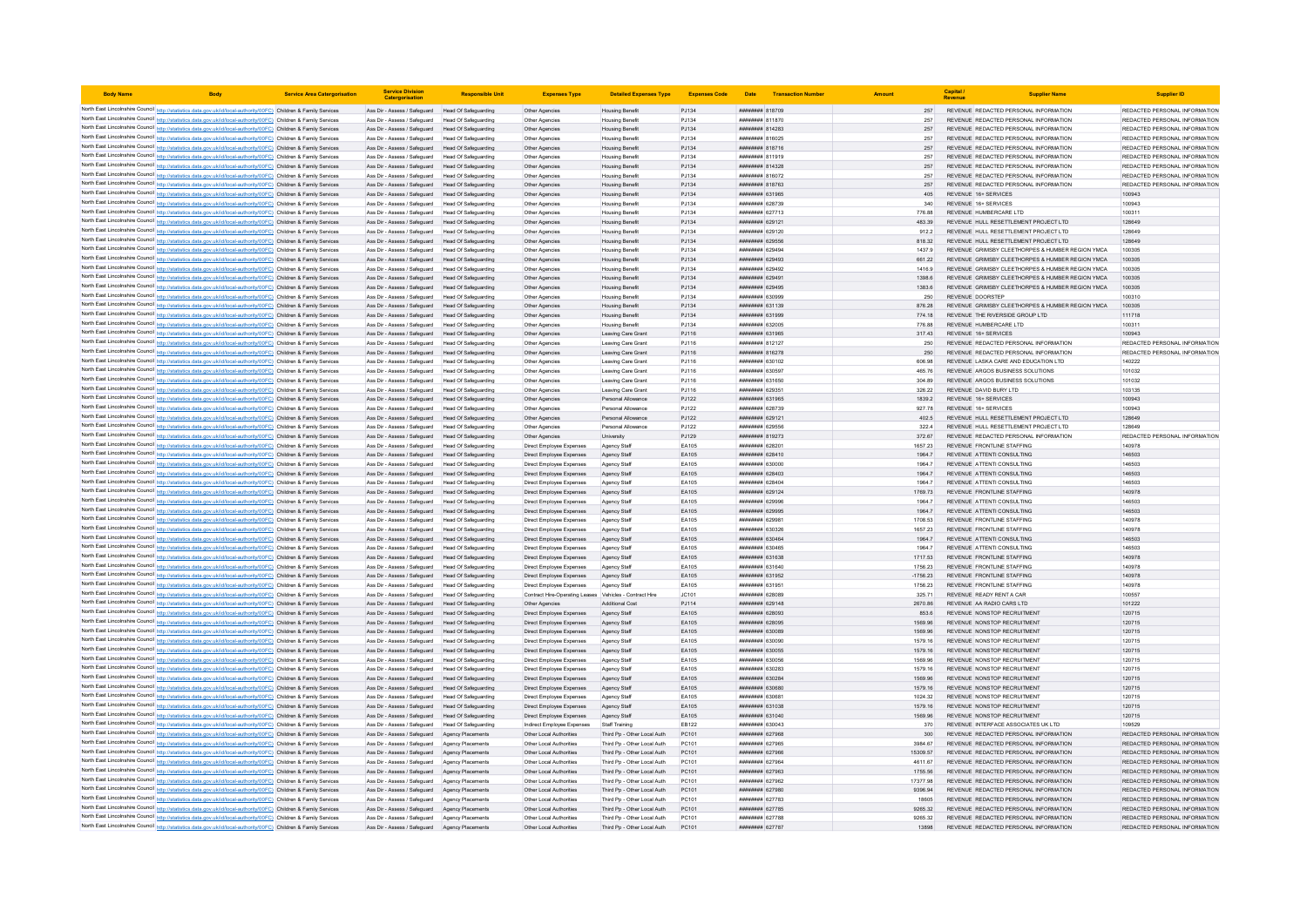| <b>Body Name</b> |                                                                                                                                                                                                                                        | <b>Service Area Catergorisation</b> | <b>Service Division</b><br>Catergorisatio                                                        | <b>Responsible Uni</b>                       | <b>Expenses Type</b>                               | <b>Detailed Expenses Type</b>                                    | <b>Expenses Code</b>         |                                    | Date Transaction Numbe |                       | Capital<br>Revenue | <b>Supplier Name</b>                                                           | <b>Supplier ID</b>                                             |
|------------------|----------------------------------------------------------------------------------------------------------------------------------------------------------------------------------------------------------------------------------------|-------------------------------------|--------------------------------------------------------------------------------------------------|----------------------------------------------|----------------------------------------------------|------------------------------------------------------------------|------------------------------|------------------------------------|------------------------|-----------------------|--------------------|--------------------------------------------------------------------------------|----------------------------------------------------------------|
|                  | North East Lincolnshire Council http://statistics.data.gov.uk/id/local-authority/00FC) Children & Family Services                                                                                                                      |                                     | Ass Dir - Assess / Safeguard Agency Placements                                                   |                                              | Other Local Authorities                            | Third Po - Other Local Auth                                      | PC101                        | ######## 627786                    |                        | 9265.32               |                    | REVENUE REDACTED PERSONAL INFORMATION                                          | REDACTED PERSONAL INFORMATION                                  |
|                  | North East Lincolnshire Council http://statistics.data.gov.uk/id/local-authority/00FC) Children & Family Services                                                                                                                      |                                     | Ass Dir - Assess / Safeguard                                                                     | Agency Placements                            | Other Local Authorities                            | Third Pp - Other Local Auth                                      | PC101                        | ######## 627937                    |                        | 1189.29               |                    | REVENUE REDACTED PERSONAL INFORMATION                                          | REDACTED PERSONAL INFORMATION                                  |
|                  | North East Lincolnshire Council http://statistics.data.gov.uk/id/local-authority/00FC) Children & Family Services                                                                                                                      |                                     | Ass Dir - Assess / Safeguard Agency Placements                                                   |                                              | Other Local Authorities                            | Third Pp - Other Local Auth                                      | PC101                        | ######## 627954                    |                        | 1228.93               |                    | REVENUE REDACTED PERSONAL INFORMATION                                          | REDACTED PERSONAL INFORMATION                                  |
|                  | North East Lincolnshire Council http://statistics.data.gov.uk/id/local-authority/00FC) Children & Family Services                                                                                                                      |                                     | Ass Dir - Assess / Safeguard Agency Placements                                                   |                                              | Other Local Authorities                            | Third Pp - Other Local Auth                                      | PC101                        | ######## 627936                    |                        | 12648                 |                    | REVENUE REDACTED PERSONAL INFORMATION                                          | REDACTED PERSONAL INFORMATION                                  |
|                  | North East Lincolnshire Council http://statistics.data.gov.uk/id/local-authority/00FC) Children & Family Services<br>North East Lincolnshire Council http://statistics.data.gov.uk/id/local-authority/00FC) Children & Family Services |                                     | Ass Dir - Assess / Safeguard Agency Placements<br>Ass Dir - Assess / Safeguard Agency Placements |                                              | Other Local Authorities<br>Other Local Authorities | Third Pp - Other Local Auth<br>Third Pp - Other Local Auth       | PC101<br>PC101               | ######## 627777<br>######## 630298 |                        | 4976.53<br>14327.14   |                    | REVENUE REDACTED PERSONAL INFORMATION<br>REVENUE REDACTED PERSONAL INFORMATION | REDACTED PERSONAL INFORMATION<br>REDACTED PERSONAL INFORMATION |
|                  | North East Lincolnshire Council http://statistics.data.gov.uk/id/local-authority/00FC) Children & Family Services                                                                                                                      |                                     | Ass Dir - Assess / Safeguard Agency Placements                                                   |                                              | Other Local Authorities                            | Third Pp - Other Local Auth                                      | PC101                        | ######## 630299                    |                        | 12730.24              |                    | REVENUE REDACTED PERSONAL INFORMATION                                          | REDACTED PERSONAL INFORMATION                                  |
|                  | North East Lincolnshire Council http://statistics.data.gov.uk/id/local-authority/00FC) Children & Family Services                                                                                                                      |                                     | Ass Dir - Assess / Safeguard Agency Placements                                                   |                                              | <b>Private Contractors</b>                         | Third Party Prov - Private                                       | PH101                        | ######## 627970                    |                        | 2800                  |                    | REVENUE REDACTED PERSONAL INFORMATION                                          | REDACTED PERSONAL INFORMATION                                  |
|                  | North East Lincolnshire Council http://statistics.data.gov.uk/id/local-authority/00FC) Children & Family Services                                                                                                                      |                                     | Ass Dir - Assess / Safeguard Agency Placements                                                   |                                              | <b>Private Contractors</b>                         | Third Party Prov - Private                                       | PH101                        | ######## 627965                    |                        | 4731.11               |                    | REVENUE REDACTED PERSONAL INFORMATION                                          | REDACTED PERSONAL INFORMATION                                  |
|                  | North East Lincolnshire Council http://statistics.data.gov.uk/id/local-authority/00FC) Children & Family Services                                                                                                                      |                                     | Ass Dir - Assess / Safeguard                                                                     | Agency Placements                            | <b>Private Contractors</b>                         | Third Party Prov - Private                                       | PH101                        | ######## 627964                    |                        | 2837.33               |                    | REVENUE REDACTED PERSONAL INFORMATION                                          | REDACTED PERSONAL INFORMATION                                  |
|                  | North East Lincolnshire Council http://statistics.data.gov.uk/id/local-authority/00FC) Children & Family Services                                                                                                                      |                                     | Ass Dir - Assess / Safeguard Agency Placements                                                   |                                              | <b>Private Contractors</b>                         | Third Party Prov - Private                                       | PH101                        | ######## 627936                    |                        | 2192.14               |                    | REVENUE REDACTED PERSONAL INFORMATION                                          | REDACTED PERSONAL INFORMATION                                  |
|                  | North East Lincolnshire Council http://statistics.data.gov.uk/id/local-authority/00FC) Children & Family Services                                                                                                                      |                                     | Ass Dir - Assess / Safeguard Agency Placements                                                   |                                              | Private Contractors                                | Third Party Prov - Private                                       | PH101                        | ######## 627954                    |                        | 4406 43               |                    | REVENUE REDACTED PERSONAL INFORMATION                                          | REDACTED PERSONAL INFORMATION                                  |
|                  | North East Lincolnshire Council http://statistics.data.gov.uk/id/local-authority/00FC) Children & Family Services                                                                                                                      |                                     | Ass Dir - Assess / Safeguard Agency Placements                                                   |                                              | Private Contractors                                | Third Party Prov - Private                                       | PH101                        | ######## 627937                    |                        | 4264.29               |                    | REVENUE REDACTED PERSONAL INFORMATION                                          | REDACTED PERSONAL INFORMATION                                  |
|                  | North East Lincolnshire Council http://statistics.data.gov.uk/id/local-authority/00FC) Children & Family Services<br>North East Lincolnshire Council http://statistics.data.gov.uk/id/local-authority/00FC) Children & Family Services |                                     | Ass Dir - Assess / Safeguard<br>Ass Dir - Assess / Safeguard                                     | Agency Placements<br>Agency Placements       | Private Contractors<br>Private Contractors         | Third Party Prov - Private<br>Third Party Prov - Private         | PH101<br>PH101               | ######## 627778<br>######## 630313 |                        | 13294.77<br>15000     |                    | REVENUE REDACTED PERSONAL INFORMATION<br>REVENUE REDACTED PERSONAL INFORMATION | REDACTED PERSONAL INFORMATION<br>REDACTED PERSONAL INFORMATION |
|                  | North East Lincolnshire Council http://statistics.data.gov.uk/id/local-authority/00FC) Children & Family Services                                                                                                                      |                                     | Ass Dir - Assess / Safeguard                                                                     | Agency Placements                            | <b>Private Contractors</b>                         | Third Party Prov - Private                                       | PH101                        | ######## 628380                    |                        | 16950                 |                    | REVENUE REDACTED PERSONAL INFORMATION                                          | REDACTED PERSONAL INFORMATION                                  |
|                  | North East Lincolnshire Council http://statistics.data.gov.uk/id/local-authority/00FC) Children & Family Services                                                                                                                      |                                     | Ass Dir - Assess / Safeguard                                                                     | Agency Placements                            | Private Contractors                                | Third Party Prov - Private                                       | PH101                        | ######## 628379                    |                        | 30000                 |                    | REVENUE REDACTED PERSONAL INFORMATION                                          | REDACTED PERSONAL INFORMATION                                  |
|                  | North East Lincolnshire Council http://statistics.data.gov.uk/id/local-authority/00FC) Children & Family Services                                                                                                                      |                                     | Ass Dir - Assess / Safeguard                                                                     | Agency Placement                             | Private Contractors                                | Third Party Prov - Private                                       | PH101                        | ####### 62973                      |                        | 22000                 |                    | REVENUE REDACTED PERSONAL INFORMATION                                          | REDACTED PERSONAL INFORMATION                                  |
|                  | North East Lincolnshire Council http://statistics.data.gov.uk/id/local-authority/00FC) Children & Family Services                                                                                                                      |                                     | Ass Dir - Assess / Safeguard Agency Placements                                                   |                                              | Private Contractors                                | Third Party Prov - Private                                       | PH101                        | ######## 629735                    |                        | 13200                 |                    | REVENUE REDACTED PERSONAL INFORMATION                                          | REDACTED PERSONAL INFORMATION                                  |
|                  | North East Lincolnshire Council http://statistics.data.gov.uk/id/local-authority/00FC) Children & Family Services                                                                                                                      |                                     | Ass Dir - Assess / Safeguard Agency Placements                                                   |                                              | Private Contractors                                | Third Party Prov - Private                                       | PH101                        | ######## 629733                    |                        | 23214.25              |                    | REVENUE REDACTED PERSONAL INFORMATION                                          | REDACTED PERSONAL INFORMATION                                  |
|                  | North East Lincolnshire Council http://statistics.data.gov.uk/id/local-authority/00FC) Children & Family Services                                                                                                                      |                                     | Ass Dir - Assess / Safeguard Agency Placements                                                   |                                              | Private Contractors                                | Third Party Prov - Private                                       | PH101                        | ######## 629563                    |                        | 5789.3                |                    | REVENUE REDACTED PERSONAL INFORMATION                                          | REDACTED PERSONAL INFORMATION                                  |
|                  | North East Lincolnshire Council http://statistics.data.gov.uk/id/local-authority/00FC) Children & Family Services<br>North East Lincolnshire Council http://statistics.data.gov.uk/id/local-authority/00FC) Children & Family Services |                                     | Ass Dir - Assess / Safeguard<br>Ass Dir - Assess / Safeguard Agency Placements                   | Agency Placements                            | Private Contractors<br>Private Contractors         | Third Party Prov - Private                                       | PH101<br>PH101               | ######## 629480<br>######## 630312 |                        | 5400<br>4264.29       |                    | REVENUE REDACTED PERSONAL INFORMATION<br>REVENUE REDACTED PERSONAL INFORMATION | REDACTED PERSONAL INFORMATION<br>REDACTED PERSONAL INFORMATION |
|                  | North East Lincolnshire Council http://statistics.data.gov.uk/id/local-authority/00FC) Children & Family Services                                                                                                                      |                                     | Ass Dir - Assess / Safeguard Agency Placements                                                   |                                              | <b>Private Contractors</b>                         | Third Party Prov - Private<br>Third Party Prov - Private         | PH101                        | ######## 630310                    |                        | 6786.57               |                    | REVENUE REDACTED PERSONAL INFORMATION                                          | REDACTED PERSONAL INFORMATION                                  |
|                  | North East Lincolnshire Council http://statistics.data.gov.uk/id/local-authority/00FC) Children & Family Services                                                                                                                      |                                     | Ass Dir - Assess / Safeguard                                                                     | Agency Placements                            | <b>Private Contractors</b>                         | Third Party Prov - Private                                       | PH101                        | <b>#######</b> 631457              |                        | 15480                 |                    | REVENUE REDACTED PERSONAL INFORMATION                                          | REDACTED PERSONAL INFORMATION                                  |
|                  | North East Lincolnshire Council http://statistics.data.gov.uk/id/local-authority/00FC) Children & Family Services                                                                                                                      |                                     | Ass Dir - Assess / Safeguard                                                                     | Agency Placements                            | Private Contractors                                | Third Party Prov - Private                                       | PH101                        | ######## 630328                    |                        | 15428.57              |                    | REVENUE REDACTED PERSONAL INFORMATION                                          | REDACTED PERSONAL INFORMATION                                  |
|                  | North East Lincolnshire Council http://statistics.data.gov.uk/id/local-authority/00FC) Children & Family Services                                                                                                                      |                                     | Ass Dir - Assess / Safeguard Agency Placements                                                   |                                              | Private Contractors                                | Third Party Prov - Private                                       | PH101                        | ######## 630297                    |                        | 8321.25               |                    | REVENUE REDACTED PERSONAL INFORMATION                                          | REDACTED PERSONAL INFORMATION                                  |
|                  | North East Lincolnshire Council http://statistics.data.gov.uk/id/local-authority/00FC) Children & Family Services                                                                                                                      |                                     | Ass Dir - Assess / Safeguard Agency Placements                                                   |                                              | Private Contractors                                | Third Party Prov - Private                                       | PH101                        | ######## 630296                    |                        | 16215.92              |                    | REVENUE REDACTED PERSONAL INFORMATION                                          | REDACTED PERSONAL INFORMATION                                  |
|                  | North East Lincolnshire Council http://statistics.data.gov.uk/id/local-authority/00FC) Children & Family Services                                                                                                                      |                                     | Ass Dir - Assess / Safeguard                                                                     | Agency Placements                            | Private Contractors                                | Third Party Prov - Private                                       | PH101                        | ####### 62963                      |                        | 14978.7               |                    | REVENUE REDACTED PERSONAL INFORMATION                                          | REDACTED PERSONAL INFORMATION                                  |
|                  | North East Lincolnshire Council http://statistics.data.gov.uk/id/local-authority/00FC) Children & Family Services                                                                                                                      |                                     | Ass Dir - Assess / Safeguard                                                                     | Agency Placements                            | Private Contractors                                | Third Party Prov - Private                                       | PH101                        | ######## 629659                    |                        | 17121.3               |                    | REVENUE REDACTED PERSONAL INFORMATION                                          | REDACTED PERSONAL INFORMATION                                  |
|                  | North East Lincolnshire Council http://statistics.data.gov.uk/id/local-authority/00FC) Children & Family Services                                                                                                                      |                                     | Ass Dir - Assess / Safeguard                                                                     | Agency Placements                            | Private Contractors                                | Third Party Prov - Private                                       | PH101                        | ######## 629732                    |                        | 169284<br>1000        |                    | REVENUE REDACTED PERSONAL INFORMATION                                          | REDACTED PERSONAL INFORMATION                                  |
|                  | North East Lincolnshire Council http://statistics.data.gov.uk/id/local-authority/00FC) Children & Family Services<br>North East Lincolnshire Council http://statistics.data.gov.uk/id/local-authority/00FC) Children & Family Services |                                     | Ass Dir - Assess / Safeguard<br>Ass Dir - Assess / Safeguard                                     | <b>Agency Placements</b><br>Agency Placement | Private Contractors<br>Private Contractors         | Third Party Prov - Private<br>Third Party Prov - Private         | PH101<br>PH101               | ######## 629629<br>######## 63068  |                        | 530.05                |                    | REVENUE REDACTED PERSONAL INFORMATION<br>REVENUE REDACTED PERSONAL INFORMATION | REDACTED PERSONAL INFORMATION<br>REDACTED PERSONAL INFORMATION |
|                  | North East Lincolnshire Council http://statistics.data.gov.uk/id/local-authority/00FC) Children & Family Services                                                                                                                      |                                     | Ass Dir - Assess / Safeguard Agency Placements                                                   |                                              | Private Contractors                                | Third Party Prov - Private                                       | PH101                        | ######## 630690                    |                        | 29077                 |                    | REVENUE REDACTED PERSONAL INFORMATION                                          | REDACTED PERSONAL INFORMATION                                  |
|                  | North East Lincolnshire Council http://statistics.data.gov.uk/id/local-authority/00FC) Children & Family Services                                                                                                                      |                                     | Ass Dir - Assess / Safeguard Agency Placements                                                   |                                              | <b>Private Contractors</b>                         | Third Party Prov - Private                                       | PH101                        | ######## 630706                    |                        | 15942.86              |                    | REVENUE REDACTED PERSONAL INFORMATION                                          | REDACTED PERSONAL INFORMATION                                  |
|                  | North East Lincolnshire Council http://statistics.data.gov.uk/id/local-authority/00FC) Children & Family Services                                                                                                                      |                                     | Ass Dir - Assess / Safeguard Agency Placements                                                   |                                              | Private Contractors                                | Third Party Prov - Private                                       | PH101                        | ######## 630691                    |                        | 11104                 |                    | REVENUE REDACTED PERSONAL INFORMATION                                          | REDACTED PERSONAL INFORMATION                                  |
|                  | North East Lincolnshire Council http://statistics.data.gov.uk/id/local-authority/00FC) Children & Family Services                                                                                                                      |                                     | Ass Dir - Assess / Safeguard Agency Placements                                                   |                                              | Private Contractors                                | Third Party Prov - Private                                       | PH101                        | ######## 630692                    |                        | 10920                 |                    | REVENUE REDACTED PERSONAL INFORMATION                                          | REDACTED PERSONAL INFORMATION                                  |
|                  | North East Lincolnshire Council http://statistics.data.gov.uk/id/local-authority/00FC) Children & Family Services                                                                                                                      |                                     | Ass Dir - Assess / Safeguard Agency Placements                                                   |                                              | Private Contractors                                | Third Party Prov - Private                                       | PH101                        | ######## 630697                    |                        | 15443.75              |                    | REVENUE REDACTED PERSONAL INFORMATION                                          | REDACTED PERSONAL INFORMATION                                  |
|                  | North East Lincolnshire Council http://statistics.data.gov.uk/id/local-authority/00FC) Children & Family Services                                                                                                                      |                                     | Ass Dir - Assess / Safeguard Agency Placements                                                   |                                              | <b>Private Contractors</b>                         | Third Party Prov - Private                                       | PH101<br>PH101               | ######## 631646                    |                        | 3420.95               |                    | REVENUE REDACTED PERSONAL INFORMATION                                          | REDACTED PERSONAL INFORMATION                                  |
|                  | North East Lincolnshire Council http://statistics.data.gov.uk/id/local-authority/00FC) Children & Family Services<br>North East Lincolnshire Council http://statistics.data.gov.uk/id/local-authority/00FC) Children & Family Services |                                     | Ass Dir - Assess / Safeguard Agency Placements<br>Ass Dir - Assess / Safeguard Agency Placements |                                              | <b>Private Contractors</b><br>Private Contractors  | Third Party Prov - Private<br>Third Party Prov - Private         | PH101                        | ######## 631392<br>######## 628741 |                        | 31066.2<br>$-2865.43$ |                    | REVENUE REDACTED PERSONAL INFORMATION<br>REVENUE REDACTED PERSONAL INFORMATION | REDACTED PERSONAL INFORMATION<br>REDACTED PERSONAL INFORMATION |
|                  | North East Lincolnshire Council http://statistics.data.gov.uk/id/local-authority/00FC) Other Corporate Budgets                                                                                                                         |                                     | Other Corp Budgets - Technical Appropriations                                                    |                                              | Miscellaneous Expenses                             | Other Expenses General                                           | LL119                        | 831094 BBS ######                  |                        | 480                   |                    | REVENUE HYMANS ROBERTSON I LP                                                  | 107021                                                         |
|                  | North East Lincolnshire Council http://statistics.data.gov.uk/id/local-authority/00FC) Other Corporate Budgets                                                                                                                         |                                     | Other Corp Budgets - Financing Borrowing Costs                                                   |                                              | Other Agencies                                     | Fees & Commissions (CIf)                                         | PJ141                        | ######## 629030                    |                        | 48000                 |                    | REVENUE TULLETT PREBON (EUROPE) LTD                                            | 103517                                                         |
|                  | North East Lincolnshire Council http://statistics.data.gov.uk/id/local-authority/00FC) Funding                                                                                                                                         |                                     | Corporate Services Funding Funding                                                               |                                              | Payments To Businesses                             | <b>Business Support Grants</b>                                   | QC108                        | ######## 813119                    |                        | 25000                 |                    | REVENUE REDACTED PERSONAL INFORMATION                                          | REDACTED PERSONAL INFORMATION                                  |
|                  | North East Lincolnshire Council http://statistics.data.gov.uk/id/local-authority/00FC) Funding                                                                                                                                         |                                     | Corporate Services Funding                                                                       | Funding                                      | Payments To Businesses                             | <b>Business Support Grants</b>                                   | QC108                        | ######## 815430                    |                        | 10000                 |                    | REVENUE REDACTED PERSONAL INFORMATION                                          | REDACTED PERSONAL INFORMATION                                  |
|                  | North East Lincolnshire Council http://statistics.data.gov.uk/id/local-authority/00FC) Funding                                                                                                                                         |                                     | Corporate Services Funding                                                                       | Funding                                      | Payments To Businesses                             | <b>Business Support Grants</b>                                   | OC108                        | ######## 813225                    |                        | 25000                 |                    | REVENUE REDACTED PERSONAL INFORMATION                                          | REDACTED PERSONAL INFORMATION                                  |
|                  | North East Lincolnshire Council http://statistics.data.gov.uk/id/local-authority/00FC) Funding                                                                                                                                         |                                     | Corporate Services Funding                                                                       | Funding                                      | Payments To Businesses                             | <b>Business Support Grants</b>                                   | QC108                        | ######## 813213                    |                        | 25000                 |                    | REVENUE REDACTED PERSONAL INFORMATION                                          | REDACTED PERSONAL INFORMATION                                  |
|                  | North East Lincolnshire Council http://statistics.data.gov.uk/id/local-authority/00FC) Funding<br>North East Lincolnshire Council http://statistics.data.gov.uk/id/local-authority/00FC) Funding                                       |                                     | Corporate Services Funding                                                                       | Funding<br>Funding                           | Payments To Businesses<br>Payments To Businesses   | <b>Business Support Grants</b>                                   | QC108<br>QC108               | ####### 813218<br>######## 820009  |                        | 25000<br>10000        |                    | REVENUE REDACTED PERSONAL INFORMATION<br>REVENUE REDACTED PERSONAL INFORMATION | REDACTED PERSONAL INFORMATION<br>REDACTED PERSONAL INFORMATION |
|                  | North East Lincolnshire Council http://statistics.data.gov.uk/id/local-authority/00FC) Funding                                                                                                                                         |                                     | Corporate Services Funding<br>Corporate Services Funding                                         | Funding                                      | Payments To Businesses                             | <b>Business Support Grants</b><br><b>Business Support Grants</b> | QC108                        | ######## 813233                    |                        | 25000                 |                    | REVENUE REDACTED PERSONAL INFORMATION                                          | REDACTED PERSONAL INFORMATION                                  |
|                  | North East Lincolnshire Council http://statistics.data.gov.uk/id/local-authority/00FC) Funding                                                                                                                                         |                                     | Corporate Services Funding Funding                                                               |                                              | Payments To Businesses                             | <b>Business Support Grants</b>                                   | QC108                        | ####### 820017                     |                        | 10000                 |                    | REVENUE REDACTED PERSONAL INFORMATION                                          | REDACTED PERSONAL INFORMATION                                  |
|                  | North East Lincolnshire Council http://statistics.data.gov.uk/id/local-authority/00FC) Funding                                                                                                                                         |                                     | Corporate Services Funding                                                                       | Funding                                      | Payments To Businesses                             | <b>Business Support Grants</b>                                   | QC108                        | ####### 813089                     |                        | 10000                 |                    | REVENUE REDACTED PERSONAL INFORMATION                                          | REDACTED PERSONAL INFORMATION                                  |
|                  | North East Lincolnshire Council http://statistics.data.gov.uk/id/local-authority/00FC) Funding                                                                                                                                         |                                     | Corporate Services Funding                                                                       | Funding                                      | Payments To Businesses                             | <b>Business Support Grants</b>                                   | QC108                        | ####### 813172                     |                        | 25000                 |                    | REVENUE REDACTED PERSONAL INFORMATION                                          | REDACTED PERSONAL INFORMATION                                  |
|                  | North East Lincolnshire Council http://statistics.data.gov.uk/id/local-authority/00FC) Funding                                                                                                                                         |                                     | Corporate Services Funding                                                                       | Funding                                      | Payments To Businesses                             | <b>Business Support Grants</b>                                   | <b>QC108</b>                 | ######## 813112                    |                        | 25000                 |                    | REVENUE REDACTED PERSONAL INFORMATION                                          | REDACTED PERSONAL INFORMATION                                  |
|                  | North East Lincolnshire Council http://statistics.data.gov.uk/id/local-authority/00FC) Funding                                                                                                                                         |                                     | Corporate Services Funding                                                                       | Funding                                      | Payments To Businesses                             | <b>Business Support Grants</b>                                   | QC108                        | ######## 820018                    |                        | 10000                 |                    | REVENUE REDACTED PERSONAL INFORMATION                                          | REDACTED PERSONAL INFORMATION                                  |
|                  | North East Lincolnshire Council http://statistics.data.gov.uk/id/local-authority/00FC) Funding                                                                                                                                         |                                     | Corporate Services Funding                                                                       | Funding                                      | Payments To Businesses                             | <b>Business Support Grants</b>                                   | QC108                        | ####### 813087                     |                        |                       |                    | REVENUE REDACTED PERSONAL INFORMATION                                          | REDACTED PERSONAL INFORMATION<br>REDACTED PERSONAL INFORMATION |
|                  | North East Lincolnshire Council http://statistics.data.gov.uk/id/local-authority/00FC) Funding<br>North East Lincolnshire Council http://statistics.data.gov.uk/id/local-authority/00FC) Funding                                       |                                     | Corporate Services Funding<br>Corporate Services Funding                                         | Funding<br>Funding                           | Payments To Businesses<br>Payments To Businesses   | <b>Business Support Grants</b><br><b>Business Support Grants</b> | <b>QC108</b><br><b>QC108</b> | ######## 817396<br>######## 813092 |                        | 10000<br>10000        |                    | REVENUE REDACTED PERSONAL INFORMATION<br>REVENUE REDACTED PERSONAL INFORMATION | REDACTED PERSONAL INFORMATION                                  |
|                  | North East Lincolnshire Council http://statistics.data.gov.uk/id/local-authority/00FC) Funding                                                                                                                                         |                                     | Corporate Services Funding                                                                       | Funding                                      | Payments To Businesses                             | <b>Business Support Grants</b>                                   | QC108                        | ######## 815440                    |                        | 10000                 |                    | REVENUE REDACTED PERSONAL INFORMATION                                          | REDACTED PERSONAL INFORMATION                                  |
|                  | North East Lincolnshire Council http://statistics.data.gov.uk/id/local-authority/00FC) Funding                                                                                                                                         |                                     | Corporate Services Funding                                                                       | Funding                                      | Payments To Businesses                             | <b>Business Support Grants</b>                                   | <b>QC108</b>                 | ####### 813214                     |                        | 10000                 |                    | REVENUE REDACTED PERSONAL INFORMATION                                          | REDACTED PERSONAL INFORMATION                                  |
|                  | North East Lincolnshire Council http://statistics.data.gov.uk/id/local-authority/00FC) Funding                                                                                                                                         |                                     | Corporate Services Funding                                                                       | Funding                                      | Payments To Businesses                             | <b>Business Support Grants</b>                                   | <b>QC108</b>                 | ######## 813232                    |                        | 25000                 |                    | REVENUE REDACTED PERSONAL INFORMATION                                          | REDACTED PERSONAL INFORMATION                                  |
|                  | North East Lincolnshire Council http://statistics.data.gov.uk/id/local-authority/00FC) Funding                                                                                                                                         |                                     | Corporate Services Funding                                                                       | Funding                                      | Payments To Businesses                             | <b>Business Support Grants</b>                                   | <b>QC108</b>                 | ######## 813204                    |                        | 10000                 |                    | REVENUE REDACTED PERSONAL INFORMATION                                          | REDACTED PERSONAL INFORMATION                                  |
|                  | North East Lincolnshire Council http://statistics.data.gov.uk/id/local-authority/00FC) Funding                                                                                                                                         |                                     | Corporate Services Funding                                                                       | Funding                                      | Payments To Businesses                             | <b>Business Support Grants</b>                                   | <b>QC108</b>                 | ######## 817390                    |                        | 10000                 |                    | REVENUE REDACTED PERSONAL INFORMATION                                          | REDACTED PERSONAL INFORMATION                                  |
|                  | North East Lincolnshire Council http://statistics.data.gov.uk/id/local-authority/00FC) Funding                                                                                                                                         |                                     | Corporate Services Funding                                                                       | Funding                                      | Payments To Businesses                             | <b>Business Support Grants</b>                                   | QC108                        | ######## 813088                    |                        | 10000                 |                    | REVENUE REDACTED PERSONAL INFORMATION                                          | REDACTED PERSONAL INFORMATION                                  |
|                  | North East Lincolnshire Council http://statistics.data.gov.uk/id/local-authority/00FC) Funding<br>North East Lincolnshire Council http://statistics.data.gov.uk/id/local-authority/00FC) Funding                                       |                                     | Corporate Services Funding<br>Corporate Services Funding                                         | Funding<br>Funding                           | Payments To Businesses<br>Payments To Businesses   | <b>Business Support Grants</b><br><b>Business Support Grants</b> | <b>QC108</b><br>QC108        | ######## 813167<br>####### 815427  |                        | 25000<br>10000        |                    | REVENUE REDACTED PERSONAL INFORMATION<br>REVENUE REDACTED PERSONAL INFORMATION | REDACTED PERSONAL INFORMATION<br>REDACTED PERSONAL INFORMATION |
|                  | North East Lincolnshire Council http://statistics.data.gov.uk/id/local-authority/00FC) Funding                                                                                                                                         |                                     | Corporate Services Funding                                                                       | Funding                                      | Payments To Businesses                             | <b>Business Support Grants</b>                                   | QC108                        | ######## 813250                    |                        | 25000                 |                    | REVENUE REDACTED PERSONAL INFORMATION                                          | REDACTED PERSONAL INFORMATION                                  |
|                  | North East Lincolnshire Council http://statistics.data.gov.uk/id/local-authority/00FC) Funding                                                                                                                                         |                                     | Corporate Services Funding                                                                       | Funding                                      | Payments To Businesses                             | <b>Business Support Grants</b>                                   | QC108                        | ######## 813085                    |                        | 10000                 |                    | REVENUE REDACTED PERSONAL INFORMATION                                          | REDACTED PERSONAL INFORMATION                                  |
|                  | North East Lincolnshire Council http://statistics.data.gov.uk/id/local-authority/00FC) Funding                                                                                                                                         |                                     | Corporate Services Funding                                                                       | Funding                                      | Payments To Businesses                             | <b>Business Support Grants</b>                                   | QC108                        | ######## 813171                    |                        | 25000                 |                    | REVENUE REDACTED PERSONAL INFORMATION                                          | REDACTED PERSONAL INFORMATION                                  |
|                  | North East Lincolnshire Council http://statistics.data.gov.uk/id/local-authority/00FC) Funding                                                                                                                                         |                                     | Corporate Services Funding                                                                       | Funding                                      | Payments To Businesses                             | <b>Business Support Grants</b>                                   | QC108                        | ####### 815435                     |                        | 10000                 |                    | REVENUE REDACTED PERSONAL INFORMATION                                          | REDACTED PERSONAL INFORMATION                                  |
|                  | North East Lincolnshire Council http://statistics.data.gov.uk/id/local-authority/00FC) Funding                                                                                                                                         |                                     | Corporate Services Funding                                                                       | Funding                                      | Payments To Businesses                             | <b>Business Support Grants</b>                                   | QC108                        | ####### 815434                     |                        | 10000                 |                    | REVENUE REDACTED PERSONAL INFORMATION                                          | REDACTED PERSONAL INFORMATION                                  |
|                  | North East Lincolnshire Council http://statistics.data.gov.uk/id/local-authority/00FC) Funding                                                                                                                                         |                                     | Corporate Services Funding                                                                       | Funding                                      | Payments To Businesses                             | <b>Business Support Grants</b>                                   | QC108                        | ######## 813184                    |                        | 10000                 |                    | REVENUE REDACTED PERSONAL INFORMATION                                          | REDACTED PERSONAL INFORMATION                                  |
|                  | North East Lincolnshire Council http://statistics.data.gov.uk/id/local-authority/00FC) Funding<br>North East Lincolnshire Council http://statistics.data.gov.uk/id/local-authority/00FC) Funding                                       |                                     | Corporate Services Funding<br>Corporate Services Funding                                         | Funding<br>Funding                           | Payments To Businesses<br>Payments To Businesses   | <b>Business Support Grants</b><br><b>Business Support Grants</b> | <b>QC108</b><br>QC108        | ######## 813117<br>######## 813170 |                        | 10000<br>2500         |                    | REVENUE REDACTED PERSONAL INFORMATION<br>REVENUE REDACTED PERSONAL INFORMATION | REDACTED PERSONAL INFORMATION<br>REDACTED PERSONAL INFORMATION |
|                  | North East Lincolnshire Council http://statistics.data.gov.uk/id/local-authority/00FC) Funding                                                                                                                                         |                                     | Corporate Services Funding                                                                       | Funding                                      | Payments To Businesses                             | <b>Business Support Grants</b>                                   | QC108                        | ####### 813182                     |                        | 25000                 |                    | REVENUE REDACTED PERSONAL INFORMATION                                          | REDACTED PERSONAL INFORMATION                                  |
|                  | North East Lincolnshire Council http://statistics.data.gov.uk/id/local-authority/00FC) Funding                                                                                                                                         |                                     | Corporate Services Funding                                                                       | Funding                                      | Payments To Businesses                             | <b>Business Support Grants</b>                                   | OC108                        | ######## 820012                    |                        | 10000                 |                    | REVENUE REDACTED PERSONAL INFORMATION                                          | REDACTED PERSONAL INFORMATION                                  |
|                  | North East Lincolnshire Council http://statistics.data.gov.uk/id/local-authority/00FC) Funding                                                                                                                                         |                                     | Corporate Services Funding                                                                       | Funding                                      | Payments To Businesses                             | <b>Business Support Grants</b>                                   | <b>QC108</b>                 | ######## 813217                    |                        | 2500                  |                    | REVENUE REDACTED PERSONAL INFORMATION                                          | REDACTED PERSONAL INFORMATION                                  |
|                  | North East Lincolnshire Council http://statistics.data.gov.uk/id/local-authority/00FC) Funding                                                                                                                                         |                                     | Corporate Services Funding                                                                       | Funding                                      | Payments To Businesses                             | <b>Business Support Grants</b>                                   |                              | <b>####### 81316</b>               |                        | 25000                 |                    | REVENUE REDACTED PERSONAL INFORMATION                                          | REDACTED PERSONAL INFORMATION                                  |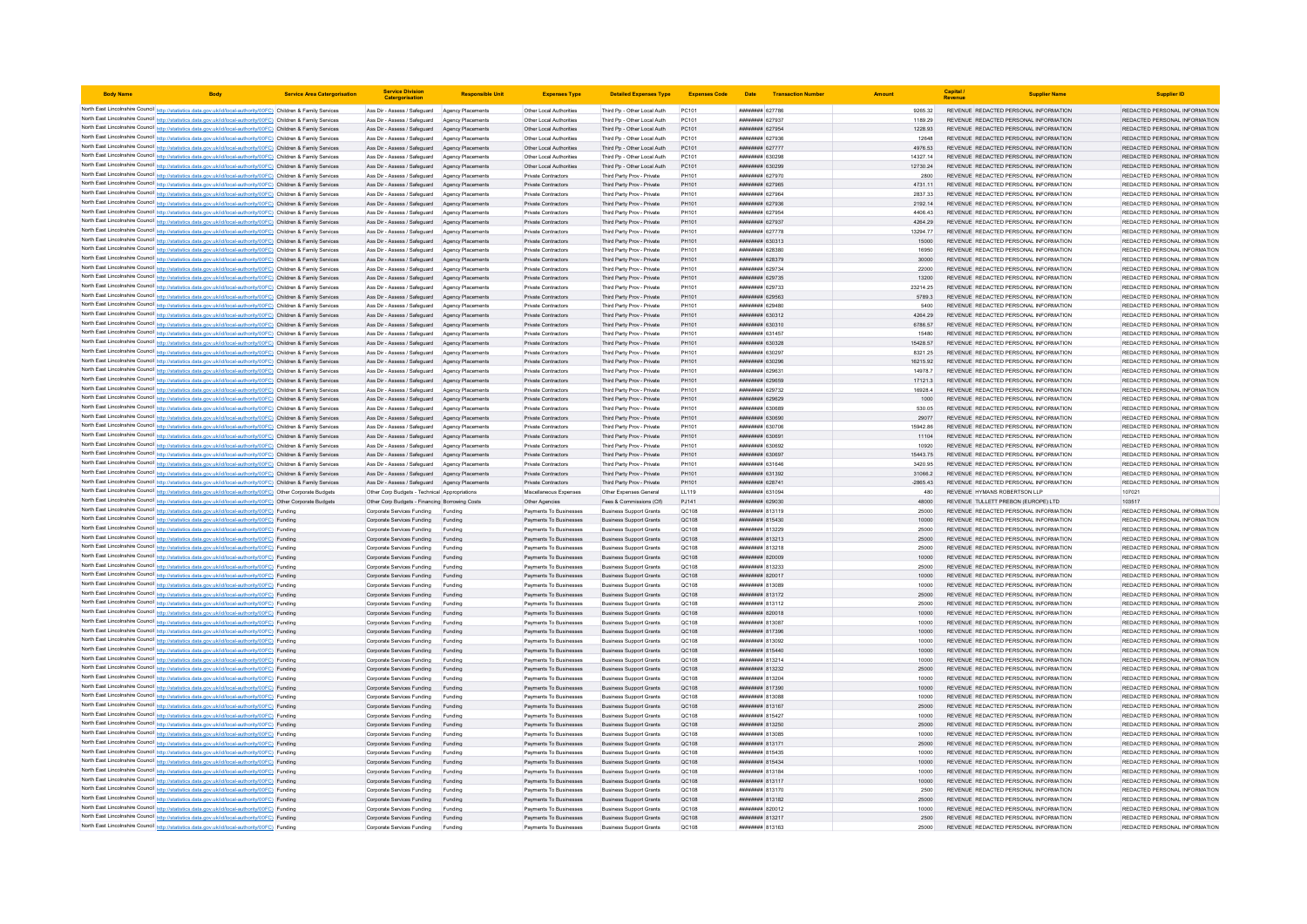| <b>Body Name</b> |                                                                                                                                                                                                  | <b>Service Area Catergorisation</b> | <b>Service Division</b><br>Catergorisatio                | <b>Responsible Uni</b> | <b>Expenses Type</b>                             | <b>Detailed Expenses Type</b>                                    | <b>Expenses Code</b>  |                                   | Date <b>Transaction Number</b> |                | Capital | <b>Supplier Name</b>                                                           | <b>Supplier ID</b>                                             |
|------------------|--------------------------------------------------------------------------------------------------------------------------------------------------------------------------------------------------|-------------------------------------|----------------------------------------------------------|------------------------|--------------------------------------------------|------------------------------------------------------------------|-----------------------|-----------------------------------|--------------------------------|----------------|---------|--------------------------------------------------------------------------------|----------------------------------------------------------------|
|                  | North East Lincolnshire Council http://statistics.data.gov.uk/id/local-authority/00FC) Funding                                                                                                   |                                     | Corporate Services Funding Funding                       |                        | Payments To Businesses                           | <b>Business Support Grants</b>                                   | QC108                 | ######## 817392                   |                                | 10000          |         | REVENUE REDACTED PERSONAL INFORMATION                                          | REDACTED PERSONAL INFORMATION                                  |
|                  | North East Lincolnshire Council http://statistics.data.gov.uk/id/local-authority/00FC) Funding                                                                                                   |                                     | Corporate Services Funding                               | Funding                | Payments To Businesses                           | <b>Business Support Grants</b>                                   | QC108                 | ####### 815433                    |                                | 10000          |         | REVENUE REDACTED PERSONAL INFORMATION                                          | REDACTED PERSONAL INFORMATION                                  |
|                  | North East Lincolnshire Council http://statistics.data.gov.uk/id/local-authority/00FC) Funding                                                                                                   |                                     | Corporate Services Funding                               |                        | Payments To Businesses                           | <b>Business Support Grants</b>                                   | QC108                 | ####### 813195                    |                                |                |         | REVENUE REDACTED PERSONAL INFORMATION                                          | REDACTED PERSONAL INFORMATION                                  |
|                  | North East Lincolnshire Council http://statistics.data.gov.uk/id/local-authority/00FC) Funding                                                                                                   |                                     | Corporate Services Funding                               | Funding                | Payments To Businesses                           | <b>Business Support Grants</b>                                   | OC108                 | ####### 820010                    |                                | 10000          |         | REVENUE REDACTED PERSONAL INFORMATION                                          | REDACTED PERSONAL INFORMATION                                  |
|                  | North East Lincolnshire Council http://statistics.data.gov.uk/id/local-authority/00FC) Funding                                                                                                   |                                     | Corporate Services Funding Funding                       |                        | Payments To Businesses                           | <b>Business Support Grants</b>                                   | <b>QC108</b>          | ######## 813098                   |                                | 10000          |         | REVENUE REDACTED PERSONAL INFORMATION                                          | REDACTED PERSONAL INFORMATION                                  |
|                  | North East Lincolnshire Council http://statistics.data.gov.uk/id/local-authority/00FC) Funding<br>North East Lincolnshire Council http://statistics.data.gov.uk/id/local-authority/00FC) Funding |                                     | Corporate Services Funding<br>Corporate Services Funding | Funding<br>Funding     | Payments To Businesses<br>Payments To Businesses | <b>Business Support Grants</b><br><b>Business Support Grants</b> | QC108<br>QC108        | ####### 813158<br>####### 820020  |                                | 10000<br>25000 |         | REVENUE REDACTED PERSONAL INFORMATION<br>REVENUE REDACTED PERSONAL INFORMATION | REDACTED PERSONAL INFORMATION<br>REDACTED PERSONAL INFORMATION |
|                  | North East Lincolnshire Council http://statistics.data.gov.uk/id/local-authority/00FC) Funding                                                                                                   |                                     | Corporate Services Funding                               | Funding                | Payments To Businesses                           | <b>Business Support Grants</b>                                   | <b>QC108</b>          | ######## 813145                   |                                | 25000          |         | REVENUE REDACTED PERSONAL INFORMATION                                          | REDACTED PERSONAL INFORMATION                                  |
|                  | North East Lincolnshire Council http://statistics.data.gov.uk/id/local-authority/00FC) Funding                                                                                                   |                                     | Corporate Services Funding                               | Funding                | Payments To Businesses                           | <b>Business Support Grants</b>                                   | QC108                 | ######## 817391                   |                                | 10000          |         | REVENUE REDACTED PERSONAL INFORMATION                                          | REDACTED PERSONAL INFORMATION                                  |
|                  | North East Lincolnshire Council http://statistics.data.gov.uk/id/local-authority/00FC) Funding                                                                                                   |                                     | Corporate Services Funding                               | Funding                | Payments To Businesses                           | <b>Business Support Grants</b>                                   | QC108                 | <b>####### 813136</b>             |                                | 25000          |         | REVENUE REDACTED PERSONAL INFORMATION                                          | REDACTED PERSONAL INFORMATION                                  |
|                  | North East Lincolnshire Council http://statistics.data.gov.uk/id/local-authority/00FC) Funding                                                                                                   |                                     | Corporate Services Funding                               | Funding                | Payments To Businesses                           | <b>Business Support Grants</b>                                   | QC108                 | ####### 813183                    |                                | 25000          |         | REVENUE REDACTED PERSONAL INFORMATION                                          | REDACTED PERSONAL INFORMATION                                  |
|                  | North East Lincolnshire Council http://statistics.data.gov.uk/id/local-authority/00FC) Funding                                                                                                   |                                     | Corporate Services Funding                               | Funding                | Payments To Businesses                           | <b>Business Support Grants</b>                                   | <b>QC108</b>          | ####### 813242                    |                                | 10000          |         | REVENUE REDACTED PERSONAL INFORMATION                                          | REDACTED PERSONAL INFORMATION                                  |
|                  | North East Lincolnshire Council http://statistics.data.gov.uk/id/local-authority/00FC) Funding                                                                                                   |                                     | Corporate Services Funding                               | Funding                | Payments To Businesses                           | <b>Business Support Grants</b>                                   | QC108                 | ####### 813093                    |                                | 25000          |         | REVENUE REDACTED PERSONAL INFORMATION                                          | REDACTED PERSONAL INFORMATION                                  |
|                  | North East Lincolnshire Council http://statistics.data.gov.uk/id/local-authority/00FC) Funding                                                                                                   |                                     | Corporate Services Funding                               | Funding                | Payments To Businesses                           | <b>Business Support Grants</b>                                   | QC108                 | ####### 820008                    |                                | 10000          |         | REVENUE REDACTED PERSONAL INFORMATION                                          | REDACTED PERSONAL INFORMATION                                  |
|                  | North East Lincolnshire Council http://statistics.data.gov.uk/id/local-authority/00FC) Funding                                                                                                   |                                     | Corporate Services Funding                               | Funding                | Payments To Businesses                           | <b>Business Support Grants</b>                                   | QC108                 | ######## 820011                   |                                | 10000          |         | REVENUE REDACTED PERSONAL INFORMATION                                          | REDACTED PERSONAL INFORMATION                                  |
|                  | North East Lincolnshire Council http://statistics.data.gov.uk/id/local-authority/00FC) Funding                                                                                                   |                                     | Corporate Services Funding                               | Funding                | Payments To Businesses                           | <b>Business Support Grants</b>                                   | QC108<br>QC108        | ######## 813113                   |                                | 25000          |         | REVENUE REDACTED PERSONAL INFORMATION                                          | REDACTED PERSONAL INFORMATION<br>REDACTED PERSONAL INFORMATION |
|                  | North East Lincolnshire Council http://statistics.data.gov.uk/id/local-authority/00FC) Funding<br>North East Lincolnshire Council http://statistics.data.gov.uk/id/local-authority/00FC) Funding |                                     | Corporate Services Funding<br>Corporate Services Funding | Funding<br>Funding     | Payments To Businesses<br>Payments To Businesses | <b>Business Support Grants</b><br><b>Business Support Grants</b> | QC108                 | ######## 813086<br>######## 81543 |                                | 10000<br>10000 |         | REVENUE REDACTED PERSONAL INFORMATION<br>REVENUE REDACTED PERSONAL INFORMATION | REDACTED PERSONAL INFORMATION                                  |
|                  | North East Lincolnshire Council http://statistics.data.gov.uk/id/local-authority/00FC) Funding                                                                                                   |                                     | Corporate Services Funding                               | Funding                | Payments To Businesses                           | <b>Business Support Grants</b>                                   | <b>QC108</b>          | ######## 813151                   |                                | 25000          |         | REVENUE REDACTED PERSONAL INFORMATION                                          | REDACTED PERSONAL INFORMATION                                  |
|                  | North East Lincolnshire Council http://statistics.data.gov.uk/id/local-authority/00FC) Funding                                                                                                   |                                     | Corporate Services Funding                               | Funding                | Payments To Businesses                           | <b>Business Support Grants</b>                                   | <b>QC108</b>          | ######## 813225                   |                                | 10000          |         | REVENUE REDACTED PERSONAL INFORMATION                                          | REDACTED PERSONAL INFORMATION                                  |
|                  | North East Lincolnshire Council http://statistics.data.gov.uk/id/local-authority/00FC) Funding                                                                                                   |                                     | Corporate Services Funding                               | Funding                | Payments To Businesses                           | <b>Business Support Grants</b>                                   | QC108                 | ######## 813189                   |                                | 25000          |         | REVENUE REDACTED PERSONAL INFORMATION                                          | REDACTED PERSONAL INFORMATION                                  |
|                  | North East Lincolnshire Council http://statistics.data.gov.uk/id/local-authority/00FC) Funding                                                                                                   |                                     | Corporate Services Funding                               | Funding                | Payments To Businesses                           | <b>Business Support Grants</b>                                   | QC108                 | ####### 813191                    |                                | 25000          |         | REVENUE REDACTED PERSONAL INFORMATION                                          | REDACTED PERSONAL INFORMATION                                  |
|                  | North East Lincolnshire Council http://statistics.data.gov.uk/id/local-authority/00FC) Funding                                                                                                   |                                     | Corporate Services Funding                               | Funding                | Payments To Businesses                           | <b>Business Support Grants</b>                                   | QC108                 | ######## 813131                   |                                | 25000          |         | REVENUE REDACTED PERSONAL INFORMATION                                          | REDACTED PERSONAL INFORMATION                                  |
|                  | North East Lincolnshire Council http://statistics.data.gov.uk/id/local-authority/00FC) Funding                                                                                                   |                                     | Corporate Services Funding                               | Funding                | Payments To Businesses                           | <b>Business Support Grants</b>                                   | QC108                 | ####### 815428                    |                                | 10000          |         | REVENUE REDACTED PERSONAL INFORMATION                                          | REDACTED PERSONAL INFORMATION                                  |
|                  | North East Lincolnshire Council http://statistics.data.gov.uk/id/local-authority/00FC) Funding                                                                                                   |                                     | Corporate Services Funding                               |                        | Payments To Businesses                           | <b>Business Support Grants</b>                                   | QC108                 | ####### 813222                    |                                | 25000          |         | REVENUE REDACTED PERSONAL INFORMATION                                          | REDACTED PERSONAL INFORMATION                                  |
|                  | North East Lincolnshire Council http://statistics.data.gov.uk/id/local-authority/00FC) Funding                                                                                                   |                                     | Corporate Services Funding                               | Funding                | Payments To Businesses                           | <b>Business Support Grants</b>                                   | QC108                 | ######## 813197                   |                                | 25000          |         | REVENUE REDACTED PERSONAL INFORMATION                                          | REDACTED PERSONAL INFORMATION                                  |
|                  | North East Lincolnshire Council http://statistics.data.gov.uk/id/local-authority/00FC) Funding                                                                                                   |                                     | Corporate Services Funding                               | Funding                | Payments To Businesses                           | <b>Business Support Grants</b>                                   | <b>QC108</b>          | ####### 815429                    |                                | 10000          |         | REVENUE REDACTED PERSONAL INFORMATION                                          | REDACTED PERSONAL INFORMATION                                  |
|                  | North East Lincolnshire Council http://statistics.data.gov.uk/id/local-authority/00FC) Funding<br>North East Lincolnshire Council http://statistics.data.gov.uk/id/local-authority/00FC) Funding |                                     | Corporate Services Funding                               | Funding                | Payments To Businesses                           | <b>Business Support Grants</b>                                   | QC108                 | ####### 813123                    |                                | 25000<br>25000 |         | REVENUE REDACTED PERSONAL INFORMATION                                          | REDACTED PERSONAL INFORMATION                                  |
|                  | North East Lincolnshire Council http://statistics.data.gov.uk/id/local-authority/00FC) Funding                                                                                                   |                                     | Corporate Services Funding<br>Corporate Services Funding | Funding<br>Funding     | Payments To Businesses<br>Payments To Businesses | <b>Business Support Grants</b><br><b>Business Support Grants</b> | QC108<br><b>QC108</b> | ####### 813236<br>######## 817393 |                                | 25000          |         | REVENUE REDACTED PERSONAL INFORMATION<br>REVENUE REDACTED PERSONAL INFORMATION | REDACTED PERSONAL INFORMATION<br>REDACTED PERSONAL INFORMATION |
|                  | North East Lincolnshire Council http://statistics.data.gov.uk/id/local-authority/00FC) Funding                                                                                                   |                                     | Corporate Services Funding                               | Funding                | Payments To Businesses                           | <b>Business Support Grants</b>                                   | QC108                 | ######## 813185                   |                                | 10000          |         | REVENUE REDACTED PERSONAL INFORMATION                                          | REDACTED PERSONAL INFORMATION                                  |
|                  | North East Lincolnshire Council http://statistics.data.gov.uk/id/local-authority/00FC) Funding                                                                                                   |                                     | Corporate Services Funding                               | Funding                | Payments To Businesses                           | <b>Business Support Grants</b>                                   | QC108                 | ######## 820013                   |                                | 10000          |         | REVENUE REDACTED PERSONAL INFORMATION                                          | REDACTED PERSONAL INFORMATION                                  |
|                  | North East Lincolnshire Council http://statistics.data.gov.uk/id/local-authority/00FC) Funding                                                                                                   |                                     | Corporate Services Funding                               | Funding                | Payments To Businesses                           | <b>Business Support Grants</b>                                   | QC108                 | ######## 813142                   |                                | 25000          |         | REVENUE REDACTED PERSONAL INFORMATION                                          | REDACTED PERSONAL INFORMATION                                  |
|                  | North East Lincolnshire Council http://statistics.data.gov.uk/id/local-authority/00FC) Funding                                                                                                   |                                     | Corporate Services Funding                               | Funding                | Payments To Businesses                           | <b>Business Support Grants</b>                                   | OC108                 | HHHHHHH 813122                    |                                | 25000          |         | REVENUE REDACTED PERSONAL INFORMATION                                          | REDACTED PERSONAL INFORMATION                                  |
|                  | North East Lincolnshire Council http://statistics.data.gov.uk/id/local-authority/00FC) Funding                                                                                                   |                                     | Corporate Services Funding                               | Funding                | Payments To Businesses                           | <b>Business Support Grants</b>                                   | QC108                 | ####### 815432                    |                                | 10000          |         | REVENUE REDACTED PERSONAL INFORMATION                                          | REDACTED PERSONAL INFORMATION                                  |
|                  | North East Lincolnshire Council http://statistics.data.gov.uk/id/local-authority/00FC) Funding                                                                                                   |                                     | Corporate Services Funding                               | Funding                | Payments To Businesses                           | <b>Business Support Grants</b>                                   | QC108                 | ####### 820019                    |                                |                |         | REVENUE REDACTED PERSONAL INFORMATION                                          | REDACTED PERSONAL INFORMATION                                  |
|                  | North East Lincolnshire Council http://statistics.data.gov.uk/id/local-authority/00FC) Funding                                                                                                   |                                     | Corporate Services Funding                               | Funding                | Payments To Businesses                           | <b>Business Support Grants</b>                                   | QC108                 | ####### 815438                    |                                | 10000          |         | REVENUE REDACTED PERSONAL INFORMATION                                          | REDACTED PERSONAL INFORMATION                                  |
|                  | North East Lincolnshire Council http://statistics.data.gov.uk/id/local-authority/00FC) Funding                                                                                                   |                                     | Corporate Services Funding                               | Funding                | Payments To Businesses                           | <b>Business Support Grants</b>                                   | <b>QC108</b>          | ######## 813192                   |                                | 10000          |         | REVENUE REDACTED PERSONAL INFORMATION                                          | REDACTED PERSONAL INFORMATION                                  |
|                  | North East Lincolnshire Council http://statistics.data.gov.uk/id/local-authority/00FC) Funding<br>North East Lincolnshire Council http://statistics.data.gov.uk/id/local-authority/00FC) Funding |                                     | Corporate Services Funding<br>Corporate Services Funding | Funding                | Payments To Businesses<br>Payments To Businesses | <b>Business Support Grants</b><br><b>Business Support Grants</b> | QC108<br>QC108        | ######## 815436<br>####### 813096 |                                | 10000          |         | REVENUE REDACTED PERSONAL INFORMATION<br>REVENUE REDACTED PERSONAL INFORMATION | REDACTED PERSONAL INFORMATION<br>REDACTED PERSONAL INFORMATION |
|                  | North East Lincolnshire Council http://statistics.data.gov.uk/id/local-authority/00FC) Funding                                                                                                   |                                     | Corporate Services Funding                               | Funding                | Payments To Businesses                           | <b>Business Support Grants</b>                                   | QC108                 | ######## 813097                   |                                | 10000          |         | REVENUE REDACTED PERSONAL INFORMATION                                          | REDACTED PERSONAL INFORMATION                                  |
|                  | North East Lincolnshire Council http://statistics.data.gov.uk/id/local-authority/00FC) Funding                                                                                                   |                                     | Corporate Services Funding                               | Funding                | Payments To Businesses                           | <b>Business Support Grants</b>                                   | <b>QC108</b>          | ####### 815437                    |                                | 10000          |         | REVENUE REDACTED PERSONAL INFORMATION                                          | REDACTED PERSONAL INFORMATION                                  |
|                  | North East Lincolnshire Council http://statistics.data.gov.uk/id/local-authority/00FC) Funding                                                                                                   |                                     | Corporate Services Funding                               | Funding                | Payments To Businesses                           | <b>Business Support Grants</b>                                   | QC108                 | ######## 813091                   |                                | 10000          |         | REVENUE REDACTED PERSONAL INFORMATION                                          | REDACTED PERSONAL INFORMATION                                  |
|                  | North East Lincolnshire Council http://statistics.data.gov.uk/id/local-authority/00FC) Funding                                                                                                   |                                     | Corporate Services Funding                               | Funding                | Payments To Businesses                           | <b>Business Support Grants</b>                                   | QC108                 | ######## 813095                   |                                | 10000          |         | REVENUE REDACTED PERSONAL INFORMATION                                          | REDACTED PERSONAL INFORMATION                                  |
|                  | North East Lincolnshire Council http://statistics.data.gov.uk/id/local-authority/00FC) Funding                                                                                                   |                                     | Corporate Services Funding                               | Funding                | Payments To Businesses                           | <b>Business Support Grants</b>                                   | <b>QC108</b>          | <b>HHHHHHH 813094</b>             |                                | 10000          |         | REVENUE REDACTED PERSONAL INFORMATION                                          | REDACTED PERSONAL INFORMATION                                  |
|                  | North East Lincolnshire Council http://statistics.data.gov.uk/id/local-authority/00FC) Funding                                                                                                   |                                     | Corporate Services Funding                               | Funding                | Payments To Businesses                           | <b>Business Support Grants</b>                                   | QC108                 | ######## 817394                   |                                | 10000          |         | REVENUE REDACTED PERSONAL INFORMATION                                          | REDACTED PERSONAL INFORMATION                                  |
|                  | North East Lincolnshire Council http://statistics.data.gov.uk/id/local-authority/00FC) Funding                                                                                                   |                                     | Corporate Services Funding                               | Funding                | Payments To Businesses                           | <b>Business Support Grants</b>                                   | QC108                 | ####### 813090                    |                                | 10000          |         | REVENUE REDACTED PERSONAL INFORMATION                                          | REDACTED PERSONAL INFORMATION                                  |
|                  | North East Lincolnshire Council http://statistics.data.gov.uk/id/local-authority/00FC) Funding                                                                                                   |                                     | Corporate Services Funding                               | Funding                | Payments To Businesses                           | <b>Business Support Grants</b>                                   | QC108                 | ####### 815439                    |                                | 10000          |         | REVENUE REDACTED PERSONAL INFORMATION                                          | REDACTED PERSONAL INFORMATION                                  |
|                  | North East Lincolnshire Council http://statistics.data.gov.uk/id/local-authority/00FC) Funding                                                                                                   |                                     | Corporate Services Funding                               | Funding                | Payments To Businesses                           | <b>Business Support Grants</b>                                   | QC108                 | ######## 815441                   |                                | 10000          |         | REVENUE REDACTED PERSONAL INFORMATION                                          | REDACTED PERSONAL INFORMATION                                  |
|                  | North East Lincolnshire Council http://statistics.data.gov.uk/id/local-authority/00FC) Funding                                                                                                   |                                     | Corporate Services Funding                               | Funding                | Payments To Businesses                           | <b>Business Support Grants</b>                                   | QC108                 | ####### 820016                    |                                | 10000<br>5000  |         | REVENUE REDACTED PERSONAL INFORMATION                                          | REDACTED PERSONAL INFORMATION                                  |
|                  | North East Lincolnshire Council http://statistics.data.gov.uk/id/local-authority/00FC) Funding<br>North East Lincolnshire Council http://statistics.data.gov.uk/id/local-authority/00FC) Funding |                                     | Corporate Services Funding<br>Corporate Services Funding | Funding<br>Funding     | Payments To Businesses<br>Payments To Businesses | <b>Business Support Grants</b><br><b>Business Support Grants</b> | QC108<br>QC108        | ####### 813111<br>######## 813101 |                                | 10000          |         | REVENUE REDACTED PERSONAL INFORMATION<br>REVENUE REDACTED PERSONAL INFORMATION | REDACTED PERSONAL INFORMATION<br>REDACTED PERSONAL INFORMATION |
|                  | North East Lincolnshire Council http://statistics.data.gov.uk/id/local-authority/00FC) Funding                                                                                                   |                                     | Corporate Services Funding                               | Funding                | Payments To Businesses                           | <b>Business Support Grants</b>                                   | QC108                 | ######## 813138                   |                                | 10000          |         | REVENUE REDACTED PERSONAL INFORMATION                                          | REDACTED PERSONAL INFORMATION                                  |
|                  | North East Lincolnshire Council http://statistics.data.gov.uk/id/local-authority/00FC) Funding                                                                                                   |                                     | Corporate Services Funding                               | Funding                | Payments To Businesses                           | <b>Business Support Grants</b>                                   | QC108                 | ####### 813141                    |                                | 2500           |         | REVENUE REDACTED PERSONAL INFORMATION                                          | REDACTED PERSONAL INFORMATION                                  |
|                  | North East Lincolnshire Council http://statistics.data.gov.uk/id/local-authority/00FC) Funding                                                                                                   |                                     | Corporate Services Funding                               |                        | Payments To Businesses                           | <b>Business Support Grants</b>                                   | QC108                 | ######## 813143                   |                                | 2500           |         | REVENUE REDACTED PERSONAL INFORMATION                                          | REDACTED PERSONAL INFORMATION                                  |
|                  | North East Lincolnshire Council http://statistics.data.gov.uk/id/local-authority/00FC) Funding                                                                                                   |                                     | Corporate Services Funding                               | Funding                | Payments To Businesses                           | <b>Business Support Grants</b>                                   | OC108                 | <b><i>RHHHHHH</i></b> 813144      |                                | 5000           |         | REVENUE REDACTED PERSONAL INFORMATION                                          | REDACTED PERSONAL INFORMATION                                  |
|                  | North East Lincolnshire Council http://statistics.data.gov.uk/id/local-authority/00FC) Funding                                                                                                   |                                     | Corporate Services Funding                               | Funding                | Payments To Businesses                           | <b>Business Support Grants</b>                                   | <b>QC108</b>          | ######## 813146                   |                                | 2500           |         | REVENUE REDACTED PERSONAL INFORMATION                                          | REDACTED PERSONAL INFORMATION                                  |
|                  | North East Lincolnshire Council http://statistics.data.gov.uk/id/local-authority/00FC) Funding                                                                                                   |                                     | Corporate Services Funding                               | Funding                | Payments To Businesses                           | <b>Business Support Grants</b>                                   | QC108                 | ######## 813147                   |                                | 2500           |         | REVENUE REDACTED PERSONAL INFORMATION                                          | REDACTED PERSONAL INFORMATION                                  |
|                  | North East Lincolnshire Council http://statistics.data.gov.uk/id/local-authority/00FC) Funding                                                                                                   |                                     | Corporate Services Funding                               | Funding                | Payments To Businesses                           | <b>Business Support Grants</b>                                   | QC108                 | ####### 813148                    |                                | 5000           |         | REVENUE REDACTED PERSONAL INFORMATION                                          | REDACTED PERSONAL INFORMATION                                  |
|                  | North East Lincolnshire Council http://statistics.data.gov.uk/id/local-authority/00FC) Funding                                                                                                   |                                     | Corporate Services Funding                               | Funding                | Payments To Businesses                           | <b>Business Support Grants</b>                                   | <b>QC108</b>          | ######## 813149                   |                                | 2500           |         | REVENUE REDACTED PERSONAL INFORMATION                                          | REDACTED PERSONAL INFORMATION                                  |
|                  | North East Lincolnshire Council http://statistics.data.gov.uk/id/local-authority/00FC) Funding                                                                                                   |                                     | Corporate Services Funding                               | Funding                | Payments To Businesses                           | <b>Business Support Grants</b>                                   | QC108                 | ####### 813150                    |                                | 25000          |         | REVENUE REDACTED PERSONAL INFORMATION                                          | REDACTED PERSONAL INFORMATION                                  |
|                  | North East Lincolnshire Council http://statistics.data.gov.uk/id/local-authority/00FC) Funding<br>North East Lincolnshire Council http://statistics.data.gov.uk/id/local-authority/00FC) Funding |                                     | Corporate Services Funding<br>Corporate Services Funding | Funding<br>Funding     | Payments To Businesses<br>Payments To Businesses | <b>Business Support Grants</b><br><b>Business Support Grants</b> | QC108<br>QC108        | ####### 81315<br>####### 813153   |                                | 10000          |         | REVENUE REDACTED PERSONAL INFORMATION<br>REVENUE REDACTED PERSONAL INFORMATION | REDACTED PERSONAL INFORMATION<br>REDACTED PERSONAL INFORMATION |
|                  | North East Lincolnshire Council http://statistics.data.gov.uk/id/local-authority/00FC) Funding                                                                                                   |                                     | Corporate Services Funding                               | Funding                | Payments To Businesses                           | <b>Business Support Grants</b>                                   | QC108                 | ####### 813154                    |                                | 7500           |         | REVENUE REDACTED PERSONAL INFORMATION                                          | REDACTED PERSONAL INFORMATION                                  |
|                  | North East Lincolnshire Council http://statistics.data.gov.uk/id/local-authority/00FC) Funding                                                                                                   |                                     | Corporate Services Funding                               | Funding                | Payments To Businesses                           | <b>Business Support Grants</b>                                   | QC108                 | ####### 813155                    |                                | 7500           |         | REVENUE REDACTED PERSONAL INFORMATION                                          | REDACTED PERSONAL INFORMATION                                  |
|                  | North East Lincolnshire Council http://statistics.data.gov.uk/id/local-authority/00FC) Funding                                                                                                   |                                     | Corporate Services Funding                               | Funding                | Payments To Businesses                           | <b>Business Support Grants</b>                                   | QC108                 | ######## 813156                   |                                | 10000          |         | REVENUE REDACTED PERSONAL INFORMATION                                          | REDACTED PERSONAL INFORMATION                                  |
|                  | North East Lincolnshire Council http://statistics.data.gov.uk/id/local-authority/00FC) Funding                                                                                                   |                                     | Corporate Services Funding                               | Funding                | Payments To Businesses                           | <b>Business Support Grants</b>                                   | QC108                 | ######## 813157                   |                                | 10000          |         | REVENUE REDACTED PERSONAL INFORMATION                                          | REDACTED PERSONAL INFORMATION                                  |
|                  | North East Lincolnshire Council http://statistics.data.gov.uk/id/local-authority/00FC) Funding                                                                                                   |                                     | Corporate Services Funding                               | Funding                | Payments To Businesses                           | <b>Business Support Grants</b>                                   | QC108                 | ######## 813159                   |                                | 2500           |         | REVENUE REDACTED PERSONAL INFORMATION                                          | REDACTED PERSONAL INFORMATION                                  |
|                  | North East Lincolnshire Council http://statistics.data.gov.uk/id/local-authority/00FC) Funding                                                                                                   |                                     | Corporate Services Funding                               | Funding                | Payments To Businesses                           | <b>Business Support Grants</b>                                   | QC108                 | ######## 813160                   |                                | 10000          |         | REVENUE REDACTED PERSONAL INFORMATION                                          | REDACTED PERSONAL INFORMATION                                  |
|                  | North East Lincolnshire Council http://statistics.data.gov.uk/id/local-authority/00FC) Funding                                                                                                   |                                     | Corporate Services Funding                               |                        | Payments To Businesses                           | <b>Business Support Grants</b>                                   | <b>QC108</b>          | ######## 813161                   |                                | 2500           |         | REVENUE REDACTED PERSONAL INFORMATION                                          | REDACTED PERSONAL INFORMATION                                  |
|                  | North East Lincolnshire Council http://statistics.data.gov.uk/id/local-authority/00FC) Funding                                                                                                   |                                     | Corporate Services Funding                               | Funding                | Payments To Businesses                           | <b>Business Support Grants</b>                                   | QC108                 | <b>ПЕНИНИН 813162</b>             |                                | 10000          |         | REVENUE REDACTED PERSONAL INFORMATION                                          | REDACTED PERSONAL INFORMATION                                  |
|                  | North East Lincolnshire Council http://statistics.data.gov.uk/id/local-authority/00FC) Funding                                                                                                   |                                     | Corporate Services Funding                               | Funding                | Payments To Businesses                           | <b>Business Support Grants</b>                                   | QC108                 | ####### 813164                    |                                | 10000          |         | REVENUE REDACTED PERSONAL INFORMATION                                          | REDACTED PERSONAL INFORMATION                                  |
|                  | North East Lincolnshire Council http://statistics.data.gov.uk/id/local-authority/00FC) Funding<br>North East Lincolnshire Council http://statistics.data.gov.uk/id/local-authority/00FC) Funding |                                     | Corporate Services Funding                               | Funding                | Payments To Businesses<br>Payments To Businesses | <b>Business Support Grants</b><br><b>Business Support Grants</b> | QC108<br>QC108        | ####### 813165<br>######## 813166 |                                | 10000          |         | REVENUE REDACTED PERSONAL INFORMATION<br>REVENUE REDACTED PERSONAL INFORMATION | REDACTED PERSONAL INFORMATION<br>REDACTED PERSONAL INFORMATION |
|                  | North East Lincolnshire Council http://statistics.data.gov.uk/id/local-authority/00FC) Funding                                                                                                   |                                     | Corporate Services Funding<br>Corporate Services Funding | Funding<br>Funding     | Payments To Businesses                           | <b>Business Support Grants</b>                                   | QC108                 | ######## 813168                   |                                | 10000          |         | REVENUE REDACTED PERSONAL INFORMATION                                          | REDACTED PERSONAL INFORMATION                                  |
|                  | North East Lincolnshire Council http://statistics.data.gov.uk/id/local-authority/00FC) Funding                                                                                                   |                                     | Corporate Services Funding                               | Funding                | Payments To Businesses                           | <b>Business Support Grants</b>                                   | QC108                 | ######## 81316                    |                                | 10000          |         | REVENUE REDACTED PERSONAL INFORMATION                                          | REDACTED PERSONAL INFORMATION                                  |
|                  | North East Lincolnshire Council http://statistics.data.gov.uk/id/local-authority/00FC) Funding                                                                                                   |                                     | Corporate Services Funding                               | Funding                | Payments To Businesses                           | <b>Business Support Grants</b>                                   | QC108                 | ####### 813173                    |                                | 2500           |         | REVENUE REDACTED PERSONAL INFORMATION                                          | REDACTED PERSONAL INFORMATION                                  |
|                  | North East Lincolnshire Council http://statistics.data.gov.uk/id/local-authority/00FC) Funding                                                                                                   |                                     | Corporate Services Funding                               | Funding                | Payments To Businesses                           | <b>Business Support Grants</b>                                   | OC108                 | <b><i>BREEZER 813174</i></b>      |                                | 5000           |         | REVENUE REDACTED PERSONAL INFORMATION                                          | REDACTED PERSONAL INFORMATION                                  |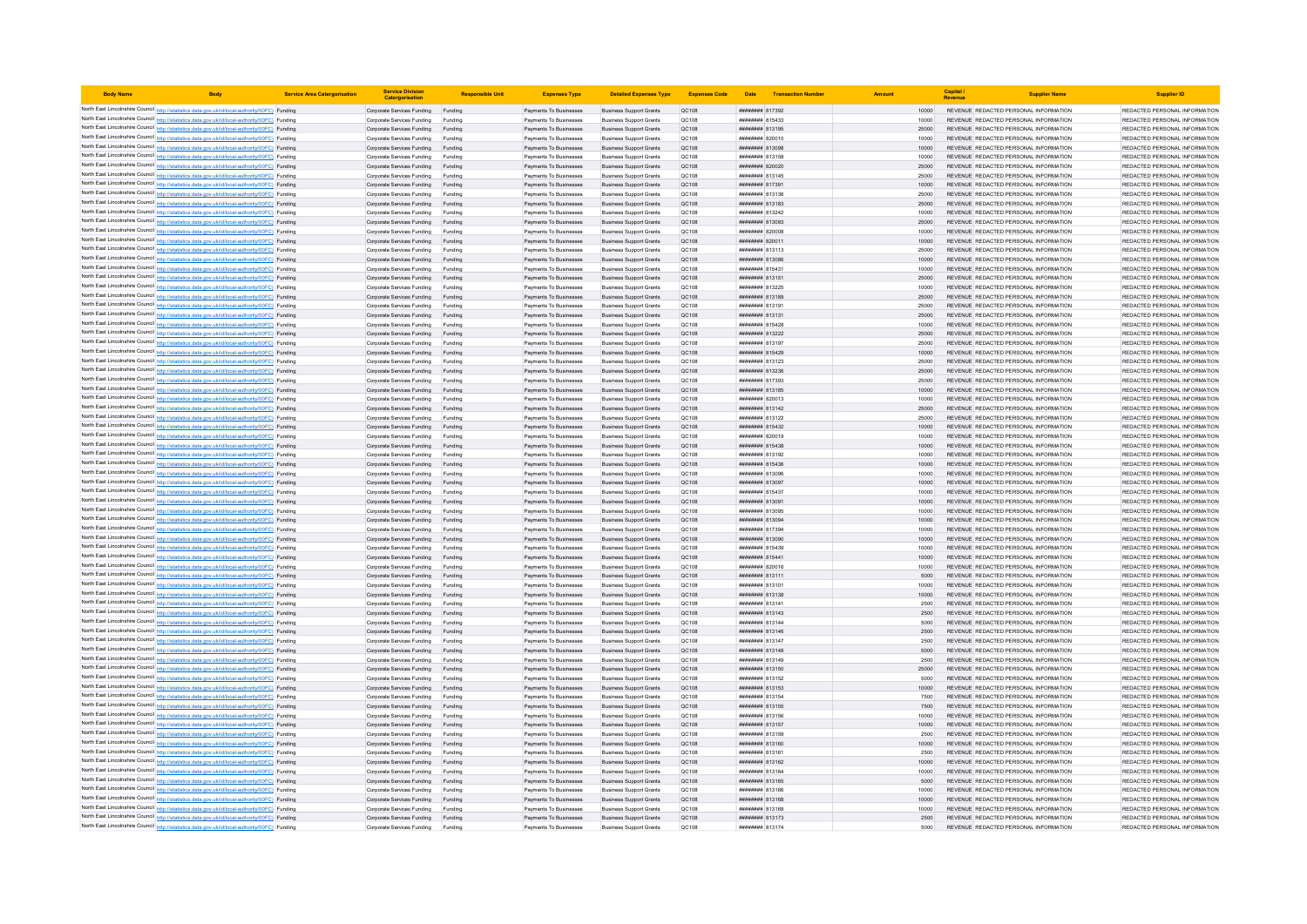| <b>Body Name</b> |                                                                                                                                                                                                  | <b>Service Area Catergorisation</b> | <b>Service Division</b><br>Catergorisatio                | <b>Responsible Uni</b> | <b>Expenses Type</b>                             | <b>Detailed Expenses Type</b>                                    | <b>Expenses Code</b>  |                                   | Date <b>Transaction Number</b> |                | Capital | <b>Supplier Name</b>                                                           | <b>Supplier ID</b>                                             |
|------------------|--------------------------------------------------------------------------------------------------------------------------------------------------------------------------------------------------|-------------------------------------|----------------------------------------------------------|------------------------|--------------------------------------------------|------------------------------------------------------------------|-----------------------|-----------------------------------|--------------------------------|----------------|---------|--------------------------------------------------------------------------------|----------------------------------------------------------------|
|                  | North East Lincolnshire Council http://statistics.data.gov.uk/id/local-authority/00FC) Funding                                                                                                   |                                     | Corporate Services Funding Funding                       |                        | Payments To Businesses                           | <b>Business Support Grants</b>                                   | QC108                 | ######## 813175                   |                                | 2500           |         | REVENUE REDACTED PERSONAL INFORMATION                                          | REDACTED PERSONAL INFORMATION                                  |
|                  | North East Lincolnshire Council http://statistics.data.gov.uk/id/local-authority/00FC) Funding                                                                                                   |                                     | Corporate Services Funding                               | Funding                | Payments To Businesses                           | <b>Business Support Grants</b>                                   | QC108                 | ######## 813176                   |                                | 5000           |         | REVENUE REDACTED PERSONAL INFORMATION                                          | REDACTED PERSONAL INFORMATION                                  |
|                  | North East Lincolnshire Council http://statistics.data.gov.uk/id/local-authority/00FC) Funding                                                                                                   |                                     | Corporate Services Funding                               |                        | Payments To Businesses                           | <b>Business Support Grants</b>                                   | QC108                 | <b>####### 813177</b>             |                                |                |         | REVENUE REDACTED PERSONAL INFORMATION                                          | REDACTED PERSONAL INFORMATION                                  |
|                  | North East Lincolnshire Council http://statistics.data.gov.uk/id/local-authority/00FC) Funding                                                                                                   |                                     | Corporate Services Funding                               | Funding                | Payments To Businesses                           | <b>Business Support Grants</b>                                   | OC108                 | ####### 813178                    |                                | 5000           |         | REVENUE REDACTED PERSONAL INFORMATION                                          | REDACTED PERSONAL INFORMATION                                  |
|                  | North East Lincolnshire Council http://statistics.data.gov.uk/id/local-authority/00FC) Funding<br>North East Lincolnshire Council http://statistics.data.gov.uk/id/local-authority/00FC) Funding |                                     | Corporate Services Funding Funding                       |                        | Payments To Businesses<br>Payments To Businesses | <b>Business Support Grants</b>                                   | <b>QC108</b><br>QC108 | ######## 813179<br>####### 813180 |                                | 2500           |         | REVENUE REDACTED PERSONAL INFORMATION<br>REVENUE REDACTED PERSONAL INFORMATION | REDACTED PERSONAL INFORMATION<br>REDACTED PERSONAL INFORMATION |
|                  | North East Lincolnshire Council http://statistics.data.gov.uk/id/local-authority/00FC) Funding                                                                                                   |                                     | Corporate Services Funding<br>Corporate Services Funding | Funding<br>Funding     | Payments To Businesses                           | <b>Business Support Grants</b><br><b>Business Support Grants</b> | QC108                 | ####### 813181                    |                                | 10000<br>10000 |         | REVENUE REDACTED PERSONAL INFORMATION                                          | REDACTED PERSONAL INFORMATION                                  |
|                  | North East Lincolnshire Council http://statistics.data.gov.uk/id/local-authority/00FC) Funding                                                                                                   |                                     | Corporate Services Funding                               | Funding                | Payments To Businesses                           | <b>Business Support Grants</b>                                   | <b>QC108</b>          | ######## 813186                   |                                | 5000           |         | REVENUE REDACTED PERSONAL INFORMATION                                          | REDACTED PERSONAL INFORMATION                                  |
|                  | North East Lincolnshire Council http://statistics.data.gov.uk/id/local-authority/00FC) Funding                                                                                                   |                                     | Corporate Services Funding                               | Funding                | Payments To Businesses                           | <b>Business Support Grants</b>                                   | QC108                 | ######## 813187                   |                                | 10000          |         | REVENUE REDACTED PERSONAL INFORMATION                                          | REDACTED PERSONAL INFORMATION                                  |
|                  | North East Lincolnshire Council http://statistics.data.gov.uk/id/local-authority/00FC) Funding                                                                                                   |                                     | Corporate Services Funding                               | Funding                | Payments To Businesses                           | <b>Business Support Grants</b>                                   | QC108                 | ####### 81318                     |                                | 10000          |         | REVENUE REDACTED PERSONAL INFORMATION                                          | REDACTED PERSONAL INFORMATION                                  |
|                  | North East Lincolnshire Council http://statistics.data.gov.uk/id/local-authority/00FC) Funding                                                                                                   |                                     | Corporate Services Funding                               | Funding                | Payments To Businesses                           | <b>Business Support Grants</b>                                   | QC108                 | ####### 813190                    |                                | 5000           |         | REVENUE REDACTED PERSONAL INFORMATION                                          | REDACTED PERSONAL INFORMATION                                  |
|                  | North East Lincolnshire Council http://statistics.data.gov.uk/id/local-authority/00FC) Funding                                                                                                   |                                     | Corporate Services Funding                               | Funding                | Payments To Businesses                           | <b>Business Support Grants</b>                                   | <b>QC108</b>          | ####### 813193                    |                                | 10000          |         | REVENUE REDACTED PERSONAL INFORMATION                                          | REDACTED PERSONAL INFORMATION                                  |
|                  | North East Lincolnshire Council http://statistics.data.gov.uk/id/local-authority/00FC) Funding                                                                                                   |                                     | Corporate Services Funding                               | Funding                | Payments To Businesses                           | <b>Business Support Grants</b>                                   | QC108                 | ####### 813194                    |                                | 2500           |         | REVENUE REDACTED PERSONAL INFORMATION                                          | REDACTED PERSONAL INFORMATION                                  |
|                  | North East Lincolnshire Council http://statistics.data.gov.uk/id/local-authority/00FC) Funding                                                                                                   |                                     | Corporate Services Funding                               | Funding                | Payments To Businesses                           | <b>Business Support Grants</b>                                   | QC108                 | ######## 813196                   |                                |                |         | REVENUE REDACTED PERSONAL INFORMATION                                          | REDACTED PERSONAL INFORMATION                                  |
|                  | North East Lincolnshire Council http://statistics.data.gov.uk/id/local-authority/00FC) Funding                                                                                                   |                                     | Corporate Services Funding                               | Funding                | Payments To Businesses                           | <b>Business Support Grants</b>                                   | QC108                 | ####### 813198                    |                                | 5000           |         | REVENUE REDACTED PERSONAL INFORMATION                                          | REDACTED PERSONAL INFORMATION                                  |
|                  | North East Lincolnshire Council http://statistics.data.gov.uk/id/local-authority/00FC) Funding                                                                                                   |                                     | Corporate Services Funding                               | Funding                | Payments To Businesses                           | <b>Business Support Grants</b>                                   | QC108<br>QC108        | ######## 813199                   |                                | 5000           |         | REVENUE REDACTED PERSONAL INFORMATION                                          | REDACTED PERSONAL INFORMATION<br>REDACTED PERSONAL INFORMATION |
|                  | North East Lincolnshire Council http://statistics.data.gov.uk/id/local-authority/00FC) Funding<br>North East Lincolnshire Council http://statistics.data.gov.uk/id/local-authority/00FC) Funding |                                     | Corporate Services Funding<br>Corporate Services Funding | Funding<br>Funding     | Payments To Businesses<br>Payments To Businesses | <b>Business Support Grants</b><br><b>Business Support Grants</b> | QC108                 | ######## 813200<br>######## 81320 |                                | 10000<br>5000  |         | REVENUE REDACTED PERSONAL INFORMATION<br>REVENUE REDACTED PERSONAL INFORMATION | REDACTED PERSONAL INFORMATION                                  |
|                  | North East Lincolnshire Council http://statistics.data.gov.uk/id/local-authority/00FC) Funding                                                                                                   |                                     | Corporate Services Funding                               | Funding                | Payments To Businesses                           | <b>Business Support Grants</b>                                   | <b>QC108</b>          | ######## 813202                   |                                | 10000          |         | REVENUE REDACTED PERSONAL INFORMATION                                          | REDACTED PERSONAL INFORMATION                                  |
|                  | North East Lincolnshire Council http://statistics.data.gov.uk/id/local-authority/00FC) Funding                                                                                                   |                                     | Corporate Services Funding                               | Funding                | Payments To Businesses                           | <b>Business Support Grants</b>                                   | <b>QC108</b>          | ######## 813203                   |                                | 2500           |         | REVENUE REDACTED PERSONAL INFORMATION                                          | REDACTED PERSONAL INFORMATION                                  |
|                  | North East Lincolnshire Council http://statistics.data.gov.uk/id/local-authority/00FC) Funding                                                                                                   |                                     | Corporate Services Funding                               | Funding                | Payments To Businesses                           | <b>Business Support Grants</b>                                   | QC108                 | ######## 813205                   |                                | 10000          |         | REVENUE REDACTED PERSONAL INFORMATION                                          | REDACTED PERSONAL INFORMATION                                  |
|                  | North East Lincolnshire Council http://statistics.data.gov.uk/id/local-authority/00FC) Funding                                                                                                   |                                     | Corporate Services Funding                               | Funding                | Payments To Businesses                           | <b>Business Support Grants</b>                                   | QC108                 | ####### 813206                    |                                | 2500           |         | REVENUE REDACTED PERSONAL INFORMATION                                          | REDACTED PERSONAL INFORMATION                                  |
|                  | North East Lincolnshire Council http://statistics.data.gov.uk/id/local-authority/00FC) Funding                                                                                                   |                                     | Corporate Services Funding                               | Funding                | Payments To Businesses                           | <b>Business Support Grants</b>                                   | QC108                 | ######## 813207                   |                                | 10000          |         | REVENUE REDACTED PERSONAL INFORMATION                                          | REDACTED PERSONAL INFORMATION                                  |
|                  | North East Lincolnshire Council http://statistics.data.gov.uk/id/local-authority/00FC) Funding                                                                                                   |                                     | Corporate Services Funding                               | Funding                | Payments To Businesses                           | <b>Business Support Grants</b>                                   | QC108                 | ######## 813208                   |                                | 7500           |         | REVENUE REDACTED PERSONAL INFORMATION                                          | REDACTED PERSONAL INFORMATION                                  |
|                  | North East Lincolnshire Council http://statistics.data.gov.uk/id/local-authority/00FC) Funding                                                                                                   |                                     | Corporate Services Funding                               |                        | Payments To Businesses                           | <b>Business Support Grants</b>                                   | QC108                 | ####### 813209                    |                                | 5000           |         | REVENUE REDACTED PERSONAL INFORMATION                                          | REDACTED PERSONAL INFORMATION                                  |
|                  | North East Lincolnshire Council http://statistics.data.gov.uk/id/local-authority/00FC) Funding                                                                                                   |                                     | Corporate Services Funding                               | Funding                | Payments To Businesses                           | <b>Business Support Grants</b>                                   | QC108                 | ####### 813210                    |                                | 10000          |         | REVENUE REDACTED PERSONAL INFORMATION                                          | REDACTED PERSONAL INFORMATION                                  |
|                  | North East Lincolnshire Council http://statistics.data.gov.uk/id/local-authority/00FC) Funding                                                                                                   |                                     | Corporate Services Funding                               | Funding                | Payments To Businesses                           | <b>Business Support Grants</b>                                   | <b>QC108</b>          | ######## 813211                   |                                | 5000           |         | REVENUE REDACTED PERSONAL INFORMATION                                          | REDACTED PERSONAL INFORMATION                                  |
|                  | North East Lincolnshire Council http://statistics.data.gov.uk/id/local-authority/00FC) Funding<br>North East Lincolnshire Council http://statistics.data.gov.uk/id/local-authority/00FC) Funding |                                     | Corporate Services Funding                               | Funding                | Payments To Businesses                           | <b>Business Support Grants</b>                                   | QC108                 | ####### 813212                    |                                | 10000<br>25000 |         | REVENUE REDACTED PERSONAL INFORMATION                                          | REDACTED PERSONAL INFORMATION                                  |
|                  | North East Lincolnshire Council http://statistics.data.gov.uk/id/local-authority/00FC) Funding                                                                                                   |                                     | Corporate Services Funding<br>Corporate Services Funding | Funding<br>Funding     | Payments To Businesses<br>Payments To Businesses | <b>Business Support Grants</b><br><b>Business Support Grants</b> | QC108<br><b>QC108</b> | ####### 813215<br>######## 813216 |                                | 2500           |         | REVENUE REDACTED PERSONAL INFORMATION<br>REVENUE REDACTED PERSONAL INFORMATION | REDACTED PERSONAL INFORMATION<br>REDACTED PERSONAL INFORMATION |
|                  | North East Lincolnshire Council http://statistics.data.gov.uk/id/local-authority/00FC) Funding                                                                                                   |                                     | Corporate Services Funding                               | Funding                | Payments To Businesses                           | <b>Business Support Grants</b>                                   | QC108                 | ######## 813219                   |                                | 7500           |         | REVENUE REDACTED PERSONAL INFORMATION                                          | REDACTED PERSONAL INFORMATION                                  |
|                  | North East Lincolnshire Council http://statistics.data.gov.uk/id/local-authority/00FC) Funding                                                                                                   |                                     | Corporate Services Funding                               | Funding                | Payments To Businesses                           | <b>Business Support Grants</b>                                   | QC108                 | ######## 813220                   |                                | 5000           |         | REVENUE REDACTED PERSONAL INFORMATION                                          | REDACTED PERSONAL INFORMATION                                  |
|                  | North East Lincolnshire Council http://statistics.data.gov.uk/id/local-authority/00FC) Funding                                                                                                   |                                     | Corporate Services Funding                               | Funding                | Payments To Businesses                           | <b>Business Support Grants</b>                                   | QC108                 | ######## 813221                   |                                | 10000          |         | REVENUE REDACTED PERSONAL INFORMATION                                          | REDACTED PERSONAL INFORMATION                                  |
|                  | North East Lincolnshire Council http://statistics.data.gov.uk/id/local-authority/00FC) Funding                                                                                                   |                                     | Corporate Services Funding                               | Funding                | Payments To Businesses                           | <b>Business Support Grants</b>                                   | OC108                 | <b><i>пининний</i></b> 813223     |                                | 2500           |         | REVENUE REDACTED PERSONAL INFORMATION                                          | REDACTED PERSONAL INFORMATION                                  |
|                  | North East Lincolnshire Council http://statistics.data.gov.uk/id/local-authority/00FC) Funding                                                                                                   |                                     | Corporate Services Funding                               | Funding                | Payments To Businesses                           | <b>Business Support Grants</b>                                   | QC108                 | ####### 813224                    |                                | 1000           |         | REVENUE REDACTED PERSONAL INFORMATION                                          | REDACTED PERSONAL INFORMATION                                  |
|                  | North East Lincolnshire Council http://statistics.data.gov.uk/id/local-authority/00FC) Funding                                                                                                   |                                     | Corporate Services Funding                               | Funding                | Payments To Businesses                           | <b>Business Support Grants</b>                                   | QC108                 | ####### 813226                    |                                |                |         | REVENUE REDACTED PERSONAL INFORMATION                                          | REDACTED PERSONAL INFORMATION                                  |
|                  | North East Lincolnshire Council http://statistics.data.gov.uk/id/local-authority/00FC) Funding                                                                                                   |                                     | Corporate Services Funding                               | Funding                | Payments To Businesses                           | <b>Business Support Grants</b>                                   | QC108                 | ####### 813227                    |                                | 5000           |         | REVENUE REDACTED PERSONAL INFORMATION                                          | REDACTED PERSONAL INFORMATION                                  |
|                  | North East Lincolnshire Council http://statistics.data.gov.uk/id/local-authority/00FC) Funding                                                                                                   |                                     | Corporate Services Funding                               | Funding                | Payments To Businesses                           | <b>Business Support Grants</b>                                   | <b>QC108</b>          | ######## 813228                   |                                | 10000          |         | REVENUE REDACTED PERSONAL INFORMATION                                          | REDACTED PERSONAL INFORMATION                                  |
|                  | North East Lincolnshire Council http://statistics.data.gov.uk/id/local-authority/00FC) Funding<br>North East Lincolnshire Council http://statistics.data.gov.uk/id/local-authority/00FC) Funding |                                     | Corporate Services Funding<br>Corporate Services Funding | Funding                | Payments To Businesses<br>Payments To Businesses | <b>Business Support Grants</b><br><b>Business Support Grants</b> | QC108<br>QC108        | ######## 813230<br>####### 81323  |                                | 5000           |         | REVENUE REDACTED PERSONAL INFORMATION<br>REVENUE REDACTED PERSONAL INFORMATION | REDACTED PERSONAL INFORMATION<br>REDACTED PERSONAL INFORMATION |
|                  | North East Lincolnshire Council http://statistics.data.gov.uk/id/local-authority/00FC) Funding                                                                                                   |                                     | Corporate Services Funding                               | Funding                | Payments To Businesses                           | <b>Business Support Grants</b>                                   | QC108                 | ######## 813234                   |                                | 5000           |         | REVENUE REDACTED PERSONAL INFORMATION                                          | REDACTED PERSONAL INFORMATION                                  |
|                  | North East Lincolnshire Council http://statistics.data.gov.uk/id/local-authority/00FC) Funding                                                                                                   |                                     | Corporate Services Funding                               | Funding                | Payments To Businesses                           | <b>Business Support Grants</b>                                   | <b>QC108</b>          | ####### 813235                    |                                | 2500           |         | REVENUE REDACTED PERSONAL INFORMATION                                          | REDACTED PERSONAL INFORMATION                                  |
|                  | North East Lincolnshire Council http://statistics.data.gov.uk/id/local-authority/00FC) Funding                                                                                                   |                                     | Corporate Services Funding                               | Funding                | Payments To Businesses                           | <b>Business Support Grants</b>                                   | QC108                 | ######## 813237                   |                                | 5000           |         | REVENUE REDACTED PERSONAL INFORMATION                                          | REDACTED PERSONAL INFORMATION                                  |
|                  | North East Lincolnshire Council http://statistics.data.gov.uk/id/local-authority/00FC) Funding                                                                                                   |                                     | Corporate Services Funding                               | Funding                | Payments To Businesses                           | <b>Business Support Grants</b>                                   | QC108                 | ######## 813238                   |                                | 5000           |         | REVENUE REDACTED PERSONAL INFORMATION                                          | REDACTED PERSONAL INFORMATION                                  |
|                  | North East Lincolnshire Council http://statistics.data.gov.uk/id/local-authority/00FC) Funding                                                                                                   |                                     | Corporate Services Funding                               | Funding                | Payments To Businesses                           | <b>Business Support Grants</b>                                   | <b>QC108</b>          | ######## 813239                   |                                | 2500           |         | REVENUE REDACTED PERSONAL INFORMATION                                          | REDACTED PERSONAL INFORMATION                                  |
|                  | North East Lincolnshire Council http://statistics.data.gov.uk/id/local-authority/00FC) Funding                                                                                                   |                                     | Corporate Services Funding                               | Funding                | Payments To Businesses                           | <b>Business Support Grants</b>                                   | QC108                 | ######## 813240                   |                                | 5000           |         | REVENUE REDACTED PERSONAL INFORMATION                                          | REDACTED PERSONAL INFORMATION                                  |
|                  | North East Lincolnshire Council http://statistics.data.gov.uk/id/local-authority/00FC) Funding                                                                                                   |                                     | Corporate Services Funding                               | Funding                | Payments To Businesses                           | <b>Business Support Grants</b>                                   | QC108                 | ######## 813241                   |                                | 10000          |         | REVENUE REDACTED PERSONAL INFORMATION                                          | REDACTED PERSONAL INFORMATION                                  |
|                  | North East Lincolnshire Council http://statistics.data.gov.uk/id/local-authority/00FC) Funding                                                                                                   |                                     | Corporate Services Funding                               | Funding                | Payments To Businesses                           | <b>Business Support Grants</b>                                   | QC108                 | ####### 813243                    |                                | 10000          |         | REVENUE REDACTED PERSONAL INFORMATION                                          | REDACTED PERSONAL INFORMATION                                  |
|                  | North East Lincolnshire Council http://statistics.data.gov.uk/id/local-authority/00FC) Funding                                                                                                   |                                     | Corporate Services Funding                               | Funding                | Payments To Businesses                           | <b>Business Support Grants</b>                                   | <b>QC108</b>          | ######## 813244                   |                                | 7500           |         | REVENUE REDACTED PERSONAL INFORMATION                                          | REDACTED PERSONAL INFORMATION                                  |
|                  | North East Lincolnshire Council http://statistics.data.gov.uk/id/local-authority/00FC) Funding                                                                                                   |                                     | Corporate Services Funding                               | Funding                | Payments To Businesses                           | <b>Business Support Grants</b>                                   | QC108                 | ####### 813245                    |                                | 10000          |         | REVENUE REDACTED PERSONAL INFORMATION                                          | REDACTED PERSONAL INFORMATION                                  |
|                  | North East Lincolnshire Council http://statistics.data.gov.uk/id/local-authority/00FC) Funding<br>North East Lincolnshire Council http://statistics.data.gov.uk/id/local-authority/00FC) Funding |                                     | Corporate Services Funding<br>Corporate Services Funding | Funding<br>Funding     | Payments To Businesses<br>Payments To Businesses | <b>Business Support Grants</b><br><b>Business Support Grants</b> | QC108<br>QC108        | ####### 813099<br>######## 813100 |                                | 5000           |         | REVENUE REDACTED PERSONAL INFORMATION<br>REVENUE REDACTED PERSONAL INFORMATION | REDACTED PERSONAL INFORMATION<br>REDACTED PERSONAL INFORMATION |
|                  | North East Lincolnshire Council http://statistics.data.gov.uk/id/local-authority/00FC) Funding                                                                                                   |                                     | Corporate Services Funding                               | Funding                | Payments To Businesses                           | <b>Business Support Grants</b>                                   | QC108                 | ######## 813102                   |                                | 10000          |         | REVENUE REDACTED PERSONAL INFORMATION                                          | REDACTED PERSONAL INFORMATION                                  |
|                  | North East Lincolnshire Council http://statistics.data.gov.uk/id/local-authority/00FC) Funding                                                                                                   |                                     | Corporate Services Funding                               | Funding                | Payments To Businesses                           | <b>Business Support Grants</b>                                   | QC108                 | ######## 813103                   |                                | 5000           |         | REVENUE REDACTED PERSONAL INFORMATION                                          | REDACTED PERSONAL INFORMATION                                  |
|                  | North East Lincolnshire Council http://statistics.data.gov.uk/id/local-authority/00FC) Funding                                                                                                   |                                     | Corporate Services Funding                               |                        | Payments To Businesses                           | <b>Business Support Grants</b>                                   | QC108                 | ######## 813104                   |                                | 5000           |         | REVENUE REDACTED PERSONAL INFORMATION                                          | REDACTED PERSONAL INFORMATION                                  |
|                  | North East Lincolnshire Council http://statistics.data.gov.uk/id/local-authority/00FC) Funding                                                                                                   |                                     | Corporate Services Funding                               | Funding                | Payments To Businesses                           | <b>Business Support Grants</b>                                   | OC108                 | <b>########</b> 813105            |                                | 2500           |         | REVENUE REDACTED PERSONAL INFORMATION                                          | REDACTED PERSONAL INFORMATION                                  |
|                  | North East Lincolnshire Council http://statistics.data.gov.uk/id/local-authority/00FC) Funding                                                                                                   |                                     | Corporate Services Funding                               | Funding                | Payments To Businesses                           | <b>Business Support Grants</b>                                   | <b>QC108</b>          | ######## 813106                   |                                | 10000          |         | REVENUE REDACTED PERSONAL INFORMATION                                          | REDACTED PERSONAL INFORMATION                                  |
|                  | North East Lincolnshire Council http://statistics.data.gov.uk/id/local-authority/00FC) Funding                                                                                                   |                                     | Corporate Services Funding                               | Funding                | Payments To Businesses                           | <b>Business Support Grants</b>                                   | QC108                 | ######## 813107                   |                                | 7500           |         | REVENUE REDACTED PERSONAL INFORMATION                                          | REDACTED PERSONAL INFORMATION                                  |
|                  | North East Lincolnshire Council http://statistics.data.gov.uk/id/local-authority/00FC) Funding                                                                                                   |                                     | Corporate Services Funding                               | Funding                | Payments To Businesses                           | <b>Business Support Grants</b>                                   | QC108                 | ####### 813108                    |                                | 5000           |         | REVENUE REDACTED PERSONAL INFORMATION                                          | REDACTED PERSONAL INFORMATION                                  |
|                  | North East Lincolnshire Council http://statistics.data.gov.uk/id/local-authority/00FC) Funding                                                                                                   |                                     | Corporate Services Funding                               | Funding                | Payments To Businesses                           | <b>Business Support Grants</b>                                   | <b>QC108</b>          | ######## 813109                   |                                | 2500           |         | REVENUE REDACTED PERSONAL INFORMATION                                          | REDACTED PERSONAL INFORMATION                                  |
|                  | North East Lincolnshire Council http://statistics.data.gov.uk/id/local-authority/00FC) Funding<br>North East Lincolnshire Council http://statistics.data.gov.uk/id/local-authority/00FC) Funding |                                     | Corporate Services Funding<br>Corporate Services Funding | Funding<br>Funding     | Payments To Businesses<br>Payments To Businesses | <b>Business Support Grants</b><br><b>Business Support Grants</b> | QC108<br>QC108        | ######## 813110<br>####### 81311  |                                | 5000<br>25000  |         | REVENUE REDACTED PERSONAL INFORMATION<br>REVENUE REDACTED PERSONAL INFORMATION | REDACTED PERSONAL INFORMATION<br>REDACTED PERSONAL INFORMATION |
|                  | North East Lincolnshire Council http://statistics.data.gov.uk/id/local-authority/00FC) Funding                                                                                                   |                                     | Corporate Services Funding                               | Funding                | Payments To Businesses                           | <b>Business Support Grants</b>                                   | QC108                 | ####### 813115                    |                                |                |         | REVENUE REDACTED PERSONAL INFORMATION                                          | REDACTED PERSONAL INFORMATION                                  |
|                  | North East Lincolnshire Council http://statistics.data.gov.uk/id/local-authority/00FC) Funding                                                                                                   |                                     | Corporate Services Funding                               | Funding                | Payments To Businesses                           | <b>Business Support Grants</b>                                   | QC108                 | ####### 813116                    |                                | 7500           |         | REVENUE REDACTED PERSONAL INFORMATION                                          | REDACTED PERSONAL INFORMATION                                  |
|                  | North East Lincolnshire Council http://statistics.data.gov.uk/id/local-authority/00FC) Funding                                                                                                   |                                     | Corporate Services Funding                               | Funding                | Payments To Businesses                           | <b>Business Support Grants</b>                                   | QC108                 | ####### 813118                    |                                | 10000          |         | REVENUE REDACTED PERSONAL INFORMATION                                          | REDACTED PERSONAL INFORMATION                                  |
|                  | North East Lincolnshire Council http://statistics.data.gov.uk/id/local-authority/00FC) Funding                                                                                                   |                                     | Corporate Services Funding                               | Funding                | Payments To Businesses                           | <b>Business Support Grants</b>                                   | QC108                 | ######## 813120                   |                                | 5000           |         | REVENUE REDACTED PERSONAL INFORMATION                                          | REDACTED PERSONAL INFORMATION                                  |
|                  | North East Lincolnshire Council http://statistics.data.gov.uk/id/local-authority/00FC) Funding                                                                                                   |                                     | Corporate Services Funding                               | Funding                | Payments To Businesses                           | <b>Business Support Grants</b>                                   | QC108                 | ######## 813121                   |                                | 2500           |         | REVENUE REDACTED PERSONAL INFORMATION                                          | REDACTED PERSONAL INFORMATION                                  |
|                  | North East Lincolnshire Council http://statistics.data.gov.uk/id/local-authority/00FC) Funding                                                                                                   |                                     | Corporate Services Funding                               | Funding                | Payments To Businesses                           | <b>Business Support Grants</b>                                   | QC108                 | ######## 813124                   |                                | 10000          |         | REVENUE REDACTED PERSONAL INFORMATION                                          | REDACTED PERSONAL INFORMATION                                  |
|                  | North East Lincolnshire Council http://statistics.data.gov.uk/id/local-authority/00FC) Funding                                                                                                   |                                     | Corporate Services Funding                               | Funding                | Payments To Businesses                           | <b>Business Support Grants</b>                                   | QC108                 | ######## 813125                   |                                | 5000           |         | REVENUE REDACTED PERSONAL INFORMATION                                          | REDACTED PERSONAL INFORMATION                                  |
|                  | North East Lincolnshire Council http://statistics.data.gov.uk/id/local-authority/00FC) Funding                                                                                                   |                                     | Corporate Services Funding                               |                        | Payments To Businesses                           | <b>Business Support Grants</b>                                   | <b>QC108</b>          | ######## 813126                   |                                | 10000          |         | REVENUE REDACTED PERSONAL INFORMATION                                          | REDACTED PERSONAL INFORMATION                                  |
|                  | North East Lincolnshire Council http://statistics.data.gov.uk/id/local-authority/00FC) Funding                                                                                                   |                                     | Corporate Services Funding                               | Funding                | Payments To Businesses                           | <b>Business Support Grants</b>                                   | <b>OC108</b>          | <b>ПЕНИНИЯ</b> 813127             |                                | 7500           |         | REVENUE REDACTED PERSONAL INFORMATION                                          | REDACTED PERSONAL INFORMATION                                  |
|                  | North East Lincolnshire Council http://statistics.data.gov.uk/id/local-authority/00FC) Funding                                                                                                   |                                     | Corporate Services Funding                               | Funding                | Payments To Businesses                           | <b>Business Support Grants</b>                                   | QC108                 | ######## 813128                   |                                | 5000           |         | REVENUE REDACTED PERSONAL INFORMATION                                          | REDACTED PERSONAL INFORMATION                                  |
|                  | North East Lincolnshire Council http://statistics.data.gov.uk/id/local-authority/00FC) Funding<br>North East Lincolnshire Council http://statistics.data.gov.uk/id/local-authority/00FC) Funding |                                     | Corporate Services Funding<br>Corporate Services Funding | Funding<br>Funding     | Payments To Businesses<br>Payments To Businesses | <b>Business Support Grants</b><br><b>Business Support Grants</b> | QC108<br>QC108        | ####### 813129<br>####### 813130  |                                | 10000          |         | REVENUE REDACTED PERSONAL INFORMATION<br>REVENUE REDACTED PERSONAL INFORMATION | REDACTED PERSONAL INFORMATION<br>REDACTED PERSONAL INFORMATION |
|                  | North East Lincolnshire Council http://statistics.data.gov.uk/id/local-authority/00FC) Funding                                                                                                   |                                     | Corporate Services Funding                               | Funding                | Payments To Businesses                           | <b>Business Support Grants</b>                                   | QC108                 | ######## 813132                   |                                | 5000           |         | REVENUE REDACTED PERSONAL INFORMATION                                          | REDACTED PERSONAL INFORMATION                                  |
|                  | North East Lincolnshire Council http://statistics.data.gov.uk/id/local-authority/00FC) Funding                                                                                                   |                                     | Corporate Services Funding                               | Funding                | Payments To Businesses                           | <b>Business Support Grants</b>                                   | QC108                 | ######## 813133                   |                                | 5000           |         | REVENUE REDACTED PERSONAL INFORMATION                                          | REDACTED PERSONAL INFORMATION                                  |
|                  | North East Lincolnshire Council http://statistics.data.gov.uk/id/local-authority/00FC) Funding                                                                                                   |                                     | Corporate Services Funding                               | Funding                | Payments To Businesses                           | <b>Business Support Grants</b>                                   | QC108                 | ######## 813134                   |                                | 2500           |         | REVENUE REDACTED PERSONAL INFORMATION                                          | REDACTED PERSONAL INFORMATION                                  |
|                  | North East Lincolnshire Council http://statistics.data.gov.uk/id/local-authority/00FC) Funding                                                                                                   |                                     | Corporate Services Funding                               | Funding                | Payments To Businesses                           | <b>Business Support Grants</b>                                   | OC108                 | <b>пининний</b> 813135            |                                | 5000           |         | REVENUE REDACTED PERSONAL INFORMATION                                          | REDACTED PERSONAL INFORMATION                                  |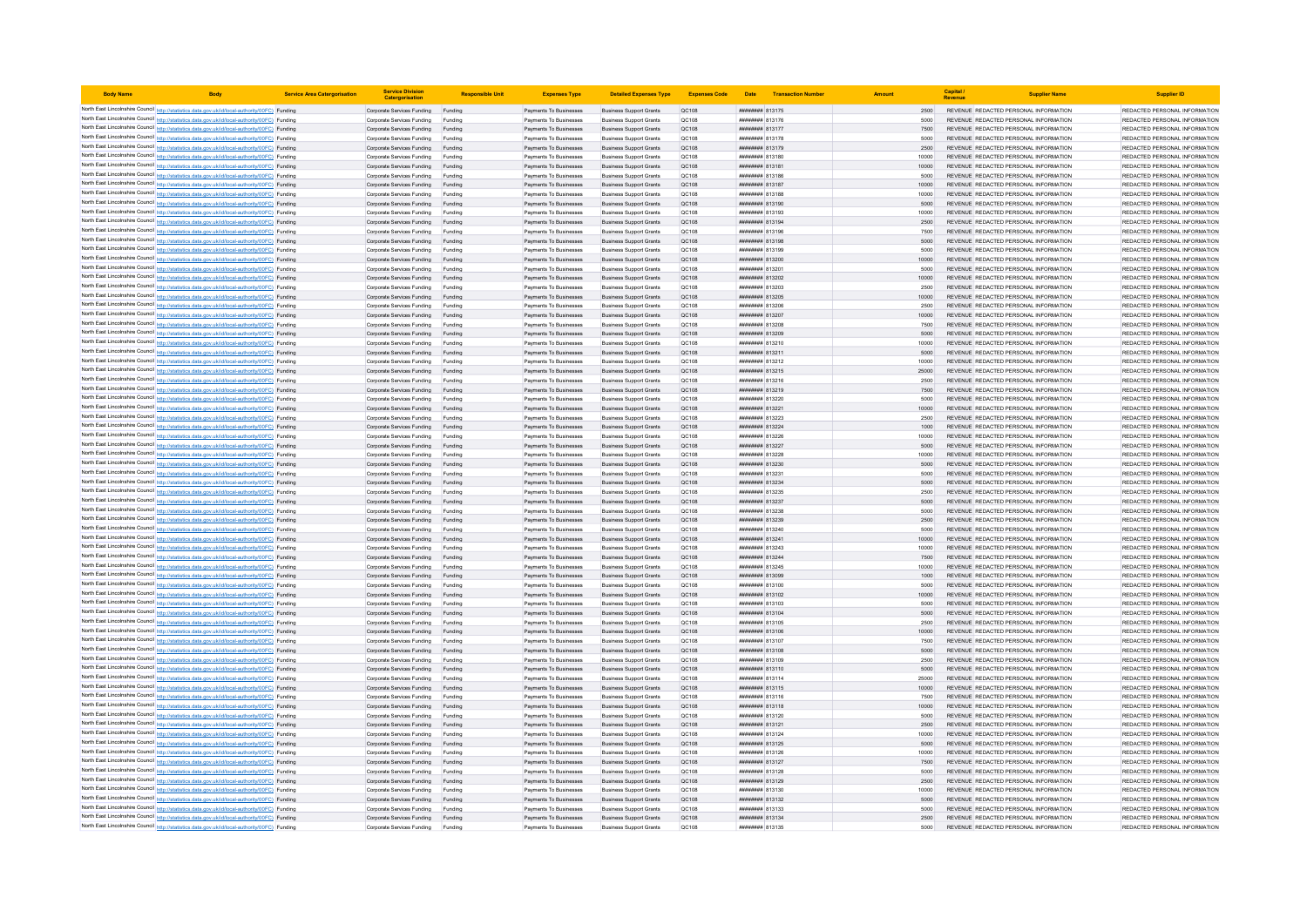| <b>Body Name</b> |                                                                                                                                                                                                                                    | <b>Service Area Catergorisation</b> | <b>Service Division</b><br>Catergorisatio                | <b>Responsible Uni</b>                                     | <b>Expenses Type</b>                                                                                             | <b>Detailed Expenses Type</b>                                      | <b>Expenses Code</b> |                                    | Date Transaction Numbe |                  | Capital /<br>Revenue                                 | <b>Supplier Name</b>                                                           | <b>Supplier ID</b>                                             |
|------------------|------------------------------------------------------------------------------------------------------------------------------------------------------------------------------------------------------------------------------------|-------------------------------------|----------------------------------------------------------|------------------------------------------------------------|------------------------------------------------------------------------------------------------------------------|--------------------------------------------------------------------|----------------------|------------------------------------|------------------------|------------------|------------------------------------------------------|--------------------------------------------------------------------------------|----------------------------------------------------------------|
|                  | North East Lincolnshire Council http://statistics.data.gov.uk/id/local-authority/00FC) Funding                                                                                                                                     |                                     | Corporate Services Funding                               | Funding                                                    | Payments To Businesses                                                                                           | <b>Business Support Grants</b>                                     | <b>QC108</b>         | ######## 813137                    |                        | 10000            |                                                      | REVENUE REDACTED PERSONAL INFORMATION                                          | REDACTED PERSONAL INFORMATION                                  |
|                  | North East Lincolnshire Council http://statistics.data.gov.uk/id/local-authority/00FC) Funding                                                                                                                                     |                                     | Corporate Services Funding                               | Funding                                                    | Payments To Businesses                                                                                           | <b>Business Support Grants</b>                                     | QC108                | ######## 813139                    |                        | 5000             |                                                      | REVENUE REDACTED PERSONAL INFORMATION                                          | REDACTED PERSONAL INFORMATION                                  |
|                  | North East Lincolnshire Council http://statistics.data.gov.uk/id/local-authority/00FC) Funding                                                                                                                                     |                                     | Corporate Services Funding                               |                                                            | Payments To Businesses                                                                                           | <b>Business Support Grants</b>                                     | QC108                | ####### 813140                     |                        | 5000             |                                                      | REVENUE REDACTED PERSONAL INFORMATION                                          | REDACTED PERSONAL INFORMATION                                  |
|                  | North East Lincolnshire Council http://statistics.data.gov.uk/id/local-authority/00FC) Funding                                                                                                                                     |                                     | Corporate Services Funding                               | Funding                                                    | Payments To Businesses                                                                                           | <b>Business Support Grants</b>                                     | <b>QC108</b>         |                                    |                        | 10000            |                                                      | REVENUE REDACTED PERSONAL INFORMATION                                          | REDACTED PERSONAL INFORMATION                                  |
|                  | North East Lincolnshire Council http://statistics.data.gov.uk/id/local-authority/00FC) Funding                                                                                                                                     |                                     | Corporate Services Funding                               | Funding                                                    | Payments To Businesses                                                                                           | Business Support Grants                                            | <b>QC108</b>         | ######## 813247                    |                        | 5000             |                                                      | REVENUE REDACTED PERSONAL INFORMATION                                          | REDACTED PERSONAL INFORMATION                                  |
|                  | North East Lincolnshire Council http://statistics.data.gov.uk/id/local-authority/00FC) Funding                                                                                                                                     |                                     | Corporate Services Funding                               | Funding                                                    | Payments To Businesses                                                                                           | <b>Business Support Grants</b>                                     | <b>QC108</b>         | ######## 813248                    |                        | 10000            |                                                      | REVENUE REDACTED PERSONAL INFORMATION                                          | REDACTED PERSONAL INFORMATION                                  |
|                  | North East Lincolnshire Council http://statistics.data.gov.uk/id/local-authority/00FC) Funding<br>North East Lincolnshire Council http://statistics.data.gov.uk/id/local-authority/00FC) Funding                                   |                                     | Corporate Services Funding<br>Corporate Services Funding | Funding<br>Funding                                         | Payments To Businesses<br>Payments To Businesses                                                                 | <b>Business Support Grants</b><br><b>Business Support Grants</b>   | QC108<br>OC108       | ####### 813249<br>######## 813251  |                        | 10000<br>5000    |                                                      | REVENUE REDACTED PERSONAL INFORMATION<br>REVENUE REDACTED PERSONAL INFORMATION | REDACTED PERSONAL INFORMATION<br>REDACTED PERSONAL INFORMATION |
|                  | North East Lincolnshire Council http://statistics.data.gov.uk/id/local-authority/00FC) Funding                                                                                                                                     |                                     | Corporate Services Funding                               | Funding                                                    | Payments To Businesses                                                                                           | <b>Business Support Grants</b>                                     | QC108                | <b>пининни 813252</b>              |                        | 5000             |                                                      | REVENUE REDACTED PERSONAL INFORMATION                                          | REDACTED PERSONAL INFORMATION                                  |
|                  | North East Lincolnshire Council http://statistics.data.gov.uk/id/local-authority/00FC) Funding                                                                                                                                     |                                     | Corporate Services Funding                               | Funding                                                    | Payments To Businesses                                                                                           | <b>Business Support Grants</b>                                     | QC108                | ######## 817395                    |                        | 10000            |                                                      | REVENUE REDACTED PERSONAL INFORMATION                                          | REDACTED PERSONAL INFORMATION                                  |
|                  | North East Lincolnshire Council http://statistics.data.gov.uk/id/local-authority/00FC) Funding                                                                                                                                     |                                     | Corporate Services Funding                               | Funding                                                    | Payments To Businesses                                                                                           | <b>Business Support Grants</b>                                     | OC108                | <b><i>BREEBBER</i></b> 820014      |                        | 10000            |                                                      | REVENUE REDACTED PERSONAL INFORMATION                                          | REDACTED PERSONAL INFORMATION                                  |
|                  | North East Lincolnshire Council http://statistics.data.gov.uk/id/local-authority/00FC) Funding                                                                                                                                     |                                     | Corporate Services Funding                               | Funding                                                    | Payments To Businesses                                                                                           | <b>Business Sunnort Grants</b>                                     | OC108                | ######## 820015                    |                        | 10000            |                                                      | REVENUE REDACTED PERSONAL INFORMATION                                          | REDACTED PERSONAL INFORMATION                                  |
|                  | North East Lincolnshire Council http://statistics.data.gov.uk/id/local-authority/00FC) Funding                                                                                                                                     |                                     | Corporate Services Funding                               | Funding                                                    | Payments To Businesses                                                                                           | <b>Business Support Grants</b>                                     | QC108                | ######## 820021                    |                        | 10000            |                                                      | REVENUE REDACTED PERSONAL INFORMATION                                          | REDACTED PERSONAL INFORMATION                                  |
|                  | North East Lincolnshire Council http://statistics.data.gov.uk/id/local-authority/00FC) Funding                                                                                                                                     |                                     | Corporate Services Funding                               | Funding                                                    | Payments To Businesses                                                                                           | <b>Business Support Grants</b>                                     | QC108                | ####### 820022                     |                        | 10000            |                                                      | REVENUE REDACTED PERSONAL INFORMATION                                          | REDACTED PERSONAL INFORMATION                                  |
|                  | North East Lincolnshire Council http://statistics.data.gov.uk/id/local-authority/00FC) Funding                                                                                                                                     |                                     | Corporate Services Funding                               | Funding                                                    | Payments To Businesses                                                                                           | <b>Business Support Grants</b>                                     | QC108                | ######## 820023                    |                        | 10000            |                                                      | REVENUE REDACTED PERSONAL INFORMATION                                          | REDACTED PERSONAL INFORMATION                                  |
|                  | North East Lincolnshire Council http://statistics.data.gov.uk/id/local-authority/00FC) Communities<br>North East Lincolnshire Council http://statistics.data.gov.uk/id/local-authority/00FC) Communities                           |                                     | Communities<br>Communities                               | Registrars & Civic Services<br>Registrars & Civic Services | Miscellaneous Expenses<br>Miscellaneous Expenses                                                                 | Civic Regalia And Events<br>Hospitality                            | LL117<br>LL112       | ######## 628426<br>######## 631346 |                        | 504.15<br>310    | REVENUE LINCS RADIO LTD                              | REVENUE HAMPSHIRE FLAG COMPANY                                                 | 106041<br>124410                                               |
|                  | North East Lincolnshire Council http://statistics.data.gov.uk/id/local-authority/00FC) Communities                                                                                                                                 |                                     | Communities                                              | Emergency Planning                                         | Miscellaneous Expenses                                                                                           | Other Supplies & Services                                          | LL110                | <b>####### 62960</b>               |                        | 1666.5           | REVENUE ICE TECH UK                                  |                                                                                | 121107                                                         |
|                  | North East Lincolnshire Council http://statistics.data.gov.uk/id/local-authority/00FC) Communities                                                                                                                                 |                                     | Communities                                              | Emergency Planning                                         | Contributions To Provisions                                                                                      | Contributions - Communities                                        | LK101                | <b>пининний</b> 820024             |                        | 10000            |                                                      | REVENUE REDACTED PERSONAL INFORMATION                                          | REDACTED PERSONAL INFORMATION                                  |
|                  | North East Lincolnshire Council http://statistics.data.gov.uk/id/local-authority/00FC) Communities                                                                                                                                 |                                     | Communities                                              | Emergency Planning                                         | Contributions To Provisions                                                                                      | Contributions - Communities                                        | LK101                | ######## 820025                    |                        | 5000             |                                                      | REVENUE REDACTED PERSONAL INFORMATION                                          | REDACTED PERSONAL INFORMATION                                  |
|                  | North East Lincolnshire Council http://statistics.data.gov.uk/id/local-authority/00FC) Communities                                                                                                                                 |                                     | Communities                                              | Emergency Planning                                         | Contributions To Provisions                                                                                      | Contributions - Communities                                        | LK101                | ######## 820026                    |                        | 10000            |                                                      | REVENUE REDACTED PERSONAL INFORMATION                                          | REDACTED PERSONAL INFORMATION                                  |
|                  | North East Lincolnshire Council http://statistics.data.gov.uk/id/local-authority/00FC) Communities                                                                                                                                 |                                     | Communities                                              | <b>Emergency Planning</b>                                  | Contributions To Provisions                                                                                      | Contributions - Communities                                        | LK101                | ######## 820027                    |                        | 5000             |                                                      | REVENUE REDACTED PERSONAL INFORMATION                                          | REDACTED PERSONAL INFORMATION                                  |
|                  | North East Lincolnshire Council http://statistics.data.gov.uk/id/local-authority/00FC) Communities                                                                                                                                 |                                     | Communities                                              | <b>Emergency Planning</b>                                  | Contributions To Provisions                                                                                      | Contributions - Communities                                        | I K101               | <b><i>пивниния</i></b> 820028      |                        | 10000            |                                                      | REVENUE REDACTED PERSONAL INFORMATION                                          | REDACTED PERSONAL INFORMATION                                  |
|                  | North East Lincolnshire Council http://statistics.data.gov.uk/id/local-authority/00FC) Communities                                                                                                                                 |                                     | Communities                                              | <b>Emergency Planning</b>                                  | Contributions To Provisions                                                                                      | Contributions - Communities                                        | $1$ K <sub>10</sub>  | ######## 820029                    |                        | 5000             |                                                      | REVENUE REDACTED PERSONAL INFORMATION                                          | REDACTED PERSONAL INFORMATION                                  |
|                  | North East Lincolnshire Council http://statistics.data.gov.uk/id/local-authority/00FC) Communities                                                                                                                                 |                                     | Communities                                              | Emergency Planning                                         | Contributions To Provisions                                                                                      | Contributions - Communities                                        | LK101                | ######## 820030                    |                        | 10000            |                                                      | REVENUE REDACTED PERSONAL INFORMATION                                          | REDACTED PERSONAL INFORMATION                                  |
|                  | North East Lincolnshire Council http://statistics.data.gov.uk/id/local-authority/00FC) Communities                                                                                                                                 |                                     | Communities                                              | <b>Emergency Planning</b>                                  | Contributions To Provisions                                                                                      | Contributions - Communities                                        | I K101               | ####### 820031                     |                        | 5000             |                                                      | REVENUE REDACTED PERSONAL INFORMATION                                          | REDACTED PERSONAL INFORMATION                                  |
|                  | North East Lincolnshire Council http://statistics.data.gov.uk/id/local-authority/00FC) Communities<br>North East Lincolnshire Council http://statistics.data.gov.uk/id/local-authority/00FC) Communities                           |                                     | Communities<br>Communities                               | Emergency Planning<br><b>Emergency Planning</b>            | Contributions To Provisions<br>Contributions To Provisions                                                       | Contributions - Communities<br>Contributions - Communities         | LK101<br>LK101       | ######## 820032<br>######## 820033 |                        | 10000<br>10000   |                                                      | REVENUE REDACTED PERSONAL INFORMATION<br>REVENUE REDACTED PERSONAL INFORMATION | REDACTED PERSONAL INFORMATION<br>REDACTED PERSONAL INFORMATION |
|                  | North East Lincolnshire Council http://statistics.data.gov.uk/id/local-authority/00FC) Communities                                                                                                                                 |                                     | Communities                                              | <b>Director Communities</b>                                | Private Contractors                                                                                              | Third Party Prov - Private                                         | PH101                | ######## 630030                    |                        | 40000            |                                                      | REVENUE GY/CLEE & DIST CITIZENS                                                | 101013                                                         |
|                  | North East Lincolnshire Council http://statistics.data.gov.uk/id/local-authority/00FC) Communities                                                                                                                                 |                                     | Communities                                              | <b>Director Communities</b>                                | Equip / Furniture / Materials                                                                                    | Equipment - Purchase                                               | LA101                | ######## 628418                    |                        | 925              | REVENUE PLANTCRAFT LTD                               |                                                                                | 145133                                                         |
|                  | North East Lincolnshire Council http://statistics.data.gov.uk/id/local-authority/00FC) Communities                                                                                                                                 |                                     | Communities                                              | <b>Director Communities</b>                                | Contributions To Provisions                                                                                      | Contributions - Third Sector                                       | LK102                | ######## 631856                    |                        | 30000            | REVENUE NORTH BANK FORUM                             |                                                                                | 120031                                                         |
|                  | North East Lincolnshire Council http://statistics.data.gov.uk/id/local-authority/00FC) Communities                                                                                                                                 |                                     | Communities                                              | Elections Team                                             | Communications And Computing Postage                                                                             |                                                                    | LF111                | ######## 627878                    |                        | 271.6            |                                                      | REVENUE ROYAL MAIL GROUP PLC                                                   | 101082                                                         |
|                  | North East Lincolnshire Council http://statistics.data.gov.uk/id/local-authority/00FC) Communities                                                                                                                                 |                                     | Communities                                              | Elections Team                                             | Equip / Furniture / Materials                                                                                    | Books                                                              | LA121                | ####### 62788                      |                        | 265              |                                                      | REVENUE THOMSON REUTERS (PROFESSIONAL) UK LIMITED                              | 107345                                                         |
|                  | North East Lincolnshire Council http://statistics.data.gov.uk/id/local-authority/00FC) Communities                                                                                                                                 |                                     | Communities                                              | Shared Print Hub                                           | Equip / Furniture / Materials                                                                                    | Foujoment - Purchase                                               | LA101                | ######## 628228                    |                        | 252              |                                                      | REVENUE PITNEY BOWES LIMITED                                                   | 101236                                                         |
|                  | North East Lincolnshire Council http://statistics.data.gov.uk/id/local-authority/00FC) Communities                                                                                                                                 |                                     | Communities                                              | Shared Print Hub                                           | Equip / Furniture / Materials                                                                                    | Equipment - Purchase                                               | LA101                | ######## 631037                    |                        | 773              |                                                      | REVENUE FREELANCE OFFSET SERVICES                                              | 100689                                                         |
|                  | North East Lincolnshire Council http://statistics.data.gov.uk/id/local-authority/00FC) Communities                                                                                                                                 |                                     | Communities                                              | Shared Print Hub                                           | Print Stationery / Gen Off Exp                                                                                   | Photocopier - Acquistion                                           | LD101                | ######## 630047                    |                        | 447              |                                                      | REVENUE ELLIOTT BAXTER & COMPANY LIMITED                                       | 101996                                                         |
|                  | North East Lincolnshire Council http://statistics.data.gov.uk/id/local-authority/00FC) Communities<br>North East Lincolnshire Council http://statistics.data.gov.uk/id/local-authority/00FC) Communities                           |                                     | <b>Communities</b><br>Communities                        | Shared Print Hub<br>Shared Print Hub                       | Print Stationery / Gen Off Exp<br>Print Stationery / Gen Off Exp                                                 | Photocopier - Acquistion<br>Photocopier - Running Costs            | LD101<br>LD102       | ######## 630994<br>829993 BBBBBBBB |                        | 447<br>1436 48   | REVENUE XEROX FINANCE                                | REVENUE ELLIOTT BAXTER & COMPANY LIMITED                                       | 101996<br>100572                                               |
|                  | North East Lincolnshire Council http://statistics.data.gov.uk/id/local-authority/00FC) Communities                                                                                                                                 |                                     | Communities                                              | Shared Print Hub                                           | Private Contractors                                                                                              | Third Party Prov - Private                                         | PH101                | ######## 627697                    |                        | 2398             |                                                      | REVENUE GSB PRINT & DESIGN LTD                                                 | 101553                                                         |
|                  | North East Lincolnshire Council http://statistics.data.gov.uk/id/local-authority/00FC) Communities                                                                                                                                 |                                     | Communities                                              | Shared Print Hub                                           | Private Contractors                                                                                              | Third Party Prov - Private                                         | PH101                | ######## 630472                    |                        | 5900             |                                                      | REVENUE SYSTEMATIC PRINT MANAGEMENT LTD                                        | 101147                                                         |
|                  | North East Lincolnshire Council http://statistics.data.gov.uk/id/local-authority/00FC) Communities                                                                                                                                 |                                     | Communities                                              | Shared Print Hub                                           | Private Contractors                                                                                              | Third Party Prov - Private                                         | PH101                | ######## 628289                    |                        | 419.6            |                                                      | REVENUE TOTAL SIGNS AND GRAPHICS LTD                                           | 104775                                                         |
|                  | North East Lincolnshire Council http://statistics.data.gov.uk/id/local-authority/00FC) Communities                                                                                                                                 |                                     | Communities                                              | Shared Print Hub                                           | <b>Private Contractors</b>                                                                                       | Third Party Prov - Private                                         | PH101                | ######## 627770                    |                        | 459              |                                                      | REVENUE GSB PRINT & DESIGN LTD                                                 | 101553                                                         |
|                  | North East Lincolnshire Council http://statistics.data.gov.uk/id/local-authority/00FC) Resources And Governance                                                                                                                    |                                     | Resources                                                | Chief Finance Officer                                      | Consultancy                                                                                                      | Consultancy                                                        | PL101                | ######## 628468                    |                        | 650              | REVENUE REBECCA DARNELL                              |                                                                                | 144555                                                         |
|                  | North East Lincolnshire Council http://statistics.data.gov.uk/id/local-authority/00FC) Resources And Governance                                                                                                                    |                                     | Resources                                                | Chief Finance Office                                       | Consultancy                                                                                                      | Consultancy                                                        | PL101                | ######## 628469                    |                        | 1210             | REVENUE IAN GIRDLEY                                  |                                                                                | 137191                                                         |
|                  | North East Lincolnshire Council http://statistics.data.gov.uk/id/local-authority/00FC) Resources And Governance                                                                                                                    |                                     | Resources                                                | Chief Finance Officer                                      | Consultancy                                                                                                      | Consultancy                                                        | PL101                | ######## 631728                    |                        | 1680             | REVENUE SARAH BRATTAN                                |                                                                                | 134910                                                         |
|                  | North East Lincolnshire Council http://statistics.data.gov.uk/id/local-authority/00FC) Resources And Governance<br>North East Lincolnshire Council http://statistics.data.gov.uk/id/local-authority/00FC) Resources And Governance |                                     | Resources<br>Resources                                   | Chief Finance Office<br>Chief Exec & Suppor                | Consultancy<br>Grants And Subscriptions                                                                          | Consultancy<br>Subscriptions                                       | PL101<br>LJ101       | ######## 628463<br>######## 631441 |                        | 1025<br>1040     | REVENUE SOLACE GROUP                                 | REVENUE ANTHONY WINN BUSINESS CONSULTANCY LTD                                  | 134636<br>134667                                               |
|                  | North East Lincolnshire Council http://statistics.data.gov.uk/id/local-authority/00FC) Resources And Governance                                                                                                                    |                                     | Resource                                                 | Chief Exec & Suppor                                        | Contributions To Provisions                                                                                      | Contributions - Communities                                        | LK101                | ######## 629525                    |                        | 420              | REVENUE MR F MATTHEWS                                |                                                                                | 115465                                                         |
|                  | North East Lincolnshire Council http://statistics.data.gov.uk/id/local-authority/00FC) Resources And Governance                                                                                                                    |                                     | Resources                                                | Chief Exec & Sunnon                                        | Contributions To Provisions                                                                                      | Contributions - Communities                                        | I K101               | <b><i>BREEBBBB</i></b> 631437      |                        | 420              | REVENUE MR F MATTHEWS                                |                                                                                | 115465                                                         |
|                  | North East Lincolnshire Council http://statistics.data.gov.uk/id/local-authority/00FC) Resources And Governance                                                                                                                    |                                     | Resources                                                | Chief Exec & Support                                       | Contributions To Provisions                                                                                      | Contributions - Communities                                        | LK101                | ######## 631438                    |                        | 400              | REVENUE LEISHA BEVERS                                |                                                                                | 147046                                                         |
|                  | North East Lincolnshire Council http://statistics.data.gov.uk/id/local-authority/00FC) Resources And Governance                                                                                                                    |                                     | Resources                                                | Chief Exec & Support                                       | Contributions To Provisions                                                                                      | Contributions - Communities                                        | LK101                | ######## 631434                    |                        | 285              | REVENUE STACEY ELLIS                                 |                                                                                | 146805                                                         |
|                  | North East Lincolnshire Council http://statistics.data.gov.uk/id/local-authority/00FC) Resources And Governance                                                                                                                    |                                     | Resources                                                | Chief Exec & Suppor                                        | Contributions To Provisions                                                                                      | Contributions - Communities                                        | LK101                | ####### 631435                     |                        | 400              |                                                      | REVENUE MRS ROSEMARY TOYNE                                                     | 147043                                                         |
|                  | North East Lincolnshire Council http://statistics.data.gov.uk/id/local-authority/00FC) Resources And Governance                                                                                                                    |                                     | Resources                                                | Chief Exec & Support                                       | Contributions To Provisions                                                                                      | Contributions - Communities                                        | I K101               | <b>ПНИНИНИ 628415</b>              |                        | 1000             |                                                      | REVENUE IN ELINCS COMMUNITY FRIENDS                                            | 146932                                                         |
|                  | North East Lincolnshire Council http://statistics.data.gov.uk/id/local-authority/00FC) Resources And Governance                                                                                                                    |                                     | Resources                                                | Chief Exec & Support                                       | Contributions To Provisions                                                                                      | Contributions - Communities                                        | I K101               | ######## 631443                    |                        | 1300             |                                                      | REVENUE HEALING VILLAGE NURSERY                                                | 101096                                                         |
|                  | North East Lincolnshire Council http://statistics.data.gov.uk/id/local-authority/00FC) Resources And Governance                                                                                                                    |                                     | Resources                                                | Facilities Management                                      | Rep Alterations Maint Building                                                                                   | Buildings - Repairs And Maint                                      | GA102                | ####### 62946                      |                        | 523.5            | REVENUE ENGIE SERVICES LTD                           |                                                                                | 133267                                                         |
|                  | North East Lincolnshire Council http://statistics.data.gov.uk/id/local-authority/00FC) Resources And Governance<br>North East Lincolnshire Council http://statistics.data.gov.uk/id/local-authority/00FC) Resources And Governance |                                     | Resources<br>Resources                                   | <b>Facilities Management</b><br>Facilities Management      | Cleaning And Domestic Supplies Refuse Collection<br>Rep Alterations Maint Building Buildings - Repairs And Maint |                                                                    | GH104<br>GA102       | ######## 630368<br>######## 629458 |                        | 561.34<br>506.81 | REVENUE ELLGIA LIMITED<br>REVENUE ENGIE SERVICES LTD |                                                                                | 101433<br>133267                                               |
|                  | North East Lincolnshire Council http://statistics.data.gov.uk/id/local-authority/00FC) Resources And Governance                                                                                                                    |                                     | Resources                                                | Facilities Management                                      | Rep Alterations Maint Building Buildings - Repairs And Maint                                                     |                                                                    | GA102                | ######## 629447                    |                        | 598.06           | REVENUE ENGIE SERVICES LTD                           |                                                                                | 133267                                                         |
|                  | North East Lincolnshire Council http://statistics.data.gov.uk/id/local-authority/00FC) Resources And Governance                                                                                                                    |                                     | Resources                                                | Facilities Management                                      | Cleaning And Domestic Supplies Refuse Collection                                                                 |                                                                    | GH104                | ######## 630367                    |                        | 280.67           | REVENUE ELLGIA LIMITED                               |                                                                                | 101433                                                         |
|                  | North East Lincolnshire Council http://statistics.data.gov.uk/id/local-authority/00FC) Resources And Governance                                                                                                                    |                                     | Resources                                                | Facilities Management                                      | Cleaning And Domestic Supplies Refuse Collection                                                                 |                                                                    | GH104                | ######## 631661                    |                        | 660.8            | REVENUE TULIP HEALTHCARE                             |                                                                                | 101042                                                         |
|                  | North East Lincolnshire Council http://statistics.data.gov.uk/id/local-authority/00FC) Resources And Governance                                                                                                                    |                                     | Resources                                                | Facilities Management                                      | Rep Alterations Maint Building Buildings - Repairs And Maint                                                     |                                                                    | GA102                | ######## 629465                    |                        | 292.77           | REVENUE ENGIE SERVICES LTD                           |                                                                                | 133267                                                         |
|                  | North East Lincolnshire Council http://statistics.data.gov.uk/id/local-authority/00FC) Resources And Governance                                                                                                                    |                                     | Resources                                                | Facilities Management                                      | Rep Alterations Maint Building Buildings - Repairs And Maint                                                     |                                                                    | GA102                | ######## 629067                    |                        | 396.25           | REVENUE ENGIE SERVICES LTD                           |                                                                                | 133267                                                         |
|                  | North East Lincolnshire Council http://statistics.data.gov.uk/id/local-authority/00FC) Resources And Governance                                                                                                                    |                                     | Resources                                                | Facilities Management                                      | Rep Alterations Maint Building Buildings - Repairs And Maint                                                     |                                                                    | GA102                | ######## 629455                    |                        | 303.01           | REVENUE ENGIE SERVICES LTD                           |                                                                                | 133267                                                         |
|                  | North East Lincolnshire Council http://statistics.data.gov.uk/id/local-authority/00FC) Resources And Governance                                                                                                                    |                                     | Resources                                                | <b>Facilities Management</b>                               | Rep Alterations Maint Building Buildings - Repairs And Maint GA102                                               |                                                                    |                      | пининни 629468                     |                        | 337.09           | REVENUE ENGIE SERVICES LTD                           |                                                                                | 133267                                                         |
|                  | North East Lincolnshire Council http://statistics.data.gov.uk/id/local-authority/00FC) Resources And Governance                                                                                                                    |                                     | Resources                                                | Facilities Management                                      |                                                                                                                  | Rep Alterations Maint Building Buildings - Repairs And Maint GA102 |                      | ######## 629467                    |                        | 559.04           | REVENUE ENGIE SERVICES LTD                           |                                                                                | 133267                                                         |
|                  | North East Lincolnshire Council http://statistics.data.gov.uk/id/local-authority/00FC) Resources And Governance                                                                                                                    |                                     | Resources                                                | Facilities Management                                      |                                                                                                                  | Rep Alterations Maint Building Buildings - Repairs And Maint GA102 |                      | ######## 629031                    |                        | 612.69           | REVENUE ENGIE SERVICES LTD                           |                                                                                | 133267                                                         |
|                  | North East Lincolnshire Council http://statistics.data.gov.uk/id/local-authority/00FC) Resources And Governance<br>North East Lincolnshire Council http://statistics.data.gov.uk/id/local-authority/00FC) Resources And Governance |                                     | Resources<br>Resources                                   | <b>Facilities Management</b><br>Facilities Management      | Cleaning And Domestic Supplies Cleaning - Services<br>Cleaning And Domestic Supplies Refuse Collection           |                                                                    | GH102<br>GH104       | ######## 629072<br>CARTER BRRHBBB  |                        | 1097.96<br>728   | REVENUE TULIP HEALTHCARE                             | REVENUE KINGDOM SERVICES GROUP LTD                                             | 138536<br>101042                                               |
|                  | North East Lincolnshire Council http://statistics.data.gov.uk/id/local-authority/00FC) Resources And Governance                                                                                                                    |                                     | Resources                                                | Facilities Management                                      | Cleaning And Domestic Supplies Refuse Collection                                                                 |                                                                    | GH104                | ######## 631084                    |                        | 290.92           | REVENUE ELLGIA LIMITED                               |                                                                                | 101433                                                         |
|                  | North East Lincolnshire Council http://statistics.data.gov.uk/id/local-authority/00FC) Resources And Governance                                                                                                                    |                                     | Resources                                                | Facilities Management                                      | Rep Alterations Maint Building Buildings - Repairs And Maint                                                     |                                                                    | GA102                | ####### 628189                     |                        | 640.08           |                                                      | REVENUE THRUNSCOE PRIMARY AND NURSERY ACADEMY                                  | 118749                                                         |
|                  | North East Lincolnshire Council http://statistics.data.gov.uk/id/local-authority/00FC) Resources And Governance                                                                                                                    |                                     | Resources                                                | <b>Facilities Management</b>                               | Cleaning And Domestic Supplies Cleaning - Services                                                               |                                                                    | GH102                | ######## 628189                    |                        | 989.35           |                                                      | REVENUE THRUNSCOE PRIMARY AND NURSERY ACADEMY                                  | 118749                                                         |
|                  | North East Lincolnshire Council http://statistics.data.gov.uk/id/local-authority/00FC) Resources And Governance                                                                                                                    |                                     | Resources                                                | Facilities Management                                      | Grounds Maintenance Costs                                                                                        | Grounds Maintenance                                                | GJ101                | ######## 631082                    |                        | 771              |                                                      | REVENUE FAIRFIELD PRIMARY ACADEMY                                              | 129030                                                         |
|                  | North East Lincolnshire Council http://statistics.data.gov.uk/id/local-authority/00FC) Resources And Governance                                                                                                                    |                                     | Resources                                                | Facilities Management                                      | Equip / Furniture / Materials                                                                                    | Equipment - Hire                                                   | LA102                | ######## 631114                    |                        | 331              |                                                      | REVENUE VENDING ENTERPRISES                                                    | 100635                                                         |
|                  | North East Lincolnshire Council http://statistics.data.gov.uk/id/local-authority/00FC) Resources And Governance                                                                                                                    |                                     | Resources                                                | Facilities Management                                      | Rep Alterations Maint Building Buildings - Repairs And Maint                                                     |                                                                    | GA102                | ######## 629464                    |                        | 341.16           | REVENUE ENGIE SERVICES LTD                           |                                                                                | 133267                                                         |
|                  | North East Lincolnshire Council http://statistics.data.gov.uk/id/local-authority/00FC) Resources And Governance                                                                                                                    |                                     | Resources                                                | Facilities Management                                      | Rep Alterations Maint Building Security Alarms And Cctv                                                          |                                                                    | GA101                | <b>пининний</b> 631079             |                        | 306              |                                                      | REVENUE WILLOWS PRIMARY ACADEMY                                                | 120478                                                         |
|                  | North East Lincolnshire Council http://statistics.data.gov.uk/id/local-authority/00FC) Resources And Governance<br>North East Lincolnshire Council http://statistics.data.gov.uk/id/local-authority/00FC) Resources And Governance |                                     | Resources<br>Resources                                   | Facilities Management<br>Facilities Management             | Cleaning And Domestic Supplies Cleaning - Services<br>Cleaning And Domestic Supplies Cleaning - Services         |                                                                    | GH102<br>GH102       | ######## 627780<br>####### 63108   |                        | 9534<br>953.4    |                                                      | REVENUE BIDVEST NOONAN (UK) LTD<br>REVENUE BIDVEST NOONAN (UK) LTD             | 146901<br>146901                                               |
|                  | North East Lincolnshire Council http://statistics.data.gov.uk/id/local-authority/00FC) Resources And Governance                                                                                                                    |                                     | Resource                                                 | Facilities Management                                      | Rep Alterations Maint Building Buildings - Repairs And Maint                                                     |                                                                    | GA102                | <b><i>BREEBBBB 629445</i></b>      |                        | 791.44           | REVENUE ENGIE SERVICES LTD                           |                                                                                | 133267                                                         |
|                  |                                                                                                                                                                                                                                    |                                     |                                                          |                                                            |                                                                                                                  |                                                                    |                      |                                    |                        |                  |                                                      |                                                                                |                                                                |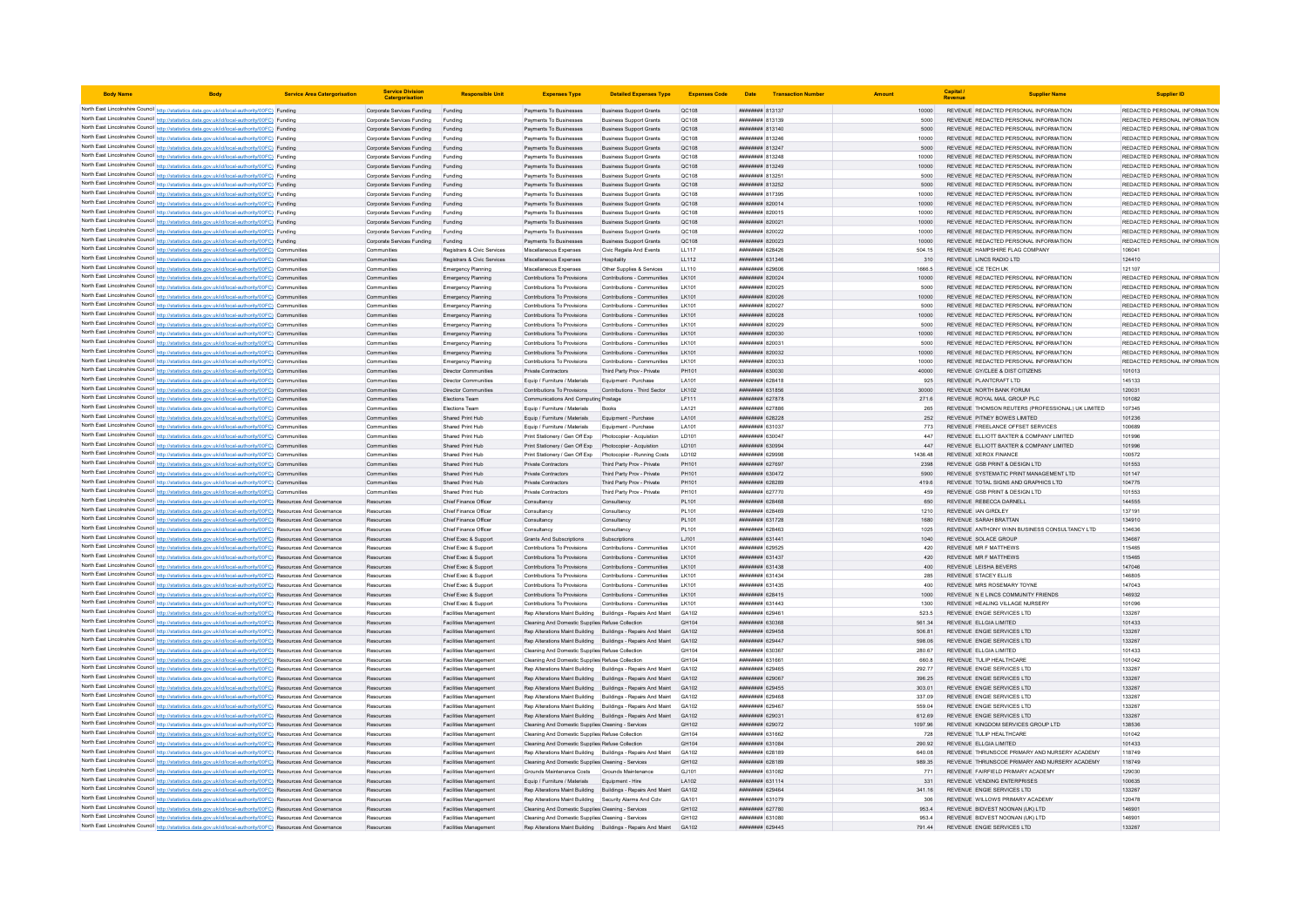| <b>Body Name</b> |                                                                                                                                                                                                                                    | <b>Service Area Catergorisation</b> | <b>Service Division</b><br>Catergorisatio | <b>Responsible Uni</b>                                                              | <b>Expenses Type</b>                                                           | <b>Detailed Expenses Type</b>                   | <b>Expenses Code</b> |                                          | Date Transaction Numbe |                   | Capital<br>Revenue                                                      | <b>Supplier Name</b> |                  |
|------------------|------------------------------------------------------------------------------------------------------------------------------------------------------------------------------------------------------------------------------------|-------------------------------------|-------------------------------------------|-------------------------------------------------------------------------------------|--------------------------------------------------------------------------------|-------------------------------------------------|----------------------|------------------------------------------|------------------------|-------------------|-------------------------------------------------------------------------|----------------------|------------------|
|                  | North East Lincolnshire Council http://statistics.data.gov.uk/id/local-authority/00FC) Resources And Governance                                                                                                                    |                                     | Resources                                 | Facilities Management                                                               | <b>Energy Costs</b>                                                            | Electricity                                     | GB102                | ######## 629589                          |                        | 252.88            | REVENUE YARBOROUGH ACADEMY                                              | 112852               |                  |
|                  | North East Lincolnshire Council http://statistics.data.gov.uk/id/local-authority/00FC) Resources And Governance                                                                                                                    |                                     | Resources                                 | Facilities Management                                                               | Cleaning And Domestic Supplies Refuse Collection                               |                                                 | GH104                | ######## 630369                          |                        | 561.34            | REVENUE ELLGIA LIMITED                                                  |                      | 101433           |
|                  | North East Lincolnshire Council http://statistics.data.gov.uk/id/local-authority/00FC) Resources And Governance                                                                                                                    |                                     | Resources                                 | Facilities Management                                                               | Rep Alterations Maint Building Security Alarms And Cctv                        |                                                 | GA101                | ######## 631083                          |                        | 300               | REVENUE FAIRFIELD PRIMARY ACADEMY                                       | 129030               |                  |
|                  | North East Lincolnshire Council http://statistics.data.gov.uk/id/local-authority/00FC) Resources And Governance                                                                                                                    |                                     | Resources                                 | <b>Facilities Management</b>                                                        | <b>Energy Costs</b>                                                            | Flectricity                                     | GB102                | <b>ппинини 631082</b>                    |                        | 2130.34           | REVENUE FAIRFIELD PRIMARY ACADEMY                                       |                      | 129030           |
|                  | North East Lincolnshire Council http://statistics.data.gov.uk/id/local-authority/00FC) Resources And Governance                                                                                                                    |                                     | Resources                                 | Facilities Management                                                               | <b>Energy Costs</b>                                                            | Electricity                                     | GB102                | ######## 631083                          |                        | 300               | REVENUE FAIRFIELD PRIMARY ACADEMY                                       | 129030               |                  |
|                  | North East Lincolnshire Council http://statistics.data.gov.uk/id/local-authority/00FC) Resources And Governance<br>North East Lincolnshire Council http://statistics.data.gov.uk/id/local-authority/00FC) Resources And Governance |                                     | Resources                                 | <b>Facilities Management</b>                                                        | <b>Energy Costs</b>                                                            | Gas                                             | GB101                | ######## 631082                          |                        | 910               | REVENUE FAIRFIELD PRIMARY ACADEMY                                       |                      | 129030           |
|                  | North East Lincolnshire Council http://statistics.data.gov.uk/id/local-authority/00FC) Resources And Governance                                                                                                                    |                                     | Resources<br>Resources                    | <b>Facilities Management</b><br><b>Facilities Management</b>                        | <b>Energy Costs</b><br>Rates                                                   | Gas<br>Rates                                    | GB101<br>GD101       | ######## 631083<br>######## 631082       |                        | 300<br>626.09     | REVENUE FAIRFIELD PRIMARY ACADEMY<br>REVENUE, FAIRFIELD PRIMARY ACADEMY | 129030               | 129030           |
|                  | North East Lincolnshire Council http://statistics.data.gov.uk/id/local-authority/00FC) Resources And Governance                                                                                                                    |                                     | Resources                                 | Facilities Management                                                               | Rates                                                                          | Rates                                           | GD101                | ######## 631083                          |                        | 300               | REVENUE FAIRFIELD PRIMARY ACADEMY                                       |                      | 129030           |
|                  | North East Lincolnshire Council http://statistics.data.gov.uk/id/local-authority/00FC) Resources And Governance                                                                                                                    |                                     | Resources                                 | Facilities Management                                                               | Water Services                                                                 | Water                                           | GE101                | ######## 631082                          |                        | 328.68            | REVENUE FAIRFIELD PRIMARY ACADEMY                                       | 129030               |                  |
|                  | North East Lincolnshire Council http://statistics.data.gov.uk/id/local-authority/00FC) Resources And Governance                                                                                                                    |                                     | Resources                                 | Facilities Management                                                               | <b>Water Services</b>                                                          | Water                                           | GE101                | ######## 631083                          |                        | 300               | REVENUE FAIRFIELD PRIMARY ACADEMY                                       |                      | 129030           |
|                  | North East Lincolnshire Council http://statistics.data.gov.uk/id/local-authority/00FC) Resources And Governance                                                                                                                    |                                     | Resources                                 | Facilities Management                                                               | Cleaning And Domestic Supplies Cleaning - Services                             |                                                 | GH102                | ######## 631058                          |                        | 451.66            | REVENUE BIDVEST NOONAN (UK) LTD                                         | 146901               |                  |
|                  | North East Lincolnshire Council http://statistics.data.gov.uk/id/local-authority/00FC) Resources And Governance                                                                                                                    |                                     | Resources                                 | <b>Facilities Management</b>                                                        | Cleaning And Domestic Supplies Cleaning - Services                             |                                                 | GH102                | ######## 627779                          |                        | 451.66            | REVENUE BIDVEST NOONAN (UK) LTD                                         | 146901               |                  |
|                  | North East Lincolnshire Council http://statistics.data.gov.uk/id/local-authority/00FC) Resources And Governance                                                                                                                    |                                     | Resources                                 | Facilities Management                                                               | Cleaning And Domestic Supplies Refuse Collection                               |                                                 | GH104                | ######## 631082                          |                        | 478.49            | REVENUE FAIRFIELD PRIMARY ACADEMY                                       | 129030               |                  |
|                  | North East Lincolnshire Council http://statistics.data.gov.uk/id/local-authority/00FC) Resources And Governance                                                                                                                    |                                     | Resources                                 | Facilities Management                                                               | Grounds Maintenance Costs Grounds Maintenance                                  |                                                 | GJ101                | ######## 631083                          |                        | 300               | REVENUE FAIRFIELD PRIMARY ACADEMY                                       |                      | 129030           |
|                  | North East Lincolnshire Council http://statistics.data.gov.uk/id/local-authority/00FC) Resources And Governance<br>North East Lincolnshire Council http://statistics.data.gov.uk/id/local-authority/00FC) Resources And Governance |                                     | Resources<br>Resources                    | Facilities Management<br>Facilities Management                                      | <b>Energy Costs</b><br>Communications And Computing Computer S/Ware - Licences | Electricity                                     | GB102<br>LF103       | ######## 629951<br>######## 630128       |                        | 479<br>820        | <b>REVENUE SIEMENS PLC</b><br>REVENUE BENTLEY SYSTEMS INTERNATIONAL LTD | 102096               | 105733           |
|                  | North East Lincolnshire Council http://statistics.data.gov.uk/id/local-authority/00FC) Resources And Governance                                                                                                                    |                                     | Resources                                 | Facilities Managemen                                                                | <b>Energy Costs</b>                                                            | Electricity                                     | GB102                | ######## 629945                          |                        | 479               | REVENUE SIEMENS PLC.                                                    | 102096               |                  |
|                  | North East Lincolnshire Council http://statistics.data.gov.uk/id/local-authority/00FC) Resources And Governance                                                                                                                    |                                     | Resources                                 | <b>Facilities Management</b>                                                        | Cleaning And Domestic Supplies Cleaning - Services                             |                                                 | GH102                | <b>пининня</b> 628252                    |                        | 42201.01          | REVENUE KINGDOM SERVICES GROUP LTD.                                     |                      | 138536           |
|                  | North East Lincolnshire Council http://statistics.data.gov.uk/id/local-authority/00FC) Resources And Governance                                                                                                                    |                                     | Resources                                 | Facilities Management                                                               | Cleaning And Domestic Supplies Cleaning - Services                             |                                                 | GH102                | ######## 628792                          |                        | 1264.54           | REVENUE PHS GROUP LTD                                                   |                      | 100554           |
|                  | North East Lincolnshire Council http://statistics.data.gov.uk/id/local-authority/00FC) Resources And Governance                                                                                                                    |                                     | Resources                                 | <b>Facilities Management</b>                                                        | <b>Energy Costs</b>                                                            | Electricity                                     | GB102                | ######## 629948                          |                        | 479               | <b>REVENUE SIEMENS PLC</b>                                              | 102096               |                  |
|                  | North East Lincolnshire Council http://statistics.data.gov.uk/id/local-authority/00FC) Resources And Governance                                                                                                                    |                                     | Resources                                 | Facilities Management                                                               | <b>Energy Costs</b>                                                            | Electricity                                     | GB102                | ######## 629626                          |                        | 490.98            | REVENUE SIEMENS PLC                                                     | 102096               |                  |
|                  | North East Lincolnshire Council http://statistics.data.gov.uk/id/local-authority/00FC) Resources And Governance                                                                                                                    |                                     | Resources                                 | Facilities Management                                                               | <b>Energy Costs</b>                                                            | Electricity                                     | GB102                | ######## 629944                          |                        | 490.98            | <b>REVENUE SIEMENS PLC</b>                                              | 102096               |                  |
|                  | North East Lincolnshire Council http://statistics.data.gov.uk/id/local-authority/00FC) Resources And Governance                                                                                                                    |                                     | Resources                                 | <b>Facilities Management</b>                                                        | <b>Energy Costs</b>                                                            | <b>Heating Fuel</b>                             | GB103                | ######## 628070                          |                        | 616.84            | REVENUE OIL NRG                                                         |                      | 138198           |
|                  | North East Lincolnshire Council http://statistics.data.gov.uk/id/local-authority/00FC) Resources And Governance                                                                                                                    |                                     | Resources                                 | Facilities Management                                                               | <b>Energy Costs</b>                                                            | <b>Heating Fuel</b>                             | GB103                | ####### 628067                           |                        | 822.59            | <b>REVENUE OIL NRG</b>                                                  | 138198               |                  |
|                  | North East Lincolnshire Council http://statistics.data.gov.uk/id/local-authority/00FC) Resources And Governance<br>North East Lincolnshire Council http://statistics.data.gov.uk/id/local-authority/00FC) Resources And Governance |                                     | Resources<br>Resources                    | Facilities Management<br>Facilities Management                                      | <b>Energy Costs</b><br>Private Contractors                                     | <b>Heating Fuel</b><br><b>Contract Payments</b> | GB103<br>PH105       | ######## 630617<br>######## 627308       |                        | 316.52<br>2618.67 | <b>REVENUE OIL NRG</b><br>REVENUE DANFO (UK) LIMITED                    |                      | 138198<br>142148 |
|                  | North East Lincolnshire Council http://statistics.data.gov.uk/id/local-authority/00FC) Resources And Governance                                                                                                                    |                                     | Resources                                 | <b>Facilities Management</b>                                                        | Private Contractors                                                            | <b>Contract Payments</b>                        | PH105                | ######## 627308                          |                        | 4185.08           | REVENUE DANFO (UK) LIMITED                                              |                      | 142148           |
|                  | North East Lincolnshire Council http://statistics.data.gov.uk/id/local-authority/00FC) Resources And Governance                                                                                                                    |                                     | Resources                                 | Facilities Management                                                               | Private Contractors                                                            | Contract Payments                               | PH105                | ######## 627308                          |                        | 2200.92           | REVENUE DANFO (UK) LIMITED                                              |                      | 142148           |
|                  | North East Lincolnshire Council http://statistics.data.gov.uk/id/local-authority/00FC) Resources And Governance                                                                                                                    |                                     | Resources                                 | Facilities Management                                                               | Rep Alterations Maint Building                                                 | Buildings - Repairs And Maint                   | GA102                | ######## 628248                          |                        | 397               | REVENUE INTEGRATED UTILITY SERVICES                                     |                      | 104162           |
|                  | North East Lincolnshire Council http://statistics.data.gov.uk/id/local-authority/00FC) Resources And Governance                                                                                                                    |                                     | Resources                                 | <b>Facilities Management</b>                                                        | <b>Private Contractors</b>                                                     | <b>Contract Payments</b>                        | PH105                | ######## 627308                          |                        | 2184.42           | REVENUE DANFO (UK) LIMITED                                              |                      | 142148           |
|                  | North East Lincolnshire Council http://statistics.data.gov.uk/id/local-authority/00FC) Resources And Governance                                                                                                                    |                                     | Resources                                 | Facilities Management                                                               | <b>Energy Costs</b>                                                            | Gas                                             | GB101                | ######## 630267                          |                        | 372.04            | REVENUE OLD CLEE PRIMARY ACADEMY                                        | 119822               |                  |
|                  | North East Lincolnshire Council http://statistics.data.gov.uk/id/local-authority/00FC) Resources And Governance                                                                                                                    |                                     | Resources                                 | Facilities Management                                                               | Rep Alterations Maint Building Buildings - Repairs And Maint                   |                                                 | GA102                | ######## 629450                          |                        | 298.42            | REVENUE ENGIE SERVICES LTD                                              | 133267               |                  |
|                  | North East Lincolnshire Council http://statistics.data.gov.uk/id/local-authority/00FC) Resources And Governance                                                                                                                    |                                     | Resources                                 | Security                                                                            | Private Contractors                                                            | Contract Payments                               | PH105                | <b><i>BREEBBBB</i></b> 631978            |                        | 30699.57          | REVENUE ENGIE SERVICES LTD                                              | 133267               |                  |
|                  | North East Lincolnshire Council http://statistics.data.gov.uk/id/local-authority/00FC) Resources And Governance                                                                                                                    |                                     | Resources                                 | Commercial Estate                                                                   | Grounds Maintenance Costs                                                      | Grounds Maintenance                             | GJ101                | ######## 627702                          |                        | 1712.34           | REVENUE ENGIE SERVICES LTD                                              | 133267               |                  |
|                  | North East Lincolnshire Council http://statistics.data.gov.uk/id/local-authority/00FC) Resources And Governance<br>North East Lincolnshire Council http://statistics.data.gov.uk/id/local-authority/00FC) Resources And Governance |                                     | Resources<br>Resources                    | Commercial Estate<br>Commercial Estate                                              | <b>Energy Costs</b><br>Grounds Maintenance Costs                               | Electricity<br>Grounds Maintenance              | GB102<br>GJ101       | ######## 629622<br>######## 627702       |                        | 479<br>557.4      | REVENUE SIEMENS PLC<br>REVENUE ENGIE SERVICES LTD                       | 102096<br>133267     |                  |
|                  | North East Lincolnshire Council http://statistics.data.gov.uk/id/local-authority/00FC) Resources And Governance                                                                                                                    |                                     | Resources                                 | Commercial Estate                                                                   | Grounds Maintenance Costs                                                      | Grounds Maintenance                             | GJ101                | ######## 627702                          |                        | 318.26            | REVENUE ENGIE SERVICES LTD                                              | 133267               |                  |
|                  | North East Lincolnshire Council http://statistics.data.gov.uk/id/local-authority/00FC) Resources And Governance                                                                                                                    |                                     | Resources                                 | Commercial Estate                                                                   | <b>Energy Costs</b>                                                            | Electricity                                     | GB102                | ######## 629946                          |                        | 479               | <b>REVENUE SIEMENS PLC</b>                                              | 102096               |                  |
|                  | North East Lincolnshire Council http://statistics.data.gov.uk/id/local-authority/00FC) Resources And Governance                                                                                                                    |                                     | Resources                                 | Commercial Estate                                                                   | Cleaning And Domestic Supplies Refuse Collectio                                |                                                 | GH104                | ######## 628407                          |                        | 477.8             | REVENUE ELLGIA LIMITED                                                  |                      | 101433           |
|                  | North East Lincolnshire Council http://statistics.data.gov.uk/id/local-authority/00FC) Resources And Governance                                                                                                                    |                                     | Resources                                 | Commercial Estate                                                                   | Cleaning And Domestic Supplies Refuse Collection                               |                                                 | GH104                | ######## 629350                          |                        | 5437              | REVENUE ELLGIA LIMITED                                                  |                      | 101433           |
|                  | North East Lincolnshire Council http://statistics.data.gov.uk/id/local-authority/00FC) Resources And Governance                                                                                                                    |                                     | Resources                                 | Commercial Estate                                                                   | Grounds Maintenance Costs Grounds Maintenance                                  |                                                 | GJ101                | ######## 627702                          |                        | 260.7             | REVENUE ENGIE SERVICES LTD                                              | 133267               |                  |
|                  | North East Lincolnshire Council http://statistics.data.gov.uk/id/local-authority/00FC) Resources And Governance                                                                                                                    |                                     | Resources                                 | Commercial Estate                                                                   | <b>Energy Costs</b>                                                            | Electricity                                     | GB102                | ######## 629624                          |                        | 490.98            | <b>REVENUE SIEMENS PLC</b>                                              | 102096               |                  |
|                  | North East Lincolnshire Council http://statistics.data.gov.uk/id/local-authority/00FC) Resources And Governance                                                                                                                    |                                     | Resources                                 | Commercial Estate                                                                   | Cleaning And Domestic Supplies Refuse Collection                               |                                                 | GH104                | ######## 628409                          |                        | 294               | REVENUE ELLGIA LIMITED                                                  |                      | 101433           |
|                  | North East Lincolnshire Council http://statistics.data.gov.uk/id/local-authority/00FC) Resources And Governance<br>North East Lincolnshire Council http://statistics.data.gov.uk/id/local-authority/00FC) Resources And Governance |                                     | Resources<br>Resources                    | Commercial Estate<br>Commercial Estate                                              | Grounds Maintenance Costs<br>Grounds Maintenance Costs                         | Grounds Maintenance<br>Grounds Maintenance      | G.I101<br>GJ101      | <b>НИНИНИЯ</b> 627702<br>######## 627702 |                        | 373.2<br>2024 82  | REVENUE ENGIE SERVICES I TD<br>REVENUE ENGIE SERVICES LTD               | 133267<br>133267     |                  |
|                  | North East Lincolnshire Council http://statistics.data.gov.uk/id/local-authority/00FC) Resources And Governance                                                                                                                    |                                     | Resources                                 | Commercial Estate                                                                   | Grounds Maintenance Costs                                                      | Grounds Maintenance                             | GJ101                | ######## 627702                          |                        | 1209.78           | REVENUE ENGIE SERVICES LTD                                              | 133267               |                  |
|                  | North East Lincolnshire Council http://statistics.data.gov.uk/id/local-authority/00FC) Resources And Governance                                                                                                                    |                                     | Resources                                 | Commercial Estate                                                                   | <b>Energy Costs</b>                                                            | Electricity                                     | GB102                | ######## 629947                          |                        | 490.98            | REVENUE SIEMENS PLC.                                                    |                      | 102096           |
|                  | North East Lincolnshire Council http://statistics.data.gov.uk/id/local-authority/00FC) Resources And Governance                                                                                                                    |                                     | Resources                                 | Commercial Estate                                                                   | Grounds Maintenance Costs                                                      | Grounds Maintenance                             | GJ101                | ######## 627702                          |                        | 318.36            | REVENUE ENGIE SERVICES LTD                                              | 133267               |                  |
|                  | North East Lincolnshire Council http://statistics.data.gov.uk/id/local-authority/00FC) Resources And Governance                                                                                                                    |                                     | Resources                                 | Commercial Estate                                                                   | Rep Alterations Maint Building Buildings - Repairs And Maint                   |                                                 | GA102                | ######## 631984                          |                        | 359.4             | REVENUE ENGIE SERVICES LTD                                              |                      | 133267           |
|                  | North East Lincolnshire Council http://statistics.data.gov.uk/id/local-authority/00FC) Resources And Governance                                                                                                                    |                                     | Resources                                 | Commercial Estate                                                                   | <b>Energy Costs</b>                                                            | Electricity                                     | GB102                | ######## 629623                          |                        | 479               | REVENUE SIEMENS PLC                                                     | 102096               |                  |
|                  | North East Lincolnshire Council http://statistics.data.gov.uk/id/local-authority/00FC) Resources And Governance                                                                                                                    |                                     | Resources                                 | Commercial Estate                                                                   | Cleaning And Domestic Supplies Cleaning - Consumables                          |                                                 | GH103                | <b>ппинння</b> 632052                    |                        | 572.53            | REVENUE SIEMENS FINANCIAL SERVICES LTD                                  | 101161               |                  |
|                  | North East Lincolnshire Council http://statistics.data.gov.uk/id/local-authority/00FC) Resources And Governance                                                                                                                    |                                     | Resources                                 | Commercial Estate                                                                   | Cleaning And Domestic Supplies Refuse Collection                               |                                                 | GH104                | ######## 632049                          |                        | 4485              | REVENUE ELLGIA LIMITED                                                  |                      | 101433           |
|                  | North East Lincolnshire Council http://statistics.data.gov.uk/id/local-authority/00FC) Resources And Governance                                                                                                                    |                                     | Resources                                 | <b>Commercial Estate</b>                                                            | Water Services<br><b>Water Services</b>                                        | Water<br>Water                                  | GE101<br>GE101       | ######## 628436<br>######## 628431       |                        | 280.26<br>3066.02 | REVENUE ASSOCIATED BRITISH PORTS<br>REVENUE ASSOCIATED BRITISH PORTS    | 100834               | 100834           |
|                  | North East Lincolnshire Council http://statistics.data.gov.uk/id/local-authority/00FC) Resources And Governance<br>North East Lincolnshire Council http://statistics.data.gov.uk/id/local-authority/00FC) Resources And Governance |                                     | Resources<br>Resources                    | Commercial Estate<br>Commercial Estate                                              | Rep Alterations Maint Building Buildings - Repairs And Maint                   |                                                 | GA102                | <b><i>RENEWER</i></b> 631785             |                        | 8313 17           | REVENUE ENGIE SERVICES I TD                                             | 133267               |                  |
|                  | North East Lincolnshire Council http://statistics.data.gov.uk/id/local-authority/00FC) Resources And Governance                                                                                                                    |                                     | Resources                                 | Commercial Estate                                                                   | Rep Alterations Maint Building Buildings - Repairs And Maint                   |                                                 | GA102                | ######## 628260                          |                        | 15580.68          | REVENUE ENGIE SERVICES LTD                                              | 133267               |                  |
|                  | North East Lincolnshire Council http://statistics.data.gov.uk/id/local-authority/00FC) Resources And Governance                                                                                                                    |                                     | Resources                                 | Commercial Estate                                                                   | <b>Energy Costs</b>                                                            | Electricity                                     | GB102                | ######## 629979                          |                        | 375               | <b>REVENUE SIEMENS PLC</b>                                              | 102096               |                  |
|                  | North East Lincolnshire Council http://statistics.data.gov.uk/id/local-authority/00FC) Resources And Governance                                                                                                                    |                                     | Resources                                 | Bus Support & Customer Serv                                                         | Miscellaneous Expenses                                                         | Other Expenses General                          | LL119                | ######## 628827                          |                        | 3000.15           | REVENUE STOR-A-FILE LTD                                                 |                      | 124466           |
|                  | North East Lincolnshire Council http://statistics.data.gov.uk/id/local-authority/00FC) Resources And Governance                                                                                                                    |                                     | Resources                                 | Bus Support & Customer Serv                                                         | Miscellaneous Expenses                                                         | Other Expenses General                          | LL119                | ######## 631344                          |                        | 741.27            | REVENUE STOR-A-FILE LTD                                                 |                      | 124466           |
|                  | North East Lincolnshire Council http://statistics.data.gov.uk/id/local-authority/00FC) Resources And Governance                                                                                                                    |                                     | Resources                                 | Bus Support & Customer Serv                                                         | Miscellaneous Expenses                                                         | Other Expenses General                          | LL119                | ######## 631343                          |                        | 749.42            | REVENUE STOR-A-FILE LTD                                                 |                      | 124466           |
|                  | North East Lincolnshire Council http://statistics.data.gov.uk/id/local-authority/00FC) Resources And Governance                                                                                                                    |                                     | Resources                                 | Bus Support & Customer Serv                                                         | Equip / Furniture / Materials                                                  | Goods For Resale                                | LA123                | ######## 629099                          |                        | 580.48            | REVENUE ALLIED PUBLICITY SERVICES (MANCHESTER LTD)                      | 142186               |                  |
|                  | North East Lincolnshire Council http://statistics.data.gov.uk/id/local-authority/00FC) Resources And Governance                                                                                                                    |                                     | Resources                                 | Bus Support & Customer Serv<br>Bus Support & Customer Serv                          | Equip / Furniture / Materials                                                  | Goods For Resale<br>Goods For Resale            | LA123<br>LA123       | ######## 629070<br>######## 631954       |                        | 301.6             | REVENUE VALTECH LTD<br>REVENUE VALTECH LTD                              |                      | 142370<br>142370 |
|                  | North East Lincolnshire Council http://statistics.data.gov.uk/id/local-authority/00FC) Resources And Governance<br>North East Lincolnshire Council http://statistics.data.gov.uk/id/local-authority/00FC) Resources And Governance |                                     | Resources<br>Resources                    | Bus Support & Customer Serv                                                         | Equip / Furniture / Materials<br>Private Contractors                           | External Security Services                      | PH103                | ######## 629144                          |                        | 292.9<br>519.69   | REVENUE G4S CASH SERVICES (UK) LIMITED                                  |                      | 100952           |
|                  | North East Lincolnshire Council http://statistics.data.gov.uk/id/local-authority/00FC) Resources And Governance                                                                                                                    |                                     | Resources                                 | Bus Support & Customer Serv                                                         | Communications And Computing Postage                                           |                                                 | LF111                | ######## 627298                          |                        | 620.95            | REVENUE WHISTL UK LTD                                                   | 135925               |                  |
|                  | North East Lincolnshire Council http://statistics.data.gov.uk/id/local-authority/00FC) Resources And Governance                                                                                                                    |                                     | Resources                                 | <b>Bus Support &amp; Customer Serv</b>                                              | Communications And Computing Postage                                           |                                                 | LF111                | <b>пининня</b> 627307                    |                        | 635.93            | REVENUE WHISTLUK LTD                                                    |                      | 135925           |
|                  | North East Lincolnshire Council http://statistics.data.gov.uk/id/local-authority/00FC) Resources And Governance                                                                                                                    |                                     | Resources                                 | Bus Support & Customer Serv                                                         | Communications And Computing Postage                                           |                                                 | LF111                | ######## 628133                          |                        | 1031.35           | REVENUE WHISTL UK LTD                                                   |                      | 135925           |
|                  | North East Lincolnshire Council http://statistics.data.gov.uk/id/local-authority/00FC) Resources And Governance                                                                                                                    |                                     | Resources                                 | Bus Support & Customer Serv                                                         | Communications And Computing Postage                                           |                                                 | <b>LF111</b>         | ######## 628781                          |                        | 1095.81           | REVENUE WHISTL UK LTD                                                   | 135925               |                  |
|                  | North East Lincolnshire Council http://statistics.data.gov.uk/id/local-authority/00FC) Resources And Governance                                                                                                                    |                                     | Resources                                 | Bus Support & Customer Serv                                                         | Communications And Computing Postage                                           |                                                 | <b>LF111</b>         | <b>ппининн</b> 630427                    |                        | 327.95            | REVENUE WHISTLUK ITD                                                    | 135925               |                  |
|                  | North East Lincolnshire Council http://statistics.data.gov.uk/id/local-authority/00FC) Resources And Governance                                                                                                                    |                                     | Resources                                 | <b>Bus Support &amp; Customer Serv</b>                                              | Communications And Computing Postage                                           |                                                 | IF111                | ######## 630355                          |                        | 15957             | REVENUE WHISTLUK LTD                                                    |                      | 135925           |
|                  | North East Lincolnshire Council http://statistics.data.gov.uk/id/local-authority/00FC) Resources And Governance                                                                                                                    |                                     | Resources                                 | Bus Support & Customer Serv                                                         | Communications And Computing Postage                                           |                                                 | LF111                | ######## 631008                          |                        | 1238.71           | REVENUE WHISTL UK LTD                                                   |                      | 135925           |
|                  | North East Lincolnshire Council http://statistics.data.gov.uk/id/local-authority/00FC) Resources And Governance<br>North East Lincolnshire Council http://statistics.data.gov.uk/id/local-authority/00FC) Resources And Governance |                                     | Resources<br>Resources                    | Bus Support & Customer Serv<br>Comm & Strategic Support Unit Miscellaneous Expenses | Communications And Computing Postage                                           | Other Supplies & Services                       | LF111<br>LL110       | ######## 628186<br>######## 627872       |                        | 333<br>332.28     | REVENUE ROYAL MAIL GROUP PLC<br>REVENUE A F BLAKEMORE                   | 101082               | 100619           |
|                  | North East Lincolnshire Council http://statistics.data.gov.uk/id/local-authority/00FC) Resources And Governance                                                                                                                    |                                     | Resources                                 | Comm & Strategic Support Unit Miscellaneous Expenses                                |                                                                                | Other Supplies & Services                       | LL110                | ######## 627873                          |                        | 732.48            | REVENUE A F BLAKEMORE                                                   |                      | 100619           |
|                  | North East Lincolnshire Council http://statistics.data.gov.uk/id/local-authority/00FC) Resources And Governance                                                                                                                    |                                     | Resources                                 | Comm & Strategic Support Unit Miscellaneous Expenses                                |                                                                                | Other Supplies & Services                       | LL110                | ######## 627873                          |                        | 426               | REVENUE A F BLAKEMORE                                                   | 100619               |                  |
|                  | North East Lincolnshire Council http://statistics.data.gov.uk/id/local-authority/00FC) Resources And Governance                                                                                                                    |                                     | Resources                                 | Comm & Strategic Support Unit Miscellaneous Expenses                                |                                                                                | Other Supplies & Services                       | LL110                | ######## 627873                          |                        | 492.5             | REVENUE A F BLAKEMORE                                                   |                      | 100619           |
|                  | North East Lincolnshire Council http://statistics.data.gov.uk/id/local-authority/00FC) Resources And Governance                                                                                                                    |                                     | Resources                                 | Comm & Strategic Support Unit Miscellaneous Expenses                                |                                                                                | Other Supplies & Services                       | 11110                | <b>ппинини 627873</b>                    |                        | 3484              | REVENUE A F BLAKEMORE                                                   |                      | 100619           |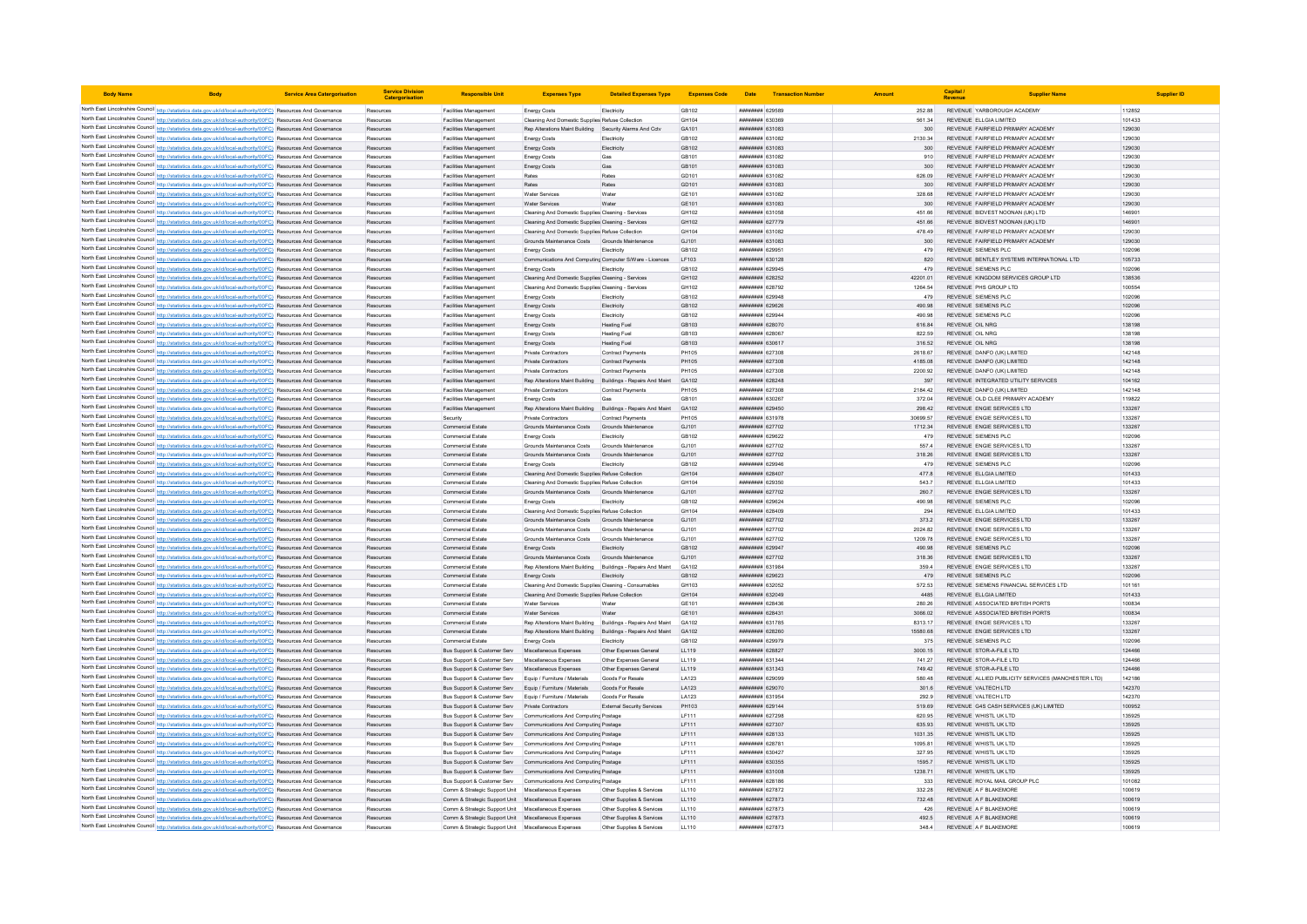| <b>Body Name</b> |                                                                                                                                                                                                                                    | <b>Service Area Catergorisation</b> | <b>Service Division</b><br>Catergorisatio        | <b>Responsible Uni</b>                                                                                                     | <b>Expenses Type</b>                                                                                 | <b>Detailed Expenses Type</b>                                    | <b>Expenses Code</b>  | Date                                    | <b>Transaction Number</b> |                     | Capital<br>Revenue                             | <b>Supplier Name</b>                                                                |                                         |
|------------------|------------------------------------------------------------------------------------------------------------------------------------------------------------------------------------------------------------------------------------|-------------------------------------|--------------------------------------------------|----------------------------------------------------------------------------------------------------------------------------|------------------------------------------------------------------------------------------------------|------------------------------------------------------------------|-----------------------|-----------------------------------------|---------------------------|---------------------|------------------------------------------------|-------------------------------------------------------------------------------------|-----------------------------------------|
|                  | North East Lincolnshire Council http://statistics.data.gov.uk/id/local-authority/00FC) Resources And Governance                                                                                                                    |                                     | Resources                                        | Comm & Strategic Support Unit Miscellaneous Expenses                                                                       |                                                                                                      | Other Supplies & Services                                        | LL110                 | ######## 627873                         |                           | 2542.5              |                                                | REVENUE A F BLAKEMORE                                                               | 100619                                  |
|                  | North East Lincolnshire Council http://statistics.data.gov.uk/id/local-authority/00FC) Resources And Governance                                                                                                                    |                                     | Resources                                        | Comm & Strategic Support Unit Miscellaneous Expenses                                                                       |                                                                                                      | Other Supplies & Services                                        | LL110                 | <b>####### 627882</b>                   |                           | $-2542.5$           |                                                | REVENUE A F BLAKEMOR                                                                | 100619                                  |
|                  | North East Lincolnshire Council http://statistics.data.gov.uk/id/local-authority/00FC) Resources And Governance                                                                                                                    |                                     | Resources                                        | Comm & Strategic Support Unit Miscellaneous Expenses                                                                       |                                                                                                      | Other Supplies & Services                                        | LL110                 | ####### 631016                          |                           | 24800               |                                                | REVENUE LINCS INSPIRE LTD                                                           | 120610                                  |
|                  | North East Lincolnshire Council http://statistics.data.gov.uk/id/local-authority/00FC) Resources And Governance                                                                                                                    |                                     | Resources                                        | Comm & Strategic Support Unit Miscellaneous Expenses                                                                       |                                                                                                      | Other Supplies & Services                                        | LL110                 | <b><i>BREEBER 631017</i></b>            |                           | 9037                |                                                | REVENUE LINCS INSPIRE LTD                                                           | 120610                                  |
|                  | North East Lincolnshire Council http://statistics.data.gov.uk/id/local-authority/00FC) Resources And Governance                                                                                                                    |                                     | Resources                                        | Comm & Strategic Support Unit Miscellaneous Expenses                                                                       |                                                                                                      | Other Supplies & Services                                        | LL110                 | ######## 631016                         |                           | 2010                |                                                | REVENUE LINCS INSPIRE LTD                                                           | 120610                                  |
|                  | North East Lincolnshire Council http://statistics.data.gov.uk/id/local-authority/00FC) Resources And Governance                                                                                                                    |                                     | Resources                                        | Comm & Strategic Support Unit Miscellaneous Expenses                                                                       |                                                                                                      | Other Supplies & Services                                        | LL110                 | ######## 631017                         |                           | 19905               |                                                | REVENUE LINCS INSPIRE LTD                                                           | 120610                                  |
|                  | North East Lincolnshire Council http://statistics.data.gov.uk/id/local-authority/00FC) Resources And Governance                                                                                                                    |                                     | Resources                                        | Comm & Strategic Support Unit Equip / Furniture / Materials                                                                |                                                                                                      | <b>Health &amp; Safety Supplies</b>                              | LA116                 | ######## 631645                         |                           | 392.5               | REVENUE ASPIRE GB                              |                                                                                     | 147029                                  |
|                  | North East Lincolnshire Council http://statistics.data.gov.uk/id/local-authority/00FC) Resources And Governance<br>North East Lincolnshire Council http://statistics.data.gov.uk/id/local-authority/00FC) Resources And Governance |                                     | Resources                                        | Comm & Strategic Support Unit Equip / Furniture / Materials                                                                |                                                                                                      | Health & Safety Sunnlies<br>Health & Safety Supplies             | <b>LA116</b><br>LA116 | ######## 631645<br>######## 627876      |                           | 392.5<br>2910       | <b>REVENUE ASPIRE GB</b><br><b>REVENUE SMI</b> |                                                                                     | 147029<br>134794                        |
|                  | North East Lincolnshire Council http://statistics.data.gov.uk/id/local-authority/00FC) Resources And Governance                                                                                                                    |                                     | Resources<br>Resources                           | Comm & Strategic Support Unit Equip / Furniture / Materials<br>Comm & Strategic Support Unit Equip / Furniture / Materials |                                                                                                      | <b>Health &amp; Safety Supplies</b>                              | LA116                 | ####### 630027                          |                           | 372                 | <b>REVENUE SMI</b>                             |                                                                                     | 134794                                  |
|                  | North East Lincolnshire Council http://statistics.data.gov.uk/id/local-authority/00FC) Resources And Governance                                                                                                                    |                                     | Resources                                        | Comm & Strategic Support Unit Equip / Furniture / Materials                                                                |                                                                                                      | Health & Safety Supplies                                         | LA116                 | ######## 629583                         |                           | 945                 |                                                | REVENUE WESTBURY INDUSTRIAL SUPPLIES LTD                                            | 102378                                  |
|                  | North East Lincolnshire Council http://statistics.data.gov.uk/id/local-authority/00FC) Resources And Governance                                                                                                                    |                                     | Resources                                        | Comm & Strategic Support Unit Foujo / Furniture / Materials                                                                |                                                                                                      | Health & Safety Sunnlies                                         | LA116                 | ######## 629583                         |                           | 405                 |                                                | REVENUE WESTBURY INDUSTRIAL SUPPLIES LTD                                            | 102378                                  |
|                  | North East Lincolnshire Council http://statistics.data.gov.uk/id/local-authority/00FC) Resources And Governance                                                                                                                    |                                     | Resources                                        | Comm & Strategic Support Unit Equip / Furniture / Materials                                                                |                                                                                                      | Health & Safety Supplies                                         | LA116                 | ######## 630587                         |                           | 607.5               |                                                | REVENUE WESTBURY INDUSTRIAL SUPPLIES LTD                                            | 102378                                  |
|                  | North East Lincolnshire Council http://statistics.data.gov.uk/id/local-authority/00FC) Resources And Governance                                                                                                                    |                                     | Resources                                        | Comm & Strategic Support Unit Equip / Furniture / Materials                                                                |                                                                                                      | <b>Health &amp; Safety Supplies</b>                              | LA116                 | ######## 62818                          |                           | 808.8               |                                                | REVENUE AMAZON BUSINESS                                                             | 146598                                  |
|                  | North East Lincolnshire Council http://statistics.data.gov.uk/id/local-authority/00FC) Resources And Governance                                                                                                                    |                                     | <b>Shared Services</b>                           | Accountancy                                                                                                                | Private Contractors                                                                                  | Third Party Prov - Private                                       | PH101                 | пининни 628476                          |                           | 22968               | REVENUE MAZARS LLP                             |                                                                                     | 141538                                  |
|                  | North East Lincolnshire Council http://statistics.data.gov.uk/id/local-authority/00FC) Resources And Governance                                                                                                                    |                                     | <b>Shared Services</b>                           | Benefit Payments & Subsidy                                                                                                 | <b>Housing Benefit</b>                                                                               | Rent Allow General                                               | QC101                 | ######## 631287                         |                           | 446.4<br>490.8      |                                                | REVENUE BARNSLEY METROPOLITAN BC                                                    | 111634<br>130416                        |
|                  | North East Lincolnshire Council http://statistics.data.gov.uk/id/local-authority/00FC) Resources And Governance<br>North East Lincolnshire Council http://statistics.data.gov.uk/id/local-authority/00FC) Resources And Governance |                                     | <b>Shared Services</b><br><b>Shared Services</b> | Benefit Payments & Subsidy<br>Local Taxation & Benefits                                                                    | <b>Housing Benefit</b><br>Communications And Computing Postage                                       | Rent Allow General                                               | QC101<br>LF111        | ######## 631288<br>######## 63108       |                           | 5999.19             |                                                | REVENUE CORNWALL COUNCIL<br>REVENUE CAPITA BUSINESS SERVICES LTD                    | 102314                                  |
|                  | North East Lincolnshire Council http://statistics.data.gov.uk/id/local-authority/00FC) Resources And Governance                                                                                                                    |                                     | <b>Shared Services</b>                           | <b>Local Taxation &amp; Benefits</b>                                                                                       | Private Contractors                                                                                  | External Security Services                                       | PH103                 | ####### 62855C                          |                           | 3146.66             |                                                | REVENUE ALLPAY LIMITED                                                              | 112919                                  |
|                  | North East Lincolnshire Council http://statistics.data.gov.uk/id/local-authority/00FC) Resources And Governance                                                                                                                    |                                     | <b>Shared Services</b>                           | Local Taxation & Benefits                                                                                                  | Miscellaneous Expenses                                                                               | Debt Recovery Costs                                              | LL111                 | ######## 628175                         |                           | 520                 |                                                | REVENUE WILKIN CHAPMAN LLF                                                          | 110675                                  |
|                  | North East Lincolnshire Council http://statistics.data.gov.uk/id/local-authority/00FC) Resources And Governance                                                                                                                    |                                     | <b>Shared Services</b>                           | <b>Local Taxation &amp; Benefits</b>                                                                                       | Miscellaneous Expenses                                                                               | Debt Recovery Costs                                              | LL111                 | ######## 630004                         |                           | 350                 |                                                | REVENUE WILKIN CHAPMAN LLP                                                          | 110675                                  |
|                  | North East Lincolnshire Council http://statistics.data.gov.uk/id/local-authority/00FC) Resources And Governance                                                                                                                    |                                     | <b>Shared Services</b>                           | Local Taxation & Benefits                                                                                                  | Miscellaneous Expenses                                                                               | Debt Recovery Costs                                              | LL111                 | ######## 629489                         |                           | 350                 |                                                | REVENUE WILKIN CHAPMAN LLF                                                          | 110675                                  |
|                  | North East Lincolnshire Council http://statistics.data.gov.uk/id/local-authority/00FC) Resources And Governance                                                                                                                    |                                     | <b>Shared Services</b>                           | Local Taxation & Benefits                                                                                                  | Miscellaneous Expenses                                                                               | Debt Recovery Costs                                              | LL111                 | ######## 630352                         |                           | 2700                |                                                | REVENUE EXPERIAN LIMITED                                                            | 100909                                  |
|                  | North East Lincolnshire Council http://statistics.data.gov.uk/id/local-authority/00FC) Resources And Governance                                                                                                                    |                                     | <b>Shared Services</b>                           | Local Taxation & Benefits                                                                                                  | Miscellaneous Expenses                                                                               | Debt Recovery Costs                                              | LL111                 | ######## 628255                         |                           | 434.05              | <b>REVENUE NEWLYN</b>                          |                                                                                     | 123422                                  |
|                  | North East Lincolnshire Council http://statistics.data.gov.uk/id/local-authority/00FC) Resources And Governance<br>North East Lincolnshire Council http://statistics.data.gov.uk/id/local-authority/00FC) Resources And Governance |                                     | <b>Shared Services</b><br><b>Shared Services</b> | <b>Local Taxation &amp; Benefits</b>                                                                                       | Miscellaneous Expenses<br>Communications And Computing Telephone                                     | Debt Recovery Costs                                              | LL111                 | ####### 628149<br>######## 630509       |                           | 400                 |                                                | REVENUE WILKIN CHAPMAN LLP<br>REVENUE VODAFONE LIMITED                              | 110675<br>101324                        |
|                  | North East Lincolnshire Council http://statistics.data.gov.uk/id/local-authority/00FC) Resources And Governance                                                                                                                    |                                     | Shared Services                                  | I.T Shared Service<br>I T Shared Service                                                                                   | Communications And Computing Telephones                                                              |                                                                  | LF112<br>IF112        | ######## 630512                         |                           | 5406.23<br>2154.61  |                                                | REVENUE VODAEONE LIMITED                                                            | 101324                                  |
|                  | North East Lincolnshire Council http://statistics.data.gov.uk/id/local-authority/00FC) Resources And Governance                                                                                                                    |                                     | <b>Shared Services</b>                           | I.T Shared Service                                                                                                         | Communications And Computing Telephones                                                              |                                                                  | LF112                 | ######## 630493                         |                           | 25153.09            | REVENUE VIRGIN MEDIA                           |                                                                                     | 107612                                  |
|                  | North East Lincolnshire Council http://statistics.data.gov.uk/id/local-authority/00FC) Resources And Governance                                                                                                                    |                                     | <b>Shared Services</b>                           | I.T Shared Service                                                                                                         |                                                                                                      | Communications And Computing Computer H/Ware - Maintenance LF106 |                       | ######## 630545                         |                           | 7757.97             |                                                | REVENUE PHOENIX SOFTWARE LTD                                                        | 100753                                  |
|                  | North East Lincolnshire Council http://statistics.data.gov.uk/id/local-authority/00FC) Resources And Governance                                                                                                                    |                                     | <b>Shared Services</b>                           | I.T Shared Service                                                                                                         |                                                                                                      | Communications And Computing Computer H/Ware - Maintenance LF106 |                       | ####### 630545                          |                           | 56780.76            |                                                | REVENUE PHOENIX SOFTWARE LTD                                                        | 100753                                  |
|                  | North East Lincolnshire Council http://statistics.data.gov.uk/id/local-authority/00FC) Resources And Governance                                                                                                                    |                                     | Shared Services                                  | I T Shared Service                                                                                                         |                                                                                                      | Communications And Computing Computer H/Ware - Purchases LF105   |                       | EPA0ER BREERER                          |                           | 6447.06             | REVENUE VIRGIN MEDIA                           |                                                                                     | 107612                                  |
|                  | North East Lincolnshire Council http://statistics.data.gov.uk/id/local-authority/00FC) Resources And Governance                                                                                                                    |                                     | <b>Shared Services</b>                           | I.T Shared Service                                                                                                         |                                                                                                      | Communications And Computing Computer H/Ware - Purchases LF105   |                       | пининня 627948                          |                           | 357 25              |                                                | REVENUE TRUSTMARQUE SOLUTIONS LTD                                                   | 101275                                  |
|                  | North East Lincolnshire Council http://statistics.data.gov.uk/id/local-authority/00FC) Resources And Governance                                                                                                                    |                                     | <b>Shared Services</b>                           | I.T Shared Service                                                                                                         | Communications And Computing Computer S/Ware - Licences                                              |                                                                  | LF103                 | ######## 630453                         |                           | 26758.4             |                                                | REVENUE PHOENIX SOFTWARE LTD                                                        | 100753                                  |
|                  | North East Lincolnshire Council http://statistics.data.gov.uk/id/local-authority/00FC) Resources And Governance<br>North East Lincolnshire Council http://statistics.data.gov.uk/id/local-authority/00FC) Resources And Governance |                                     | <b>Shared Services</b><br><b>Shared Services</b> | I.T Shared Service<br>I.T Shared Service                                                                                   | Communications And Computing Computer S/Ware - Licences                                              | Communications And Computing Computer S/Ware - Licences LF103    | LF103                 | ######## 63038<br>######## 630382       |                           | 12444.74<br>2270.16 |                                                | REVENUE PHOENIX SOFTWARE LTD<br>REVENUE PHOENIX SOFTWARE LTD                        | 100753<br>100753                        |
|                  | North East Lincolnshire Council http://statistics.data.gov.uk/id/local-authority/00FC) Resources And Governance                                                                                                                    |                                     | <b>Shared Services</b>                           | I.T Shared Service                                                                                                         |                                                                                                      | Communications And Computing Computer S/Ware - Maintenance LF102 |                       | ######## 627789                         |                           | 1878                |                                                | REVENUE JCAD APPLICATIONS DEVELOPMENT LTD                                           | 106178                                  |
|                  | North East Lincolnshire Council http://statistics.data.gov.uk/id/local-authority/00FC) Resources And Governance                                                                                                                    |                                     | <b>Shared Services</b>                           | I.T Shared Service                                                                                                         |                                                                                                      | Communications And Computing Computer S/Ware - Maintenance LF102 |                       | ######## 630535                         |                           | 3133                |                                                | REVENUE FIRST MEDIA SOLUTIONS LTD                                                   | 101489                                  |
|                  | North East Lincolnshire Council http://statistics.data.gov.uk/id/local-authority/00FC) Resources And Governance                                                                                                                    |                                     | <b>Shared Services</b>                           | I.T Shared Service                                                                                                         |                                                                                                      | Communications And Computing Computer S/Ware - Maintenance LF102 |                       | <b><i>BRANSA BREEZERS</i></b>           |                           | 1050                |                                                | REVENUE SERVELEC EDUCATION LIMITED                                                  | 134371                                  |
|                  | North East Lincolnshire Council http://statistics.data.gov.uk/id/local-authority/00FC) Resources And Governance                                                                                                                    |                                     | <b>Shared Services</b>                           | I.T Shared Service                                                                                                         |                                                                                                      | Communications And Computing Computer S/Ware - Maintenance LF102 |                       | ######## 631732                         |                           | 1357.55             |                                                | REVENUE CITY OF YORK COUNCIL                                                        | 100874                                  |
|                  | North East Lincolnshire Council http://statistics.data.gov.uk/id/local-authority/00FC) Resources And Governance                                                                                                                    |                                     | <b>Shared Services</b>                           | I.T Shared Service                                                                                                         | Communications And Computing Internet Connection                                                     |                                                                  | LF110                 | ######## 630615                         |                           | $-3823.62$          |                                                | REVENUE REDCENTRIC SOLUTIONS LTD                                                    | 144852                                  |
|                  | North East Lincolnshire Council http://statistics.data.gov.uk/id/local-authority/00FC) Resources And Governance                                                                                                                    |                                     | <b>Shared Services</b>                           | I.T Shared Service                                                                                                         | Communications And Computing Internet Connection                                                     |                                                                  | LF110                 | ######## 630612                         |                           | 103978.8            |                                                | REVENUE REDCENTRIC SOLUTIONS LTD                                                    | 144852                                  |
|                  | North East Lincolnshire Council http://statistics.data.gov.uk/id/local-authority/00FC) Resources And Governance                                                                                                                    |                                     | Shared Services                                  | I T Shared Service                                                                                                         | Communications And Computing Internet Connection                                                     |                                                                  | IF110                 | <b>Brandal Bakesser</b>                 |                           | $-117464$           |                                                | REVENUE REDCENTRIC SOLUTIONS LTD                                                    | 144852                                  |
|                  | North East Lincolnshire Council http://statistics.data.gov.uk/id/local-authority/00FC) Resources And Governance<br>North East Lincolnshire Council http://statistics.data.gov.uk/id/local-authority/00FC) Resources And Governance |                                     | <b>Shared Services</b><br><b>Shared Services</b> | I.T Shared Service<br>I.T Shared Service                                                                                   | Communications And Computing Internet Connection<br>Communications And Computing Internet Connection |                                                                  | LF110<br>LF110        | ######## 630950<br>####### 630626       |                           | 3596.64<br>7478.27  |                                                | REVENUE REDCENTRIC SOLUTIONS LTD<br>REVENUE REDCENTRIC SOLUTIONS LTD                | 144852<br>144852                        |
|                  | North East Lincolnshire Council http://statistics.data.gov.uk/id/local-authority/00FC) Resources And Governance                                                                                                                    |                                     | <b>Shared Services</b>                           | I.T Shared Service                                                                                                         | Communications And Computing Internet Connection                                                     |                                                                  | LF110                 | ######## 630627                         |                           | 39366.37            |                                                | REVENUE REDCENTRIC SOLUTIONS LTD                                                    | 144852                                  |
|                  | North East Lincolnshire Council http://statistics.data.gov.uk/id/local-authority/00FC) Resources And Governance                                                                                                                    |                                     | Shared Services                                  | I T Shared Service                                                                                                         | Communications And Computing Internet Connection                                                     |                                                                  | IF110                 | ######## 630629                         |                           | $-1239.29$          |                                                | REVENUE REDCENTRIC SOLUTIONS LTD                                                    | 144852                                  |
|                  | North East Lincolnshire Council http://statistics.data.gov.uk/id/local-authority/00FC) Resources And Governance                                                                                                                    |                                     | <b>Shared Services</b>                           | People And Culture                                                                                                         | Direct Employee Expenses                                                                             | Agency Staff                                                     | EA105                 | <b><i>BREBBBBB</i></b> 628744           |                           | 32454.11            |                                                | REVENUE COMENSURA LTD                                                               | 145197                                  |
|                  | North East Lincolnshire Council http://statistics.data.gov.uk/id/local-authority/00FC) Resources And Governance                                                                                                                    |                                     | <b>Shared Services</b>                           | People And Culture                                                                                                         | Direct Employee Expenses                                                                             | Agency Staff                                                     | EA105                 | ######## 629610                         |                           | 95392.01            |                                                | REVENUE COMENSURA LTD                                                               | 145197                                  |
|                  | North East Lincolnshire Council http://statistics.data.gov.uk/id/local-authority/00FC) Resources And Governance                                                                                                                    |                                     | <b>Shared Services</b>                           | People And Culture                                                                                                         | Direct Employee Expenses                                                                             | Agency Staff                                                     | EA105                 | ####### 631161                          |                           | 56006 63            |                                                | REVENUE COMENSURA LTD                                                               | 145197                                  |
|                  | North East Lincolnshire Council http://statistics.data.gov.uk/id/local-authority/00FC) Resources And Governance                                                                                                                    |                                     | <b>Shared Services</b>                           | People And Culture                                                                                                         | Direct Employee Expenses                                                                             | Agency Staff                                                     | EA105                 | ######## 631402                         |                           | 64308.1             |                                                | REVENUE COMENSURA LTD                                                               | 145197                                  |
|                  | North East Lincolnshire Council http://statistics.data.gov.uk/id/local-authority/00FC) Resources And Governance<br>North East Lincolnshire Council http://statistics.data.gov.uk/id/local-authority/00FC) Resources And Governance |                                     | <b>Shared Services</b><br><b>Shared Services</b> | People And Culture<br>People And Culture                                                                                   | Indirect Employee Expenses<br>Indirect Employee Expenses                                             | <b>Disclosure Checks</b><br>Staff Training                       | EB124<br>EB122        | ######## 629089<br>####### 815401       |                           | 2200<br>1416.64     |                                                | REVENUE DISCLOSURE & BARRING SERVICE<br>REVENUE REDACTED PERSONAL INFORMATION       | 119180<br>REDACTED PERSONAL INFORMATION |
|                  | North East Lincolnshire Council http://statistics.data.gov.uk/id/local-authority/00FC) Resources And Governance                                                                                                                    |                                     | <b>Shared Services</b>                           | People And Culture                                                                                                         | Indirect Employee Expenses                                                                           | Staff Training                                                   | EB122                 | ####### 815400                          |                           | 1416.64             |                                                | REVENUE REDACTED PERSONAL INFORMATION                                               | REDACTED PERSONAL INFORMATION           |
|                  | North East Lincolnshire Council http://statistics.data.gov.uk/id/local-authority/00FC) Resources And Governance                                                                                                                    |                                     | <b>Shared Services</b>                           | People And Culture                                                                                                         | Indirect Employee Expenses                                                                           | Staff Training                                                   | EB122                 | ######## 631714                         |                           | 250                 |                                                | REVENUE MODAL TRAINING LTD                                                          | 141443                                  |
|                  | North East Lincolnshire Council http://statistics.data.gov.uk/id/local-authority/00FC) Resources And Governance                                                                                                                    |                                     | <b>Shared Services</b>                           | People And Culture                                                                                                         | Indirect Employee Expenses                                                                           |                                                                  | EB122                 | ######## 63099C                         |                           | 325                 |                                                | REVENUE MODAL TRAINING LTD                                                          | 141443                                  |
|                  | North East Lincolnshire Council http://statistics.data.gov.uk/id/local-authority/00FC) Resources And Governance                                                                                                                    |                                     | <b>Shared Services</b>                           | People And Culture                                                                                                         | Indirect Employee Expenses                                                                           | Staff Training                                                   | EB122                 | ######## 608830                         |                           | 540                 |                                                | REVENUE FOCUS INDEPENDENT ADULT SOCIAL WORK CIC                                     | 124071                                  |
|                  | North East Lincolnshire Council http://statistics.data.gov.uk/id/local-authority/00FC) Resources And Governance                                                                                                                    |                                     | Shared Services                                  | People And Culture                                                                                                         | Indirect Employee Expenses                                                                           | Medical Expenses - Employees                                     | EB112                 | <b>пининний</b> 630294                  |                           | 399                 | REVENUE DR M R FAST                            |                                                                                     | 109880                                  |
|                  | North East Lincolnshire Council http://statistics.data.gov.uk/id/local-authority/00FC) Resources And Governance                                                                                                                    |                                     | Shared Services                                  | People And Culture                                                                                                         | Indirect Employee Expenses                                                                           | Medical Expenses - Employees EB112                               |                       | ######## 630293                         |                           | 752                 |                                                | REVENUE ROXTON OCCUPATIONAL HEALTH LIMITED                                          | 135376                                  |
|                  | North East Lincolnshire Council http://statistics.data.gov.uk/id/local-authority/00FC) Resources And Governance                                                                                                                    |                                     | Shared Services                                  | People And Culture                                                                                                         | Indirect Employee Expenses                                                                           | Medical Expenses - Employees EB112                               |                       | ######## 630292<br>####### 628215       |                           | 1000                |                                                | REVENUE WELLBEING SOLUTIONS MANAGEMENT<br>REVENUE GELDARDS LLP                      | 132439<br>145921                        |
|                  | North East Lincolnshire Council http://statistics.data.gov.uk/id/local-authority/00FC) Resources And Governance<br>North East Lincolnshire Council http://statistics.data.gov.uk/id/local-authority/00FC) Resources And Governance |                                     | <b>Shared Services</b><br>Shared Services        | People And Culture<br>People And Culture                                                                                   | Miscellaneous Expenses<br>Miscellaneous Expenses                                                     | Legal Fees - Genera<br>Legal Fees - General                      | LL103<br>LL103        | <b>ПИНИНИЯ</b> 628211                   |                           | 728<br>2000         |                                                | REVENUE BROWNE JACOBSON LLP                                                         | 111781                                  |
|                  | North East Lincolnshire Council http://statistics.data.gov.uk/id/local-authority/00FC) Resources And Governance                                                                                                                    |                                     | <b>Shared Services</b>                           | People And Culture                                                                                                         | Miscellaneous Expenses                                                                               | Legal Fees - Genera                                              | LL103                 | ######## 628212                         |                           | 8925                |                                                | REVENUE BROWNE JACOBSON LLP                                                         | 111781                                  |
|                  | North East Lincolnshire Council http://statistics.data.gov.uk/id/local-authority/00FC) Resources And Governance                                                                                                                    |                                     | <b>Shared Services</b>                           | People And Culture                                                                                                         | Miscellaneous Expenses                                                                               | Legal Fees - General                                             | LL103                 | ######## 628287                         |                           | 3975                |                                                | REVENUE NHS NORTH EAST LINCOLNSHIRE CCG                                             | 121549                                  |
|                  | North East Lincolnshire Council http://statistics.data.gov.uk/id/local-authority/00FC) Resources And Governance                                                                                                                    |                                     | Law                                              | Coroners                                                                                                                   | Communications And Computing Computer S/Ware - Licences                                              |                                                                  | LF103                 | ######## 626353                         |                           | 4915.07             |                                                | REVENUE ADVANCED LEGAL SOLUTIONS LTD                                                | 125461                                  |
|                  | North East Lincolnshire Council http://statistics.data.gov.uk/id/local-authority/00FC) Resources And Governance                                                                                                                    |                                     | I aw                                             | Coroners                                                                                                                   | Other Anencies                                                                                       | Mortuary Storage Charges                                         | P.1156                | ######## 629113                         |                           | 6669                |                                                | REVENUE N LINCS & GOOLE HOSPITALS NHS FOUNDATION TRUS 111074                        |                                         |
|                  | North East Lincolnshire Council http://statistics.data.gov.uk/id/local-authority/00FC) Resources And Governance                                                                                                                    |                                     | Law                                              | Coroners                                                                                                                   | Other Agencies                                                                                       | Mortuary Storage Charges                                         | PJ156                 | ######## 629114                         |                           | 8424                |                                                | REVENUE N LINCS & GOOLE HOSPITALS NHS FOUNDATION TRUS 111074                        |                                         |
|                  | North East Lincolnshire Council http://statistics.data.gov.uk/id/local-authority/00FC) Resources And Governance                                                                                                                    |                                     | Law                                              | Coroners                                                                                                                   | Other Agencies                                                                                       | Mortuary Storage Charges                                         | PJ156                 | ####### 630110                          |                           | 5616                |                                                | REVENUE N LINCS & GOOLE HOSPITALS NHS FOUNDATION TRUS 111074                        |                                         |
|                  | North East Lincolnshire Council http://statistics.data.gov.uk/id/local-authority/00FC) Resources And Governance                                                                                                                    |                                     | Law                                              | Coroners                                                                                                                   | Other Agencies                                                                                       | Post Mortems                                                     | PJ148                 | ######## 629090                         |                           | 2111.4              |                                                | REVENUE REDACTED PERSONAL INFORMATION                                               | REDACTED PERSONAL INFORMATION           |
|                  | North East Lincolnshire Council http://statistics.data.gov.uk/id/local-authority/00FC) Resources And Governance<br>North East Lincolnshire Council http://statistics.data.gov.uk/id/local-authority/00FC) Resources And Governance |                                     | Law<br>Law                                       | Coroners<br>Coroners                                                                                                       | Other Agencies<br>Other Agencies                                                                     | Post Mortems<br>Post Mortems                                     | PJ148<br>PJ148        | ######## 628797<br>######## 630125      |                           | 552.24<br>556.9     |                                                | REVENUE SHEFFIELD TEACHING HOSPITALS NHSFT<br>REVENUE REDACTED PERSONAL INFORMATION | 101211<br>REDACTED PERSONAL INFORMATION |
|                  | North East Lincolnshire Council http://statistics.data.gov.uk/id/local-authority/00FC) Resources And Governance                                                                                                                    |                                     | Law                                              | Coroners                                                                                                                   | Other Agencies                                                                                       | Post Mortem:                                                     | PJ148                 | ####### 628825                          |                           | 3414.2              |                                                | REVENUE REDACTED PERSONAL INFORMATION                                               | REDACTED PERSONAL INFORMATION           |
|                  | North East Lincolnshire Council http://statistics.data.gov.uk/id/local-authority/00FC) Resources And Governance                                                                                                                    |                                     | Law                                              | Legal Services                                                                                                             | Miscellaneous Expenses                                                                               | Legal Fees - General                                             | LL103                 | ######## 628221                         |                           | 2730                |                                                | REVENUE MORTON LAW LTD                                                              | 124752                                  |
|                  | North East Lincolnshire Council http://statistics.data.gov.uk/id/local-authority/00FC) Resources And Governance                                                                                                                    |                                     | Law                                              | Legal Services                                                                                                             | Miscellaneous Expenses                                                                               | Legal Fees - General                                             | LL103                 | ######## 628168                         |                           | 870                 |                                                | REVENUE MISS JOANNE F JENKINS                                                       | 139686                                  |
|                  | North East Lincolnshire Council http://statistics.data.gov.uk/id/local-authority/00FC) Resources And Governance                                                                                                                    |                                     | Law                                              | Legal Services                                                                                                             | Miscellaneous Expenses                                                                               | Legal Fees - General                                             | LL103                 | ######## 628237                         |                           | 675                 |                                                | REVENUE MISS JOANNE F JENKINS                                                       | 139686                                  |
|                  | North East Lincolnshire Council http://statistics.data.gov.uk/id/local-authority/00FC) Resources And Governance                                                                                                                    |                                     | Law                                              | Legal Services                                                                                                             | Miscellaneous Expenses                                                                               | Legal Fees - Genera                                              | LL103                 | ####### 628219                          |                           | 570                 |                                                | REVENUE REBECCA MILLER                                                              | 140404                                  |
|                  | North East Lincolnshire Council http://statistics.data.gov.uk/id/local-authority/00FC) Resources And Governance                                                                                                                    |                                     | Law                                              | Legal Services                                                                                                             | Miscellaneous Expenses                                                                               | Legal Fees - General                                             | LL103<br>LL103        | ######## 628216                         |                           | 450<br>385          | REVENUE ASHLEY LORD                            | REVENUE MISS ADELE JENKINS                                                          | 139400<br>139751                        |
|                  | North East Lincolnshire Council http://statistics.data.gov.uk/id/local-authority/00FC) Resources And Governance<br>North East Lincolnshire Council http://statistics.data.gov.uk/id/local-authority/00FC) Resources And Governance |                                     | Law<br>Law                                       | Legal Services<br>Legal Service                                                                                            | Miscellaneous Expenses<br>Miscellaneous Expenses                                                     | Legal Fees - General<br>Legal Fees - Genera                      | LL103                 | ######## 628218<br><b>####### 62823</b> |                           |                     |                                                | REVENUE DAVID PHILLIPS                                                              | 103505                                  |
|                  |                                                                                                                                                                                                                                    |                                     |                                                  |                                                                                                                            |                                                                                                      |                                                                  |                       |                                         |                           |                     |                                                |                                                                                     |                                         |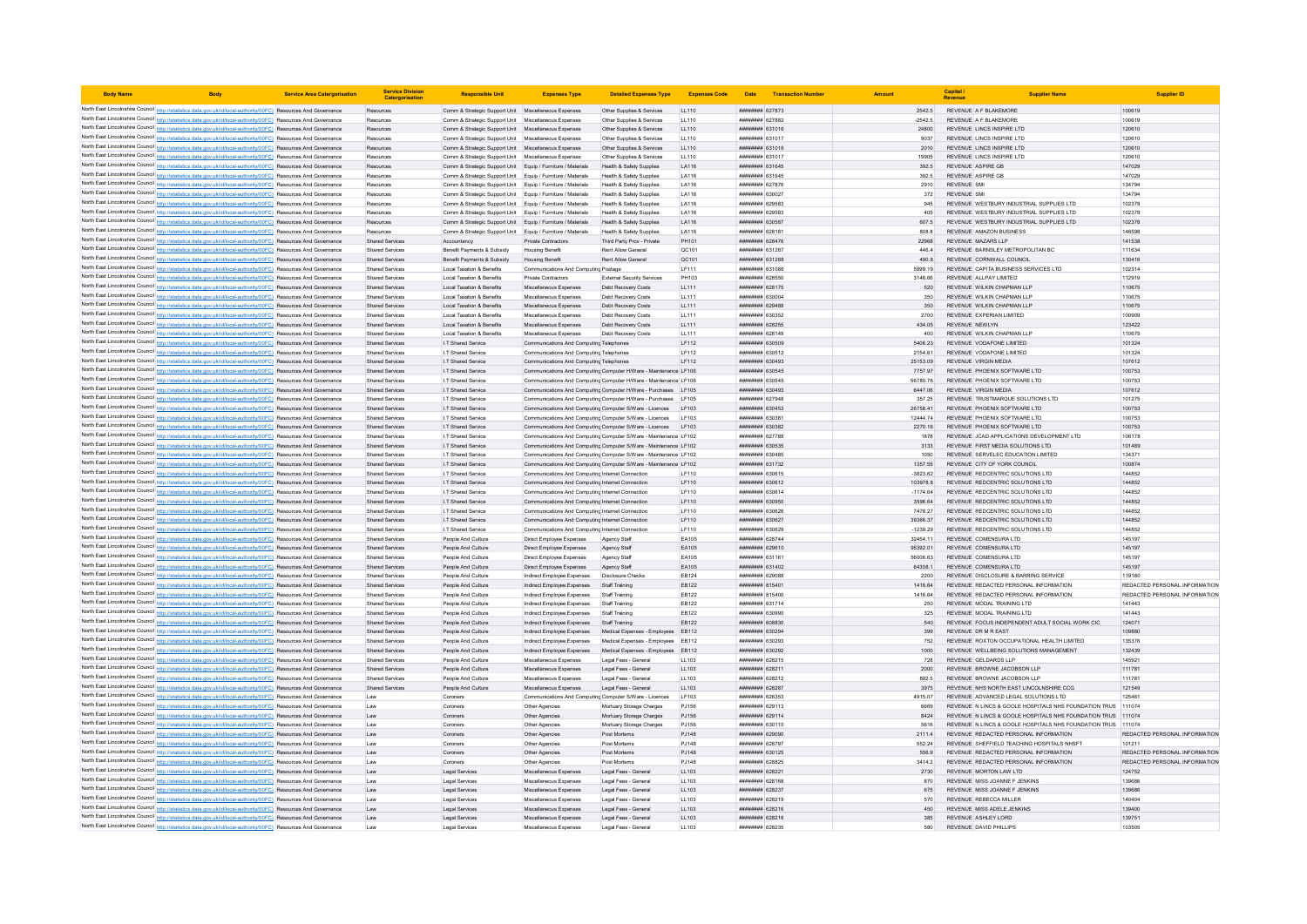| <b>Body Name</b> |                                                                                                                                                                                                                                                                        | <b>Service Area Catergorisation</b> | <b>Service Division</b><br>Catergorisatio | <b>Responsible Uni</b>                                                                                                                      | <b>Expenses Type</b>                             | <b>Detailed Expenses Type</b>                          | <b>Expenses Code</b>  | Date                                     | <b>Transaction Number</b> |                 | Capital /<br>Revenue                                                          |                  |
|------------------|------------------------------------------------------------------------------------------------------------------------------------------------------------------------------------------------------------------------------------------------------------------------|-------------------------------------|-------------------------------------------|---------------------------------------------------------------------------------------------------------------------------------------------|--------------------------------------------------|--------------------------------------------------------|-----------------------|------------------------------------------|---------------------------|-----------------|-------------------------------------------------------------------------------|------------------|
|                  | North East Lincolnshire Council http://statistics.data.gov.uk/id/local-authority/00FC) Resources And Governance                                                                                                                                                        |                                     | Law                                       | Legal Services                                                                                                                              | Miscellaneous Expenses                           | Legal Fees - General                                   | LL103                 | ######## 628192                          |                           | 3595            | REVENUE MR MARK WATTERSON                                                     | 109973           |
|                  | North East Lincolnshire Council http://statistics.data.gov.uk/id/local-authority/00FC) Resources And Governance                                                                                                                                                        |                                     | Law                                       | Legal Services                                                                                                                              | Miscellaneous Expenses                           | Legal Fees - General                                   | LL103                 | ######## 628210                          |                           | 450             | REVENUE MR MARK WATTERSON                                                     | 109973           |
|                  | North East Lincolnshire Council http://statistics.data.gov.uk/id/local-authority/00FC) Resources And Governance                                                                                                                                                        |                                     | Law                                       | Legal Services                                                                                                                              | Miscellaneous Expenses                           | Legal Fees - General                                   | LL103                 | ######## 628200                          |                           | 450             | REVENUE MR MARK WATTERSON                                                     | 109973           |
|                  | North East Lincolnshire Council http://statistics.data.gov.uk/id/local-authority/00FC) Resources And Governance                                                                                                                                                        |                                     | Law                                       | Legal Services                                                                                                                              | Miscellaneous Expenses                           | Legal Fees - General                                   | LL103                 | ######## 628205                          |                           | 675             | REVENUE MR MARK WATTERSON                                                     | 109973           |
|                  | North East Lincolnshire Council http://statistics.data.gov.uk/id/local-authority/00FC) Resources And Governance                                                                                                                                                        |                                     | Law                                       | Legal Services                                                                                                                              | Miscellaneous Expenses                           | Legal Fees - General                                   | LL103                 | ######## 628158                          |                           | 1080            | REVENUE MEWA LLP                                                              | 143651           |
|                  | North East Lincolnshire Council http://statistics.data.gov.uk/id/local-authority/00FC) Resources And Governance                                                                                                                                                        |                                     | Law                                       | Legal Services                                                                                                                              | Miscellaneous Expenses                           | Legal Fees - General                                   | LL103                 | ######## 628169                          |                           | 363.75          | REVENUE MISS PHILIPPA PUDNEY                                                  | 146697           |
|                  | North East Lincolnshire Council http://statistics.data.gov.uk/id/local-authority/00FC) Resources And Governance<br>North East Lincolnshire Council http://statistics.data.gov.uk/id/local-authority/00FC) Resources And Governance                                     |                                     | Law<br>Law                                | Legal Services<br>Legal Services                                                                                                            | Miscellaneous Expenses<br>Miscellaneous Expenses | Legal Fees - General<br>Legal Fees - General           | LL103<br>LL103        | ######## 628176<br>######## 628166       |                           | 3150<br>570     | REVENUE MISS JACQUI THOMAS<br>REVENUE MR MICHAEL S BURDON                     | 129005<br>104432 |
|                  | North East Lincolnshire Council http://statistics.data.gov.uk/id/local-authority/00FC) Resources And Governance                                                                                                                                                        |                                     | Law                                       | Legal Services                                                                                                                              | Miscellaneous Expenses                           | Legal Fees - General                                   | LL103                 | ######## 628317                          |                           | 817.5           | REVENUE MISS JOANNE F JENKINS                                                 | 139686           |
|                  | North East Lincolnshire Council http://statistics.data.gov.uk/id/local-authority/00FC) Resources And Governance                                                                                                                                                        |                                     | Law                                       | Legal Services                                                                                                                              | Miscellaneous Expenses                           | Legal Fees - General                                   | LL103                 | ######## 628312                          |                           | 705             | REVENUE MISS JOANNE F JENKINS                                                 | 139686           |
|                  | North East Lincolnshire Council http://statistics.data.gov.uk/id/local-authority/00FC) Resources And Governance                                                                                                                                                        |                                     | Law                                       | Legal Services                                                                                                                              | Miscellaneous Expenses                           | Legal Fees - General                                   | LL103                 | ####### 628308                           |                           | 350             | <b>REVENUE NAOMI HARTRIDGE</b>                                                | 141468           |
|                  | North East Lincolnshire Council http://statistics.data.gov.uk/id/local-authority/00FC) Resources And Governance                                                                                                                                                        |                                     | Law                                       | Legal Services                                                                                                                              | Miscellaneous Expenses                           | Legal Fees - General                                   | LL103                 | ######## 628305                          |                           | 510             | REVENUE DAVID PHILLIPS                                                        | 103505           |
|                  | North East Lincolnshire Council http://statistics.data.gov.uk/id/local-authority/00FC) Resources And Governance                                                                                                                                                        |                                     | Law                                       | Legal Services                                                                                                                              | Miscellaneous Expenses                           | Legal Fees - General                                   | LL103                 | ######## 628306                          |                           | 900             | REVENUE HELAL AHMED                                                           | 145962           |
|                  | North East Lincolnshire Council http://statistics.data.gov.uk/id/local-authority/00FC) Resources And Governance                                                                                                                                                        |                                     | Law                                       | Legal Services                                                                                                                              | Miscellaneous Expenses                           | Legal Fees - General                                   | LL103                 | ######## 628300                          |                           | 480             | REVENUE HELAL AHMED                                                           | 145962           |
|                  | North East Lincolnshire Council http://statistics.data.gov.uk/id/local-authority/00FC) Resources And Governance<br>North East Lincolnshire Council http://statistics.data.gov.uk/id/local-authority/00FC) Resources And Governance                                     |                                     | Law                                       | Legal Services<br>Legal Services                                                                                                            | Miscellaneous Expenses                           | Legal Fees - General<br>Legal Fees - General           | LL103<br>LL103        | <b>плиннин</b> 628301<br>######## 628303 |                           | 450<br>1702.5   | REVENUE HELAL AHMED<br>REVENUE MR JAMES A GOODWIN                             | 145962<br>123497 |
|                  | North East Lincolnshire Council http://statistics.data.gov.uk/id/local-authority/00FC) Resources And Governance                                                                                                                                                        |                                     | Law<br>Law                                | Legal Services                                                                                                                              | Miscellaneous Expenses<br>Miscellaneous Expenses | Legal Fees - General                                   | LL103                 | ######## 628304                          |                           | 450             | REVENUE MR MARK WATTERSON                                                     | 109973           |
|                  | North East Lincolnshire Council http://statistics.data.gov.uk/id/local-authority/00FC) Resources And Governance                                                                                                                                                        |                                     | Law                                       | Legal Services                                                                                                                              | Miscellaneous Expenses                           | Legal Fees - General                                   | LL103                 | ######## 630408                          |                           | 490             | REVENUE ASHLEY LORD                                                           | 139751           |
|                  | North East Lincolnshire Council http://statistics.data.gov.uk/id/local-authority/00FC) Resources And Governance                                                                                                                                                        |                                     | Law                                       | Legal Services                                                                                                                              | Miscellaneous Expenses                           | Legal Fees - General                                   | LL103                 | ######## 630422                          |                           | 400             | REVENUE MISS CHLOE LEE                                                        | 146667           |
|                  | North East Lincolnshire Council http://statistics.data.gov.uk/id/local-authority/00FC) Resources And Governance                                                                                                                                                        |                                     | Law                                       | Legal Services                                                                                                                              | Miscellaneous Expenses                           | Legal Fees - General                                   | LL103                 | ######## 631327                          |                           | 1350            | REVENUE MORTON LAW LTD                                                        | 124752           |
|                  | North East Lincolnshire Council http://statistics.data.gov.uk/id/local-authority/00FC) Resources And Governance                                                                                                                                                        |                                     | Law                                       | Legal Services                                                                                                                              | Miscellaneous Expenses                           | Legal Fees - General                                   | LL103                 | ######## 631322                          |                           | 695             | REVENUE MR ANDREW WYNNE                                                       | 146668           |
|                  | North East Lincolnshire Council http://statistics.data.gov.uk/id/local-authority/00FC) Resources And Governance                                                                                                                                                        |                                     | Law                                       | Legal Services                                                                                                                              | Miscellaneous Expenses                           | Legal Fees - General                                   | LL103                 | ######## 631337                          |                           | 675             | REVENUE KATE SPENCE                                                           | 146420           |
|                  | North East Lincolnshire Council http://statistics.data.gov.uk/id/local-authority/00FC) Resources And Governance                                                                                                                                                        |                                     | Law                                       | Legal Services                                                                                                                              | Miscellaneous Expenses                           | Legal Fees - General                                   | LL103                 | ######## 631328                          |                           | 695             | REVENUE FATIMA ZAFAR                                                          | 146992           |
|                  | North East Lincolnshire Council http://statistics.data.gov.uk/id/local-authority/00FC) Resources And Governance<br>North East Lincolnshire Council http://statistics.data.gov.uk/id/local-authority/00FC) Resources And Governance                                     |                                     | Law<br>Law                                | Legal Services<br>Legal Services                                                                                                            | Miscellaneous Expenses<br>Miscellaneous Expenses | Legal Fees - General<br>Legal Fees - General           | LL103<br>LL103        | ######## 631329<br>######## 631313       |                           | 250<br>350      | REVENUE JOHN BARKERS SOLICITORS<br>REVENUE MISS CHLOE LEE                     | 100928<br>146667 |
|                  | North East Lincolnshire Council http://statistics.data.gov.uk/id/local-authority/00FC) Resources And Governance                                                                                                                                                        |                                     | Law                                       | Legal Services                                                                                                                              | Miscellaneous Expenser                           | Legal Fees - General                                   | LL103                 | ######## 631318                          |                           | 385             | REVENUE MISS CHLOE LEE                                                        | 146667           |
|                  | North East Lincolnshire Council http://statistics.data.gov.uk/id/local-authority/00FC) Resources And Governance                                                                                                                                                        |                                     | Law                                       | Legal Services                                                                                                                              | Miscellaneous Expenses                           | Legal Fees - General                                   | LL103                 | ######## 631312                          |                           | 525             | REVENUE MISS SARAH BLACKMORE                                                  | 102325           |
|                  | North East Lincolnshire Council http://statistics.data.gov.uk/id/local-authority/00FC) Resources And Governance                                                                                                                                                        |                                     | Law                                       | Legal Services                                                                                                                              | Miscellaneous Expenses                           | Legal Fees - General                                   | LL103                 | ######## 631309                          |                           | 420             | REVENUE TANIA WOODLIFFE                                                       | 145018           |
|                  | North East Lincolnshire Council http://statistics.data.gov.uk/id/local-authority/00FC) Resources And Governance                                                                                                                                                        |                                     | Law                                       | Legal Services                                                                                                                              | Miscellaneous Expenses                           | Legal Fees - General                                   | LL103                 | ######## 631307                          |                           | 450             | REVENUE TANIA WOODLIFFE                                                       | 145018           |
|                  | North East Lincolnshire Council http://statistics.data.gov.uk/id/local-authority/00FC) Resources And Governance                                                                                                                                                        |                                     | Law                                       | Legal Services                                                                                                                              | Miscellaneous Expenses                           | Legal Fees - General                                   | LL103                 | ######## 631310                          |                           | 490             | REVENUE DAVID PHILLIPS                                                        | 103505           |
|                  | North East Lincolnshire Council http://statistics.data.gov.uk/id/local-authority/00FC) Resources And Governance                                                                                                                                                        |                                     | Law                                       | Legal Services                                                                                                                              | Miscellaneous Expenses                           | Legal Fees - General                                   | 11103                 | ######## 631795                          |                           | 750             | REVENUE JOHN BARKER SOLICITORS                                                | 146152           |
|                  | North East Lincolnshire Council http://statistics.data.gov.uk/id/local-authority/00FC) Resources And Governance                                                                                                                                                        |                                     | Law                                       | Legal Services                                                                                                                              | Miscellaneous Expenses                           | Legal Fees - General                                   | LL103                 | ####### 631816                           |                           | 850             | REVENUE GAVIN BUTTON                                                          | 136396           |
|                  | North East Lincolnshire Council http://statistics.data.gov.uk/id/local-authority/00FC) Resources And Governance<br>North East Lincolnshire Council http://statistics.data.gov.uk/id/local-authority/00FC) Resources And Governance                                     |                                     | Law<br>Law                                | Legal Services<br>Legal Services                                                                                                            | Miscellaneous Expenses<br>Miscellaneous Expenses | Legal Fees - General<br>Legal Fees - General           | LL103<br>LL103        | ######## 631820<br>######## 631345       |                           | 275<br>615      | REVENUE MISS CONNIE ELIZABETH PURDY<br>REVENUE MISS J C BAGGS                 | 146666<br>112233 |
|                  | North East Lincolnshire Council http://statistics.data.gov.uk/id/local-authority/00FC) Resources And Governance                                                                                                                                                        |                                     | Law                                       | Legal Services                                                                                                                              | Miscellaneous Expenses                           | Legal Fees - General                                   | LL103                 | ######## 630321                          |                           | 367.5           | REVENUE MISS TAHNEET IRSHAD                                                   | 146043           |
|                  | North East Lincolnshire Council http://statistics.data.gov.uk/id/local-authority/00FC) Resources And Governance                                                                                                                                                        |                                     | Law                                       | Legal Services                                                                                                                              | Miscellaneous Expenses                           | Legal Fees - General                                   | LL103                 | ######## 631338                          |                           | 1510            | REVENUE DAVID PHILLIPS                                                        | 103505           |
|                  | North East Lincolnshire Council http://statistics.data.gov.uk/id/local-authority/00FC) Resources And Governance                                                                                                                                                        |                                     | Law                                       | Legal Services                                                                                                                              | Miscellaneous Expenses                           | Other Supplies & Services                              | LL110                 | ######## 626857                          |                           | 374.4           | REVENUE FORESIGHT CLINICAL SERVICES                                           | 143989           |
|                  | North East Lincolnshire Council http://statistics.data.gov.uk/id/local-authority/00FC) Resources And Governance                                                                                                                                                        |                                     | Law                                       | Legal Services                                                                                                                              | Miscellaneous Expenses                           | Other Supplies & Services                              | LL110                 | ######## 627223                          |                           | 583.7           | REVENUE DR SURAJ SHENOY                                                       | 143990           |
|                  | North East Lincolnshire Council http://statistics.data.gov.uk/id/local-authority/00FC) Resources And Governance                                                                                                                                                        |                                     | Law                                       | Legal Services                                                                                                                              | Miscellaneous Expenses                           | Other Supplies & Services                              | LL110                 | ######## 628167                          |                           | 3400            | REVENUE AZTEC TRANSLATIONS                                                    | 106512           |
|                  | North East Lincolnshire Council http://statistics.data.gov.uk/id/local-authority/00FC) Resources And Governance                                                                                                                                                        |                                     | Law                                       | Legal Services                                                                                                                              | Miscellaneous Expenses                           | Other Supplies & Services                              | LL110                 | ######## 628174                          |                           | 280             | REVENUE AZTEC TRANSLATIONS                                                    | 106512           |
|                  | North East Lincolnshire Council http://statistics.data.gov.uk/id/local-authority/00FC) Resources And Governance<br>North East Lincolnshire Council http://statistics.data.gov.uk/id/local-authority/00FC) Resources And Governance                                     |                                     | Law                                       | Legal Services<br>Legal Services                                                                                                            | Miscellaneous Expenser                           | Other Supplies & Services<br>Other Supplies & Services | LL110<br>LL110        | ######## 628464<br>######## 629154       |                           | 732.5<br>493.25 | REVENUE DR ELLIS MOSLEY<br>REVENUE LEXTOX DRUG & ALCOHOL TESTING              | 104893<br>125634 |
|                  | North East Lincolnshire Council http://statistics.data.gov.uk/id/local-authority/00FC) Resources And Governance                                                                                                                                                        |                                     | Law<br>Law                                | Legal Services                                                                                                                              | Miscellaneous Expenses<br>Miscellaneous Expenses | Other Supplies & Services                              | LL110                 | ####### 628170                           |                           | 465.67          | REVENUE DNA LEGAL                                                             | 141816           |
|                  | North East Lincolnshire Council http://statistics.data.gov.uk/id/local-authority/00FC) Resources And Governance                                                                                                                                                        |                                     | Law                                       | Legal Services                                                                                                                              | Miscellaneous Expenses                           | Other Supplies & Services                              | LL110                 | ######## 628182                          |                           | 346.25          | REVENUE LEXTOX DRUG & ALCOHOL TESTING                                         | 125634           |
|                  | North East Lincolnshire Council http://statistics.data.gov.uk/id/local-authority/00FC) Resources And Governance                                                                                                                                                        |                                     | Law                                       | Legal Services                                                                                                                              | Miscellaneous Expenses                           | Other Supplies & Services                              | LL110                 | ######## 628072                          |                           | 668             | REVENUE LEXTOX DRUG & ALCOHOL TESTING                                         | 125634           |
|                  | North East Lincolnshire Council http://statistics.data.gov.uk/id/local-authority/00FC) Resources And Governance                                                                                                                                                        |                                     | Law                                       | Legal Services                                                                                                                              | Miscellaneous Expenses                           | Other Supplies & Services                              | 11110                 | <i>пивниния</i> 628298                   |                           | 710.6           | REVENUE LEXTOX DRUG & ALCOHOL TESTING                                         | 125634           |
|                  | North East Lincolnshire Council http://statistics.data.gov.uk/id/local-authority/00FC) Resources And Governance                                                                                                                                                        |                                     | Law                                       | Legal Services                                                                                                                              | Miscellaneous Expenses                           | Other Supplies & Services                              | LL110                 | ######## 628319                          |                           | 1918.8          | REVENUE CARTER BROWN THE EXPERT SERVICE                                       | 106320           |
|                  | North East Lincolnshire Council http://statistics.data.gov.uk/id/local-authority/00FC) Resources And Governance                                                                                                                                                        |                                     | Law                                       | Legal Services                                                                                                                              | Miscellaneous Expenses                           | Other Supplies & Services                              | LL110                 | ######## 628314                          |                           | 632.88          | REVENUE DR GEORGE RYLANCE                                                     | 146930           |
|                  | North East Lincolnshire Council http://statistics.data.gov.uk/id/local-authority/00FC) Resources And Governance                                                                                                                                                        |                                     | Law                                       | Legal Services                                                                                                                              | Miscellaneous Expenses                           | Other Supplies & Services                              | LL110                 | <b>пининний</b> 628315                   |                           | 360             | REVENUE CYEOR                                                                 | 141822           |
|                  | North East Lincolnshire Council http://statistics.data.gov.uk/id/local-authority/00FC) Resources And Governance<br>North East Lincolnshire Council http://statistics.data.gov.uk/id/local-authority/00FC) Resources And Governance                                     |                                     | Law<br>Law                                | Legal Services<br>Legal Services                                                                                                            | Miscellaneous Expenses<br>Miscellaneous Expenses | Other Supplies & Services<br>Other Supplies & Services | LL110<br>LL110        | ######## 630456<br>####### 630431        |                           | 327.6<br>460.25 | REVENUE FORESIGHT CLINICAL SERVICES<br>REVENUE LEXTOX DRUG & ALCOHOL TESTING  | 143989<br>125634 |
|                  | North East Lincolnshire Council http://statistics.data.gov.uk/id/local-authority/00FC) Resources And Governance                                                                                                                                                        |                                     | Law                                       | Legal Services                                                                                                                              | Miscellaneous Expenses                           | Other Supplies & Services                              | LL110                 | ######## 630407                          |                           | 846.31          | REVENUE PTHEY LIMITED                                                         | 146960           |
|                  | North East Lincolnshire Council http://statistics.data.gov.uk/id/local-authority/00FC) Resources And Governance                                                                                                                                                        |                                     | Law                                       | Legal Services                                                                                                                              | Miscellaneous Expenses                           | Other Supplies & Services                              | LL110                 | ######## 630412                          |                           | 587             | REVENUE LEXTOX DRUG & ALCOHOL TESTING                                         | 125634           |
|                  | North East Lincolnshire Council http://statistics.data.gov.uk/id/local-authority/00FC) Resources And Governance                                                                                                                                                        |                                     | Law                                       | Legal Services                                                                                                                              | Miscellaneous Expenses                           | Other Supplies & Services                              | LL110                 | ######## 631300                          |                           | 1870            | REVENUE DR ELLIS MOSLEY                                                       | 104893           |
|                  | North East Lincolnshire Council http://statistics.data.gov.uk/id/local-authority/00FC) Resources And Governance                                                                                                                                                        |                                     | Law                                       | Legal Services                                                                                                                              | Miscellaneous Expenses                           | Other Supplies & Services                              | LL110                 | ######## 630418                          |                           | 820.26          | REVENUE CARTER BROWN THE EXPERT SERVICE                                       | 106320           |
|                  | North East Lincolnshire Council http://statistics.data.gov.uk/id/local-authority/00FC) Resources And Governance                                                                                                                                                        |                                     | Law                                       | Legal Services                                                                                                                              | Miscellaneous Expenses                           | Other Supplies & Services                              | LL110                 | ######## 630410                          |                           |                 | REVENUE QUINN MEDICAL SERVICES                                                | 146962           |
|                  | North East Lincolnshire Council http://statistics.data.gov.uk/id/local-authority/00FC) Resources And Governance                                                                                                                                                        |                                     | Law                                       | Legal Services                                                                                                                              | Miscellaneous Expenses                           | Other Supplies & Services                              | LL110                 | ######## 631382                          |                           | 1192.5          | REVENUE REFLECTIVE MINDS LTD                                                  | 136501           |
|                  | North East Lincolnshire Council http://statistics.data.gov.uk/id/local-authority/00FC) Resources And Governance<br>North East Lincolnshire Council http://statistics.data.gov.uk/id/local-authority/00FC) Resources And Governance                                     |                                     | Law                                       | Legal Services<br>Legal Services                                                                                                            | Miscellaneous Expenses<br>Miscellaneous Expenses | Other Supplies & Services<br>Other Supplies & Services | LL110<br>LL110        | ######## 631293<br>######## 631292       |                           | 1108.8<br>1870  | REVENUE DR LORRAINE JOHNSTONE<br>REVENUE DR ELLIS MOSLEY                      | 146970<br>104893 |
|                  | North East Lincolnshire Council http://statistics.data.gov.uk/id/local-authority/00FC) Resources And Governance                                                                                                                                                        |                                     | Law<br>Law                                | Legal Services                                                                                                                              | Miscellaneous Expenses                           | Other Supplies & Services                              | LL110                 | ####### 631853                           |                           | 675             | REVENUE MEDSERV LTD                                                           | 130862           |
|                  | North East Lincolnshire Council http://statistics.data.gov.uk/id/local-authority/00FC) Resources And Governance                                                                                                                                                        |                                     | Law                                       | Legal Services                                                                                                                              | Miscellaneous Expenses                           | Other Supplies & Services                              | LL110                 | ######## 631823                          |                           | 346.3           | REVENUE LEXTOX DRUG & ALCOHOL TESTING                                         | 125634           |
|                  | North East Lincolnshire Council http://statistics.data.gov.uk/id/local-authority/00FC) Resources And Governance                                                                                                                                                        |                                     | Law                                       | Legal Services                                                                                                                              | Miscellaneous Expenses                           | Other Supplies & Services                              | LL110                 | ######## 631798                          |                           | 504             | REVENUE REFLECTIVE MINDS LTD                                                  | 136501           |
|                  | North East Lincolnshire Council http://statistics.data.gov.uk/id/local-authority/00FC) Resources And Governance                                                                                                                                                        |                                     | Law                                       | Legal Services                                                                                                                              | Miscellaneous Expenser                           | Other Supplies & Services                              | LL110                 | ######## 619303                          |                           | 869.71          | REVENUE DR DBR BAILHAM                                                        | 112147           |
|                  | North East Lincolnshire Council http://statistics.data.gov.uk/id/local-authority/00FC) Resources And Governance                                                                                                                                                        |                                     | Law                                       | Legal Services                                                                                                                              | Miscellaneous Expenses                           | Other Supplies & Services                              | LL110                 | ######## 631366                          |                           | 268.4           | REVENUE HARPHAMS MEDIA TRANSCRIBERS                                           | 112780           |
|                  | North East Lincolnshire Council http://statistics.data.gov.uk/id/local-authority/00FC) Environment Economy And Growth Environment                                                                                                                                      |                                     |                                           | Grounds & Bereavement Services, Ren Alterations Maint Building                                                                              |                                                  | Buildings - Repairs And Maint                          | GA102                 | ######## 627700                          |                           | 3051.07         | REVENUE ENGIE SERVICES LTD                                                    | 133267           |
|                  | North East Lincolnshire Council http://statistics.data.gov.uk/id/local-authority/00FC) Environment Economy And Growth Environment                                                                                                                                      |                                     |                                           | Grounds & Bereavement Services Energy Costs                                                                                                 |                                                  | Flectricity                                            | GB102                 | ######## 629949                          |                           | 501.24          | REVENUE SIEMENS PLC.                                                          | 102096           |
|                  | North East Lincolnshire Council http://statistics.data.gov.uk/id/local-authority/00FC) Environment Economy And Growth Environment<br>North East Lincolnshire Council http://statistics.data.gov.uk/id/local-authority/00FC) Environment Economy And Growth Environment |                                     |                                           | Grounds & Bereavement Services Cleaning And Domestic Supplies Refuse Collection<br>Grounds & Bereavement Services Grounds Maintenance Costs |                                                  | Grounds Maintenance                                    | GH104<br>GJ101        | ######## 628406<br>######## 631727       |                           | 423.4<br>950    | REVENUE ELLGIA LIMITED<br>REVENUE J MELTON TREE SERVICES LTD                  | 101433<br>101809 |
|                  | North East Lincolnshire Council http://statistics.data.gov.uk/id/local-authority/00FC) Environment Economy And Growth Environment                                                                                                                                      |                                     |                                           | Grounds & Bereavement Services Direct Transport Costs                                                                                       |                                                  | Hired Transport - Employees                            | JA101                 | ######## 628331                          |                           | 480             | REVENUE READY RENT A CAR                                                      | 100557           |
|                  | North East Lincolnshire Council http://statistics.data.gov.uk/id/local-authority/00FC) Environment Economy And Growth Environment                                                                                                                                      |                                     |                                           | Grounds & Bereavement Services Equip / Furniture / Materials                                                                                |                                                  | Equipment - Maintenance                                | LA104                 | ######## 630591                          |                           | 6285            | REVENUE FACULTATIEVE TECHNOLOGIES LTD                                         | 101165           |
|                  | North East Lincolnshire Council http://statistics.data.gov.uk/id/local-authority/00FC) Environment Economy And Growth                                                                                                                                                  |                                     |                                           | Grounds & Bereavement Services Equip / Furniture / Materials                                                                                |                                                  | Equipment - Purchase                                   | LA101                 | ######## 630498                          |                           | 531             | REVENUE THE COLUMBARIA COMPANY                                                | 100621           |
|                  | North East Lincolnshire Council http://statistics.data.gov.uk/id/local-authority/00FC) Environment Economy And Growth Environment                                                                                                                                      |                                     |                                           | Grounds & Bereavement Services Equip / Furniture / Materials                                                                                |                                                  | Equipment - Purchase                                   | LA101                 | ######## 629638                          |                           | 456             | REVENUE THE COLUMBARIA COMPANY                                                | 100621           |
|                  | North East Lincolnshire Council http://statistics.data.gov.uk/id/local-authority/00FC) Environment Economy And Growth Environment                                                                                                                                      |                                     |                                           | Grounds & Bereavement Services Equip / Furniture / Materials                                                                                |                                                  | Equipment - Purchase                                   | LA101                 | ####### 628165                           |                           | 410.54          | REVENUE F G MARSHALL LTD                                                      | 100549           |
|                  | North East Lincolnshire Council http://statistics.data.gov.uk/id/local-authority/00FC) Environment Economy And Growth Environment                                                                                                                                      |                                     |                                           | Grounds & Bereavement Services Equip / Furniture / Materials                                                                                |                                                  | Equipment - Purchase                                   | LA101                 | ######## 629105                          |                           | 287.5           | REVENUE BRIDGE INSURANCE BROKERS LTD                                          | 128411           |
|                  | North East Lincolnshire Council http://statistics.data.gov.uk/id/local-authority/00FC) Environment Economy And Growth Environment                                                                                                                                      |                                     |                                           | Grounds & Bereavement Services Equip / Furniture / Materials                                                                                |                                                  | Equipment - Purchase                                   | LA101<br><b>LA101</b> | ######## 628159<br>######## 628195       |                           | 456<br>535.5    | REVENUE THE COLUMBARIA COMPANY                                                | 100621<br>100621 |
|                  | North East Lincolnshire Council http://statistics.data.gov.uk/id/local-authority/00FC) Environment Economy And Growth Environment<br>North East Lincolnshire Council http://statistics.data.gov.uk/id/local-authority/00FC) Environment Economy And Growth Environment |                                     |                                           | Grounds & Bereavement Services Equip / Furniture / Materials<br>Grounds & Bereavement Services Other Agencies                               |                                                  | Equipment - Purchase<br><b>Statutory Burials</b>       | PJ147                 | ######## 629129                          |                           | 1154            | REVENUE THE COLUMBARIA COMPANY<br>REVENUE LINCOLNSHIRE CO-OP FUNERAL SERVICES | 130721           |
|                  | North East Lincolnshire Council http://statistics.data.gov.uk/id/local-authority/00FC) Environment Economy And Growth                                                                                                                                                  |                                     | Environment                               | Grounds & Bereavement Services Other Agencies                                                                                               |                                                  | <b>Statutory Burials</b>                               | PJ147                 | ######## 631302                          |                           | 1154            | REVENUE LINCOLNSHIRE CO-OP FUNERAL SERVICE                                    | 13072            |
|                  |                                                                                                                                                                                                                                                                        |                                     |                                           |                                                                                                                                             |                                                  |                                                        |                       |                                          |                           |                 |                                                                               |                  |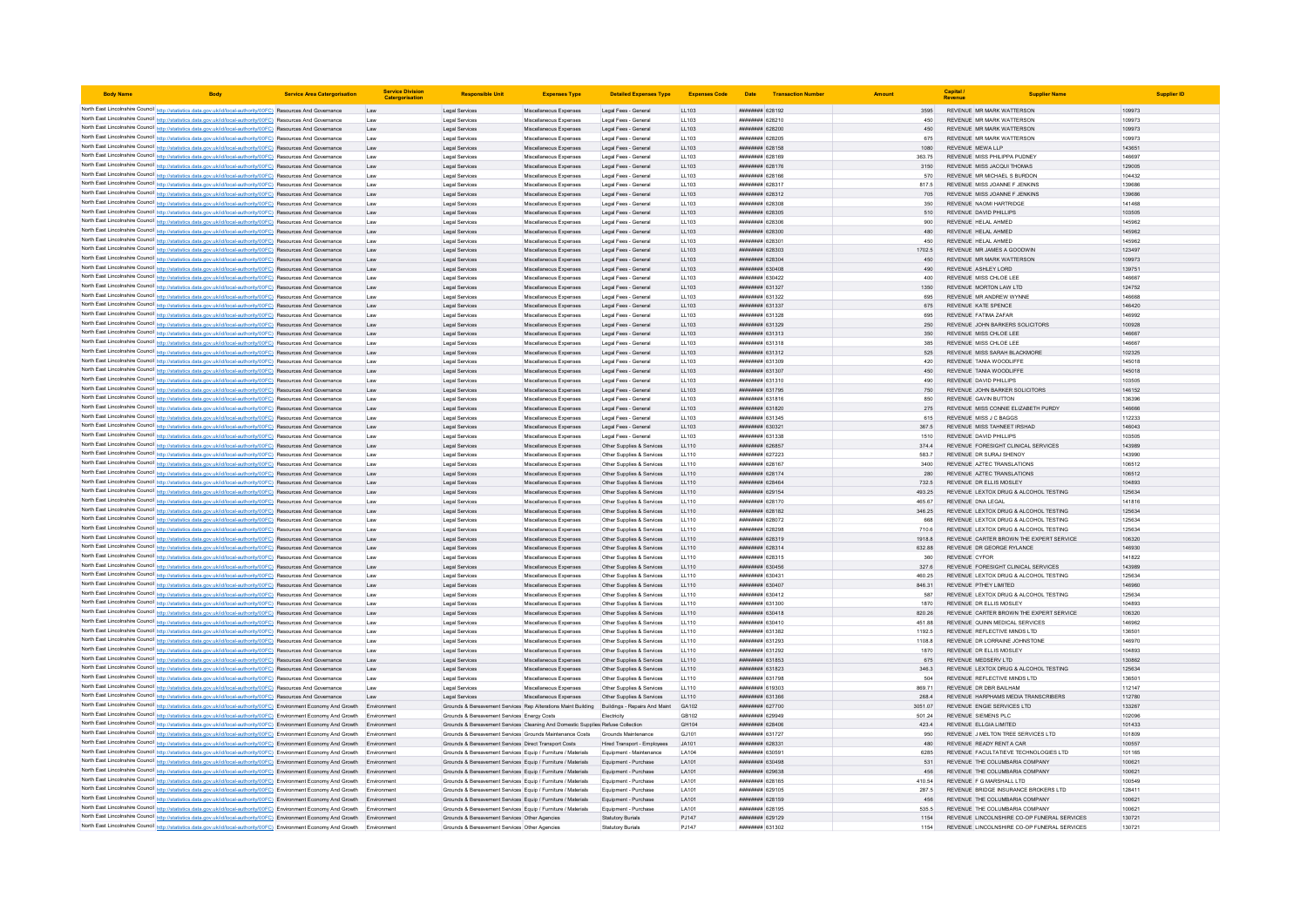| <b>Body Name</b> |                                                                                                                                                                                                                                                                        | <b>Service Area Catergorisation</b> | <b>Service Division</b><br>Catergorisa | <b>Responsible Unit</b>                                                                                                                 | <b>Expenses Type</b>                                           | <b>Detailed Expenses Type</b>                                    | <b>Expenses Code</b> |                                                  | Date <b>Transaction Number</b> |                                                                    | Capital                                                              | <b>Supplier Name</b> | <b>Supplier ID</b> |
|------------------|------------------------------------------------------------------------------------------------------------------------------------------------------------------------------------------------------------------------------------------------------------------------|-------------------------------------|----------------------------------------|-----------------------------------------------------------------------------------------------------------------------------------------|----------------------------------------------------------------|------------------------------------------------------------------|----------------------|--------------------------------------------------|--------------------------------|--------------------------------------------------------------------|----------------------------------------------------------------------|----------------------|--------------------|
|                  | North East Lincolnshire Council http://statistics.data.gov.uk/id/local-authority/00FC) Environment Economy And Growth Environment                                                                                                                                      |                                     |                                        | Grounds & Bereavement Services Rep Alterations Maint Building Buildings - Repairs And Maint                                             |                                                                |                                                                  | GA102                | ######## 631787                                  |                                | 650                                                                | REVENUE E K M LTD                                                    | 101926               |                    |
|                  | North East Lincolnshire Council http://statistics.data.gov.uk/id/local-authority/00FC) Environment Economy And Growth Environmen                                                                                                                                       |                                     |                                        | Grounds & Bereavement Services Rep Alterations Maint Building Buildings - Repairs And Maint                                             |                                                                |                                                                  | GA102                | ######## 631426                                  |                                | 1200                                                               | REVENUE E K M LTD                                                    | 101926               |                    |
|                  | North East Lincolnshire Council http://statistics.data.gov.uk/id/local-authority/00FC) Environment Economy And Growth Environment                                                                                                                                      |                                     |                                        | Grounds & Bereavement Services Grounds Maintenance Costs                                                                                |                                                                | Grounds Maintenance                                              | GJ101                | ######## 630459                                  |                                | 950                                                                | REVENUE J MELTON TREE SERVICES LTD                                   | 101809               |                    |
|                  | North East Lincolnshire Council http://statistics.data.gov.uk/id/local-authority/00FC) Environment Economy And Growth Environment                                                                                                                                      |                                     |                                        | Grounds & Bereavement Services Direct Transport Costs                                                                                   |                                                                | Vehicles - Running Costs                                         | JA104                | ######## 628084                                  |                                | 1013.06                                                            | REVENUE ALLSTAR BUSINESS SOLUTIONS LTD                               | 108278               |                    |
|                  | North East Lincolnshire Council http://statistics.data.gov.uk/id/local-authority/00FC) Environment Economy And Growth Environment                                                                                                                                      |                                     |                                        | Grounds & Bereavement Services Equip / Furniture / Materials                                                                            |                                                                | Equipment - Maintenance                                          | LA104                | ####### 628489                                   |                                | 1315                                                               | REVENUE F G ADAMSON & SON                                            | 100752               |                    |
|                  | North East Lincolnshire Council http://statistics.data.gov.uk/id/local-authority/00FC) Environment Economy And Growth Environment                                                                                                                                      |                                     |                                        | Grounds & Bereavement Services Equip / Furniture / Materials                                                                            |                                                                | Equipment - Purchase                                             | LA101                | ######## 627695                                  |                                | 274                                                                | REVENUE DLF TRIFOLIUM                                                | 109921               |                    |
|                  | North East Lincolnshire Council http://statistics.data.gov.uk/id/local-authority/00FC) Environment Economy And Growth Environment                                                                                                                                      |                                     |                                        | Grounds & Bereavement Services Equip / Furniture / Materials                                                                            |                                                                | Equipment - Purchase                                             | LA101                | ######## 627695                                  |                                | 274                                                                | REVENUE DLF TRIFOLIUM                                                | 109921               |                    |
|                  | North East Lincolnshire Council http://statistics.data.gov.uk/id/local-authority/00FC) Environment Economy And Growth Environment                                                                                                                                      |                                     |                                        | Grounds & Bereavement Services Equip / Furniture / Materials                                                                            |                                                                | Equipment - Purchase                                             | LA101                | ######## 628428                                  |                                | 767                                                                | REVENUE BRIANPLANT (HUMBERSIDE) LTD                                  | 100583               |                    |
|                  | North East Lincolnshire Council http://statistics.data.gov.uk/id/local-authority/00FC) Environment Economy And Growth Environment<br>North East Lincolnshire Council http://statistics.data.gov.uk/id/local-authority/00FC) Environment Economy And Growth             |                                     | Environmen                             | Grounds & Bereavement Services Equip / Furniture / Materials                                                                            |                                                                | Equipment - Purchase<br>Equipment - Purchase                     | LA101                | ######## 628422<br>######## 629516               |                                | 370.09<br>1580                                                     | REVENUE TUDOR (UK) LTD T/A TUDOR ENVIRONMENT                         | 138362<br>138362     |                    |
|                  | North East Lincolnshire Council http://statistics.data.gov.uk/id/local-authority/00FC) Environment Economy And Growth Environment                                                                                                                                      |                                     |                                        | Grounds & Bereavement Services Equip / Furniture / Materials<br>Grounds & Bereavement Services, Communications And Computing Telephones |                                                                |                                                                  | LA101<br>LF112       | ######## 628350                                  |                                | 348                                                                | REVENUE TUDOR (UK) LTD T/A TUDOR ENVIRONMENT<br>REVENUE RADPHONE LTD | 101671               |                    |
|                  | North East Lincolnshire Council http://statistics.data.gov.uk/id/local-authority/00FC) Environment Economy And Growth Environment                                                                                                                                      |                                     |                                        | Grounds & Bereavement Services Private Contractors                                                                                      |                                                                | Third Party Prov - Private                                       | PH101                | ####### 627714                                   |                                | 350                                                                | REVENUE BSB SERVICES                                                 | 102305               |                    |
|                  | North East Lincolnshire Council http://statistics.data.gov.uk/id/local-authority/00FC) Environment Economy And Growth Environment                                                                                                                                      |                                     |                                        | Grounds & Bereavement Services Private Contractors                                                                                      |                                                                | Third Party Prov - Private                                       | PH101                | ######## 630976                                  |                                | 856.38                                                             | REVENUE GRIMSBY OPERATIONS LTD                                       | 101116               |                    |
|                  | North East Lincolnshire Council http://statistics.data.gov.uk/id/local-authority/00FC) Environment Economy And Growth Environment                                                                                                                                      |                                     |                                        | Grounds & Bereavement Services Private Contractors                                                                                      |                                                                | Third Party Prov - Private                                       | PH101                | ######## 629736                                  |                                | 1150                                                               | REVENUE ONEWAY TM LIMITED                                            | 128602               |                    |
|                  | North East Lincolnshire Council http://statistics.data.gov.uk/id/local-authority/00FC) Environment Economy And Growth Environment                                                                                                                                      |                                     |                                        | Garage & Fleet Strategy                                                                                                                 | <b>Direct Transport Costs</b>                                  | Vehicles - Repairs And Maint                                     | .14105               | <b>HHHHHHH 631444</b>                            |                                | 500                                                                | REVENUE A T AUTOS GRIMSBY LTD                                        | 124820               |                    |
|                  | North East Lincolnshire Council http://statistics.data.gov.uk/id/local-authority/00FC) Environment Economy And Growth Environment                                                                                                                                      |                                     |                                        | Garage & Fleet Strategy                                                                                                                 | <b>Direct Transport Costs</b>                                  | Vehicles - Repairs And Maint                                     | JAA05                | ######## 631445                                  |                                | 500                                                                | REVENUE A T AUTOS GRIMSBY LTD                                        | 124820               |                    |
|                  | North East Lincolnshire Council http://statistics.data.gov.uk/id/local-authority/00FC) Environment Economy And Growth Environment                                                                                                                                      |                                     |                                        | Garage & Fleet Strategy                                                                                                                 | <b>Direct Transport Costs</b>                                  | Vehicles - Repairs And Maint                                     | JA105                | ######## 627684                                  |                                | 8658.93                                                            | REVENUE FLEET FACTORS LTD                                            | 100886               |                    |
|                  | North East Lincolnshire Council http://statistics.data.gov.uk/id/local-authority/00FC) Environment Economy And Growth Environment                                                                                                                                      |                                     |                                        | Garage & Fleet Strategy                                                                                                                 | <b>Direct Transport Costs</b>                                  | Vehicles - Repairs And Maint                                     | JAA05                | ######## 627686                                  |                                | 4142 11                                                            | REVENUE ELEFT FACTORS LTD                                            | 100886               |                    |
|                  | North East Lincolnshire Council http://statistics.data.gov.uk/id/local-authority/00FC) Environment Economy And Growth Environment                                                                                                                                      |                                     |                                        | Garage & Fleet Strategy                                                                                                                 | Direct Transport Costs                                         | Vehicles - Renairs And Maint  JA105                              | 14105                | <i>ппининни</i> 627889<br>ппинини 62789:         |                                | 4628.96<br>1947 78                                                 | REVENUE ELEFT FACTORS LTD<br>REVENUE ELEET FACTORS LTD               | 100886<br>100886     |                    |
|                  | North East Lincolnshire Council http://statistics.data.gov.uk/id/local-authority/00FC) Environment Economy And Growth Environment<br>North East Lincolnshire Council http://statistics.data.gov.uk/id/local-authority/00FC) Environment Economy And Growth Environment |                                     |                                        | Garage & Fleet Strategy<br>Garage & Fleet Strategy                                                                                      | <b>Direct Transport Costs</b><br><b>Direct Transport Costs</b> | Vehicles - Repairs And Maint<br>Vehicles - Repairs And Maint     | JA105                | ######## 627896                                  |                                | 612.25                                                             | REVENUE FLEET FACTORS LTD                                            | 100886               |                    |
|                  | North East Lincolnshire Council http://statistics.data.gov.uk/id/local-authority/00FC) Environment Economy And Growth Environment                                                                                                                                      |                                     |                                        | Garage & Fleet Strategy                                                                                                                 | Direct Transport Costs                                         | Vehicles - Repairs And Maint                                     | JA105                | ######## 627902                                  |                                | 1736.98                                                            | REVENUE FLEET FACTORS LTD                                            | 100886               |                    |
|                  | North East Lincolnshire Council http://statistics.data.gov.uk/id/local-authority/00FC) Environment Economy And Growth Environment                                                                                                                                      |                                     |                                        | Garage & Fleet Strategy                                                                                                                 | <b>Direct Transport Costs</b>                                  | Vehicles - Repairs And Maint                                     | JA105                | ######## 629569                                  |                                | 265.39                                                             | REVENUE B A BUSH & SON LTD                                           | 101828               |                    |
|                  | North East Lincolnshire Council http://statistics.data.gov.uk/id/local-authority/00FC) Environment Economy And Growth Environment                                                                                                                                      |                                     |                                        | Garage & Fleet Strategy                                                                                                                 | <b>Direct Transport Costs</b>                                  | Vehicles - Repairs And Maint                                     | JA105                | ######## 629570                                  |                                | 379.18                                                             | REVENUE B A BUSH & SON LTD                                           | 101828               |                    |
|                  | North East Lincolnshire Council http://statistics.data.gov.uk/id/local-authority/00FC) Environment Economy And Growth                                                                                                                                                  |                                     |                                        | <b>Garage &amp; Fleet Strategy</b>                                                                                                      | <b>Direct Transport Costs</b>                                  | Vehicles - Repairs And Maint                                     | JA105                | ######## 629576                                  |                                |                                                                    | REVENUE B A BUSH & SON LTD                                           | 101828               |                    |
|                  | North East Lincolnshire Council http://statistics.data.gov.uk/id/local-authority/00FC) Environment Economy And Growth Environment                                                                                                                                      |                                     |                                        | Garage & Fleet Strategy                                                                                                                 | <b>Direct Transport Costs</b>                                  | Vehicles - Repairs And Maint                                     | .14105               | ######## 629579                                  |                                | 430                                                                | REVENUE B A BUSH & SON LTD                                           | 101828               |                    |
|                  | North East Lincolnshire Council http://statistics.data.gov.uk/id/local-authority/00FC) Environment Economy And Growth Environment                                                                                                                                      |                                     |                                        | Garage & Fleet Strategy                                                                                                                 | <b>Direct Transport Costs</b>                                  | Vehicles - Repairs And Maint                                     | .14105               | ######## 629582                                  |                                | 430                                                                | REVENUE B A BUSH & SON LTD                                           | 101828               |                    |
|                  | North East Lincolnshire Council http://statistics.data.gov.uk/id/local-authority/00FC) Environment Economy And Growth Environment                                                                                                                                      |                                     |                                        | Garage & Fleet Strategy                                                                                                                 | <b>Direct Transport Costs</b>                                  | Vehicles - Repairs And Maint                                     | JA105                | ######## 629505                                  |                                | 916.13                                                             | REVENUE FLEET FACTORS LTD                                            | 100886               |                    |
|                  | North East Lincolnshire Council http://statistics.data.gov.uk/id/local-authority/00FC) Environment Economy And Growth Environment                                                                                                                                      |                                     |                                        | Garage & Fleet Strategy                                                                                                                 | Direct Transport Costs                                         | Vehicles - Repairs And Maint                                     | JA105                | ######## 629509                                  |                                | 1911.14                                                            | REVENUE FLEET FACTORS LTD                                            | 100886               |                    |
|                  | North East Lincolnshire Council http://statistics.data.gov.uk/id/local-authority/00FC) Environment Economy And Growth Environment                                                                                                                                      |                                     |                                        | Garage & Fleet Strategy                                                                                                                 | Direct Transport Costs                                         | Vehicles - Repairs And Maint                                     | .14105               | ######## 629506                                  |                                | 481892                                                             | REVENUE FLEET FACTORS LTD<br>REVENUE FLEET FACTORS LTD               | 100886<br>100886     |                    |
|                  | North East Lincolnshire Council http://statistics.data.gov.uk/id/local-authority/00FC) Environment Economy And Growth Environment<br>North East Lincolnshire Council http://statistics.data.gov.uk/id/local-authority/00FC) Environment Economy And Growth Environment |                                     |                                        | Garage & Fleet Strategy<br>Garage & Fleet Strategy                                                                                      | <b>Direct Transport Costs</b><br><b>Direct Transport Costs</b> | Vehicles - Repairs And Maint<br>Vehicles - Repairs And Maint     | .14105<br>JA105      | ######## 629508<br>######## 630392               |                                | 3461.78<br>8978.98                                                 | REVENUE FLEET FACTORS LTD                                            | 100886               |                    |
|                  | North East Lincolnshire Council http://statistics.data.gov.uk/id/local-authority/00FC) Environment Economy And Growth Environment                                                                                                                                      |                                     |                                        | Garage & Fleet Strategy                                                                                                                 | <b>Direct Transport Costs</b>                                  | Vehicles - Repairs And Maint                                     | JA105                | ######## 630390                                  |                                | 3609.46                                                            | REVENUE FLEET FACTORS LTD                                            | 100886               |                    |
|                  | North East Lincolnshire Council http://statistics.data.gov.uk/id/local-authority/00FC) Environment Economy And Growth Environment                                                                                                                                      |                                     |                                        | Garage & Fleet Strategy                                                                                                                 | <b>Direct Transport Costs</b>                                  | Vehicles - Repairs And Maint                                     | .14105               | ######## 630391                                  |                                | 884 4                                                              | REVENUE ELEFT FACTORS LTD                                            | 100886               |                    |
|                  | North East Lincolnshire Council http://statistics.data.gov.uk/id/local-authority/00FC) Environment Economy And Growth Environment                                                                                                                                      |                                     |                                        | Garage & Fleet Strategy                                                                                                                 | Direct Transport Costs                                         | Vehicles - Repairs And Maint                                     | .14105               | ######## 631123                                  |                                | 33776                                                              | REVENUE HARRIS & GARROD LTD                                          | 100604               |                    |
|                  | North East Lincolnshire Council http://statistics.data.gov.uk/id/local-authority/00FC) Environment Economy And Growth Environment                                                                                                                                      |                                     |                                        | Garage & Fleet Strategy                                                                                                                 | <b>Direct Transport Costs</b>                                  | Vehicles - Repairs And Maint                                     | JA105                | ######## 631664                                  |                                | 337.97                                                             | REVENUE B A BUSH & SON LTD                                           | 101828               |                    |
|                  | North East Lincolnshire Council http://statistics.data.gov.uk/id/local-authority/00FC) Environment Economy And Growth Environment                                                                                                                                      |                                     |                                        | Garage & Fleet Strategy                                                                                                                 | <b>Direct Transport Costs</b>                                  | Vehicles - Repairs And Maint                                     | JA105                | ######## 631672                                  |                                | 415                                                                | REVENUE B A BUSH & SON LTD                                           | 101828               |                    |
|                  | North East Lincolnshire Council http://statistics.data.gov.uk/id/local-authority/00FC) Environment Economy And Growth Environment                                                                                                                                      |                                     |                                        | Garage & Fleet Strategy                                                                                                                 | <b>Direct Transport Costs</b>                                  | Vehicles - Repairs And Maint                                     | .14105               | <b>######## 631674</b>                           |                                | 5714                                                               | REVENUE B A BUSH & SON LTD.                                          | 101828               |                    |
|                  | North East Lincolnshire Council http://statistics.data.gov.uk/id/local-authority/00FC) Environment Economy And Growth Environment                                                                                                                                      |                                     |                                        | Garage & Fleet Strategy                                                                                                                 | Direct Transport Costs                                         | Vehicles - Repairs And Maint                                     | .14105               | ######## 631692                                  |                                | 688 12                                                             | REVENUE MOTUS COMMERCIALS                                            | 109279               |                    |
|                  | North East Lincolnshire Council http://statistics.data.gov.uk/id/local-authority/00FC) Environment Economy And Growth Environment                                                                                                                                      |                                     |                                        | Garage & Fleet Strategy                                                                                                                 | <b>Direct Transport Costs</b>                                  | Vehicles - Repairs And Maint                                     | JA105                | ********* 631704                                 |                                | 7561.19                                                            | REVENUE FLEET FACTORS LTD                                            | 100886               |                    |
|                  | North East Lincolnshire Council http://statistics.data.gov.uk/id/local-authority/00FC) Environment Economy And Growth Environment<br>North East Lincolnshire Council http://statistics.data.gov.uk/id/local-authority/00FC) Environment Economy And Growth Environment |                                     |                                        | Garage & Fleet Strategy<br>Garage & Fleet Strategy                                                                                      | <b>Direct Transport Costs</b><br>Direct Transport Costs        | Vehicles - Repairs And Maint<br>Vehicles - Renairs And Maint     | .14105<br>.14105     | ######## 631705<br><b><i>BREEBHAR</i></b> 631711 |                                | 1033 47<br>2548.33                                                 | REVENUE ELEET FACTORS LTD<br>REVENUE ELEFT FACTORS LTD               | 100886<br>100886     |                    |
|                  | North East Lincolnshire Council http://statistics.data.gov.uk/id/local-authority/00FC) Environment Economy And Growth Environment                                                                                                                                      |                                     |                                        | Garage & Fleet Strategy                                                                                                                 | <b>Direct Transport Costs</b>                                  | Vehicles - Repairs And Maint                                     | JA105                | ######## 631703                                  |                                | 9639.72                                                            | REVENUE FLEET FACTORS LTD                                            | 100886               |                    |
|                  | North East Lincolnshire Council http://statistics.data.gov.uk/id/local-authority/00FC) Environment Economy And Growth Environment                                                                                                                                      |                                     |                                        | Garage & Fleet Strategy                                                                                                                 | Direct Transport Costs                                         | Vehicles - Repairs And Maint                                     | JA105                | ######## 631707                                  |                                | 5621.03                                                            | REVENUE FLEET FACTORS LTD                                            | 100886               |                    |
|                  | North East Lincolnshire Council http://statistics.data.gov.uk/id/local-authority/00FC) Environment Economy And Growth Environment                                                                                                                                      |                                     |                                        | Garage & Fleet Strategy                                                                                                                 | Direct Transport Costs                                         | Vehicles - Repairs And Maint                                     | JA105                | ######## 631709                                  |                                | 1559.98                                                            | REVENUE FLEET FACTORS LTD                                            | 100886               |                    |
|                  | North East Lincolnshire Council http://statistics.data.gov.uk/id/local-authority/00FC) Environment Economy And Growth Environment                                                                                                                                      |                                     |                                        | Garage & Fleet Strategy                                                                                                                 | <b>Direct Transport Costs</b>                                  | Vehicles - Repairs And Maint                                     | JA105                | ######## 631710                                  |                                | 1869.41                                                            | REVENUE FLEET FACTORS LTD                                            | 100886               |                    |
|                  | North East Lincolnshire Council http://statistics.data.gov.uk/id/local-authority/00FC) Environment Economy And Growth Environment                                                                                                                                      |                                     |                                        | Garage & Fleet Strategy                                                                                                                 | Equip / Furniture / Materials                                  | Equipment - Purchase                                             | LA101                | ######## 631997                                  |                                | 1278.95                                                            | REVENUE P J PRESTON AUTO ELECT LTD                                   | 100739               |                    |
|                  | North East Lincolnshire Council http://statistics.data.gov.uk/id/local-authority/00FC) Environment Economy And Growth Environment                                                                                                                                      |                                     |                                        | Garage & Fleet Strategy                                                                                                                 | Equip / Furniture / Materials                                  | Equipment - Purchase                                             | LA101                | ######## 624452                                  |                                | 2299.7                                                             | REVENUE SIGN OF THE TIMES                                            | 100575               |                    |
|                  | North East Lincolnshire Council http://statistics.data.gov.uk/id/local-authority/00FC) Environment Economy And Growth Environment                                                                                                                                      |                                     |                                        | Garage & Fleet Strategy                                                                                                                 | Equip / Furniture / Materials                                  | Furniture - Purchase                                             | LA105                | нининни 628338                                   |                                | 3720                                                               | REVENUE SIGN OF THE TIMES                                            | 100575               |                    |
|                  | North East Lincolnshire Council http://statistics.data.gov.uk/id/local-authority/00FC) Environment Economy And Growth Environment                                                                                                                                      |                                     |                                        | Garage & Fleet Strategy                                                                                                                 | Equip / Furniture / Materials                                  | Furniture - Purchase                                             | LA105                | ######## 628337                                  |                                | 2720                                                               | REVENUE SIGN OF THE TIMES                                            | 100575               |                    |
|                  | North East Lincolnshire Council http://statistics.data.gov.uk/id/local-authority/00FC) Environment Economy And Growth Environment                                                                                                                                      |                                     |                                        | Garage & Fleet Strategy                                                                                                                 | Equip / Furniture / Materials                                  | Furniture - Purchase                                             | LA105                | ######## 628336                                  |                                | 648                                                                | REVENUE SIGN OF THE TIMES                                            | 100575               |                    |
|                  | North East Lincolnshire Council http://statistics.data.gov.uk/id/local-authority/00FC) Environment Economy And Growth Environment<br>North East Lincolnshire Council http://statistics.data.gov.uk/id/local-authority/00FC) Environment Economy And Growth Environment |                                     |                                        | Garage & Fleet Strategy<br>Street Cleansing                                                                                             | Clothes Uniforms And Laundry Laundry<br>Private Contractors    | Third Party Prov - Private                                       | LC103<br>PH101       | ######## 627710<br><b>ппининн</b> 628136         |                                | 301.76<br>320                                                      | REVENUE JOHNSONS APPARELMASTER<br>REVENUE ENGIE SERVICES LTD         | 100810<br>133267     |                    |
|                  | North East Lincolnshire Council http://statistics.data.gov.uk/id/local-authority/00FC) Environment Economy And Growth Environment                                                                                                                                      |                                     |                                        | Street Cleansing                                                                                                                        | <b>Private Contractors</b>                                     | Third Party Prov - Private                                       | PH101                | ######## 631035                                  |                                | 991.1                                                              | REVENUE SRCL LTD                                                     | 102009               |                    |
|                  | North East Lincolnshire Council http://statistics.data.gov.uk/id/local-authority/00FC) Environment Economy And Growth Environment                                                                                                                                      |                                     |                                        | <b>Waste Services</b>                                                                                                                   | <b>Direct Transport Costs</b>                                  | Hired Transport - Employees                                      | JA101                | ######## 631095                                  |                                | 480                                                                | REVENUE READY RENT A CAR                                             | 100557               |                    |
|                  | North East Lincolnshire Council http://statistics.data.gov.uk/id/local-authority/00FC) Environment Economy And Growth Environment                                                                                                                                      |                                     |                                        | <b>Waste Servicer</b>                                                                                                                   | <b>Direct Transport Costs</b>                                  | <b>Hired Transport - Employees</b>                               | JA101                | ######## 631158                                  |                                | 720                                                                | REVENUE READY RENT A CAR                                             | 100557               |                    |
|                  | North East Lincolnshire Council http://statistics.data.gov.uk/id/local-authority/00FC) Environment Economy And Growth Environment                                                                                                                                      |                                     |                                        | Waste Services                                                                                                                          | Fouio / Furniture / Materials                                  | Foujoment - Purchase                                             | <b>LA101</b>         | ######## 629552                                  |                                | 808                                                                | REVENUE VENDING ENTERPRISES                                          | 100635               |                    |
|                  | North East Lincolnshire Council http://statistics.data.gov.uk/id/local-authority/00FC) Environment Economy And Growth Environment                                                                                                                                      |                                     |                                        | <b>Waste Services</b>                                                                                                                   | Clothes Uniforms And Laundry                                   | Protective Clothing                                              | LC101                | ######## 627864                                  |                                | 1090                                                               | REVENUE SIGN OF THE TIMES                                            | 100575               |                    |
|                  | North East Lincolnshire Council http://statistics.data.gov.uk/id/local-authority/00FC) Environment Economy And Growth Environment                                                                                                                                      |                                     |                                        | Waste Services                                                                                                                          | Clothes Uniforms And Laundry                                   | Protective Clothing                                              | LC101                | ######## 628420                                  |                                | 282.64                                                             | REVENUE ARCO LTD                                                     | 100509               |                    |
|                  | North East Lincolnshire Council http://statistics.data.gov.uk/id/local-authority/00FC) Environment Economy And Growth Environment                                                                                                                                      |                                     |                                        | <b>Waste Services</b>                                                                                                                   | Clothes Uniforms And Laundry Protective Clothing               |                                                                  | LC101                | ######## 630935                                  |                                | $-282.64$                                                          | REVENUE ARCO LTD                                                     | 100509               |                    |
|                  | North East Lincolnshire Council http://statistics.data.gov.uk/id/local-authority/00FC) Environment Economy And Growth Environment                                                                                                                                      |                                     |                                        | Waste Services                                                                                                                          | Clothes Uniforms And Laundry Protective Clothing               |                                                                  | LC101                | ######## 630094                                  |                                | 276                                                                | REVENUE ARCO LTD                                                     | 100509               |                    |
|                  | North East Lincolnshire Council http://statistics.data.gov.uk/id/local-authority/00FC) Environment Economy And Growth Environment<br>North East Lincolnshire Council http://statistics.data.gov.uk/id/local-authority/00FC) Environment Economy And Growth Environmen  |                                     |                                        | Waste Disposal And Strategy<br>Waste Disposal And Strategy                                                                              | Private Contractors<br>Private Contracton                      | <b>Contract Payments</b><br>Contract Payments Landfill Tax       | PH105<br>PH106       | ######## 630542<br>######## 630542               |                                | REDACTED COMMERCIALLY SENSITIVE<br>REDACTED COMMERCIALLY SENSITIVE | REVENUE NEWLINCS DEVELOPMENT LTD<br>REVENUE NEWLINCS DEVELOPMENT LTD | 101125<br>101125     |                    |
|                  | North East Lincolnshire Council http://statistics.data.gov.uk/id/local-authority/00FC) Environment Economy And Growth Environment                                                                                                                                      |                                     |                                        | Waste Disposal And Strategy                                                                                                             | Customer And Client Receipts                                   | Sales - Std Vat 7                                                | VC101                | ######## 630542                                  |                                | REDACTED COMMERCIALLY SENSITIVE                                    | REVENUE NEWLINCS DEVELOPMENT LTD                                     | 101125               |                    |
|                  | North East Lincolnshire Council http://statistics.data.gov.uk/id/local-authority/00FC) Environment Economy And Growth Environment                                                                                                                                      |                                     |                                        | Waste Disposal And Strategy                                                                                                             | Private Contractors                                            | <b>Contract Payments</b>                                         | PH105                | ######## 630648                                  |                                | REDACTED COMMERCIALLY SENSITIVE                                    | REVENUE NEWLINCS DEVELOPMENT LTD                                     | 101125               |                    |
|                  | North East Lincolnshire Council http://statistics.data.gov.uk/id/local-authority/00FC) Environment Economy And Growth Environment                                                                                                                                      |                                     |                                        | <b>Regulatory Services</b>                                                                                                              | Direct Employee Expenses                                       | Agency Staff                                                     | EA105                | ######## 628423                                  |                                | 305.81                                                             | REVENUE THE BEST CONNECTION                                          | 143357               |                    |
|                  | North East Lincolnshire Council http://statistics.data.gov.uk/id/local-authority/00FC) Environment Economy And Growth Environment                                                                                                                                      |                                     |                                        | Regulatory Services                                                                                                                     | Direct Employee Expenses                                       | Agency Staff                                                     | EA105                | ####### 631845                                   |                                | 262.13                                                             | REVENUE THE BEST CONNECTION                                          | 143357               |                    |
|                  | North East Lincolnshire Council http://statistics.data.gov.uk/id/local-authority/00FC) Environment Economy And Growth Environment                                                                                                                                      |                                     |                                        | Regulatory Services                                                                                                                     | Equip / Furniture / Materials                                  | Goods For Resale                                                 | LA123                | ######## 629034                                  |                                | 510.86                                                             | REVENUE VIP SYSTEM LTD                                               | 101697               |                    |
|                  | North East Lincolnshire Council http://statistics.data.gov.uk/id/local-authority/00FC) Environment Economy And Growth Environment                                                                                                                                      |                                     |                                        | Regulatory Services                                                                                                                     | Miscellaneous Expenses                                         | Environmental/Health Analysis                                    | LL120                | ######## 631837                                  |                                | 604.87                                                             | REVENUE ALS ENVIRONMENTAL LIMITED                                    | 139898               |                    |
|                  | North East Lincolnshire Council http://statistics.data.gov.uk/id/local-authority/00FC) Environment Economy And Growth Environment                                                                                                                                      |                                     |                                        | <b>Regulatory Services</b>                                                                                                              | Miscellaneous Expenses                                         | Environmental/Health Analysis                                    | LL120                | ######## 628357                                  |                                | 265                                                                | REVENUE FRESH PHARMA                                                 | 143071               |                    |
|                  | North East Lincolnshire Council http://statistics.data.gov.uk/id/local-authority/00FC) Environment Economy And Growth Environment                                                                                                                                      |                                     |                                        | <b>Regulatory Service</b>                                                                                                               | Miscellaneous Expenses                                         | Environmental/Health Analysis                                    | LL120                | ######## 631839                                  |                                | 265                                                                | <b>REVENUE FRESH PHARMA</b>                                          | 143071               |                    |
|                  | North East Lincolnshire Council http://statistics.data.gov.uk/id/local-authority/00FC) Environment Economy And Growth Environment                                                                                                                                      |                                     |                                        | Regulatory Services                                                                                                                     | Miscellaneous Expenses                                         | Environmental/Health Analysis LL120                              |                      | <b>пининний</b> 631844                           |                                | 265                                                                | REVENUE FRESH PHARMA                                                 | 143071               |                    |
|                  | North East Lincolnshire Council http://statistics.data.gov.uk/id/local-authority/00FC) Environment Economy And Growth Environment                                                                                                                                      |                                     |                                        | Regulatory Services<br>Regulatory Services                                                                                              | Miscellaneous Expenses<br>Miscellaneous Expenses               | Environmental/Health Analysis LL120<br>Other Supplies & Services | LL110                | ######## 629035<br>######## 625889               |                                | 1260<br>5682.58                                                    | REVENUE BUREAU VERITAS UK LTD<br>REVENUE ARCADIS CONSULTING UK LTD   | 102143<br>136258     |                    |
|                  | North East Lincolnshire Council http://statistics.data.gov.uk/id/local-authority/00FC) Environment Economy And Growth Environment<br>North East Lincolnshire Council http://statistics.data.gov.uk/id/local-authority/00FC) Environment Economy And Growth Environment |                                     |                                        | Regulatory Service                                                                                                                      | Private Contractors                                            | Third Party Prov - Private                                       | PH101                | ######## 627781                                  |                                | 2986                                                               | REVENUE SANGREAT KENNELS                                             | 103270               |                    |
|                  | North East Lincolnshire Council http://statistics.data.gov.uk/id/local-authority/00FC) Environment Economy And Growth Economy & Growth                                                                                                                                 |                                     |                                        | Events                                                                                                                                  | Rep Alterations Maint Building                                 | Buildings - Repairs And Maint                                    | GA102                | ######## 631827                                  |                                | 1895 16                                                            | REVENUE ENGIE SERVICES LTD                                           | 133267               |                    |
|                  | North East Lincolnshire Council http://statistics.data.gov.uk/id/local-authority/00FC) Environment Economy And Growth Economy & Growth                                                                                                                                 |                                     |                                        | Marketing And Promotion                                                                                                                 | Grants And Subscriptions                                       | Subscriptions                                                    | LJ101                | ######## 627915                                  |                                | 3180                                                               | REVENUE SPRINGBOARD RESEARCH LTD                                     | 102452               |                    |
|                  | North East Lincolnshire Council http://statistics.data.gov.uk/id/local-authority/00FC) Environment Economy And Growth                                                                                                                                                  |                                     | Economy & Growth                       | Highways Plan Out Of Scope                                                                                                              | <b>Private Contractors</b>                                     | Third Party Prov - Privat                                        | PH10                 | ######## 627866                                  |                                | 750                                                                | REVENUE ENGIE SERVICES LTD                                           | 133267               |                    |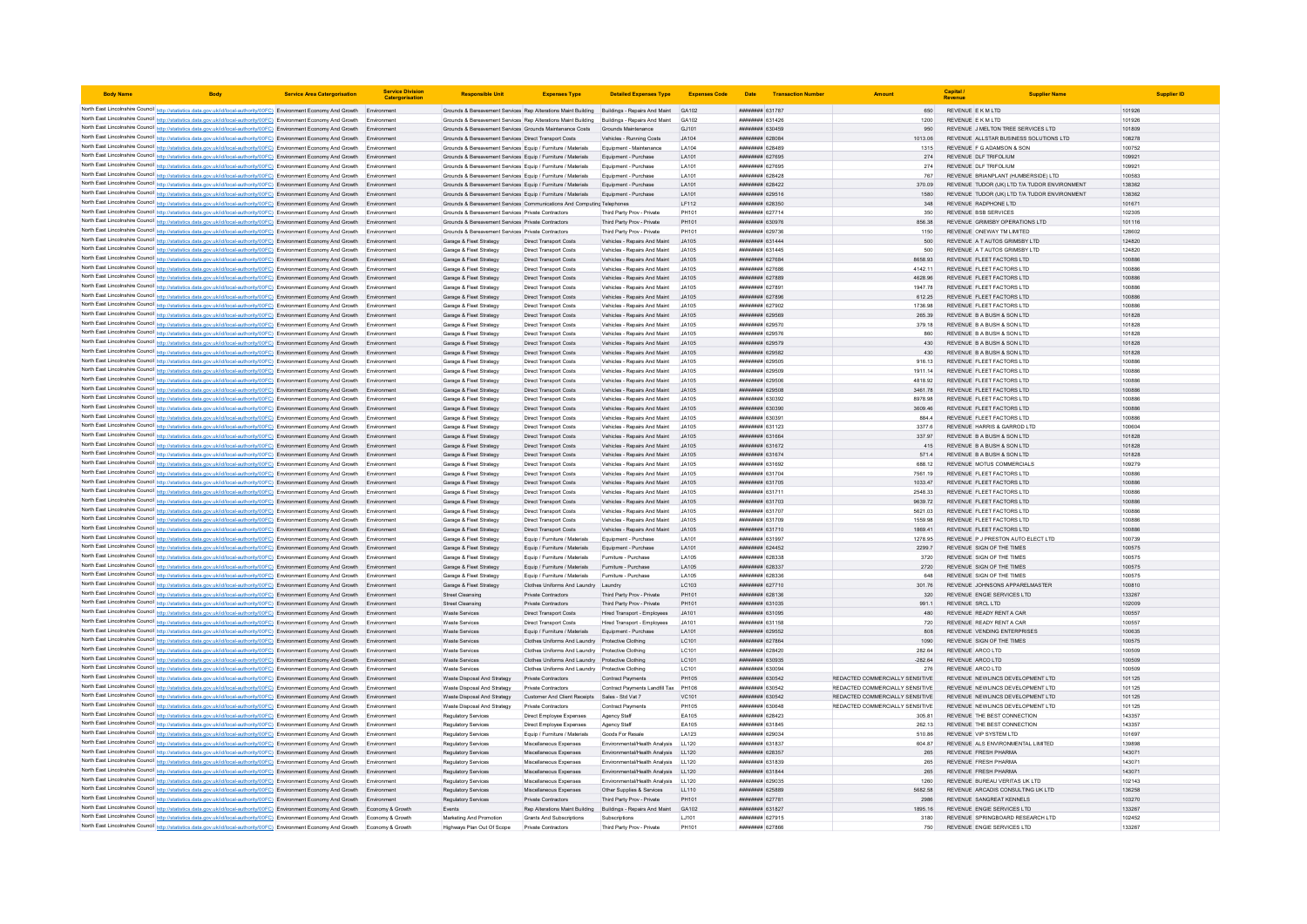| <b>Body Name</b>                                                                                                                                                                                                                                                                 | <b>Service Area Catergorisation</b> | <b>Service Division</b><br>Catergorisat | <b>Responsible Unit</b>                                                                              | <b>Expenses Type</b>                                        | <b>Detailed Expenses Type</b>                                    | <b>Expenses Code</b> |                                           | Date Transaction Number |                                                                    | Capital                   | <b>Supplier Name</b>                                                                        | <b>Supplier ID</b>                                             |
|----------------------------------------------------------------------------------------------------------------------------------------------------------------------------------------------------------------------------------------------------------------------------------|-------------------------------------|-----------------------------------------|------------------------------------------------------------------------------------------------------|-------------------------------------------------------------|------------------------------------------------------------------|----------------------|-------------------------------------------|-------------------------|--------------------------------------------------------------------|---------------------------|---------------------------------------------------------------------------------------------|----------------------------------------------------------------|
| North East Lincolnshire Council http://statistics.data.gov.uk/id/local-authority/00FC) Environment Economy And Growth Economy & Growth                                                                                                                                           |                                     |                                         | Community Investment Team Other Agencies                                                             |                                                             | Grants Pd Over To Third Party PJ138                              |                      | ######## 631439                           |                         | 38205.85                                                           |                           | REVENUE THERMOPLANT OFFSHORE SERVICES LTD                                                   | 146860                                                         |
| North East Lincolnshire Council http://statistics.data.gov.uk/id/local-authority/00FC) Environment Economy And Growth Economy & Growth                                                                                                                                           |                                     |                                         | Community Investment Team                                                                            | Other Agencies                                              | Grants Pd Over To Third Party PJ138                              |                      | ####### 628533                            |                         | 1131.01                                                            |                           | REVENUE BRADBURY GROUP LIMITED                                                              | 128711                                                         |
| North East Lincolnshire Council http://statistics.data.gov.uk/id/local-authority/00FC) Environment Economy And Growth Economy & Growth                                                                                                                                           |                                     |                                         | Community Investment Team                                                                            | Other Agencies                                              | Grants Pd Over To Third Party PJ138                              |                      | <b>HUMHUHH 630709</b>                     |                         | 3914.1                                                             |                           | REVENUE HAWK FURNITURE LTD                                                                  | 143056                                                         |
| North East Lincolnshire Council http://statistics.data.gov.uk/id/local-authority/00FC) Environment Economy And Growth Economy & Growth                                                                                                                                           |                                     |                                         | Community Investment Team                                                                            | Other Agencies                                              | Grants Pd Over To Third Party PJ138                              |                      | ######## 630013                           |                         | 50907.46                                                           |                           | REVENUE TEEMANS LIMITED                                                                     | 144145                                                         |
| North East Lincolnshire Council http://statistics.data.gov.uk/id/local-authority/00FC) Environment Economy And Growth Economy & Growth                                                                                                                                           |                                     |                                         | Community Investment Team Other Agencies                                                             |                                                             | Grants Pd Over To Third Party PJ138                              |                      | ######## 630135                           |                         | 1278.33                                                            |                           | REVENUE HALLMARK PANELS LTD                                                                 | 141160                                                         |
| North East Lincolnshire Council http://statistics.data.gov.uk/id/local-authority/00FC) Environment Economy And Growth Economy & Growth                                                                                                                                           |                                     |                                         | Community Investment Team                                                                            | Contributions To Provisions                                 | Contributions - Other                                            | LK103                | ######## 627974                           |                         | 37935.8                                                            |                           | REVENUE KINGSTON UPON HULL CITY COUNCIL                                                     | 100541                                                         |
| North East Lincolnshire Council http://statistics.data.gov.uk/id/local-authority/00FC) Environment Economy And Growth Economy & Growth                                                                                                                                           |                                     |                                         | Retained Function                                                                                    | Direct Employee Expenses                                    | Agency Staff                                                     | EA105                | <b>пининний</b> 631464                    |                         | 7050                                                               |                           | REVENUE SOLACE IN BUSINESS                                                                  | 100785                                                         |
| North East Lincolnshire Council http://statistics.data.gov.uk/id/local-authority/00FC) Environment Economy And Growth Economy & Growth                                                                                                                                           |                                     |                                         | <b>Retained Function</b>                                                                             | Direct Employee Expenses                                    | Agency Staff                                                     | EA105                | ######## 631061                           |                         | 17010                                                              |                           | REVENUE SOLACE IN BUSINESS                                                                  | 100785                                                         |
| North East Lincolnshire Council http://statistics.data.gov.uk/id/local-authority/00FC) Environment Economy And Growth<br>North East Lincolnshire Council http://statistics.data.gov.uk/id/local-authority/00FC) Environment Economy And Growth                                   |                                     | Economy & Growth<br>Economy & Growth    | Retained Function<br><b>Retained Function</b>                                                        | Grants And Subscriptions                                    | Subscriptions<br>Subscriptions                                   | LJ101<br>LJ101       | ####### 629123<br>######## 628183         |                         | 7454<br>3180                                                       |                           | REVENUE HUMBER NATURE PARTNERSHIP<br>REVENUE SPRINGBOARD RESEARCH LTD                       | 126732<br>102452                                               |
| North East Lincolnshire Council http://statistics.data.gov.uk/id/local-authority/00FC) Environment Economy And Growth Economy & Growth                                                                                                                                           |                                     |                                         | <b>Retained Function</b>                                                                             | <b>Grants And Subscriptions</b><br>Grants And Subscriptions | Subscriptions                                                    | LJ101                | <b>пининня</b> 631442                     |                         | $-379.5$                                                           |                           | REVENUE E-FACTOR (NEL LTD)                                                                  | 122549                                                         |
| North East Lincolnshire Council http://statistics.data.gov.uk/id/local-authority/00FC) Environment Economy And Growth Economy & Growth                                                                                                                                           |                                     |                                         | Retained Function                                                                                    | <b>Private Contractors</b>                                  | Third Party Prov - Private                                       | PH101                | ######## 631961                           |                         | 9000                                                               |                           | REVENUE E-FACTOR (NEL LTD)                                                                  | 122549                                                         |
| North East Lincolnshire Council http://statistics.data.gov.uk/id/local-authority/00FC) Environment Economy And Growth                                                                                                                                                            |                                     | Economy & Growth                        | <b>Retained Function</b>                                                                             | Private Contractors                                         | Third Party Prov - Private                                       | PH101                | ######## 627865                           |                         | 295                                                                |                           | REVENUE ENGIE SERVICES LTD                                                                  | 133267                                                         |
| North East Lincolnshire Council http://statistics.data.gov.uk/id/local-authority/00FC) Environment Economy And Growth Economy & Growth                                                                                                                                           |                                     |                                         | <b>Retained Function</b>                                                                             | Consultancy                                                 | Consultancy                                                      | PL101                | ######## 627919                           |                         | 10500                                                              |                           | REVENUE MONTAGU EVANS LLP                                                                   | 145979                                                         |
| North East Lincolnshire Council http://statistics.data.gov.uk/id/local-authority/00FC) Environment Economy And Growth                                                                                                                                                            |                                     | Fronomy & Growth                        | <b>Retained Function</b>                                                                             | Consultancy                                                 | Consultancy                                                      | PI 101               | <i>пининни</i> 627913                     |                         | 7500                                                               |                           | REVENUE GENECON LTD                                                                         | 141505                                                         |
| North East Lincolnshire Council http://statistics.data.gov.uk/id/local-authority/00FC) Environment Economy And Growth                                                                                                                                                            |                                     | Fronomy & Growth                        | Retained Function                                                                                    | Consultancy                                                 | Consultancy                                                      | PL101                | ######## 629611                           |                         | 18000                                                              |                           | REVENUE MONTAGU EVANS LLF                                                                   | 145979                                                         |
| North East Lincolnshire Council http://statistics.data.gov.uk/id/local-authority/00FC) Environment Economy And Growth                                                                                                                                                            |                                     |                                         | Retained Function                                                                                    | Consultancy                                                 | Consultanc                                                       | PL101                | ######## 631973                           |                         | 42717                                                              |                           | REVENUE OVE ARUP & PARTNERS INTERNATIONAL LTD                                               | 106464                                                         |
| North East Lincolnshire Council http://statistics.data.gov.uk/id/local-authority/00FC) Environment Economy And Growth Economy & Growth                                                                                                                                           |                                     |                                         | <b>Retained Function</b>                                                                             | Consultancy                                                 | Consultancy                                                      | PL101                | ######## 631971                           |                         | 10750                                                              |                           | REVENUE BRADSHAW COMMUNICATIONS LTD                                                         | 146727                                                         |
| North East Lincolnshire Council http://statistics.data.gov.uk/id/local-authority/00FC) Environment Economy And Growth Economy & Growth                                                                                                                                           |                                     |                                         | <b>Retained Function</b>                                                                             | Consultancy                                                 | Consultancy                                                      | PL101                | ######## 628834                           |                         | 2500                                                               | REVENUE WNC LTD           |                                                                                             | 138884                                                         |
| North East Lincolnshire Council http://statistics.data.gov.uk/id/local-authority/00FC) Environment Economy And Growth Economy & Growth                                                                                                                                           |                                     |                                         | Retained Function                                                                                    | Print Stationery / Gen Off Exp Printing And Stationery      |                                                                  | LD103                | ######## 631972                           |                         | 759                                                                |                           | REVENUE SOURCEFOUR LTD                                                                      | 116498                                                         |
| North East Lincolnshire Council http://statistics.data.gov.uk/id/local-authority/00FC) Environment Economy And Growth Economy & Growth<br>North East Lincolnshire Council http://statistics.data.gov.uk/id/local-authority/00FC) Environment Economy And Growth Economy & Growth |                                     |                                         | Car Parks<br>Car Parks                                                                               | <b>Energy Costs</b><br>Miscellaneous Expenses               | Electricity<br>Other Expenses General                            | GB102<br>LL119       | ######## 629587<br>######## 631634        |                         | 490.98<br>696.36                                                   | REVENUE SIEMENS PLC       | REVENUE FLOWBIRD SMART CITY UK LIMITED                                                      | 102096<br>134124                                               |
| North East Lincolnshire Council http://statistics.data.gov.uk/id/local-authority/00FC) Environment Economy And Growth Economy & Growth                                                                                                                                           |                                     |                                         | Car Parks                                                                                            | Miscellaneous Expenses                                      | Other Expenses General                                           | LL119                | ######## 631633                           |                         | 1311                                                               |                           | REVENUE FLOWBIRD SMART CITY UK LIMITED                                                      | 134124                                                         |
| North East Lincolnshire Council http://statistics.data.gov.uk/id/local-authority/00FC) Environment Economy And Growth                                                                                                                                                            |                                     | Economy & Growth                        | Planning                                                                                             | Customer And Client Receipts                                | Fees/Chras-O/Side Scope Vat 4 VC125                              |                      | ####### 631285                            |                         | 462                                                                |                           | REVENUE PORTAL PLAN QUEST LTD                                                               | 144928                                                         |
| North East Lincolnshire Council http://statistics.data.gov.uk/id/local-authority/00FC) Environment Economy And Growth                                                                                                                                                            |                                     | Economy & Growth                        | Planning                                                                                             | Customer And Client Receipts                                | Fees/Chrgs-O/Side Scope Vat 4 VC125                              |                      | ######## 811749                           |                         | 462                                                                |                           | REVENUE REDACTED PERSONAL INFORMATION                                                       | REDACTED PERSONAL INFORMATION                                  |
| North East Lincolnshire Council http://statistics.data.gov.uk/id/local-authority/00FC) Environment Economy And Growth                                                                                                                                                            |                                     | Fronomy & Growth                        | Drainage & Coastal Defence                                                                           | Private Contractors                                         | Third Party Prov - Private                                       | PH101                | <b>пининний</b> 631772                    |                         | 24704 73                                                           |                           | REVENUE CIVIL ENGINEERING SPECIALIST                                                        | 104444                                                         |
| North East Lincolnshire Council http://statistics.data.gov.uk/id/local-authority/00FC) Environment Economy And Growth Economy & Growth                                                                                                                                           |                                     |                                         | Highways Dso                                                                                         | Dlo Holding                                                 | Depot Fuel Holding Account                                       | LM101                | ######## 628068                           |                         | 1028.34                                                            | <b>REVENUE OIL NRG</b>    |                                                                                             | 138198                                                         |
| North East Lincolnshire Council http://statistics.data.gov.uk/id/local-authority/00FC) Environment Economy And Growth                                                                                                                                                            |                                     | Economy & Growth                        | Highways Dso                                                                                         | Dlo Holding                                                 | Depot Fuel Holding Account                                       | LM101                | ######## 628389                           |                         | 15892.46                                                           | REVENUE OIL NRG           |                                                                                             | 138198                                                         |
| North East Lincolnshire Council http://statistics.data.gov.uk/id/local-authority/00FC) Environment Economy And Growth Economy & Growth                                                                                                                                           |                                     |                                         | Highways Dso                                                                                         | Dlo Holding                                                 | Depot Fuel Holding Account                                       | LM101                | ######## 630088                           |                         | 15996.6                                                            | <b>REVENUE OIL NRG</b>    |                                                                                             | 138198                                                         |
| North East Lincolnshire Council http://statistics.data.gov.uk/id/local-authority/00FC) Environment Economy And Growth                                                                                                                                                            |                                     | Fronomy & Growth                        | Highways Dso                                                                                         | Dlo Holding                                                 | Depot Fuel Holding Account                                       | <b>IM101</b>         | ######## 630087                           |                         | 15996.6                                                            | REVENUE OIL NRG           |                                                                                             | 138198                                                         |
| North East Lincolnshire Council http://statistics.data.gov.uk/id/local-authority/00FC) Environment Economy And Growth                                                                                                                                                            |                                     | Fronomy & Growth                        | Highways Dso                                                                                         | Dlo Holding                                                 | Depot Fuel Holding Account                                       | LM101                | ######## 630951                           |                         | 1065                                                               | REVENUE OIL NRG           |                                                                                             | 138198                                                         |
| North East Lincolnshire Council http://statistics.data.gov.uk/id/local-authority/00FC) Environment Economy And Growth<br>North East Lincolnshire Council http://statistics.data.gov.uk/id/local-authority/00FC) Environment Economy And Growth Economy & Growth                  |                                     |                                         | <b>Transport Policy</b><br><b>Transport Policy</b>                                                   | Private Contractors<br>Private Contractors                  | Concessionary Fares                                              | PH104<br>PH104       | ######## 631413<br>######## 628786        |                         | REDACTED COMMERCIALLY SENSITIVE<br>REDACTED COMMERCIALLY SENSITIVE |                           | REVENUE GRAYSCROFT BUS SERVICES LIMITED<br>REVENUE E HUNT (COACH HIRE) I TD                 | 101786<br>104034                                               |
| North East Lincolnshire Council http://statistics.data.gov.uk/id/local-authority/00FC) Environment Economy And Growth Economy & Growth                                                                                                                                           |                                     |                                         | <b>Transport Policy</b>                                                                              | Private Contractors                                         | Concessionary Fares<br>Concessionary Fares                       | PH104                | ######## 631376                           |                         | REDACTED COMMERCIALLY SENSITIVE                                    |                           | REVENUE GY CLPS & DISTRICT DIAL A RIDE                                                      | 100980                                                         |
| North East Lincolnshire Council http://statistics.data.gov.uk/id/local-authority/00FC) Environment Economy And Growth Economy & Growth                                                                                                                                           |                                     |                                         | <b>Transport Policy</b>                                                                              | Private Contractors                                         | Concessionary Fares                                              | PH104                | ######## 631414                           |                         | REDACTED COMMERCIALLY SENSITIVE                                    |                           | REVENUE GY CLPS & DISTRICT DIAL A RIDE                                                      | 100980                                                         |
| North East Lincolnshire Council http://statistics.data.gov.uk/id/local-authority/00FC) Environment Economy And Growth Economy & Growth                                                                                                                                           |                                     |                                         | <b>Transport Policy</b>                                                                              | Private Contractors                                         | Concessionary Fares                                              | PH104                | ######## 628384                           |                         | REDACTED COMMERCIALLY SENSITIVE                                    |                           | REVENUE STAGECOACH SERVICES                                                                 | 101404                                                         |
| North East Lincolnshire Council http://statistics.data.gov.uk/id/local-authority/00FC) Environment Economy And Growth Economy & Growth                                                                                                                                           |                                     |                                         | <b>Transport Policy</b>                                                                              | Private Contractors                                         | Subsidies                                                        | PH102                | пининний 628804                           |                         | REDACTED COMMERCIALLY SENSITIVE                                    |                           | REVENUE STAGECOACH SERVICES                                                                 | 101404                                                         |
| North East Lincolnshire Council http://statistics.data.gov.uk/id/local-authority/00FC) Environment Economy And Growth Economy & Growth                                                                                                                                           |                                     |                                         | <b>Transport Policy</b>                                                                              | Private Contractors                                         | Third Party Prov - Private                                       | PH101                | ######## 630100                           |                         | 64890                                                              |                           | REVENUE STAGECOACH SERVICES                                                                 | 101404                                                         |
| North East Lincolnshire Council http://statistics.data.gov.uk/id/local-authority/00FC) Environment Economy And Growth                                                                                                                                                            |                                     | Economy & Growth                        | <b>Transport Policy</b>                                                                              | Private Contractors                                         | <b>Contract Payments</b>                                         | PH105                | ######## 629988                           |                         | 20174.4                                                            |                           | REVENUE STAGECOACH SERVICES                                                                 | 101404                                                         |
| North East Lincolnshire Council http://statistics.data.gov.uk/id/local-authority/00FC) Environment Economy And Growth                                                                                                                                                            |                                     | Economy & Growth                        | <b>Transport Policy</b>                                                                              | Private Contractors                                         | Contract Payments                                                | PH105                | ######## 629989                           |                         | 2810.72                                                            |                           | REVENUE STAGECOACH SERVICES                                                                 | 101404                                                         |
| North East Lincolnshire Council http://statistics.data.gov.uk/id/local-authority/00FC) Environment Economy And Growth                                                                                                                                                            |                                     | Fronomy & Growth                        | Energy Project                                                                                       | Consultancy                                                 | Consultancy                                                      | PI 101               | <b>пининнин</b> 628245                    |                         | 1253 57                                                            |                           | REVENUE LINCOLNSHIRE WILDLIFE TRUST                                                         | 123513                                                         |
| North East Lincolnshire Council http://statistics.data.gov.uk/id/local-authority/00FC) Environment Economy And Growth Economy & Growth                                                                                                                                           |                                     |                                         | <b>Energy Project</b>                                                                                | Print Stationery / Gen Off Exp Advertising                  |                                                                  | LD104                | ######## 630518                           |                         | 288.7                                                              |                           | REVENUE ENGIE SERVICES LTD                                                                  | 133267                                                         |
| North East Lincolnshire Council http://statistics.data.gov.uk/id/local-authority/00FC) Environment Economy And Growth Economy & Growth<br>North East Lincolnshire Council http://statistics.data.gov.uk/id/local-authority/00FC) Environment Economy And Growth                  |                                     | Economy & Growth                        | <b>Energy Project</b>                                                                                |                                                             | Communications And Computing Computer S/Ware - Maintenance LF102 | PH105                | ######## 629634<br>######## 630993        |                         | 1153<br>1700                                                       |                           | REVENUE HEROES ADVERTISING & PR LTD T/A AFFINITY<br>REVENUE NEP ENERGY SERVICES LTD         | 140496<br>144602                                               |
| North East Lincolnshire Council http://statistics.data.gov.uk/id/local-authority/00FC) Environment Economy And Growth                                                                                                                                                            |                                     | Housing                                 | <b>Energy Project</b><br><b>Supporting People</b>                                                    | Private Contractors<br>Other Agencies                       | Contract Payments<br>Third Po - Block Gross                      | P.1103               | ######## 631105                           |                         | 21567                                                              | REVENUE DOORSTEP          |                                                                                             | 100310                                                         |
| North East Lincolnshire Council http://statistics.data.gov.uk/id/local-authority/00FC) Environment Economy And Growth                                                                                                                                                            |                                     | Housing                                 | Supporting People                                                                                    | Other Agencies                                              | Third Pp - Block Gross                                           | PJ103                | ######## 631104                           |                         | 6825                                                               | REVENUE DOORSTEP          |                                                                                             | 100310                                                         |
| North East Lincolnshire Council http://statistics.data.gov.uk/id/local-authority/00FC) Environment Economy And Growth                                                                                                                                                            |                                     | Housing                                 | Supporting People                                                                                    | Other Agencies                                              | Third Pp - Block Gross                                           | PJ103                | ######## 631109                           |                         | 5165.16                                                            |                           | REVENUE LONGHURST AND HAVELOK HOMES LTD                                                     | 100342                                                         |
| North East Lincolnshire Council http://statistics.data.gov.uk/id/local-authority/00FC) Environment Economy And Growth                                                                                                                                                            |                                     | Housing                                 | <b>Supporting Peopl</b>                                                                              | Other Agencies                                              | Third Pp - Block Gross                                           | PJ103                | ######## 631111                           |                         | 16630.25                                                           |                           | REVENUE LONGHURST AND HAVELOK HOMES LTD                                                     | 100342                                                         |
| North East Lincolnshire Council http://statistics.data.gov.uk/id/local-authority/00FC) Environment Economy And Growth Housing                                                                                                                                                    |                                     |                                         | Supporting People                                                                                    | Other Agencies                                              | Third Pp - Block Gross                                           | P.1103               | ######## 631110                           |                         | 421486                                                             |                           | REVENUE LONGHURST AND HAVELOK HOMES LTD.                                                    | 100342                                                         |
| North East Lincolnshire Council http://statistics.data.gov.uk/id/local-authority/00FC) Environment Economy And Growth Housing                                                                                                                                                    |                                     |                                         | <b>Supporting People</b>                                                                             | Other Agencies                                              | Third Pp - Block Gross                                           | PJ103                | <b>пининний</b> 631107                    |                         | 30745                                                              |                           | REVENUE LONGHURST AND HAVELOK HOMES LTD                                                     | 100342                                                         |
| North East Lincolnshire Council http://statistics.data.gov.uk/id/local-authority/00FC) Environment Economy And Growth Housing                                                                                                                                                    |                                     |                                         | <b>Supporting People</b>                                                                             | Other Agencies                                              | Third Pp - Block Gross                                           | PJ103                | ######## 631108                           |                         | 34238.75                                                           |                           | REVENUE LONGHURST AND HAVELOK HOMES LTD                                                     | 100342                                                         |
| North East Lincolnshire Council http://statistics.data.gov.uk/id/local-authority/00FC) Environment Economy And Growth                                                                                                                                                            |                                     | Housing                                 | <b>Supporting People</b>                                                                             | Other Agencies                                              | Third Pp - Block Gross                                           | PJ103                | ######## 631103                           |                         | 9555                                                               |                           | REVENUE THE SALVATION ARMY                                                                  | 100309                                                         |
| North East Lincolnshire Council http://statistics.data.gov.uk/id/local-authority/00FC) Environment Economy And Growth                                                                                                                                                            |                                     | Housing                                 | <b>Supporting People</b>                                                                             | Other Agencies                                              | Third Po - Block Gross                                           | PJ103                | ######## 631106                           |                         | 13195                                                              | <b>REVENUE WOMENS AID</b> |                                                                                             | 100326                                                         |
| North East Lincolnshire Council http://statistics.data.gov.uk/id/local-authority/00FC) Environment Economy And Growth<br>North East Lincolnshire Council http://statistics.data.gov.uk/id/local-authority/00FC) Environment Economy And Growth                                   |                                     | Housing                                 | <b>Supporting People</b><br><b>Supporting People</b>                                                 | Other Agencies<br>Other Agencies                            | Third Pp - Block Gross<br>Third Pp - Block Gross                 | PJ103<br>PJ103       | ######## 631046<br>######## 631102        |                         | 6060<br>19814.52                                                   |                           | REVENUE NHS NORTH EAST LINCOLNSHIRE CCG<br>REVENUE GRIMSBY CLEETHORPES & HUMBER REGION YMCA | 121549<br>100305                                               |
| North East Lincolnshire Council http://statistics.data.gov.uk/id/local-authority/00FC) Environment Economy And Growth                                                                                                                                                            |                                     | Housing                                 | <b>Supporting People</b>                                                                             | Private Contractors                                         | Third Party Prov - Private                                       | PH101                | <b>ПЕНИНИН 628184</b>                     |                         | 6654                                                               |                           | REVENUE GOODWINS OF LINCOLNSHIRE                                                            | 102744                                                         |
| North East Lincolnshire Council http://statistics.data.gov.uk/id/local-authority/00FC) Environment Economy And Growth Housing                                                                                                                                                    |                                     |                                         | Supporting People                                                                                    | Private Contractors                                         | Third Party Prov - Private                                       | PH101                | ######## 627950                           |                         | 269.94                                                             |                           | REVENUE REDACTED PERSONAL INFORMATION                                                       | REDACTED PERSONAL INFORMATION                                  |
| North East Lincolnshire Council http://statistics.data.gov.uk/id/local-authority/00FC) Environment Economy And Growth Housing                                                                                                                                                    |                                     |                                         | Supporting People                                                                                    | Private Contractors                                         | Third Party Prov - Private                                       | PH101                | ######## 628288                           |                         | 1000                                                               |                           | REVENUE REDACTED PERSONAL INFORMATION                                                       | REDACTED PERSONAL INFORMATION                                  |
| North East Lincolnshire Council http://statistics.data.gov.uk/id/local-authority/00FC) Environment Economy And Growth                                                                                                                                                            |                                     | Housing                                 | Home Options & Hous Rel Supp Communications And Computing Computer H/Ware - Purchases LF105          |                                                             |                                                                  |                      | ######## 627419                           |                         | 1379.32                                                            | REVENUE XMA LIMITED       |                                                                                             | 100699                                                         |
| North East Lincolnshire Council http://statistics.data.gov.uk/id/local-authority/00FC) Environment Economy And Growth                                                                                                                                                            |                                     | Housing                                 | Home Options & Hous Rel Supp Private Contractors                                                     |                                                             | Third Party Prov - Private                                       | PH101                | <b>ПНИНИНИЯ</b> 626237                    |                         | 275.96                                                             |                           | REVENUE REDACTED PERSONAL INFORMATION                                                       | REDACTED PERSONAL INFORMATION                                  |
| North East Lincolnshire Council http://statistics.data.gov.uk/id/local-authority/00FC) Environment Economy And Growth                                                                                                                                                            |                                     | Housing                                 | Home Options & Hous Rel Supp Private Contractors                                                     |                                                             | Third Party Prov - Private                                       | PH101                | ######## 629389                           |                         | 1190                                                               |                           | REVENUE REDACTED PERSONAL INFORMATION                                                       | REDACTED PERSONAL INFORMATION                                  |
| North East Lincolnshire Council http://statistics.data.gov.uk/id/local-authority/00FC) Environment Economy And Growth                                                                                                                                                            |                                     |                                         | Home Options & Hous Rel Supp Private Contractors                                                     |                                                             | Third Party Prov - Private                                       | PH101                | ######## 630138                           |                         | 466.8                                                              |                           | REVENUE REDACTED PERSONAL INFORMATION                                                       | REDACTED PERSONAL INFORMATION                                  |
| North East Lincolnshire Council http://statistics.data.gov.uk/id/local-authority/00FC) Environment Economy And Growth                                                                                                                                                            |                                     |                                         | Home Options & Hous Rel Supp Private Contractors                                                     |                                                             | Third Party Prov - Private                                       | PH101                | ######## 627348                           |                         | 475                                                                |                           | REVENUE REDACTED PERSONAL INFORMATION                                                       | REDACTED PERSONAL INFORMATION                                  |
| North East Lincolnshire Council http://statistics.data.gov.uk/id/local-authority/00FC) Environment Economy And Growth                                                                                                                                                            |                                     | Housing                                 | Home Options & Hous Rel Supp Private Contractors                                                     |                                                             | Third Party Prov - Private                                       | PH101                | ######## 630673                           |                         | 333 33                                                             |                           | REVENUE REDACTED PERSONAL INFORMATION                                                       | REDACTED PERSONAL INFORMATION                                  |
| North East Lincolnshire Council http://statistics.data.gov.uk/id/local-authority/00FC) Environment Economy And Growth Housing                                                                                                                                                    |                                     |                                         | Home Options & Hous Rel Supp Private Contractors                                                     |                                                             | Third Party Prov - Private                                       | PH101                | нининни 627296                            |                         | 400                                                                |                           | REVENUE REDACTED PERSONAL INFORMATION                                                       | REDACTED PERSONAL INFORMATION                                  |
| North East Lincolnshire Council http://statistics.data.gov.uk/id/local-authority/00FC) Environment Economy And Growth Housing                                                                                                                                                    |                                     |                                         | Home Options & Hous Rel Supp Private Contractors                                                     |                                                             | Third Party Prov - Private                                       | PH101<br>PH101       | ######## 627755<br><b>пининний</b> 627782 |                         | 327.72                                                             |                           | REVENUE REDACTED PERSONAL INFORMATION<br>REVENUE REDACTED PERSONAL INFORMATION              | REDACTED PERSONAL INFORMATION<br>REDACTED PERSONAL INFORMATION |
| North East Lincolnshire Council http://statistics.data.gov.uk/id/local-authority/00FC) Environment Economy And Growth<br>North East Lincolnshire Council http://statistics.data.gov.uk/id/local-authority/00FC) Environment Economy And Growth                                   |                                     | Housing<br>Housing                      | Home Options & Hous Rel Supp Private Contractors<br>Home Options & Hous Rel Supp Private Contractors |                                                             | Third Party Prov - Private<br>Third Party Prov - Private         | PH101                | ######## 628830                           |                         | 883<br>4254.24                                                     |                           | REVENUE REDACTED PERSONAL INFORMATION                                                       | REDACTED PERSONAL INFORMATION                                  |
| North East Lincolnshire Council http://statistics.data.gov.uk/id/local-authority/00FC) Environment Economy And Growth                                                                                                                                                            |                                     | Housing                                 | Home Options & Hous Rel Supp Private Contractors                                                     |                                                             | Third Party Prov - Private                                       | PH101                | ####### 629600                            |                         | 350                                                                |                           | REVENUE REDACTED PERSONAL INFORMATION                                                       | REDACTED PERSONAL INFORMATION                                  |
| North East Lincolnshire Council http://statistics.data.gov.uk/id/local-authority/00FC) Environment Economy And Growth                                                                                                                                                            |                                     |                                         | Home Options & Hous Rel Supp Private Contractors                                                     |                                                             | Third Party Prov - Private                                       | PH101                | ####### 628785                            |                         | 370                                                                |                           | REVENUE REDACTED PERSONAL INFORMATION                                                       | REDACTED PERSONAL INFORMATION                                  |
| North East Lincolnshire Council http://statistics.data.gov.uk/id/local-authority/00FC) Environment Economy And Growth                                                                                                                                                            |                                     | Housing                                 | Home Options & Hous Rel Supp Private Contractors                                                     |                                                             | Third Party Prov - Private                                       | PH101                | <b>пининни 628783</b>                     |                         | 370                                                                |                           | REVENUE REDACTED PERSONAL INFORMATION                                                       | REDACTED PERSONAL INFORMATION                                  |
| North East Lincolnshire Council http://statistics.data.gov.uk/id/local-authority/00FC) Environment Economy And Growth Housing                                                                                                                                                    |                                     |                                         | Home Options & Hous Rel Supp Private Contractors                                                     |                                                             | Third Party Prov - Private                                       | PH101                | ######## 631725                           |                         | 611                                                                |                           | REVENUE RPS LINCOLNSHIRE LIMITED                                                            | 143983                                                         |
| North East Lincolnshire Council http://statistics.data.gov.uk/id/local-authority/00FC) Environment Economy And Growth                                                                                                                                                            |                                     | Housing                                 | Home Options & Hous Rel Supp Private Contractors                                                     |                                                             | Third Party Prov - Private                                       | PH101                | ######## 629115                           |                         | 336.08                                                             |                           | REVENUE REDACTED PERSONAL INFORMATION                                                       | REDACTED PERSONAL INFORMATION                                  |
| North East Lincolnshire Council http://statistics.data.gov.uk/id/local-authority/00FC) Environment Economy And Growth                                                                                                                                                            |                                     |                                         | Home Options & Hous Rel Supp Private Contractors                                                     |                                                             | Third Party Prov - Private                                       | PH101                | ######## 631771                           |                         | 400                                                                |                           | REVENUE REDACTED PERSONAL INFORMATION                                                       | REDACTED PERSONAL INFORMATION                                  |
| North East Lincolnshire Council http://statistics.data.gov.uk/id/local-authority/00FC) Environment Economy And Growth                                                                                                                                                            |                                     | Housing                                 | Home Options & Hous Rel Supp Private Contractors                                                     |                                                             | Third Party Prov - Private                                       | PH101                | ######## 630097                           |                         | 400                                                                |                           | REVENUE REDACTED PERSONAL INFORMATION                                                       | REDACTED PERSONAL INFORMATION                                  |
| North East Lincolnshire Council http://statistics.data.gov.uk/id/local-authority/00FC) Environment Economy And Growth                                                                                                                                                            |                                     | Housing                                 | Home Options & Hous Rel Supp Private Contractors                                                     |                                                             | Third Party Prov - Private                                       | PH101                | ######## 631060                           |                         | 400                                                                |                           | REVENUE REDACTED PERSONAL INFORMATION                                                       | REDACTED PERSONAL INFORMATION                                  |
| North East Lincolnshire Council http://statistics.data.gov.uk/id/local-authority/00FC) Environment Economy And Growth Housing                                                                                                                                                    |                                     |                                         | Home Options & Hous Rel Supp Private Contractors                                                     |                                                             | Third Party Prov - Private                                       | PH101                | ######## 630496                           |                         | 325                                                                |                           | REVENUE REDACTED PERSONAL INFORMATION                                                       | REDACTED PERSONAL INFORMATION                                  |
| North East Lincolnshire Council http://statistics.data.gov.uk/id/local-authority/00FC) Environment Economy And Growth                                                                                                                                                            |                                     |                                         | Home Options & Hous Rel Supp Private Contractors                                                     |                                                             | Third Party Prov - Private                                       | PH101                | <b><i>BREEBBBB</i></b> 631291             |                         | 503.33                                                             |                           | REVENUE REDACTED PERSONAL INFORMATION                                                       | REDACTED PERSONAL INFORMATION                                  |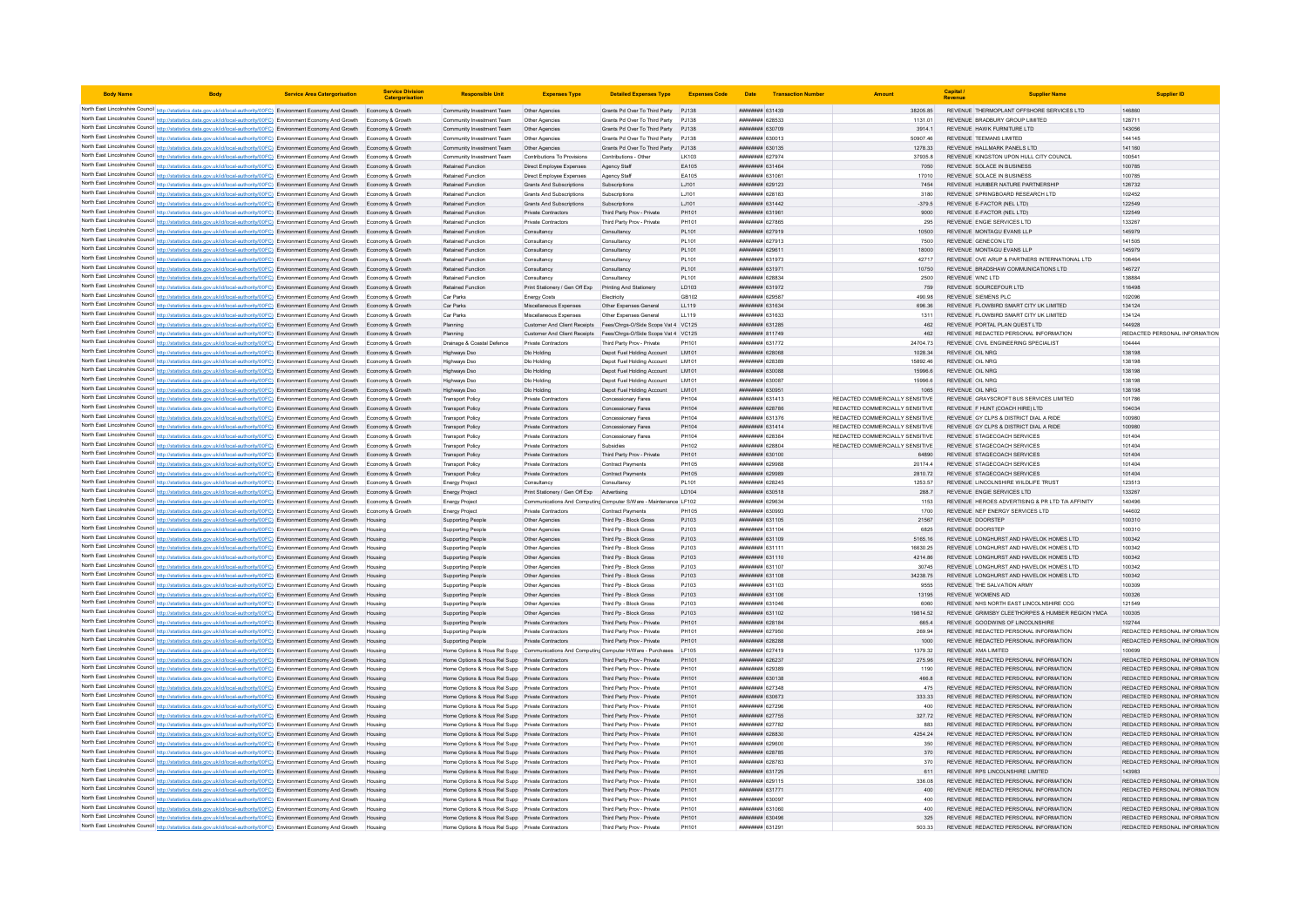| <b>Body Name</b>                                                                                                                                                                                                                                               | <b>Service Area Catergorisation</b> | <b>Service Division</b><br>Catergorisatio | <b>Responsible Unit</b>                                                                              | <b>Expenses Type</b>                                           | <b>Detailed Expenses Type</b>                            | <b>Expenses Code</b> |                                           | Date Transaction Number |               | Capital /<br>Revenue      | <b>Supplier Name</b>                                                           | <b>Supplier ID</b>                                             |
|----------------------------------------------------------------------------------------------------------------------------------------------------------------------------------------------------------------------------------------------------------------|-------------------------------------|-------------------------------------------|------------------------------------------------------------------------------------------------------|----------------------------------------------------------------|----------------------------------------------------------|----------------------|-------------------------------------------|-------------------------|---------------|---------------------------|--------------------------------------------------------------------------------|----------------------------------------------------------------|
| North East Lincolnshire Council http://statistics.data.gov.uk/id/local-authority/00FC) Environment Economy And Growth Housing                                                                                                                                  |                                     |                                           | Home Options & Hous Rel Supp Private Contractors                                                     |                                                                | Third Party Prov - Private                               | PH101                | ######## 630975                           |                         | 312           |                           | REVENUE REDACTED PERSONAL INFORMATION                                          | REDACTED PERSONAL INFORMATION                                  |
| North East Lincolnshire Council http://statistics.data.gov.uk/id/local-authority/00FC) Environment Economy And Growth Housing                                                                                                                                  |                                     |                                           | Home Options & Hous Rel Supp Private Contractors                                                     |                                                                | Third Party Prov - Private                               | PH101                | <b>########</b> 630678                    |                         | 455           |                           | REVENUE REDACTED PERSONAL INFORMATION                                          | REDACTED PERSONAL INFORMATION                                  |
| North East Lincolnshire Council http://statistics.data.gov.uk/id/local-authority/00FC) Environment Economy And Growth Housing                                                                                                                                  |                                     |                                           | Home Options & Hous Rel Supp Private Contractors                                                     |                                                                | Third Party Prov - Private                               | PH101                | ######## 631280                           |                         | 350           |                           | REVENUE REDACTED PERSONAL INFORMATION                                          | REDACTED PERSONAL INFORMATION                                  |
| North East Lincolnshire Council http://statistics.data.gov.uk/id/local-authority/00FC) Environment Economy And Growth Housing                                                                                                                                  |                                     |                                           | Home Options & Hous Rel Supp Private Contractors                                                     |                                                                | Third Party Prov - Private                               | PH101                | <b>пининнин</b> 631364                    |                         | 320           |                           | REVENUE REDACTED PERSONAL INFORMATION                                          | REDACTED PERSONAL INFORMATION                                  |
| North East Lincolnshire Council http://statistics.data.gov.uk/id/local-authority/00FC) Environment Economy And Growth Housing                                                                                                                                  |                                     |                                           | Home Options & Hous Rel Supp Private Contractors                                                     |                                                                | Third Party Prov - Private                               | PH101                | ######## 631848                           |                         | 850           |                           | REVENUE REDACTED PERSONAL INFORMATION                                          | REDACTED PERSONAL INFORMATION                                  |
| North East Lincolnshire Council http://statistics.data.gov.uk/id/local-authority/00FC) Environment Economy And Growth Housing                                                                                                                                  |                                     |                                           | Home Options & Hous Rel Supp Private Contractors                                                     |                                                                | Third Party Prov - Private                               | PH101                | ######## 631455                           |                         | 825           |                           | REVENUE REDACTED PERSONAL INFORMATION                                          | REDACTED PERSONAL INFORMATION                                  |
| North East Lincolnshire Council http://statistics.data.gov.uk/id/local-authority/00FC) Environment Economy And Growth Housing                                                                                                                                  |                                     |                                           | Home Options & Hous Rel Supp Private Contractors                                                     |                                                                | Third Party Prov - Private                               | PH101                | ######## 628250                           |                         | 1746.17       |                           | REVENUE REDACTED PERSONAL INFORMATION                                          | REDACTED PERSONAL INFORMATION                                  |
| North East Lincolnshire Council http://statistics.data.gov.uk/id/local-authority/00FC) Environment Economy And Growth Housing<br>North East Lincolnshire Council http://statistics.data.gov.uk/id/local-authority/00FC) Environment Economy And Growth Housing |                                     |                                           | Home Options & Hous Rel Supp Private Contractors                                                     |                                                                | Third Party Prov - Private<br>Third Party Prov - Private | PH101                | <b>пининни</b> 627716                     |                         | 844.32        |                           | REVENUE REDACTED PERSONAL INFORMATION<br>REVENUE REDACTED PERSONAL INFORMATION | REDACTED PERSONAL INFORMATION<br>REDACTED PERSONAL INFORMATION |
| North East Lincolnshire Council http://statistics.data.gov.uk/id/local-authority/00FC) Environment Economy And Growth                                                                                                                                          |                                     |                                           | Home Options & Hous Rel Supp Private Contractors<br>Home Options & Hous Rel Supp Private Contractors |                                                                | Third Party Prov - Private                               | PH101<br>PH101       | ######## 629497<br>######## 629603        |                         | 300<br>300    |                           | REVENUE REDACTED PERSONAL INFORMATION                                          | REDACTED PERSONAL INFORMATION                                  |
| North East Lincolnshire Council http://statistics.data.gov.uk/id/local-authority/00FC) Environment Economy And Growth                                                                                                                                          |                                     |                                           | Home Options & Hous Rel Supp Other Agencies                                                          |                                                                | Grants Pd Over To Third Party                            | PJ138                | ######## 627888                           |                         | 17500         | <b>REVENUE WOMENS AID</b> |                                                                                | 100326                                                         |
| North East Lincolnshire Council http://statistics.data.gov.uk/id/local-authority/00FC) Environment Economy And Growth Housing                                                                                                                                  |                                     |                                           |                                                                                                      |                                                                | Grants Pd Over To Third Party P.I138                     |                      | ######## 630606                           |                         | 7000          |                           | REVENUE WE ARE WITH YOU                                                        | 119878                                                         |
| North East Lincolnshire Council http://statistics.data.gov.uk/id/local-authority/00FC) Environment Economy And Growth Housing                                                                                                                                  |                                     |                                           | Home Options & Hous Rel Supp Other Agencies                                                          |                                                                | Grants Pd Over To Third Party PJ138                      |                      | ######## 628522                           |                         | 27187.5       |                           | REVENUE HULL & EAST YORKSHIRE MIND                                             | 146134                                                         |
| North East Lincolnshire Council http://statistics.data.gov.uk/id/local-authority/00FC) Environment Economy And Growth Housing                                                                                                                                  |                                     |                                           | Home Options & Hous Rel Supp Rents                                                                   |                                                                |                                                          | GC101                | ######## 631793                           |                         | 39979.08      |                           | REVENUE LONGHURST & HAVELOCK HOMES                                             | 103092                                                         |
| North East Lincolnshire Council http://statistics.data.gov.uk/id/local-authority/00FC) Environment Economy And Growth Housing                                                                                                                                  |                                     |                                           | Home Options & Hous Rel Supp Rents                                                                   |                                                                | Rent                                                     | GC101                | ######## 630608                           |                         | 925.95        |                           | REVENUE LINCOLNSHIRE HOUSING PARTNERSHIP                                       | 140117                                                         |
| North East Lincolnshire Council http://statistics.data.gov.uk/id/local-authority/00FC) Environment Economy And Growth Housing                                                                                                                                  |                                     |                                           | Home Options & Hous Rel Supp Rents                                                                   |                                                                | Service Charge                                           | GC102                | <b>ПИНИНИЯ</b> 628757                     |                         | 2500          |                           | REVENUE RPS LINCOLNSHIRE LIMITED                                               | 143983                                                         |
| North East Lincolnshire Council http://statistics.data.gov.uk/id/local-authority/00FC) Environment Economy And Growth                                                                                                                                          |                                     | Housing                                   | Home Options & Hous Rel Supp Rents                                                                   |                                                                | Service Charge                                           | GC102                | ####### 628140                            |                         | 2626.16       |                           | REVENUE RPS LINCOLNSHIRE LIMITED                                               | 143983                                                         |
| North East Lincolnshire Council http://statistics.data.gov.uk/id/local-authority/00FC) Environment Economy And Growth                                                                                                                                          |                                     |                                           | Home Options & Hous Rel Supp Rents                                                                   |                                                                | Service Charge                                           | GC102                | ######## 630521                           |                         | 920           |                           | REVENUE P & L DISCOUNT FURNITURE LTD                                           | 103831                                                         |
| North East Lincolnshire Council http://statistics.data.gov.uk/id/local-authority/00FC) Environment Economy And Growth Housing                                                                                                                                  |                                     |                                           | Home Options & Hous Rel Supp Rents                                                                   |                                                                | Service Charge                                           | GC102                | <b>пппппппп</b> 627897                    |                         | 257.68        |                           | REVENUE RPS LINCOLNSHIRE LIMITED                                               | 143983                                                         |
| North East Lincolnshire Council http://statistics.data.gov.uk/id/local-authority/00FC) Environment Economy And Growth Housing                                                                                                                                  |                                     |                                           | Home Options & Hous Rel Supp Rents<br>Home Options & Hous Rel Supp Rents                             |                                                                | Service Charge<br>Service Charge                         | GC102<br>GC102       | ######## 628346<br>######## 628753        |                         | 464.02<br>370 |                           | REVENUE RPS LINCOLNSHIRE LIMITED<br>REVENUE RPS LINCOLNSHIRE LIMITED           | 143983<br>143983                                               |
| North East Lincolnshire Council http://statistics.data.gov.uk/id/local-authority/00FC) Environment Economy And Growth Housing<br>North East Lincolnshire Council http://statistics.data.gov.uk/id/local-authority/00FC) Environment Economy And Growth Housing |                                     |                                           | Home Options & Hous Rel Supp Rents                                                                   |                                                                | Service Charge                                           | GC102                | ######## 630522                           |                         | 994           |                           | REVENUE P & L DISCOUNT FURNITURE LTD                                           | 103831                                                         |
| North East Lincolnshire Council http://statistics.data.gov.uk/id/local-authority/00FC) Environment Economy And Growth Housing                                                                                                                                  |                                     |                                           | Home Options & Hous Rel Supp Private Contractors                                                     |                                                                | Third Party Prov - Private                               | PH101                | ######## 628191                           |                         | 1000          |                           | REVENUE WE ARE ONE FOUNDATION                                                  | 146357                                                         |
| North East Lincolnshire Council http://statistics.data.gov.uk/id/local-authority/00FC) Environment Economy And Growth Housing                                                                                                                                  |                                     |                                           | Home Options & Hous Rel Supp Private Contractors                                                     |                                                                | Third Party Prov - Private                               | PH101                | ######## 631047                           |                         | 1219.37       |                           | REVENUE NORTH EAST LINCOLNSHIRE COUNCIL                                        | 100894                                                         |
| North East Lincolnshire Council http://statistics.data.gov.uk/id/local-authority/00FC) Environment Economy And Growth Housing                                                                                                                                  |                                     |                                           | Home Options & Hous Rel Supp Private Contractors                                                     |                                                                | Third Party Prov - Private                               | PH101                | ######## 630393                           |                         | 1992          |                           | REVENUE LONGHURST & HAVELOCK HOMES                                             | 103092                                                         |
| North East Lincolnshire Council http://statistics.data.gov.uk/id/local-authority/00FC) Environment Economy And Growth                                                                                                                                          |                                     |                                           | Home Options & Hous Rel Supp Private Contractors                                                     |                                                                | Third Party Prov - Private                               | PH101                | <b>########</b> 628368                    |                         | 935           |                           | REVENUE REDACTED PERSONAL INFORMATION                                          | REDACTED PERSONAL INFORMATION                                  |
| North East Lincolnshire Council http://statistics.data.gov.uk/id/local-authority/00FC) Environment Economy And Growth                                                                                                                                          |                                     | Housing                                   | Home Options & Hous Rel Supp Private Contractors                                                     |                                                                | Third Party Prov - Private                               | PH101                | ######## 630468                           |                         | 280           |                           | REVENUE REDACTED PERSONAL INFORMATION                                          | REDACTED PERSONAL INFORMATION                                  |
| North East Lincolnshire Council http://statistics.data.gov.uk/id/local-authority/00FC) Environment Economy And Growth Housing                                                                                                                                  |                                     |                                           | Home Options & Hous Rel Supp Private Contractors                                                     |                                                                | Third Party Prov - Private                               | PH101                | ######## 628371                           |                         | 1350          |                           | REVENUE REDACTED PERSONAL INFORMATION                                          | REDACTED PERSONAL INFORMATION                                  |
| North East Lincolnshire Council http://statistics.data.gov.uk/id/local-authority/00FC) Environment Economy And Growth Housing                                                                                                                                  |                                     |                                           | Home Options & Hous Rel Supp Private Contractors                                                     |                                                                | Third Party Prov - Private                               | PH101                | ######## 628372                           |                         | 2030          |                           | REVENUE REDACTED PERSONAL INFORMATION                                          | REDACTED PERSONAL INFORMATION                                  |
| North East Lincolnshire Council http://statistics.data.gov.uk/id/local-authority/00FC) Environment Economy And Growth                                                                                                                                          |                                     | Housing                                   | Home Options & Hous Rel Supp Private Contractors                                                     |                                                                | Third Party Prov - Private                               | PH101                | ######## 628370                           |                         | 990           |                           | REVENUE REDACTED PERSONAL INFORMATION                                          | REDACTED PERSONAL INFORMATION                                  |
| North East Lincolnshire Council http://statistics.data.gov.uk/id/local-authority/00FC) Environment Economy And Growth Housing                                                                                                                                  |                                     |                                           | Home Options & Hous Rel Supp Private Contractors                                                     |                                                                | Third Party Prov - Private                               | PH101                | ######## 628373                           |                         | 1950          |                           | REVENUE, REDACTED PERSONAL INFORMATION                                         | REDACTED PERSONAL INFORMATION                                  |
| North East Lincolnshire Council http://statistics.data.gov.uk/id/local-authority/00FC) Environment Economy And Growth Housing                                                                                                                                  |                                     |                                           | Home Options & Hous Rel Supp Private Contractors                                                     |                                                                | Third Party Prov - Private                               | PH101                | ######## 630474                           |                         | 540           |                           | REVENUE REDACTED PERSONAL INFORMATION                                          | REDACTED PERSONAL INFORMATION                                  |
| North East Lincolnshire Council http://statistics.data.gov.uk/id/local-authority/00FC) Environment Economy And Growth Housing                                                                                                                                  |                                     |                                           | Home Options & Hous Rel Supp Private Contractors                                                     |                                                                | Third Party Prov - Private                               | PH101                | ######## 630475                           |                         |               |                           | REVENUE REDACTED PERSONAL INFORMATION                                          | REDACTED PERSONAL INFORMATION                                  |
| North East Lincolnshire Council http://statistics.data.gov.uk/id/local-authority/00FC) Environment Economy And Growth                                                                                                                                          |                                     |                                           | Home Options & Hous Rel Supp Private Contractors                                                     |                                                                | Third Party Prov - Private                               | PH101                | <b><i>пининня</i></b> 630476              |                         | 950           |                           | REVENUE REDACTED PERSONAL INFORMATION                                          | REDACTED PERSONAL INFORMATION                                  |
| North East Lincolnshire Council http://statistics.data.gov.uk/id/local-authority/00FC) Environment Economy And Growth Housing                                                                                                                                  |                                     |                                           | Home Options & Hous Rel Supp Private Contractors                                                     |                                                                | Third Party Prov - Private                               | PH101                | 631840 BRR####<br>######## 628360         |                         | 350<br>280    |                           | REVENUE RPS LINCOLNSHIRE LIMITED<br>REVENUE REDACTED PERSONAL INFORMATION      | 143983<br>REDACTED PERSONAL INFORMATION                        |
| North East Lincolnshire Council http://statistics.data.gov.uk/id/local-authority/00FC) Environment Economy And Growth Housing<br>North East Lincolnshire Council http://statistics.data.gov.uk/id/local-authority/00FC) Environment Economy And Growth Housing |                                     |                                           | Home Options & Hous Rel Supp Rents<br>Home Options & Hous Rel Supp Rents                             |                                                                | Rent                                                     | GC101<br>GC101       | ######## 628361                           |                         | 280           |                           | REVENUE REDACTED PERSONAL INFORMATION                                          | REDACTED PERSONAL INFORMATION                                  |
| North East Lincolnshire Council http://statistics.data.gov.uk/id/local-authority/00FC) Environment Economy And Growth Housing                                                                                                                                  |                                     |                                           | Home Options & Hous Rel Supp Rents                                                                   |                                                                | Rent                                                     | GC <sub>101</sub>    | ######## 628362                           |                         | 280           |                           | REVENUE REDACTED PERSONAL INFORMATION                                          | REDACTED PERSONAL INFORMATION                                  |
| North East Lincolnshire Council http://statistics.data.gov.uk/id/local-authority/00FC) Environment Economy And Growth Housing                                                                                                                                  |                                     |                                           | Home Options & Hous Rel Supp Rents                                                                   |                                                                | Rent                                                     | GC101                | <i>пивниния</i> 628363                    |                         | 280           |                           | REVENUE REDACTED PERSONAL INFORMATION                                          | REDACTED PERSONAL INFORMATION                                  |
| North East Lincolnshire Council http://statistics.data.gov.uk/id/local-authority/00FC) Environment Economy And Growth Housing                                                                                                                                  |                                     |                                           | Home Options & Hous Rel Supp Rents                                                                   |                                                                | Rent                                                     | GC <sub>101</sub>    | нининни 628364                            |                         | 280           |                           | REVENUE REDACTED PERSONAL INFORMATION                                          | REDACTED PERSONAL INFORMATION                                  |
| North East Lincolnshire Council http://statistics.data.gov.uk/id/local-authority/00FC) Environment Economy And Growth                                                                                                                                          |                                     |                                           | Home Options & Hous Rel Supp Rents                                                                   |                                                                | Rent                                                     | GC101                | ######## 628366                           |                         |               |                           | REVENUE REDACTED PERSONAL INFORMATION                                          | REDACTED PERSONAL INFORMATION                                  |
| North East Lincolnshire Council http://statistics.data.gov.uk/id/local-authority/00FC) Environment Economy And Growth Housing                                                                                                                                  |                                     |                                           | Home Options & Hous Rel Supp Rents                                                                   |                                                                | Rent                                                     | GC101                | ######## 630478                           |                         | 280           |                           | REVENUE REDACTED PERSONAL INFORMATION                                          | REDACTED PERSONAL INFORMATION                                  |
| North East Lincolnshire Council http://statistics.data.gov.uk/id/local-authority/00FC) Environment Economy And Growth Housing                                                                                                                                  |                                     |                                           | Home Options & Hous Rel Supp Rents                                                                   |                                                                | Rent                                                     | GC101                | ######## 630477                           |                         | 280           |                           | REVENUE REDACTED PERSONAL INFORMATION                                          | REDACTED PERSONAL INFORMATION                                  |
| North East Lincolnshire Council http://statistics.data.gov.uk/id/local-authority/00FC) Environment Economy And Growth Housing                                                                                                                                  |                                     |                                           | Home Options & Hous Rel Supp Rents                                                                   |                                                                | Rent                                                     | GC101                | ######## 630480                           |                         | 280           |                           | REVENUE REDACTED PERSONAL INFORMATION                                          | REDACTED PERSONAL INFORMATION                                  |
| North East Lincolnshire Council http://statistics.data.gov.uk/id/local-authority/00FC) Environment Economy And Growth Housing                                                                                                                                  |                                     |                                           | Home Options & Hous Rel Supp Rents                                                                   |                                                                | Rent                                                     | GC101                | ######## 630701                           |                         |               |                           | REVENUE REDACTED PERSONAL INFORMATION                                          | REDACTED PERSONAL INFORMATION                                  |
| North East Lincolnshire Council http://statistics.data.gov.uk/id/local-authority/00FC) Environment Economy And Growth Housing                                                                                                                                  |                                     |                                           | Home Options & Hous Rel Supp Rents                                                                   |                                                                | Rent                                                     | GC101                | ######## 630703                           |                         | 280           |                           | REVENUE REDACTED PERSONAL INFORMATION                                          | REDACTED PERSONAL INFORMATION                                  |
| North East Lincolnshire Council http://statistics.data.gov.uk/id/local-authority/00FC) Environment Economy And Growth Housing                                                                                                                                  |                                     |                                           | Home Options & Hous Rel Supp Rents                                                                   |                                                                | Rent                                                     | GC101                | ######## 630700                           |                         | 280           |                           | REVENUE REDACTED PERSONAL INFORMATION                                          | REDACTED PERSONAL INFORMATION                                  |
| North East Lincolnshire Council http://statistics.data.gov.uk/id/local-authority/00FC) Environment Economy And Growth                                                                                                                                          |                                     | Housing                                   | Home Options & Hous Rel Supp Rents                                                                   |                                                                | Rent                                                     | GC101                | ######## 631838                           |                         | 280           |                           | REVENUE REDACTED PERSONAL INFORMATION                                          | REDACTED PERSONAL INFORMATION                                  |
| North East Lincolnshire Council http://statistics.data.gov.uk/id/local-authority/00FC) Environment Economy And Growth                                                                                                                                          |                                     |                                           | Home Options & Hous Rel Supp Rents                                                                   |                                                                | Rent                                                     | GC101                | ####### 631835                            |                         | 280           |                           | REVENUE REDACTED PERSONAL INFORMATION                                          | REDACTED PERSONAL INFORMATION                                  |
| North East Lincolnshire Council http://statistics.data.gov.uk/id/local-authority/00FC) Environment Economy And Growth Housing<br>North East Lincolnshire Council http://statistics.data.gov.uk/id/local-authority/00FC) Environment Economy And Growth Housing |                                     |                                           | Home Options & Hous Rel Supp Rents                                                                   |                                                                | Rent<br>Rent                                             | GC101<br>GC101       | <b>пининний</b> 628222<br>######## 628223 |                         | 420<br>420    |                           | REVENUE REDACTED PERSONAL INFORMATION<br>REVENUE REDACTED PERSONAL INFORMATION | REDACTED PERSONAL INFORMATION<br>REDACTED PERSONAL INFORMATION |
| North East Lincolnshire Council http://statistics.data.gov.uk/id/local-authority/00FC) Environment Economy And Growth Housing                                                                                                                                  |                                     |                                           | Home Options & Hous Rel Supp Rents<br>Home Options & Hous Rel Supp Rents                             |                                                                | Rent                                                     | GC101                | ######## 628225                           |                         | 330           |                           | REVENUE REDACTED PERSONAL INFORMATION                                          | REDACTED PERSONAL INFORMATION                                  |
| North East Lincolnshire Council http://statistics.data.gov.uk/id/local-authority/00FC) Environment Economy And Growth                                                                                                                                          |                                     | Housing                                   | Home Options & Hous Rel Supp Rents                                                                   |                                                                | Rent                                                     | GC101                | ######## 629596                           |                         | 385           |                           | REVENUE REDACTED PERSONAL INFORMATION                                          | REDACTED PERSONAL INFORMATION                                  |
| North East Lincolnshire Council http://statistics.data.gov.uk/id/local-authority/00FC) Environment Economy And Growth Housing                                                                                                                                  |                                     |                                           | Home Options & Hous Rel Supp Rents                                                                   |                                                                | Rent                                                     | GC <sub>101</sub>    | ######## 629598                           |                         | 420           |                           | REVENUE REDACTED PERSONAL INFORMATION                                          | REDACTED PERSONAL INFORMATION                                  |
| North East Lincolnshire Council http://statistics.data.gov.uk/id/local-authority/00FC) Environment Economy And Growth                                                                                                                                          |                                     | Housing                                   | Home Options & Hous Rel Supp Rents                                                                   |                                                                | Rent                                                     | GC101                | ######## 629599                           |                         | 420           |                           | REVENUE REDACTED PERSONAL INFORMATION                                          | REDACTED PERSONAL INFORMATION                                  |
| North East Lincolnshire Council http://statistics.data.gov.uk/id/local-authority/00FC) Environment Economy And Growth                                                                                                                                          |                                     |                                           | Home Options & Hous Rel Supp Rents                                                                   |                                                                | Rent                                                     | GC101                | ######## 631097                           |                         | 280           |                           | REVENUE REDACTED PERSONAL INFORMATION                                          | REDACTED PERSONAL INFORMATION                                  |
| North East Lincolnshire Council http://statistics.data.gov.uk/id/local-authority/00FC) Environment Economy And Growth                                                                                                                                          |                                     |                                           | Home Options & Hous Rel Supp Rents                                                                   |                                                                | Rent                                                     | GC101                | ######## 631098                           |                         | 420           |                           | REVENUE REDACTED PERSONAL INFORMATION                                          | REDACTED PERSONAL INFORMATION                                  |
| North East Lincolnshire Council http://statistics.data.gov.uk/id/local-authority/00FC) Environment Economy And Growth Housing                                                                                                                                  |                                     |                                           | Home Ontions & Hous Rel Supp Rents                                                                   |                                                                | Rent                                                     | GC <sub>101</sub>    | ######## 631099                           |                         | 420           |                           | REVENUE REDACTED PERSONAL INFORMATION                                          | REDACTED PERSONAL INFORMATION                                  |
| North East Lincolnshire Council http://statistics.data.gov.uk/id/local-authority/00FC) Environment Economy And Growth Housing                                                                                                                                  |                                     |                                           | Home Options & Hous Rel Supp Rents                                                                   |                                                                | Rent                                                     | GC101                | ######## 631096                           |                         | 385           |                           | REVENUE REDACTED PERSONAL INFORMATION                                          | REDACTED PERSONAL INFORMATION                                  |
| North East Lincolnshire Council http://statistics.data.gov.uk/id/local-authority/00FC) Environment Economy And Growth Housing                                                                                                                                  |                                     |                                           | Home Options & Hous Rel Supp Rents                                                                   |                                                                | Rent                                                     | GC101                | ######## 628374                           |                         | 1950          |                           | REVENUE REDACTED PERSONAL INFORMATION                                          | REDACTED PERSONAL INFORMATION                                  |
| North East Lincolnshire Council http://statistics.data.gov.uk/id/local-authority/00FC) Environment Economy And Growth Housing                                                                                                                                  |                                     |                                           | Home Options & Hous Rel Supp Rents                                                                   |                                                                | Rent                                                     | GC <sub>101</sub>    | нининни 628376                            |                         | oon           |                           | REVENUE REDACTED PERSONAL INFORMATION                                          | REDACTED PERSONAL INFORMATION                                  |
| North East Lincolnshire Council http://statistics.data.gov.uk/id/local-authority/00FC) Environment Economy And Growth Housing                                                                                                                                  |                                     |                                           | Home Ontions & Hous Rel Supp Rents                                                                   |                                                                | Rent                                                     | GC <sub>101</sub>    | <i>пивниния</i> 628375                    |                         | 1755          |                           | REVENUE REDACTED PERSONAL INFORMATION                                          | REDACTED PERSONAL INFORMATION                                  |
| North East Lincolnshire Council http://statistics.data.gov.uk/id/local-authority/00FC) Environment Economy And Growth Housing                                                                                                                                  |                                     |                                           | Home Options & Hous Rel Supp Rents                                                                   |                                                                |                                                          | GC101                | ######## 630473                           |                         | 810           |                           | REVENUE REDACTED PERSONAL INFORMATION                                          | REDACTED PERSONAL INFORMATION                                  |
| North East Lincolnshire Council http://statistics.data.gov.uk/id/local-authority/00FC) Environment Economy And Growth Housing                                                                                                                                  |                                     |                                           | Strategic Housing Dev & Regen Private Contractors                                                    |                                                                | Third Party Prov - Private                               | PH101                | ####### 631721                            |                         | 14289.34      | <b>REVENUE PEDALSAN</b>   | REVENUE ENGIE SERVICES LTD                                                     | 133267                                                         |
| North East Lincolnshire Council http://statistics.data.gov.uk/id/local-authority/00FC) Dir Health And Wellbeing<br>North East Lincolnshire Council http://statistics.data.gov.uk/id/local-authority/00FC) Dir Health And Wellbeing                             |                                     | Public Health<br>Public Health            | Director Public Health<br>Director Public Health                                                     | Equip / Furniture / Materials<br>Equip / Furniture / Materials | Health & Safety Supplies<br>Health & Safety Supplies     | LA116<br>LA116       | ######## 631851<br>######## 631851        |                         | 525<br>4270   | REVENUE PEDALSAN          |                                                                                | 146963<br>146963                                               |
| North East Lincolnshire Council http://statistics.data.gov.uk/id/local-authority/00FC) Dir Health And Wellbeing                                                                                                                                                |                                     | Public Health                             | Drug / Alcohol Action Service Clothes Uniforms And Laundry Protective Clothing                       |                                                                |                                                          | LC101                | ####### 631013                            |                         | 589.94        |                           | REVENUE WE ARE WITH YOU                                                        | 119878                                                         |
| North East Lincolnshire Council http://statistics.data.gov.uk/id/local-authority/00FC) Dir Health And Wellbeing                                                                                                                                                |                                     | Public Health                             | Drug / Alcohol Action Service                                                                        | Government Departments                                         | Third Party Prov - Govt Depts                            | PE101                | ######## 630470                           |                         | 28905.58      |                           | REVENUE NHSBSA (NHS BUSINESS SERVICES AUTHORITY)                               | 127751                                                         |
| North East Lincolnshire Council http://statistics.data.gov.uk/id/local-authority/00FC) Dir Health And Wellbeing                                                                                                                                                |                                     | Public Health                             | <b>Wellbeing Service</b>                                                                             | Communications And Computing Computer S/Ware - Licences        |                                                          | LF103                | ######## 631401                           |                         | 10900         |                           | REVENUE NHS CENTRAL MIDLANDS CSU                                               | 119910                                                         |
| North East Lincolnshire Council http://statistics.data.gov.uk/id/local-authority/00FC) Dir Health And Wellbeing                                                                                                                                                |                                     | Public Health                             | Wellbeing Service                                                                                    | Miscellaneous Expenses                                         | Medical Supplies And Services LL109                      |                      | ######## 632048                           |                         | 570           |                           | REVENUE E CIGARETTE OUTLET (UK) LTD                                            | 133708                                                         |
| North East Lincolnshire Council http://statistics.data.gov.uk/id/local-authority/00FC) Dir Health And Wellbeing                                                                                                                                                |                                     | Public Health                             | Sexual Health                                                                                        | Private Contractors                                            | Contract Payments                                        | PH105                | ######## 628247                           |                         | 56067.48      |                           | REVENUE VIRGIN CARE SERVICES LTD                                               | 120538                                                         |
| North East Lincolnshire Council http://statistics.data.gov.uk/id/local-authority/00FC) Dir Health And Wellbeing                                                                                                                                                |                                     | Public Health                             | Sexual Health                                                                                        | Private Contractors                                            | Third Party Prov - Private                               | PH101                | ######## 629472                           |                         | 255           |                           | REVENUE ASDA PHARMACY                                                          | 104011                                                         |
| North East Lincolnshire Council http://statistics.data.gov.uk/id/local-authority/00FC) Dir Health And Wellbeing                                                                                                                                                |                                     | Public Health                             | Sexual Health                                                                                        | Other Agencies                                                 | <b>Health Charger</b>                                    | PJ131                | нининни 628227                            |                         | 500           |                           | REVENUE CITY HEALTH CARE PARTNERSHIP CIC                                       | 110889                                                         |
| North East Lincolnshire Council http://statistics.data.gov.uk/id/local-authority/00FC) Dir Health And Wellbeing                                                                                                                                                |                                     | Public Health                             | Sexual Health                                                                                        | Other Agencies                                                 | <b>Health Charges</b>                                    | PJ131                | ######## 631093                           |                         | 611.2         |                           | REVENUE CROYDON HEALTH SERVICES NHS TRUST                                      | 141859                                                         |
| North East Lincolnshire Council http://statistics.data.gov.uk/id/local-authority/00FC) Dir Health And Wellbeing                                                                                                                                                |                                     | Public Health                             | Sexual Health                                                                                        | Other Agencies                                                 | <b>Health Charger</b>                                    | PJ131                | ######## 631639                           |                         |               |                           | REVENUE CITY HEALTH CARE PARTNERSHIP CIC                                       | 110889                                                         |
| North East Lincolnshire Council http://statistics.data.gov.uk/id/local-authority/00FC) Dir Health And Wellbeing                                                                                                                                                |                                     | Public Health                             | Sexual Health                                                                                        | Other Agencies                                                 | Other                                                    | PJ121                | ######## 628240                           |                         | 280           |                           | REVENUE GREENLANDS SURGERY                                                     | 134692                                                         |
| North East Lincolnshire Council http://statistics.data.gov.uk/id/local-authority/00FC) Dir Health And Wellbeing                                                                                                                                                |                                     | Public Health                             | Sexual Health                                                                                        | Other Agencies                                                 | Other                                                    | P.1121               | пининни 628243                            |                         | 400           |                           | REVENUE LITTLEFIELDS HEALTH CENTRE                                             | 111683                                                         |
| North East Lincolnshire Council http://statistics.data.gov.uk/id/local-authority/00FC) Dir Health And Wellbeing                                                                                                                                                |                                     | Public Health                             | Recovery Community                                                                                   | <b>Private Contractors</b>                                     | Third Party Prov - Private                               | PH101                | <b>пининний</b> 631012                    |                         | 4159 17       |                           | REVENUE, CREATIVE START ARTS IN HEALTH C.LC.                                   | 119504                                                         |